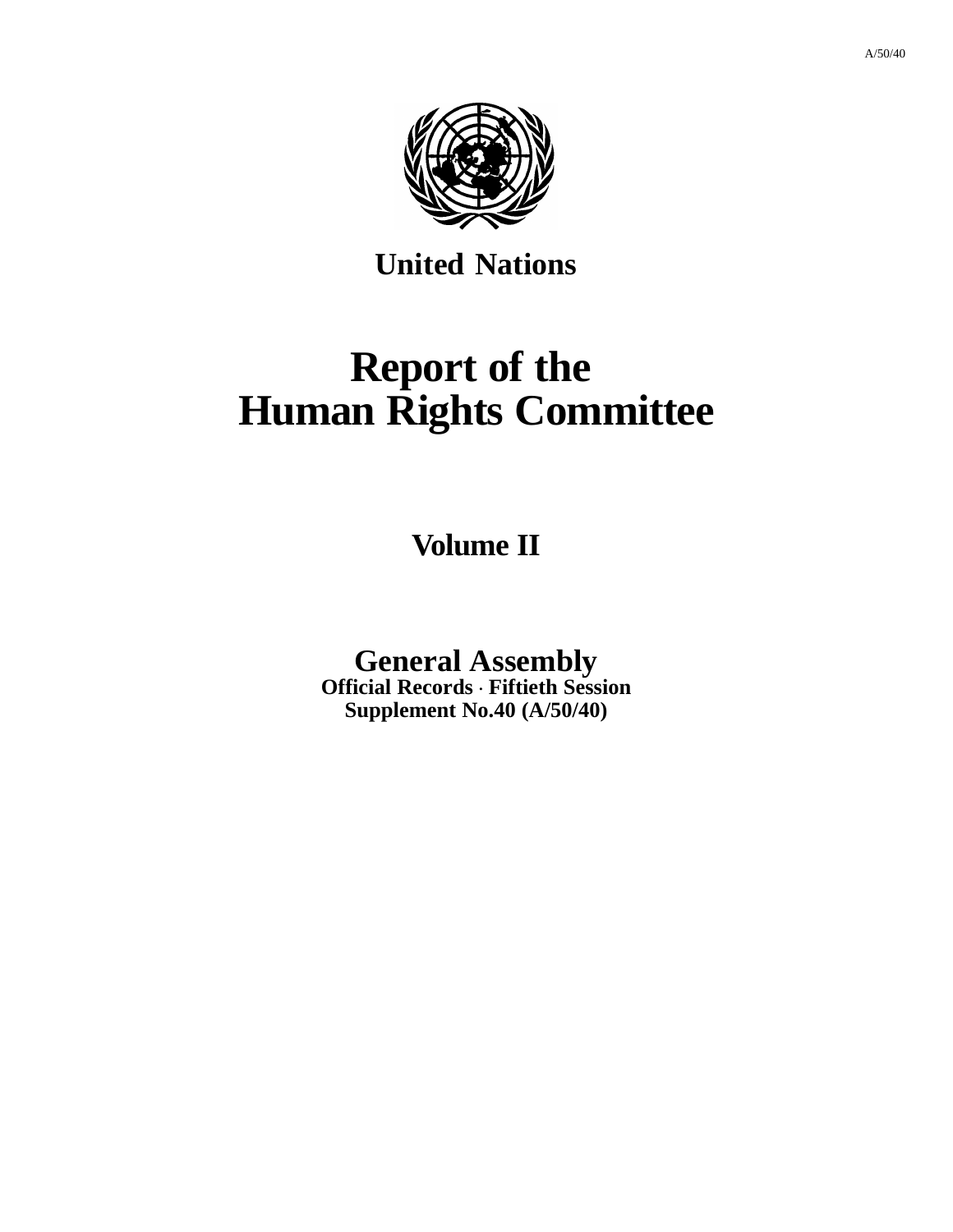### Report of the Human Rights Committee

## Volume II

General Assembly Official Records · Fiftieth Session Supplement No.40 (A/50/40)



United Nations · New York, 1999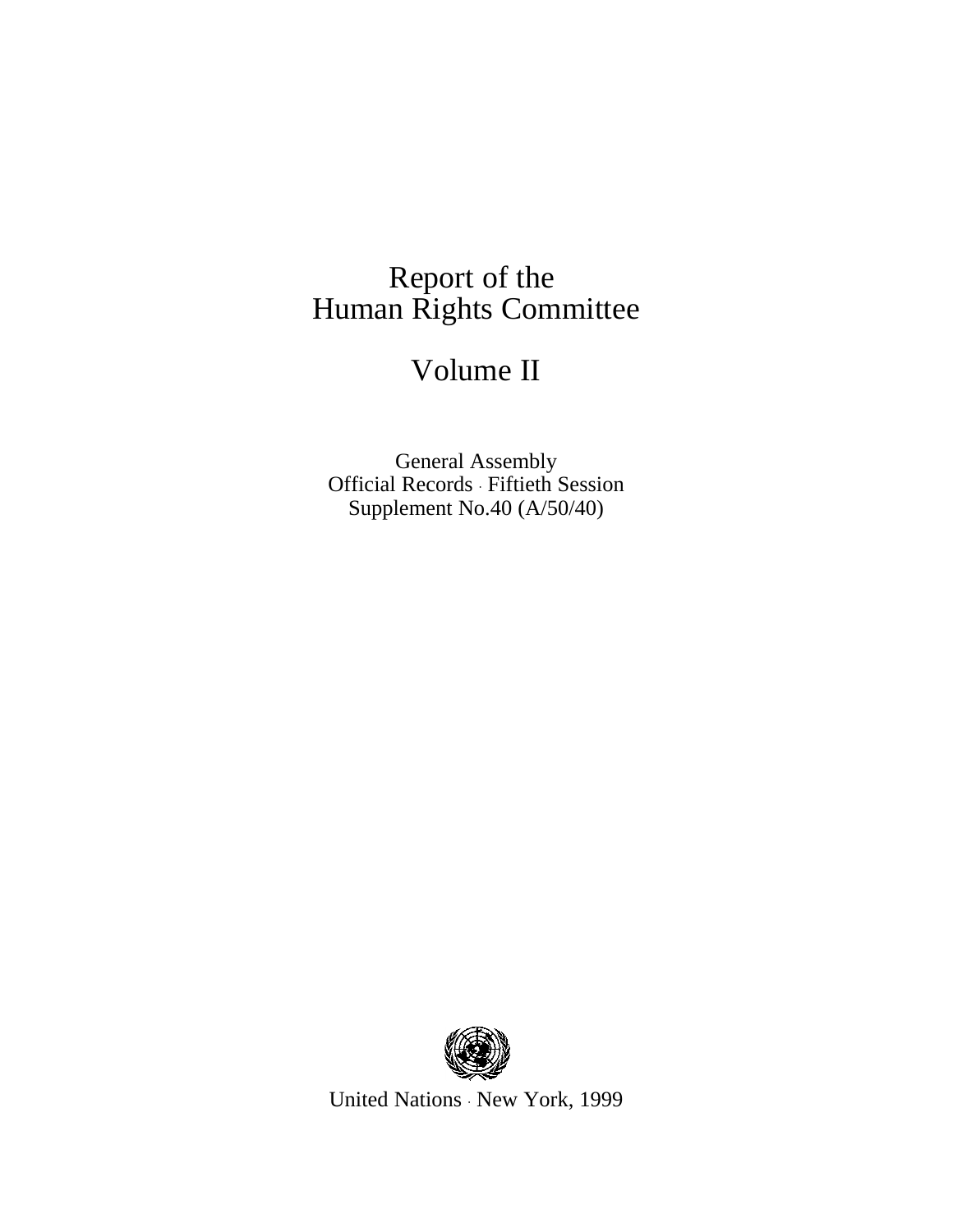### NOTE

Symbols of United Nations documents are composed of capital letters combined with figures. Mention of such a symbol indicates a reference to a United Nations document.

The present document contains annexes X and XI to the report of the Human Rights Committee. The main report of the Committee and annexes I to IX and XII are contained in volume I.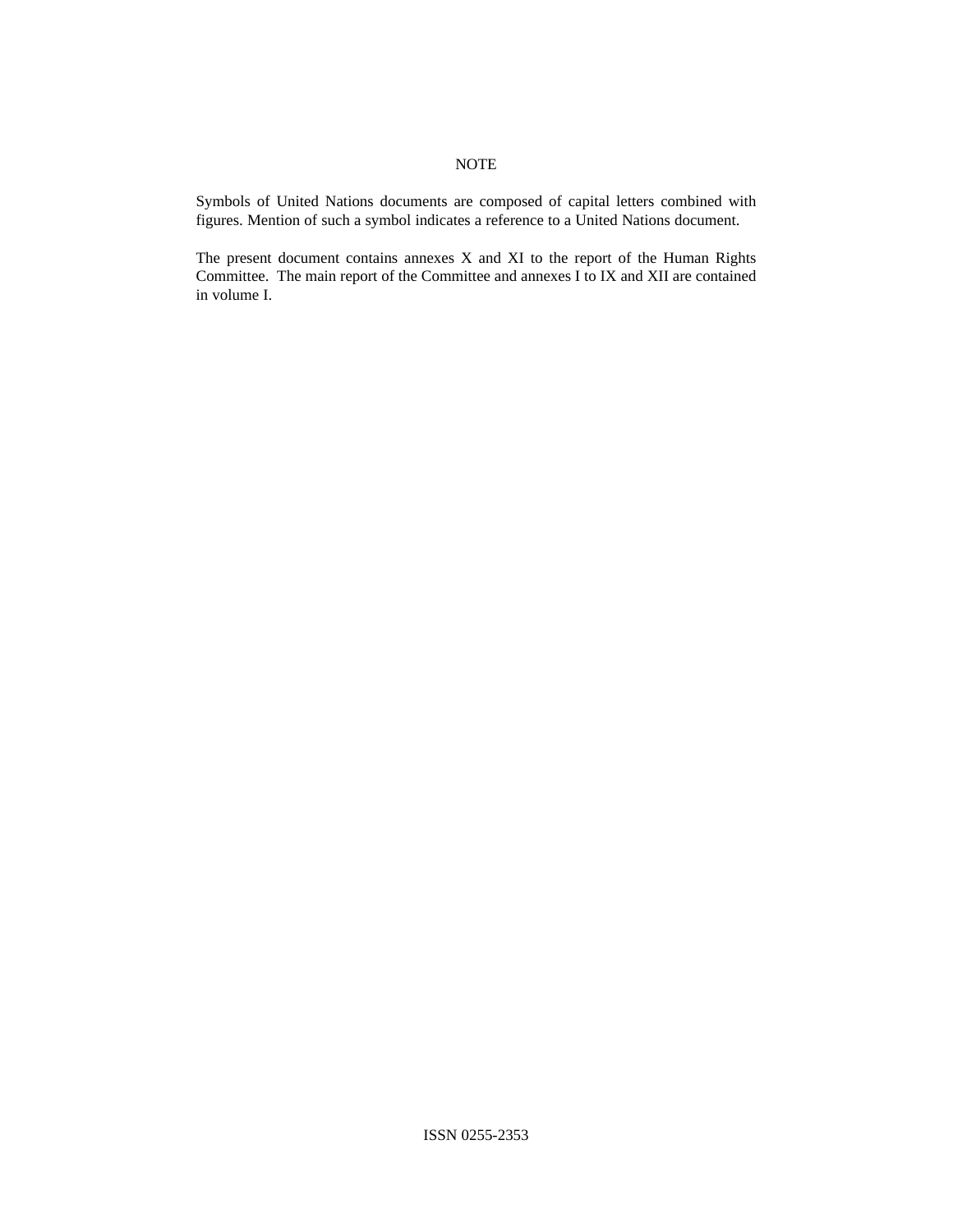[Original: English]

[6 May 1999]

#### CONTENTS

#### Chapter Page **Page 2012**

- I. ORGANIZATIONAL AND OTHER MATTERS
	- A. States parties to the Covenant
	- B. Sessions and agenda
	- C. Election, membership and attendance
	- D. Solemn declaration
	- E. Election of officers
	- F. Working groups
	- G. Other matters
	- H. Staff resources
	- I. Publicity for the work of the Committee
	- J. Publications relating to the work of the Committee
	- K. Facilities
	- L. Future meetings of the Committee
	- M. Adoption of the report
- II. ACTION BY THE GENERAL ASSEMBLY AT ITS FORTY-NINTH SESSION AND BY THE COMMISSION ON HUMAN RIGHTS AT ITS FIFTY-FIRST SESSION
- III. METHODS OF WORK OF THE COMMITTEE UNDER ARTICLE 40 OF THE COVENANT: OVERVIEW OF PRESENT WORKING METHODS
	- A. The Committee's procedures in dealing with emergency situations and in cases of reports that have been overdue for a very long period
	- B. Participation by the specialized agencies and other United Nations organs in the Committee's work
	- C. Equality and human rights of women
- IV. SUBMISSION OF REPORTS BY STATES PARTIES UNDER ARTICLE 40 OF THE COVENANT
	- A. Reports submitted by States parties under article 40 of the Covenant during the period under review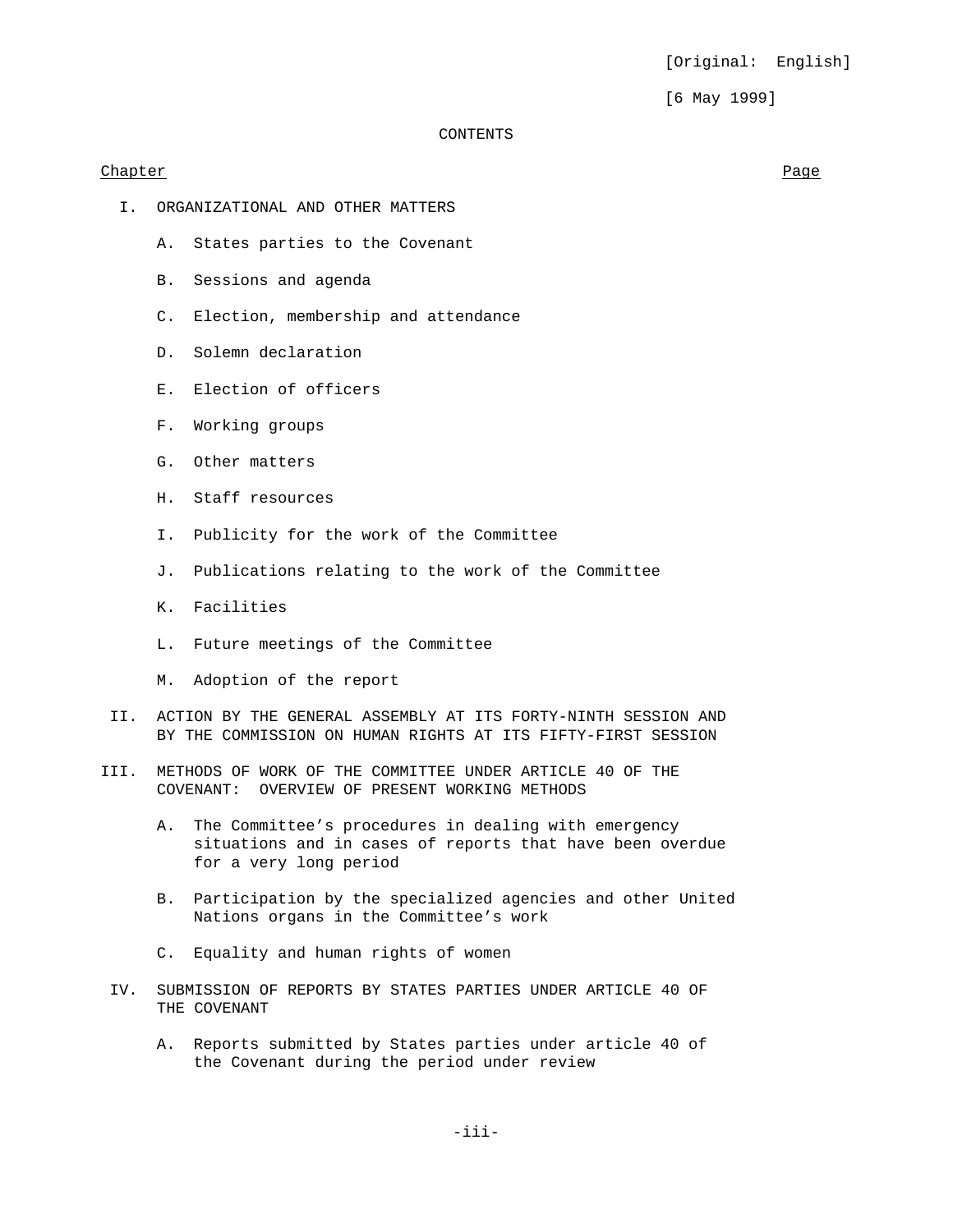- B. Special decisions by the Human Rights Committee concerning reports by particular States
- C. Reports submitted by States parties in accordance with a special decision of the Human Rights Committee
- V. STATES THAT HAVE NOT COMPLIED WITH THEIR OBLIGATIONS UNDER ARTICLE 40
- VI. CONSIDERATION OF REPORTS SUBMITTED BY STATES PARTIES UNDER ARTICLE 40 OF THE COVENANT
	- A. Nepal
	- B. Tunisia
	- C. Morocco
	- D. Libyan Arab Jamahiriya
	- E. Argentina
	- F. New Zealand
	- G. Paraguay
	- H. Haiti
	- I. Yemen
	- J. United States of America
	- K. Ukraine
	- L. Latvia
	- M. Russian Federation
	- N. United Kingdom of Great Britain and Northern Ireland
	- O. Sri Lanka
- VII. GENERAL COMMENTS OF THE COMMITTEE
- VIII. CONSIDERATION OF COMMUNICATIONS UNDER THE OPTIONAL PROTOCOL
	- A. Progress of work
	- B. Growth of the Committee's case-load under the Optional Protocol
	- C. Approaches to examining communications under the Optional Protocol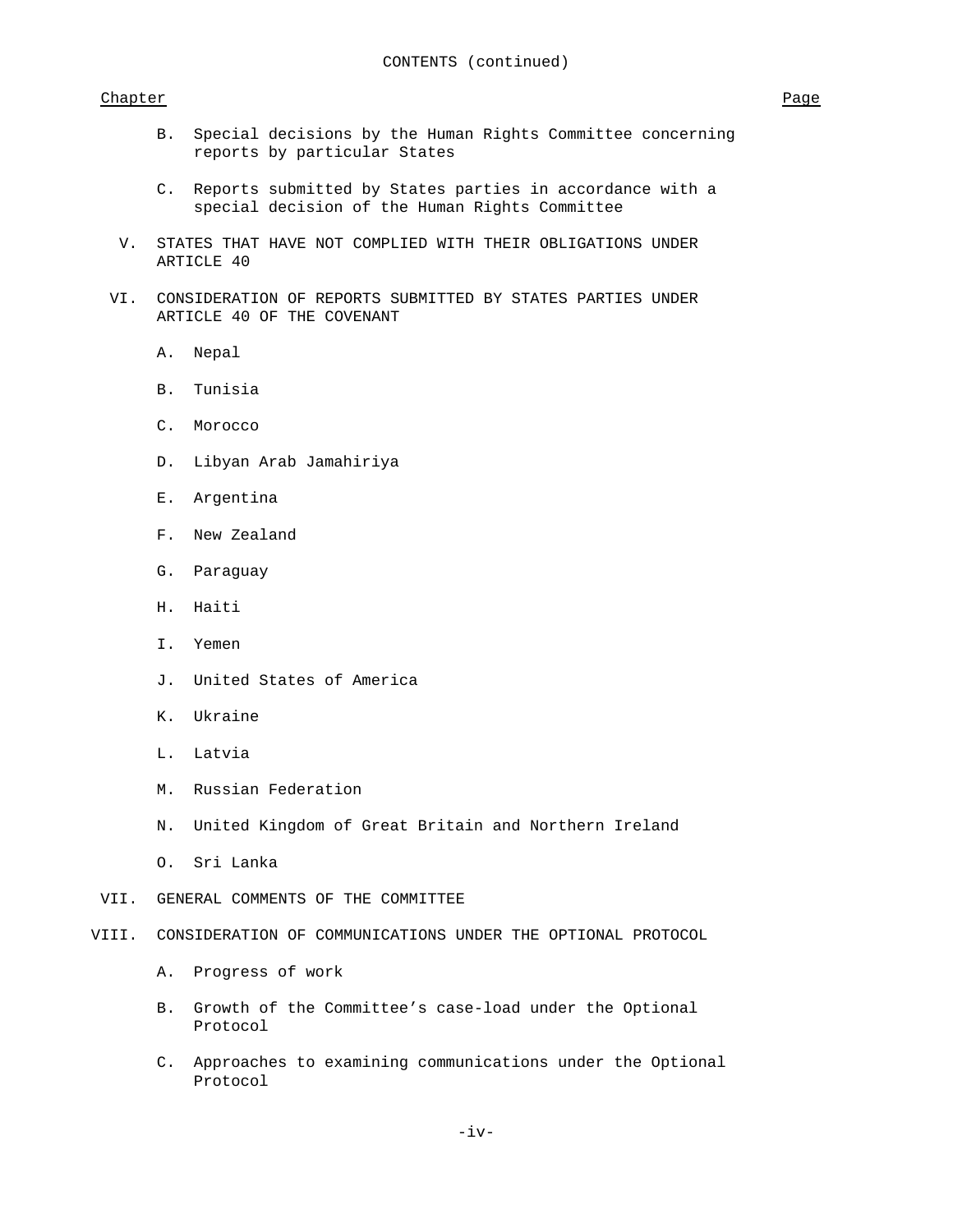- D. Individual opinions
- E. Issues considered by the Committee
- F. Remedies called for under the Committee's Views
- G. Non-cooperation by States parties
- IX. FOLLOW-UP ACTIVITIES UNDER THE OPTIONAL PROTOCOL

#### Annexes

- I. States parties to the International Covenant on Civil and Political Rights and to the Optional Protocols and States which have made the declaration under article 41 of the Covenant as at 28 July 1995
	- A. States parties to the International Covenant on Civil and Political Rights
	- B. States parties to the Optional Protocol
	- C. Status of the Second Optional Protocol aiming at the abolition of the death penalty
	- D. States which have made the declaration under article 41 of the Covenant
- II. Members and officers of the Human Rights Committee (1995-1996)
	- A. Membership
	- B. Officers
- III. Submission of reports and additional information by States parties under article 40 of the Covenant during the period under review
- IV. Status of reports considered during the period under review and of reports still pending before the Committee
- V. General comments adopted under article 40, paragraph 4, of the International Covenant on Civil and Political Rights

General comment No. 24 (52) on issues relating to reservations made upon ratification or accession to the Covenant or the Optional Protocols thereto, or in relation to declarations under article 41 of the Covenant

- VI. Observations of States parties under article 40, paragraph 5, of the Covenant
	- A. United States of America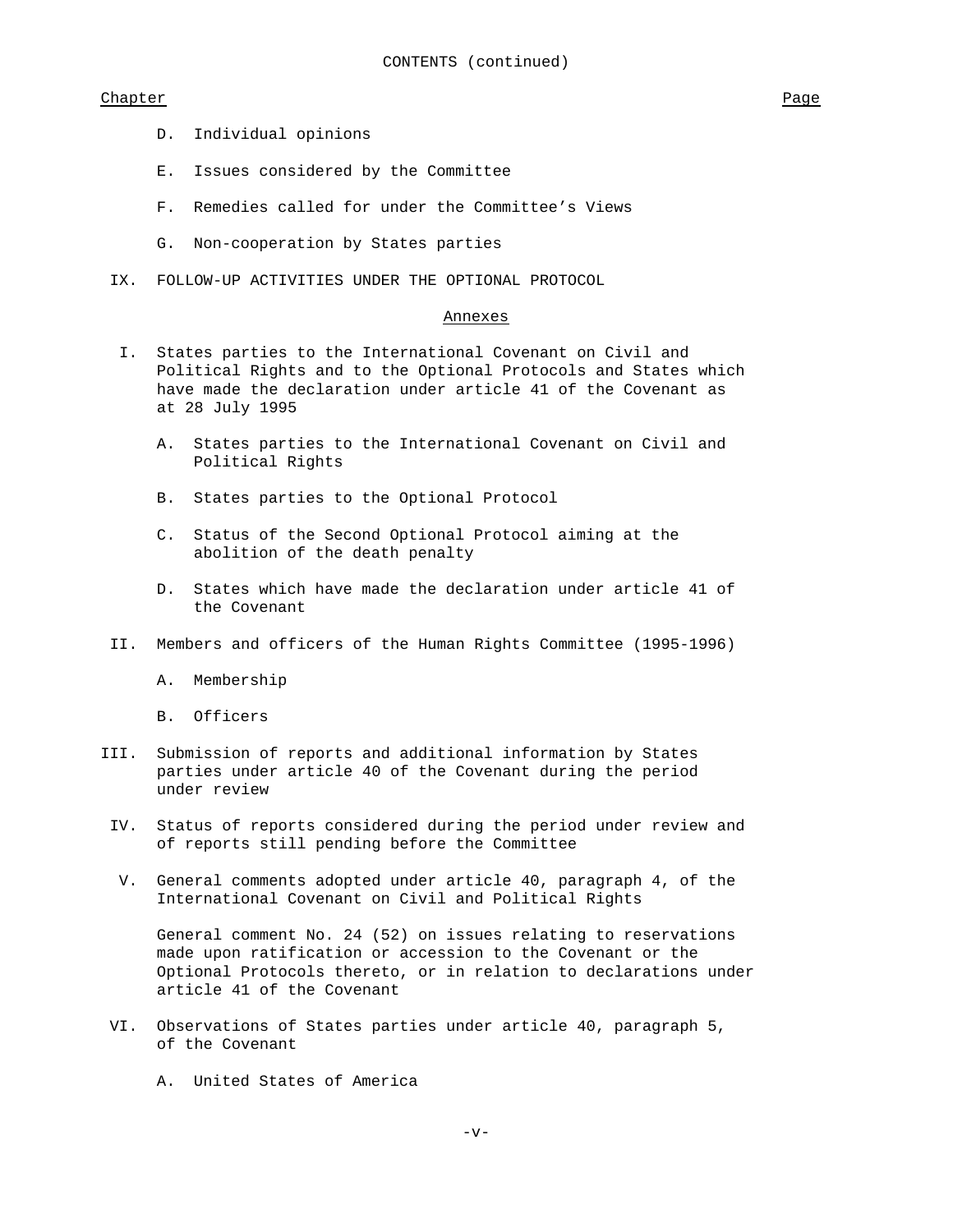- B. United Kingdom of Great Britain and Northern Ireland
- VII. Revised guidelines regarding the form and contents of reports from States parties
	- A. Guidelines regarding the form and contents of reports from States parties under article 40 (1) (a) of the Covenant
	- B. General guidelines regarding the form and contents of periodic reports from States parties
- VIII. Letter from the Chairman of the Committee

| IX. List of States parties' delegations that participated in  |
|---------------------------------------------------------------|
| consideration of their respective reports by the Human Rights |
| Committee at its fifty-second, fifty-third and fifty-fourth   |
| sessions                                                      |

| Х. |                | Views of the Human Rights Committee under article 5, paragraph 4,<br>of the Optional Protocol to the International Covenant on Civil                   | $\mathbf{1}$ |
|----|----------------|--------------------------------------------------------------------------------------------------------------------------------------------------------|--------------|
|    | Α.             | Communication No. 386/1989; Famara Koné v. Senegal (Views<br>adopted on 21 October 1994, fifty-second session)                                         | $\mathbf{1}$ |
|    | Β.             | Communication No. 400/1990; Darwinia R. Mónaco de Gallichio v.<br>Argentina (Views adopted on 3 April 1995, fifty-third session)                       | 10           |
|    | $\mathsf{C}$ . | Communication No. 447/1991; Leroy Shalto v. Trinidad and<br>Tobago (Views adopted on 4 April 1995, fifty-third session)                                | 17           |
|    | $D$ .          | Communication No. 453/1991; A. R. and M. A. R. Coeriel v.<br>the Netherlands (Views adopted on 31 October 1994,                                        | 21           |
|    |                |                                                                                                                                                        | 28           |
|    | Ε.             | Communication No. 464/1991 and Communication No. 482/1991;<br>G. Peart and A. Peart v. Jamaica (Views adopted on<br>19 July 1995, fifty-forth session) | 32           |
|    | $F$ .          | Communication No. 473/1991; Isidora Barroso v. Panama (Views<br>adopted on 19 July 1995, fifty-fourth session)                                         | 41           |
|    | G.             | Communication No. 493/1992; Gerald J. Griffin v. Spain (Views<br>adopted on 4 April 1995, fifty-third session)                                         | 47           |
|    | Η.             | Communication No. 500/1992; Joszef Debreczeny v. the<br>Netherlands (Views adopted on 3 April 1995, fifty-third                                        | 59           |
|    | Ι.             | Communication No. 511/1992; Ilmari Länsman et al. v. Finland<br>(Views adopted on 26 October 1994, fifty-second session)                               | 66           |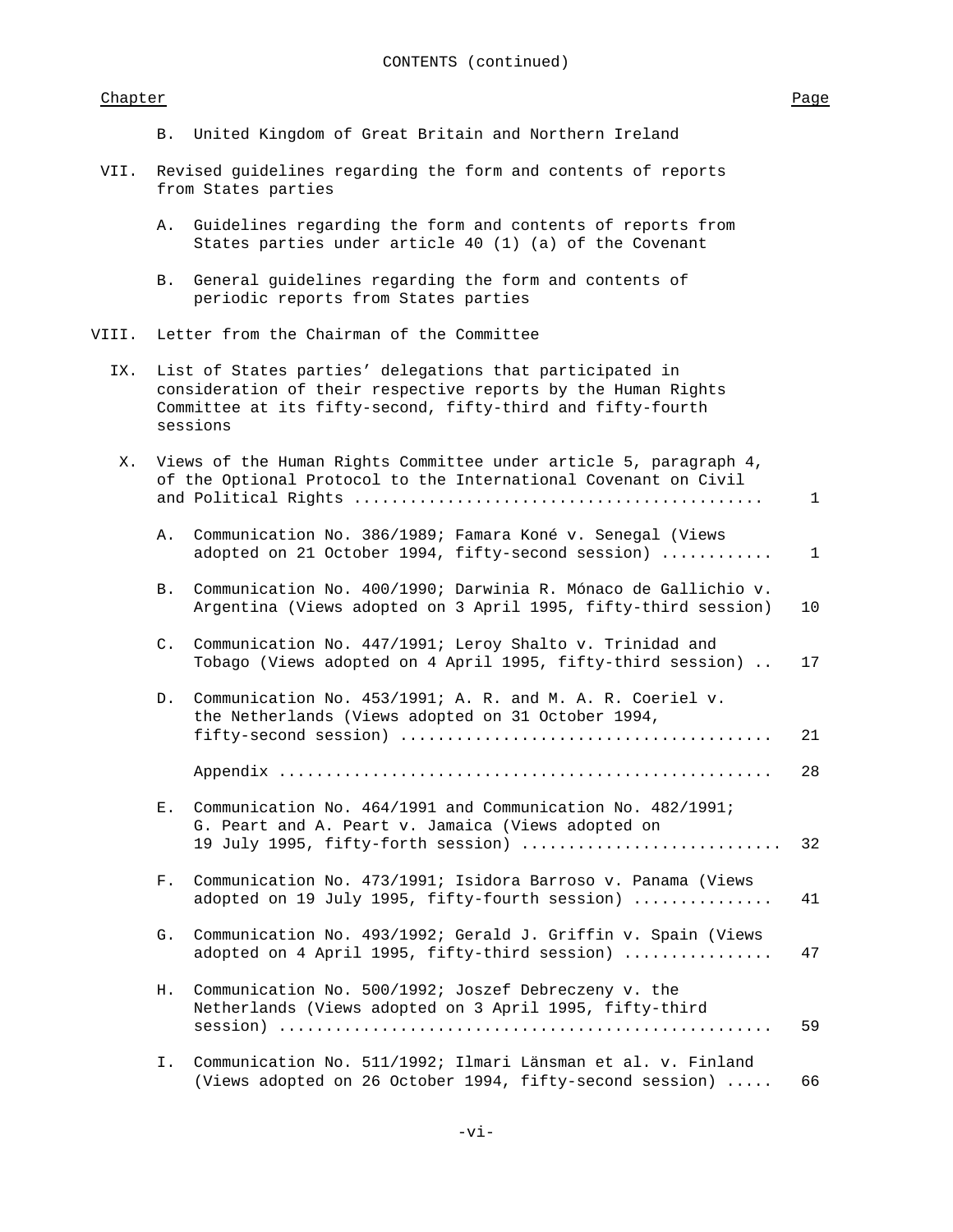|     | J. | Communication No. 514/1992; Sandra Fei v. Colombia (Views<br>adopted on 4 April 1995, fifty-third session)                                                                           | 77  |
|-----|----|--------------------------------------------------------------------------------------------------------------------------------------------------------------------------------------|-----|
|     | Κ. | Communication No. 516/1992; Alina Simunek et al. v. the<br>Czech Republic (Views adopted on 19 July 1995,                                                                            | 89  |
|     | L. | Communication No. 518/1992; Jong-Kyu Sohn v. the Republic of<br>Korea (Views adopted on 19 July 1995, fifty-fourth session)                                                          | 98  |
|     | М. | Communication No. 539/1993; Keith Cox v. Canada (Views<br>adopted on 31 October 1994, fifty-second session)                                                                          | 105 |
|     |    |                                                                                                                                                                                      | 119 |
|     | Ν. | Communication No. 606/1994; Clement Francis v. Jamaica<br>(Views adopted on 25 July 1995, fifty-fourth session)                                                                      | 130 |
| XI. |    | Decisions of the Human Rights Committee declaring communications<br>inadmissible under the Optional Protocol relating to the<br>International Covenant on Civil and Political Rights | 140 |
|     | Α. | Communication No. 437/1990; B. Colamarco Patiño v. Panama<br>(decision of 21 October 1994, fifty-second session)                                                                     | 140 |
|     | Β. | Communication No. 438/1990; Enrique Thompson v. Panama<br>(decision adopted on 21 October 1994, fifty-second session)                                                                | 143 |
|     | C. | Communication No. 460/1991; T. Omar Simons v. Panama<br>(decision of 25 October 1994, fifty-second session)                                                                          | 146 |
|     | D. | Communication No. 494/1992; Lloyd Rogers v. Jamaica<br>(decision of 4 April 1995, fifty-third session)                                                                               | 149 |
|     | Е. | Communication No. 515/1992; Peter Holder v. Trinidad and<br>Tobago (decision adopted on 19 July 1995, fifty-fourth                                                                   | 152 |
|     | F. | Communication No. 525/1992; Pierre Gire v. France<br>(decision adopted on 28 March 1995, fifty-third session)                                                                        | 155 |
|     | G. | Communication No. 536/1993; Francis P. Perera v. Australia<br>(decision adopted on 28 March 1995, fifty-third session)                                                               | 158 |
|     | Η. | Communication No. 541/1993; Errol Simms v. Jamaica (decision<br>adopted on 3 April 1995, fifty-third session)                                                                        | 164 |
|     | Ι. | Communication No. 553/1993; Michael Bullock v. Trinidad<br>and Tobago (decision adopted on 19 July 1995, fifty-fourth                                                                | 168 |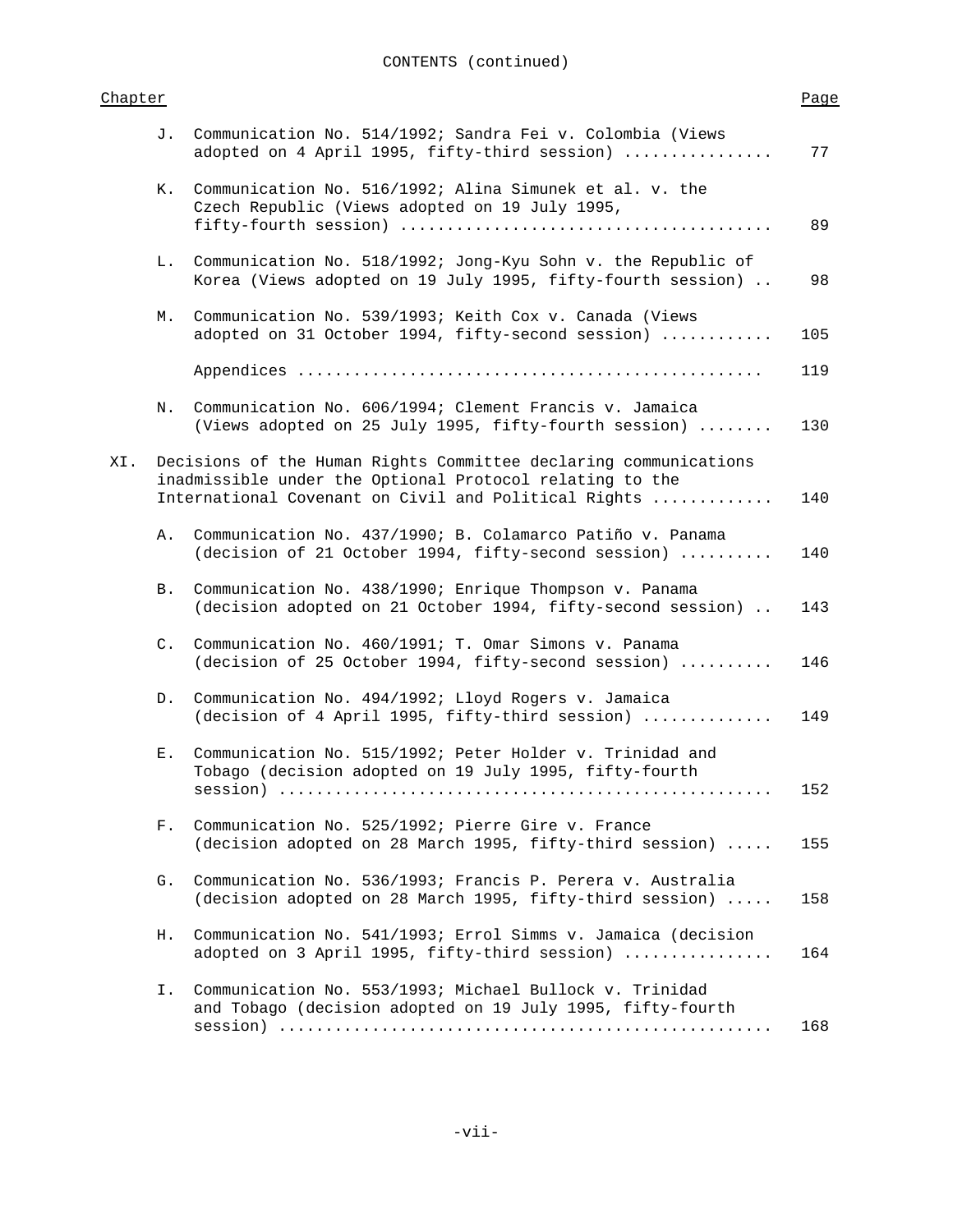| J. | Communication No. 575/1994 and Communication No. 576/1994;<br>Lincoln Guerra and Brian Wallen v. Trinidad and Tobago<br>(decision adopted on 4 April 1995, fifty-third session) | 172 |
|----|---------------------------------------------------------------------------------------------------------------------------------------------------------------------------------|-----|
| К. | Communication No. 578/1994; Leonardus J. de Groot v.<br>the Netherlands (decision adopted on 14 July 1995,                                                                      | 179 |
| T. | Communication No. 583/1994; Ronald H. van der Houwen v.<br>the Netherlands (decision adopted on 14 July 1995,                                                                   | 183 |

XII. List of documents issued during the reporting period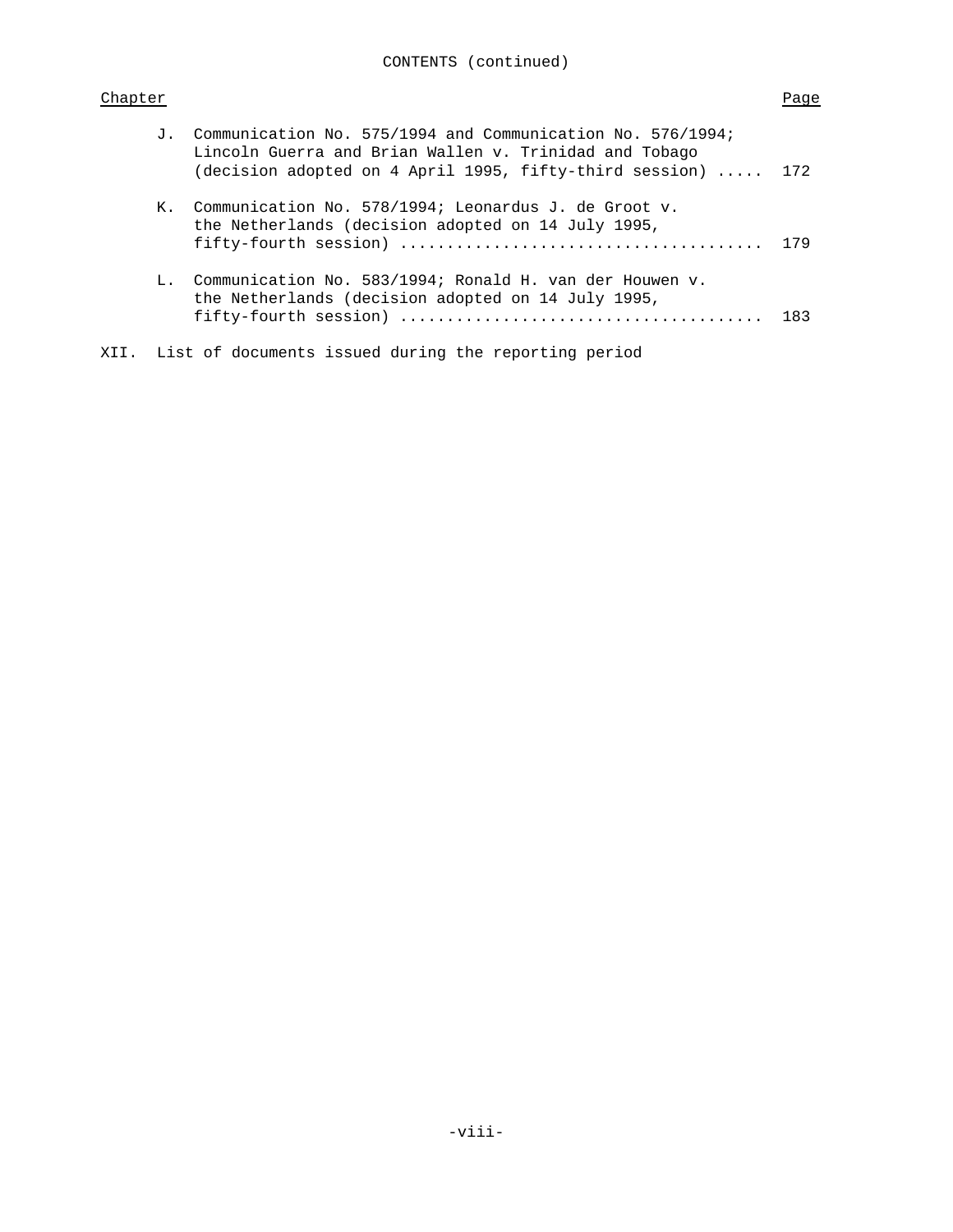#### ANNEX X

#### Views of the Human Rights Committee under article 5, paragraph 4, of the Optional Protocol to the International Covenant on Civil and Political Rights

A. Communication No. 386/1989; Famara Koné v. Senegal<sup>1</sup> (Views adopted on 21 October 1994, fifty-second session)

| Submitted by: | Famara Koné |  |
|---------------|-------------|--|
|---------------|-------------|--|

Victim: The author

State party: Senegal

Date of communication: 5 December 1989 (initial submission)

Date of decision on admissibility: 5 November 1991

The Human Rights Committee, established under article 28 of the International Covenant on Civil and Political Rights,

Meeting on 21 October 1994,

Having concluded its consideration of Communication No. 386/1989 submitted to the Human Rights Committee by Mr. Famara Koné under the Optional Protocol to the International Covenant on Civil and Political Rights,

Having taken into account all written information made available to it by the author of the communication and the State party,

Adopts its Views under article 5, paragraph 4, of the Optional Protocol.

1. The author of the communication is Famara Koné, a Senegalese citizen born in 1952 and registered resident of Dakar, currently domiciled in Ouagadougou, Burkina Faso. He claims to be a victim of violations of his human rights by Senegal but does not specifically invoke his rights under the International Covenant on Civil and Political Rights.

#### Facts as submitted by the author

2.1 The author submits that, in 1978, he joined the "Movement for Justice in Africa" (Mouvement pour la justice en Afrique), whose aim is to assist the oppressed in Africa. On 15 January 1982, he was arrested in Gambia by Senegalese soldiers, allegedly for protesting against the intervention of Senegalese troops in Gambia after an attempted coup on 30 July 1981. He was transferred to Senegal, where he was detained for over four years, pending his trial, until his provisional release on 9 May 1986.

2.2 Mr. Koné claims, without giving details, that he was subjected to torture

 $1$  Pursuant to rule 85 of the Committee's rules of procedure, Mr. Birame Ndiaye did not participate in the adoption of the Committee's Views.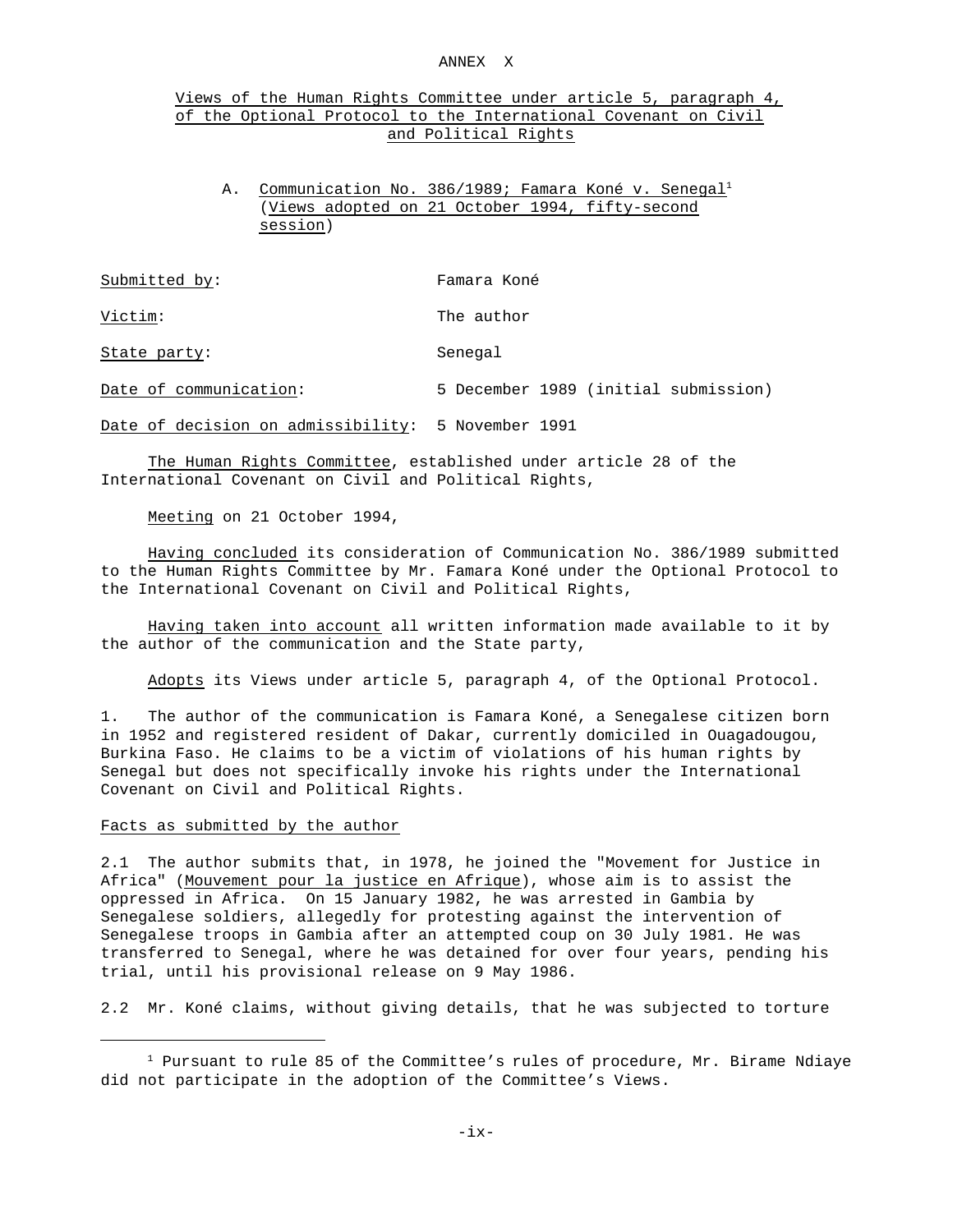by investigating officers during one week of interrogation; he indicates that, since his release, he has been in need of medical supervision as a result. He further notes that despite his persistent requests to the regional representative(s) of the United Nations High Commissioner for Refugees, he was denied refugee status both in Gambia and Benin (1988), as well as in the Ivory Coast (1989) and apparently now in Burkina Faso (1992).

2.3 The author states that, after presidential elections in Senegal on 28 February 1988, he was re-arrested and detained for several weeks, without charges. He was released on 18 April 1988 by decision of the regional court of Dakar (Tribunal régional). He contends that, after participating in a political campaign in Guinea-Bissau directed against Senegal, he was once again arrested when he sought to enter Senegal on 6 July 1990. He was detained for six days, during which he claims to have been once again tortured by the security police, which tried to force him to sign a statement admitting attacks on State security and cooperating with the intelligence services of another State.

2.4 According to the author, his family in Dakar is being persecuted by the Senegalese authorities. On 6 June 1990, the regional court of Dakar confirmed an eviction order served by the departmental court (Tribunal départemental) of Dakar on 12 February 1990. As a result, the author and his family had to leave the house in which they had resided for the past forty years. The decision was taken at the request of the new owner, who had bought the property from the heirs of the author's grandfather in 1986. The author and his father challenged the validity of the act of sale and reaffirmed their right to the property. The municipal authorities of Dakar, however, granted a lease contract to the new owner on the basis of the act of sale, thereby confirming - without valid grounds in the author's opinion - the latter's right to the property.

2.5 As to the requirement of exhaustion of domestic remedies, the author affirms, without giving details, that as an opponent of the Government, it is not possible for him to lodge a complaint against the State party's authorities. In this context, he claims that he has been threatened on several occasions by the security police.

#### Complaint

3. Although the author does not invoke any of the articles of the International Covenant on Civil and Political Rights, it appears from the context of his submissions that he claims violations of articles 7, 9 and 19.

#### State party's information and observations

4.1 The State party contends that the author is not at all a victim of political persecution and has not been prevented from expressing his opinions, but that he is merely a person rebellious to any type of authority.

4.2 Concerning the author's allegation of torture and ill-treatment, the State party indicates that torture constitutes a punishable offence under the Senegalese Criminal Code, which provides for various penalties for acts of torture and ill-treatment, increasing in severity to correspond with the gravity of the physical consequences of the torture. Other provisions of the Criminal Code provide for an increase of the punishment if the offence is committed by an official or civil servant in the exercise of his functions. Pursuant to article 76 of the Code of Criminal Procedure, the author could have and should have submitted a complaint to the competent judicial authorities against the police officers held responsible for his treatment. The State party further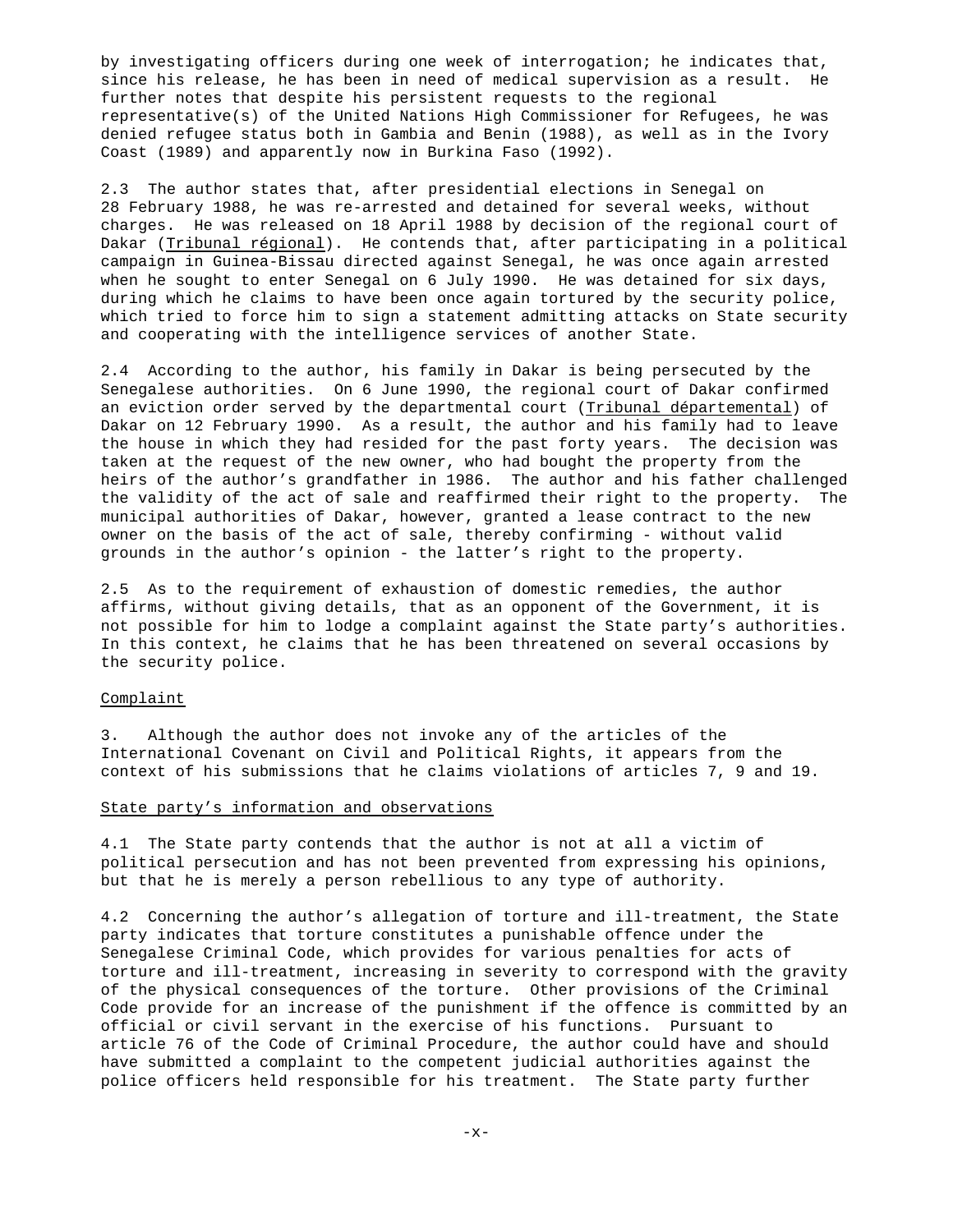points out that Mr. Koné had the possibility, 48 hours after his apprehension, to be examined by a doctor, at his own request or that of his family, under article 56, paragraph 2, of the Code of Criminal Procedure.

4.3 Concerning the author's allegation of arbitrary detention in 1982, the State party points out that Mr. Koné was remanded by order of an examining magistrate. As this order was issued by an officer authorized by law to exercise judicial power, his provisional detention cannot be characterized as illegal or arbitrary. Furthermore, articles 334 and 337 of the Penal Code criminalize acts of arbitrary arrest and detention. After his provisional release (élargissement) on 9 May 1986, Mr. Koné could have seized the competent judicial authorities under article 76 of the Code of Criminal Procedure.

4.4 With regard to the allegations pertaining to the eviction order, the State party observes that the judgment which confirmed the order (i.e. the judgment of the Tribunal régional) could have been appealed further to the Supreme Court, pursuant to article 3 of Decree No. 60-17 of 3 September 1960, concerning the rules of procedure of the Supreme Court) and article 324 of the Code of Civil Procedure. Furthermore, as the Senegalese courts have not yet ruled on the substance of the matter, that is, the title to the property, the author could have requested that the civil court rule on the substance.

#### Committee's decision on admissibility

5.1 During its forty-third session, the Committee considered the admissibility of the communication. It noted that the author's claim concerning the eviction from his family home related primarily to alleged violations of his right to property, which is not protected by the Covenant. Since the Committee is only competent to consider allegations of violations of any of the rights protected under the Covenant, the author's claim in respect of this issue was deemed inadmissible under article 3 of the Optional Protocol.

5.2 Concerning the claim that the author had been tortured and ill-treated by the security police, the Committee noted that the author had failed to take steps to exhaust domestic remedies since he allegedly could not file complaints against Senegalese authorities as a political opponent. It considered, however, that domestic remedies against acts of torture could not be deemed a priori ineffective and, accordingly, that the author was not absolved from making a reasonable effort to exhaust them. This part of the communication was therefore declared inadmissible under article 5, paragraph 2 (b), of the Protocol.

5.3 As to the allegations relating to articles 9 and 19, the Committee noted that the State party had failed to provide information on the charges against Mr. Koné, and on the applicable law governing his detention from 1982 to 1986, from February to April 1988 and in July 1990, nor had it provided sufficient information on effective remedies available to him. It further observed that the State party's explanation that the period of detention from 1982 to 1986 could not be deemed arbitrary simply because the detention order was issued by judicial authority did not answer the question of whether the detention was or was not contrary to article 9. In the circumstances, the Committee could not conclude that there were effective remedies available to the author and considered the requirements of article 5, paragraph 2 (b), of the Optional Protocol to have been met in this respect.

5.4 On 5 November 1991, therefore, the Committee declared the communication admissible in so far as it appeared to raise issues under articles 9 and 19 of the Covenant. The State party was requested, in particular, to explain the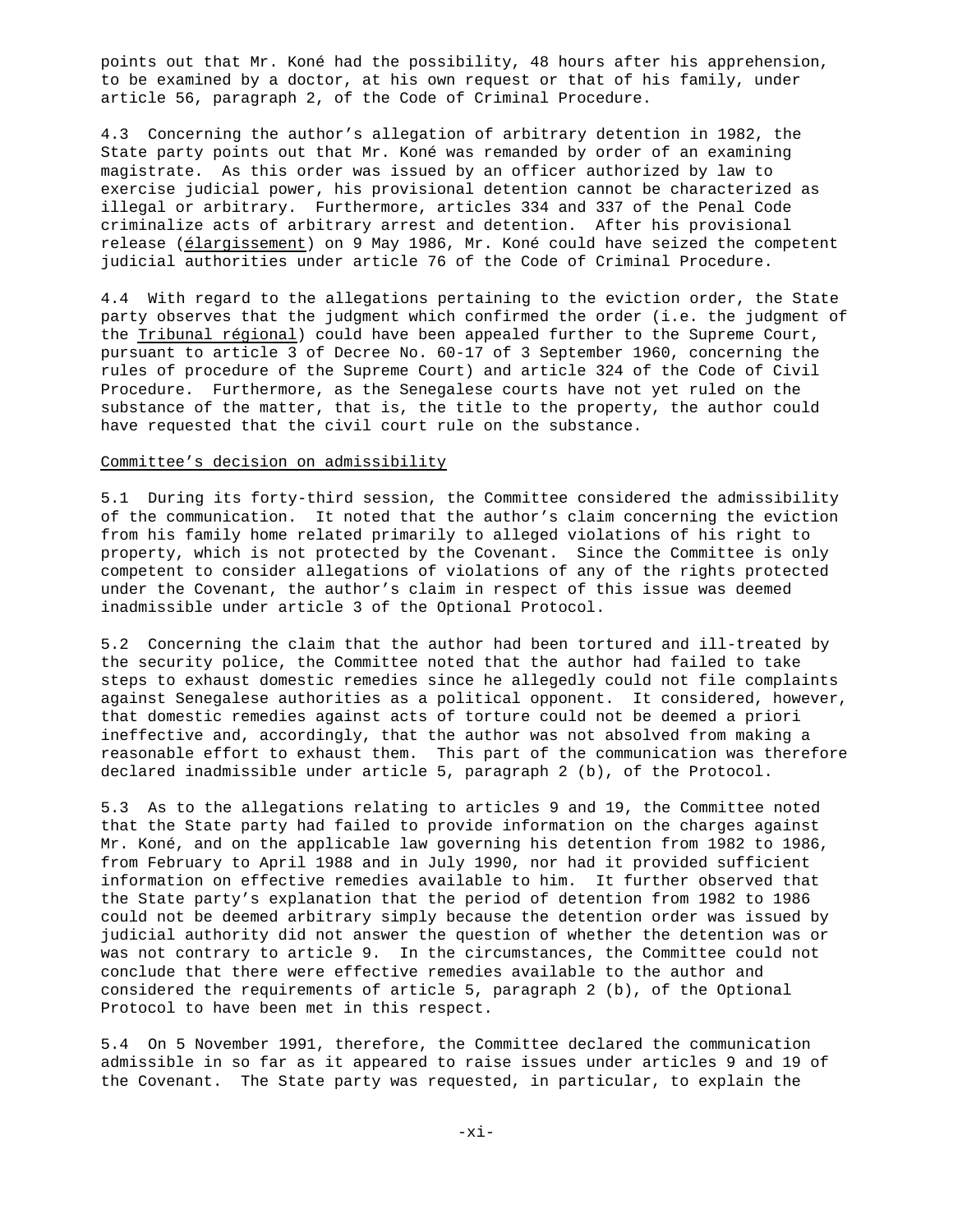circumstances under which the author was detained from 1982 to 1986, in 1988 and in 1990, indicating the charges against him and the applicable legislation, and to forward to the Committee copies of the detention  $order(s)$  issued by the examining magistrates and of the decision of the Tribunal régional of Dakar of 18 April 1988.

#### State party's information on the merits of the communication

6.1 In its submission on the merits, the State party provides the information requested by the Committee. As to the period of detention from 1982 to 1986, it observes that the author was detained pursuant to a detention order (mandat de dépôt) issued by the Senior Examining Magistrate of Dakar, after having been formally charged with acts threatening national security. This was duly recorded under No. 406/82 in the register of complaints of the prosecutor's office of Dakar as well as under registry number 7/82 at the office of the examining magistrate. The acts attributed to the author are an offence under section 80 (chapter I) of the Senegalese Penal Code.

6.2 The procedure governing provisional custody is governed by article 139 of the Code of Criminal Procedure, which provides for the issuance of a detention order upon request of the Department of Public Prosecutions. Paragraph 2 of this article stipulates that a request for release on bail must be rejected if the public prosecutor's office files a written objection to the request. Notwithstanding, a request for release on bail may, at any moment, be formulated by the accused or his representative. The magistrate is obliged to rule, by reasoned decision (par ordonnance spécialement motivée) within five days of the receipt of the request. If the magistrate does not decide within the deadline, the accused may directly appeal to the competent chamber of the Tribunal Correctionnel (article 129, para. 5); and if the request for release on bail is rejected, the accused may appeal in accordance with the provisions of article 180 of the Code of Criminal Procedure.

6.3 Upon concluding his investigations in the case, the examining magistrate concluded that the charges against Mr. Koné were substantiated and accordingly ordered his case to be tried by the criminal court of Dakar. However, in the light of the author's character and previous documented behaviour, the magistrate considered it appropriate to request a mental status examination and, pending its results, ordered the author's provisional release on 9 May 1986, by judgement No. 1898. The judicial procedure never led a judgment on the merits, as the author fell under the provisions of Amnesty Law No. 88-01 of 4 June 1988.

6.4 In its additional comments on the merits, dated 25 February 1994, the Senegalese Government recounts the circumstances under which the author was held in detention between 1982 and 1986. It states that after his arrest, Mr. Koné was brought before an examining magistrate who, applying the provisions of article 101 of the Code of Criminal Procedure, informed him, by way of an indictment, of the charges entered against him, advised him of his right to choose counsel from among the lawyers listed in the roster, and placed him under a detention order on 28 January 1982. At the conclusion of a legitimate preliminary investigation, he was committed for trial by the examining magistrate, pursuant to a committal order dated 10 September 1983. The State party specifies that the author "never formulated a request for release throughout the investigation of his case", as authorized by articles 129 and 130 of the Code of Criminal Procedure. The State party concludes that "no expression of any intention to obstruct his provisional release can be deduced from these proceedings".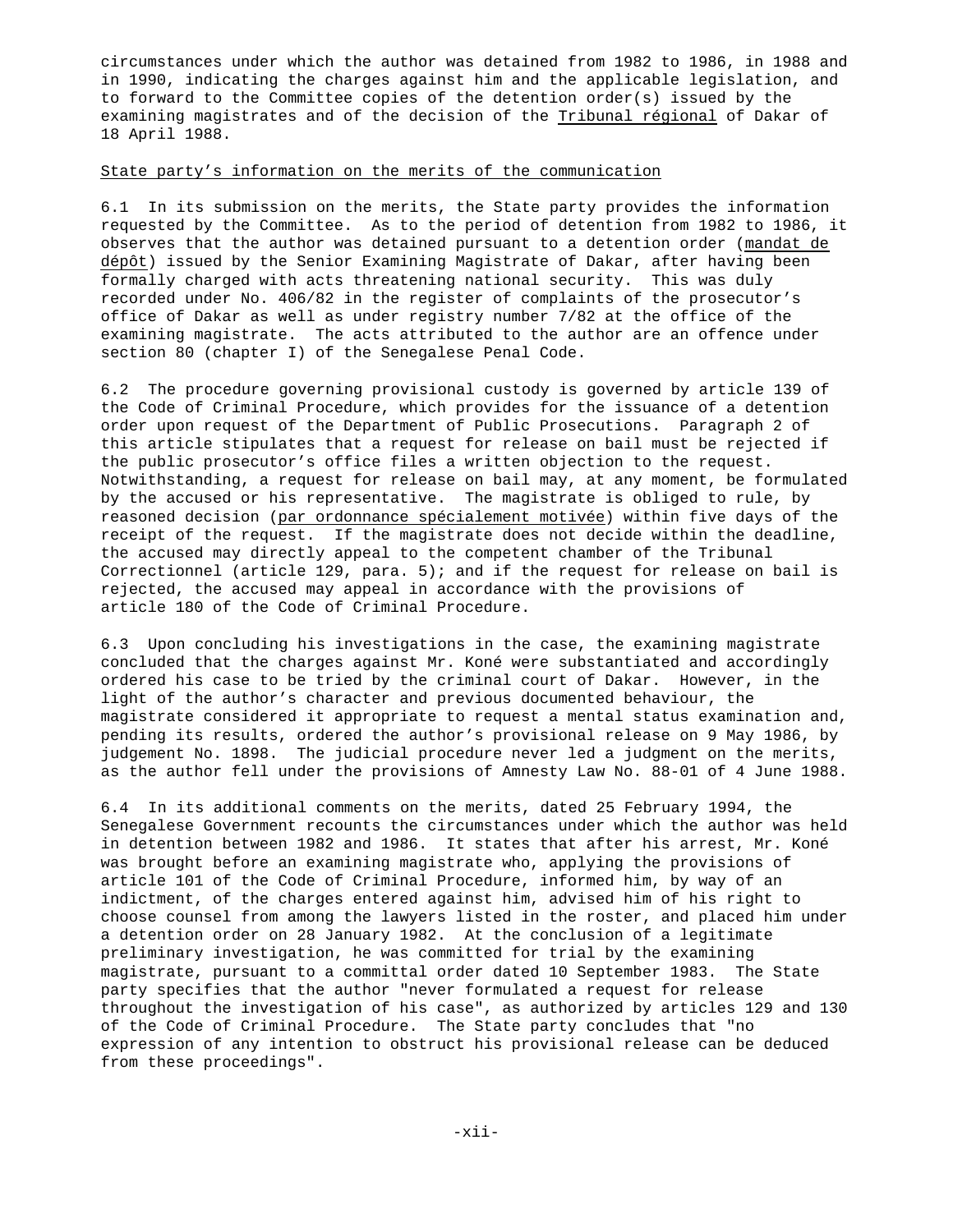6.5 The State party stresses that, after he was committed to the competent court, the author received a notice to appear before the court on 10 December 1983; the case was not, however, heard on that date; a series of postponements followed. The State party adds that the author "did not file a request for provisional release until mid-May 1986, a request which was granted pursuant to an interlocutory judgment rendered on 9 May 1986".

6.6 With regard to the purpose of Amnesty Law No. 88-01 of 4 June 1988, which was applied to the author, the State party points out that the law does not apply only to the Casamance events, even though it was passed in the context of efforts to contain them. It adds that "the detention period of the person concerned coincided with a period of serious disturbances of national public order caused by the Casamance events, and the State Security Court, the only court of special jurisdiction in Senegal, had to deal with the cases of 286 detainees between December 1982 and 1986", when that Court consisted only of a president, two judges, one government commissioner and an examining magistrate.

6.7 The State party notes furthermore that, although under the terms of article 9, paragraph 3, of the Covenant, pre-trial detention should not be the rule, it may nevertheless constitute an exception, especially during periods of serious unrest, and given that the accused, committed for trial and summoned to appear on a fixed date, had never expressed a wish of any kind to be granted provisional release. It concludes that the preliminary investigation and inquiry were conducted in an entirely legitimate manner, in accordance with the applicable legal provisions and with the provisions of article 9 of the Covenant.

6.8 In further submissions dated 4 and 11 July 1994, the State party justifies the length of the author's pre-trial detention between 1982 and May 1986 on grounds of the complexity of the factual and legal situation. It notes that the author was a member of several revolutionary groups of Marxist and Maoist inspiration, which had conspired to overthrow several Governments in West Africa, including in Guinea-Bissau, Gambia and Senegal. To this effect, the author had frequently travelled to the countries neighbouring Senegal, where he visited other members of this revolutionary network or representatives of foreign Governments. It also observes that it suspected the author of having participated in an unsuccessful coup attempt in Gambia in December 1981, and that he had sought to destabilize the then Government of Sekou Touré in Guinea. In the light of these international ramifications, the State party claims, the judicial investigations in the case were particularly complex and protracted, as they necessitated formal requests for judicial cooperation with other sovereign States.

6.9 In a final submission dated 2 September 1994, the State party reiterates that the detention of Mr. Koné was made necessary because of well-founded suspicions that his activities were endangering the State party's internal security. After his release on bail, the State party observes, no judicial instance in Senegal has ever been seized by Mr. Koné with a request to determine the lawfulness of his detention between January 1982 and May 1986. Given the author's "passivity" in pursuing remedies which were available to him, the State party concludes that the author's claims are inadmissible on the basis of nonexhaustion of domestic remedies.

6.10 Concerning the author's detention in 1988, the State party affirms that Mr. Koné's detention did not last two months but only six days. He was arrested and placed in custody on 12 April 1988, upon orders of the Public Prosecutor of Dakar, and charged with offences against the Law on States of Emergencies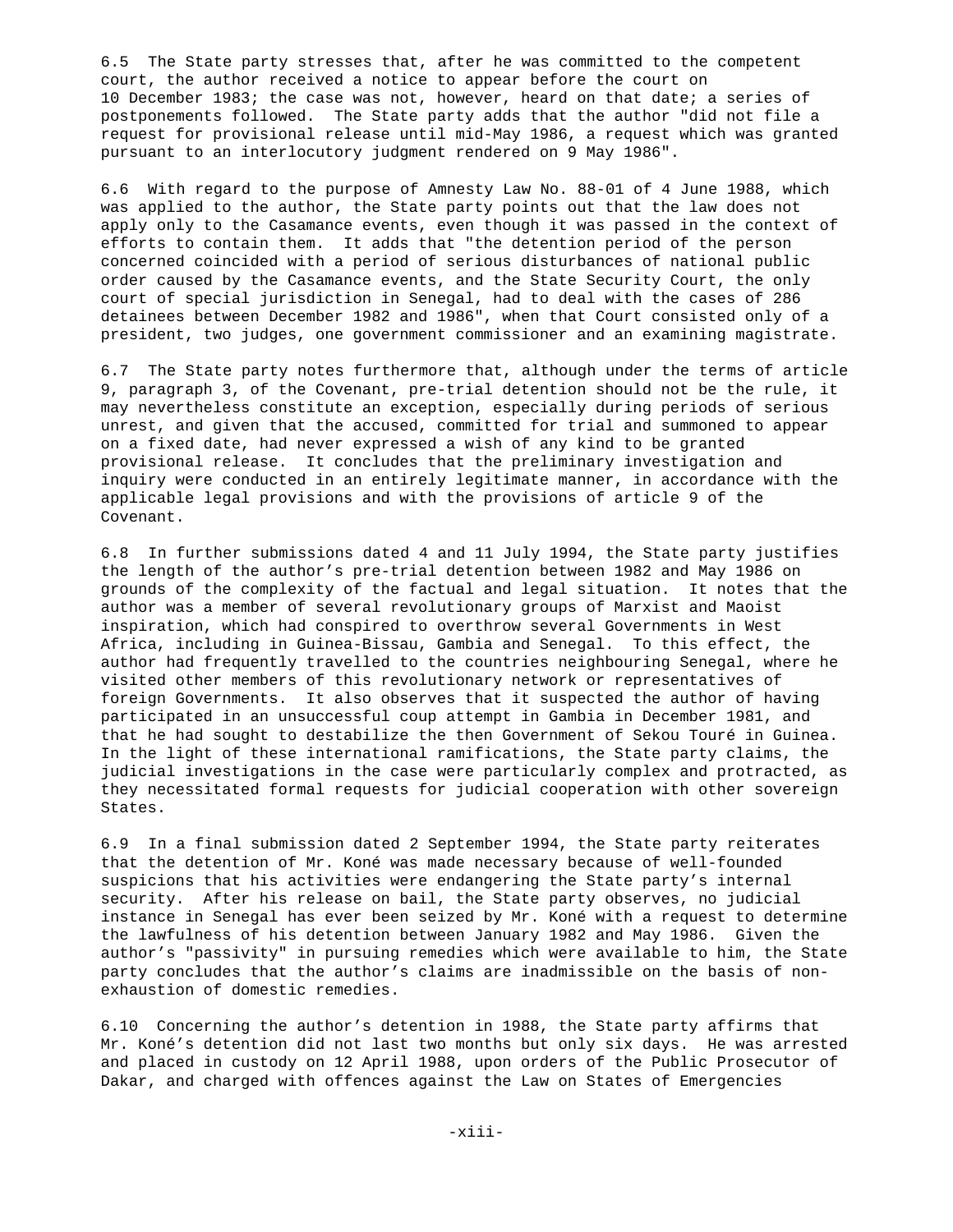(Law 69-26 of 22 April 1969, Decree No. 69-667 of 10 June 1969 and No. 88-229 of 29 February 1988, Ministerial Decree No. 33364/M.INT of 22 March 1988). He was tried, together with eight other individuals, by a Standing Court (Tribunal des flagrants délits), which, by judgment No. 1891 of 18 April 1988, ordered his release.

6.11 The State party observes that the author has neither been re-arrested nor been the target of judicial investigations or procedures since his release in April 1988. If he had been arrested or detained, there would have been a duty, under articles 55 and 69 of the Code of Criminal Procedure, to immediately notify the Office of the Public Prosecution. No such notification was ever received. Furthermore, had the author been detained arbitrarily in 1990, he could, upon release, have immediately filed a complaint against those held responsible for his detention; no complaint was ever received in this context.

6.12 The State party concludes that there is no evidence of a violation of any provisions of the Covenant by the Senegalese judicial authorities.

7.1 In his comments, the author seeks to refute the accuracy of the State party's information and chronology. Thus, he claims that he was first requested on 2 September 1983 to appear before the Tribunal correctionnel on 1 December 1983. On this occasion, the president of the court requested further information (complément d'information) and postponed the trial to an unspecified subsequent date. On the same occasion and not in the spring of 1986, as indicated by the State party, a mental status examination was ordered by the court. The author forwards a copy of a medical certificate signed by a psychiatrist of a Dakar hospital, which confirms that a mental status examination was carried out on the author on 25 January 1985; it concluded that Mr. Koné suffered from pathological disorder (pathologie psychiatrique) and needed continued medical supervision ("pathologie ... à traiter sérieusement").

7.2 The author reiterates that he was tried on 1 December 1983 by the Tribunal correctionnel, that the court adjourned to consider its findings until 15 December 1983, and that his family was present in the courtroom. According to him, that version can be corroborated by the prison log.

7.3 As for the State party's argument that he never filed a request for provisional release, the author simply notes that he had protested his arbitrary detention to several members of the judiciary visiting the prison where he was held and that not until 1986 did a member of the staff of the Government Procurator's office and the prison's social services suggest that he request provisional release.

7.4 The author affirms that his arrest in January 1982 was the result of manoeuvres orchestrated by the Senegalese ambassador in Gambia, who had been angered by the author's leading role, between 1978 and 1981, in several demonstrations, which had, inter alia, caused damage to the building of the Senegalese Embassy in Banjul<sup>2</sup>.

7.5 Concerning the period of detention in 1988, the author recalls that he was arrested around 2 March 1988 together with several other individuals and questioned about the violent incidents that had accompanied the general elections of February 1988. He was released around 20 March 1988, after having addressed a letter to President A. Diouf about his allegedly arbitrary

 $2$  The author, in a letter dated 10 August 1992, admits to having broken windows in the building of the Senegalese Embassy in Banjul.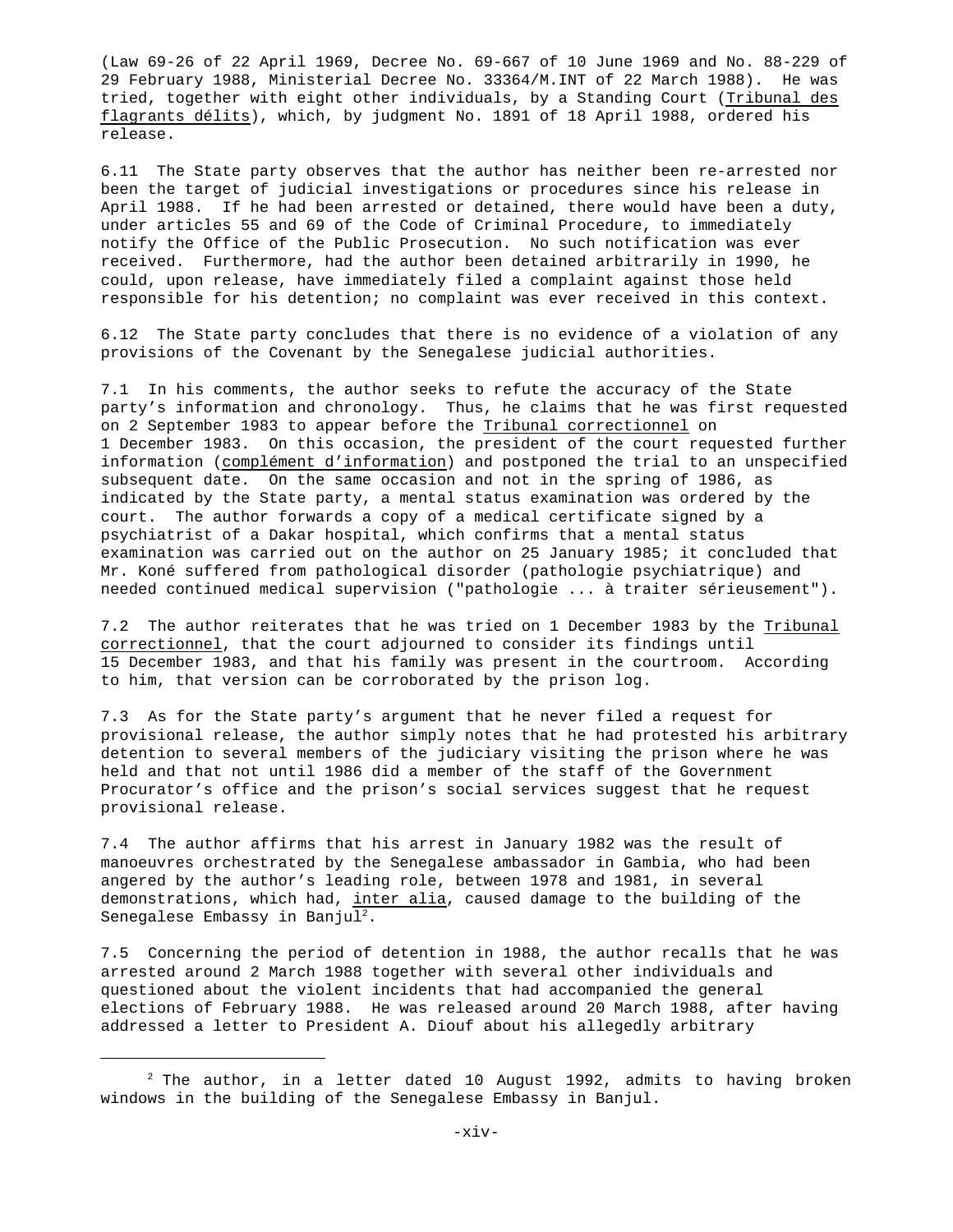detention. On 6 April 1988, he was re-arrested, and after six days spent in a police lock-up, indicted on 12 April 1988. On 18 April 1988, he was released by decision of the Tribunal régional of Dakar.<sup>3</sup>

7.6 The author reaffirms that he was placed once more in custody in 1990; he claims that he was arrested at the border and transferred to Dakar, where he was detained by agents of the Ministry of the Interior. He was booked and made to sign a statement (procès-verbal) on 12 July 1990, which accused him, inter alia, of offences against State security. He ignores why he was released on the same day.

7.7 Finally, the author affirms that he was once more apprehended on 20 July 1992 and detained for several hours. He was allegedly questioned in relation with a manifestation that had taken place in a popular quarter of Dakar. The Government apparently suspects him of sympathizing with the separatist Movement of Casamance's Democratic Forces (Mouvement des forces démocratiques de la Casamance - MFDC) in the South of the country, where separatists have clashed violently with government forces. The author denies any involvement with the Movement and claims that, as a result of constant surveillance by the State party's police and security services, he suffers from nervous disorders.

7.8 The author concludes that the State party's submissions are misleading and tendentious, and affirms that these submissions seek to cover serious and persistent human rights violations in Senegal.

#### Examination of the merits

8.1 The Human Rights Committee has examined the communication in the light of all the information provided by the parties, as provided for in article 5, paragraph 1, of the Optional Protocol.

8.2 The Committee notes that the author does not question the legal nature of the charges against him, as described in the State party's submission under article 4, paragraph 2, of the Optional Protocol - he does however reject in general terms the factual accuracy of part of the State party's observations, while some of his statements contain blanket accusations of bad faith on the part of the State party. Conversely, the State party's submission does not address issues under article 19 other than by affirming that the author is adverse to any type of authority, and confines itself to the chronology of administrative and judicial proceedings in the case. Under the circumstances, the Committee has examined whether such information as has been submitted is corroborated by any of the parties' submissions.

8.3 As to the claims of violations of article 9, the Committee notes that, in respect of the author's detention from 1982 to 1986 and in the spring of 1988, the State party has provided detailed information about the charges against the author, their legal qualification, the procedural requirements under the Senegalese Code of Criminal Procedure and the legal remedies available to the author to challenge his detention. The records reveal that these charges were not based, as claimed by the author, on his political activities or upon his expressing opinions hostile to the Senegalese Government. Under the circumstances, it cannot be concluded that the author's arrest and detention were arbitrary or not based "on such grounds and in accordance with such

<sup>&</sup>lt;sup>3</sup> The decision simply orders the release of the author and eight other co-accused, but is not motivated.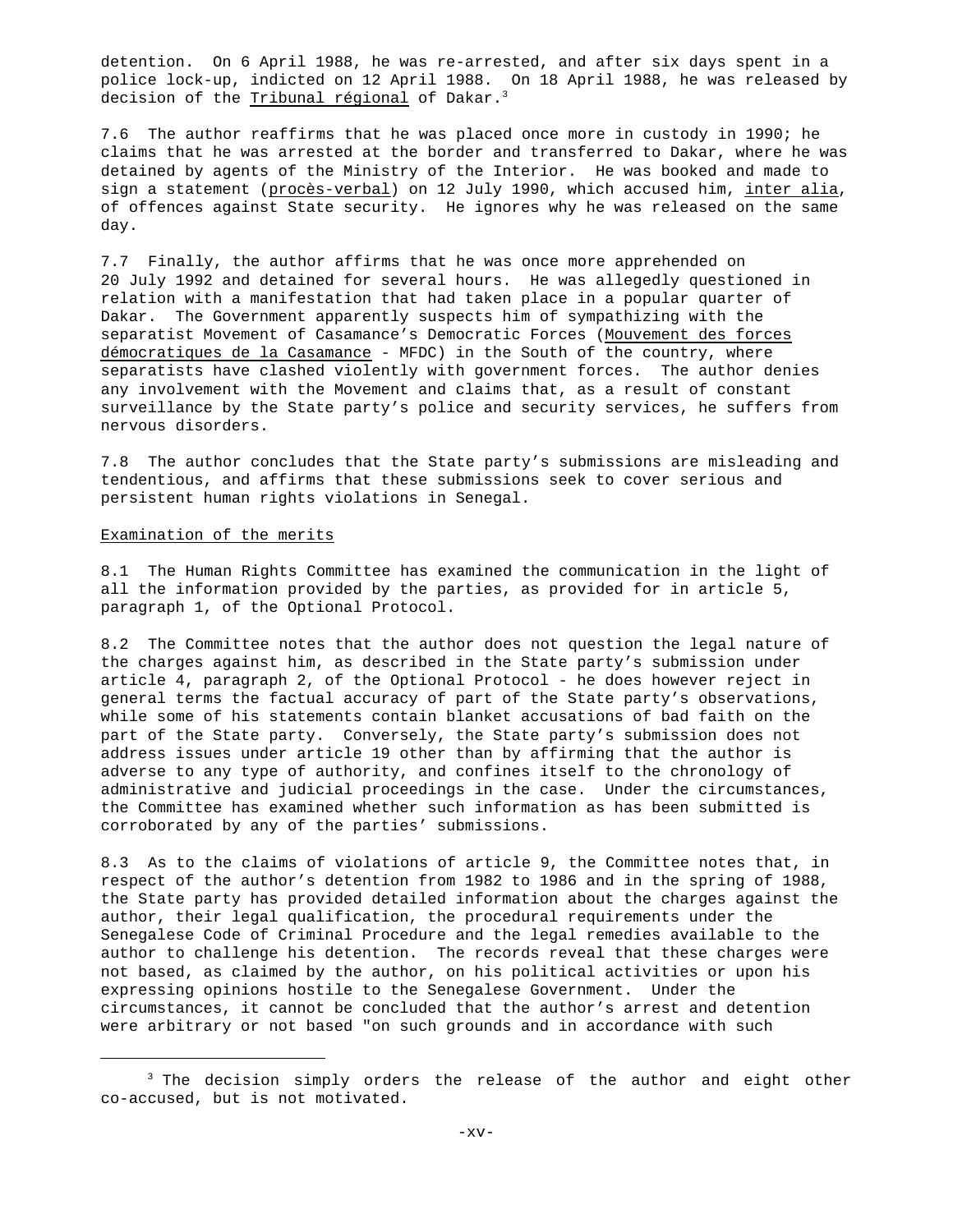procedure as are established by law". However, there are issues concerning the length of the author's detention, which are considered below (paragraphs 8.6 to 8.8).

8.4 As to the author's alleged detention in 1990, the Committee has taken note of the State party's argument that its records do not reveal that Mr. Koné was again arrested or detained after April 1988. As the author has not corroborated his claim by further information, and given that the copies of the medical reports he refers to in support of his claim of ill-treatment pre-date the alleged date of his arrest (6 July 1990), the Committee concludes that the claim of a violation of article 9 in relation to the events in July 1990 has not been sufficiently corroborated.

8.5 Similarly, the State party has denied that the author was arrested for the expression of his political opinions or because of his political affiliations and the author has failed to adduce material to buttress his claim to this effect. Nothing in the material before the Committee supports the claim that the author was arrested or detained on account of his participation in demonstrations against the regime of President Diouf or because of his presumed support for the Movement of Casamance's Democratic Forces. On the basis of the material before it, the Committee is of the opinion that there has been no violation of article 19.

8.6 The Committee notes that the author was first arrested on 15 January 1982 and released on 9 May 1986; the length of his detention, four years and almost four months, is uncontested. It transpires from the State party's submission that no trial date was set throughout this period, and that the author was released provisionally, pending trial. The Committee recalls that under article 9, paragraph 3, anyone arrested or detained on a criminal charge shall be brought promptly before a judge ... and shall be entitled to trial within a reasonable time or to release. What constitutes "reasonable time" within the meaning of article 9, paragraph 3, must be assessed on a case-by-case basis.

8.7 A delay of four years and four months, during which the author was kept in custody (considerably more taking into account that the author's guilt or innocence had not yet been determined at the time of his provisional release on 9 May 1986), cannot be deemed compatible with article 9, paragraph 3, in the absence of special circumstances justifying such delay, such as that there were, or had been, impediments to the investigations attributable to the accused or to his representative. No such circumstances are discernible in the present case. Accordingly, the author's detention was incompatible with article 9, paragraph 3. This conclusion is supported by the fact that the charges against the author in 1982 and in 1988 were identical, whereas the duration of the judicial process on each occasion differed considerably.

9. The Human Rights Committee, acting under article 5, paragraph 4, of the Optional Protocol to the International Covenant on Civil and Political Rights, is of the view that the facts as found by the Committee reveal a violation of article 9, paragraph 3, of the Covenant.

10. The Committee is of the view that Mr. Famara Koné is entitled, under article 2, paragraph 3 (a), of the Covenant, to a remedy, including appropriate compensation. The State party is under an obligation to ensure that similar violations do not occur in the future.

11. Bearing in mind that, by becoming a State party to the Optional Protocol, the State party has recognized the competence of the Committee to determine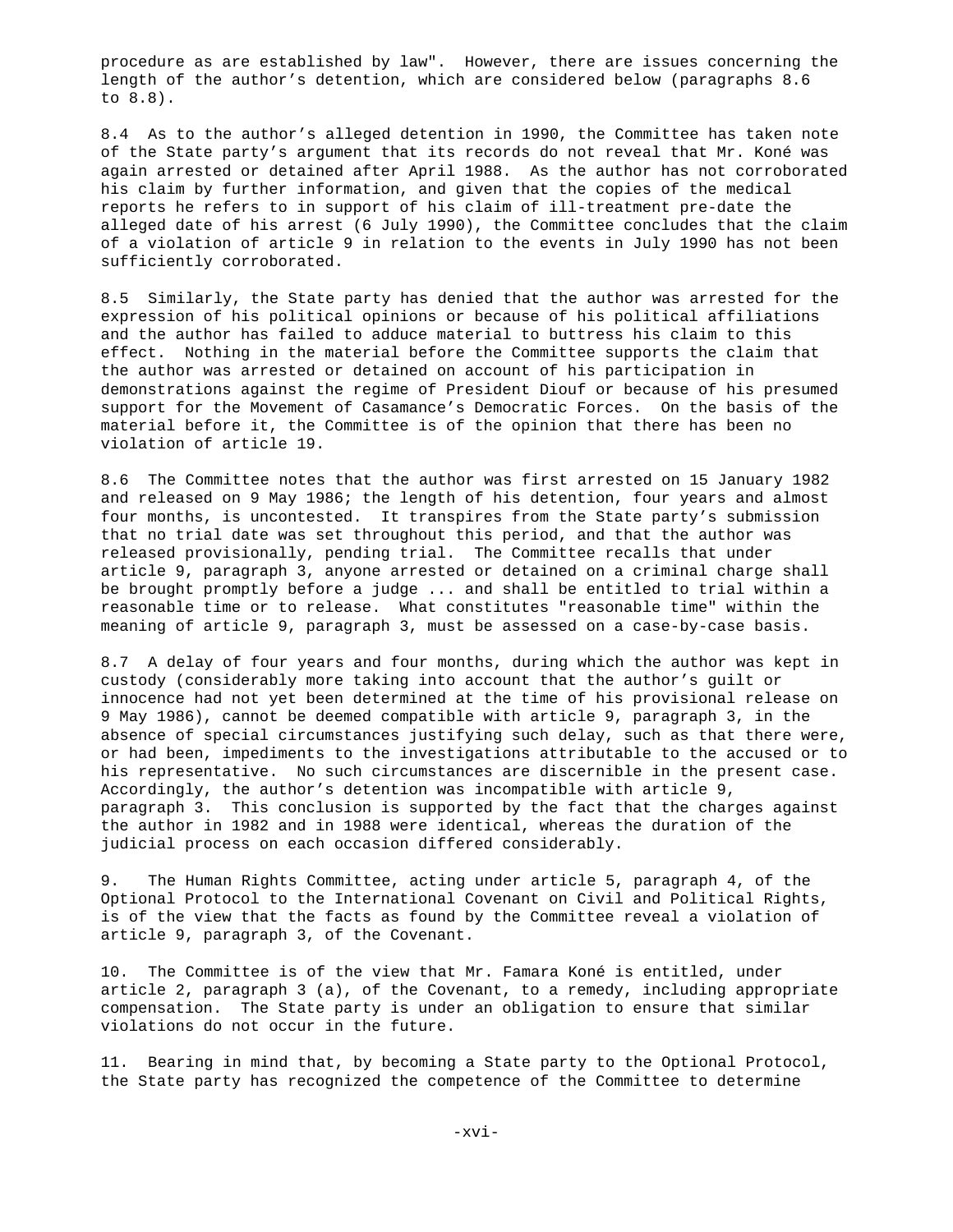whether there has been a violation of the Covenant or not and that, pursuant to article 2 of the Covenant, the State party has undertaken to ensure to all individuals within its territory and subject to its jurisdiction the rights recognized in the Covenant to provide an effective and enforceable remedy in case a violation has been established, the Committee wishes to receive from the State party, within 90 days, information about the measures taken to give effect to its Views.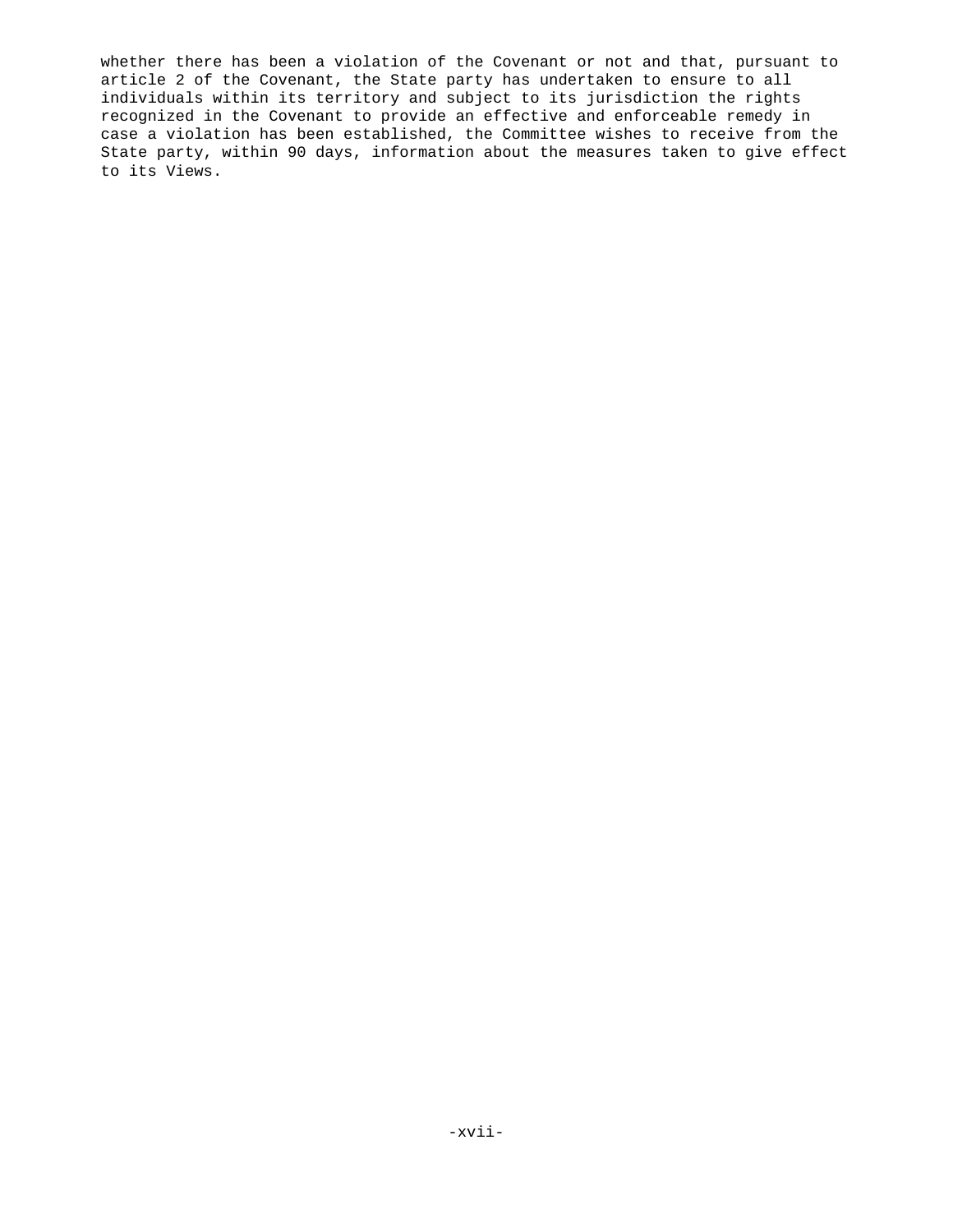#### B. Communication No. 400/1990; Darwinia R. Mónaco v. Argentina (Views adopted on 3 April 1995, fifty-third session)

| Submitted by:                                  | Darwinia Rosa Mónaco de Gallicchio,<br>on her behalf and on behalf of her<br>granddaughter Ximena Vicario<br>[represented by counsel] |
|------------------------------------------------|---------------------------------------------------------------------------------------------------------------------------------------|
| Victims:                                       | The author and her granddaughter                                                                                                      |
| State party:                                   | Argentina                                                                                                                             |
| Date of communication:                         | 2 April 1990 (initial submission)                                                                                                     |
| Date of decision on admissibility: 8 July 1992 |                                                                                                                                       |

The Human Rights Committee, established under article 28 of the International Covenant on Civil and Political Rights,

Meeting on 3 April 1995,

Having concluded its consideration of Communication No. 400/1990 submitted to the Human Rights Committee by Darwinia Rosa Mónaco de Gallicchio, on her behalf and on behalf of her granddaughter Ximena Vicario, under the Optional Protocol to the International Covenant on Civil and Political Rights,

Having taken into account all written information made available to it by the authors of the communication, their counsel and the State party,

Adopts its Views under article 5, paragraph 4, of the Optional Protocol.

1. The author of the communication is Darwinia Rosa Mónaco de Gallicchio, an Argentine citizen born in 1925, currently residing in Buenos Aires. She presents the communication on her own behalf and on behalf of her granddaughter, Ximena Vicario, born in Argentina on 12 May 1976 and 14 years of age at the time of submission of the communication. She claims that they are victims of violations by Argentina of articles 2, 3, 7, 8, 9, 14, 16, 17, 23, 24 and 26 of the International Covenant on Civil and Political Rights. She is represented by counsel. The Covenant and the Optional Protocol entered into force for Argentina on 8 November 1986.

#### Facts as submitted by the author

2.1 On 5 February 1977, Ximena Vicario's mother was taken with the then nine-month-old child to the headquarters of the Federal Police (Departamento Central de la Policía Federal) in Buenos Aires. Her father was apprehended in the city of Rosario on the following day. The parents subsequently disappeared, and although the National Commission on Disappeared Persons investigated their case after December 1983, their whereabouts were never established. Investigations initiated by the author herself finally led, in 1984, to locating Ximena Vicario, who was then residing in the home of a nurse, S. S., who claimed to have been taking care of the child after her birth. Genetic blood tests (histocompatibilidad) revealed that the child was, with a probability of 99.82 per cent, the author's granddaughter.

2.2 In the light of the above, the prosecutor ordered the preventive detention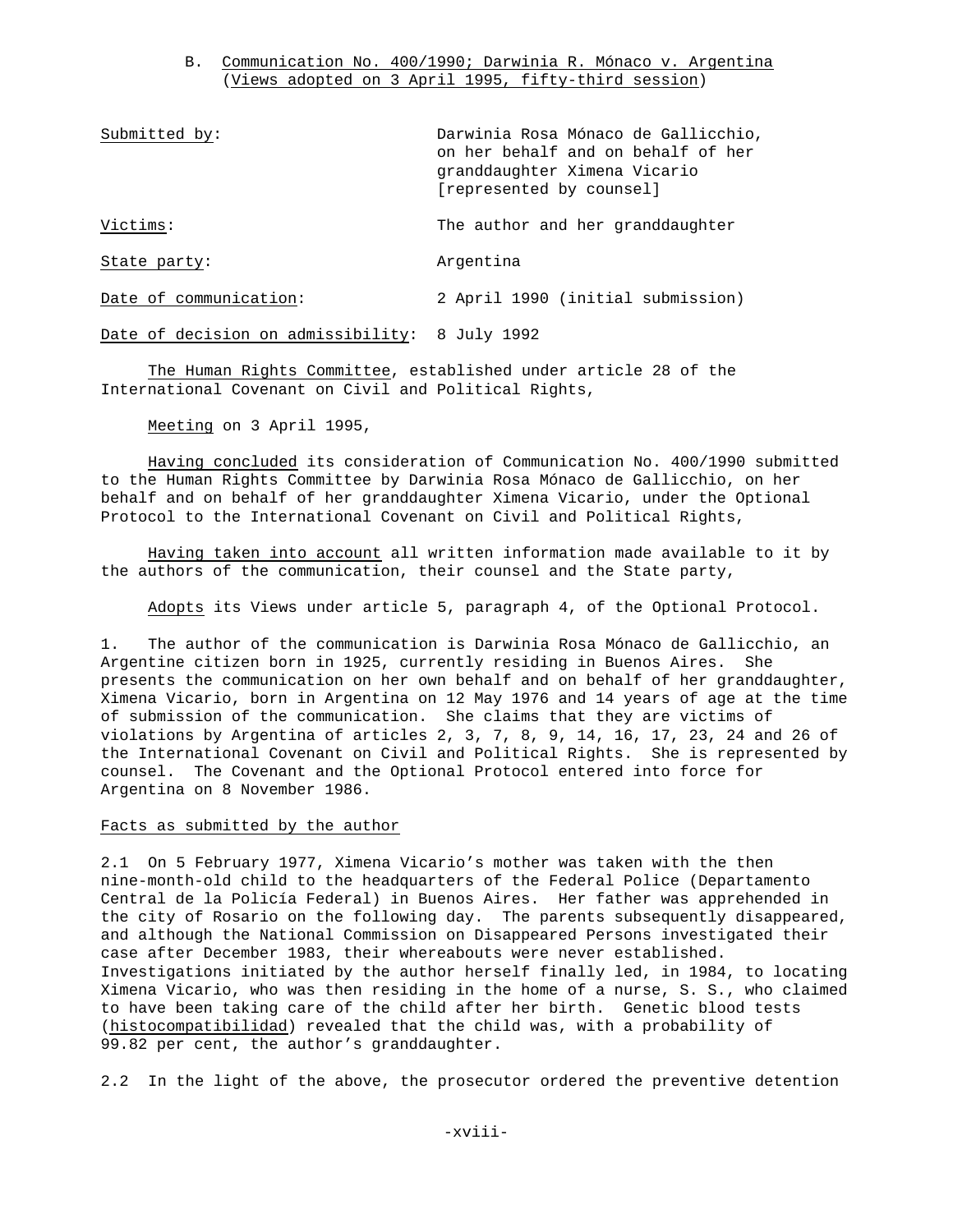of S. S., on grounds that she was suspected of having committed the offences of concealing the whereabouts of a minor (ocultamiento de menor) and the forgery of documents, in violation of articles 5, 12, 293 and 146 of the Argentine Criminal Code.

2.3 On 2 January 1989, the author was granted "provisional" guardianship of the child; S. S., however, immediately applied for visiting rights, which were granted by order of the Supreme Court on 5 September 1989. In this decision, the Supreme Court also held that the author had no standing in the proceedings about the child's guardianship since, under article 19 of law 10.903, only the parents and the legal guardian have standing and may directly participate in the proceedings.

2.4 On 23 September 1989, the author, basing herself on psychiatric reports concerning the effects of the visits of S. S. on Ximena Vicario, requested the court to rule that such visits should be discontinued. Her action was dismissed on account of lack of standing. On appeal, this decision was upheld on 29 December 1989 by the Cámara Nacional de Apelaciones en lo Criminal y Correccional Federal of Buenos Aires. With this, the author submits, available and effective domestic remedies have been exhausted. She adds that it would be possible to file further appeals in civil proceedings, but submits that these would be unjustifiably prolonged, to the extent that Ximena Vicario might well reach the age of legal competence by the time of a final decision. Furthermore, until such time as legal proceedings in the case are completed, her granddaughter must continue to bear the name given to her by S. S.

#### **Complaint**

3.1 The author claims that the judicial decisions in the case violate article 14 (bis) of the Argentine Constitution, which guarantees the protection of the family, as well as articles 23 and 24 of the Covenant. It is further submitted that S. S.'s regular visits to the child entail some form of "psycho-affective" involuntary servitude in violation of article 15 of the Argentine Constitution and article 8 of the Covenant. The fact that the author is denied standing in the guardianship proceedings is deemed to constitute a violation of the principle of equality before the law, as guaranteed by article 16 of the Argentine Constitution and articles 14 and 26 of the Covenant.

3.2 The author also claims a violation of the rights of her granddaughter, who she contends is subjected to what may be termed psychological torture, in violation of article 7 of the Covenant, every time she is visited by S. S. Another alleged breach of the Covenant concerns article 16, under which every person has the right to recognition as a person before the law, with the right to an identity, a name and a family: that Ximena Vicario must continue to bear the name given to her by S. S. until legal proceedings are completed is said to constitute a violation of her right to an identity. Moreover, the uncertainty about her legal identity has prevented her from obtaining a passport under her real name.

3.3 The author submits that the forced acceptance of visits from S. S. violates her granddaughter's rights under article 17, which should protect Ximena Vicario from arbitrary interference with her privacy. Moreover, the author contends that her own right to privacy is violated by the visits of S. S., and by her exclusion from the judicial proceedings over the guardianship of Ximena Vicario. Article 23, which protects the integrity of the family and of children, is allegedly violated in that Ximena Vicario is constantly exposed to, and kept in, an ambiguous psychological situation.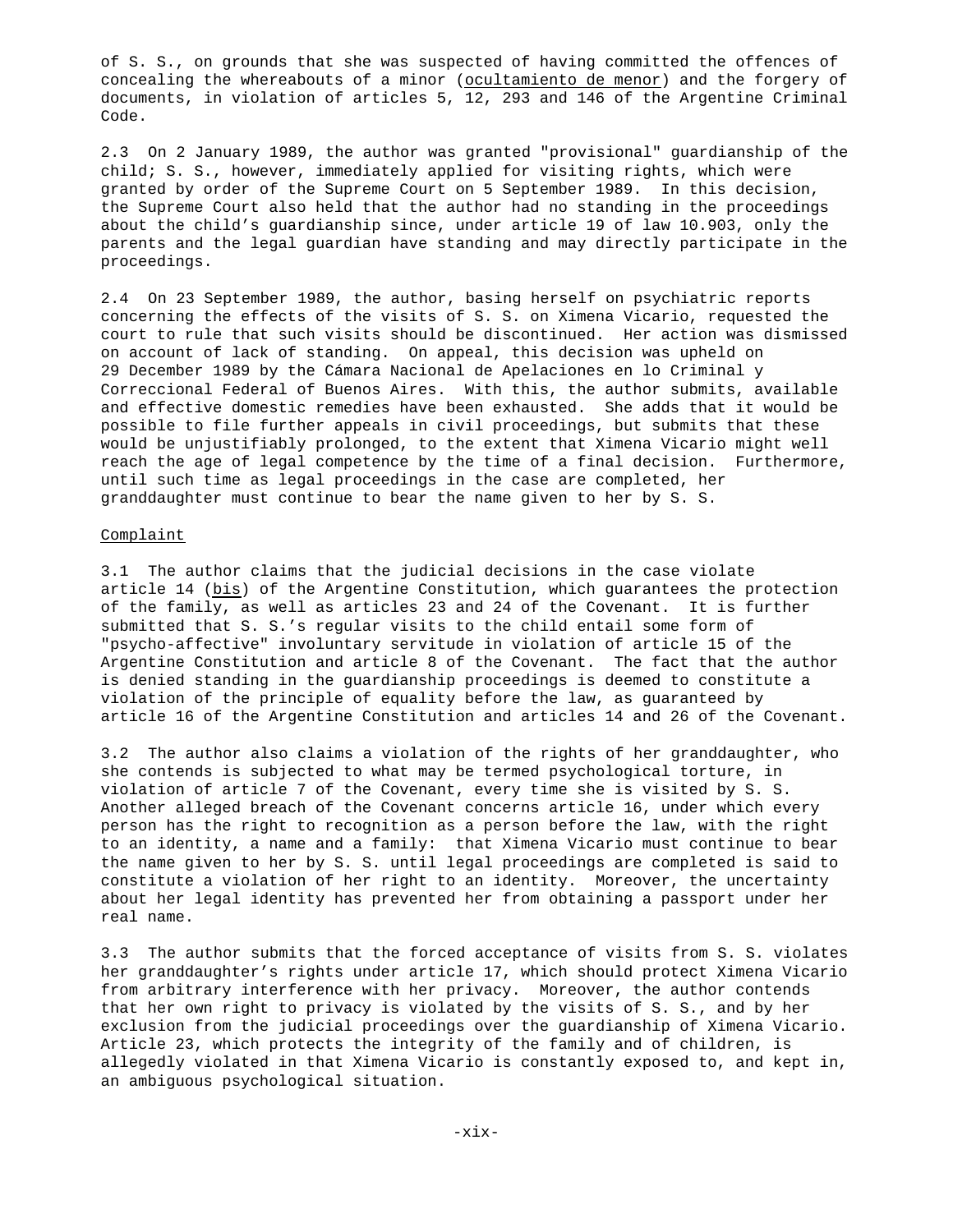#### State party's observations and author's comments

4.1 The State party, after recapitulating the chronology of events, concedes that with the dismissal of the author's appeal on 29 December 1989, the author has, in principle, complied with the requirements of article 5, paragraph 2 (b), of the Optional Protocol. Nevertheless, it draws attention to the inherent "provisional character" of judicial decisions in adoption and guardianship proceedings; such decisions may be, and frequently are, questioned either through the appearance of new circumstances and facts or the re-evaluation of circumstances by the competent authorities seized of the matter.

4.2 In the author's case, the State party notes, new factual and legal circumstances have come to light which will require further judicial proceedings and decisions; the latter in turn may provide the author with an effective remedy. Thus, a complaint was filed on 13 February 1990 in the Federal Court of First Instance by the Federal Prosecutor charged with the investigation of the cases of the children of disappeared persons; the case was registered under case file A-56/90. On 16 September 1990, the Prosecutor submitted a report from a professor of juvenile clinical psychology of the University of Buenos Aires, which addressed the impact of the visits from S. S. on the mental health of Ximena Vicario; the report recommended that the visiting rights regime should be reviewed.

4.3 The State party further indicates that an action initiated by the author had been pending before the civil court in the province of Buenos Aires (Juzgado en lo Civil No. 10 del Departamento Judicial de Morón), with a view to declaring the adoption of Ximena Vicario by S. S. invalid. On 9 August 1991, the Juzgado en lo Civil No. 10 held that Ximena Vicario's adoption and her birth inscription as R.P.S. were invalid. The decision is on appeal before the Supreme Court of the province of Buenos Aires.

4.4 Finally, the State party notes that criminal proceedings against S. S. remain pending, for the alleged offences of falsification of documents and kidnapping of a minor. A final decision in this matter has not been taken.

4.5 The State party concludes that, in the light of the provisional nature of decisions in guardianship proceedings, it is important to await the outcome of the various civil and criminal actions pending in the author's case and that of Ximena Vicario, as this may modify the author's and Ximena Vicario's situation. Accordingly, the State party requests the Committee to decide that it would be inappropriate to adjudicate the matter under consideration at this time.

4.6 In respect of the alleged violations of the Argentine Constitution, the State party affirms that it is beyond the Committee's competence to evaluate the compatibility of judicial decisions with domestic law and that this part of the communication should be declared inadmissible.

5.1 In her comments, the author contends that no new circumstances have arisen that would justify a modification of her initial claims submitted to the Committee. Thus, her granddaughter continues to receive regular visits from S. S. and the civil and criminal proceedings against the latter have not shown any notable progress. The author points out that, by the spring of 1991, the criminal proceedings in case A-62/84 had been pending for over six years at first instance; as any judgement could be appealed to the Court of Appeal and the Supreme Court, the author surmises that Ximena Vicario would reach legal age (18 years) without a final solution to her, and the author's, plight. Therefore, the judicial process should be deemed to have been "unreasonably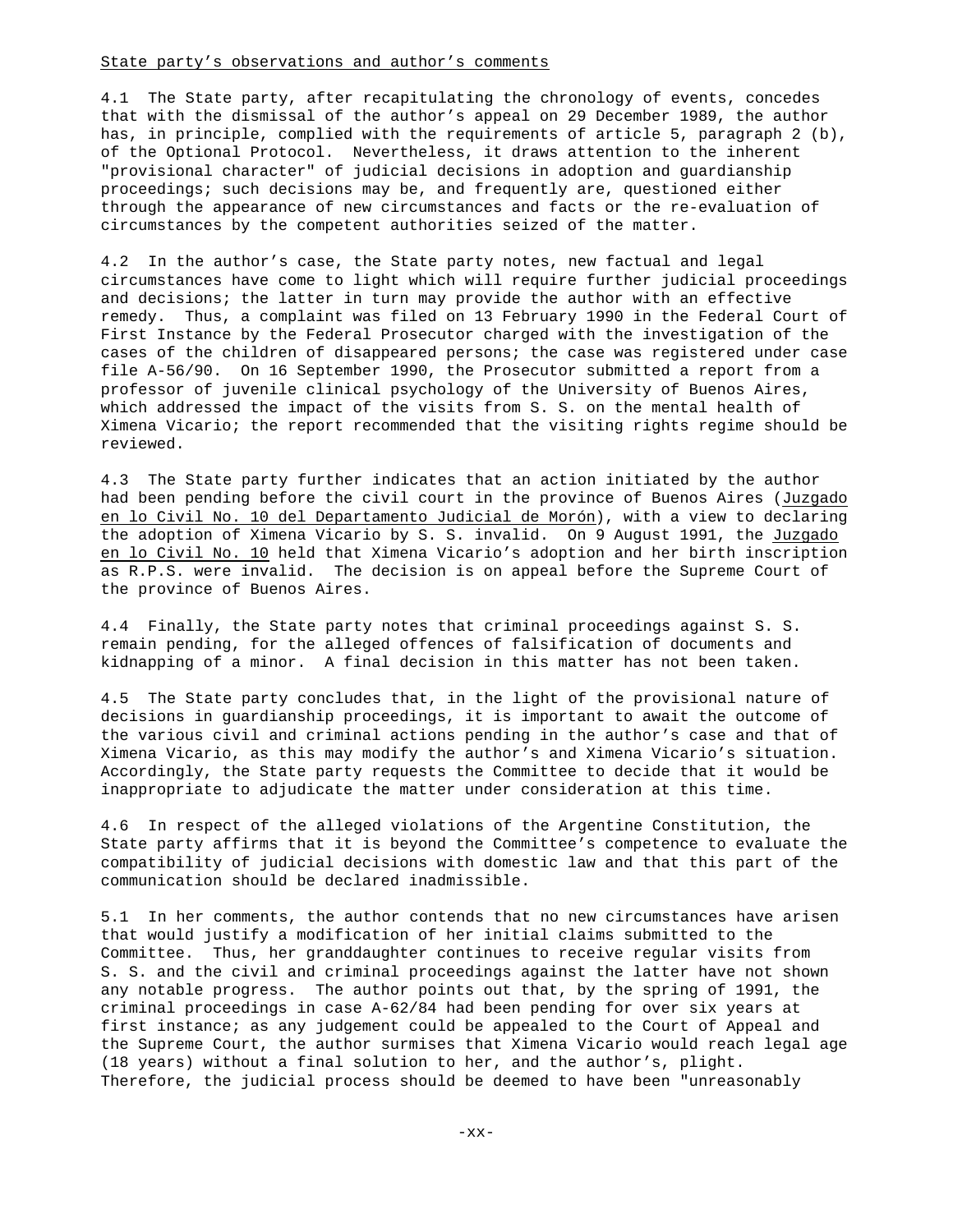prolonged".

5.2 The author contends that the Supreme Court's decision denying her standing in the judicial proceedings binds all other Argentine tribunals and therefore extends the violations suffered by her to all grandparents and parents of disappeared children in Argentina. In support of her contention, she cites a recent judgement of the Court of Appeal of La Plata, concerning a case similar to hers. These judgements, in her opinion, have nothing "provisional" about them. In fact, the psychological state of Ximena Vicario is said to have deteriorated to such an extent that, on an unspecified date, a judge denied S. S. the month of summer vacation with Ximena Vicario she had requested; however, the judge authorized S. S. to spend a week with Ximena Vicario in April 1991. The author concludes that she should be deemed to have complied with the admissibility criteria of the Optional Protocol.

#### Committee's decision on admissibility

6.1 During its forty-fifth session the Committee considered the admissibility of the communication. The Committee took note of the State party's observations, according to which several judicial actions which potentially might provide the author with a satisfactory remedy were pending. It noted, however, that the author had availed herself of domestic appeals procedures, including an appeal to the Supreme Court of Argentina, and that her appeals had been unsuccessful. In the circumstances, the author was not required, for purposes of article 5, paragraph 2 (b), of the Optional Protocol, to re-petition the Argentine courts if new circumstances arose in the dispute over the guardianship of Ximena Vicario.

6.2 In respect of the author's claims under articles 2, 3, 7, 8 and 14, the Committee found that the author had failed to substantiate her claims, for purposes of admissibility.

7. On 8 July 1992 the Human Rights Committee decided that the communication was admissible in so far as it might raise issues under articles 16, 17, 23, 24 and 26 of the Covenant.

#### Author's and State party's further submissions on the merits

8.1 By note verbale of 7 September 1992, the State party forwarded the text of the decision adopted on 11 August 1992 by the Cámara de Apelación en lo Civil y Comercial Sala II del Departamento Judicial de Morón, according to which the nullity of Ximena Vicario's adoption was affirmed.

8.2 By note verbale of 6 July 1994, the State party informed the Committee that S. S. had appealed the nullity of the adoption before the Supreme Court of the province of Buenos Aires and that Ximena Vicario had been heard by the court.

8.3 With regard to the visiting rights initially granted to S. S. in 1989, the State party indicates that these were terminated in 1991, in conformity with the express wishes of Ximena Vicario, then a minor.

8.4 With regard to the guardianship of Ximena Vicario, which had been granted to her grandmother on 29 December 1988, the Buenos Aires Juzgado Nacional de Primera Instancia en lo Criminal y Correccional terminated the regime by decision of 15 June 1994, bearing in mind that Ms. Vicario had reached the age of 18 years.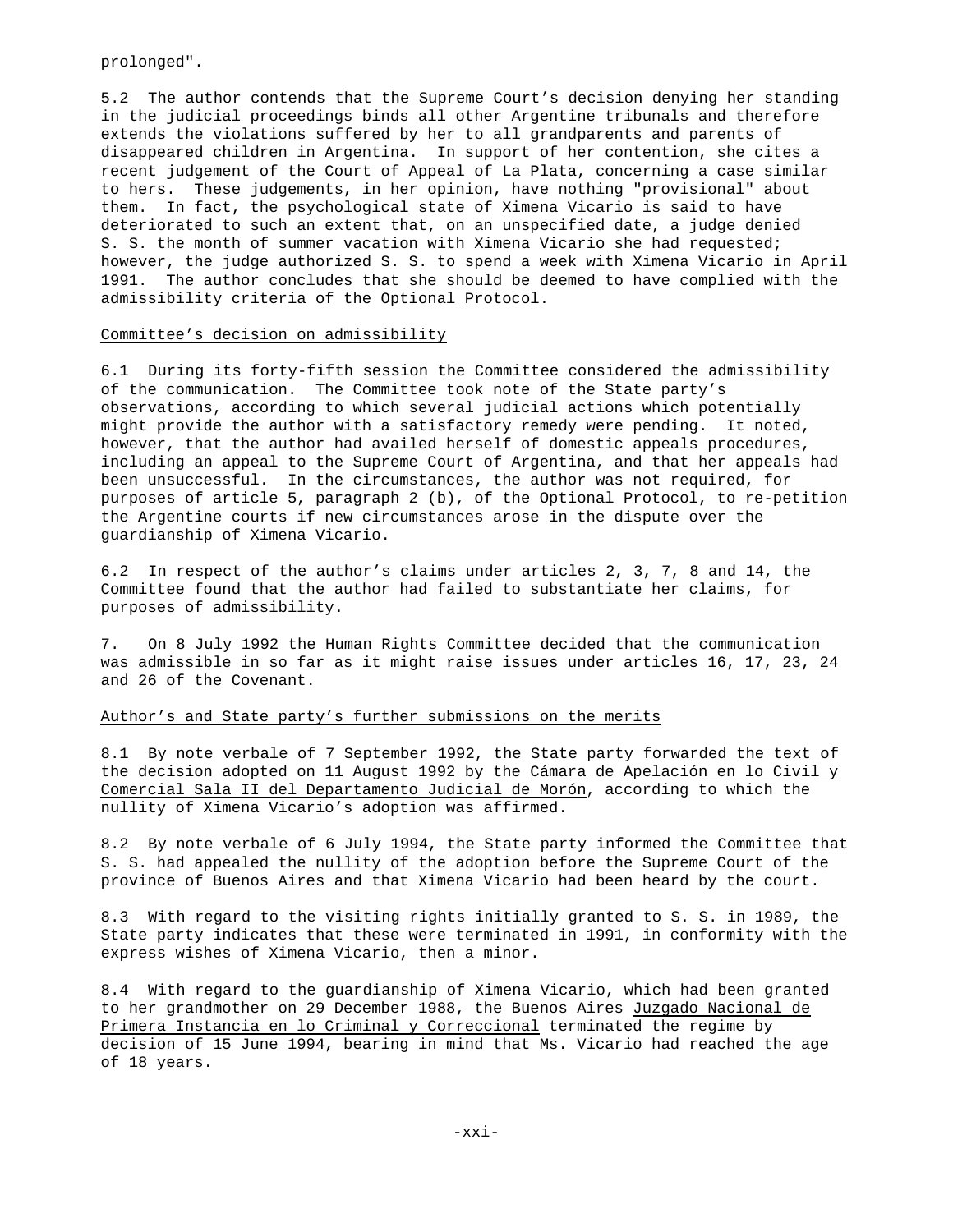8.5 In 1993 the Federal Court issued Ximena Vicario identity papers under that name.

8.6 As to the criminal proceedings against S. S., an appeal is currently pending.

8.7 In the light of the above, the State party contends that the facts of the case do not reveal any violation of articles 16, 17, 23, 24 or 26 of the Covenant.

9.1 In her submission of 10 February 1993, the author expressed her concern over the appeal lodged by S. S. against the nullity of the adoption and contends that this uncertainty constitutes a considerable burden to herself and to Ximena Vicario.

9.2 In her submission of 3 February 1995, the author states that the Supreme Court of the province of Buenos Aires has issued a final judgement confirming the nullity of the adoption.

Committee's Views on the merits

10.1 The Human Rights Committee has considered the merits of the communication in the light of all the information made available to it by the parties, as provided for in article 5, paragraph 1, of the Optional Protocol. It bases its Views on the following considerations.

10.2 With regard to an alleged violation of article 16 of the Covenant, the Committee finds that the facts before it do not sustain a finding that the State party has denied Ximena Vicario recognition as a person before the law. In fact, the courts of the State party have endeavoured to establish her identity and issued her identity papers accordingly.

10.3 As to Darwinia Rosa Mónaco de Gallicchio's claim that her right to recognition as a person before the law was violated, the Committee notes that, although her standing to represent her granddaughter in the proceedings about the child's guardianship was denied in 1989, the courts did recognize her standing to represent her granddaughter in a number of proceedings, including her suit to declare the nullity of the adoption, and that she was granted guardianship over Ximena Vicario. While these circumstances do not raise an issue under article 16 of the Covenant, the initial denial of Mrs. Mónaco's standing effectively left Ximena Vicario without adequate representation, thereby depriving her of the protection to which she was entitled as a minor. Taken together with the circumstances mentioned in paragraph 10.5 below, the denial of Mrs. Mónaco's standing constituted a violation of article 24 of the Covenant.

10.4 As to Ximena Vicario's and her grandmother's right to privacy, it is evident that the abduction of Ximena Vicario, the falsification of her birth certificate and her adoption by S. S. entailed numerous acts of arbitrary and unlawful interference with their privacy and family life, in violation of article 17 of the Covenant. The same acts also constituted violations of article 23, paragraph 1, and article 24, paragraphs 1 and 2, of the Covenant. These acts, however, occurred prior to the entry into force of the Covenant and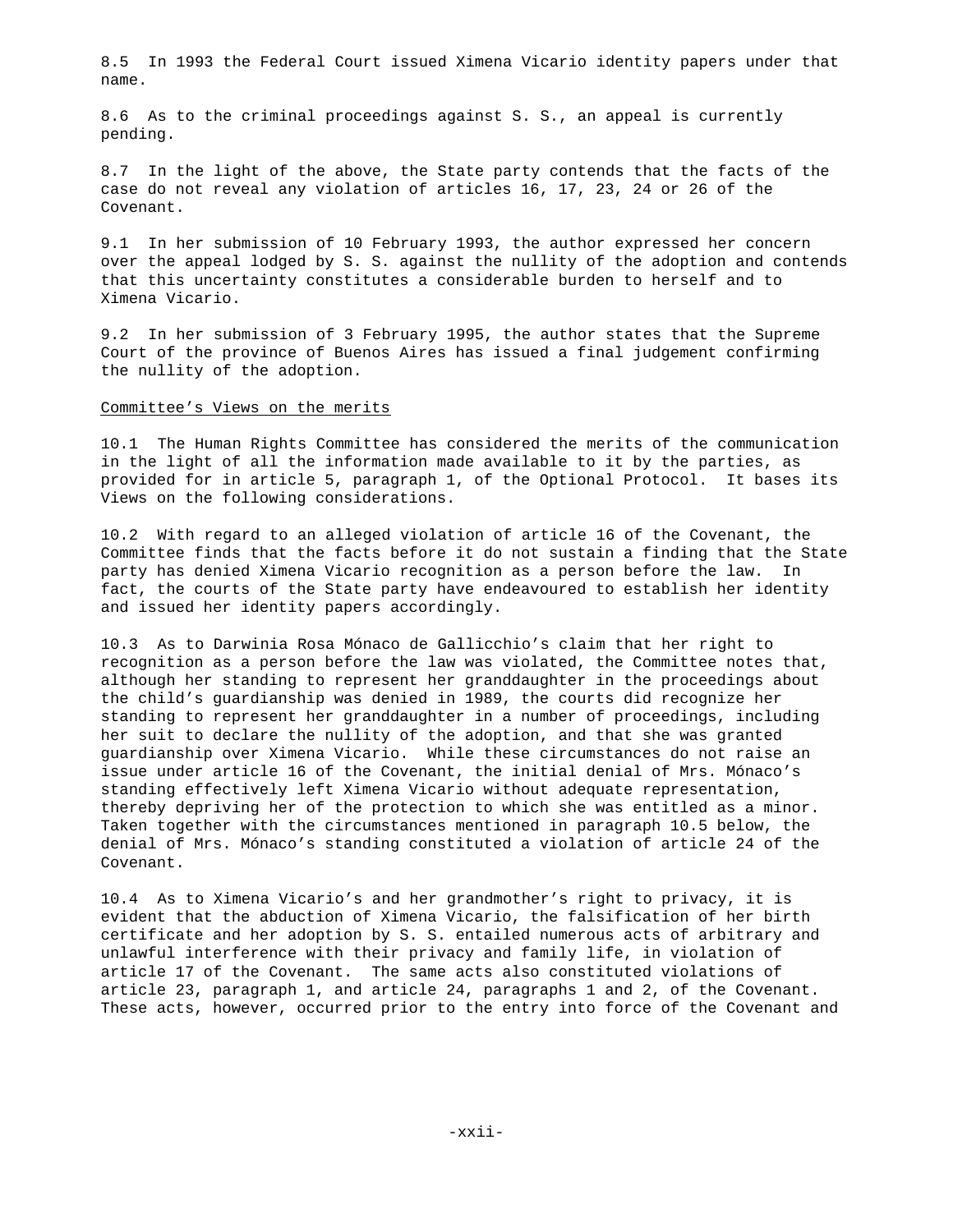of the Optional Protocol for Argentina on 8 November 1986, $4$  and the Committee is not in a position ratione temporis to emit a decision in their respect. The Committee could, however, make a finding of a violation of the Covenant if the continuing effects of those violations were found themselves to constitute violations of the Covenant. The Committee notes that the grave violations of the Covenant committed by the military regime of Argentina in this case have been the subject of numerous proceedings before the courts of the State party, which have ultimately vindicated the right to privacy and family life of both Ximena Vicario and her grandmother. As to the visiting rights initially granted to S. S., the Committee observes that the competent courts of Argentina first endeavoured to determine the facts and balance the human interests of the persons involved and that in connection with those investigations a number of measures were adopted to give redress to Ximena Vicario and her grandmother, including the termination of the regime of visiting rights accorded to S. S., following the recommendations of psychologists and Ximena Vicario's own wishes. Nevertheless, these outcomes appear to have been delayed by the initial denial of standing of Mrs. Mónaco to challenge the visitation order.

10.5 While the Committee appreciates the seriousness with which the Argentine courts endeavoured to redress the wrongs done to Ms. Vicario and her grandmother, it observes that the duration of the various judicial proceedings extended for over 10 years, and that some of the proceedings have not yet been completed. The Committee notes that in the meantime Ms. Vicario, who was 7 years of age when found, reached the age of maturity (18 years) in 1994, and that it was not until 1993 that her legal identity as Ximena Vicario was officially recognized. In the specific circumstances of this case, the Committee finds that the protection of children stipulated in article 24 of the Covenant required the State party to take affirmative action to grant Ms. Vicario prompt and effective relief from her predicament. In this context, the Committee recalls its General Comment on article  $24,^5$  in which it stressed that every child has a right to special measures of protection because of his/her status as a minor; those special measures are additional to the measures that States are required to take under article 2 to ensure that everyone enjoys the rights provided for in the Covenant. Bearing in mind the suffering already endured by Ms. Vicario, who lost both of her parents under tragic circumstances imputable to the State party, the Committee finds that the special measures required under article 24, paragraph 1, of the Covenant were not expeditiously applied by Argentina, and that the failure to recognize the standing of Mrs. Mónaco in the guardianship and visitation proceedings and the delay in legally establishing Ms. Vicario's real name and issuing identity papers also entailed a violation of article 24, paragraph 2, of the Covenant, which is designed to promote recognition of the child's legal personality.

10.6 As to an alleged violation of article 26 of the Covenant, the Committee concludes that the facts before it do not provide sufficient basis for a finding that either Ms. Vicario or her grandmother were victims of prohibited discrimination.

11.1 The Human Rights Committee, acting under article 5, paragraph 4, of the Optional Protocol to the International Covenant on Civil and Political Rights,

<sup>4</sup> See the Committee's decision on admissibility concerning Communication No. 275/1988, S. E. v. Argentina, declared inadmissible ratione temporis on 26 March 1990, para. 5.3.

<sup>5</sup> General Comment No. 17, adopted at the thirty-fifth session of the Committee, in 1989.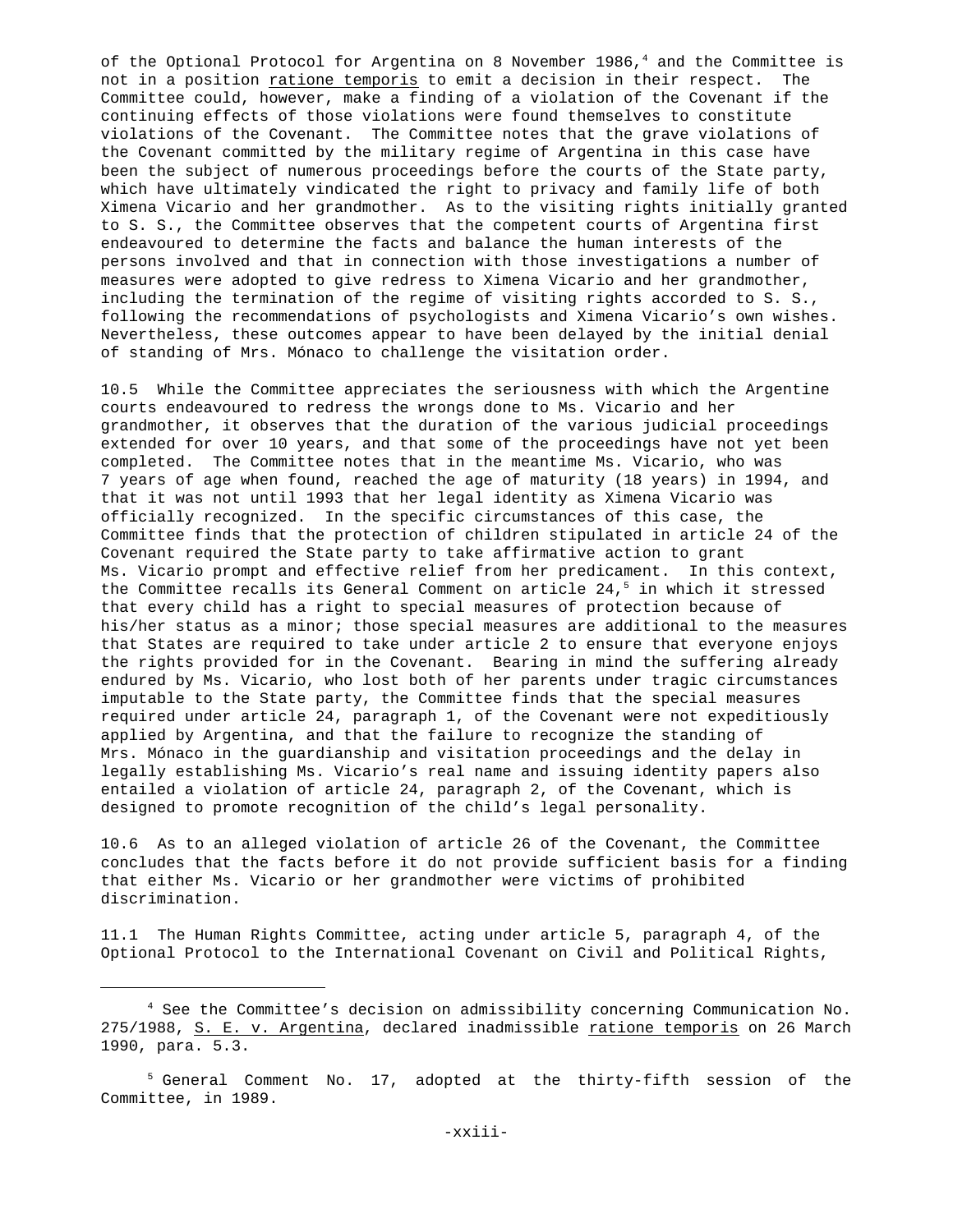is of the view that the facts which have been placed before it reveal a violation by Argentina of article 24, paragraphs 1 and 2, of the Covenant.

11.2 In accordance with article 2, paragraph 3 (a), of the Covenant, the State party is under an obligation to provide the author and her granddaughter with an effective remedy, including compensation from the State for the undue delay of the proceedings and resulting suffering to which they were subjected. Furthermore, the State party is under an obligation to ensure that similar violations do not occur in the future.

11.3 Bearing in mind that, by becoming a party to the Optional Protocol, the State party has recognized the competence of the Committee to determine whether there has been a violation of the Covenant or not and that, pursuant to article 2 of the Covenant, the State party has undertaken to ensure to all individuals within its territory and subject to its jurisdiction the rights recognized in the Covenant to provide an effective and enforceable remedy in case a violation has been established, the Committee wishes to receive from the State party, within 90 days, information about the measures taken to give effect to the Committee's Views.

12. With reference to the violations of the Covenant which occurred prior to 8 November 1986, the Committee encourages the State party to persevere in its efforts to investigate the disappearance of children, determine their true identity, issue them with identity papers and passports under their real names and grant appropriate redress to them and their families in an expeditious manner.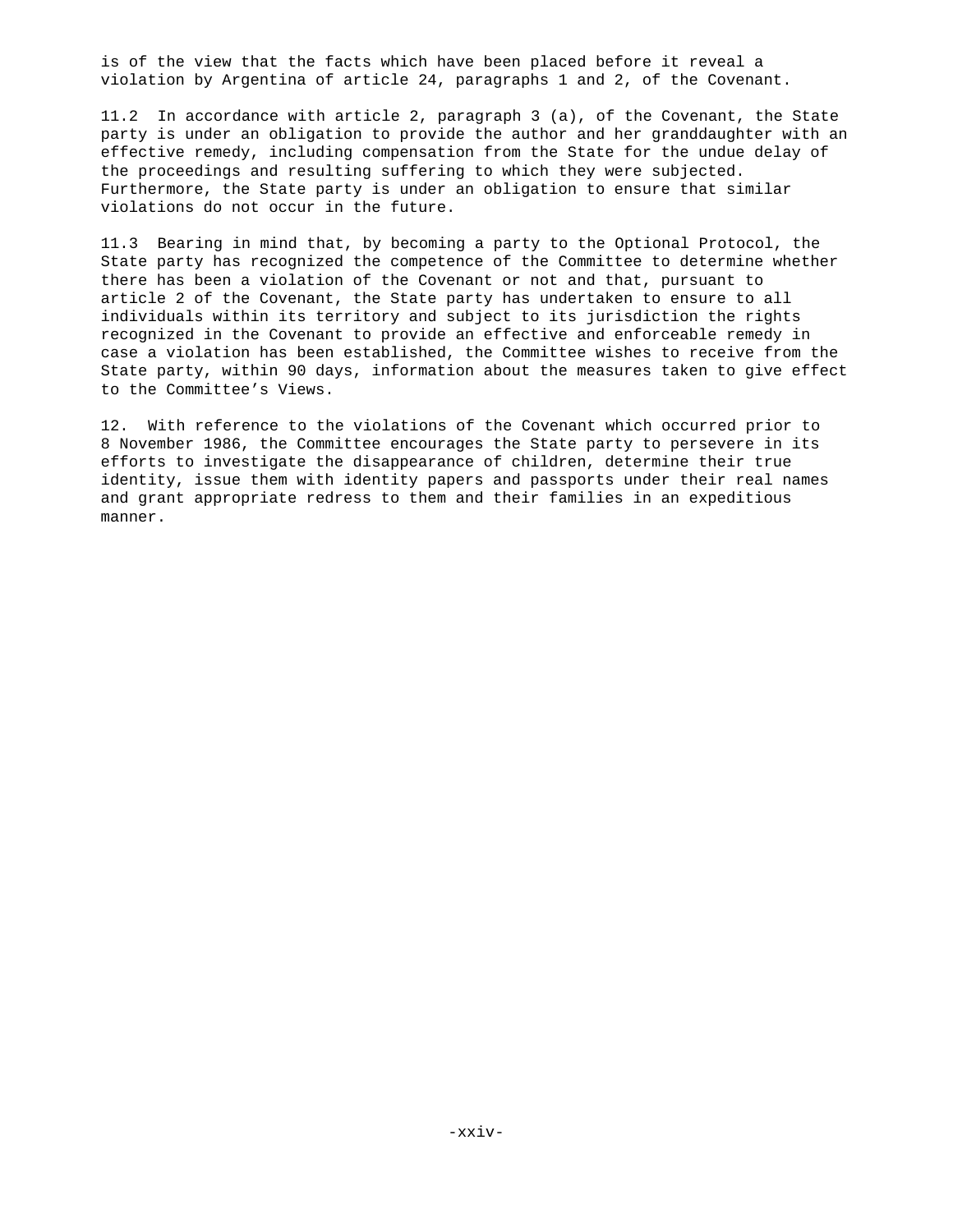#### C. Communication No. 447/1991; Leroy Shalto v. Trinidad and Tobago (Views adopted on 4 April 1995, fifty-third session)

| Submitted by:                                    | Leroy Shalto [represented by counsel] |
|--------------------------------------------------|---------------------------------------|
| Victim:                                          | The author                            |
| State party:                                     | Trinidad and Tobago                   |
| Date of communication:                           | 16 July 1989 (initial submission)     |
| Date of decision on admissibility: 17 March 1994 |                                       |

The Human Rights Committee, established under article 28 of the International Covenant on Civil and Political Rights,

Meeting on 4 April 1995,

Having concluded its consideration of Communication No. 447/1991 submitted to the Human Rights Committee by Mr. Leroy Shalto under the Optional Protocol to the International Covenant on Civil and Political Rights,

Having taken into account all written information made available to it by the author of the communication, his counsel and the State party,

Adopts its Views under article 5, paragraph 4, of the Optional Protocol.

1. The author of the communication is Leroy Shalto, a citizen of Trinidad and Tobago, at the time of submission of the communication awaiting execution at the State Prison of Port of Spain. He claims to be the victim of a violation of the International Covenant on Civil and Political Rights by Trinidad and Tobago, without specifying which provisions of the Covenant he considers to have been violated.

#### Facts as submitted by the author

2.1 The author was arrested and charged with the murder of his wife, Rosalia, on 28 September 1978. On 26 November 1980, he was found guilty as charged and sentenced to death. On 23 March 1983, the Court of Appeal quashed the conviction and sentence and ordered a retrial. At the conclusion of the retrial, on 26 January 1987, the author was again convicted of murder and sentenced to death. On 22 April 1988, the Court of Appeal dismissed his appeal; a subsequent petition for special leave to appeal to the Judicial Committee of the Privy Council was dismissed on 9 November 1989. On 2 December 1992, the author's death sentence was commuted to one of life imprisonment.

2.2 The evidence relied on by the prosecution during the trial was that, on 28 September 1978, following a dispute between the author and his wife in the store where she worked, the author took out a gun, aimed at his wife and shot her while she was walking away from him. Several eyewitnesses to the incident gave testimony during the trial.

2.3 In a written statement, given to the police after his arrest and duly signed by the author, the author says that he was in the store, talking to his wife, when he saw a man that he thought was police constable E. behind a refrigerator in the store. He pulled out a gun and his wife started to run in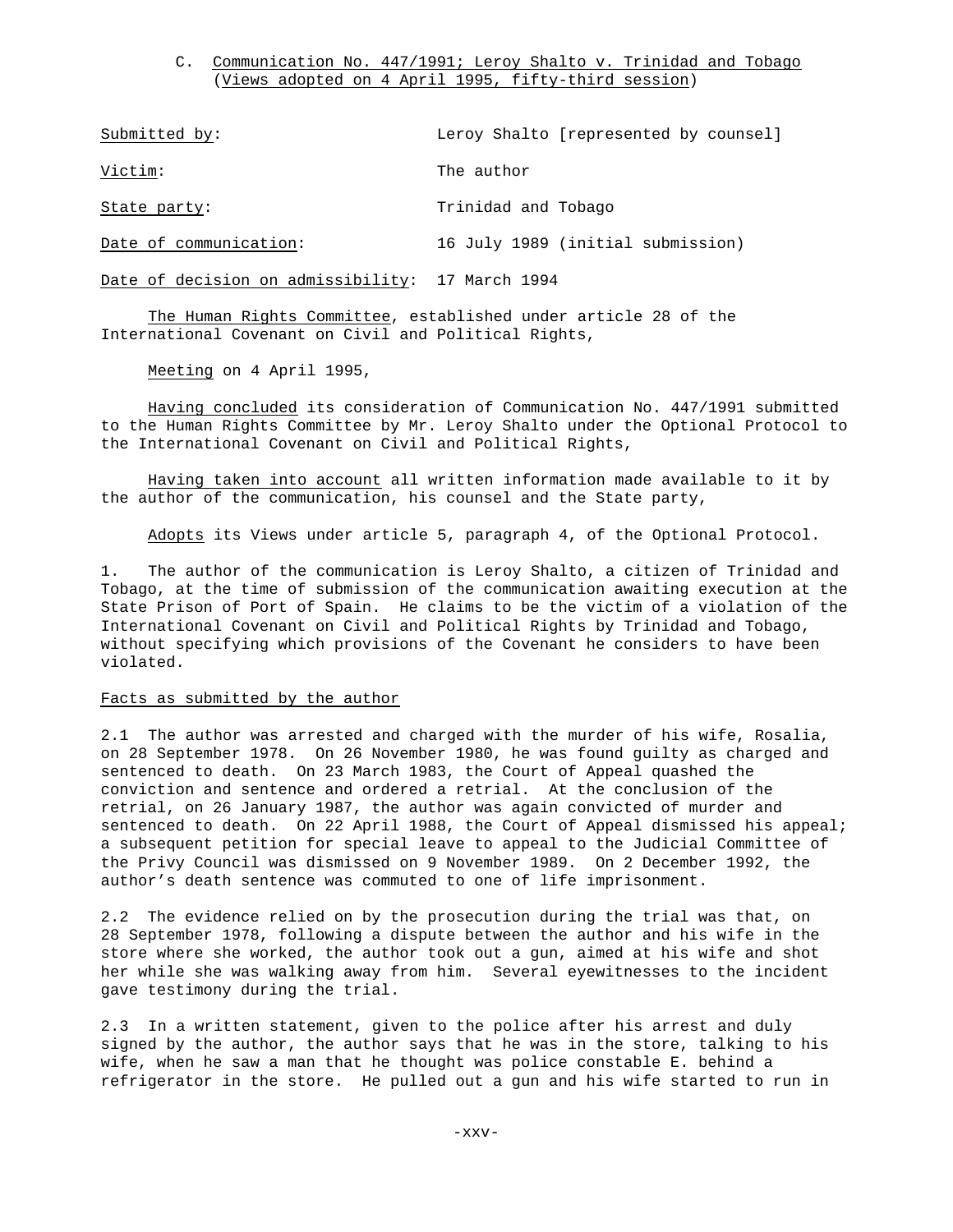the man's direction. The author fired a shot, thereby hitting his wife. During the trial, the author claimed that he had signed the written statement under duress, while he was suffering from a leg injury sustained when he was arrested. He claimed that the part of the statement that related to the incident at the store was incorrect and fabricated by the police. After a voir dire, however, the judge admitted the statement as evidence.

2.4 In an unsworn statement during the trial, the author testified that he and his wife had separated about a month prior to the incident and that on the day in question he went to her to inquire about their two children. He added that he also wanted to ask her about a police revolver that he had found in a clothes basket at his home. After a short conversation, his wife told him that the children were not his and that "this policeman" (apparently constable E.) was a better man than he. The author then became angry and took out the revolver which he had found at home. His wife attempted to get hold of the revolver and during the struggle that ensued the weapon was discharged and she was fatally wounded. The author further stated that prior to the incident he had been harassed by police constable E., who had wrongfully arrested him two days before.

#### Complaint

3.1 The author claims that his retrial in January 1987 was unfair in that the trial judge, when directing the jury in respect of each of the three different versions of what had happened, misdirected the jury by stating that, in law, "words alone cannot amount to provocation", thereby depriving him of the possibility of a verdict of manslaughter based on provocation. In this context, the author submits that, in 1985, by virtue of an amendment of the Offences against the Person Act, the law in Trinidad and Tobago was amended with regard to the issue of provocation, and from then on required that the issue of provocation be left to the jury. It appears from documentation provided by the author, however, that the law applies only to trials in which an indictment was issued after 21 May 1985 and is therefore not applicable to the author's case.

3.2 Although the author does not invoke the specific articles of the Covenant, the delay in the author's retrial appears to raise issues under article 9, paragraph 3, and article 14, paragraph 3 (c).

#### State party's observations and author's comments thereon

4.1 The State party, by its submission of 30 January 1992, refers to the jurisprudence of the Committee, which holds that it is a matter for the appellate courts of States parties to the Covenant and not for the Committee to evaluate facts and evidence placed before domestic courts and to review the interpretation of domestic laws by those courts. It also refers to the Committee's jurisprudence that it is for the appellate courts and not for the Committee to review specific instructions to the jury by the trial judge, unless it is apparent that the instructions to the jury were clearly arbitrary or tantamount to a denial of justice or that the judge manifestly violated his obligation of impartiality.

4.2 The State party argues that the facts as submitted by the author do not reveal that the judge's instructions to the jury suffered from such defects. It therefore contends that the communication is inadmissible under article 3 of the Optional Protocol.

5. In his comments on the State party's submission, the author requests the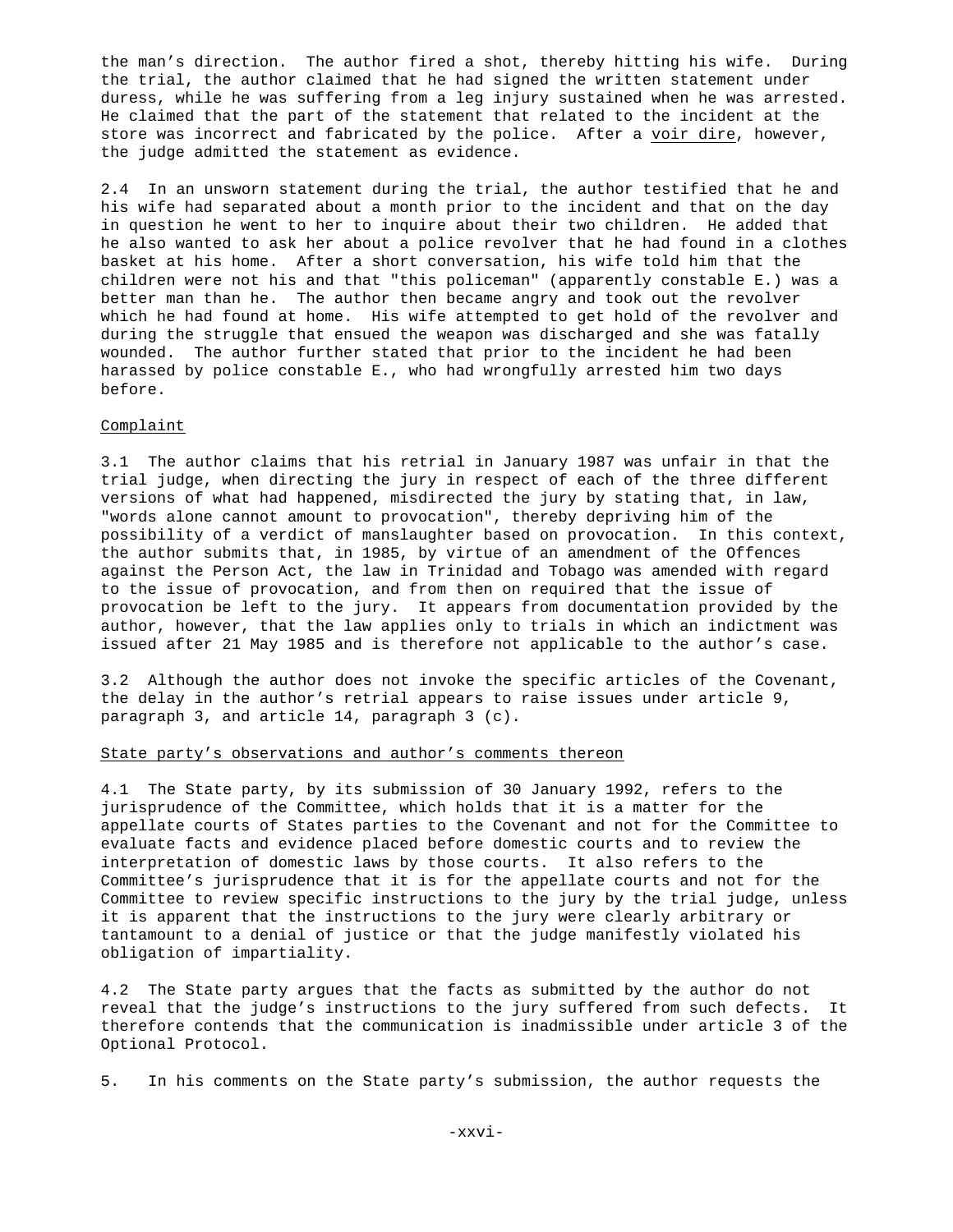Committee to take into account the fact that he has spent more than 16 years in prison, the last six under sentence of death.

#### Committee's decision on admissibility

6. At its fiftieth session, the Committee considered the admissibility of the communication. It noted that, despite a specific request, the State party had failed to provide additional information about the delay between the Court of Appeal's decision of 23 March 1983 to order a retrial and the start of the retrial on 20 January 1987. The Committee considered that this delay might raise issues under article 9, paragraph 3, and article 14, paragraph 3 (c), of the Covenant, which should be considered on the merits. Consequently, on 17 March 1994, the Committee declared the communication admissible in this respect.

#### Issues and proceedings before the Human Rights Committee

7.1 The Committee has considered the communication in the light of all the information provided by the parties. It notes with concern that, following the transmittal of the Committee's decision on admissibility, no further information has been received from the State party clarifying the matter raised by the present communication. The Committee recalls that it is implicit in article 4, paragraph 2, of the Optional Protocol, that a State party examine in good faith all the allegations brought against it, and that it provide the Committee with all the information at its disposal. In the light of the failure of the State party to cooperate with the Committee on the matter before it, due weight must be given to the author's allegations, to the extent that they have been substantiated.

7.2 The Committee notes that the information before it shows that the Court of Appeal, on 23 March 1983, quashed the author's conviction for murder and ordered a retrial, which started on 20 January 1987 and at the conclusion of which he was found guilty of murder. The author remained in detention throughout this period. The Committee recalls that article 14, paragraph 3 (c), of the Covenant prescribes that anyone charged with a criminal offence has the right to be tried without undue delay, and that article 9, paragraph 3, provides further that anyone detained on a criminal charge shall be entitled to trial within a reasonable time or release. The Committee concludes that a delay of almost four years between the judgement of the Court of Appeal and the beginning of the retrial, a period during which the author was kept in detention, cannot be deemed compatible with the provisions of article 9, paragraph 3, and article 14, paragraph 3 (c), of the Covenant, in the absence of any explanations from the State party justifying the delay.

8. The Human Rights Committee, acting under article 5, paragraph 4, of the Optional Protocol to the International Covenant on Civil and Political Rights, is of the view that the facts before it disclose a violation of article 9, paragraph 3, and article 14, paragraph 3 (c), of the International Covenant on Civil and Political Rights.

9. In accordance with article 2, paragraph 3 (a), of the Covenant, the State party is under an obligation to provide the author with an effective remedy. The Committee has noted that the State party has commuted the author's death sentence and recommends that, in view of the fact that the author has spent over 16 years in prison, the State party consider the author's early release. The State party is under an obligation to ensure that similar violations do not occur in the future.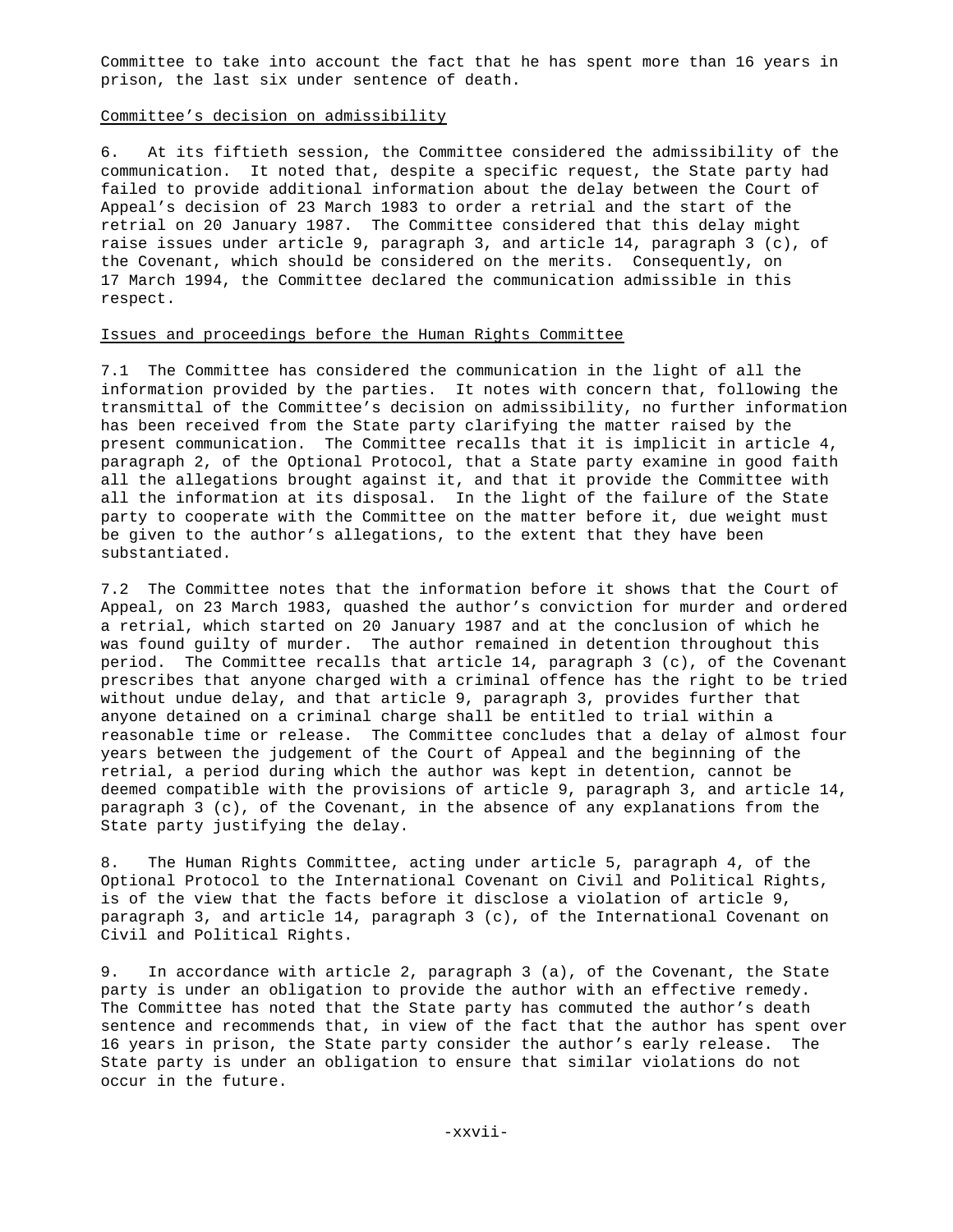10. Bearing in mind that, by becoming a party to the Optional Protocol, the State party has recognized the competence of the Committee to determine whether there has been a violation of the Covenant or not and that, pursuant to article 2 of the Covenant, the State party has undertaken to ensure to all individuals within its territory and subject to its jurisdiction the rights recognized in the Covenant and to provide an effective and enforceable remedy in case a violation has been established, the Committee wishes to receive from the State party, within 90 days, information about the measures taken to give effect to the Committee's Views.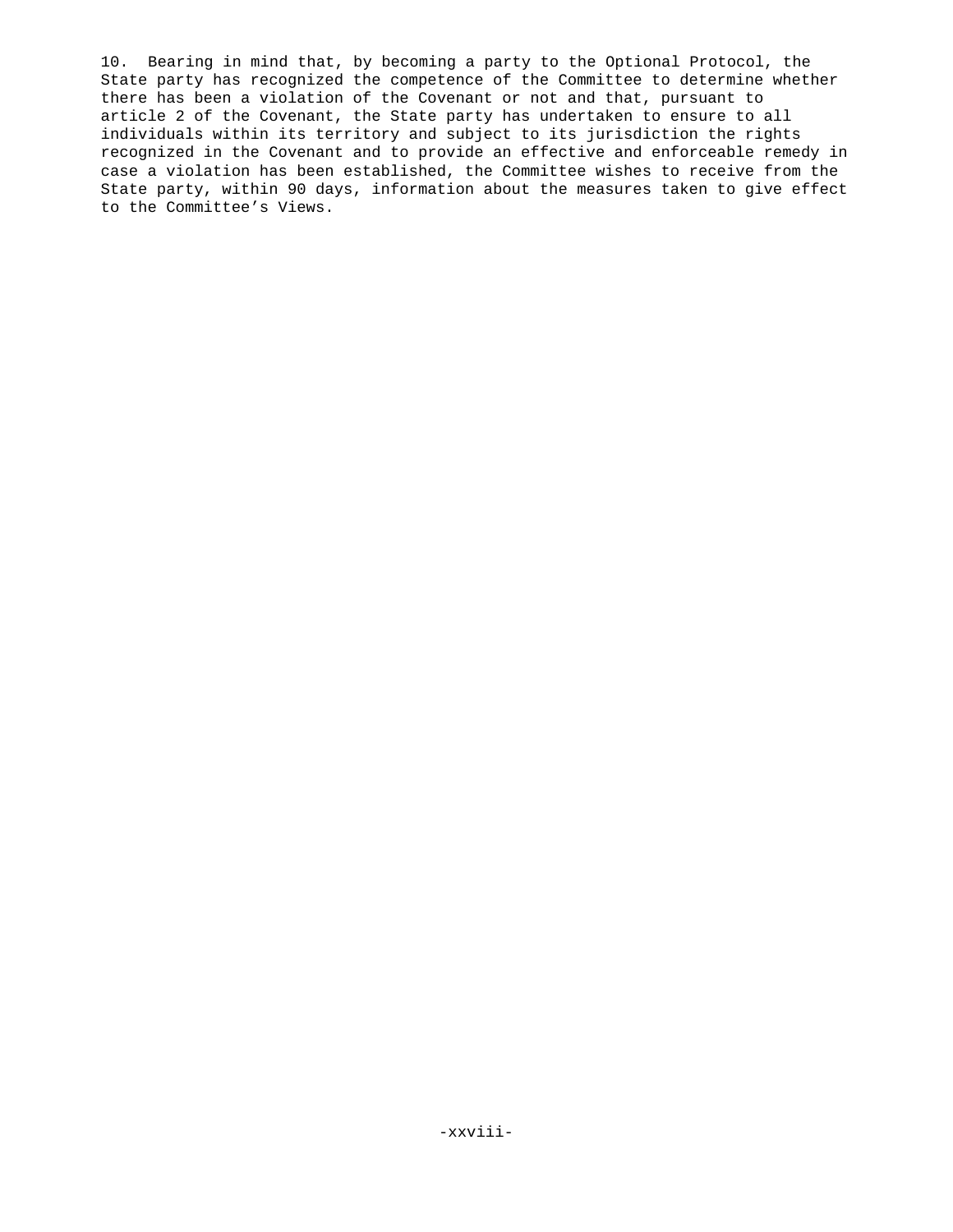D. Communication No. 453/1991; A. R. and M. A. R. Coeriel v. the Netherlands (Views adopted on 31 October 1994, fifty-second session) $6$ 

| Submitted by:                                  | A. R. Coeriel and M. A. R. Aurik<br>[represented by counsel] |
|------------------------------------------------|--------------------------------------------------------------|
| Victims:                                       | The authors                                                  |
| State party:                                   | The Netherlands                                              |
| Date of communication:                         | 14 January 1991 (initial submission)                         |
| Date of decision on admissibility: 8 July 1993 |                                                              |

The Human Rights Committee, established under article 28 of the International Covenant on Civil and Political Rights,

Meeting on 31 October 1994,

Having concluded its consideration of Communication No. 453/1991 submitted to the Human Rights Committee by A. R. Coerieland M. A. R. Aurik under the Optional Protocol to the International Covenant on Civil and Political Rights,

Having taken into account all written information made available to it by the authors of the communication, their counsel and the State party,

Adopts its Views under article 5, paragraph 4, of the Optional Protocol.

1. The authors of the communication are A.R. Coeriel and M.A.R. Aurik, two Dutch citizens residing in Roermond, the Netherlands. They claim to be victims of a violation by the Netherlands of articles 17 and 18 of the International Covenant on Civil and Political Rights.

#### Background

2.1 The authors have adopted the Hindu religion and state that they want to study for Hindu priests ('pandits') in India. They requested the Roermond District Court (arrondissements Rechtbank) to change their first names into Hindu names, in accordance with the requirements of their religion. This request was granted by the Court on 6 November 1986.

2.2 Subsequently, the authors requested the Minister of Justice to have their surnames changed into Hindu names. They claimed that for individuals wishing to study and practice the Hindu religion and to become Hindu priests, it is mandatory to adopt Hindu names. By decisions of 2 August and 14 December 1988 respectively, the Minister of Justice rejected the authors' request, on the ground that their cases did not meet the requirements set out in the 'Guidelines for the change of surname' (Richtlijnen voor geslachtsnaamwijziging 1976). The decision further stipulated that a positive decision would have been justified only by exceptional circumstances, which were not present in the authors' cases. The Minister considered that the authors' current surnames did not constitute an

 $6$  The text of individual opinions from Mr. N. Ando and Mr. K. Herndl is appended to the Views.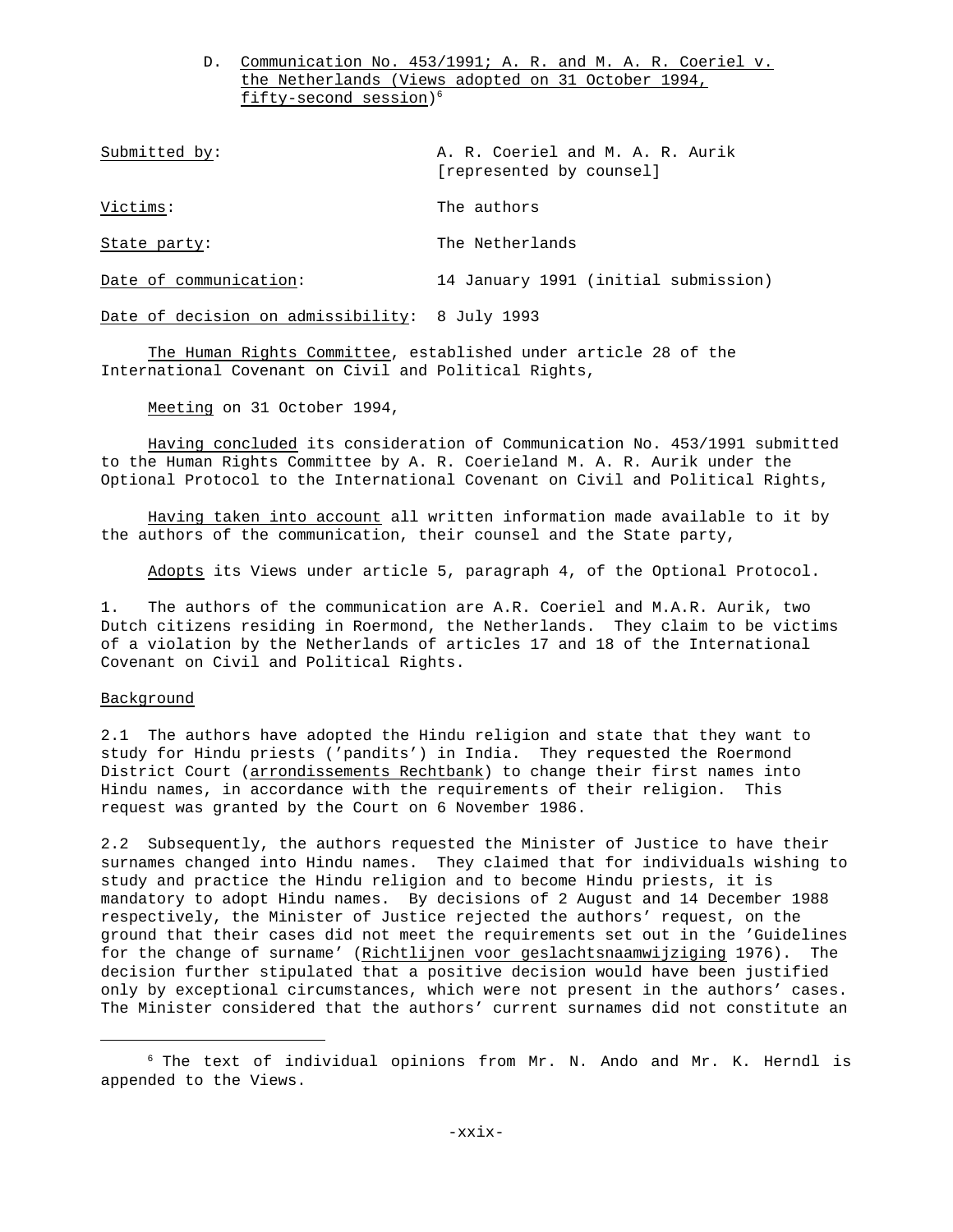obstacle to undertake studies for the Hindu priesthood, since the authors would be able to adopt the religious names given to them by their Guru upon completion of their studies, if they so wished.

2.3 The authors appealed the Minister's decision to the Council of State (Raad van State), the highest administrative tribunal in the Netherlands and claimed, inter alia, that the refusal to allow them to change their names violated their freedom of religion. On 17 October 1990, the Council dismissed the authors' appeals. It considered that the authors had not shown that their interests were such that it justified the changing of surnames where the law did not provide for it. In the opinion of the Council, it was not shown that the authors' surnames needed to be legally changed to give them the chance to become Hindu priests; in this connection, the Council noted that the authors were free to use their Hindu surnames in public social life.

2.4 On 6 February 1991, the authors submitted a complaint to the European Commission of Human Rights. On 2 July 1992, the European Commission declared the authors' complaint under articles 9 and 14 of the Convention inadmissible as manifestly ill-founded, as they had not established that their religious studies would be impeded by the refusal to modify their surnames.

#### Complaint

3. The authors claim that the refusal of the Dutch authorities to have their current surnames changed prevents them from furthering their studies for the Hindu priesthood and therefore violates article 18 of the Covenant. They also claim that said refusal constitutes unlawful or arbitrary interference with their privacy.

#### State party's observations and the authors' comments thereon

4.1 By submission of 7 July 1991, the State party replies to the Committee's request under rule 91 of the rules of procedure to provide observations relevant to the question of the admissibility of the communication in so far as it might raise issues under articles 17 and 18 of the Covenant.

4.2 The State party submits that Dutch law allows the change of surnames for adults in special circumstances, namely when the current surname is indecent or ridiculous, so common that it has lost its distinctive character or, in cases of Dutch citizens who have acquired Dutch nationality by naturalization, not Dutchsounding. The State party submits that outside these categories, change of surname is only allowed in exceptional cases, where the refusal would threaten the applicant's mental or physical well-being.

4.3 With regard to Dutch citizens belonging to cultural or religious minority groups, principles have been formulated for the change of surname. One of these principles states that a surname may not be changed if the requested new name would carry with it cultural, religious or social connotations.

4.4 The State party submits that the authors in the present case have been Dutch citizens since birth and grew up in a Dutch cultural environment. Since the authors' request to change their surnames had certain aspects comparable to those of religious minorities, the Minister of Justice formally sought an opinion from the Minister of Internal Affairs. This opinion was unfavourable to the authors, as the new names requested by them were perceived as having religious connotations.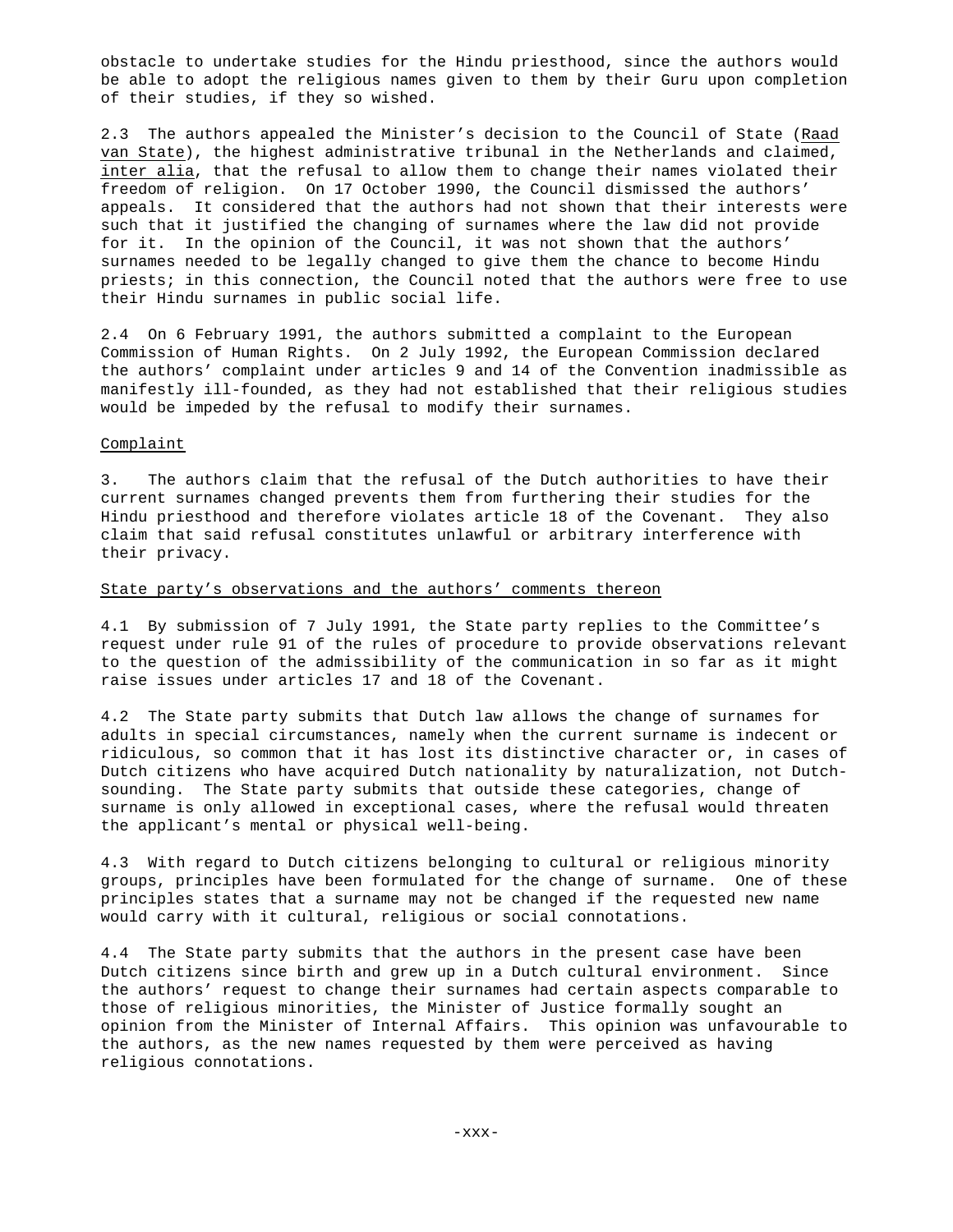4.5 The State party states that the authors are free to carry any name they wish in public social life, as long as they do not carry a name that belongs to someone else without the latter's permission. The State party submits that it respects the authors' religious convictions and that they are free to manifest their religion. The State party further contends that the fact that the authors allegedly are prevented from following further religious studies in India because of their Dutch names, cannot be attributed to the Dutch Government, but is the consequence of requirements imposed by Indian Hindu leaders.

4.6 As regards the authors' claim under article 17 of the Covenant, the State party contends that the authors have not exhausted domestic remedies in this respect, since they did not argue before the Dutch authorities that the refusal to have their surnames changed constituted an unlawful or arbitrary interference with their privacy.

4.7 In conclusion, the State party argues that the communication is inadmissible as being incompatible with the provisions of the Covenant. It further argues that the authors have failed to advance a claim within the meaning of article 2 of the Optional Protocol.

5.1 In their reply to the State party's submission, the authors emphasize that it is mandatory to have a Hindu surname when one wants to study for the Hindu priesthood and that no exceptions to this rule are made. In this connection, they submit that if the surname is not legally changed and appears on official identification documents, they cannot become legally ordained priests. In support of their argument, the authors submit declarations made by two pandits in England and by the Swami in New Delhi.

5.2 One of the authors, Mr. Coeriel, further submits that, although a Dutch citizen by birth, he grew up in Curaçao, the United States of America and India, and is of Hindu origin, which should have been taken into account by the State party when deciding on his request to have his surname changed.

5.3 The authors maintain that their right to freedom of religion has been violated, because as a consequence of the State party's refusal to have their surnames changed, they are now prevented from continuing their study for the Hindu priesthood. In this context, they also claim that the State party's rejection of their request constitutes an arbitrary and unlawful interference with their privacy.

#### Committee's decision on admissibility

6.1 During its forty-eighth session, the Committee considered the admissibility of the communication. With regard to the authors' claim under article 18 of the Covenant, the Committee considered that the regulation of surnames and the change thereof was eminently a matter of public order and restrictions were therefore permissible under paragraph 3 of article 18. The Committee, moreover, considered that the State party could not be held accountable for restrictions placed upon the exercise of religious offices by religious leaders in another country. This aspect of the communication was therefore declared inadmissible.

6.2 The Committee considered that the question whether article 17 of the Covenant protects the right to choose and change one's own name and, if so, whether the State party's refusal to have the authors' surnames changed was arbitrary should be dealt with on the merits. It considered that the authors had fulfilled the requirement under article 5, paragraph 2 (b), of the Optional Protocol, noting that they had appealed the matter to the highest administrative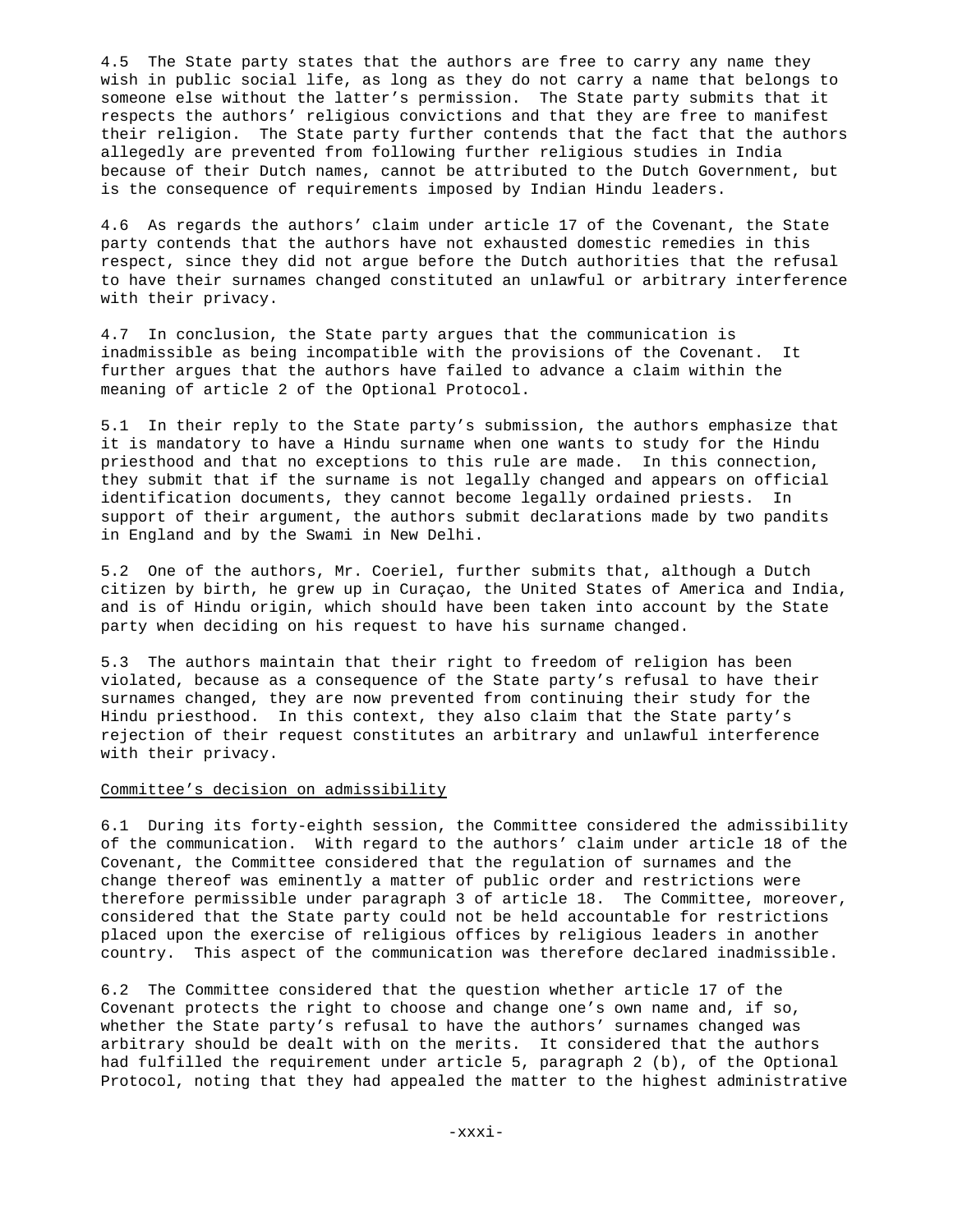tribunal and that no other remedies remained. On 8 July 1993, the Committee therefore declared the communication admissible in so far as it might raise issues under article 17 of the Covenant.

#### State party's submission on the merits and the authors' comments thereon

7.1 The State party, by submission of 24 February 1994, argues that article 17 of the Covenant does not protect the right to choose and change one's surname. It refers to the travaux préparatoires, in which no indication can be found that article 17 should be given such a broad interpretation, but on the basis of which it appears that States should be given considerable freedom to determine how the principles of article 17 should be applied. The State party also refers to the Committee's General Comment on article 17, in which it is stated that the protection of privacy is necessarily relative. Finally, the State party refers to the Committee's prior jurisprudence<sup>7</sup> and submits that, whenever the intervention of authorities was legitimate according to domestic legislation, the Committee has only found a violation of article 17 when the intervention was also in violation of another provision of the Covenant.

7.2 Subsidiarily, the State party argues that the refusal to grant the authors a formal change of surname was neither unlawful nor arbitrary. The State party refers to its submission on admissibility and submits that the decision was taken in accordance with the relevant Guidelines, which were published in the Government Gazette of 9 May 1990 and based on the provisions of the Civil Code. The decision not to grant the authors a change of surname was thus pursuant to domestic legislation and regulations.

7.3 As to a possible arbitrariness of the decision, the State party observes that the regulations referred to in the previous paragraph were issued precisely to prevent arbitrariness and to maintain the necessary stability in this field. The State party contends that it would create unnecessary uncertainty and confusion, in both a social and administrative sense, if a formal change of name could be effected too easily. In this connection, the State party invokes an obligation to protect the interests of others. The State party submits that in the present case, the authors failed to meet the criteria that would allow a change in their surname and that they wished to adopt names which have a special significance in Indian society. "Granting a request of this kind would therefore be at odds with the policy of the Netherlands Government of refraining from any action that could be construed as interference with the internal affairs of other cultures". The State party concludes that, taking into account all interests involved, it cannot be said that the decision not to grant the change of name was arbitrary.

8. In their comments on the State party's submission, the authors contest the State party's view that article 17 does not protect their right to choose and change their own surnames. They argue that the rejection of their request to have their surnames changed, deeply affects their private life, since it prevents them from practising as Hindu-priests. They claim that the State party should have provided in its legislation for the change of name in situations similar to that of the authors, and that the State party should have taken into account the consequences of the rejection of their request.

9.1 During its fifty-first session, the Committee began its examination of the

<sup>7</sup> See the Committee's Views with regard to Communication No. 35/1978 (Aumeeruddy-Cziffra v. Mauritius, Views adopted on 9 April 1981) and Communication No. 74/1980 (Estrella v. Uruguay, Views adopted on 29 March 1983).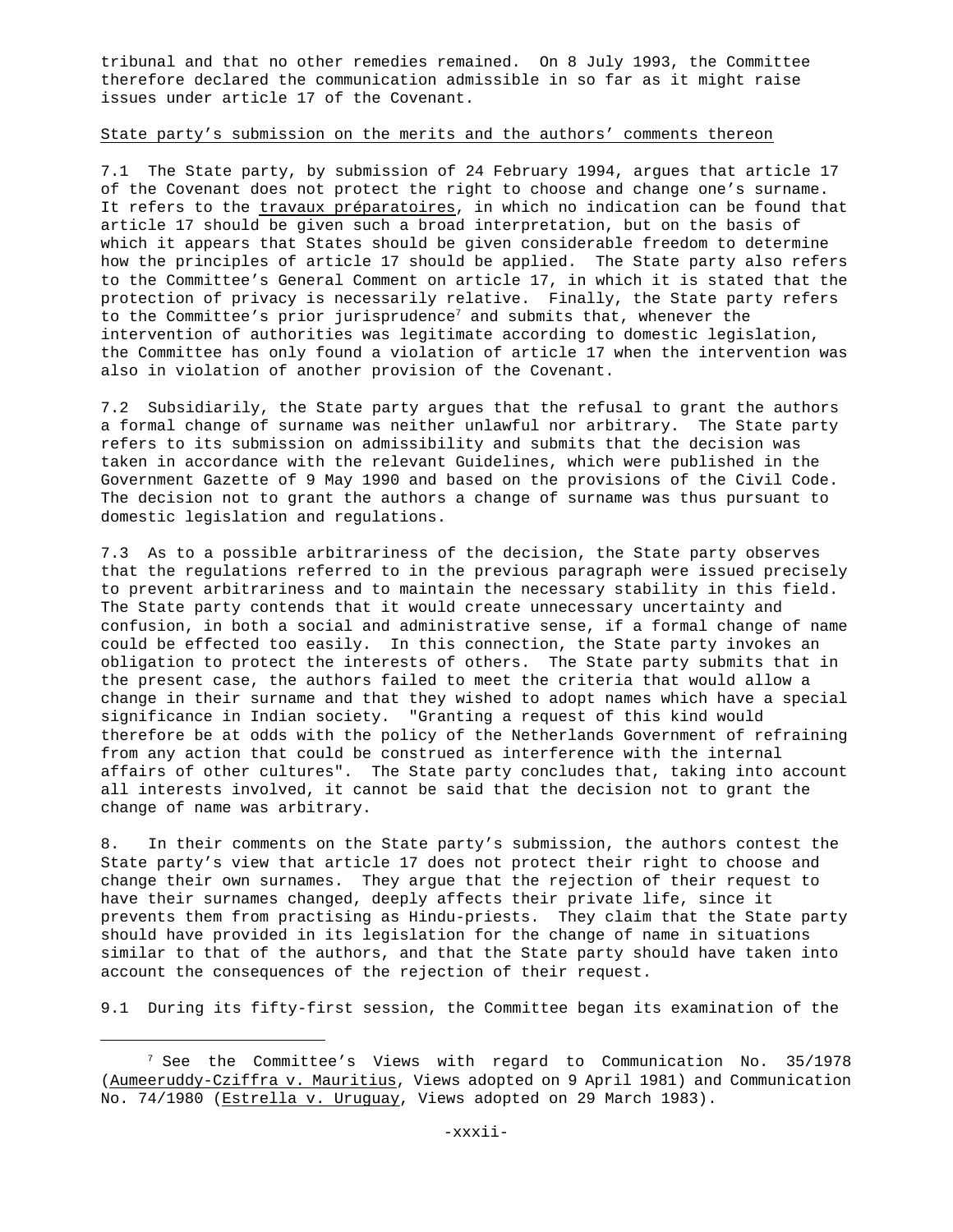merits of the communication and decided to request clarifications from the State party with respect to the regulations governing the change of names. The State party, by submission of 3 October 1994, explains that the Dutch Civil Code provides that anyone desiring a change of surname can file a request with the Minister of Justice. The Code does not specify in what cases such a request should be granted. The ministerial policy has been that a change of surname can only be allowed in exceptional cases. In principle, a person should keep the name which (s)he acquires at birth, in order to maintain legal and social stability.

9.2 To prevent arbitrariness, the policy with respect to the change of surname has been made public by issuing "Guidelines for the change of surname". The State party recalls that the guidelines indicate that a change of surname will be granted when the current surname is indecent or ridiculous, so common that it has lost its distinctive character or is not Dutch-sounding. In exceptional cases, the change of surname can be authorized outside these categories, for instance in cases where the denial of the change of surname would threaten the applicant's mental or physical well-being. A change of surname could also be allowed if it would be unreasonable to refuse the request, taking into account the interests of both the applicant and the State. The State party emphasizes that a restrictive policy with regard to the change of surname is necessary in order to maintain stability in society.

9.3 The Guidelines also contain rules for the new name which an applicant will carry after a change of surname has been allowed. In principle, a new name should resemble the old name as much as possible. If a completely new name is chosen, it should be a name which is not yet in use, which sounds Dutch and which does not give rise to undesirable associations (for instance, a person would not be allowed to choose a surname which would falsely give the impression that he belongs to the nobility). As regards foreign surnames, the Government's policy is that it does not wish to interfere with the law of names in other countries, nor does it wish to appear to interfere with cultural affairs of another country. This means that the new name must not give the false impression that the person carrying the name belongs to a certain cultural, religious or social group. In this sense, the policy with regard to foreign names is similar to the policy with regard to Dutch names.

9.4 The State party submits that the applicant's request is heard by the Minister of Justice, who then adopts his decision in the matter. If the decision is negative, the applicant can appeal to the independent judiciary. All decisions are being taken in accordance to the policy as laid down in the Guidelines. This policy is departed from in rare cases only, in order to prevent arbitrariness.

9.5 As regards the present case, the State party explains that the authors' request for a change of surname was refused, because it was found that no reasons existed to allow an exceptional change of surname outside the criteria laid down in the Guidelines. In this context, the State party argues that it has not been established that the authors cannot follow the desired religious education without a change of surname. Moreover, the State party argues that, even if a change of surname would be required, this condition is primarily a consequence of rules established by the Hindu-religion, and not a consequence of the application of the Dutch law of names. The State party also indicates that the desired names would identify the authors as members of a specific group in Indian society, and are therefore contrary to the policy that a new name should not give rise to cultural, religious or social associations. According to the State party, the names also conflict with the policy that new names should be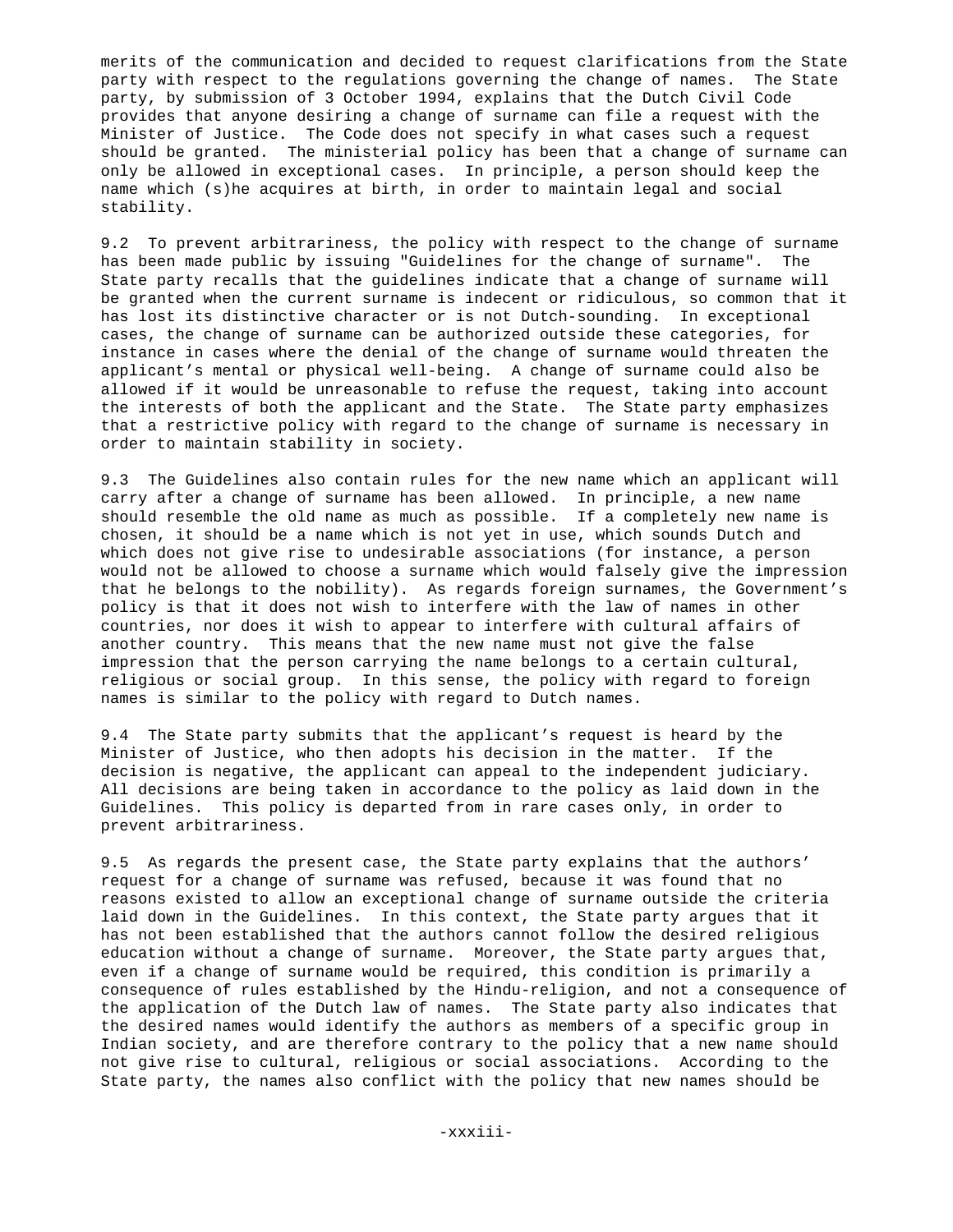#### Issues and proceedings before the Human Rights Committee

10.1 The Human Rights Committee has considered the present communication in the light of all the information made available to it by the parties, as provided in article 5, paragraph 1, of the Optional Protocol.

10.2 The first issue to be determined by the Committee is whether article 17 of the Covenant protects the right to choose and change one's own name. The Committee observes that article 17 provides, inter alia, that no one shall be subjected to arbitrary or unlawful interference with his privacy, family, home or correspondence. The Committee considers that the notion of privacy refers to the sphere of a person's life in which he or she can freely express his or her identity, be it by entering into relationships with others or alone. The Committee is of the view that a person's surname constitutes an important component of one's identity and that the protection against arbitrary or unlawful interference with one's privacy includes the protection against arbitrary or unlawful interference with the right to choose and change one's own name. For instance, if a State were to compel all foreigners to change their surnames, this would constitute interference in contravention of article 17. The question arises whether the refusal of the authorities to recognize a change of surname is also beyond the threshold of permissible interference within the meaning of article 17.

10.3 The Committee now proceeds to examine whether in the circumstances of the present case the State party's dismissal of the authors' request to have their surnames changed amounted to arbitrary or unlawful interference with their privacy. It notes that the State party's decision was based on the law and regulations in force in the Netherlands, and that the interference can therefore not be regarded as unlawful. It remains to be considered whether it is arbitrary.

10.4 The Committee notes that the circumstances under which a change of surname will be recognized are defined narrowly in the Guidelines and that the exercise of discretion in other cases is restricted to exceptional cases. The Committee recalls its General Comment on article 17, in which it observed that the notion of arbitrariness "is intended to guarantee that even interference provided for by law should be in accordance with the provisions, aims and objectives of the Covenant and should be, in any event, reasonable in the particular circumstances". Thus, the request to have one's change of name recognized can only be refused on grounds that are reasonable in the specific circumstances of the case.

10.5 In the present case, the authors' request for recognition of the change of their first names to Hindu names in order to pursue their religious studies had been granted in 1986. The State party based its refusal of the request also to change their surnames on the grounds that the authors had not shown that the changes sought were essential to pursue their studies, that the names had religious connotations and that they were not "Dutch sounding". The Committee finds the grounds for so limiting the authors' rights under article 17 not to be reasonable. In the circumstances of the present case, the refusal of the authors' request was therefore arbitrary within the meaning of article 17, paragraph 1, of the Covenant.

11. The Human Rights Committee, acting under article 5, paragraph 4, of the Optional Protocol to the International Covenant on Civil and Political Rights,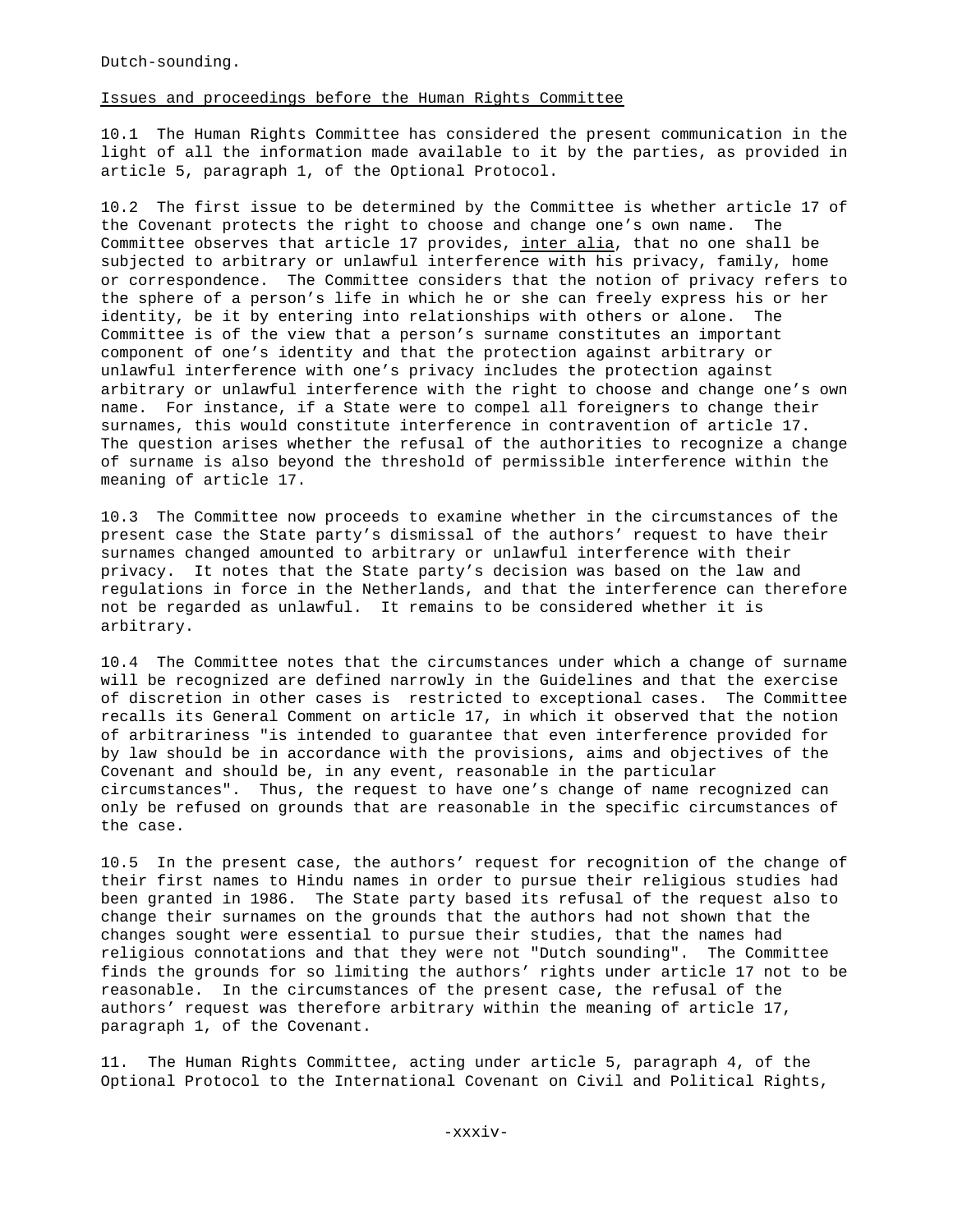is of the view that the facts before it disclose a violation of article 17 of the Covenant.

12. Pursuant to article 2 of the Covenant, the State party is under an obligation to provide Mr. Aurik and Mr. Coeriel with an appropriate remedy and to adopt such measures as may be necessary to ensure that similar violations do not occur in the future.

13. The Committee would wish to receive information, within 90 days, on any relevant measures taken by the State party in respect of the Committee's Views.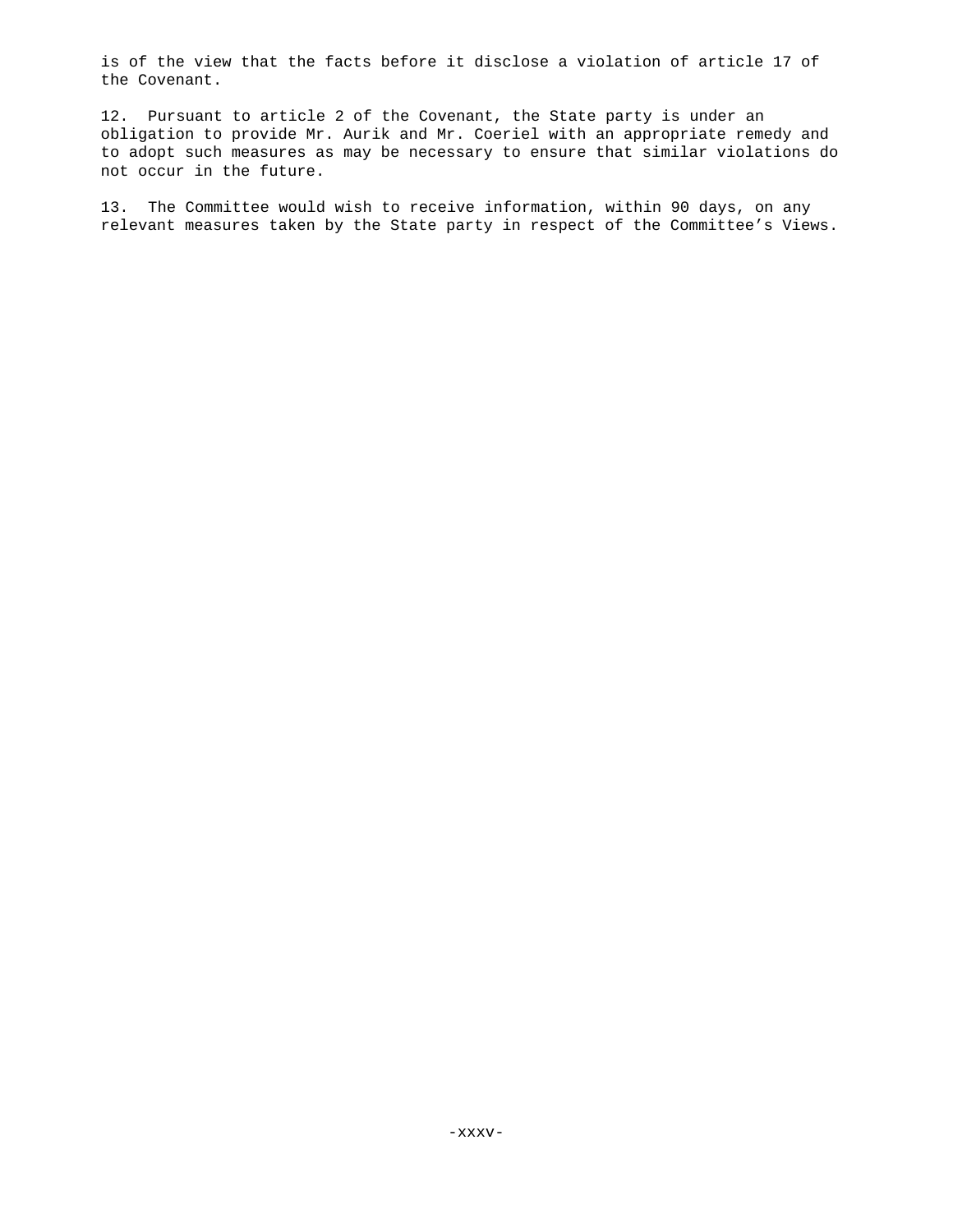## Appendix

Individual opinions concerning the Committee's Views

### 1. Individual opinion by Mr. Nisuke Ando (dissenting)

I do not share the State party's contention that, in examining a request to change one's family name, elements such as the name's "religious connotations" or "non-Dutch sounding" intonation should be taken into consideration. However, I am unable to concur with the Committee's Views on this case for the following three reasons:

(a) Despite the authors' allegation that the requested change of the authors' family name is an essential condition for them to practice as Hindu priest, the State party argues that it has not been established that the authors cannot follow the desired religious education without the change of surname (see paragraph 9.5), and, apparently on the basis of that argument, the authors' claim has been rejected by the European Commission of Human Rights. Since the Committee is not in the possession of any information other than the authors' allegation for the purpose of ascertaining the relevant facts, I cannot conclude that the change of their family names is an essential condition for them to practice as Hindu priests.

(b) Article 18 of the Covenant protects the right to freedom of religion and article 17 guarantees everyone's right to the protection of the law against "arbitrary or unlawful interference with his privacy". However, in my opinion, it may be doubted whether the right to the protection of one's privacy combined with the freedom of religion automatically entails "the right to change one's family name". Surnames carry important social and legal functions to ascertain one's identity for various purposes such as social security, insurance, license, marriage, inheritance, election and voting, passport, tax, police and public records and so on. In fact, the Committee recognizes that "the regulation of surnames and the change thereof was essentially a matter of public order and restrictions were therefore permissible under paragraph 3 of article 18" (see paragraph 6.1). Moreover, it is not impossible to argue that the request to change one's family name is a form of manifestation of one's religion, which is subject to the restrictions enumerated in paragraph 3 of article 18.

(c) I do not consider that a family name belongs to an individual person alone, whose privacy is protected under article 17. In Western society a family name may be regarded only as an element to ascertain one's identity, thus replaceable with other means of identification such as a number or a cipher. However, in other parts of the world, names have a variety of social, historical and cultural implications, and people do attach certain values to their names. This is particularly true with family names. Thus, if a member of a family changes his or her family name, it is likely to affect other members of the family as well as values attached thereto. Therefore, it is difficult for me to conclude that the family name of a person belongs to the exclusive sphere of privacy protected under article 17.

# 2. Individual opinion by Mr. Kurt Herndl (dissenting)

I regret that I am unable to concur in the Committee's finding that by refusing to grant the authors a change of surname, the Dutch authorities breached article 17 of the Covenant.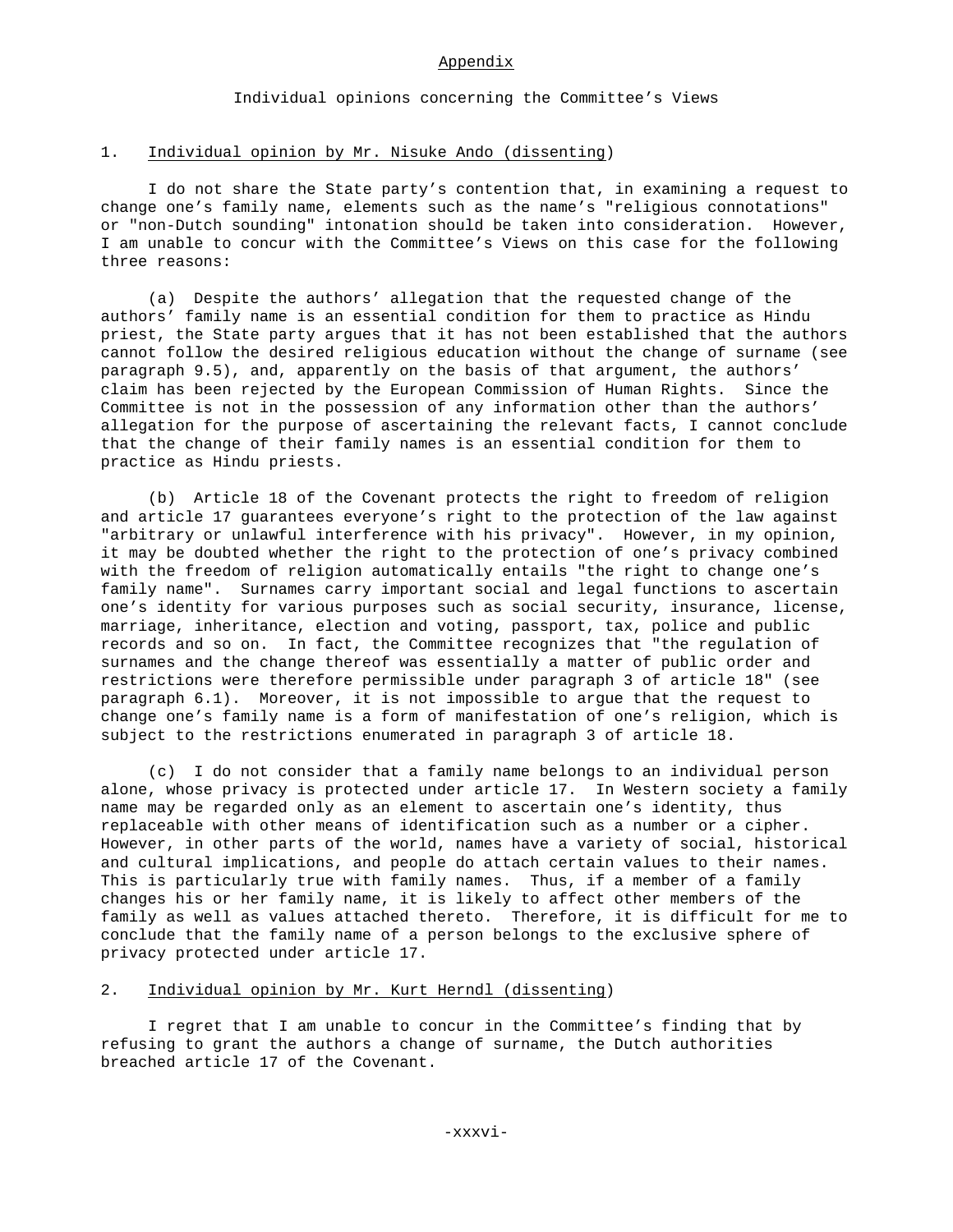(a) The State party's action seen from the general content and scope of article 17

Article 17 is one of the more enigmatic provisions of the Covenant. In particular, the term "privacy" would seem to be open to interpretation. What does privacy really mean?

In his essay on "Global protection of Human Rights - Civil Rights", Lillich calls privacy "a concept to date so amorphous as to preclude its acceptance into customary international law".<sup>8</sup> He adds, however, that in determining the meaning of privacy, stricto sensu, limited help can be obtained from European Convention practice. And there he mentions that, inter alia, "the use of name" was suggested as being part of the concept of privacy. This is, by the way, a quote taken from Jacobs, who, with reference to the similar provision of the European Convention (article 8), asserts that "the organs of the Convention have not developed the concept of privacy".<sup>9</sup>

What is true for the European Convention is equally true for the Covenant. In his commentary on the Covenant, Nowak states that article 17 was the subject of virtually no debate during its drafting and that the case law on individual communications is of no assistance in ascertaining the exact meaning of the word.<sup>10</sup>

It is therefore not without reason that the State party argues that article 17 would not necessarily cover the right to change one's surname (see para. 7.1 of the Views).

Nor has the Committee itself really clarified the notion of privacy in its General Comment on article 17, where it actually refrains from defining that notion. In its General Comment, the Committee attempts to define all the other terms used in article 17 such as "family", "home", "unlawful" and "arbitrary". It further refers to the protection of personal "honour" and "reputation" also mentioned in article 17, but it leaves open the definition of the main right enshrined in that article, i.e. the right to "privacy". While it is true that the Committee, in its General Comment, refers in various instances to "private life" and gives examples of cases in which States must refrain from interfering with specific aspects of private life, the question whether the name of a person is indeed protected by article 17 and, in particular, whether in addition there is a right to change one's name, is not brought up at all in the General Comment.

I raise the above issues to demonstrate that the Committee is not really on safe legal ground in interpreting article 17 as it does in the present decision. I do, however, concur with the view that one's name is an important part of one's identity, the protection of which is central to article 17. Nowak is therefore correct in saying that privacy protects the special, individual qualities of human existence and a person's identity. Identity obviously includes one's name.<sup>11</sup>

 $11$  Nowak, loc. cit., p. 294, section 17.

<sup>8</sup> Richard B. Lillich, Civil Rights, in: Human Rights in International Law, Legal and Policy Issues, ed. Th. Meron (1984), p. 148.

<sup>9</sup> Francis G. Jacobs, The European Convention on Human Rights (1975), p. 126.

<sup>10</sup> Nowak, CCPR Commentary (1993), p. 294, section 15.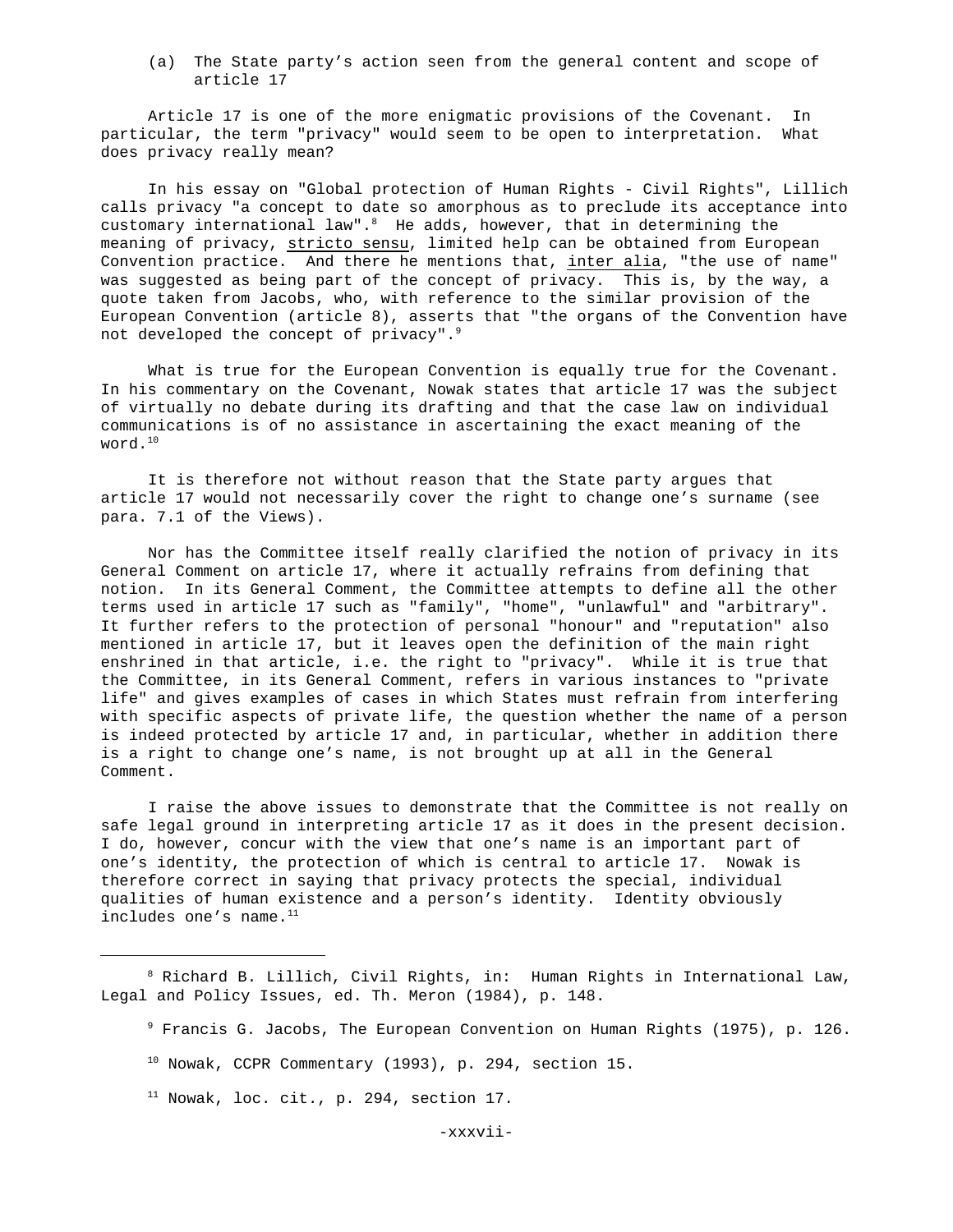What is, therefore, protected by article 17, is an individual's name and not necessarily the individual's desire to change his/her name at whim. The Committee recognizes this, albeit indirectly, in its own decision. The example it refers to in order to illustrate a possible case of State interference with individuals' rights under article 17 in contravention of that article is: "... if a State were to compel all foreigners to change their surnames ..." (see para. 10.2 of the Views). This view is correct, but obviously cannot have a bearing on a case where a State - for reasons of generally applied public policy and in order to protect the existing name of individuals - refuses to allow a change of name requested by an individual.

Nevertheless, it can be argued that it would be appropriate to assume that the term "privacy", inasmuch as it covers, for the purpose of appropriate protection, an individual's name as part of his/her identity, also covers the right to change that name. In that regard one must have a closer look at the "Guidelines for the change of surname" published in the Netherlands Government Gazette in 1990 and applied in the Netherlands as common policy. The Dutch policy is, as a matter of principle, based on the premise that a person should keep the name which he/she acquires at birth in order to maintain legal and social stability (see para. 9.1, last sentence, of the Views). As such, this policy can hardly be seen as violating article 17. On the contrary, it is protective of acquired rights, such as the right to a certain name, and would seem to be very much in line with the precepts of article 17.

A change of name, according to the Guidelines, will be granted when the current name is (a) indecent, (b) ridiculous, (c) so common that it has lost its distinctive character and (d) not Dutch sounding. None of these grounds was invoked by the authors when they asked for authorization to change their surnames.

In accordance with the Guidelines a change of name can also be granted "in exceptional cases", for instance "in cases where the denial of the change of surname would threaten the applicant's mental or physical well-being" or "in cases where the denial would be unreasonable, taking into account the interests of both the applicant and the State" (see para. 9.2 of the Views). As the authors apparently could not show such "exceptional circumstances" in the course of the proceedings before the national authorities, their request was denied. Their assertion that they needed the change of names to become Hindu priests was apparently not substantiated (see the reasoning given by the Council of State in its decision of 17 October 1990, para. 2.3, last sentence, of the Views; see also the inadmissibility decision of the European Commission of Human Rights of 2 July 1992, where the European Commission held that the authors had not established that their religious studies would be impeded by the refusal to modify their surnames; para. 2.4, last sentence, of the Views). Nor can requirements imposed by Indian Hindu leaders be attributed to the Dutch authorities, as confirmed by the Committee in the present case in the framework of its decision on admissibility. There it examined the present communication under the angle of article 18 of the Covenant and came to the conclusion that "a State party to the Covenant cannot be held accountable for restrictions placed upon the exercise of religious offices by religious leaders in another country" (see para. 6.1 of the Views).

The request for a change of name was, therefore, legitimately turned down as the authors could not show the Dutch authorities "exceptional circumstances" as required by law. The refusal cannot be seen as a violation of article 17. To hold otherwise would be tantamount to recognizing that an individual has an almost absolute right to have his/her name changed on request and at whim. For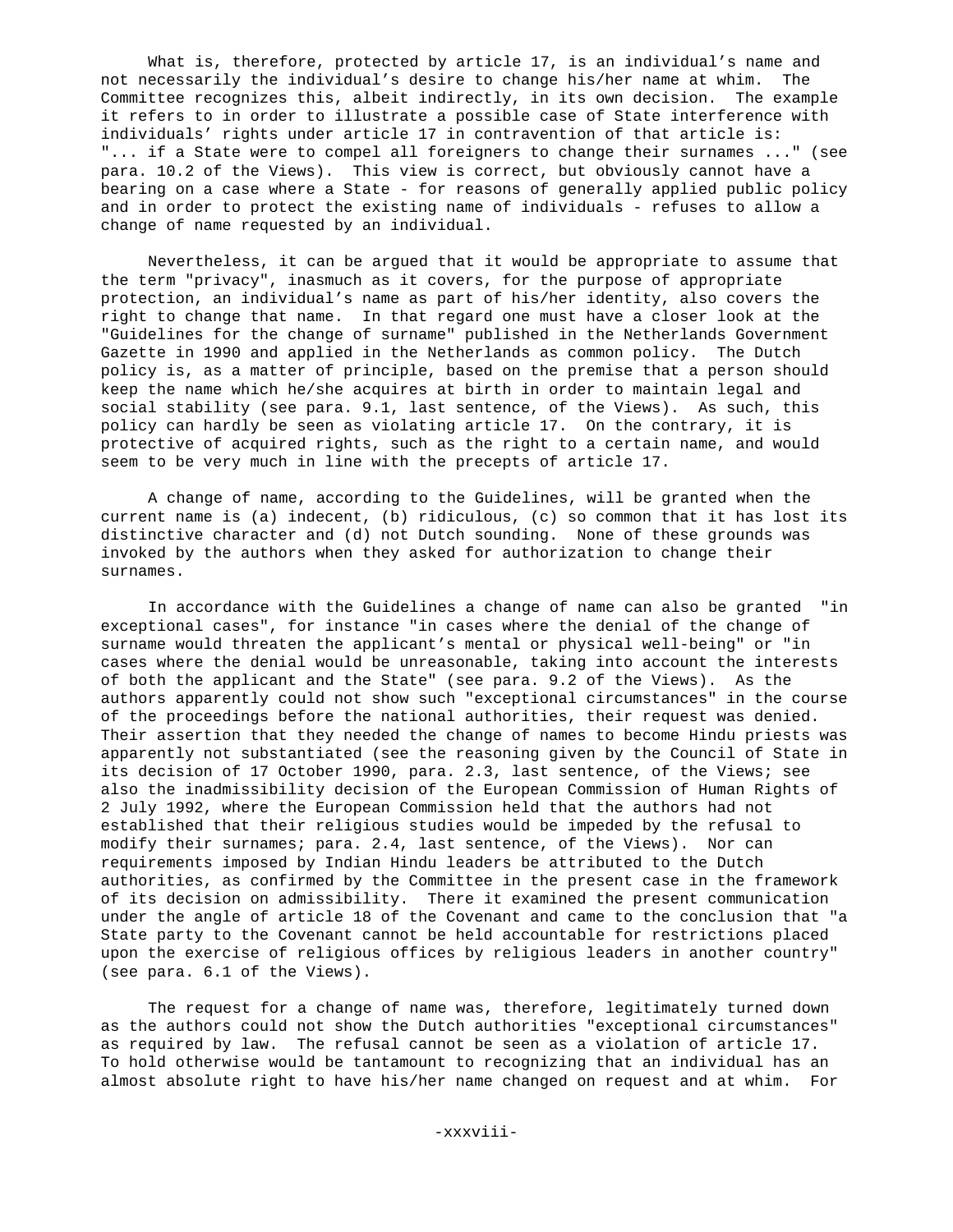such a view, in my opinion, one can find no basis in the Covenant.

(b) The State party's action seen from the viewpoint of the criteria for permissible (State) interference in rights protected by article 17

On the assumption that there exists a right of the individual to change his/her name, the question of the extent to which "interference" with that right is still permissible has to be examined (and is, indeed, addressed by the Committee in the present Views).

What then are the criteria laid down for (State) interference? They are two and only two. Article 17 prohibits arbitrary or unlawful interference with one's privacy.

It is obvious that the decision of the Dutch authorities not to grant a change of name cannot, per se, be regarded as constituting "arbitrary or unlawful" interference with the authors' rights under article 17. The decision is based on the law applicable in the Netherlands. Hence it is not unlawful. The Committee itself says so (see para. 10.3 of the Views). The conditions under which a change of name will be authorized in the Netherlands are laid down in generally applicable and published "Guidelines for the change of surname" which, in themselves, are not manifestly arbitrary. These Guidelines have been applied in the present case, and there is no indication that they were applied in a discriminatory fashion. Hence it is equally difficult to call the decision arbitrary. The Committee does so, however, "in the circumstances of the present case" (see para. 10.5 of the Views). To arrive at that finding the Committee introduces a new notion - that of "reasonableness". It finds "the grounds for limiting the authors' rights under article 17 not to be reasonable" (see para. 10.5 of the Views).

The Committee thus attempts to expand the scope of article 17 by adding an element which is not part of that article. The only argument the Committee can adduce in this context is a simple reference (renvoi) to its own General Comment on article 17 where it stated that "even interference provided by law ... should be, in any event, reasonable in the particular circumstances". It is difficult for me to go along with this argumentation and to base on such argumentation a finding that a State party violated this specific provision of the Covenant.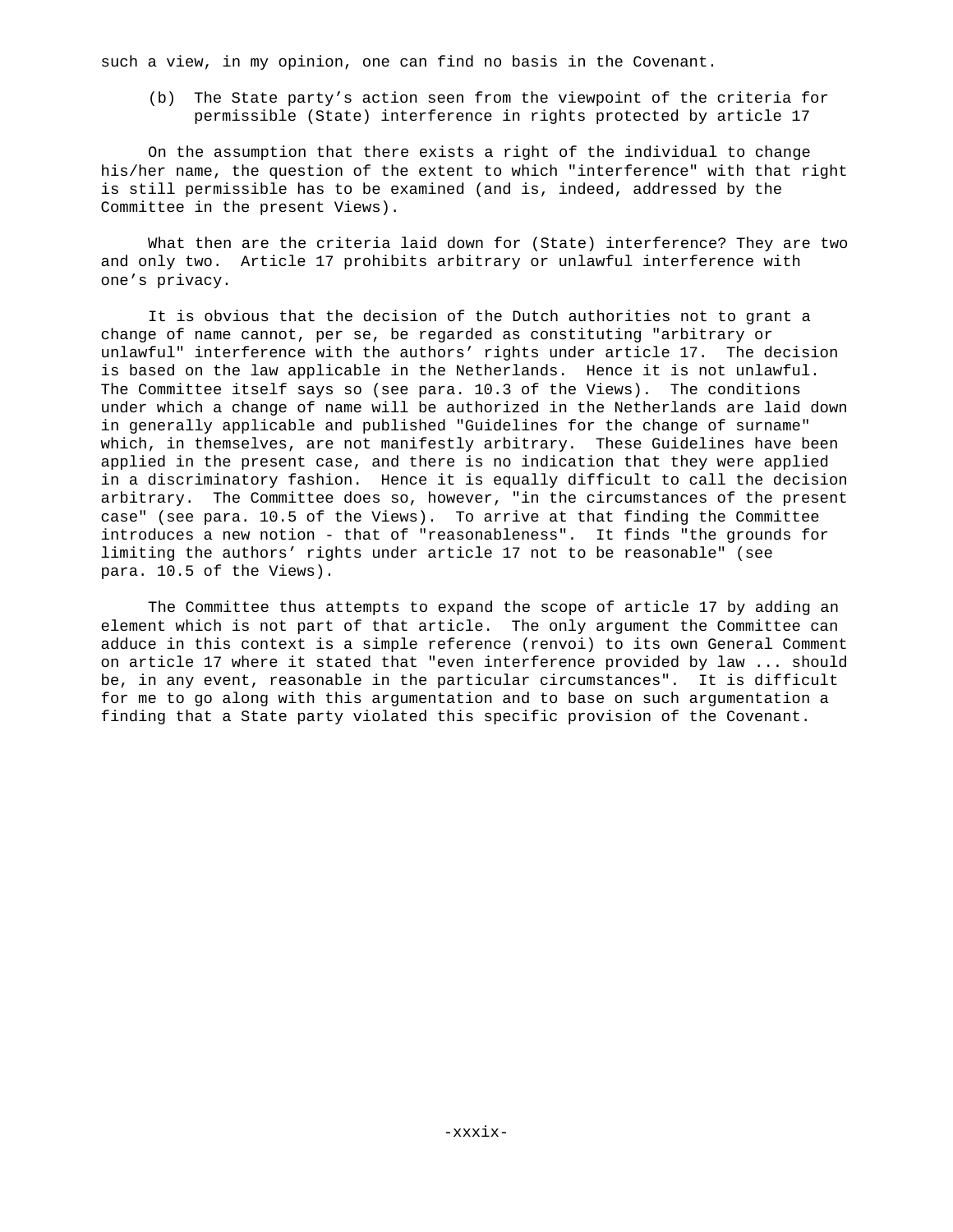## E. Communication No. 464/1991 and Communication 482/1991; G. Peart and A. Peart v. Jamaica (Views adopted on 19 July 1995, fifty-fourth session)

| Submitted by:                                                       | Garfield Peart and Andrew Peart<br>[represented by counsel] |
|---------------------------------------------------------------------|-------------------------------------------------------------|
| Victims:                                                            | The authors                                                 |
| State party:                                                        | Jamaica                                                     |
| Date of communications:                                             | 17 July 1991 and 12 November 1991<br>(initial submissions)  |
| Date of decisions on admissibility: 17 March 1994 and 19 March 1993 |                                                             |

### A. Decision to deal jointly with two communications

### The Human Rights Committee,

Considering that Communication No. 464/1991 and Communication No. 482/1991 refer to closely related events affecting the authors,

Considering further that the two communications can appropriately be dealt with together,

1. Decides, pursuant to rule 88, paragraph 2, of its rules of procedure, to deal jointly with these communications;

2. Further decides that this decision shall be communicated to the State party and the authors of the communications.

### B. Views of the Human Rights Committee

The Human Rights Committee, established under article 28 of the International Covenant on Civil and Political Rights,

Meeting on 19 July 1995,

Having concluded its consideration of Communication No. 464/1991 and Communication No. 482/1991, submitted to the Human Rights Committee by Messrs. Garfield Peart and Andrew Peart under the Optional Protocol to the International Covenant on Civil and Political Rights,

Having taken into account all written information made available to it by the authors of the communications, their counsel and the State party,

Adopts its Views under article 5, paragraph 4, of the Optional Protocol.

1. The authors of the communications are Garfield and Andrew Peart, Jamaican citizens, at the time of submission of the communications awaiting execution at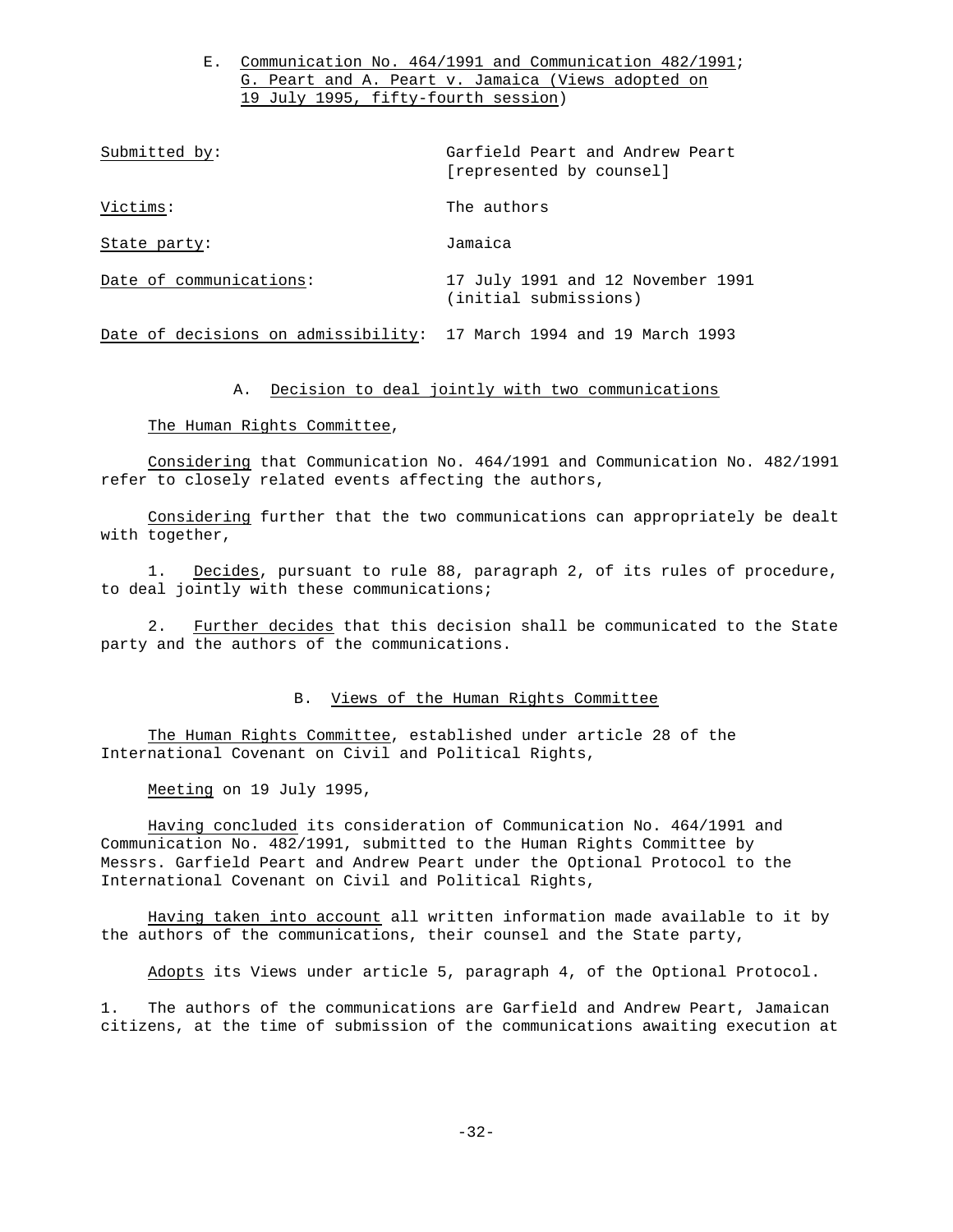St. Catherine District Prison, Jamaica. $12$  They claim to be victims of a violation by Jamaica of articles 2, 6, 7, 9, 10 and 14 of the International Covenant on Civil and Political Rights. They are represented by counsel.

### Facts as submitted by the authors

2.1 Andrew Peart was arrested on 14 July 1986 and charged with the murder, on 24 June 1986, of one Derrick Griffiths. Garfield Peart was arrested on 5 March 1987, in connection with the same murder. On 26 January 1988, after a trial lasting six days, the two brothers were convicted and sentenced to death in the Home Circuit Court of Kingston. The Court of Appeal dismissed their appeal on 18 October 1988. On 6 June 1991, the Judicial Committee of the Privy Council dismissed their petition for special leave to appeal. In December 1992, the authors' offence was classified as capital murder under section 7 of the Offences Against the Person (Amendment) Act 1992.

2.2 During the trial, the principal witness for the prosecution, Lowell Walsh, who at the time of the trial was 15 years old, testified that he had been watching a bingo game, around 9 p.m. on 24 June 1986. Among those present was the deceased. According to Walsh, Andrew came up to the group and called Griffiths. Griffiths, Walsh and another person, Horace Walker, together with Andrew then went to the latter's house. On arrival there, Walsh testified that he saw Garfield, whom he had known since childhood, sitting outside in the yard. It was night, and there was no lighting. He then witnessed what appeared to be an ambush; an armed man told Griffiths not to move, Andrew wrestled Griffiths to the ground, while Garfield threatened him with a gun. Walsh and Horace ran indoors to hide. Walsh testified that he heard gunshots and a voice saying "make sure he is dead". Walsh was then discovered by Andrew, who tied him up and threatened him. During a further incident between the two brothers and a newcomer, Walsh managed to escape.

2.3 The authors' defence was based on alibi. Upon his arrest, Garfield had immediately denied involvement and said that he had been at the cinema with friends when the incident took place. At the trial, he made an unsworn statement from the dock, repeating what he had told the arresting officer. He added that, while at the cinema, he had received a message from his child's mother that a shooting had taken place at his house. His alibi was supported by the sworn evidence of Claudette Brown, who said that she had been with the author at the cinema, and by Pamela Walker, who confirmed having given the message to the author at the cinema. In an unsworn statement from the dock, Andrew contended that, on the night of the murder, he was in the company of his girlfriend until 11 p.m., and that he had been framed.

#### **Complaint**

3.1 The authors claim that the trial against them was unfair. They point out that they were convicted upon the uncorroborated evidence given by Walsh. They submit that the trial transcript contains a suggestion that the other eyewitness, Walker, was not called because his evidence would not have supported that of Walsh. It is submitted that Walsh made a written statement to the police on the night of the incident which contained material discrepancies from the evidence which he gave at the trial. This statement was not released to the defence, even though under Jamaican law the prosecutor is obliged to provide the defence with a copy of any such statement. During the trial, the authors' lawyer applied to see the original statement, but the judge refused the

<sup>12</sup> On 18 April 1995, the authors' death sentences were commuted.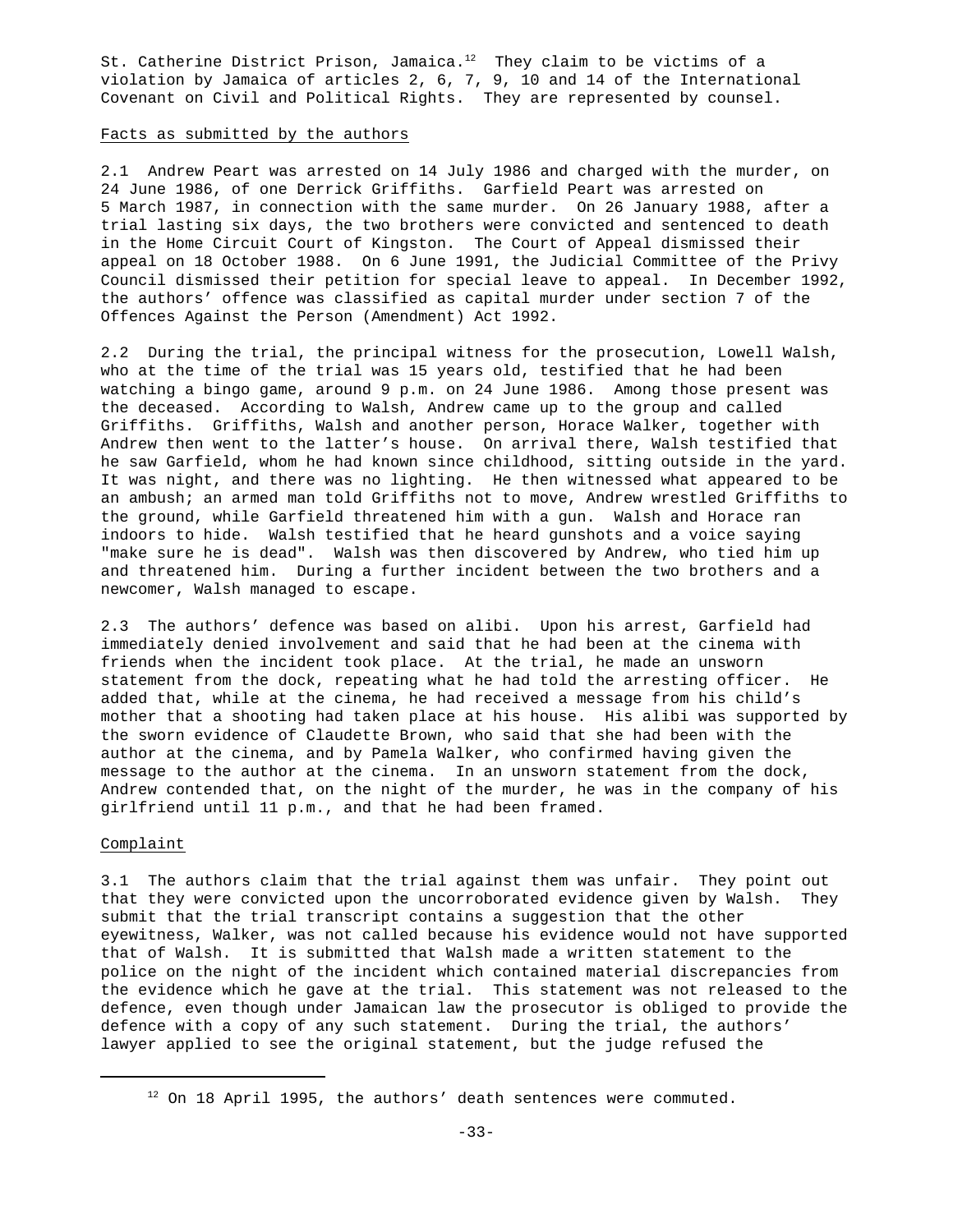application. A copy of the statement first came into the possession of the authors' counsel in February 1991. In the statement, Walsh does not identify Garfield as one of the attackers, and mentions another person as the one who shot Griffiths. It is submitted that without hearing evidence as to the contents of the statement the jury was not in a position to give a fair and proper verdict.

3.2 The authors further claim that they were not put on an identification parade, although they had asked for one, and that the judge should therefore have disallowed the dock identification made by Walsh. It is stated that Walsh may have been mistaken in his identification of Garfield as being present because he knew that he lived at the premises.

3.3 The authors further claim that the judge was not impartial, but biased in favour of the prosecution. In this context, it is said that the judge allowed the jury to remain in Court during a submission by Garfield's lawyer of "no case to answer", and the judge then dismissed that submission in the presence of the jury. It is submitted that the jury thereby heard weaknesses and inconsistencies in the arguments which should have been heard by the judge alone, thus prejudicing the jury against the authors.

3.4 The authors also claim that the judge's instructions to the jury were inadequate. In particular, it is alleged that the judge did not give proper instructions with regard to the evaluation of the identification evidence. It is stated that the judge failed to draw the jury's attention to the evidence, given during the trial by the investigating policeman, that it was dark that night, that he needed a lamp to see at the premises and that, in order to make out a man holding a gun in his hand, he would have had to have been very close. In this connection, it is stated that the jury could at first not agree upon a verdict in respect of Garfield and asked for a further direction from the judge as to whether, if they believed that Garfield was present at the premises, they were obliged to come back with a guilty verdict. The judge then simply reminded them of the evidence given by Walsh, without pointing out its weaknesses.

3.5 The authors further claim that they did not have adequate time and facilities for the preparation of their defence and that they did not have the opportunity to examine or have examined the witnesses against them. It is further contended that the failure to obtain the attendance of an expert witness from the Meteorological Office to give evidence rendered the trial unfair. It is submitted that evidence as to the state of the moon on the night of the incident would have assisted the court in deciding how clearly Walsh could have seen the incident.

3.6 Andrew Peart complains that prison officers were present during an interview with his lawyer. This is said to be a breach of the right to unimpeded access to a lawyer.

3.7 Garfield Peart claims that he has been arbitrarily deprived of his liberty, in violation of article 9 of the Covenant, because he was not given a fair trial and has been kept in custody without release on bail.

3.8 Andrew Peart alleges violations of article 9 and paragraph 3 (c) of article 14 of the Covenant, on account of the delays in the judicial proceedings in his case. Thus, he was arrested on 14 July 1986, was not brought before an examining magistrate until 5 March 1987, and was not tried until the end of January 1988. It is submitted that a delay of 18 months between arrest and trial is unreasonable. It is submitted that similar delays occurred between the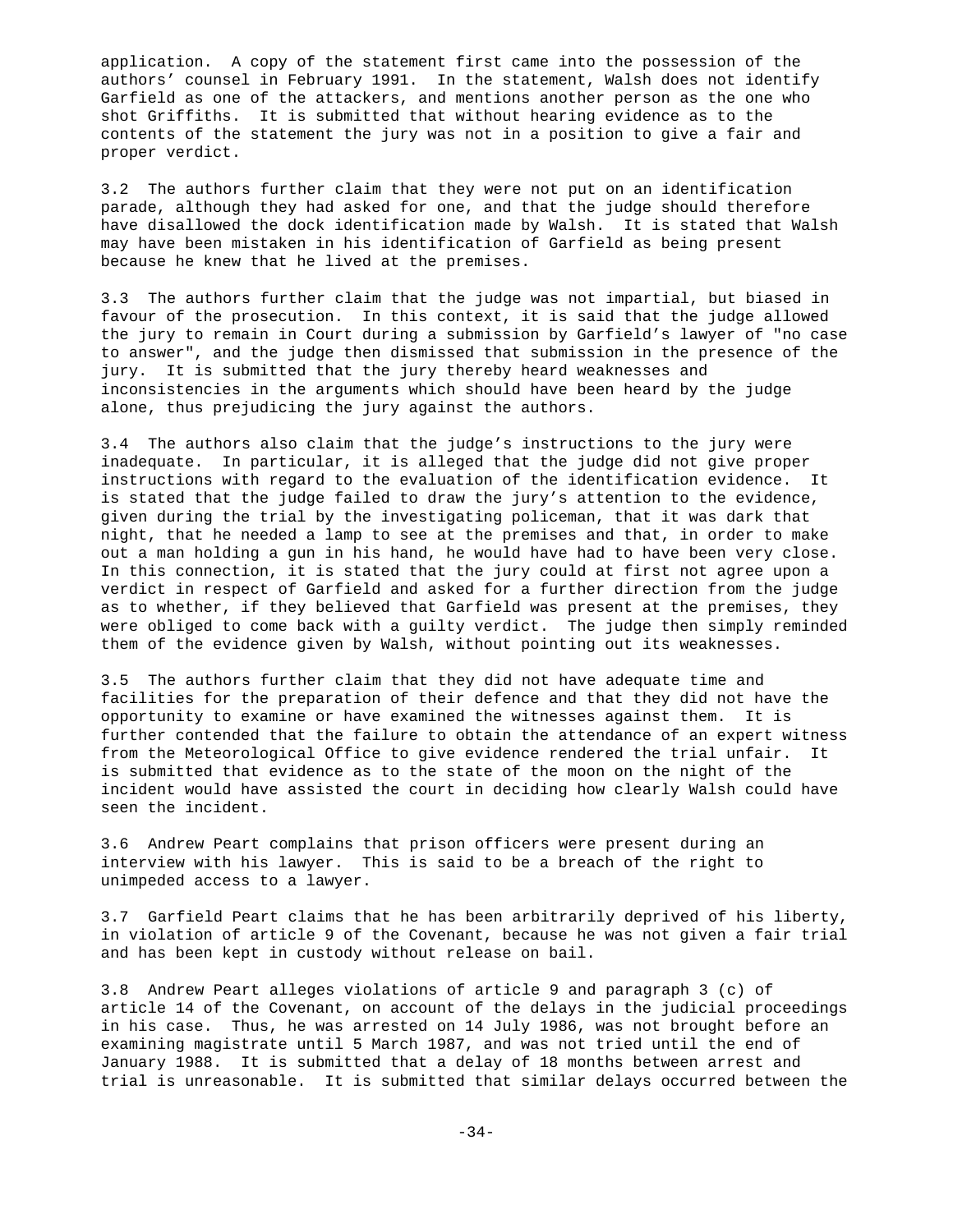dismissal of the authors' appeal and the refusal of leave to appeal by the Judicial Committee, which is mainly attributable to the Jamaican judicial authorities; counsel explains that it was difficult to obtain copies of the deposition and the original statement of Walsh.

3.9 The authors also claim that they are victims of a violation of article 6 of the Covenant, since they have been sentenced to death following a trial which was not in accordance with the provisions of the Covenant. In this connection, reference is made to the Safeguards guaranteeing protection of the rights of those facing the death penalty contained in the annex to Economic and Social Council resolution 1984/50 of 25 May 1984.

3.10 Garfield Peart further claims that his prolonged detention on death row, under degrading conditions, is in violation of articles 7 and 10 of the Covenant. Both authors submit that the conditions in St. Catherine District Prison are hard and inhuman and that they are not being offered treatment aimed at reformation and rehabilitation. It appears from a report prepared by a non-governmental organization that Andrew was injured by prison warders during the riots of May 1990. Garfield refers to an incident on 4 May 1993 when he was badly beaten during the course of an extensive search of the prison, allegedly because his brother Andrew was a witness in a murder case involving some senior warders. All his personal belongings were destroyed. Upon indication of a prison warder, a soldier beat him with a metal detector on his testicles. Later he was taken to the sick bay and given pain killers, but no doctor came to see him. He reported the incident to the acting Superintendent, who, however, disclaimed responsibility. His counsel, in September 1993, wrote to the Jamaican Commissioner of Police, also to no avail. The author states that he has exhausted all domestic remedies in this respect and claims that the remedies of filing a complaint with the Superintendent, the Ombudsman or the Prison Visiting Committee are not effective.

### State party's observations on admissibility and authors' comments thereon

4.1 The State party argued that the communications were inadmissible on the grounds of failure to exhaust domestic remedies. The State party argued that it was open to the authors to seek redress for the alleged violations of their rights by way of a constitutional motion.

4.2 As regards the authors' claims under article 10 of the Covenant, the State party noted that the authors had not given any explanation for their contention that the available remedies are not effective and it submitted that the authors had not shown that they had attempted to exhaust domestic remedies in this respect. In addition, the State party argued that the authors also could bring a civil action in order to obtain damages for assault and battery and destruction of property. Moreover, the State party indicated that it was in the process of investigating the incident during which Andrew Peart was injured.

5.1 In their comments on the State party's submission, the authors further stated that they had no means to retain counsel and that legal aid is not made available either for constitutional motions or for civil actions, and that for this reason said remedies were not available to them. As regards the constitutional motion, the authors further referred to the Committee's jurisprudence that a constitutional motion is not an effective remedy.<sup>13</sup>

 $13$  Reference is made to the Committee's decisions in Communication No. 283/1988 (Aston Little v. Jamaica), Views adopted on 1 November 1991, and Communication No. 230/1987 (Raphael Henry v. Jamaica), Views adopted on 1 November 1991.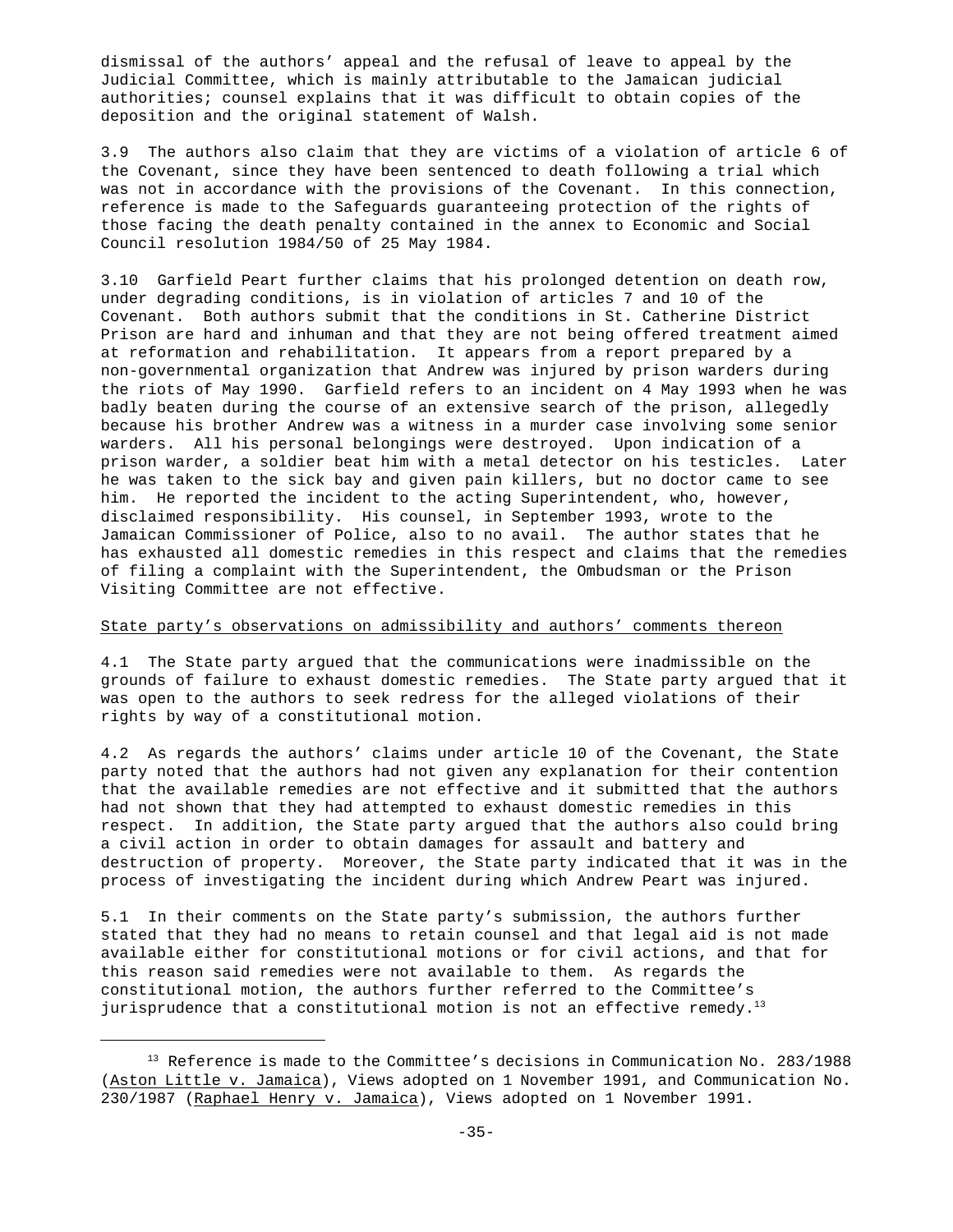Moreover, the authors claimed that, even if the constitutional motion were an available remedy, it would entail an unreasonable prolongation of the application of domestic remedies.

5.2 Garfield Peart explained that in May 1993, he filed a further petition for leave to appeal on the grounds that his continued detention on death row, where he had already been for over five years, constituted cruel and inhuman treatment and that therefore the death sentence against him should not be executed.

#### Committee's decision on admissibility

6.1 During its forty-seventh and fiftieth sessions, the Committee considered the admissibility of the communications.

6.2 As regards the State party's argument that a constitutional remedy was still open to the authors, the Committee recalled its jurisprudence that for purposes of article 5, paragraph 2 (b), of the Optional Protocol, domestic remedies must be both effective and available. The Committee considered that, in the absence of legal aid, a constitutional motion did not, in the circumstances of the instant cases, constitute an available remedy which needed to be exhausted for purposes of the Optional Protocol.

6.3 The Committee considered inadmissible the part of the authors' claims which related to the instructions given by the judge to the jury with regard to the evaluation of the identification evidence. The Committee reiterated that it was, in principle, for the appellate courts of States parties, and not for the Committee, to review specific instructions to the jury by the judge, unless it was clear that the instructions were arbitrary or amounted to a denial of justice, or that the judge manifestly violated his obligations of impartiality. The material before the Committee did not show that the judge's instructions to the jury in the instant case suffered from such defects.

6.4 The Committee further considered that the authors had failed to substantiate, for purposes of admissibility, their claim that the judge was not impartial and their claim that they did not have adequate time and facilities for the preparation of the defence and no opportunity to cross-examine the witnesses against him. In this context, the Committee noted, from the trial transcript, that the authors' counsel who represented them during the trial and at the appeal, had at no time raised objections and had in fact extensively cross-examined the main prosecution witness.

6.5 The Committee considered that Garfield Peart had not exhausted domestic remedies with regard to his claim that his prolonged detention on death row violated articles 7 and 10 of the Covenant. That part of the communication was therefore inadmissible under article 5, paragraph 2 (b), of the Covenant.

6.6 With regard to Garfield Peart's claim that his continued detention was arbitrary and in violation of article 9 of the Covenant, the Committee noted that he was arrested and charged with the offence of murder, and subsequently was brought to trial, convicted and sentenced. It considered that the author could not claim that he was a victim of a violation of article 9 of the Covenant, and this part of the communication was therefore inadmissible under article 2 of the Optional Protocol.

6.7 The Committee considered that the failure to make available to the defence the content of Walsh's original statement, as well as the unavailability of a material defence witness at the trial might raise issues under article 14,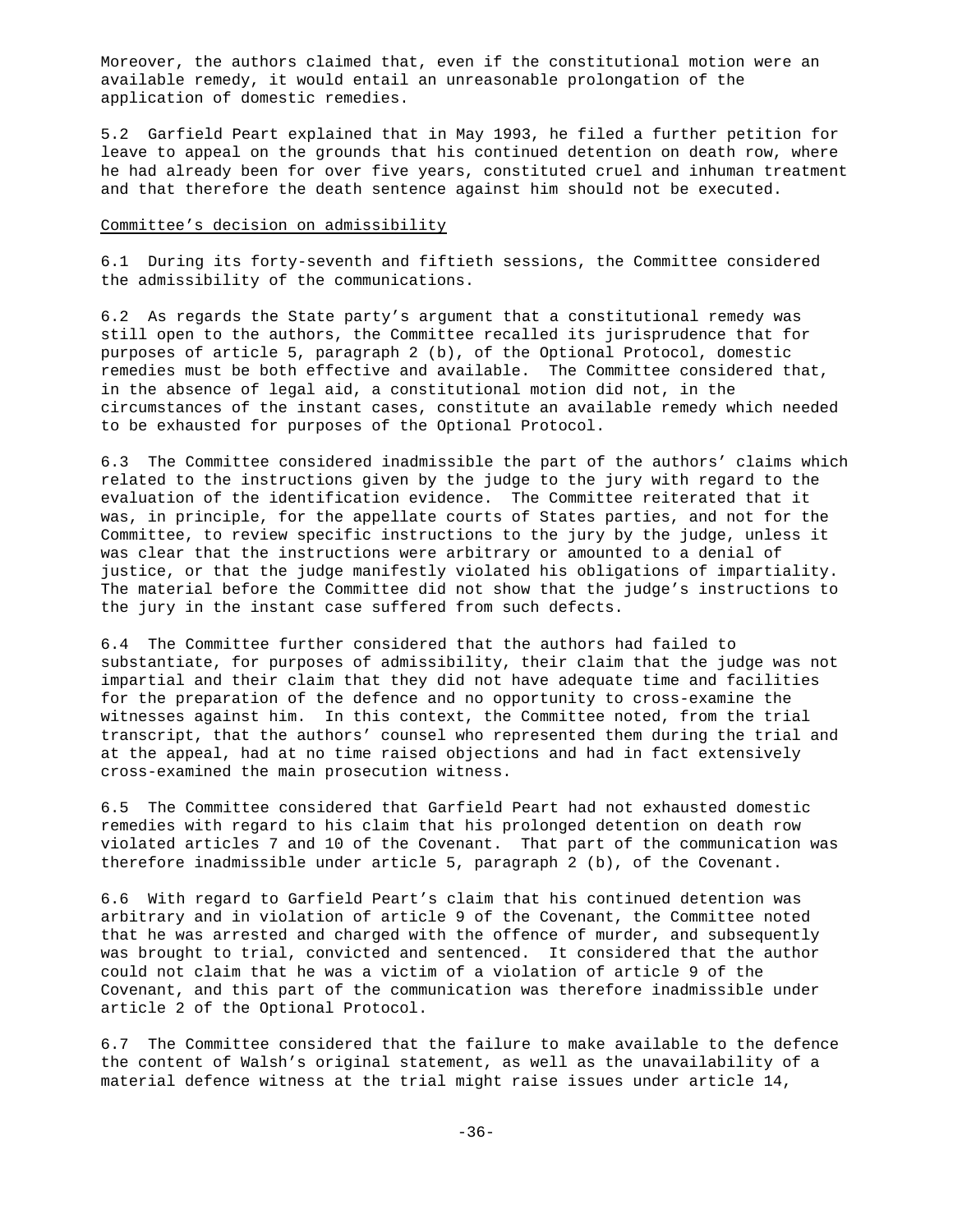paragraphs 1 and 3 (e), and that the circumstances in detention might raise issues under articles 7 and 10, which should be examined on the merits. The Committee further considered that Andrew Peart's communication might raise issues under article 9, paragraph 3, and that his claim that he did not have unimpeded access to his lawyer should be examined on the merits.

7. Consequently, the Human Rights Committee decided that the communications were admissible in as much as they appeared to raise issues under articles 7 and 10 and paragraphs 1 and 3 (e) of article 14 of the Covenant, in relation to both authors, and under article 9, paragraph 3, in relation to Andrew Peart.

#### Post-admissibility submissions from the parties

8. By submission of 20 January 1994, counsel for Andrew Peart states that warders had beaten Andrew with a metal detector on 4 May 1993. Afterwards he was passing blood in his urine and suffering from shoulder injuries, but he did not receive medical treatment. He further states that he was locked in his cell without water until Friday 7 May 1993. Counsel also submits that Andrew has been receiving death threats from warders, allegedly because he testified against one of them before the Court after the death of an inmate in 1989. Counsel provides copies of letters sent to the Parliamentary Ombudsman, the Solicitor General, the Director of Correctional Services and the Minister of Justice and National Security. In reply, counsel received information that the complaint was being investigated by the Inspectorate General of the Ministry of National Security and Justice.

9.1 By submission of 11 November 1994 concerning Garfield Peart's communication, the State party reiterates its opinion that the communication is inadmissible for failure to exhaust domestic remedies. In this context, the State party notes that the author complained about his ill-treatment in prison to the Commissioner of Police, who would have little or no jurisdiction in a matter of this kind. It is submitted that the author should have sought the assistance of the Office of the Ombudsman or should have made a formal complaint to the prison authorities. The State party further states that it has asked the Inspectorate General to investigate the allegations.

9.2 With regard to the claim that article 14, paragraph 1, has been violated because counsel was not allowed to see the original statement of Walsh, the State party submits that there is a duty on the part of Crown Counsel under Jamaican law to inform the defence if there is a material discrepancy between the content of a statement given by a witness to the police and the evidence given by a witness to the defence. The duty to show the statement to the defence depends on the circumstances. The State party submits that under article 17 of the Evidence Act, defence counsel may invite a trial judge to exercise his discretion to require the production of the statement.

9.3 In the present case, the trial judge declined to exercise his discretion. In the opinion of the State party this does not involve a breach of article 14 of the Covenant. Furthermore, the State party submits that the appropriate body for reviewing the exercise of the judge's discretion is the Court of Appeal, which, in the present case, did not take the view that the judge's discretion was wrongly exercised, and neither did the Privy Council.

9.4 With regard to the alleged breach of article 14, paragraph 3 (e), the State party argues that, unless the State by act or omission was responsible for the witness not being available, the State cannot be held accountable for the non-availability of a defence witness.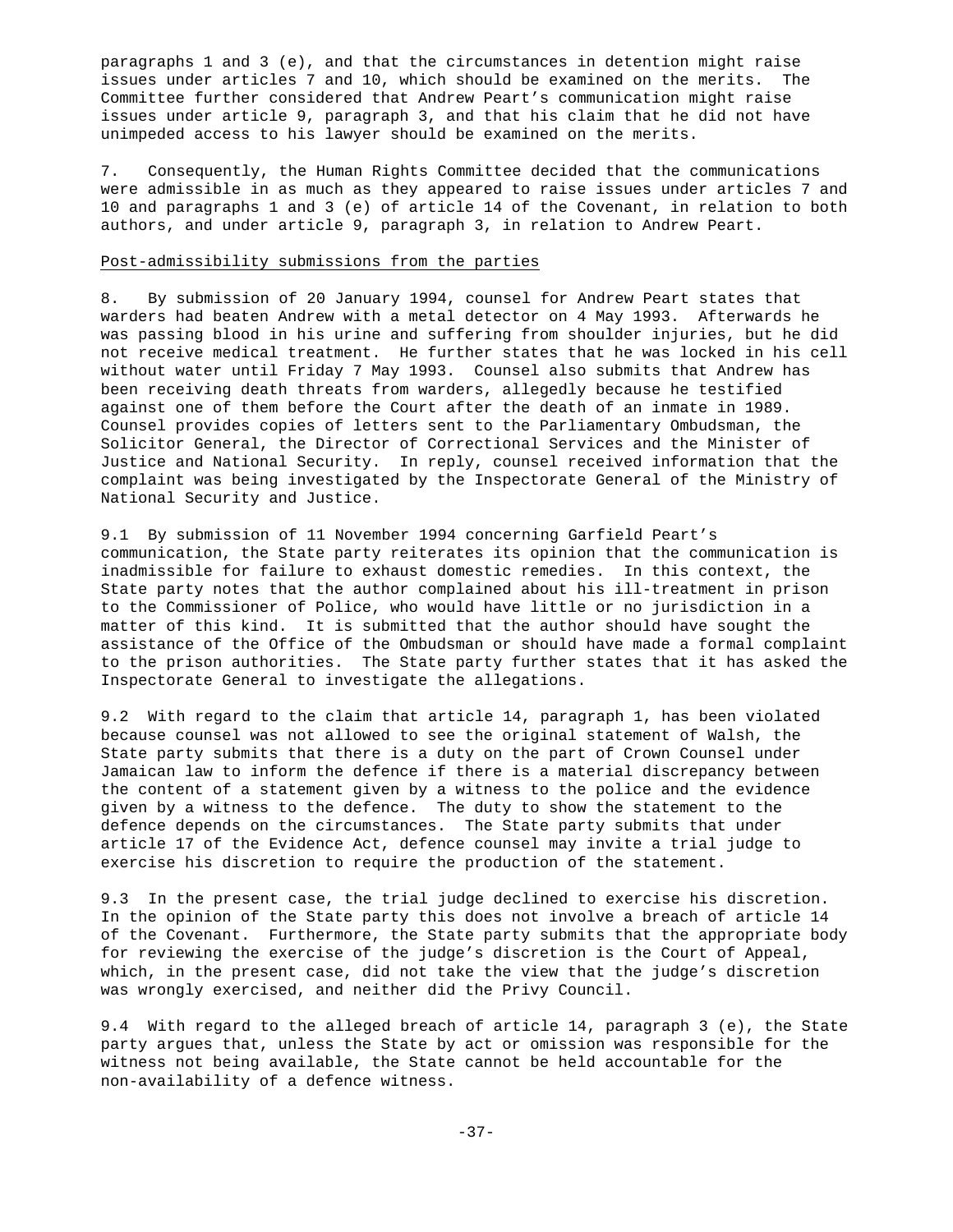10.1 In his comments, dated 20 February 1995, counsel for Garfield Peart argues that the Office of the Ombudsman is not a competent authority within the terms of article 2, paragraph 3 (b), of the Covenant. Furthermore, counsel points out that in reply to the complaint made by the author about his treatment in prison, the Commissioner of Police acknowledged receipt of the complaints and advised him that the matter was being referred to the Commissioner of Correctional Services for appropriate action. On 27 June 1994, counsel sent a further letter to the Commissioner of Corrections, but no response has been received to date.

10.2 Counsel maintains that there was a material discrepancy between the original statement of Walsh and his evidence in court of which the defence was not advised and that the failure to produce the original statement resulted in a miscarriage of justice.

### Issues and proceedings before the Human Rights Committee

11.1 The Human Rights Committee has considered the present communication in the light of all the information made available to it by the parties, as provided in article 5, paragraph 1, of the Optional Protocol.

11.2 The Committee has noted the State party's argument that the claim with regard to the treatment suffered by Garfield Peart in prison is inadmissible because of failure to exhaust domestic remedies. The Committee has also noted that the author had complained to the acting Superintendent, and that his counsel had made a complaint to the Commissioner of Police and was subsequently informed that the complaint was referred to the Commissioner of Correctional Services for appropriate action. Under the circumstances, the Committee considers that the author and his counsel have shown due diligence in the pursuit of domestic remedies and that there is no reason to review the Committee's decision on admissibility.

11.3 With regard to the authors' claim that the unavailability of the expert witness from the Meteorological Office constitutes a violation of article 14 of the Covenant, the Committee notes that it appears from the trial transcript that the defence had contacted the witness but had not secured his presence in court, and that, following a brief adjournment, the judge then ordered the Registrar to issue a subpoena for the witness and adjourned the trial. When the trial was resumed and the witness did not appear, counsel informed the judge that he would go ahead without the witness. In the circumstances, the Committee finds that the State party cannot be held accountable for the failure of the defence expert witness to appear.

11.4 With regard to the evidence given by the main witness for the prosecution, the Committee notes that it appears from the trial transcript that, during cross-examination by the defence, the witness admitted that he had made a written statement to the police on the night of the incident. Counsel then requested a copy of this statement, which the prosecution refused to give; the trial judge subsequently held that defence counsel had failed to put forward any reason why a copy of the statement should be provided. The trial proceeded without a copy of the statement being made available to the defence.

11.5 From the copy of the statement, which came into counsel's possession only after the Court of Appeal had rejected the appeal and after the initial petition for special leave to appeal to the Judicial Committee of the Privy Council had been submitted, it appears that the witness named another man as the one who shot the deceased, that he implicated Andrew Peart as having had a gun in his hand and that he did not mention Garfield Peart's participation or presence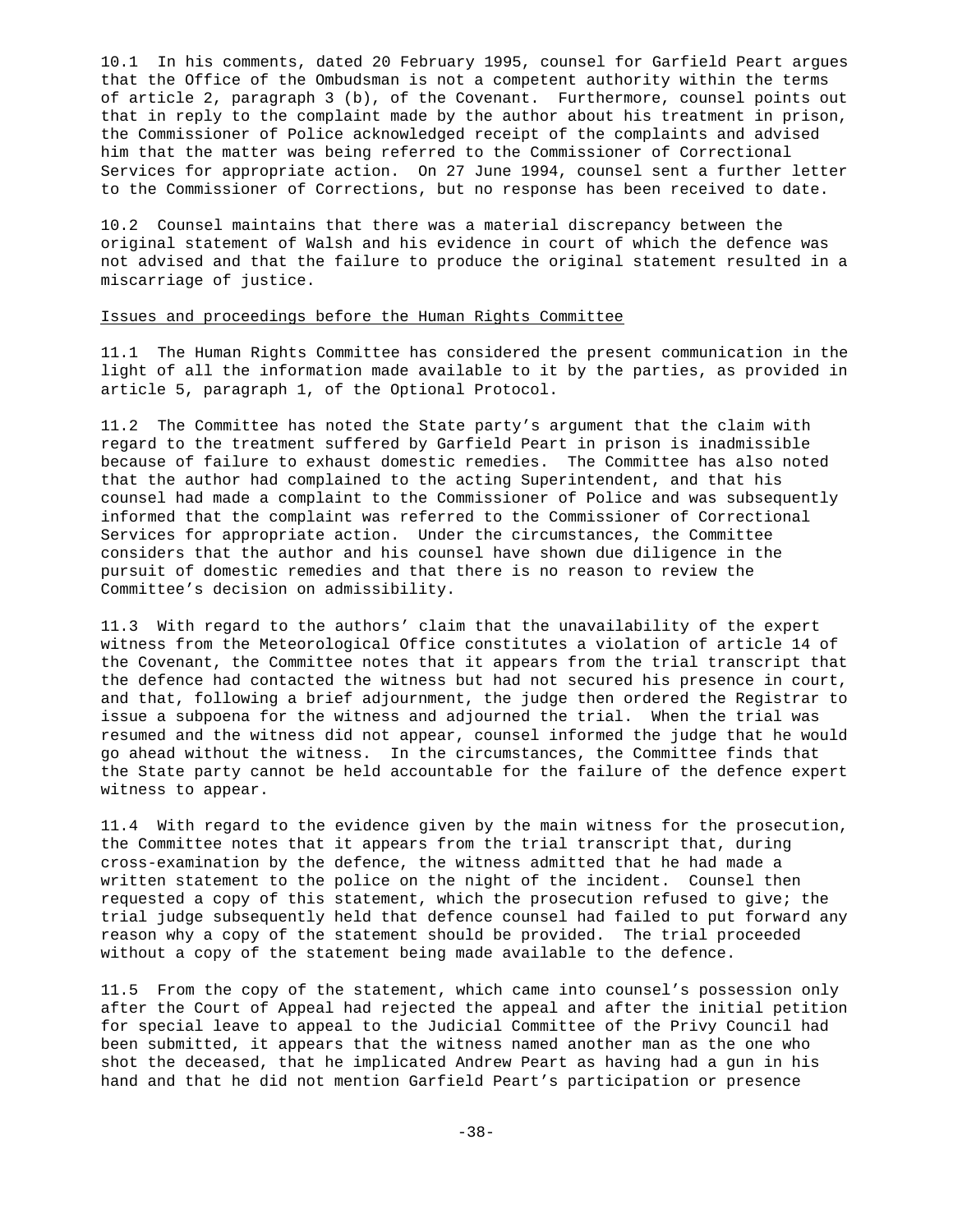during the killing. The Committee notes that the evidence of the only eyewitness produced at the trial was of primary importance in the absence of any corroborating evidence. The Committee considers that the failure to make the police statement of the witness available to the defence seriously obstructed the defence in its cross-examination of the witness, thereby precluding a fair trial of the defendants. The Committee finds therefore that the facts before it disclose a violation of article 14, paragraph 3 (e), of the Covenant.

11.6 With regard to the authors' allegations about maltreatment on death row, the Committee notes that the State party has indicated that it would investigate the allegations, but that the results of the investigations have not been transmitted to the Committee. Due weight must therefore be given to the authors' allegations, to the extent that they are substantiated. The Committee notes that the authors have mentioned specific incidents, in May 1990 and May 1993, during which they were assaulted by prison warders or soldiers and, moreover, that Andrew Peart has been receiving death threats. In the Committee's view this amounts to cruel treatment within the meaning of article 7 of the Covenant and also entails a violation of article 10, paragraph 1.

11.7 Andrew Peart has further alleged that he did not have unimpeded access to his lawyer because prison officials were present during an interview. The Committee considers that the author has not substantiated in what way the mere presence of the officers hindered him in preparing his defence and notes in this context that no such claim was advanced before the local courts. The Committee concludes therefore that the facts before it do not disclose a violation of article 14 of the Covenant in this respect. The Committee further considers that the facts of the case do not disclose a violation of article 9.

11.8 The Committee is of the opinion that the imposition of a sentence of death upon conclusion of a trial in which the provisions of the Covenant have not been respected constitutes, if no further appeal against the sentence is possible, a violation of article 6 of the Covenant. As the Committee noted in its General Comment 6(16), the provision that a sentence of death may be imposed only in accordance with the law and not contrary to the provisions of the Covenant implies that "the procedural guarantees therein prescribed must be observed, including the right to a fair hearing by an independent tribunal, the presumption of innocence, the minimum guarantees for the defence, and the right to review of conviction and sentence by a higher tribunal".<sup>14</sup> In the present case, since the final sentence of death was passed without due respect for the requirement of fair trial, there has consequently also been a violation of article 6 of the Covenant.

12. The Human Rights Committee, acting under article 5, paragraph 4, of the Optional Protocol to the International Covenant on Civil and Political Rights, is of the view that the facts before it disclose a violation of article 7, paragraph 1 of article 10 and paragraph 3 (e) of article 14, and consequently of article 6, of the International Covenant on Civil and Political Rights.

13. In capital punishment cases, the obligation of States parties to observe rigorously all the guarantees for a fair trial set out in article 14 of the Covenant admits of no exception. The failure to make the prosecution witness' police statement available to the defence obstructed the defence in its crossexamination of the witness, in violation of article 14, paragraph 3 (e), of the Covenant; thus, Garfield and Andrew Peart did not receive a fair trial within the meaning of the Covenant. Consequently, they are entitled, under article 2,

 $14$  See CCPR/C/21/Rev.1, p. 7, para. 7.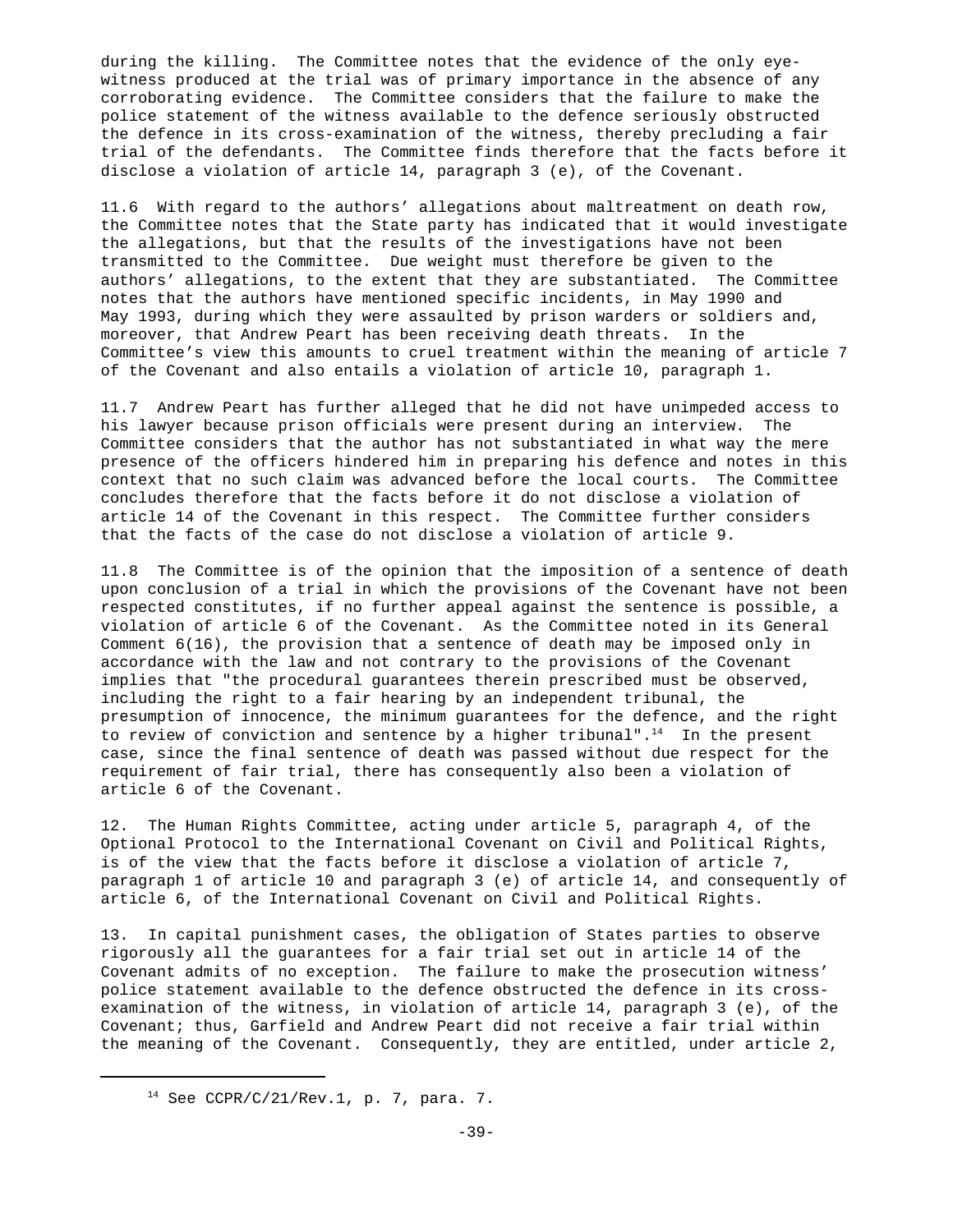paragraph 3 (a), of the Covenant, to an effective remedy. The Committee has taken note of the commutation of the authors' death sentence, but it is of the view that in the circumstances of the case, the remedy should be the authors' release. The State party is under an obligation to ensure that similar violations do not occur in the future.

14. Bearing in mind that, by becoming a State party to the Optional Protocol, the State party has recognized the competence of the Committee to determine whether there has been a violation of the Covenant or not and that, pursuant to article 2 of the Covenant, the State party has undertaken to ensure to all individuals within its territory and subject to its jurisdiction the rights recognized in the Covenant and to provide an effective and enforceable remedy in case a violation has been established. The Committee wishes to receive from the State party, within 90 days, information about the measures taken to give effect to the Committee's Views.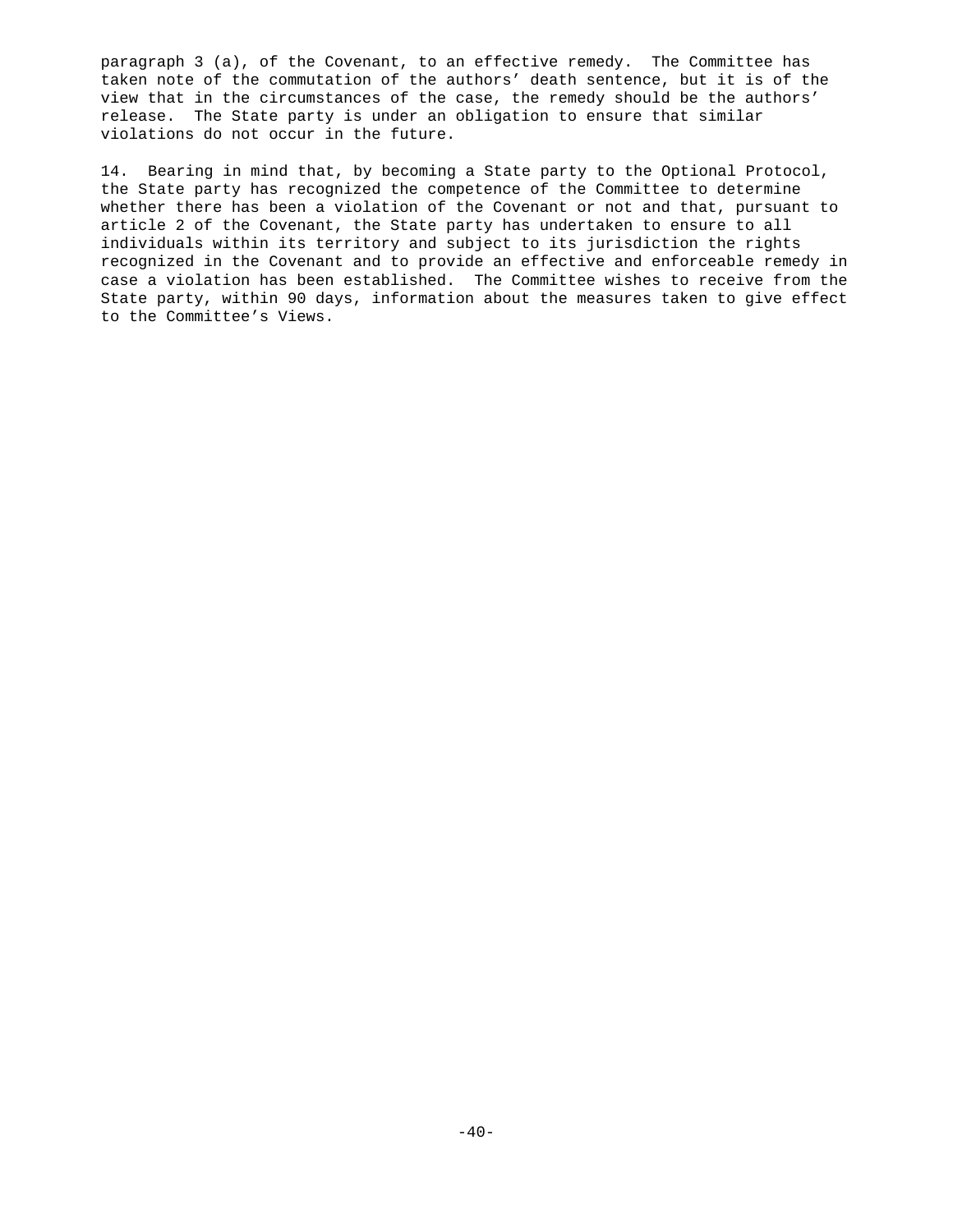## F. Communication No. 473/1991; Isidora Barroso v. Panama (Views adopted on 19 July 1995, fifty-fourth session)

| Submitted by:          | Mrs. Isidora Barroso                 |
|------------------------|--------------------------------------|
| Victim:                | Her nephew, Mario Abel del Cid Gómez |
| State party:           | Panama                               |
| Date of communication: | 24 August 1991 (initial submission)  |

Date of decision on admissibility: 11 October 1993

The Human Rights Committee, established under article 28 of the International Covenant on Civil and Political Rights,

Meeting on 19 July 1995,

Having concluded its consideration of Communication No. 473/1991 submitted to the Human Rights Committee by Mrs. Isidora Barroso on behalf of her nephew, Mario Abel del Cid Gómez, under the Optional Protocol to the International Covenant on Civil and Political Rights,

Having taken into account all written information made available to it by the author of the communication and the State party,

Adopts its Views under article 5, paragraph 4, of the Optional Protocol.

1. The author of the communication is Isidora Barroso, a Panamanian citizen currently domiciled in the United States of America. She submits the communication on behalf of her nephew, Mario Abel del Cid Gómez, a Panamanian citizen, born in January 1949, and, at the time of submission, detained at a prison in Panama City. The author claims that her nephew is the victim of violations by Panama of article 2, paragraphs 3 to 5 of article 9 and paragraphs 2, 3, 6 and 7 of article 14 of the International Covenant on Civil and Political Rights.

#### Facts as submitted by the author

2.1 Mario del Cid was arrested on 25 December 1989, several days after the intervention of United States troops in Panama. A career military officer, he had held the post of major in the Panamanian armed forces and allegedly turned himself in to United States troops. The author deduces from this that her nephew should have been treated as a prisoner of war, in accordance with the Geneva Conventions, and accorded the appropriate treatment. On 31 January 1990, he was handed over to the new Government of Panama, which immediately placed him under arrest and brought charges against him on 1 February 1990.

2.2 Early in 1990, Mr. del Cid was publicly associated with the assassination, by a paramilitary group, of a doctor, Hugo Spadafora Franco. The author submits that this charge was wholly unfounded and based on the simple fact that her nephew had been present in the town of Concepción on 13 September 1985, when Mr. Spadafora's body was found. Mrs. Barroso, who qualifies Mr. Spadafora as a guerrillero, notes that newspaper reports stated that her nephew had been implicated in the death of Mr. Spadafora by one Colonel Diaz Herrera, who was himself allegedly implicated in the doctor's death and who has since obtained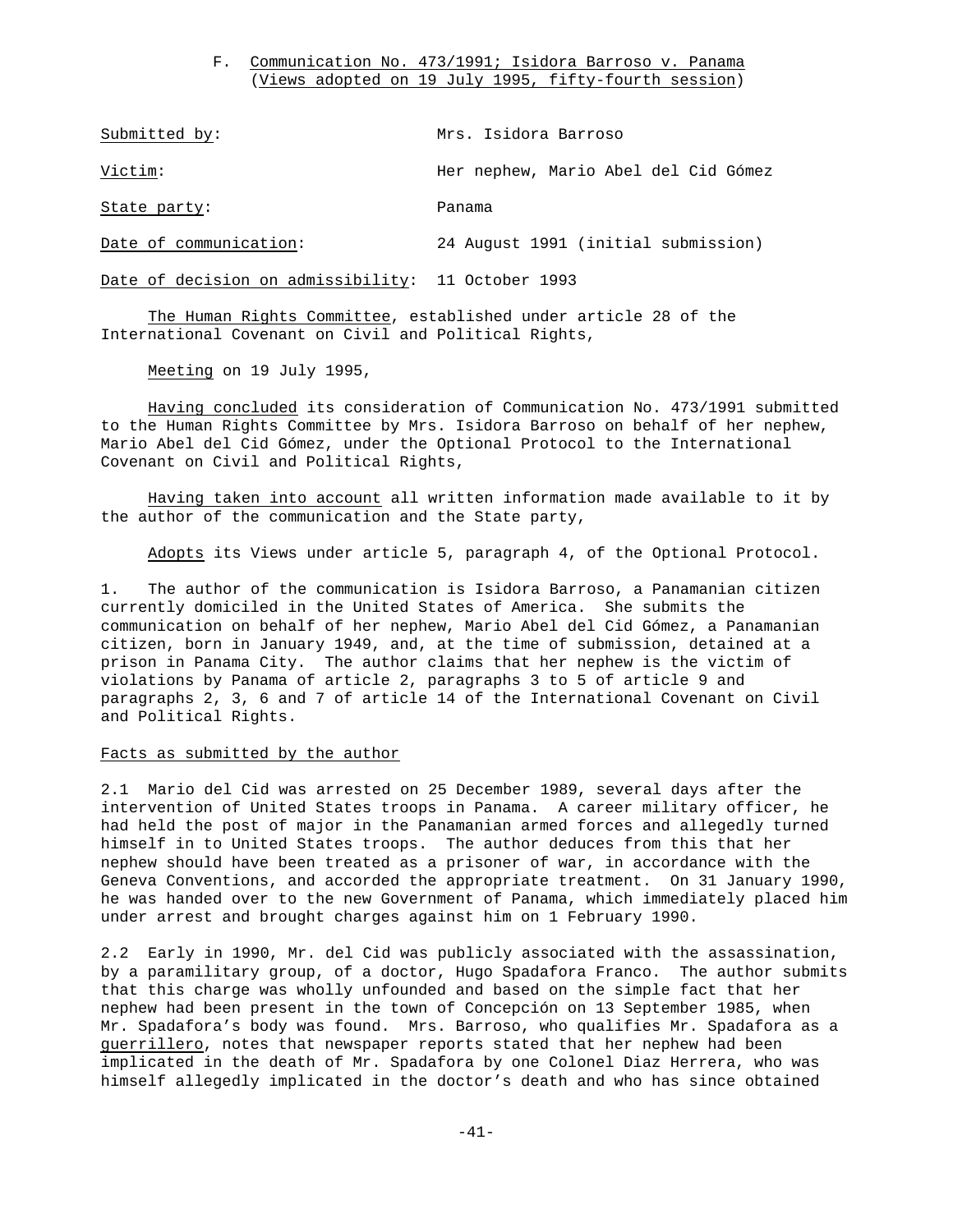political asylum in Venezuela. The author observes that the legislature of Panama, by act deemed unconstitutional, nominated a special prosecutor to investigate Mr. Spadafora's death. The special prosecutor, it is submitted, has displayed a similarly biased attitude vis-à-vis Mr. del Cid.

2.3 On 17 January 1990, a request for habeas corpus was filed on behalf of Mr. del Cid, with a view to securing his release. It allegedly took the Government over one month to reply that it had no idea of Mr. del Cid's whereabouts and that no charges were known to exist against him. His mother subsequently tried to visit him at the Fort Clayton detention facility, where the authorities allegedly denied her access to her son. It is claimed that at Fort Clayton, Mr. del Cid was interrogated on a daily basis, in violation of the Geneva Conventions.

2.4 Since mid-1990, a number of unsuccessful requests for Mr. del Cid's release on bail have been filed by his lawyers. One habeas corpus request was granted by the Superior Tribunal (Tribunal Superior del Tercer Distrito Penal); the special prosecutor, however, appealed, and in August 1990, the Supreme Court reversed the release order. Since that date, the Superior Tribunal has not been willing to grant further requests for bail, for fear of coming into conflict with the Supreme Court's decision. In a letter dated 5 December 1992, Mrs. Barroso affirms that her nephew was "to be set free ... several months ago", but that again the prosecutor appealed the decision.

2.5 Besides the repeated denials of bail, the author claims that her nephew's trial has similarly been postponed on several occasions, for unexplained reasons. Late in 1992, she informed the Committee that her nephew's trial was set for February or March 1993; in April 1993, the court hearing had once again been postponed, according to her, to "June or July 1993". By letter dated 25 June 1993, Mrs. Barroso confirmed that the trial was scheduled to begin on 6 July 1993.

2.6 For Mrs. Barroso, her nephew was used by the Government of Panama as a scapegoat for various unfounded charges. She asserts, for example, that he was accused of being responsible for the disappearance of material worth US\$ 35,000 donated by the Panama Canal Commission, and that the Government asked him to pay back \$50,000 by way of compensation. She further contends that the State party's authorities restricted Mr. del Cid's contacts with members of his family, denying him, for example, the right to visit his dying mother.

2.7 Furthermore, in late 1991, his wife's telephone was allegedly disconnected without valid reason and Mr. del Cid was unable to talk to his children for a prolonged period of time thereafter. According to Mrs. Barroso, all the charges against her nephew are fabricated. The author refers to what she perceives as the desire of the (then) Government to deny their rights to those individuals in detention who are associated in one way or another with the former regime of General Manuel Noriega.

2.8 By a letter of 26 September 1993, Mrs. Barroso indicates that her nephew was acquitted of the charges against him. She contends, however, that new charges against him have been formulated and are pending, as his acquittal caused considerable public protest. In the circumstances, she requests the Committee to continue consideration of the case.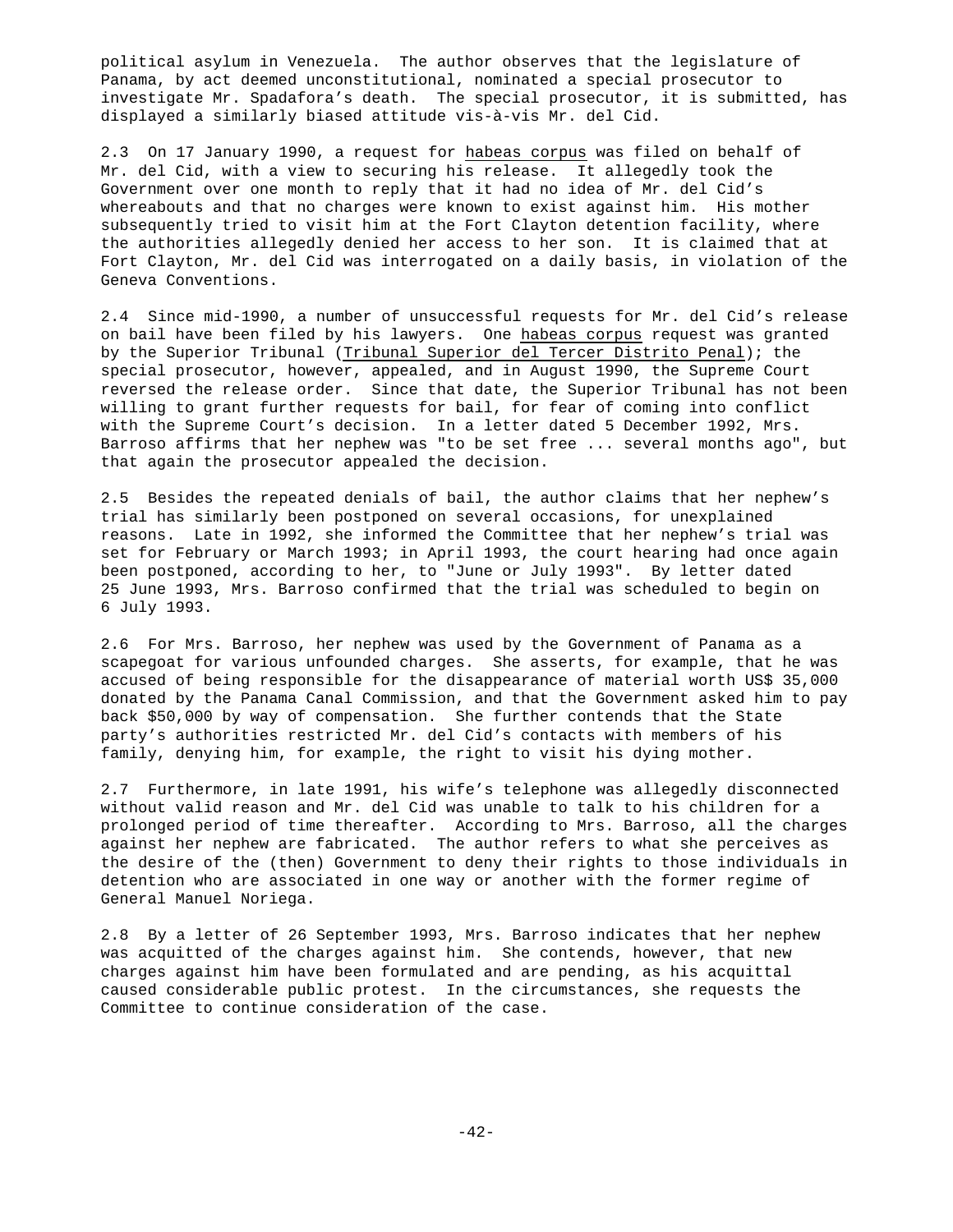### Complaint

3. It is claimed that the facts outlined above constitute violations of article 9, paragraphs 3 to 5, and paragraphs 2, 3, 6 and 7 of article 14 of the Covenant. In particular, the author contends that her nephew was denied bail arbitrarily and contrary to article 9, paragraph 3, and that he has not been tried without undue delay, as required under article 14, paragraph 3 (c). She finally asserts that the judicial authorities and particularly the office of the special prosecutor have done everything to portray her nephew as guilty, in violation of article 14, paragraph 2.

#### State party's information and observations

4.1 In its submission under rule 91, the State party submits that the author's allegations are unfounded and that Mr. del Cid's procedural guarantees under Panamanian criminal law have been and are being observed.

4.2 The State party contends that there is no basis for the author's allegation of "political interventionism" in the judicial process and adds that the investigations in the case have produced sufficient evidence about Mr. del Cid's involvement in the death of Mr. Spadafora and that, accordingly, Mr. del Cid's arrest and his detention without bail are compatible with article 9 of the Covenant.

4.3 According to the State party, Mr. del Cid's rights under the Criminal Code, the Code of Criminal Procedure, the Constitution of Panama and other applicable laws have been strictly observed. Such delays as may have occurred are merely attributable to the protracted and thorough investigatory process and the volume of documentary evidence, as well as the fact that apart from Mr. del Cid, nine other individuals were indicted in connection with the death of Mr. Spadafora.

4.4 Finally, the State party is adamant that the rights of the defence have been and are being observed and that Mr. del Cid was represented, at all stages of the procedure, by competent lawyers.

#### Committee's decision on admissibility

5.1 During its forty-ninth session, the Committee considered the admissibility of the communication. It noted that Mr. del Cid was acquitted of the charges against him, upon conclusion of a trial which had started on 6 July 1993. It observed however that he had been detained for well over three and a half years without bail and that the scheduled date for his trial had been postponed on several occasions. While the State party had pointed to the thoroughness of the investigations, it had failed to explain the delays in pre-trial and judicial proceedings. The Committee considered that a delay of over three and a half years between arrest and trial and acquittal justified the conclusion that the pursuit of domestic remedies had been "unreasonably prolonged" within the meaning of article 5, paragraph 2 (b), of the Optional Protocol.

5.2 The Committee considered that the author had sufficiently substantiated her allegations under articles 9 and 14 and, accordingly, on 11 October 1993, declared the case admissible insofar as it appeared to raise issues under articles 9 and 14 of the Covenant.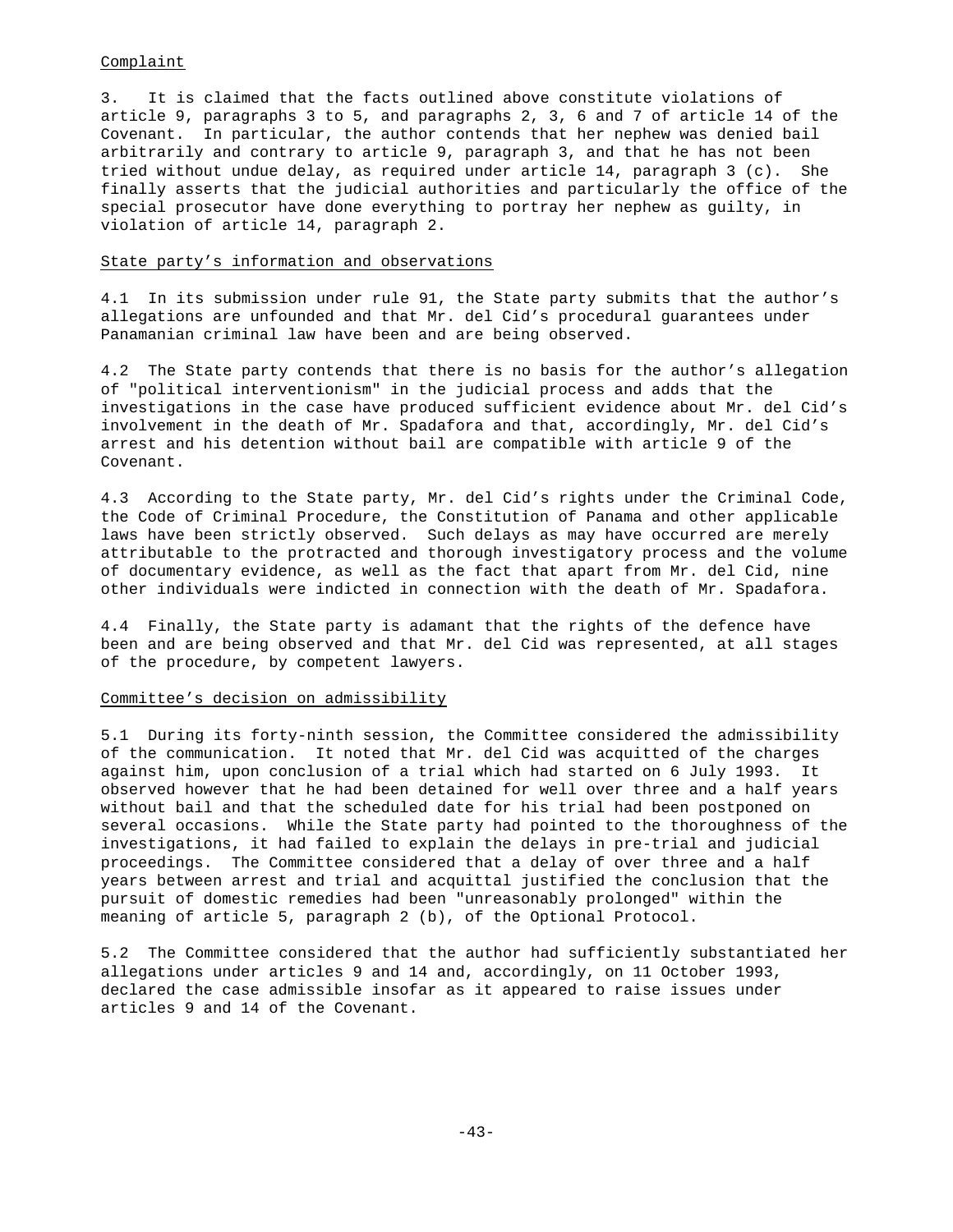#### State party's observations on the merits and author's comments thereon

6.1 In its submission under article 4, paragraph 2, of the Optional Protocol, the State party reiterates that the author's rights under articles 9 and 14 were respected. It notes that in the trial against 14 ex-military officers accused of involvement in the death of Mr. Spadafora, Mr. del Cid was indicted on charges of participation in and having covered up the crime (partícipe y encubridor). In this case, he was acquitted by a decision of which he was notified on 7 September 1993.

6.2 The State party observes that separate proceedings, filed subsequent to those concerning the death of Mr. Spadafora, are currently before the Superior Tribunal (Tribunal Superior del Segundo Distrito Judicial), where Mr. del Cid faces charges of homicide together with seven other individuals, and notes that a summons to present himself in court (auto de llamamiento) was served on him on 28 July 1993. Mr. del Cid filed grounds of appeal and, according to the State party, the Second Chamber of the Supreme Court is now in the process of deciding on the appeal.

6.3 The State party reiterates that in the criminal proceedings against him, Mr. del Cid has benefited from legal assistance and had lawyers assigned to defend him at all stages of the proceedings.

6.4 The State party submits that it has no knowledge of other criminal charges against Mr. del Cid, with the exception of those mentioned in paragraph 6.2 above, which are related to the death of several individuals who, at the time of their death, were serving prison terms at the penitentiary on the island of Coiba, of which Mr. del Cid, at the material time, was the director.

7.1 In her comments, the author contends that the charges still pending against her nephew related to his alleged activities as director of the Coiba Island penitentiary are fabricated and based on false accusations. She submits, without providing further details, that these charges were dismissed at Penomene City, Panama, but that "someone appealed the case" to cause her nephew further harm.

7.2 The author argues that while her nephew was director of the Coiba Island penitentiary, "he was the only one who made it possible for family members of those detained to be able to visit". He allegedly also allowed the detainees to obtain "raw materials", so as to enable them to produce small objects and sell them. The author places confidence in the magistrate of the Second Chamber of the Supreme Court responsible for the case at the level of the Supreme Court (see para. 6.2 above).

### Examination of the merits

8.1 The Human Rights Committee has examined the communication in the light of all the submissions made by the parties. It bases its views on the following considerations. In so doing, it recalls that, during its fifty-third session, it had decided to seek certain clarifications from the State party, which were requested in a note dated 28 April 1995. No reply to this request for clarifications has been received from the State party.

8.2 The Committee has noted the author's claim that her nephew was arrested and detained arbitrarily and that he was denied bail primarily out of "political motives". However, the material before the Committee does not reveal that Mr. del Cid was not detained on specific criminal charges; accordingly, his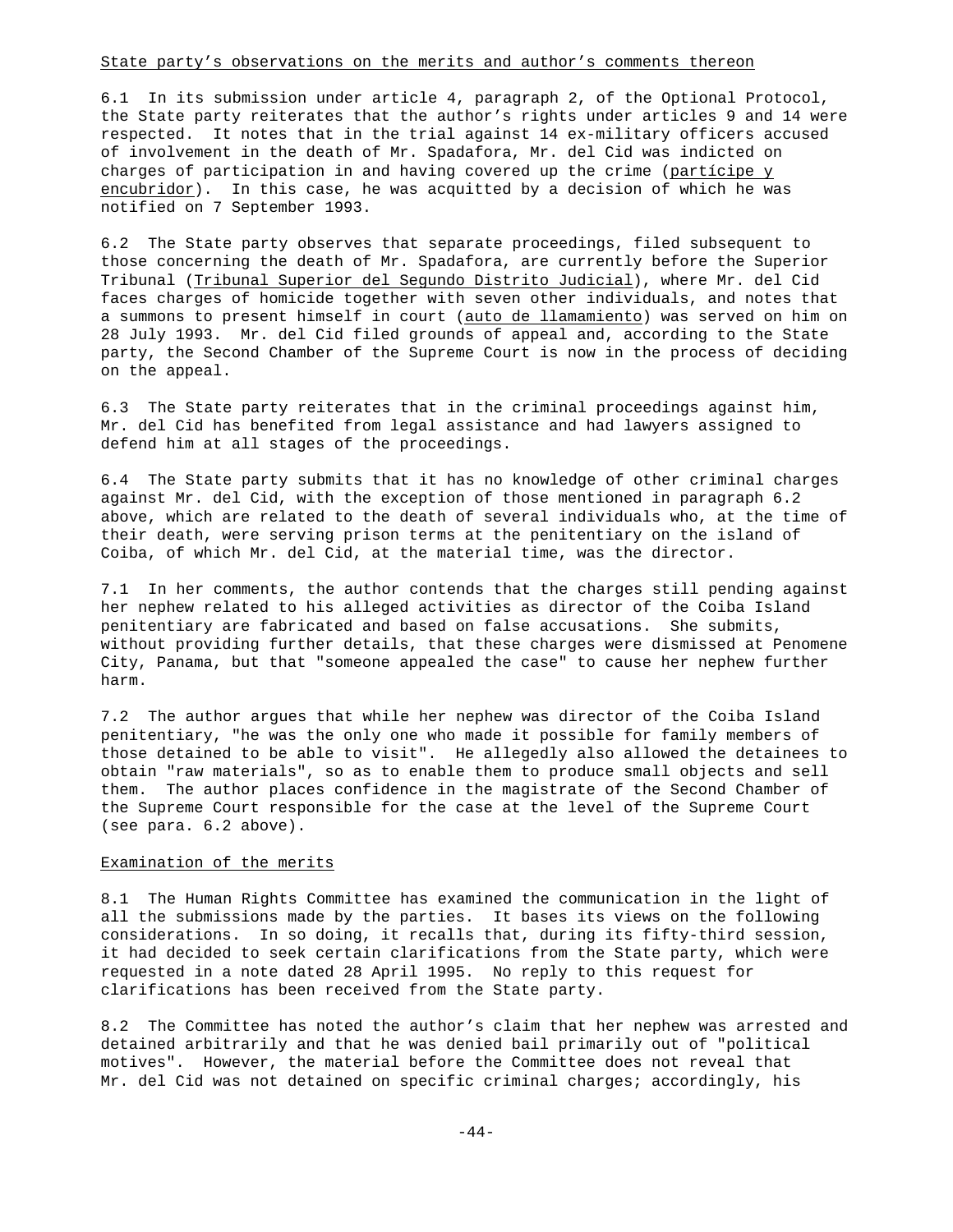detention cannot be qualified as "arbitrary" within the meaning of article 9, paragraph 1. There is further no indication that Mr. del Cid was denied bail without a proper weighing, by the judicial authorities, of the possibility of releasing him on bail; accordingly, there is no basis for a finding of a violation of article 9, paragraph 3. Similar considerations apply to the alleged violation of article 9, paragraph 4: the Superior Tribunal did in fact review the lawfulness of Mr. del Cid's detention.

8.3 The author has alleged a violation of article 14, in particular of paragraphs 2, 3, 6 and 7. On the basis of the material before it, the Committee does not find that the presumption of innocence has been violated in the present case as it relates to the death of Mr. Spadafora: no documentation has been provided which would corroborate the author's claim that the office of the special prosecutor was biased against Mr. del Cid and portrayed him as guilty ab initio: on the contrary, in the proceedings related to the death of Mr. Spadafora, Mr. del Cid was acquitted of the charges against him. Nor is there any indication that his rights under article 14, paragraph 3, were not respected: the State party's contention that he had access to legal advice throughout the proceedings has not been refuted by the author.

8.4 The Committee takes note of the State party's argument that the investigations were necessarily protracted and thorough, given the number of individuals indicted in the context of the assassination of Mr. Spadafora. The author has, on the contrary, pointed to the "political nature" of the proceedings and contends that they were unduly delayed, as her nephew was indicted on 1 February 1990 and not tried until the summer of 1993. The Committee further observes that the State party did not reply to its request of 28 April 1995 for further clarifications on the issue of the length of the proceedings against Mr. del Cid.

8.5 The Committee considers that a delay of over three and a half years between indictment and trial in the present case cannot be explained exclusively by a complex factual situation and protracted investigations. In cases involving serious charges such as homicide or murder, and where the accused is denied bail by the court, the accused must be tried in as expeditious a manner as possible. The burden of proof that there are other factors which might have justified the delays in the present case lies with the State party. As the State party has not replied to the Committee's request for further clarifications on this issue, the Committee has no choice but to conclude that no such other factors did in fact exist, and that Mr. del Cid was not tried without "undue delay", contrary to article 14, paragraph 3 (c), of the Covenant.

8.6 The Committee notes that the proceedings before the Superior Tribunal referred to in paragraphs 6.2 and 7.1 above, relating to Mr. del Cid's activities in the Coiba Island penitentiary, remain pending. As these proceedings were not part of the author's initial complaint and are not covered by the terms of the decision on admissibility of 11 October 1993, the Committee makes no finding in their respect.

9. The Human Rights Committee, acting under article 5, paragraph 4, of the Optional Protocol to the International Covenant on Civil and Political Rights, is of the view that the facts before it disclose a violation of article 14, paragraph 3 (c), of the Covenant.

10. Under article 2, paragraph 3 (a), of the Covenant, Mr. del Cid is entitled to an effective remedy, including compensation. The State party is under an obligation to ensure that similar violations do not occur in the future.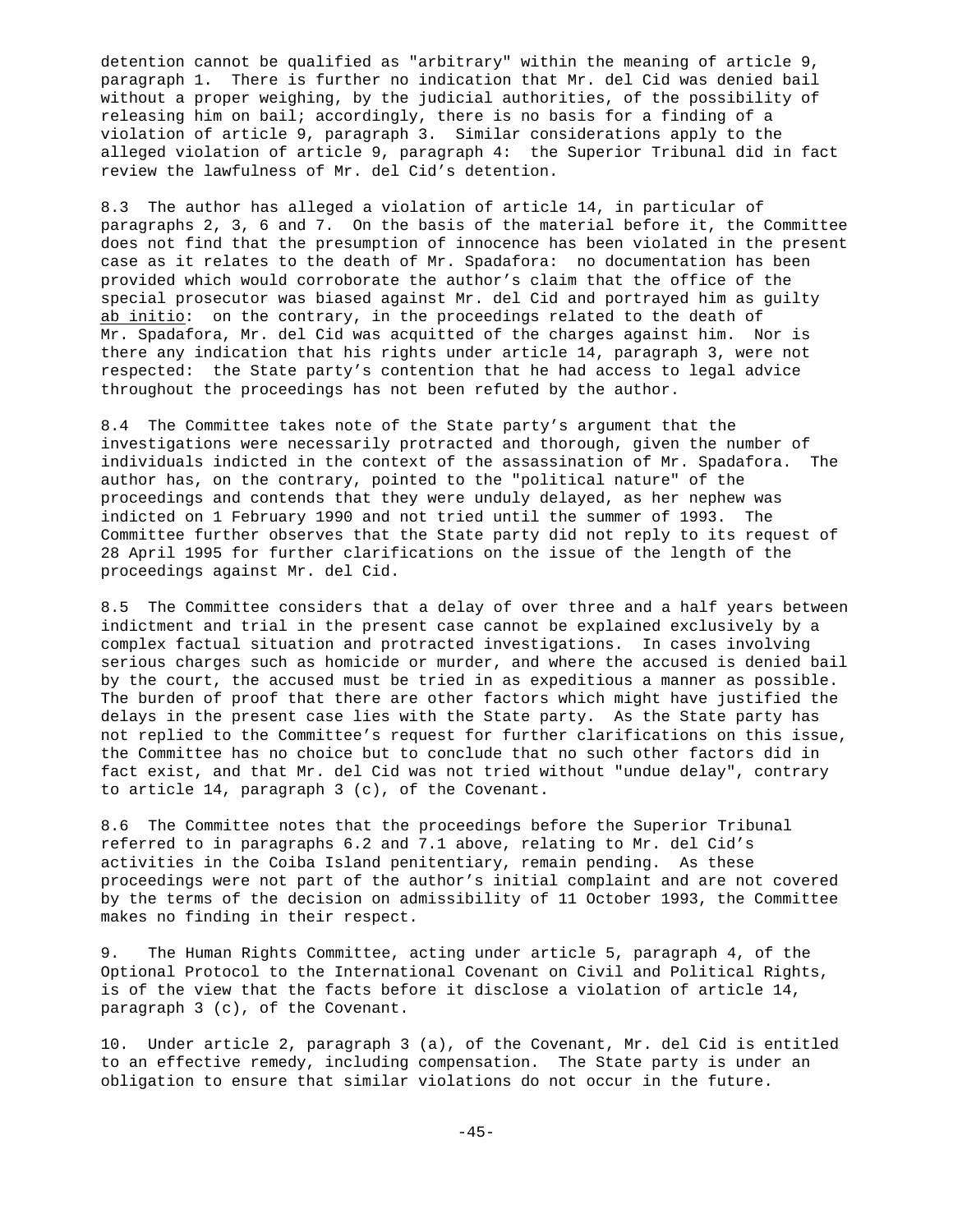11. Bearing in mind that, by becoming a State party to the Optional Protocol, the State party has recognized the competence of the Committee to determine whether there has been a violation of the Covenant or not and that, pursuant to article 2 of the Covenant, the State party has undertaken to ensure to all individuals within its territory and subject to its jurisdiction the rights recognized in the Covenant and to provide an effective and enforceable remedy in case a violation has been established, the Committee wishes to receive from the State party, within 90 days, information about the measures taken to give effect to the Committee's Views.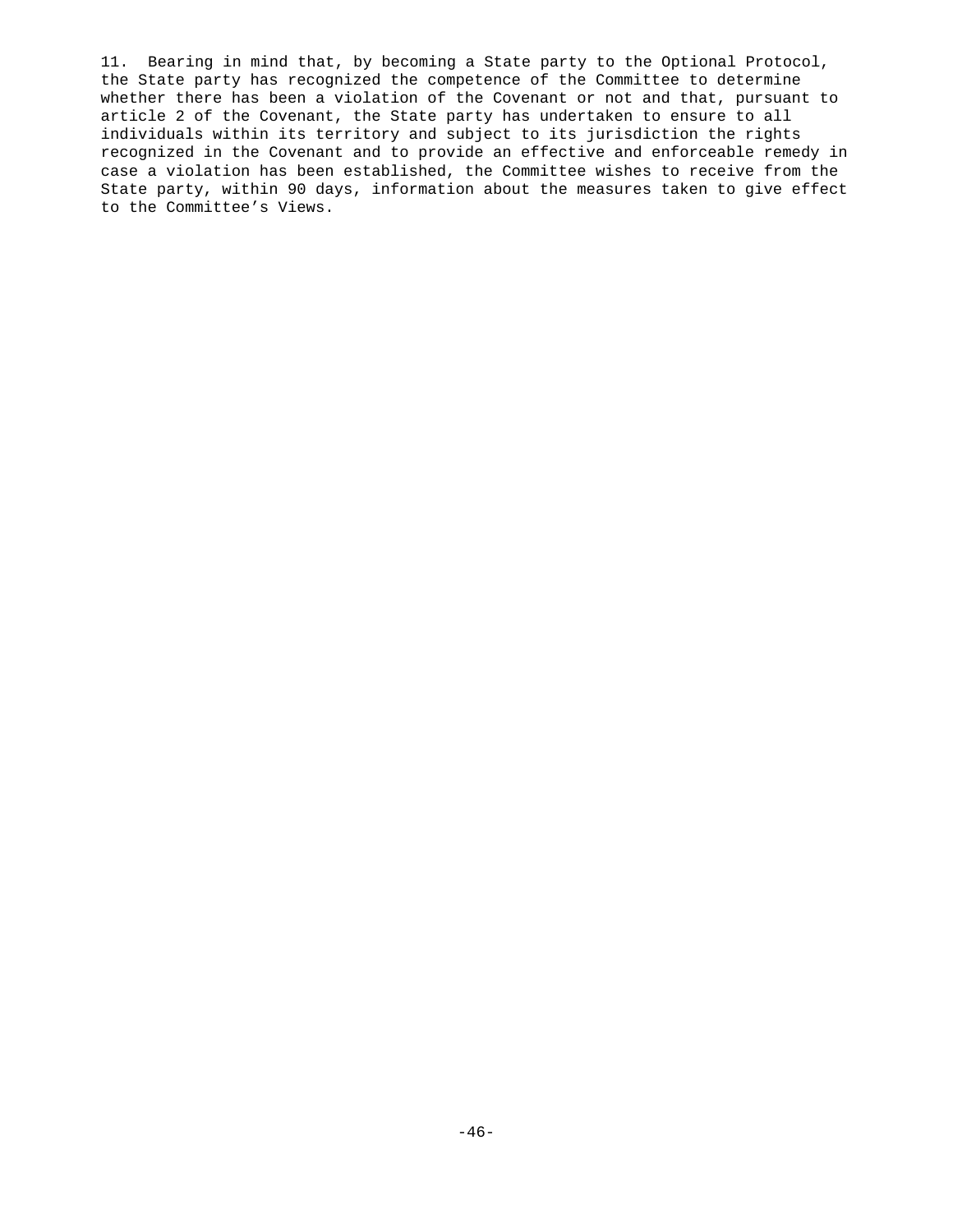## G. Communication No. 493/1992; Gerald J. Griffin v. Spain (Views adopted on 4 April 1995, fifty-third session)

| Submitted by:          | Gerald John Griffin                  |
|------------------------|--------------------------------------|
| Victim:                | The author                           |
| State party:           | Spain                                |
| Date of communication: | 13 January 1992 (initial submission) |

Date of decision on admissibility: 11 October 1993

The Human Rights Committee, established under article 28 of the International Covenant on Civil and Political Rights,

Meeting on 4 April 1995,

Having concluded its consideration of Communication No. 493/1992 submitted to the Human Rights Committee by Gerald John Griffin under the Optional Protocol to the International Covenant on Civil and Political Rights,

Having taken into account all written information made available to it by the author of the communication and the State party,

Adopts its Views under article 5, paragraph 4, of the Optional Protocol.

### Facts as submitted by the author

1. The author of the communication is Gerald John Griffin, a Canadian citizen born in 1948. At the time of submitting his communication, he was detained at a penitentiary at Vitoria, Spain. He claims to be the victim of violations by Spain of article 7; paragraphs 1 and 2 of article 9 and articles 10, 14, 17 and 26 of the International Covenant on Civil and Political Rights.

2.1 In March 1991, the author and an acquaintance, R. L., started a pleasure journey through Europe. Upon arrival in Amsterdam, they rented a camper. R. L. suggested paying the rent with the author's credit card, as his own account was limited, and said that he would later reimburse the author. In Amsterdam, R. L. introduced the author to another Canadian, I. G, with whom he went off to bars on several occasions, leaving the author behind. One day R. L. and I. G. returned with a different camper, claiming that the first one had broken down.

2.2 I. G. suggested meeting again at Ketama, Morocco, where they could stay at a friend's place. The author and R. L. then drove to Morocco, where they spent five days; the camper was parked in a garage.

2.3 On 17 April 1991, on their way back to the Netherlands, the author and R. L. were arrested by the police of Melilla, Spain. It transpired that R. L., I. G. and his Moroccan friend had concealed 68 kilograms of hashish in the camper. R. L. allegedly confessed his guilt and told the police that the author was innocent. It is submitted that, during the interrogation, the police did not seek the assistance of an interpreter, although the author and R. L. did not speak Spanish and the investigating officers did not speak English. The statements were taken down in Spanish.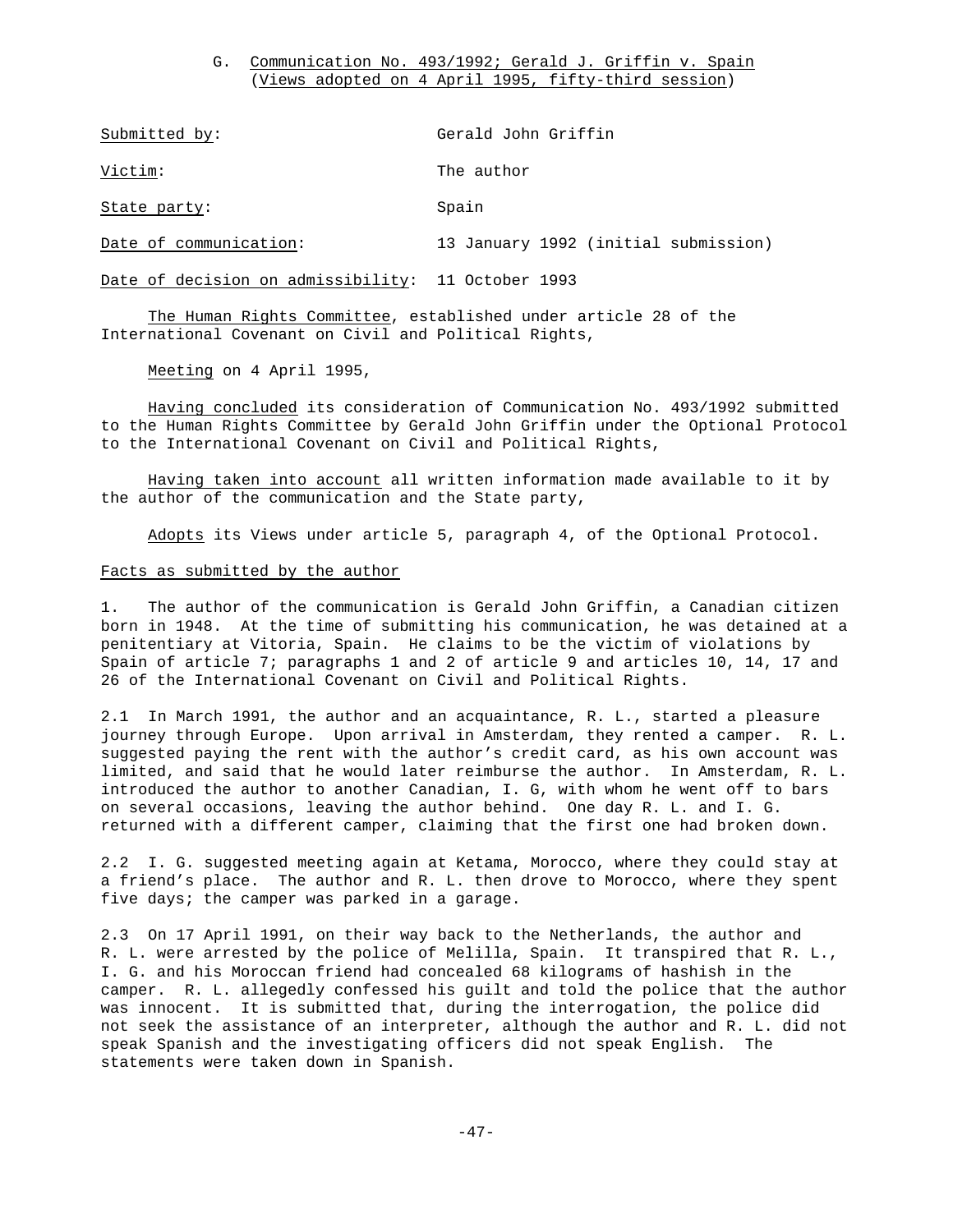2.4 On 18 April 1991, the author and R. L. were brought before an examining magistrate. Upon entering the court room, the interpreter allegedly told the author that R. L. had confessed and had said that the author was innocent. The examining magistrate allegedly stated that if the author had no criminal record over the past five years, he would be released within a few days. The author admitted that, in 1971, he had been convicted for possession of 28 grams of hashish and sentenced to six months suspended imprisonment.

2.5 The author was incarcerated at Melilla. Through the mediation of a prisoner who spoke a little English, the author obtained the services of a barrister and a solicitor. He states that the barrister asked for large sums of money, promising on several occasions that she would return with all the documents pertaining to his case and with an interpreter, so as to prepare his defence in consultation with him. The author notes that she tricked him constantly, assuring him and his relatives that he would be released soon. In spite of her promises, she did not prepare his defence. In this context, the author adds that, two days before the start of the trial, she came to the prison, again without an interpreter. With the assistance of a prisoner who spoke broken English, she told the author to reply with "yes" or "no" to all questions posed during the trial.

2.6 On 28 October 1991, the author and R. L. were tried before the Audiencia Provincial (Sector de Malaga) at Melilla. The author states that the court interpreter spoke only a little English and translated into French, but that neither he nor R. L. had any substantial knowledge of French. The barrister, however, did not raise any objections. During the trial, the judge asked the author whether he had always been accompanying R. L. when he drove the camper. Owing to poor translation of the question, the author misunderstood it and answered in the affirmative.

2.7 The author was sentenced to imprisonment for eight years, four months and one day. He requested his barrister to appeal on his behalf; she first refused, then again requested a large sum of money, upon which the author filed a complaint against her with the bar (Colegio de Abogados) of Melilla.

2.8 On 26 November 1991, riots broke out in the prison of Melilla. Prisoners set fire to the patio and climbed on to the roof. The author explains that as he has a lame leg he could not climb up and, because the guards had locked the door to the main building, he was nearly caught in the fire. He states that, only because he helped to carry a man who appeared to suffer from a heart attack, he was allowed by the guards to leave the patio. After the police intervened with tear-gas and rubber bullets, and the prison authorities promised improvements in the conditions of detention, the situation calmed down. On 28 November 1991, the author was transferred to a prison at Seville.

2.9 On 10 January 1992, the author was informed that a legal aid lawyer had been assigned to him and that an appeal was being filed on his behalf. He states that he made numerous unsuccessful attempts to obtain information about the identity of the lawyer and the date of the hearing of the appeal. On 7 March 1992, he started a hunger strike to enforce his right to a fair trial. He was subsequently transferred to the infirmary of a prison at Malaga. At the end of June 1992, he learned from another lawyer that the Supreme Court had dismissed the appeal on 15 June 1992. According to the author, the Supreme Court did not give reasons for its decision.

2.10 The author states that his health is poor and that he suffers from extreme depressions because of his unfair treatment by the Spanish authorities. He lost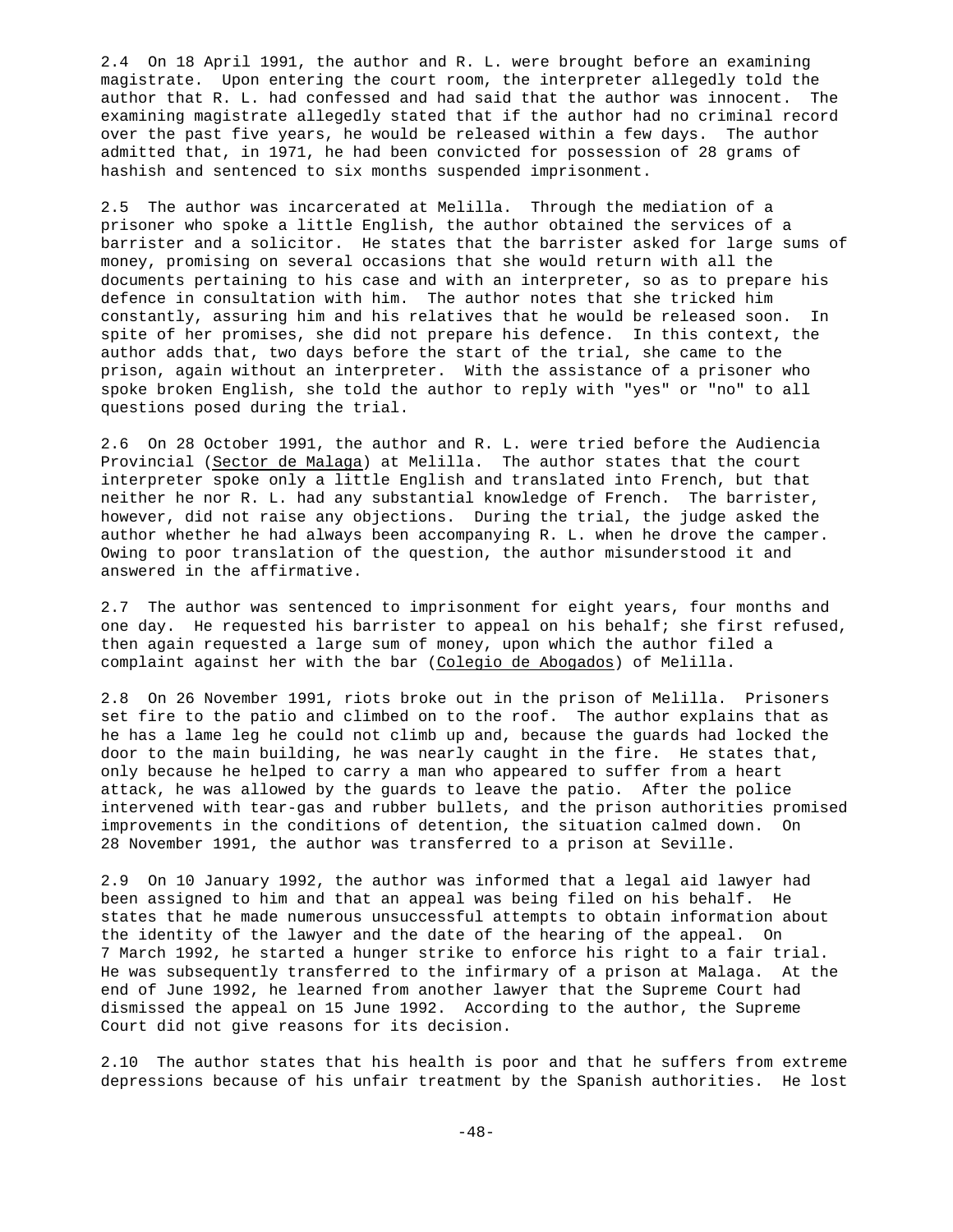21 kilograms because of his hunger strike and developed pneumonia. In September 1992, he resumed eating, as his hunger strike had not had any effect upon the Spanish authorities.

2.11 Finally, the author submits that he has exhausted all available domestic remedies. In this context, he states that he wrote letters to several instances in Spain, including the Constitutional Court, the Ombudsman (Defensor del Pueblo), the judge and public prosecutor and the Prosecutor General (Fiscal General del Estado). The Constitutional Court reportedly replied that it was unable to assist him, but that his case would be passed on to the Prosecutor General. The latter never replied to the author's letters. The Ombudsman reportedly replied that he could not be of any assistance to him because he was awaiting trial. The author questions the effectiveness of this remedy, as the Ombudsman replied to an inmate of the prison that he was unable to assist him because he (the inmate) had already been sentenced. By a letter of 3 March 1992, the prosecutor informed the author that he would look into the claim of absence of a competent interpreter, but he never received any reply.

#### **Complaint**

3.1 The author claims that he has been subjected to cruel, inhuman and degrading treatment and punishment during his incarceration at the prison of Melilla. The living conditions in this prison are said to be "worse than those depicted in the film 'Midnight Express'"; a 500-year-old prison, virtually unchanged, infested with rats, lice, cockroaches and diseases; 30 persons per cell, among them old men, women, adolescents and an eight-month-old baby; no windows, but only steel bars open to the cold and the wind; high incidence of suicide, self-mutilation, violent fights and beatings; human faeces all over the floor as the toilet, a hole in the ground, was flowing over; sea water for showers and often for drink as well; urine-soaked blankets and mattresses to sleep on in spite of the fact that the supply rooms were full of new bed linen, clothes, etc. He adds that he has learned that the prison has been "cleaned up" since the riots, but that he can provide the Committee with a list of witnesses and with a more detailed account of conditions and events in the said prison.

3.2 Concerning article 9, paragraphs 1 and 2, of the Covenant, the author claims that he was arbitrarily arrested and detained since there was no evidence against him. He submits that some people he met in prison and who were charged with a similar offence were either released or acquitted, whereas he was detained in spite of R. L.'s confession and the promise of the examining magistrate to release him if he had no criminal record. He further contends that, as there was no interpreter present at the time of their arrest, he was not informed of the reasons for his arrest and of the charges against him.

3.3 The author claims that, while awaiting trial, he was detained in a cell together with persons convicted of murder, rape, drug trafficking, armed robbery, etc. According to him, there is no distinction between convicted and unconvicted prisoners in Spain. Furthermore, he claims that the Spanish penitentiary system does not provide facilities for reformation and social rehabilitation. In this context, he submits that he, together with an inmate at the Melilla prison, tried to teach reading and writing to some prisoners, but that the prison director did not allow them to do so. Moreover, the prison authorities have ignored all his requests for Spanish grammar books and a dictionary. All this is said to constitute a violation of article 10.

3.4 The author claims that his rights under article 14 of the Covenant have been violated. With regard to unfair trial, he submits that the trial lasted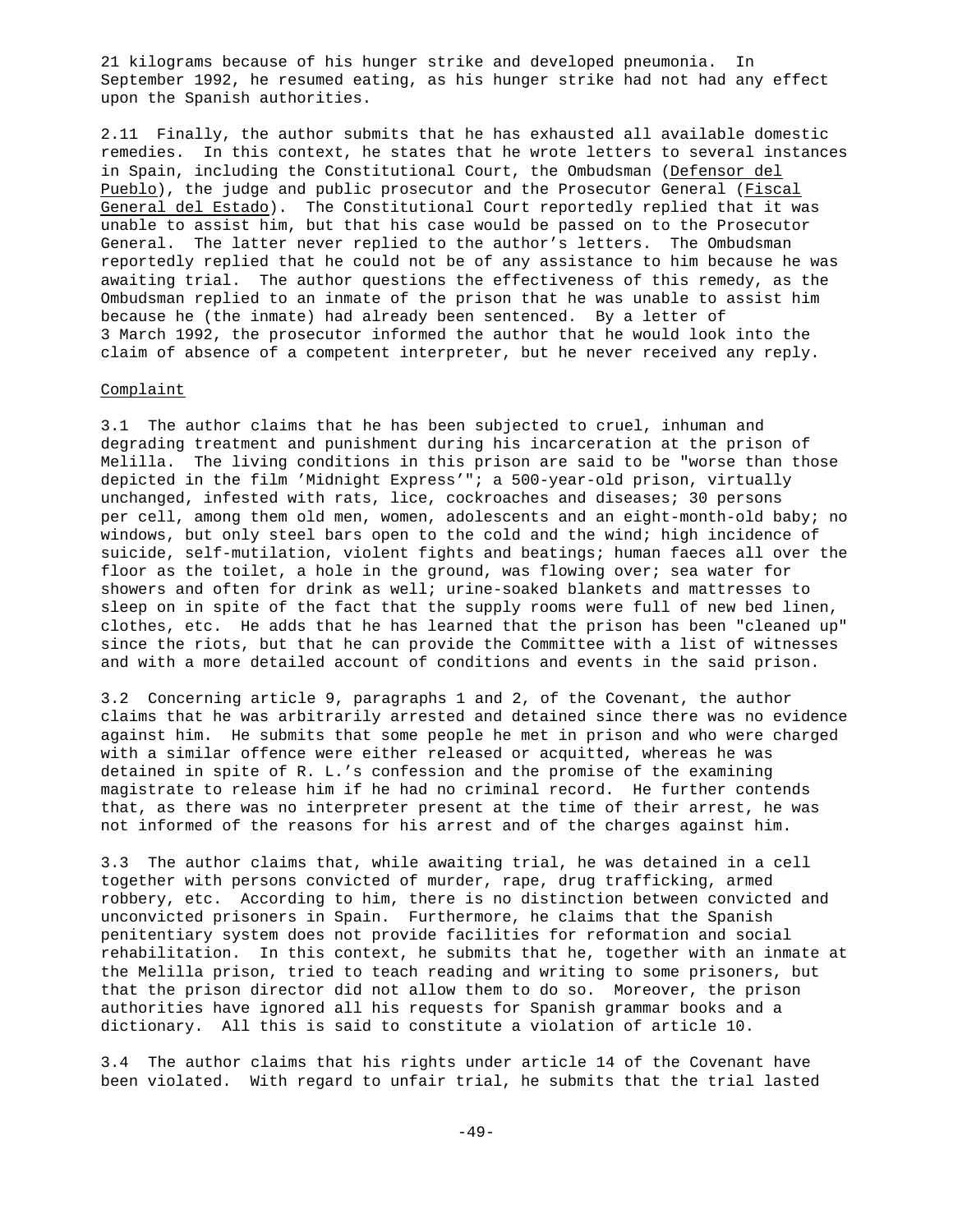only 10 minutes, that neither he nor R. L. understood what was going on, and that he was not allowed to give evidence or to defend himself. He points out that neither the judge nor the barrister objected to the incompetence of the interpreter, and that his conviction might be based on the discrepancy between his original statement to the examining magistrate (namely, that he was often left behind by R. L. and the other Canadian and that they once returned with a different camper) and his reply at the trial (his affirmation that he was always accompanying R. L. when the latter drove the camper). The author reiterates that there is no evidence against him. In support of his allegations, he encloses two affidavits of R. L., dated 28 January 1992, concerning the author's innocence and the inadequacy of the interpreter. The author further claims that he has been sentenced to a longer term of imprisonment than Spanish nationals normally are in similar cases.

3.5 As to the preparation of his defence, the author affirms that he has never received a single document pertaining to his case. He notes that R. L. had admitted that he owned the camper, that in Canada he had prepared its roof to conceal the drugs, that it was then shipped to the Netherlands where he and I. G. forged the papers and licence plates using those of the camper rented in Amsterdam and that he had invited the author to join him on the trip merely to make it appear less conspicuous. The author contends that the barrister did not make any efforts to obtain evidence about the veracity of R. L.'s confession and that she never interviewed them in the presence of an interpreter.

3.6 With regard to the appeal, the author submits that the lawyer assigned to him never sought to contact him to discuss the case. It was not until September 1992, three months after the dismissal of the appeal, that he learned the name of the representative. Furthermore, the author submits that he was denied the opportunity to defend himself on appeal, as the hearing was held in his absence.

3.7 The author further contends that the Spanish authorities have interfered with his mail, in violation of article 17. He submits that on several occasions letters addressed to him by friends, family and his lawyer in Canada were either returned to the sender or simply disappeared.

3.8 Finally, the author claims that he is discriminated against by the Spanish authorities. In this context, he submits that he has not been treated in the same manner before the courts as Spanish nationals are treated, for example with regard to facilities to prepare the defence or length of term of imprisonment. He further submits that the prison authorities have refused to provide him with work (which makes it possible to have the sentence reduced by one day for every day of work), whereas Spanish prisoners are able to obtain work upon request.

### State party's admissibility information and observations and author's comments

4.1 In its submissions dated 28 October 1992 and 22 March 1993, the State party argues that the communication is inadmissible under article 5, paragraph 2 (b), of the Optional Protocol, as the author has failed to apply for amparo before the Constitutional Court of Spain.

4.2 With regard to the claims of ill-treatment in prison, the State party refers to the Ombudsman's 1991 report on ill-treatment in Spanish prisons. It highlights the efforts made by the Director of Penitentiary Affairs, as well as by the prison officials, to eliminate instances of ill-treatment in prison. The Ombudsman points out that his conclusions are based not only on complaints received or periodic visits to the penitentiaries, but also on the results of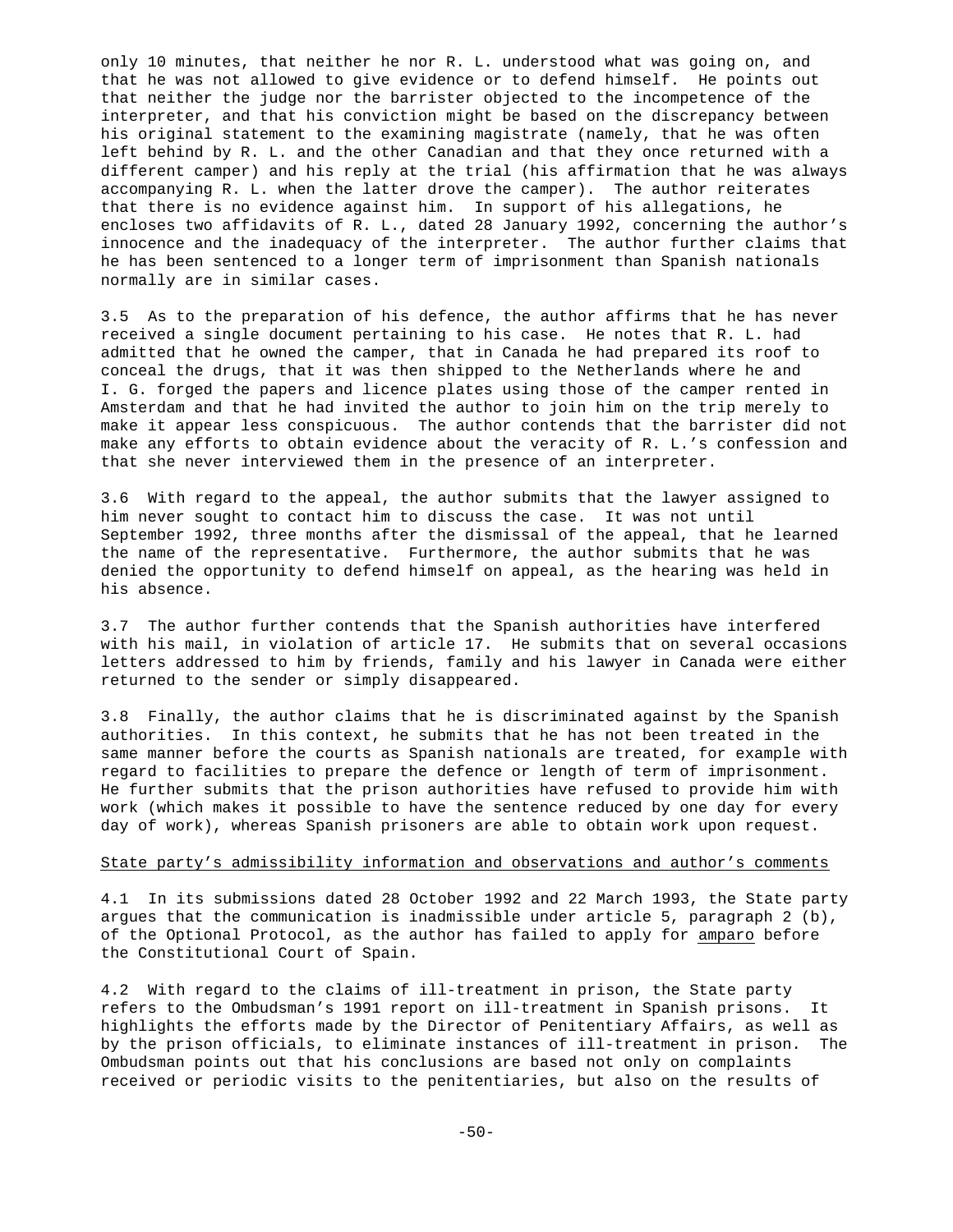investigations into such complaints. He reports that, in 1991, his office received only a few sufficiently substantiated complaints about ill-treatment; two of them were immediately investigated by the penitentiary administration. He concludes that the Director of Penitentiary Affairs has thoroughly cooperated in the investigation of complaints transmitted to his office by the Ombudsman and that the penitentiary administration has always performed its duty rapidly and efficiently, by investigating the events complained of, adopting adequate remedies wherever the allegations could be proved and adopting protective measures for disciplinary proceedings. The State party submits that the Ombudsman received several letters from the author, that each letter was examined by the Ombudsman and that on each occasion the author was informed about the Ombudsman's findings.

4.3 The State party notes that, on 31 March 1992, the author was transferred to a prison at Malaga, where he received the necessary medical attention and where he had numerous interviews with the sociologist and legal adviser, who informed him on the possibilities of his defence. Furthermore, the medical report indicates that the author did not begin a genuine hunger strike but limited himself to selective nutrition, as a result of which he lost 7 kilograms, and that no serious complications arose. Finally, the State party points out that the author did not initiate proceedings with regard to the alleged inhuman conditions of detention.

4.4 With regard to the author's remaining complaints, the State party submits copies of the relevant documents and argues that:

- There was sufficient evidence against the accused for the police to arrest and detain them. In this context, the State party refers to the documents and photographs relating to the quantity of drugs found and their value and to the camper;
- Neither the author nor R. L. made any statements to the police. When arrested, they were informed of the charges against them and of their rights, under article 520 of the Code of Criminal Procedure. Although a lawyer was assigned to them, the author and R. L. indicated that they did not want to make any statements in the absence of an interpreter;
- While represented by a lawyer and assisted by an interpreter, the author made the following deposition during the preliminary hearing: "that he had no knowledge of the drugs which were hidden in the camper, that he was travelling with his friend, that they made a stop at Ketama where they stayed for five days, that the camper was parked in a garage near to the house, the camper from the other Canadian whom they had met in Amsterdam";
- R. L.'s deposition reads as follows: "that he went to Morocco with the intention to pick up the hashish and to transport it to Canada, that a third person had contacted him for this purpose, that he did not know this person's name, ..., that Gerald John Griffin did not know of the hashish, that he only accompanied him for the purpose of tourism, that they spent seven days in Ketama, doing sightseeing during those seven days, that they were lodged at the house of a Moroccan friend, who was a friend of his Canadian friend (I. G.), ...";
- Upon inquiry, the examining magistrate was informed by Interpol in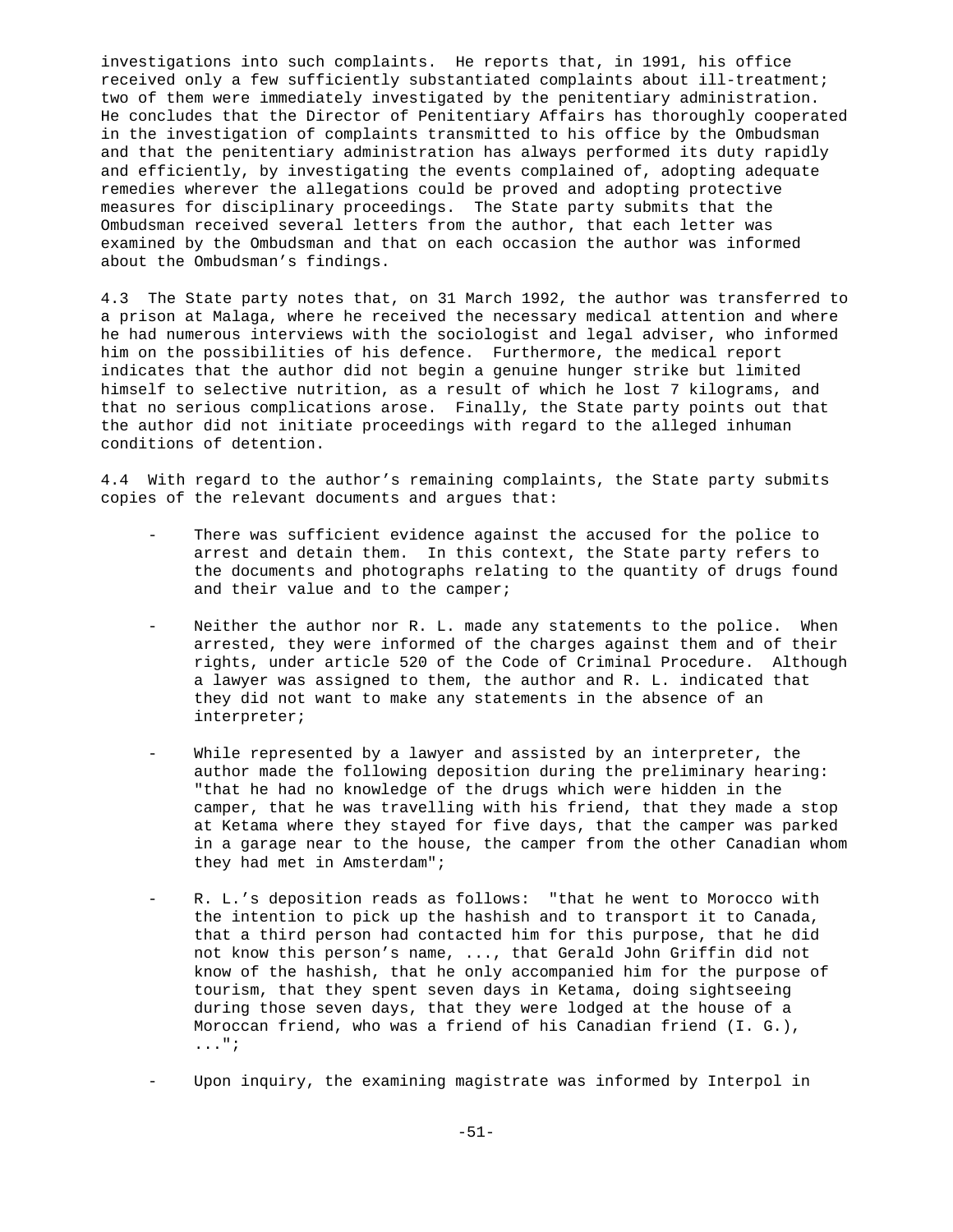Canada that the author had a prior criminal record for holding and distributing narcotics, for which he had been sentenced to six months' (suspended) imprisonment;

- Likewise, a letter, dated 9 October 1991, from the Solicitor-General of Canada, addressed to the author's counsel in Canada, belonged to the documents bearing on the case; in that letter, counsel was informed that the author had been granted a pardon under the provisions of the Criminal Records Act;
- According to forensic experts at Melilla, drug traffickers generally claim that one of them is innocent. In evaluating the evidence in drug trafficking offences, the courts do not only consider the statements made by the accused, but also the quantity of drugs involved and the hiding-place;
- The alleged inadequate preparation and conduct of the author's defence at the trial cannot be attributed to the State party, as the barrister was privately retained;
- Besides, the State party submits, the barrister's professional skills are reflected in her letter of 22 November 1991, addressed to the Colegio de Abogados of Melilla. In that letter, the barrister states that, on 30 October 1991, she informed the author of his sentence, and of the possibility of appealing to the Supreme Court by way of request for cassation, either with the assistance of a solicitor and barrister assigned to him by the judicial authorities, or by retaining them privately. The author instructed her to prepare and file a petition for leave to appeal, which she set out to do on 2 November 1991. However, on 8 November 1991, the author informed her of his decision to retain another lawyer for the purpose of the appeal. By registered letter of 11 November 1991, she pointed out to the author that he had to grant power of attorney to any lawyer retained by him. She further informed him that she would forward all documents in his case to his representatives, once he had provided her with their names and addresses, and once he had paid the outstanding fees. On 21 November 1991, she was notified that the Audiencia de Malaga considered that the appeal had been prepared and that it summoned the defence to appear before the Supreme Court in 15 days. She then immediately called the author and again pointed out to him the urgency of empowering the solicitor and barrister who would represent him. Upon contacting the barrister who, according to the author, had agreed to represent him, she was told that he was not in charge of the appeal;
- The State party points out that, subsequently, the author's barrister, concerned about the expiration of the statute of limitations and about the fact that the author had not taken any measures to secure legal representation, requested the Colegio to intervene;
- Upon instructions of the Colegio, the author's solicitor requested the Supreme Court, on 29 November 1991, to assign legal assistance to the author and to stay the proceedings in the intervening period. The State party submits that it was only after this intervention that the author himself requested legal aid;
- Both the accused made statements during the trial, while assisted by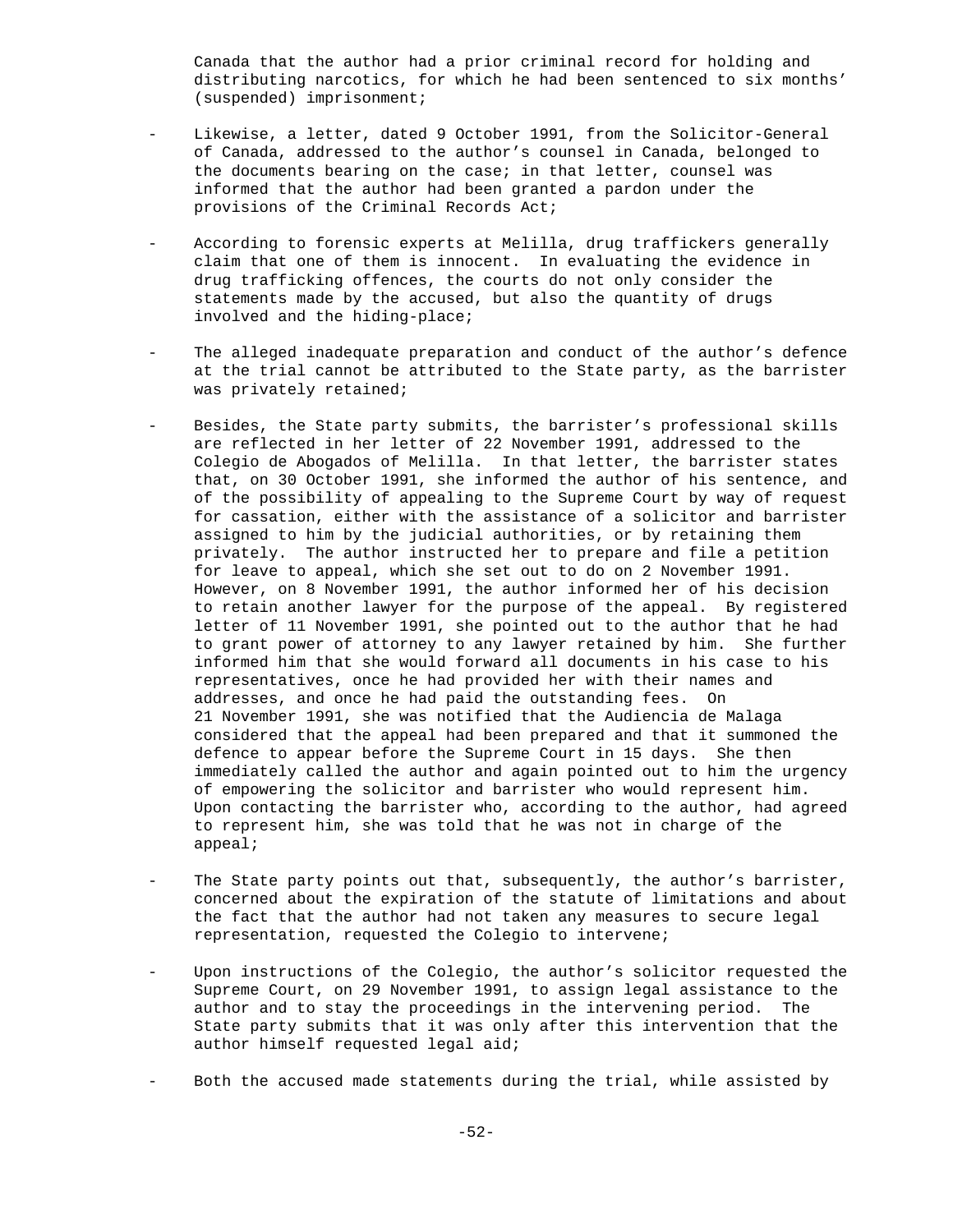an interpreter and a lawyer. No complaints were ever received about the competence of the court interpreter who is assigned to the tribunals of Melilla;

- It is noted that the judge asked R. L. and not the author whether he was always accompanied by the latter, whereupon R. L. answered "that the author accompanied him during the whole trip". According to the State party, the judges concerned never directed any question to the author;
- On 15 June 1992, the Supreme Court dismissed the author's appeal; the written judgement was issued on 3 July 1992. The State party submits that the author was adequately represented on appeal; in this context, it refers to the grounds of appeal. It further submits that the barrister who was assigned to the author and who filed the grounds of appeal received a telephone call from another lawyer, who requested permission, on behalf of the Canadian Embassy, to conduct the author's defence before the Supreme Court. By a letter of 15 June 1992, the barrister granted permission.

4.5 The State party reiterates that the author has not applied for amparo before the Constitutional Court, although it was adequately explained to him how to proceed.

5. In his comments, the author reiterates that he has exhausted domestic remedies and encloses letters addressed to him by the Ombudsman, and the Registrars of the Supreme Court and the Constitutional Court. The Ombudsman, by letters of 11 December 1991 and 7 April 1992, informed the author of his right to legal representation and that he could not be of any assistance to him while the judicial proceedings were still pending in his case. By a letter of 5 February 1992, the Registrar of the Constitutional Court informed the author about the requirements for the recourse of amparo, among which were:

- Enclosure of a copy of the decision from which leave to appeal is sought;
- Exhaustion of all remedies available concerning the protection of the constitutional rights invoked;
- The request for amparo should be made within 20 days following the notification of the decision which allows no further appeal;
- Representation by a solicitor and barrister; a request for legal aid should be accompanied by a detailed report of the facts on which the recourse of amparo is based.

The author was further informed that his letter would be sent to the Prosecutor-General who would take action in his case, if deemed necessary.

### Committee's decision on admissibility

6.1 At its forty-ninth session, the Committee considered the admissibility of the communication. It noted the State party's contention that the communication was inadmissible because the author had failed to apply for amparo before the Constitutional Court, and had not fulfilled the procedural requirements that must be met if he wanted to avail himself of this remedy. It noted the author's allegation, which remained uncontested, that, after two years of imprisonment,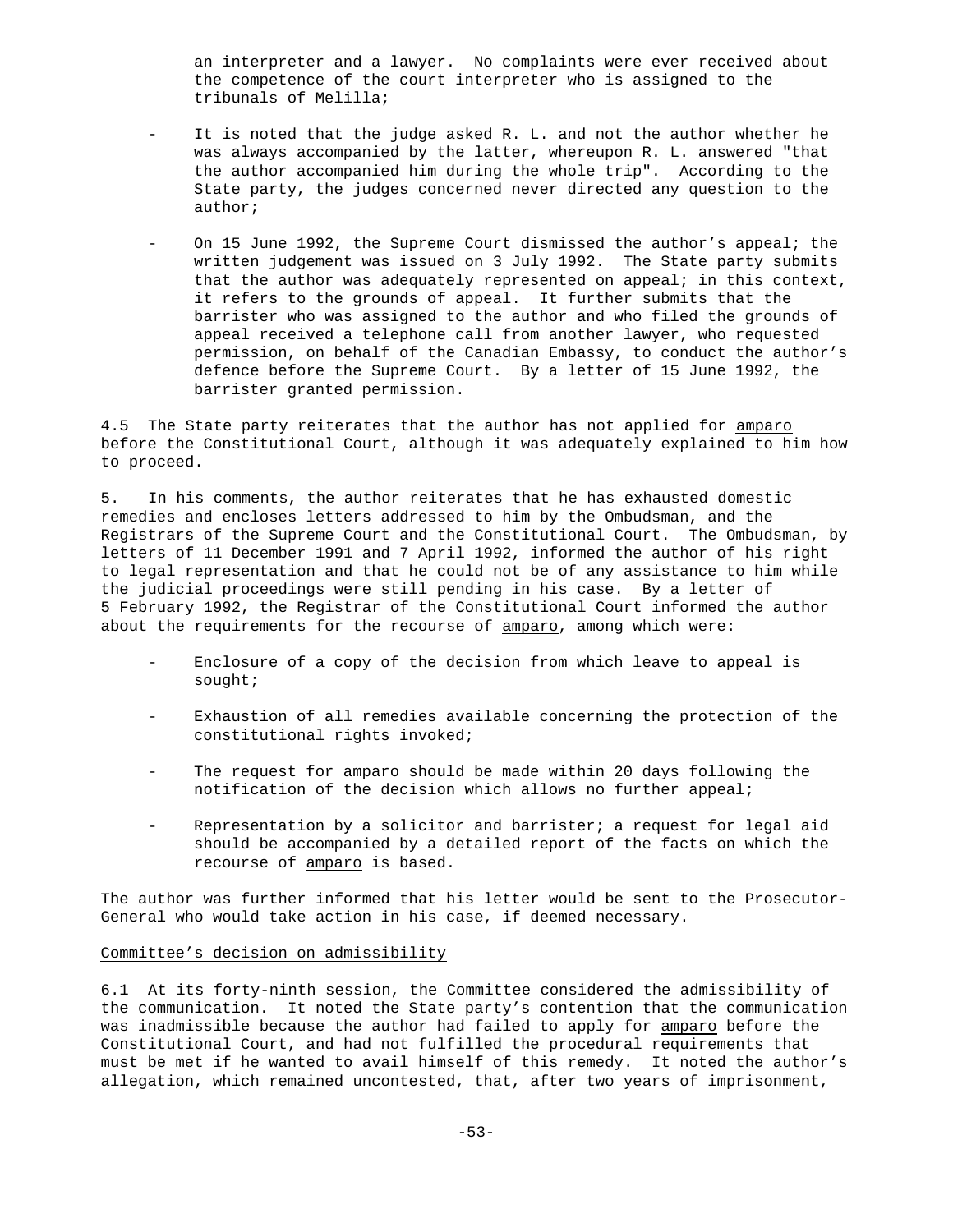he had not received any of the court documents in his case, which are a requisite for an appeal to the Constitutional Court. The Committee further observed that the Supreme Court had dismissed the author's appeal on 15 June 1992, that he was informally notified of that decision at the end of June 1992, and that the lawyer who had been appointed to him had not contacted him to date. In the circumstances of the case, the Committee did not consider that a petition for amparo before the Constitutional Court was a remedy available to the author. Furthermore, taking into account the fact that the statutory limits for filing a petition for amparo had expired, this remedy was no longer available. It was not apparent that the responsibility for this situation was attributable to the author. Therefore, the Committee did not find itself precluded from considering the communication under article 5, paragraph 2 (b), of the Optional Protocol.

6.2 The Committee considered that the author had failed to substantiate, for purposes of admissibility, his claims under article 9, paragraph 1, and articles 17 and 26 of the Covenant. Accordingly, the Committee found this part of the communication inadmissible under article 2 of the Optional Protocol.

6.3 The Committee noted that the author had invoked article 7 in respect of his allegations concerning the events and conditions of the prison of Melilla. It found, however, that the facts as described by the author fell rather within the scope of article 10.

6.4 On 11 October 1993, the Committee declared the communication admissible insofar as it appeared to raise issues under article 9, paragraph 2, and articles 10 and 14 of the Covenant.

### State party's submission on the merits and comments of the author

7.1 In its submission under article 4, paragraph 2, of the Optional Protocol, dated 31 May 1994, the State party indicates that, on 30 April 1993, the author was deported, under the 1983 Strasbourg Convention on the Deportation of Convicted Persons, to serve the rest of his sentence in Canada; he was released on parole on 8 August 1994. The State party refers to its earlier submissions and adds the following information.

7.2 Regarding the claim under article 9, paragraph 2, the State party points out that the author and R. L. were arrested on 17 April 1991, at 11.30 p.m., after the police had searched their camper and discovered the drugs. The police reports (which were also signed by the lawyer who was assigned to the author and R. L. for purposes of an interrogation) reveal that the police refrained from taking statements from both men, because there was no interpreter present at the police station. The State party further points out that, the following morning, both the accused were brought before an examining magistrate, while represented by a lawyer and assisted by an interpreter, and having been informed of the charges against him and of his rights, the author made the deposition referred to in paragraph 4.4. above. On the same day (18 April 1991), the examining magistrate ordered the author's provisional detention. The State party concludes that the author was arrested in accordance with the law and benefited from all procedural guarantees and that the depositions show the thoroughness with which the arrest was carried out, as well as the promptness with which the author was brought before a judge.

7.3 The State party submits that the author's claims under article 10 are unsubstantiated. In respect of the author's allegation that there is no distinction between convicted and unconvicted prisoners in Spain, the State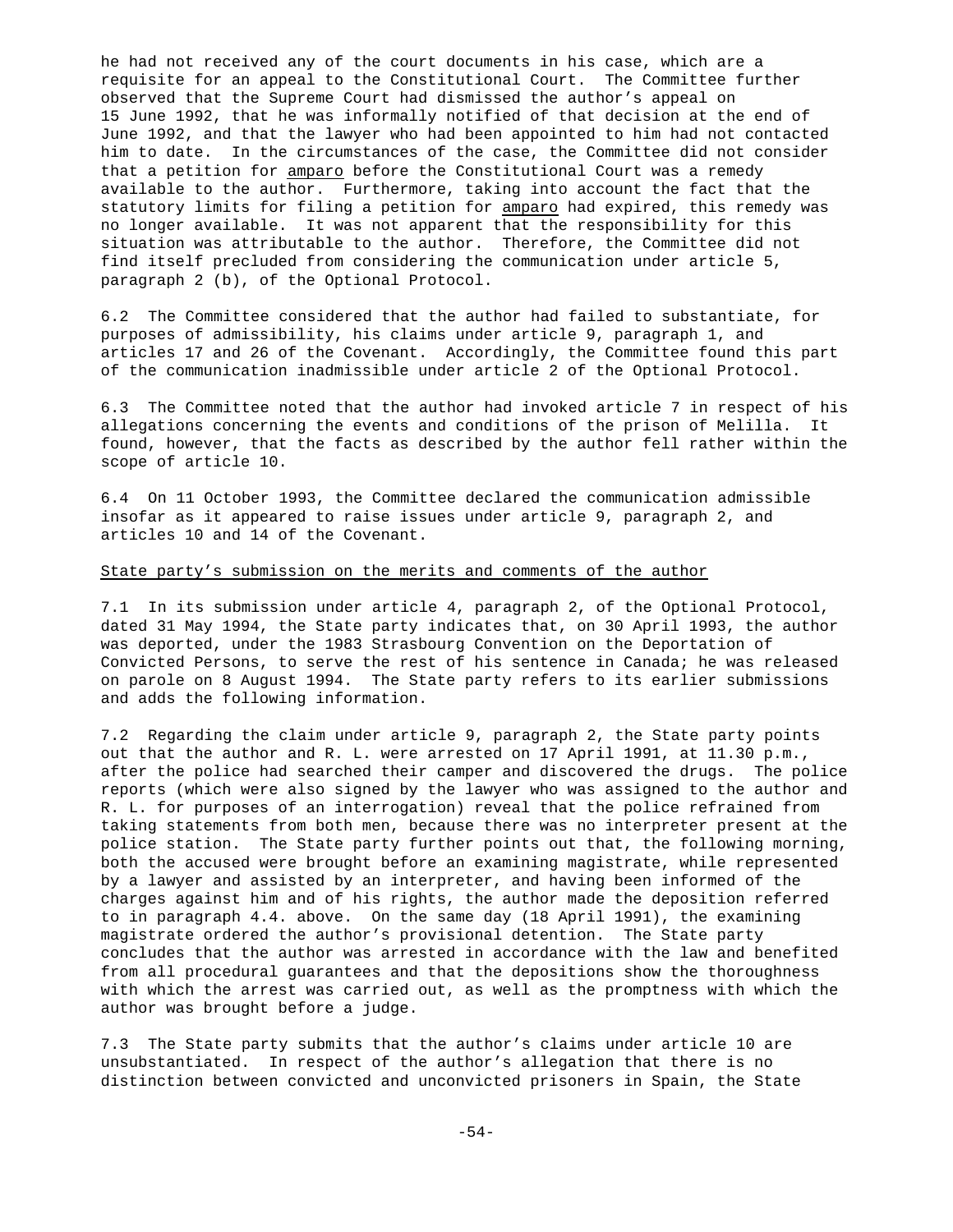party refers to articles 15 and 16 of the General Penitentiary Act, and submits that a distinction is made between accused and convicted persons and, within the category of convicted persons, between first offenders and recidivists. In particular, article 16 of the Act provides that, upon entering a penitentiary, prisoners will be immediately separated, taking into account sex, age, antecedents, physical and mental state and, when it concerns a convicted person, the requirements of the treatment.

7.4 The State party refers to the reports of two doctors who examined the author in the prison of Malaga, and who observed that the author did not begin a genuine hunger strike but limited himself to selective nutrition, as a result of which he lost 7 kilograms, and that no serious complications arose. It further refers to article 134 of the General Penitentiary Act in which the right of prisoners to complain about the treatment or about the prison regime in general is laid down, as well as the procedure and the persons to whom the complaint should be directed. The State party points out that there is no record of any complaint submitted by the author about his treatment in prison or the prison regime; on the contrary, it is submitted, the author has benefited from a reduction of his sentence by doing cleaning work, and he has received all necessary attention. The State party concludes that there is no evidence in support of the author's claims, and that he has failed to exhaust domestic remedies in respect of his claims under article 10 of the Covenant. It appears from the enclosures that, on 3 July 1993, a new penitentiary was opened at Melilla, and that the old prison, dating from 1885, was closed.

7.5 As to the author's claims under article 14, the State party reiterates that the Audiencia Provincial in Melilla has never received a complaint about the competence of Mr. Hassan Mohatar, the court interpreter. Furthermore, the State party points to the deposition which the author made on 18 April 1991 before the examining magistrate, and submits that he did not mention anything about the fact that he was left behind by R. L. and the other Canadian or that they once returned with a different camper. It further reiterates that, during the trial, the author was not asked anything, and if there was any question from the judge, it was directed to R. L., who replied "that Gerald accompanied him all the time during the trip".<sup>15</sup>

7.6 The State party submits that the decision of the Audiencia Provincial is based on applicable law, and that it is for the courts to evaluate the facts and evidence. It points out that the Supreme Court reviewed the author's case and came to the following conclusion: "... the facts are fully established during the trial hearing, which is accepted by the appellant himself, who admits that he was arrested by the Guardia Civil in the port of Melilla, when he was going, in the company of the other accused, in a vehicle which had 68 kilograms of hashish ... hidden in its roof, ... coming from Morocco. From this, and from the accused's statements and the examination of their passports, it can be deduced that they undertook the trip together and that they obtained [the drugs] in Morocco for the subsequent traffic ... Thus, evidence for the charge exists ..., which detracts from the presumption of innocence (invoked by the author). The appellant seeks to give his own evaluation of the evidence, which comes exclusively within the competence of the tribunal ...".

7.7 Furthermore, the Supreme Court rejected the author's complaint that the court of first instance had committed an error in the evaluation of the evidence on the basis of documents that were submitted in the proceedings; in this

<sup>&</sup>lt;sup>15</sup> In this context, the State party refers to the handwritten annotations on the Acta del Jucio (oral).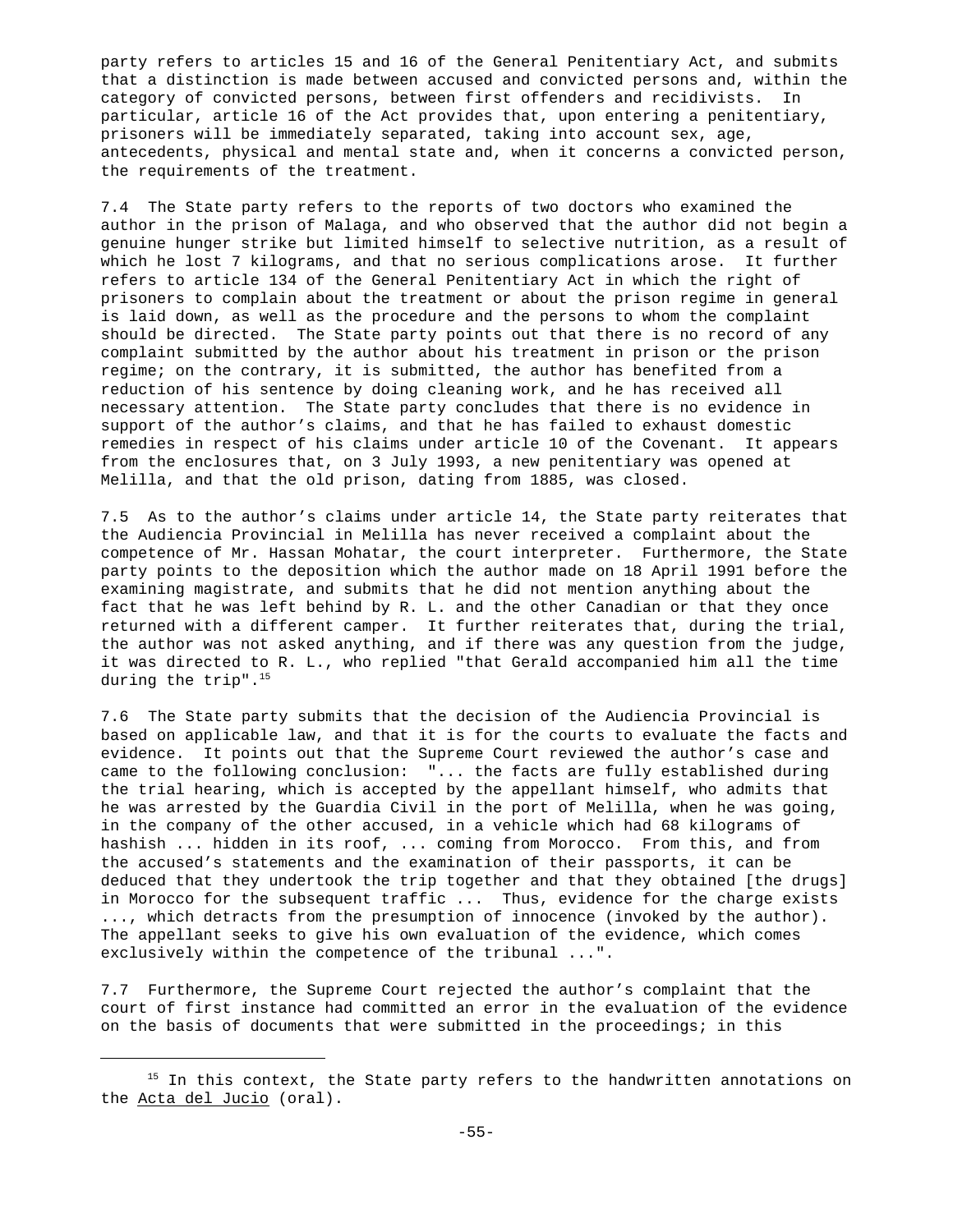context, the author referred to his and his co-accused's depositions, to the letters they had addressed to the examining magistrate and to the record of the trial hearing. In declaring the claim inadmissible, the Supreme Court reiterated its jurisprudence that: "depositions of witnesses or accused are nothing else but personal documentary evidence and therefore cannot serve to challenge in cassation an error of fact flowing from documents that answer for the trial judge's mistake; and the letters referred to, ..., are rather a statement ..., which lacks the guarantees of the presence of a judge, registrar and defence attorney; especially when a statement is given during the preliminary inquiry and subsequently during the [trial] hearing". The State party concludes that the author, advised by counsel, did not apply for amparo against the Supreme Court's decision.

8.1 The author affirms that, on 8 August 1994, he was released on parole in Canada. He states that he is still willing to stand a re-trial in Spain to prove his innocence, provided that a competent lawyer, interpreter and impartial observers are present. For his comments on the State party's submissions, he refers to his previous letters in which he pointed out, inter alia, that pursuant to article 4, paragraph 2, of the Optional Protocol, the State party has the duty to investigate in good faith all allegations of violations of the Covenant made against it and its authorities.

8.2 In this context, he submitted that the State party did not address his specific complaints, but was refuting his allegations in a general manner and that he could not be expected "as a prisoner illegally tried, imprisoned and convicted in the face of overwhelming evidence to my innocence, with no resources, to provide proof, most of which is in the hands of the very people and organisations I am denouncing". He challenged the State party to invite the Committee to visit the prison of Melilla, to provide the Committee with the interpreter's titulo de interprete, and the date of qualification. In this context, he reiterated that the interpreter himself had indicated that he had not been appointed to interpret in English, but in Arabic and French. The author further requested the State party to make available to him all court documents relating to his case.

### Examination of the merits

9.1 The Human Rights Committee has considered the present communication in the light of all the information made available to it by the parties, as provided for in article 5, paragraph 1, of the Optional Protocol.

9.2 With regard to the author's claim that, as there was no interpreter present at the time of his arrest, he was not informed of the reasons for his arrest and of the charges against him, the Committee notes from the information before it that the author was arrested and taken into custody at 11:30 p.m. on 17 April 1991, after the police, in the presence of the author, had searched the camper and discovered the drugs. The police reports further reveal that the police refrained from taking his statement in the absence of an interpreter, and that the following morning the drugs were weighed in the presence of the author. He was then brought before the examining magistrate and, with the use of an interpreter, he was informed of the charges against him. The Committee observes that, although no interpreter was present during the arrest, it is wholly unreasonable to argue that the author was unaware of the reasons for his arrest. In any event, he was promptly informed, in his own language, of the charges held against him. The Committee therefore finds no violation of article 9, paragraph 2, of the Covenant.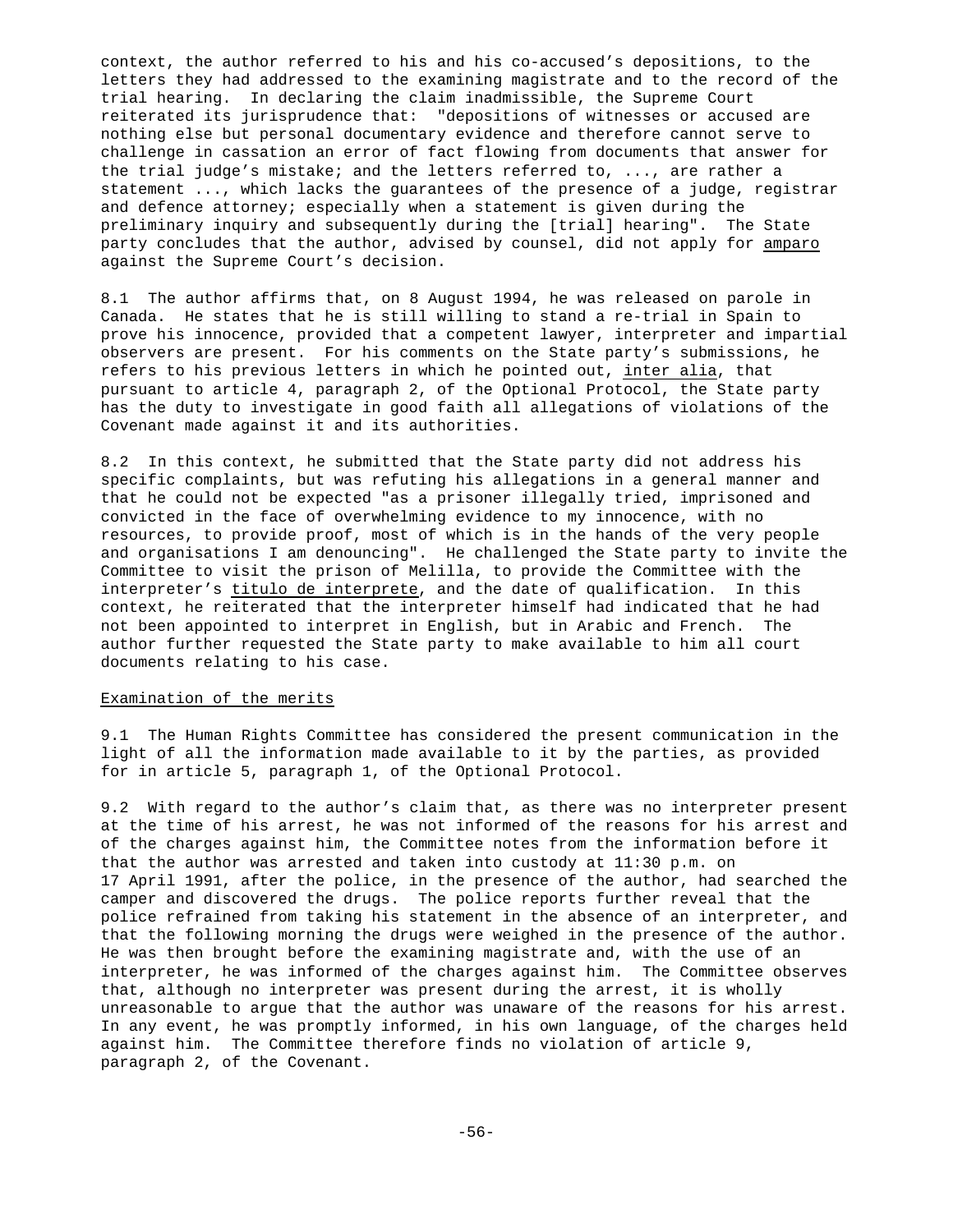9.3 As to the author's claim of a violation of article 10, on account of his conditions of detention, the Committee notes that they relate primarily to his incarceration at the prison of Melilla, where he was held from 18 April to 28 November 1991. Mr. Griffin has provided a detailed account about those conditions (see para. 3.1 above). The State party has not addressed this part of the author's complaint, confining itself to his treatment in the prison of Malaga, where he was transferred after his detention at Melilla, and to setting out relevant legislation. This apart, it has merely indicated that the old prison of Melilla was replaced by a modern penitentiary in the summer of 1993. In the absence of State party information on the conditions of detention at the prison of Melilla in 1991, and in the light of the author's detailed account of those conditions and their effect on him, the Committee concludes that Mr. Griffin's rights under article 10, paragraph 1, have been violated during his detention from 18 April to 28 November 1991.

9.4 The Committee has also noted the author's claim that, while awaiting trial at Melilla prison, he was detained together with convicted persons. The State party has merely explained that relevant Spanish legislation (articles 15 and 16 of the General Penitentiary Act) provides for the separation of accused and convicted persons (see para. 7.3 above), without making clear whether the author was in fact separated from convicted prisoners while awaiting trial. The Committee notes that the author has sufficiently substantiated this allegation and concludes that there has been a violation of article 10, paragraph 2, in his case.

9.5 The Committee notes that the author claims that he did not receive a fair trial because of the incompetence of the court interpreter and the judge's failure to intervene in this respect, and that he was convicted because of poor translation of a question, as a result of which his statement during the trial differed from his original statement to the examining magistrate. The Committee notes, however, that the author did not complain about the competence of the court interpreter to the judge, although he could have done so. In the circumstances, the Committee finds no violation of article 14, paragraph 3 (f), of the Covenant.

9.6 The author further claims that there was no evidence against him. The Committee recalls that it is generally for the appellate courts of States parties to the Covenant to evaluate the facts and evidence in a particular case. It is not, in principle, for the Committee to review the facts and evidence presented to, and evaluated by, the domestic courts, unless it can be ascertained that the proceedings were manifestly arbitrary, that there were procedural irregularities amounting to a denial of justice, or that the judge manifestly violated his obligation of impartiality.

9.7 The Committee notes that the author was assisted by a lawyer and interpreter when he made the statement to the examining magistrate set out in paragraph 4.4 above. It further notes that the author has signed the statement, which makes no reference to the fact that he was often left behind by R. L. and the other Canadian and that they once returned with a different camper. Furthermore, it transpires from the Acta del Juicio that the author merely stated during the trial hearing that he had no knowledge of the drugs concealed in the camper, and that, as submitted by the State party, R. L. testified that the author accompanied him during the whole trip. In the Committee's opinion, the author's claim that he was not allowed to give evidence or that he had inadequate interpretation during the hearing is not sufficiently substantiated. He was given the opportunity to make a statement and it was R. L. and not the author himself who made the disputed affirmation.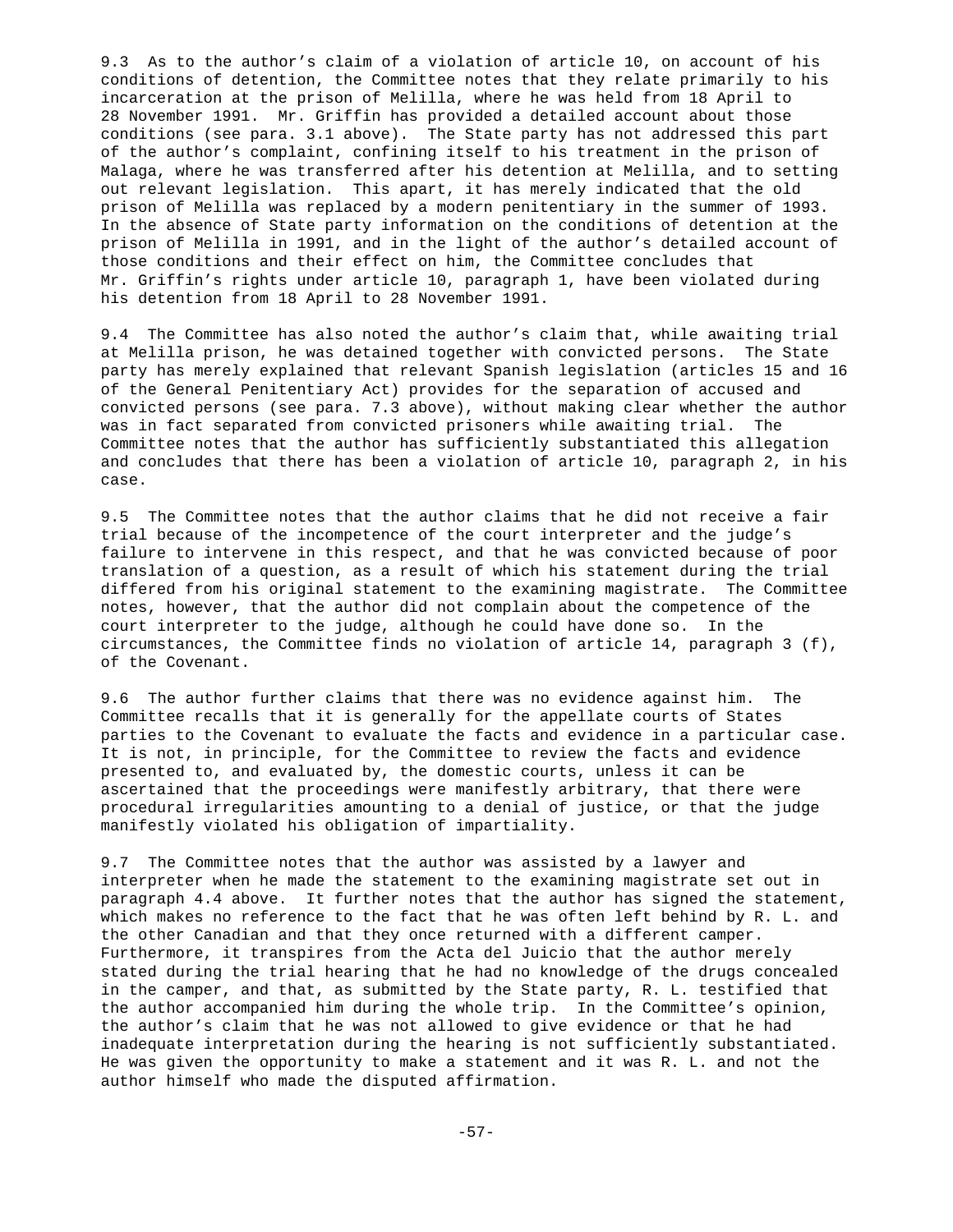9.8 As to the author's complaint about inadequate preparation and conduct of his defence at trial, the Committee notes that the barrister was privately retained by R. L. and the author, who granted power of attorney to her on 26 April 1991. It further notes from the information submitted by the author, that he was in constant contact with his lawyer in Canada and with the Canadian Embassy in Madrid, and that he had been assigned an attorney for the purpose of the preliminary hearing. If the author was dissatisfied with the performance of the barrister, he could have requested the judicial authorities to assign a lawyer to him or he could have requested his Canadian lawyer to assist him in obtaining the services of another lawyer. Instead, the author continued to retain the services of the said barrister after his trial and conviction, until 8 November 1991. The Committee considers that, in the circumstances, any complaints, whether verified or not, about the author's barrister's conduct prior to or during the trial cannot be attributed to the State party. Accordingly, the Committee finds no violation of article 14 of the Covenant in this respect.

9.9 The Committee has taken note of the information submitted by the State party about the efforts made by the author's barrister, solicitor and the Colegio de Abogados of Melilla in respect of the author's appeal to the Supreme Court and of the author's ambivalent attitude in spite of having been informed about the requirement of legal representation and the statute of limitations. It notes that the author had a legal representative and this legal representative had access to the relevant court documents. This raises doubts about the veracity of his claim that he has never received a single document in his case. The Committee observes that the author was assigned legal representation for the purpose of his appeal, that grounds of appeal were argued on his behalf and that his appeal was heard by the Supreme Court on the basis of a written procedure (sin celebración de vista), in conformity with article 893 bis (a) of the Code of Criminal Procedure. In the circumstances, and taking into account the fact that the case has been reviewed by the Supreme Court, the Committee finds no violation of article 14 in respect of the author's appeal.

10. The Human Rights Committee, acting under article 5, paragraph 4, of the Optional Protocol to the International Covenant on Civil and Political Rights, finds that the facts before it disclose a violation of article 10, paragraphs 1 and 2, of the Covenant.

11. The Committee is of the view that Mr. Griffin is entitled, under article 2, paragraph 3 (a), of the Covenant, to a remedy, including appropriate compensation, for the period of his detention in the prison of Melilla.

12. Bearing in mind that, by becoming a State party to the Optional Protocol, the State party has recognized the competence of the Committee to determine whether there has been a violation of the Covenant or not and that, pursuant to article 2 of the Covenant, the State party has undertaken to ensure to all individuals within its territory and subject to its jurisdiction the rights recognized in the Covenant, and to provide an effective and enforceable remedy in case a violation has been established, and while welcoming the State party's information that the old prison of Melilla was closed and replaced by a new penitentiary in 1993, the Committee wishes to receive from the State party, within 90 days, information about the measures taken to give effect to its views.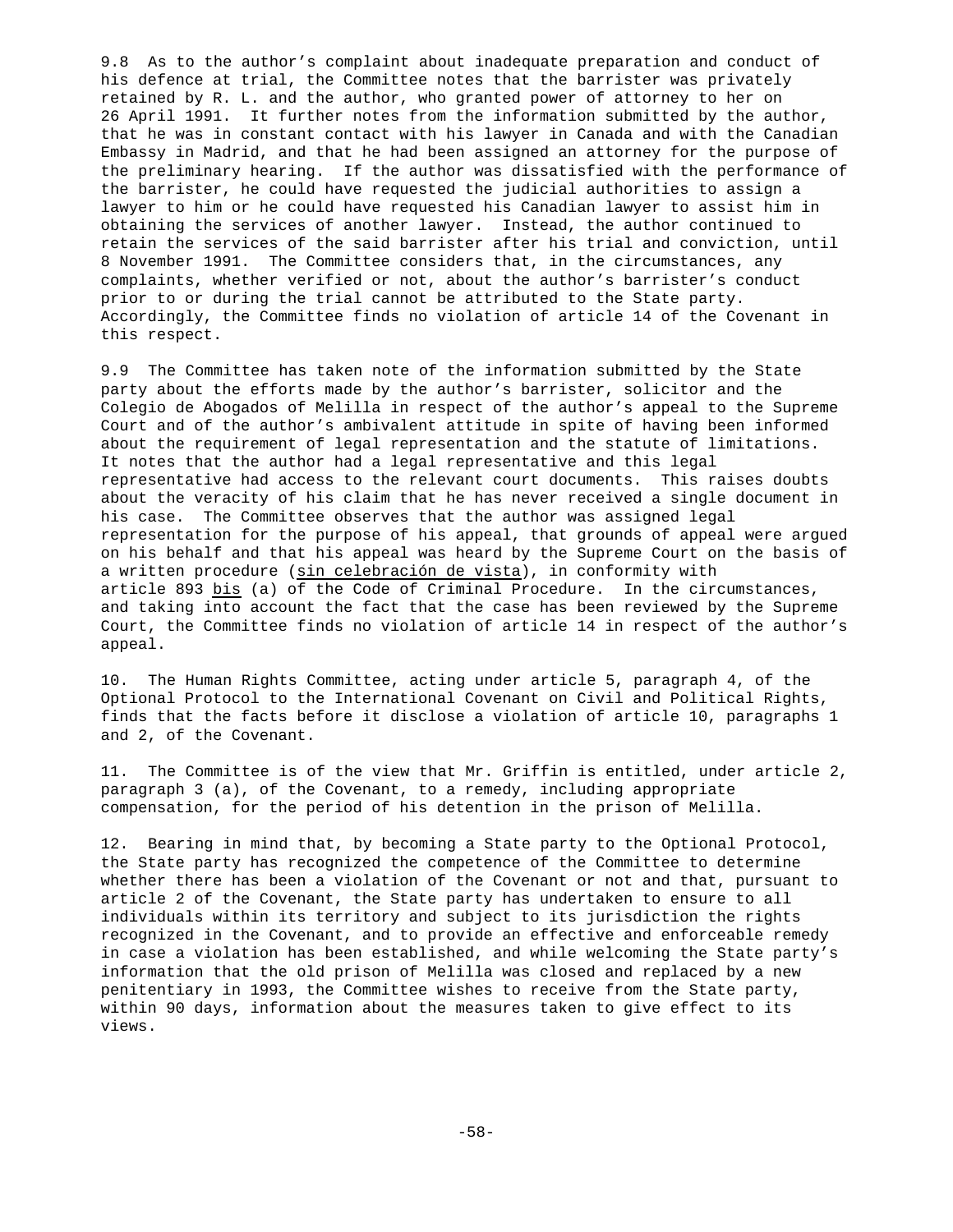## H. Communication No. 500/1992; Joszef Debreczeny v. the Netherlands (Views adopted on 3 April 1995, fifty-third session)

Submitted by: Joszef Debreczeny [represented by counsel]

Victim: The author

State party: The Netherlands

Date of decision on admissibility: 14 October 1993

The Human Rights Committee, established under article 28 of the International Covenant on Civil and Political Rights,

Meeting on 3 April 1995,

Having concluded its consideration of Communication No. 500/1992 submitted to the Human Rights Committee by Joszef Debreczeny under the Optional Protocol to the International Covenant on Civil and Political Rights,

Having taken into account all written information made available to it by the author of the communication, his counsel and the State party,

Adopts its Views under article 5, paragraph 4, of the Optional Protocol.

1. The author of the communication is Joszef Debreczeny, a citizen of the Netherlands, residing at Damwoude (municipality of Dantumadeel), the Netherlands. He claims to be the victim of a violation by the Netherlands of articles 25 and 26, juncto article 2, paragraph 1, of the International Covenant on Civil and Political Rights. He is represented by counsel.

### Facts as submitted by the author

2.1 The author states that, in general municipal elections, he was elected to the local council of Dantumadeel on 23 March 1990. The council, however, by decision of 10 April 1990, refused to accept his credentials; it considered that the author's employment as a national police sergeant, stationed at Dantumadeel, was incompatible with membership in the municipal council; in this connection, reference was made to article 25, subparagraph (f), of the Gemeentewet (Municipalities Act), which provides that membership in the municipal council is incompatible with, inter alia, employment as a civil servant in subordination to local authorities.

2.2 The author appealed the decision to the Raad van State (Council of State), which, on 26 April 1990, rejected his appeal. It considered that the author, as a national police officer, stationed at Dantumadeel, worked under the direct authority of the mayor of the municipality, for purposes of maintenance of public order and performance of auxiliary tasks; according to the Raad, this subordinate position was incompatible with membership in the local council, which is chaired by the mayor.

2.3 As the Raad van State is the highest administrative court in the Netherlands, the author submits that he has exhausted domestic remedies. He further states that the matter has not been submitted to any other procedure of international investigation or settlement.

#### Complaint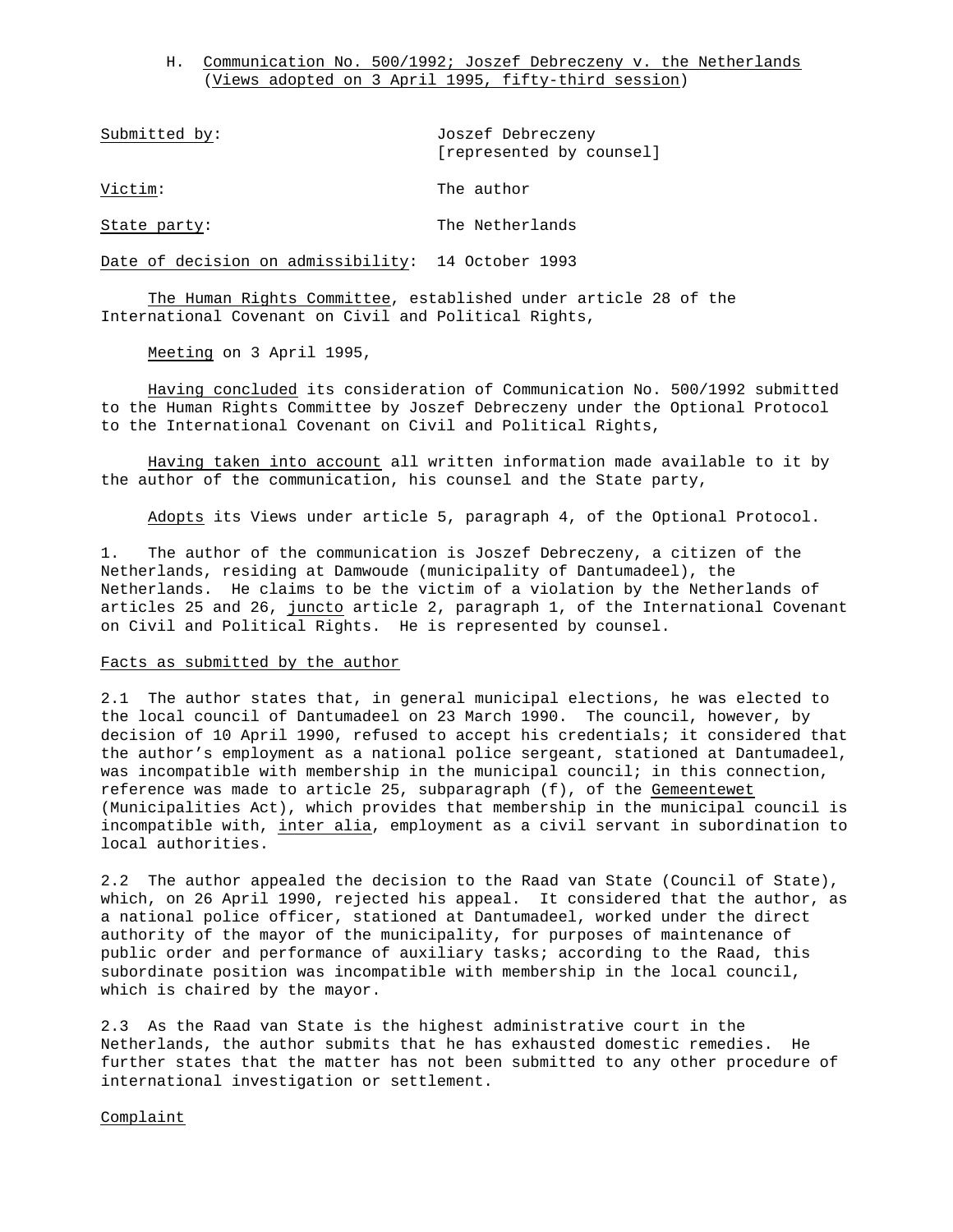3.1 The author submits that the refusal to accept his membership in the local council of Dantumadeel violates his rights under article 25, subparagraphs (a) and (b) of the Covenant. He contends that every citizen, when duly elected, should have the right to be a member of the local council of the municipality where he resides, and that the relevant regulations, as applied to him, constitute an unreasonable restriction on this right within the meaning of article 25 of the Covenant.

3.2 According to the author, his subordination to the mayor of Dantumadeel is merely of a formal character; the mayor seldom gives direct orders to police sergeants. In support of his argument he submits that appointments of national policemen are made by the Minister of Justice, and that the mayor has authority over national police officers only with respect to the maintenance of public order; for the exercise of this authority the mayor is not accountable to the municipal council, but to the Minister of Internal Affairs.

3.3 The author further alleges that article 26 of the Covenant has been violated in his case. He contends that membership in the local council is not denied to local firemen and teaching staff, although they also work in a subordinate position to the mayor of the municipality. He also submits that other municipal councils have not challenged the credentials of local police officers, who are duly elected to the council. In this connection, he mentions examples of the municipalities of Sneek and Wapenveld.

### State party's observations on admissibility and the author's comments thereon

4.1 By submission of 27 October 1992, the State party provides information about the factual and legal background of the case. It submits that the right to vote and to stand in elections is enshrined in article 4 of the Constitution of the Netherlands, according to which every national of the Netherlands "shall have an equal right to elect the members of the general representative bodies and to stand for election as a member of those bodies, subject to the limitations and exceptions prescribed by Act of Parliament".

4.2 In agreement with the Constitution, section 25 of the Municipalities Act sets forth the positions which may not be held simultaneously with membership in a municipal council. Three groups of positions are held to be incompatible with membership: (a) positions of authority over or supervision of the municipal council; (b) positions which are subject to the supervision of a municipal administrative authority; (c) positions which by their nature cannot be combined with membership in the council. The State party explains that the rationale for these exclusions is to guarantee the integrity of municipal institutions, and hence to safeguard the democratic decision-making process, by preventing a conflict of interests.

4.3 Pursuant to section 25, paragraph 1 (f), of the Act, membership in the municipal council is incompatible with a position as a public servant appointed by or on behalf of the municipal authority or subordinate to it. Exceptions to incompatibility are made for those civil servants working for the public registrar's office, those working as teaching staff at public schools and those who give their services as volunteers.

4.4 Officers in the national police force are appointed by the Minister of Justice, but are, pursuant to section 35 of the Police Act, subject to the authority of the mayor when engaged in maintaining public order. The State party argues that, since a subordinate relationship exists and consequently a conflict of interests may arise, it is reasonable not to permit police officers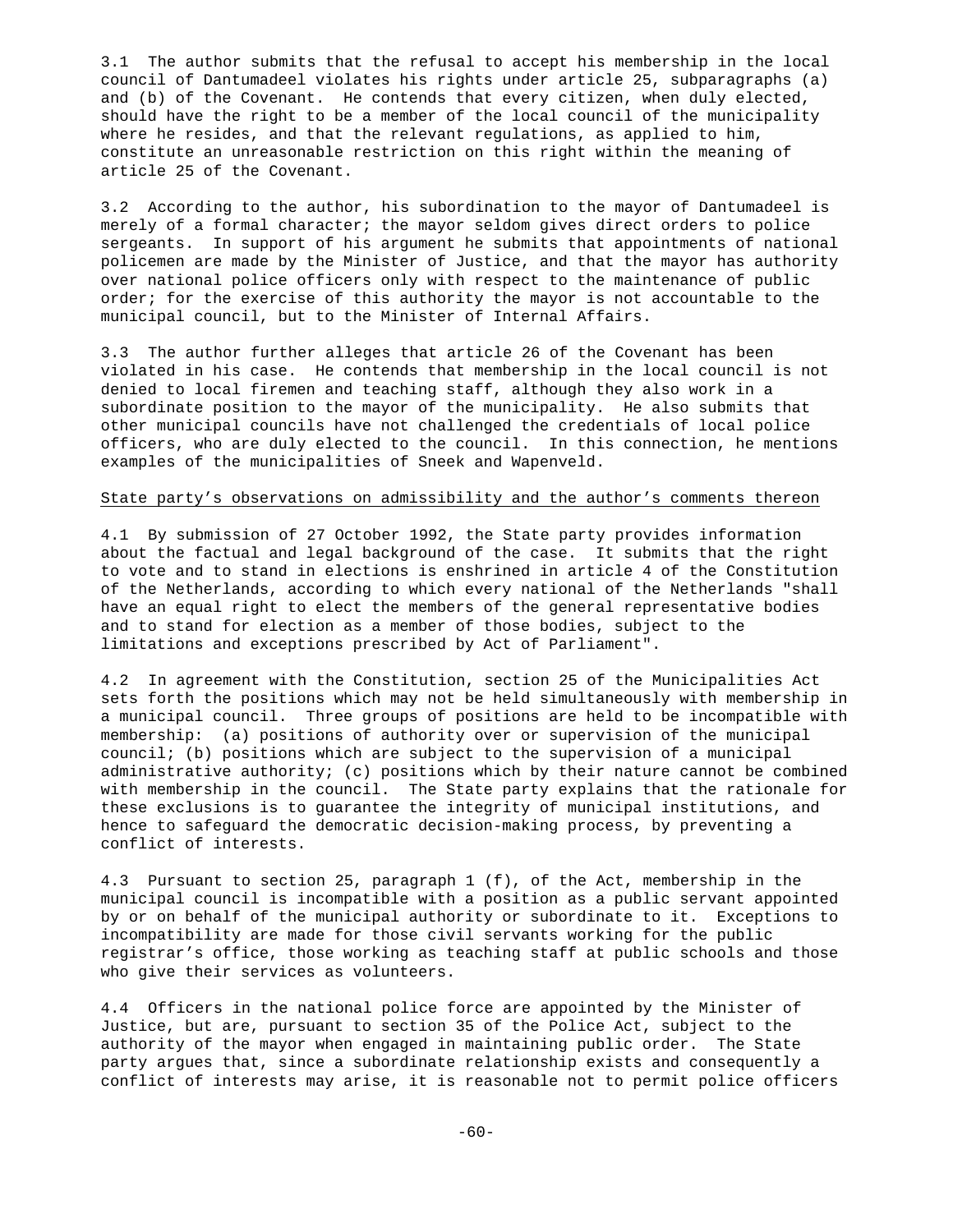to become members of the municipal council in the municipality in which they serve.

4.5 As regards the admissibility of the communication, the State party concedes that domestic remedies have been exhausted. However, it contends that the incompatibility of membership in the municipal council with the author's position in the national police force, as regulated in the Municipalities Act, is a reasonable restriction to the author's right to be elected and based on objective grounds. The State party submits that the author has no claim under article 2 of the Optional Protocol and that his communication should therefore be declared inadmissible.

5.1 In his comments on the State party's submission, the author argues that no conflict of interests exists between his position as a national police officer and membership in the municipal council. He submits that the council, not the mayor, is the highest authority of the municipality and that, with regard to the maintenance of public order, the mayor is accountable to the Minister of Justice, not to the council.

5.2 The author refers to his original communication and claims that inequality of treatment exists between officers in the national police force and other public officers who are subordinate to municipal authorities. In this context, he mentions that teachers in public schools were, until 1982, also barred from membership in municipal councils but are now, following an amendment to the law, eligible for membership. The author therefore argues that no reasonable ground exists to hold his position as a national police officer incompatible with membership in the municipal council.

### Committee's decision on admissibility

6. At its forty-ninth session, the Committee considered the admissibility of the communication. It noted the State party's argument that the restrictions placed upon the author's eligibility for membership in the municipal council of Dantumadeel were reasonable within the meaning of article 25. The Committee considered that the question whether the restrictions were reasonable should be considered on the merits in the light of articles 25 and 26 of the Covenant. Consequently, on 14 October 1993, the Committee declared the communication admissible.

#### State party's observations on the merits and the author's comments thereon

7.1 By submission of 17 August 1994, the State party reiterates that the Constitution of the Netherlands guarantees the right to vote and to stand in elections, and that section 25 of the Municipalities Act, which was in force at the time of Mr. Debreczeny's election, lays down the positions deemed incompatible with membership in a municipal council. Pursuant to this section, officials subordinate to the municipal authority are precluded from membership in the municipal council. The State party recalls that the rationale for the exclusion of certain categories of persons from membership in the municipal council is to guarantee the integrity of municipal institutions and hence to safeguard the democratic decision-making process, by preventing a conflict of interests.

7.2 The State party explains that the term "municipal authority" used in section 25 of the Act encompasses the municipal council, the municipal executive and the mayor. It points out that if holders of positions subordinate to municipal administrative bodies other than the council were to become members of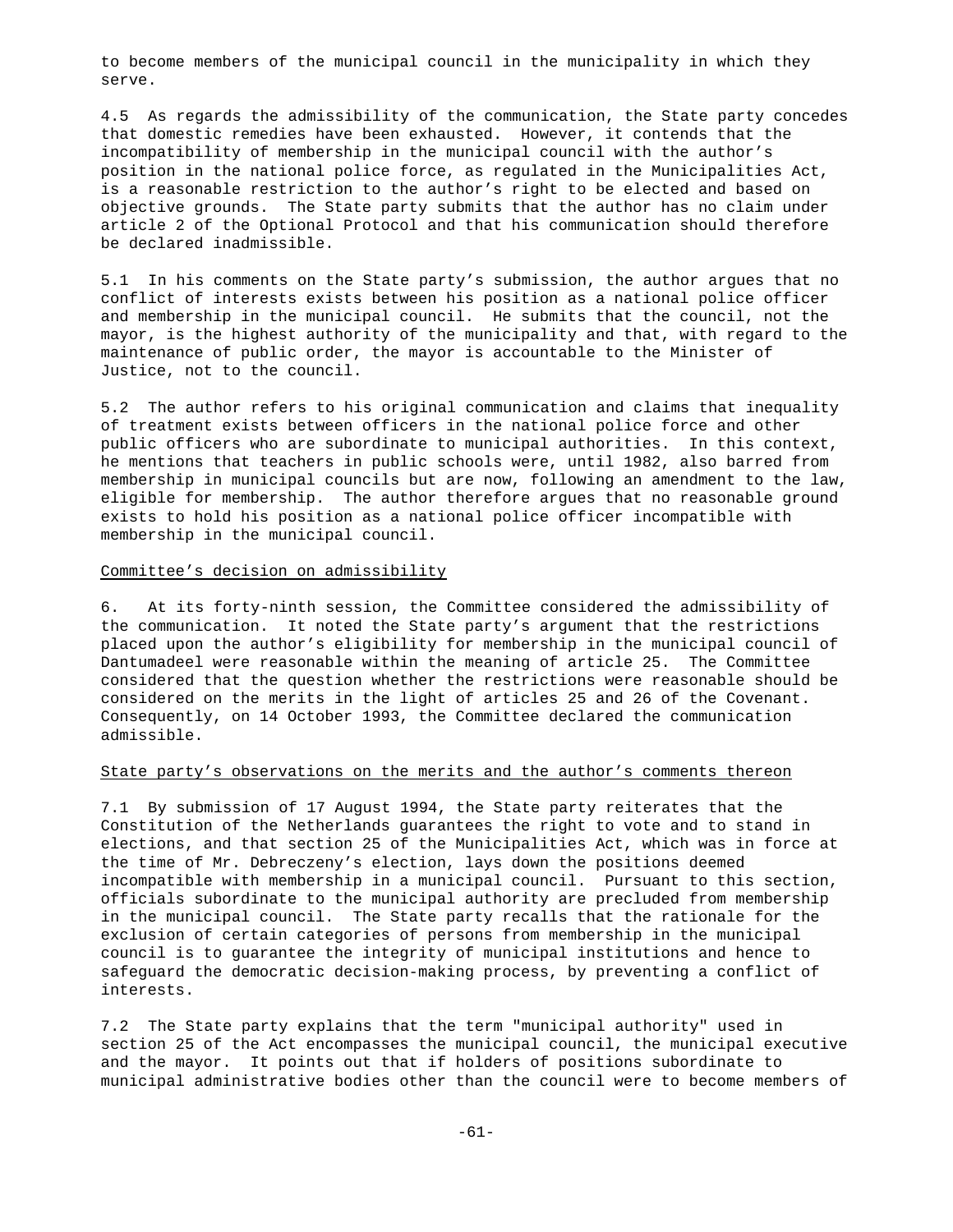the council, this would also undermine the integrity of municipal administration, since the council, as the highest administrative authority, can call such bodies to account.

7.3 The State party explains that officers of the national police force, like Mr. Debreczeny, are appointed by the Minister of Justice, but that they were, according to section 35 of the Police Act in force at the time of Mr. Debreczeny's election, subordinate to part of the municipal authority, namely the mayor, with respect to the maintenance of public order and emergency duties. The mayor has the power to issue instructions to police officers for these purposes and to issue all the necessary orders and regulations; he is accountable to the council for all measures taken. Consequently, police officers as members of the municipal council would on the one hand have to obey the mayor and on the other call him to account. According to the State party, this situation would give rise to an unacceptable conflict of interests and the democratic decision-making process would lose its integrity. The State party maintains, therefore, that the restrictions excluding police officers from membership in the council of the municipality where the officers are posted are reasonable and do not constitute a violation of article 25 of the Covenant.

7.4 With regard to the author's statements that these restrictions do not apply to members of the fire brigade and to teachers, the State party points out that section 25 of the Municipalities Act makes two exceptions to the general rule that public servants appointed by or subordinate to the municipal institutions may not be council members. These exceptions apply to those who work for the emergency services on a voluntary basis or by virtue of a statutory obligation and to teaching staff. The State party explains that the fire brigade in the Netherlands is manned by both professionals and volunteers. Under the law, only volunteer members of the fire brigade may serve on the municipal council; professional firemen are similarly excluded from taking seats in the council of the municipality in which they serve. The State party admits that formally volunteer firemen are appointed by and subordinate to the municipal authority. In the opinion of the State party, however, the mere fact of formal subordination to the municipal council does not in itself provide sufficient reason for denying a citizen the right to be elected to the council; in addition, there must exist a real risk of a conflict arising between individuals' interests as civil servants and their interests as council members, threatening to undermine the integrity of the relationship between municipal institutions. In the light of the fact that volunteers are more independent than professionals (who depend on the post for their livelihood) vis-à-vis the services they work for, the State party argues that the risk of a conflict of interests for volunteers is negligible and that it would therefore not be reasonable to restrict their constitutional right to be elected in a general representative body.

7.5 The State party further explains that private schools and public schools coexist on the basis of equality in the Netherlands, and that teachers in a public school are appointed by the municipal authority. Formally, a hierarchical relationship can therefore be said to exist. The State party points out, however, that education policy in the Netherlands is pre-eminently the concern of the State and that quality requirements and funding criteria are laid down by law. Supervision of public schools is carried out at the national level by the central education inspectorate and not by the municipal authority. A conflict of interest between obeying the municipal authority and calling it to account, as exists for police officers, is therefore not likely to arise. The State party considers therefore that a restriction on the eligibility of teachers to a municipal council would be unreasonable.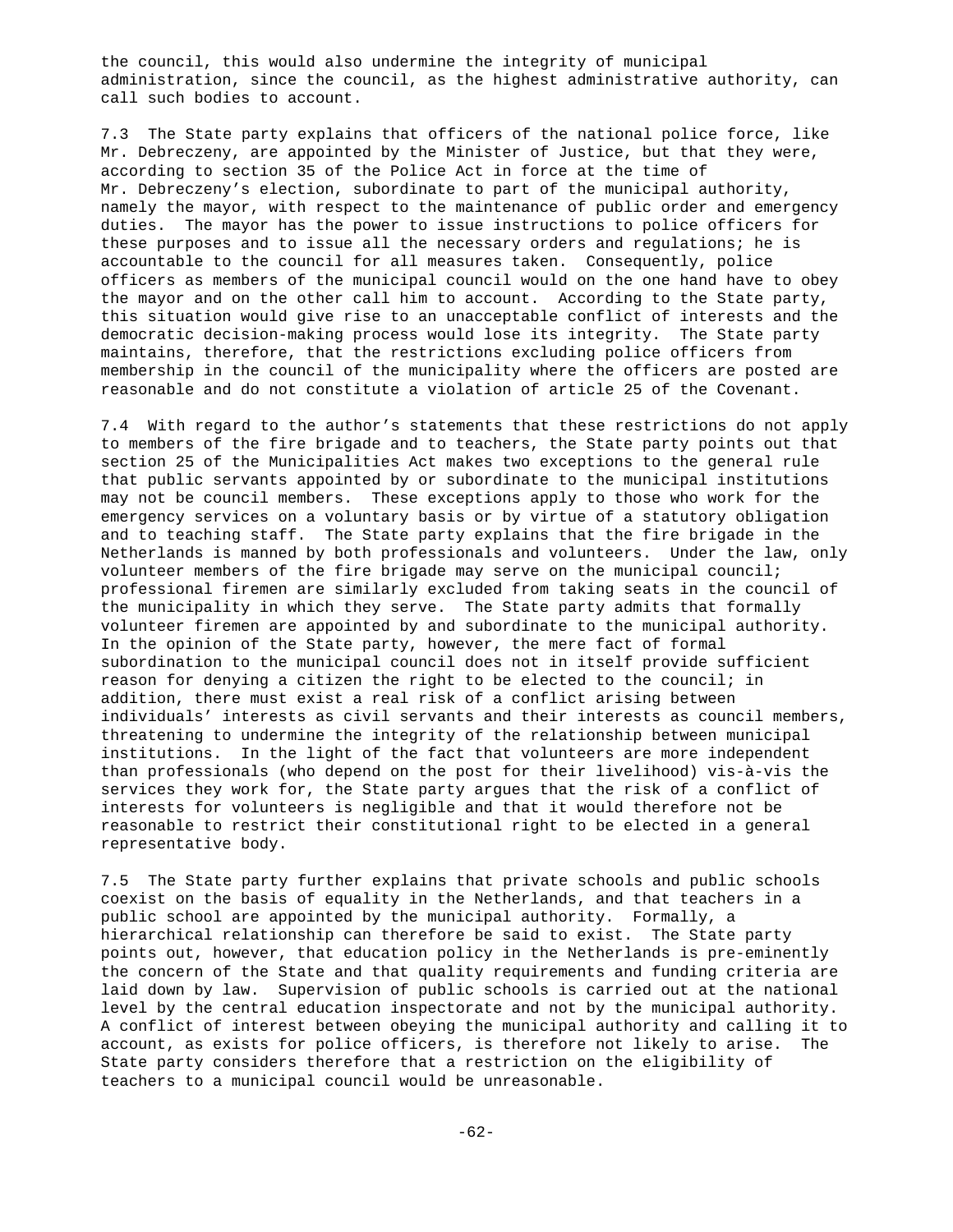7.6 The State party further addresses the cases in which, according to the author, local policemen were not prevented from becoming members in their respective municipal councils. The State party begins by emphasizing that the Netherlands is a decentralized unitary State, and that municipal authorities have the power to regulate and administer their own affairs. In the context of elections, municipalities themselves are responsible in the first instance to ensure that councils are lawfully and properly composed. This means that, if a candidate has been elected, the council itself decides whether he may be admitted as a member or whether there are legal obstacles that prevent him from taking his seat. Appeal against the council's decision can be lodged with an administrative court; interested parties may moreover apply to an administrative court if they are of the opinion that a certain council member was wrongfully admitted.

7.7 In the case of Sneek, mentioned by the author, the State party indicates that the police officer who was appointed to the municipal council was employed by the National Police Waterways Branch and based at Leeuwarden. The State party states that as such he was neither subordinate to nor appointed by the municipality of Sneek and that his position is therefore not incompatible with membership in the council.

7.8 In the case of Heerde, mentioned by the author, the State party admits that, between 1982 and 1990, an officer of the National Police Force, employed in the Heerde unit of the force, served as a member of the municipal council. The State party submits that this membership was unlawful; however, since no interested party contested the policeman's election to the municipal council before a court, he was able to maintain his position. The State party argues that "the mere fact that a police officer in Heerde sat unlawfully on the council of the municipality in which he was employed does not mean that Mr. Debreczeny may also sit unlawfully on the council of the municipality in which he is employed". It adds that the principle of equality cannot be invoked to reproduce a mistake made in the application of the law.

7.9 In conclusion, the State party submits that there are no reasons to find that articles 25 or 26 of the Covenant were violated in the author's case. It argues that the provisions, laid down in section 25 of the Municipalities Act, governing the compatibility of positions with membership in a municipal council are completely reasonable and that the protection of democratic decision-making procedures requires that individuals holding certain positions be barred from membership in municipal councils if such membership would entail an unacceptable risk of a conflict of interests. To prevent this general rule from leading to an unreasonable curtailment of the right to stand for election, exceptions have been created for volunteer firemen and teaching staff and the incompatibility of council membership for police officers has been limited to the council of the municipality in which the person in question is employed.

8.1 In his comments on the State party's submission, counsel to the author submits that the State party's interpretation of section 25 of the Municipalities Act, that the incompatibility is limited to those police officers who are elected to the council of the municipality in which they are employed, is too narrow. He submits that the law applies to all municipalities in which the person concerned can be theoretically requested to serve. In this context, counsel points out that the membership of the police officer in the municipal council of Sneek is therefore also against the law, since, although he is posted at Leeuwarden, his working region includes Sneek.

8.2 As regards the exception made for volunteer firemen, counsel points out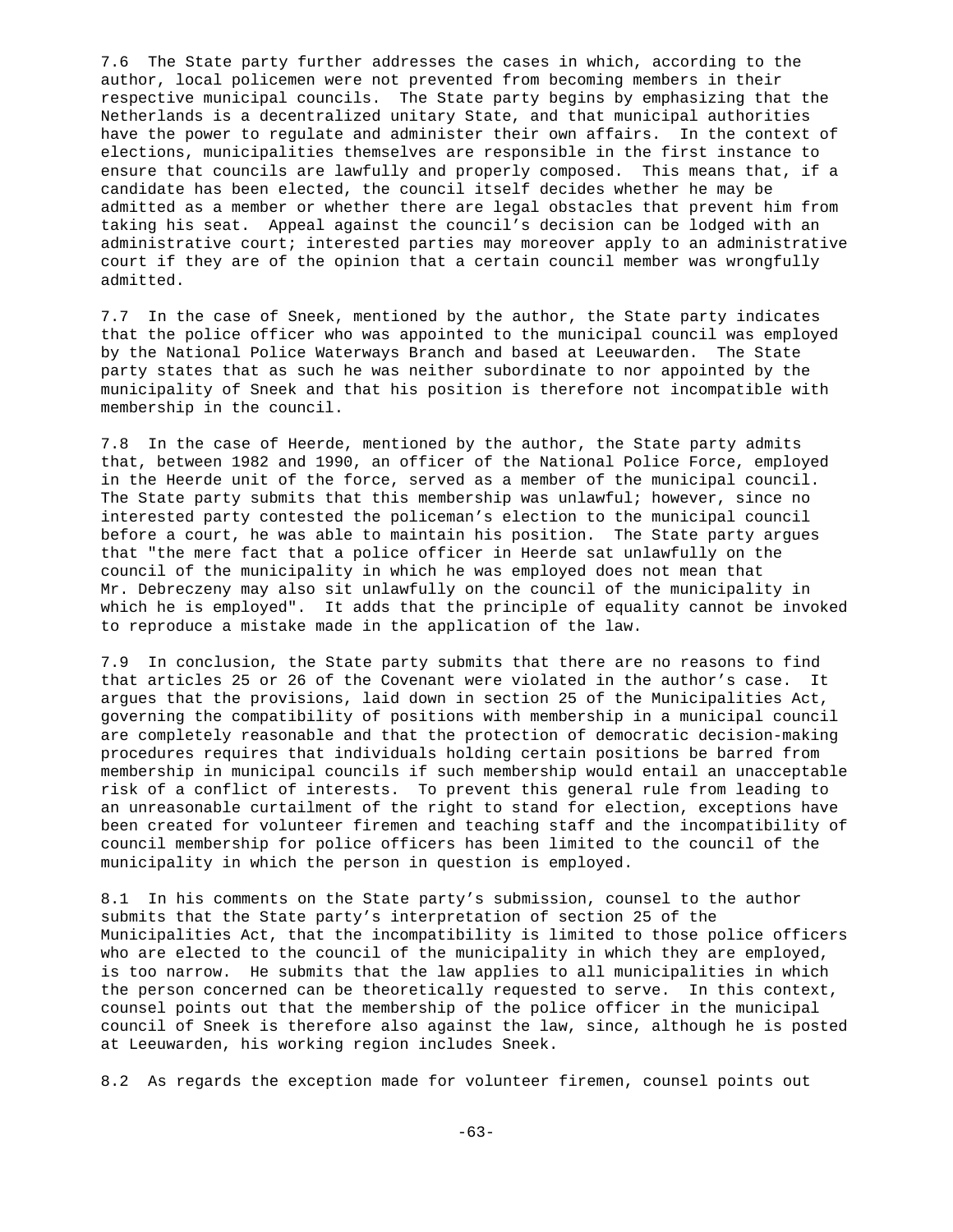that volunteers do receive an emolument for services rendered and that they are appointed by the municipal authority, whereas national police officers are appointed by the Minister of Justice. As regards teaching personnel, which is appointed by the municipal authority, counsel argues that there exists a more than theoretic risk of a conflict of interests, especially in the case of a headmaster functioning as a council member. In reply to the State party's argument that the statute for teaching staff is determined on the national level, counsel points out that this is also the case for national police officers.

8.3 Counsel argues that it is not reasonable to allow teaching staff to become members of the municipal council while maintaining the incompatibility for police officers. In this context, it is argued that 99 per cent of the national police officers do not receive direct orders from the mayor, but from their immediate superior, with whom the mayor communicates.

8.4 Counsel further refers to the parliamentary debate in 1981 which led to the exception of teaching staff from the incompatibility rules, during which the general character of the remaining incompatibilities was deemed to be arbitrary or insufficiently motivated. In this context, counsel states that parliament defended the exception for teaching staff, inter alia, by referring to section 52 of the Municipalities Act, which states that a councillor should refrain from voting on matters in which he is personally involved. It was argued that this clause offered sufficient guarantees for proper decision-making in municipal councils. Moreover, it was argued that it is up to the electorate, the political parties and the persons concerned to ensure that the democratic rules are observed.

8.5 Counsel contends that the same arguments apply to the position of national police officers who wish to take up their seat in the municipal council. He submits that the probability that in a few cases complications may arise does not justify the categorical prohibition which was applied to Mr. Debreczeny. He concludes therefore that the limitation of Mr. Debreczeny's right to be elected was unreasonable. In this connection, he refers to a statement made by the Government during the parliamentary discussion on the restructuring of the police force, in which it was stated that members of a regional functional police unit shall be prohibited from becoming members of the municipal council only when it is plausible that the unit in a municipality can be deployed to a significant extent for public order purposes.

# Issues and proceedings before the Committee

9.1 The Human Rights Committee has considered the present communication in the light of all the information made available to it by the parties, as provided in article 5, paragraph 1, of the Optional Protocol.

9.2 The issue before the Committee is whether the application of the restrictions provided for in section 25 of the Municipalities Act, as a consequence of which the author was prevented from taking his seat in the municipal council of Dantumadeel to which he was elected, violated the author's right under article 25 (b) of the Covenant. The Committee notes that the right provided for by article 25 is not an absolute right and that restrictions of this right are allowed as long as they are not discriminatory or unreasonable.

9.3 The Committee notes that the restrictions on the right to be elected to a municipal council are regulated by law and that they are based on objective criteria, namely the electee's professional appointment by or subordination to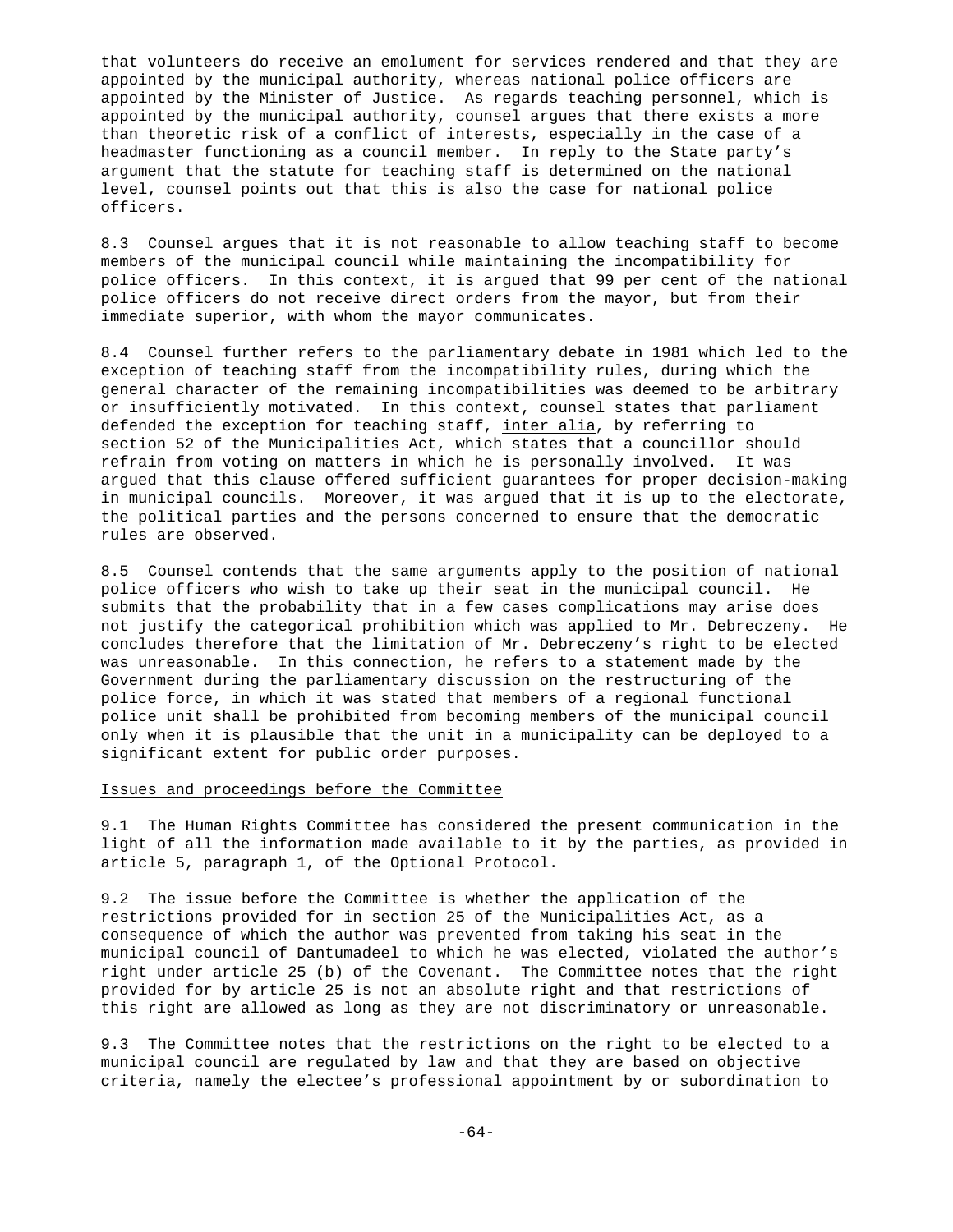the municipal authority. Noting the reasons invoked by the State party for these restrictions, in particular, to guarantee the democratic decision-making process by avoiding conflicts of interest, the Committee considers that the said restrictions are reasonable and compatible with the purpose of the law. In this context, the Committee observes that legal norms dealing with bias, for example section 52 of the Municipalities Act to which the author refers, are not apt to cover the problem of balancing interests on a general basis. The Committee observes that the author was, at the time of his election to the council of Dantumadeel, serving as a police officer in the national police force, based at Dantumadeel and as such for matters of public order subordinated to the mayor of Dantumadeel, who was himself accountable to the council for measures taken in that regard. In these circumstances, the Committee considers that a conflict of interests could indeed arise and that the application of the restrictions to the author does not constitute a violation of article 25 of the Covenant.

9.4 The author has also claimed that the application of the restrictions to him is in violation of article 26 of the Covenant, because (a) the restrictions do not apply to volunteer firemen and to teaching staff and (b) in two cases, police officers were allowed to become members of the council of the municipality in which they served. The Committee notes that the exception for volunteer firemen and teaching staff is provided for by law and based on objective criteria, namely, for volunteer firemen, the absence of income dependency, and, for teaching staff, the lack of direct supervision by the municipal authority. With regard to the two specific cases mentioned by the author, the Committee considers that, even if the police officers concerned were in the same position as the author and were unlawfully allowed to take up their seats in the council, the failure to enforce an applicable legal provision in isolated cases does not lead to the conclusion that its application in other cases is discriminatory.<sup>16</sup> In this connection, the Committee notes that the author has not claimed any specific ground for discrimination and that the State party has explained the reasons for the different treatment stating that, in one case, the facts were materially different and that, in the other, the membership was unlawful but the court never had an opportunity to review it because the case was not brought before it by any of the interested parties. The Committee concludes therefore that the facts of Mr. Debreczeny's case do not reveal a violation of article 26 of the Covenant.

10. The Human Rights Committee, acting under article 5, paragraph 4, of the Optional Protocol to the International Covenant on Civil and Political Rights, is of the view that the facts before it do not reveal a breach of any of the provisions of the Covenant.

<sup>&</sup>lt;sup>16</sup> See also the Committee's decision declaring inadmissible Communication No. 273/1988 (B. d. B. v. the Netherlands) adopted on 30 March 1989, in which the Committee stated that it is "not competent to examine errors allegedly committed in the application of laws concerning persons other than authors of a communication" (para. 6.6).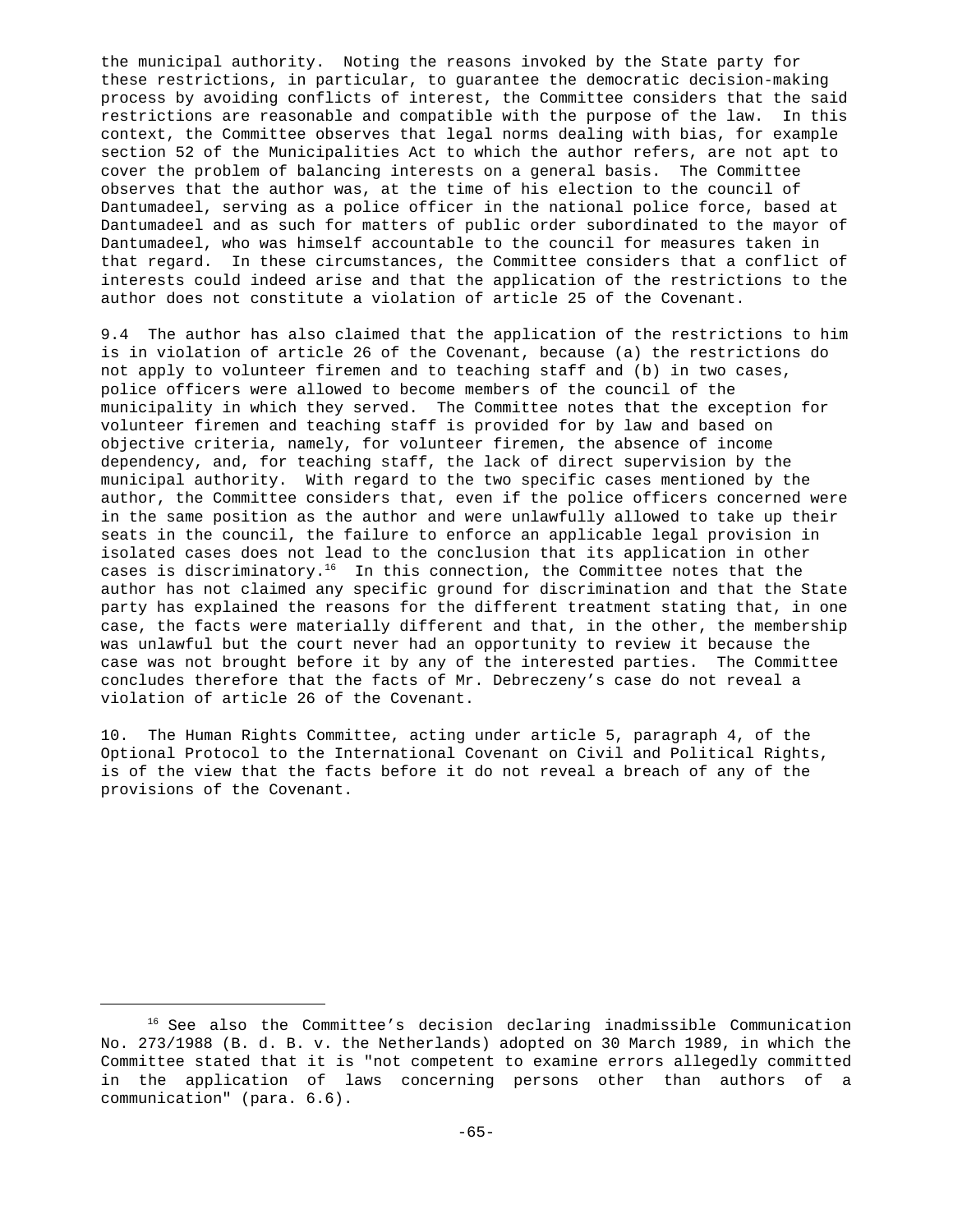# I. Communication No. 511/1992; Ilmari Länsman et al. v. Finland (Views adopted on 26 October 1994, fifty-second session)

| Submitted by:          | Ilmari Länsman et al.<br>[represented by counsel] |
|------------------------|---------------------------------------------------|
| Victims:               | The authors                                       |
| State party:           | Finland                                           |
| Date of communication: | 11 June 1992 (initial submission)                 |

Date of decision on admissibility: 14 October 1993

The Human Rights Committee, established under article 28 of the International Covenant on Civil and Political Rights,

Meeting on 26 October 1994,

Having concluded its consideration of Communication No. 511/1992 submitted to the Human Rights Committee by Ilmari Länsman et al. under the Optional Protocol to the International Covenant on Civil and Political Rights,

Having taken into account all written information made available to it by the authors of the communication, their counsel and the State party,

Adopts its Views under article 5, paragraph 4, of the Optional Protocol.

1. The authors of the communication are Ilmari Länsman and 47 other members of the Muotkatunturi Herdsmen's Committee and members of the Angeli local community. They claim to be the victims of a violation by Finland of article 27 of the International Covenant on Civil and Political Rights. They are represented by counsel.

#### Facts as presented by the authors

2.1 The authors are all reindeer breeders of Sami ethnic origin from the area of Angeli and Inari; they challenge the decision of the Central Forestry Board to pass a contract with a private company, Arktinen Kivi Oy (Arctic Stone Company) in 1989, which would allow the quarrying of stone in an area covering 10 hectares on the flank of the mountain Etela-Riutusvaara. Under the terms of the initial contract, this activity would be authorized until 1993.

2.2 The members of the Muotkatunturi Herdsmen's Committee occupy an area ranging from the Norwegian border in the west, to Kaamanen in the east, comprising both sides on the road between Inari and Angeli, a territory traditionally owned by them. The area is officially administered by the Central Forestry Board. For reindeer herding purposes, special pens and fences, designed for example to direct the reindeers to particular pastures or locations, have been built around the village of Angeli. The authors point out that the question of ownership of lands traditionally used by the Samis is disputed between the Government and the Sami community.

2.3 The authors contend that the contract signed between the Arctic Stone Company and the Central Forestry Board would not only allow the company to extract stone but also to transport it right through the complex system of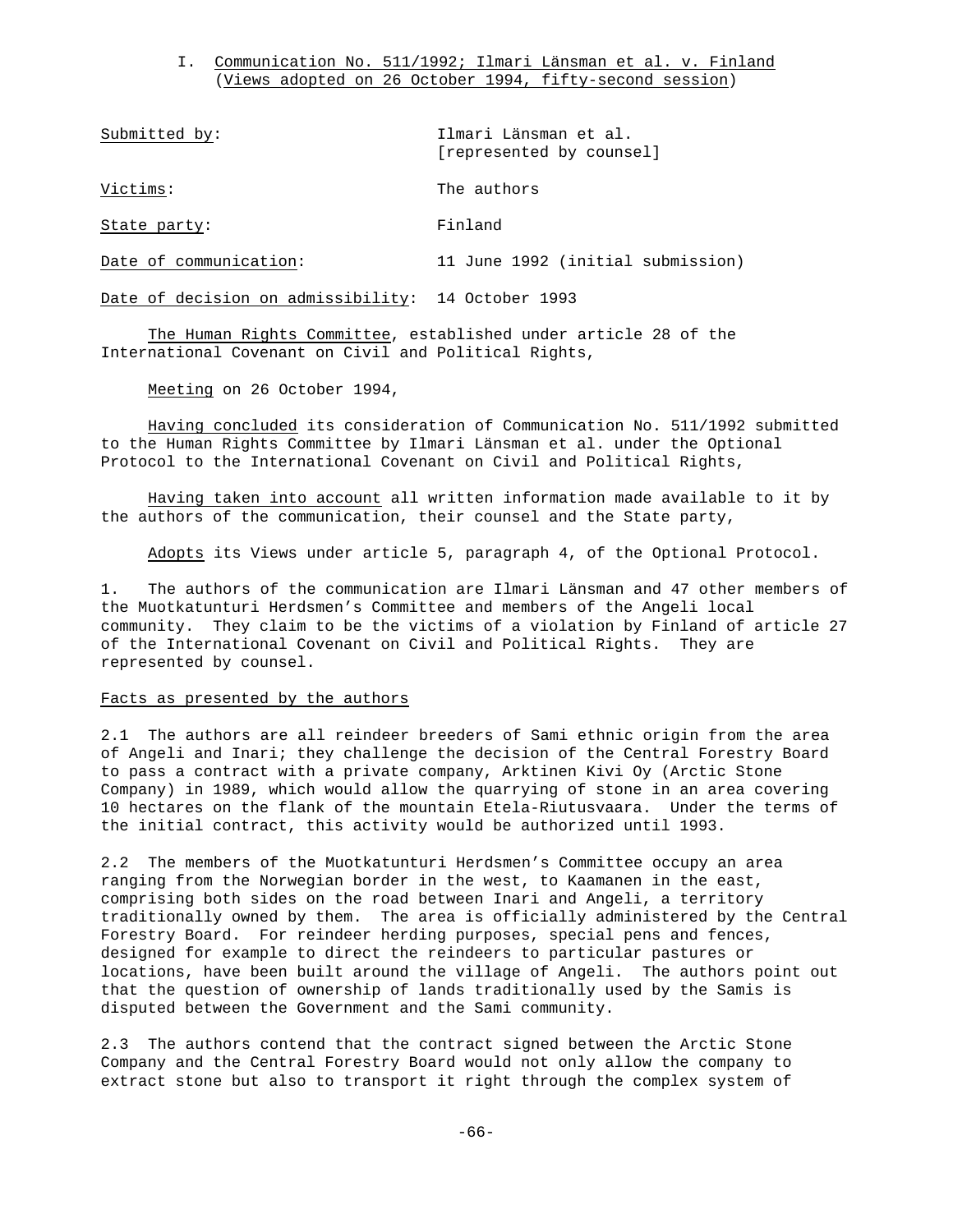reindeer fences to the Angeli-Inari road. They note that in January of 1990, the company was granted a permit by the Inari municipal authorities for the extraction of some 5,000 cubic metres of building stone and that it obtained a grant from the Ministry of Trade and Industry for this very purpose.

2.4 The authors admit that, until now, only some limited test-quarrying has been carried out; by September 1992, some 100,000 kilograms of stone (approximately 30 cubic metres) had been extracted. The authors concede that the economic value of the special type of stone concerned, anorthocite, is considerable, since it may replace marble in, above all, representative public buildings, given that it is more resistant to air-borne pollution.

2.5 The authors affirm that the village of Angeli is the only remaining area in Finland with a homogenous and solid Sami population. The quarrying and transport of anorthocite would disturb their reindeer herding activities and the complex system of reindeer fences determined by the natural environment. They add that the transport of the stone would run next to a modern slaughterhouse already under construction, where all reindeer slaughtering must be carried out as of 1994, so as to meet strict export standards.

2.6 Furthermore, the authors observe that the site of the quarry, Mount Etelä-Riutusvaara, is a sacred place of the old Sami religion, where in old times reindeer were slaughtered, although the Samis now inhabiting the area are not known to have followed these traditional practices for several decades.

2.7 As to the requirement of exhaustion of domestic remedies, the authors point out that 67 members of the Angeli local community appealed, without success, against the quarrying permit to the Lapland Provincial Administrative Board as well as to the Supreme Administrative Court,<sup>17</sup> where they specifically invoked article 27 of the Covenant. On 16 April 1992, the Supreme Administrative Court dismissed the appeal without addressing the alleged violations of the Covenant. According to the authors, no further domestic remedies are available.

2.8 Finally, at the time of submission of the communication in June 1992, the authors, fearing that further quarrying is imminent, requested the adoption of interim measures of protection, under rule 86 of the Committee's rules of procedure, so as to avoid irreparable damage.

### Complaint

3.1 The authors affirm that the quarrying of stone on the flank of Mount Etelä-Riutusvaara and its transportation through their reindeer herding territory would violate their rights under article 27 of the Covenant, in particular their right to enjoy their own culture, which has traditionally been and remains essentially based on reindeer husbandry.

3.2 In support of their contention of a violation of article 27, the authors refer to the Views adopted by the Committee in the cases of Ivan Kitok (No. 197/1985) and B. Ominayak and members of the Lubicon Lake Band v. Canada (No. 167/1984), as well as to International Labour Organization Convention No. 169 concerning the rights of indigenous and tribal people in independent countries.

<sup>&</sup>lt;sup>17</sup> It should be noted that not all of the authors of the communication before the Committee appealed to the Supreme Court.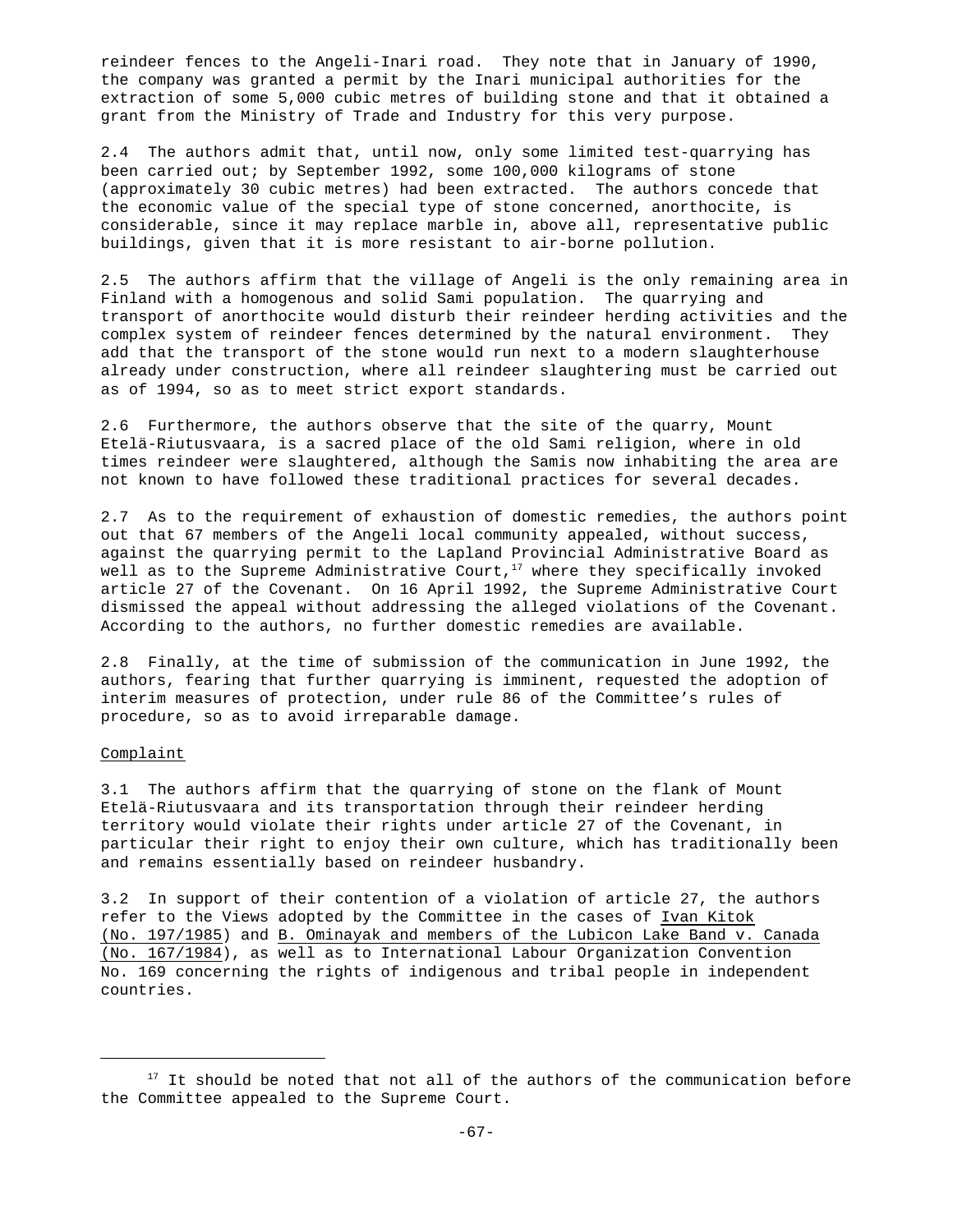### State party's information and observations and counsel's comments thereon

4.1 The State party confirms that quarrying of stone in the area claimed by the authors was made possible by a permit granted by the Angeli Municipal Board on 8 January 1990. Pursuant to Act No. 555/1981 on extractable land resources, this permit was at the basis of a contract passed between the Central Forestry Board and a private company, which is valid until 31 December 1993.

4.2 The State party opines that those communicants to the Committee who, in the matter under consideration, have applied both to the Lapland Provincial Administrative Board and to the Supreme Administrative Court have exhausted all available domestic remedies. As the number of individuals who appealed to the Supreme Administrative Court is however lower than the number of those who filed a complaint with the Committee, the State party considers the communication inadmissible on the ground of non-exhaustion of domestic remedies in respect of those authors who were not a party to the case before the Supreme Administrative Court.

4.3 The State party concedes that "extraordinary appeals" against the decision of the Supreme Administrative Court would have no prospect of success, and that there are no other impediments, on procedural grounds, to the admissibility of the communication. On the other hand, it submits that the authors' request for the adoption of interim measures of protection was "clearly premature", as only test quarrying on the contested site has been carried out.

5.1 In his comments, counsel rejects the State party's argument that those authors who did not personally sign the appeal to the Supreme Administrative Court failed to exhaust available domestic remedies. He argues that "[a]ll the signatories of domestic appeals and the communication have invoked the same grounds, both on the domestic level and before the Human Rights Committee. The number and identity of signatories was of no relevance for the outcome of the Supreme Court judgment, since the legal matter was the same for all the signatories of the communication ...".

5.2 Counsel contends that in the light of the Committee's jurisprudence in the case of Sandra Lovelace v. Canada, all the authors should be deemed to have complied with the requirements of article 5, paragraph 2 (b), of the Optional Protocol. In this case, he recalls, the Committee decided that the Protocol does not impose on authors the obligation to seize the domestic courts if the highest domestic court has already substantially decided the question at issue. He affirms that in the case of Mr. Länsman and his co-authors, the Supreme Administrative Court has already decided the matter in respect of all the authors.

5.3 In further comments dated 16 August 1993, counsel notes that the lease contract for Arktinen Kivi Oy expires at the end of 1993, and that negotiations for a longer lease are underway. If agreement on a long-term lease is reached, Arktinen intends to undertake considerable investments, inter alia, for road construction. Counsel further notes that even the limited test quarrying carried out so far has left considerable marks on Mount Etelä-Riutusvaara. Similarly, the marks and scars left by the provisional road allegedly will remain in the landscape for hundreds of years, because of extreme climatic conditions. Hence, the consequences for reindeer herding are greater and will last longer than the total amount of stone to be taken from the quarry (5,000 cubic metres) would suggest. Finally, counsel reiterates that the location of the quarry and the road leading to it are of crucial importance for the activities of the Muotkatunturi Herdsmen's Committee, because their new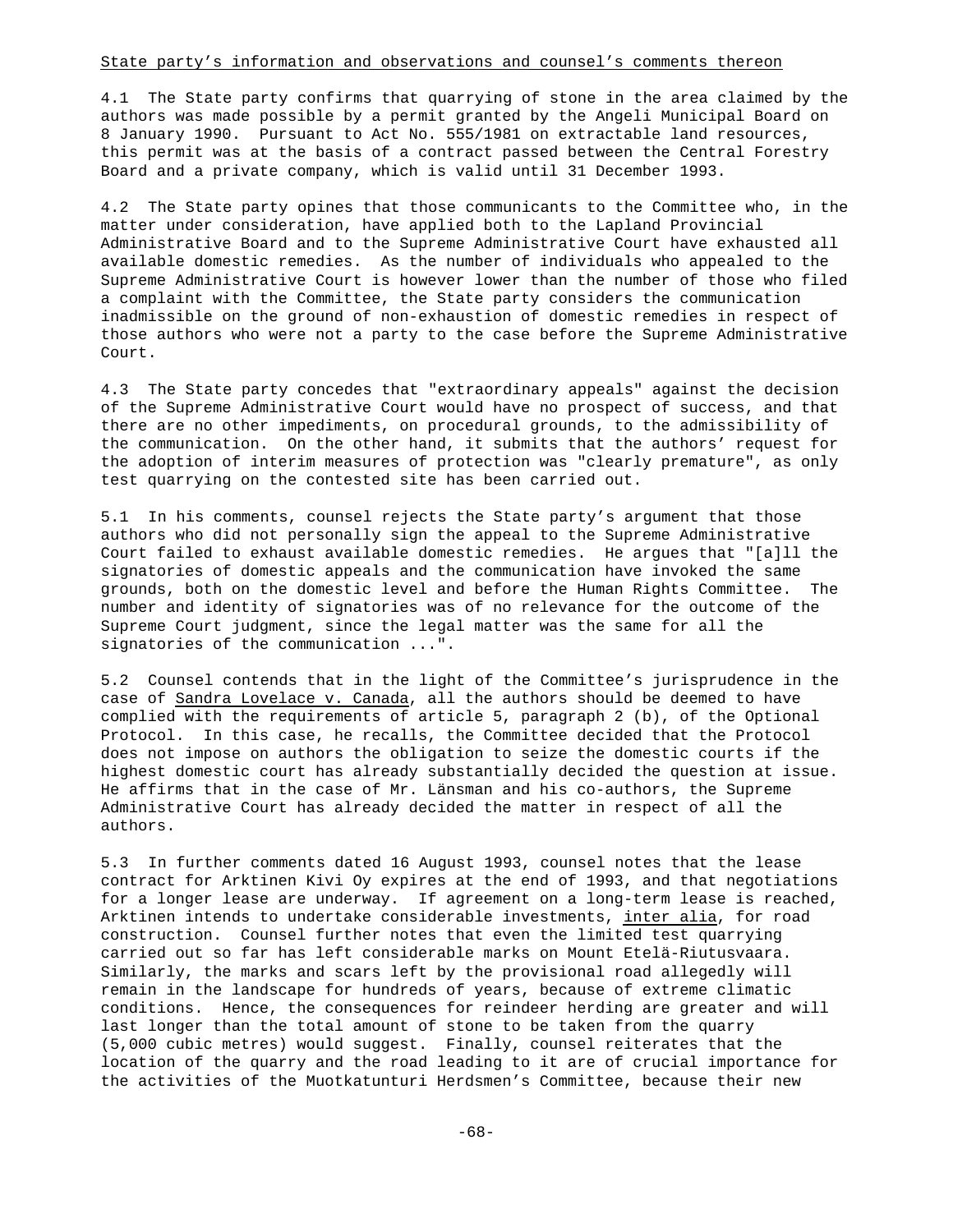slaughterhouse and the area used for rounding up reindeers are situated in the immediate vicinity.

### Committee's decision on admissibility

6.1 During its forty-ninth session, the Committee considered the admissibility of the communication. It noted that the State party did not object to the admissibility of the complaint in respect of all those authors which had appealed the quarrying permit both to the Lapland Provincial Administrative Board and to the Supreme Administrative Court of Finland, and that only in respect of those authors who had not personally appealed to the Supreme Administrative Court did it contend that domestic remedies had not been exhausted.

6.2 The Committee disagreed with the State party's reasoning and recalled that the facts at the basis of the decision of the Supreme Administrative Court of 16 April 1992 and of the case before the Committee were identical; had those who did not personally sign the appeal to the Supreme Administrative Court done so, their appeal would have been dismissed along with that of the other appellants. It was unreasonable to expect that if they applied to the Supreme Administrative Court now, on the same facts and with the same legal arguments, this court would hand down another decision. The Committee reiterated its earlier jurisprudence that wherever the jurisprudence of the highest domestic tribunal has decided the matter at issue, thereby eliminating any prospect of success of an appeal to the domestic courts, authors are not required to exhaust domestic remedies, for the purposes of the Optional Protocol. The Committee therefore concluded that the requirements of article 5, paragraph 2 (b), of the Optional Protocol had been met.

6.3 The Committee considered that the authors' claims pertaining to article 27 had been substantiated, for purposes of admissibility, and that they should be considered on their merits. As to the authors' request for interim measures of protection, it noted that the application of rule 86 of the rules of procedure would be premature but that the authors retained the right to address another request under rule 86 to the Committee if there were reasonably justified concerns that quarrying might resume.

6.4 On 14 October 1993, therefore, the Committee declared the communication admissible in so far as it appeared to raise issues under article 27 of the Covenant.

### State party's submission on the merits and counsel's comments thereon

7.1 In its submission under article 4, paragraph 2, dated 26 July 1994, the State party supplements and corrects the facts of the case. Concerning the issue of ownership of the area in question, it notes that the area is Stateowned, as it had been awarded to the State in a general reparceling. It was inscribed as State-owned in the land register and is regarded as such in the jurisprudence of the Supreme Court (judgment of 27 June 1984 dealing with the determination of water limits in the Inari municipality). Powers inherent in the ownership are used by the Finnish Forestry and Park Service (formerly the Central Forestry Board), which is entitled, inter alia, to construct roads.

7.2 The State party further provides information on another case involving planned logging and road construction activities in the Inari District, which had been decided by the Inari District Court and the Rovaniemi Court of Appeal. These courts assessed the matter at issue in the light of article 27 of the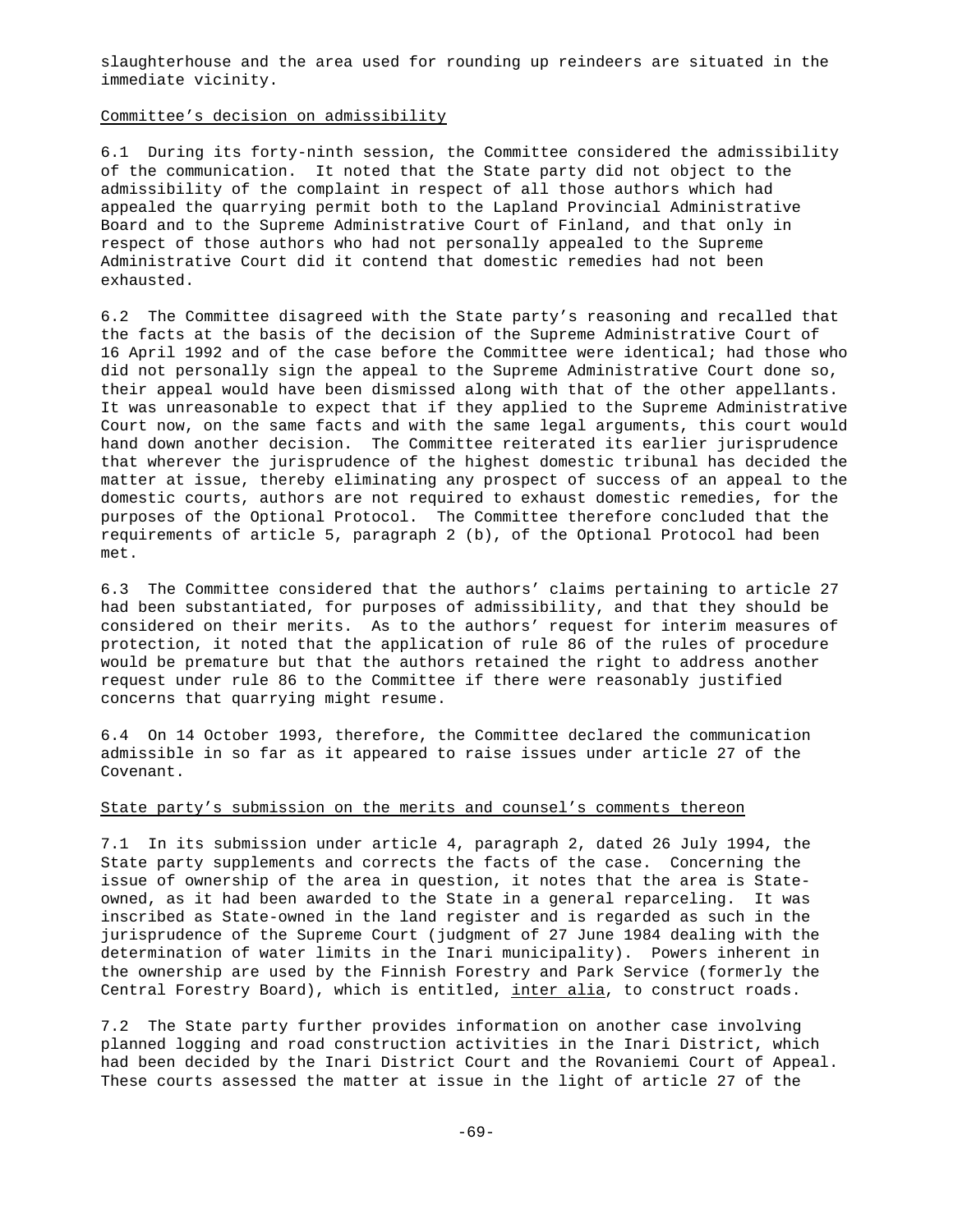Covenant but concluded that the contested activities did not prevent the complainants from practising reindeer herding.

7.3 As to the merits of the authors' claim under article 27, the State party concedes that the concept "culture" in article 27 also covers reindeer herding as an "essential component of the Sami culture". It examines whether the quarrying permit, its exploitation and the contract between the Central Forestry Board and Arktinen Kivi Oy violates the authors' rights under article 27. In this connection, several provisions of Act No. 555/1981 on extractable land resources are relevant. Thus, section 6 stipulates that an extraction (quarrying) permit may be delivered if certain conditions laid down in the act have been met. Section 11 defines these conditions as "orders which the applicant must follow in order to avoid or restrict damages caused by the project in question". Under section 9, subsection 1, the contractor is liable to compensate the owner of real estate for any extraction of land resources which causes (environmental or other) damage which cannot be qualified as minor. Section 16, litera 3, allows the State authority to amend the conditions of the initial permit or to withdraw it, especially when extraction of land resources has had unpredictable harmful environmental effects.

7.4 As to the permit issued to Arktinen Kivi Oy, the State party notes that it is valid until 31 December 1999, but only if the Finnish Forestry and Park Service upholds the contract until that date. Another condition requires that during and after the quarrying, the area in question must be kept "clear and safe". Condition No. 3 lays down that every year quarrying should be carried out within the period 1 April to 30 September, as requested by the Muotkatunturi Herdsmens' Committee in its letter of 5 November 1989 to the Inari municipality. This is because reindeers do not pasture in the area during this period. The same condition also stipulates that means of communication (transport) to and within the area must be arranged in coordination with the Herdsmens' Committee and that any demands of the Angeli Community Committee should be given due consideration.

7.5 In October 1989, a contract between the Central Forestry Board and the company was concluded, which gave the company the right to use and extract stone in an area covering 10 hectares, to a maximum of 200 cubic metres. This contract was valid until the end of 1993. Under the terms of the contract, means of transportation/communication had to be agreed upon with the district forester. Edges of holes had to be smoothed during quarrying; after quarrying, the slopes had to be remodelled in such a way as not to constitute a danger for animals and men and not to disfigure the landscape. In March 1993, the company requested a new land lease contract; an inspection of the site on 30 July 1993 was attended by a representative of the Forest District, the company, the Angeli Community Committee, the Herdsmens' Committee, and the building inspector of Inari community. The company representatives noted that the construction of a proper road was necessary for the project's profitability; the representative of the Forest District replied that the Herdsmens' Committee and the company had to find a negotiated solution. The State party adds that the Forestry and Park Service has informed the Government that a decision on a possible new contract with the company will be taken only after the adoption of Views by the Committee in the present case.

7.6 As to actual quarrying, the State party notes that the company's activity in the area has been insignificant, both in terms of amount of extracted stone (30 cubic metres) and the extent (10 hectares) of the quarrying area on Mount Riutusvaara. By comparison, the total area used by the Muotkatunturi Herdsmens' Committee covers 2,586 square kilometres, whereas the area fenced in for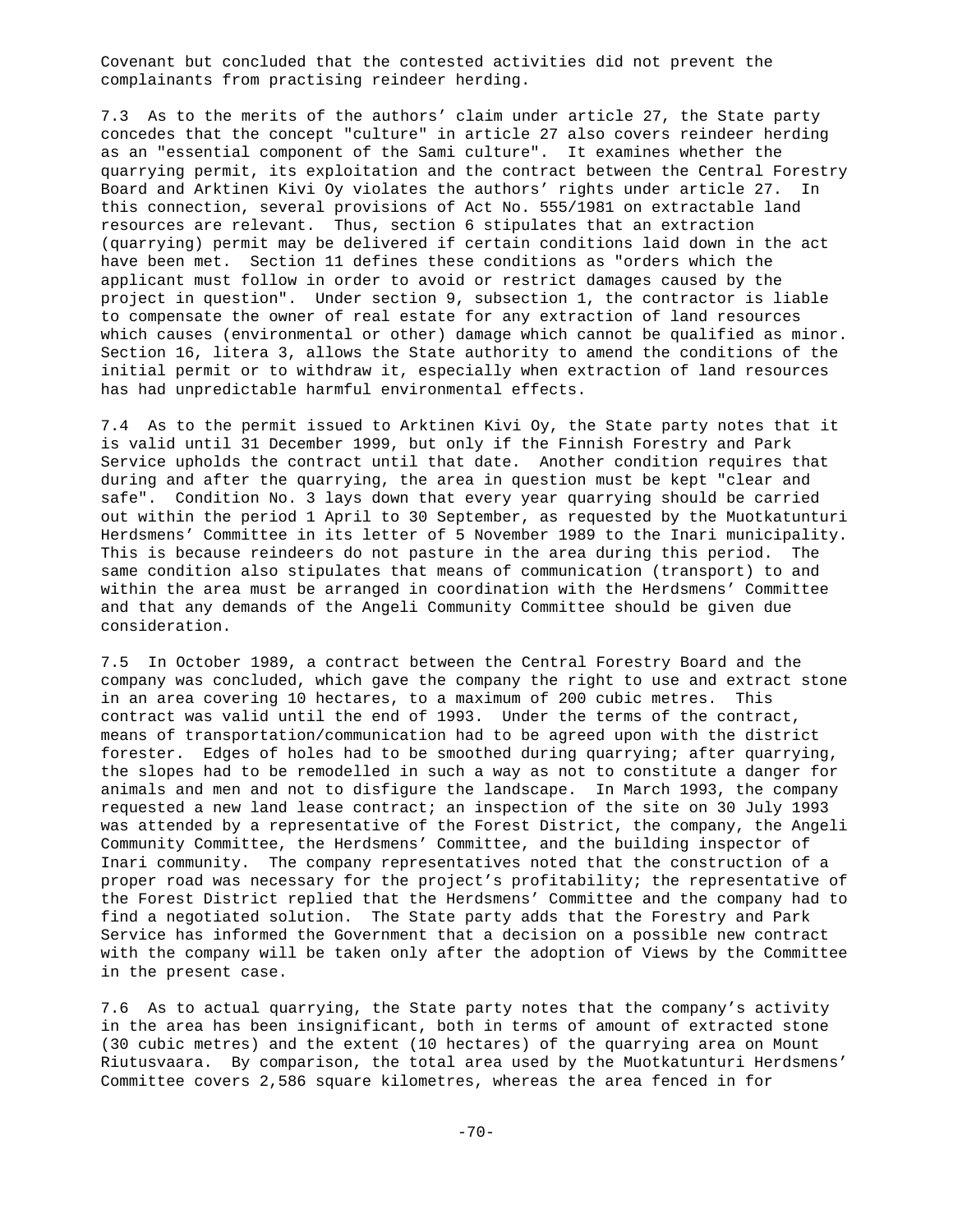quarrying covered only approximately one hectare and is only four kilometres away from the main road. In two expert statements, dated 25 October 1991, submitted to the Supreme Administrative Court, it is noted that "extraction of land resources from Mount Etelä-Riutusvaara has, as regards its size, no significance on the bearing capacity of the pastures of the Muotkatunturi Herdsmens' Committee". Neither can, in the State party's opinion, the extraction have any other negative effects on reindeer husbandry. The Government disagrees with the authors' assertion that already limited test quarrying has caused considerable damage to Mount Etelä-Riutusvaara.

7.7 In the above context, the State party notes that it appears from an opinion of the Environmental Office of the Lapland County Administrative Board (dated 8 May 1991) that only low pressure explosives are used to extract stone from the rock: "Extraction is carried out my means of sawing and wedging techniques ... to keep the rock as whole as possible". As a result, possible harm to the environment remains minor. Furthermore, it transpires from a statement dated 19 August 1990 from the Inari Municipal Executive Board to the County Administrative Board that special attention was paid by the Board and the company to avoid disturbing reindeer husbandry in the area. The State party refers to section 2, subsection 2, of the Reindeer Husbandry Act, which requires that the northernmost State-owned areas shall not be used in ways which can seriously impair reindeer husbandry; it adds that the obligations imposed by article 27 were observed in the permit proceedings.

7.8 With regard to the question of road construction in the quarrying area, the State party notes that transport of the test blocks of stone initially took place on an existing road line, with the help of one of the authors. The company only extended the road line for approximately one kilometre into another direction (not through the authors' reindeer fences), while using the existing road for transport of stone to the main road. The State party observes that the road line has thus been decided upon by the authors themselves. At a meeting on 15 October 1993 of the Inari Advisory Board, the company advised that the construction of a proper road would improve the profitability of the project; and, as conceded by the Inari Municipal Board in a written submission to the Supreme Administrative Court in August 1991, the construction of such a road is technically possible without causing disturbances for reindeer husbandry.

7.9 The State party submits that in the light of the above and given that only 30 cubic metres of rock have actually been extracted, the company's activity has been insignificant in relation to the authors' rights under article 27, especially reindeer herding. Similar conclusions would apply to the possible quarrying of the total allowable extractable amount of stone and its transport over a proper road to the main road. In this context, the State party recalls the Committee's Views in Lovelace v. Canada, which state that "not every interference can be regarded as a denial of rights within the meaning of article 27 ... (but) restrictions must have both a reasonable and objective justification and be consistent with the other provisions of the Covenant ...". This principle, according to the State party, applies to the present case.

7.10 The State party concedes "that the concept of culture in the sense of article 27 provides for a certain protection of the traditional means of livelihood for national minorities and can be deemed to cover livelihood and related conditions insofar as they are essential for the culture and necessary for its survival. This means that not every measure and every effect of it, which in some way alters the previous conditions, can be construed as adverse interference in the rights of minorities to enjoy their own culture under article 27". Relevant references to the issue have been made by the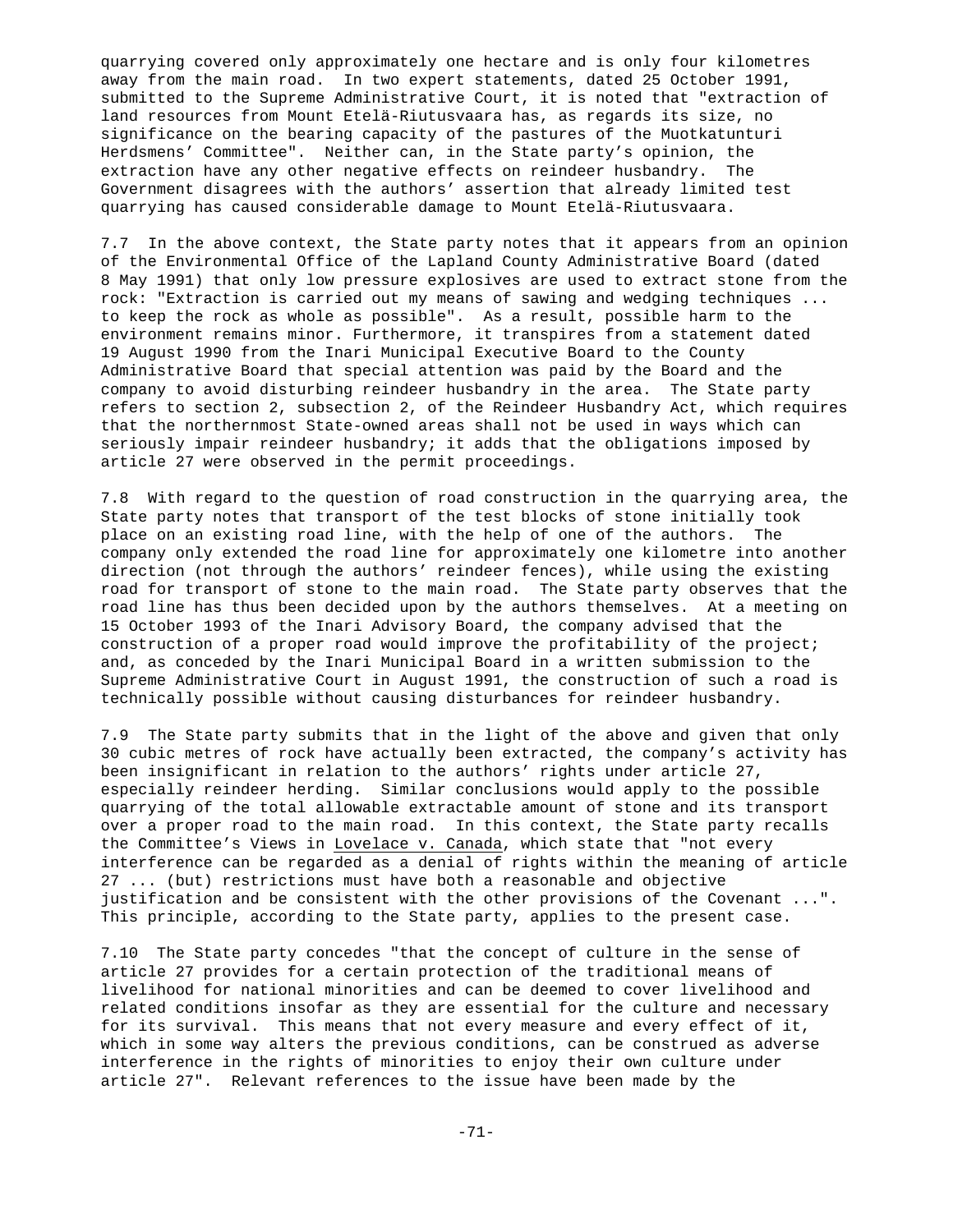Parliamentary Committee for Constitutional Law, in relation with Government Bill 244/1989, to the effect that reindeer husbandry exercised by Samis shall not be subject to unnecessary restrictions.

7.11 This principle, the State party notes, was underlined by the authors themselves in their appeal to the Lapland County Administrative Board: thus, before the domestic authorities, the authors themselves took the stand that only unnecessary and essential interferences with their means of livelihood, in particular reindeer husbandry, would raise the spectre of a possible violation of the Covenant.

7.12 The State disagrees with the statement of the authors' counsel before the Supreme Administrative Court (10 June 1991) according to which, by reference to the Committee's Views in the case of B. Ominayak and members of the Lubicon Lake Band v. Canada<sup>18</sup>, every measure, even a minor one, which obstructs or impairs reindeer husbandry must be interpreted as prohibited by the Covenant. In this context, the State party quotes from paragraph 9 of the Committee's General Comments on article 27, which lays down that the rights under article 27 are "directed to ensure the survival and continued development of the cultural, religious and social identity of the minorities concerned...". Furthermore, the question of "historical inequities", which arose in the Lubicon Lake Band case, does not arise in the present case. The State party rejects as irrelevant the authors' reliance on certain academic interpretations of article 27 and on certain national court decisions. It claims that the Human Rights Committee's Views in the case of  $Kitok^{19}$  imply that the Committee endorses the principle that States enjoy a certain degree of discretion in the application of article 27 - which is normal in all regulation of economic activities. According to the State party, this view is supported by the decisions of the highest tribunals of States parties to the Covenant and the European Commission on Human Rights.

7.13 The State party concludes that the requirements of article 27 have "continuously been taken into consideration by the national authorities in their application and implementation of the national legislation and the measures in question". It reiterates that a margin of discretion must be left to national authorities even in the application of article 27: "As confirmed by the European Court of Human Rights in many cases ..., the national judge is in a better position than the international judge to make a decision. In the present case, two administrative authorities and ... the Supreme Administrative Court, have examined the granting of the permit and related measures and considered them as lawful and appropriate". It is submitted that the authors can continue to practise reindeer husbandry and are not forced to abandon their lifestyle. The quarrying and the use of the old forest road line, or the possible construction of a proper road, are insignificant or at most have a very limited impact on this means of livelihood.

8.1 In his comments, dated 31 August 1994, counsel informs the Committee that since the initial submission of the complaint, the Muotkatunturi Herdsmens' Committee has somewhat changed its reindeer herding methods. As of spring 1994, young fawns are not kept fenced in with their mothers, so that the reindeer pasture more freely and for a larger part of the year than previously in areas north of the road between Angeli and Inari, including southern Riutusvaara.

<sup>&</sup>lt;sup>18</sup> Views adopted by the Committee at its thirty-eighth session, 26 March 1990.

<sup>&</sup>lt;sup>19</sup> Communication No. 197/1985, Views adopted during the Committee's thirty-third session on 27 July 1988, paragraph 9.3.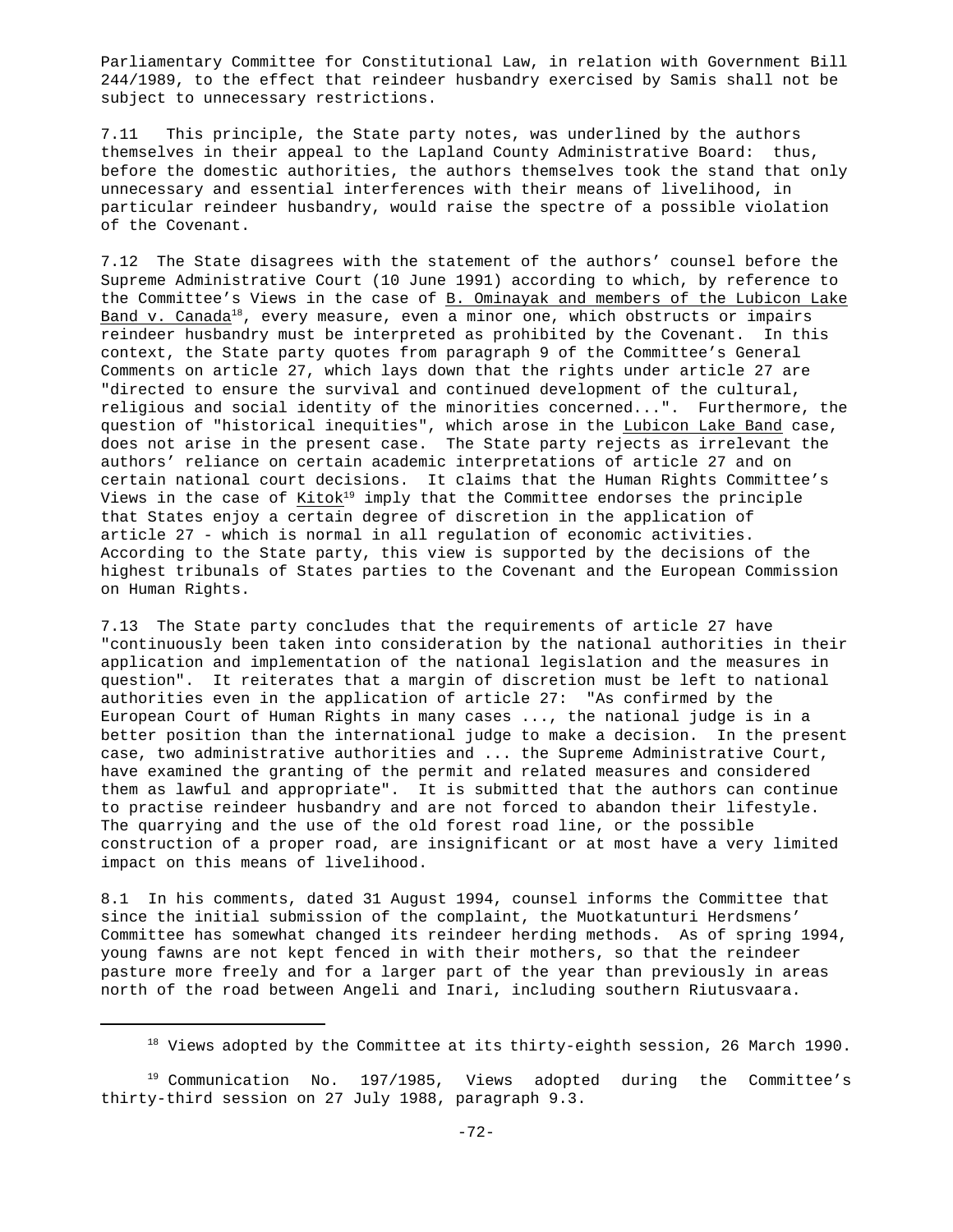Reindeer now also pasture in the area in April and September. Counsel adds that southern Riutusvaara is definitely not unsuitable for reindeer pasture, as contended by the State party, as the reindeer find edible lichen there.

8.2 As to the supplementary information provided by the State party, the authors note that thus far, the companies quarrying on Mount Etelä-Riutusvaara have not covered any holes or smoothed edges and slopes after the expiry of their contracts. The authors attach particular importance to the State party's observation that the lease contract between the Central Forestry Board and Arktinen Kivi Oy was valid until the end of 1993. This implies that no contractual obligations would be breached if the Human Rights Committee were to find that any further quarrying would be unacceptable in the light of article 27.

8.3 As to the road leading to the quarry, the authors dismiss as misleading the State party's argument that the disputed road has been or would have been constructed in part "by one of the authors". They explain that the road line has been drawn by the two companies wishing to extract stone from the area. Counsel concedes however that the first company used a Sami as "employee or subcontractor in opening the road line. This is probably the reason why the person in question ... did not want to sign the communication to the Human Rights Committee".

8.4 The authors criticize that the State party has set an unacceptably high threshold for the application of article 27 of the Covenant and note that what the Finnish authorities appear to suggest is that only once a State party has explicitly conceded that a certain minority has suffered historical inequities, it might be possible to conclude that new developments which obstruct the cultural life of a minority constitute a violation of article 27. To the authors, this interpretation of the Committee's Views in the Lubicon Lake Band case is erroneous. They contend that what was decisive in Ominayak was that a series of incremental adverse events could together constitute a 'historical inequity' which amounted to a violation of article  $27.^{20}$ 

8.5 According to counsel, the situation of the Samis in the Angeli area may be compared with "assimilation practices", or at least as a threat to the cohesiveness of their group through quarrying, logging and other forms of exploitation of traditional Sami land for purposes other than reindeer herding.

8.6 While the authors agree that the question of ownership of the land tracts at issue is not per se the subject matter of the case, they observe that: (a) ILO Convention No. 169, although not yet ratified by Finland, has a relevance for domestic authorities which is comparable to the effect of concluded treaties (opinion No. 30 of 1993 by the Parliamentary Constitutional Law Committee); and (b) neither the general reparceling nor the entries into the land register can have constitutive effect for the ownership of traditional Sami territory. In this context, the authors note that the legislator is considering a proposal to create a system of collective land ownership by the Sami villages:

"As long as the land title controversy remains unsettled ..., Finnish Samis live in a situation that is very sensitive and vulnerable in relation to any measures threatening their traditional economic activities. Therefore, the existing Riutusvaara quarry and the road to it, created with the

 $20$  In this context, the authors refer to the analysis of the Views in the Lubicon Lake Band case by Professor Benedict Kingsbury (25 Cornell International Law Journal (1992)), and by Professor Manfred Nowak (CCPR Commentary, 1993).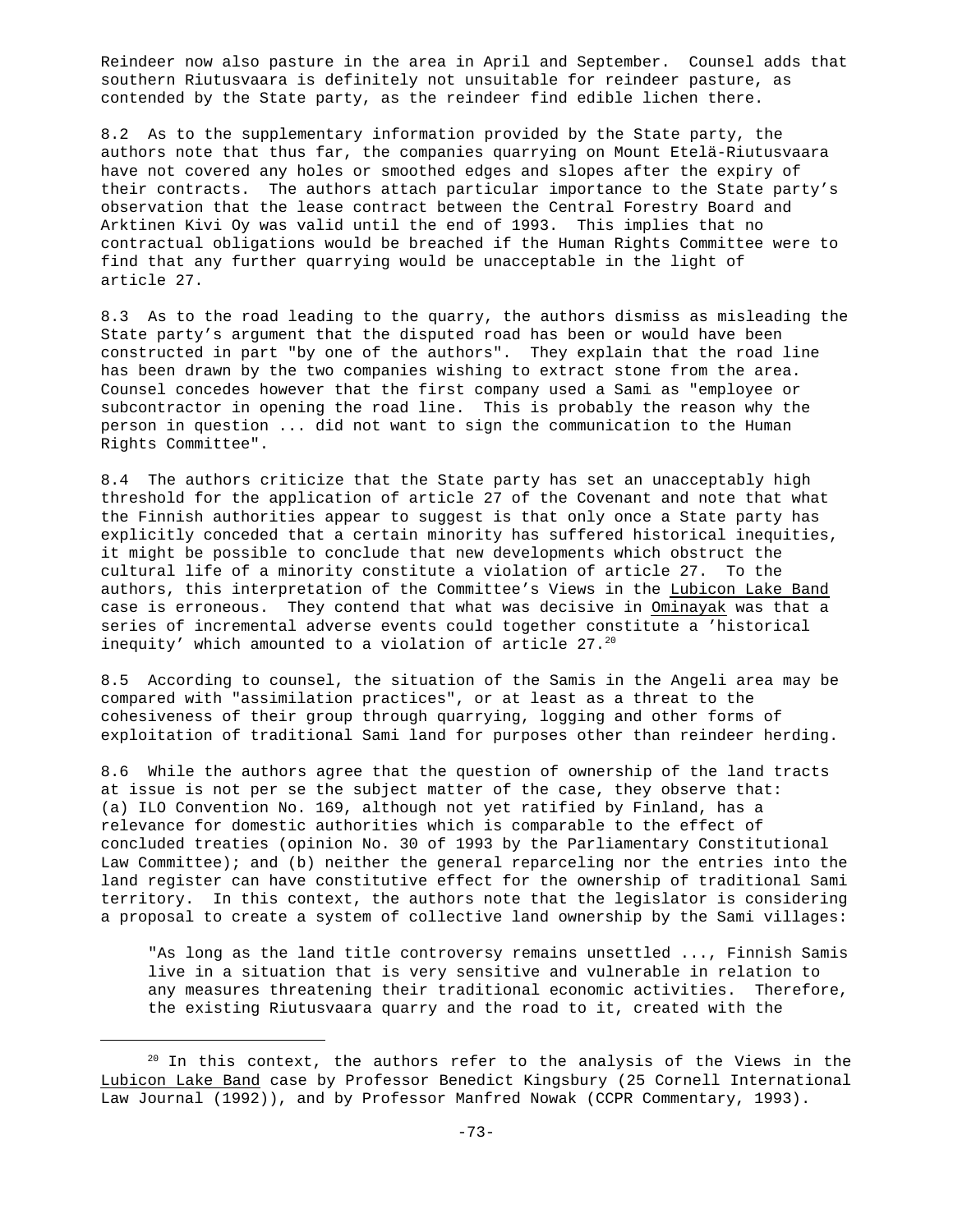involvement of public authorities, are to be considered a violation of article 27 ... The renewal of a land lease contract between the Central Forestry Board [namely, its legal successor] and the ... company would also violate article 27".

8.7 Finally, the authors point to new developments in Finland which are said to highlight the vulnerability of their own situation. As a consequence of the Agreement on the European Economic Area (EEA), which entered into force on 1 January 1994, foreign and transnational companies registered within the EEA obtain a broader access to the Finnish market than before. The most visible consequence has been the activity of multinational mining companies in Finnish Lapland, including the northernmost parts inhabited by Samis. Two large foreign mining companies have registered large land tracts for research into the possibility of mining operations. These areas are located in the herding areas of some Reindeer Herding Committees. On 11 June 1994, the Sami Parliament expressed concern over this development. The authors consider that the outcome of the present case will have a bearing on the operation of the foreign mining companies in question.

8.8 The information detailed in 8.7 above is supplemented by a further submission from counsel dated 9 September 1994. He notes that the activity of multinational mining companies in Northern Lapland has led to a resurgence of interest among Finnish companies in the area. Even a Government agency, the Centre for Geological Research (Geologian tutkimuskeskus) has applied for land reservations on the basis of the Finnish Mining Act. This agency has entered six land reservations of 9 square kilometres each in the immediate vicinity of the Angeli village and partly on the slopes of Mount Riutusvaara. Two of these land tracts are located within an area which is the subject of a legal controversy about logging activities between the local Samis and the government forestry authorities.

### Examination of the merits

9.1 The Committee has examined the present communication in the light of all the information provided by the parties. The issue to be determined by the Committee is whether quarrying on the flank of Mount Etelä-Riutusvaara, in the amount that has taken place until the present time or in the amount that would be permissible under the permit issued to the company which has expressed its intention to extract stone from the mountain (i.e. up to a total of 5,000 cubic metres), would violate the authors' rights under article 27 of the Covenant.

9.2 It is undisputed that the authors are members of a minority within the meaning of article 27 and as such have the right to enjoy their own culture; it is further undisputed that reindeer husbandry is an essential element of their culture. In this context, the Committee recalls that economic activities may come within the ambit of article 27, if they are an essential element of the culture of an ethnic community. $21$ 

9.3 The right to enjoy one's culture cannot be determined in abstracto but has to be placed in context. In this connection, the Committee observes that article 27 does not only protect traditional means of livelihood of national minorities, as indicated in the State party's submission. Therefore, that the authors may have adapted their methods of reindeer herding over the years and practice it with the help of modern technology does not prevent them from invoking

<sup>&</sup>lt;sup>21</sup> Views on Communication No. 197/1985 (Kitok v. Sweden), adopted on 27 July 1988, paragraph 9.2.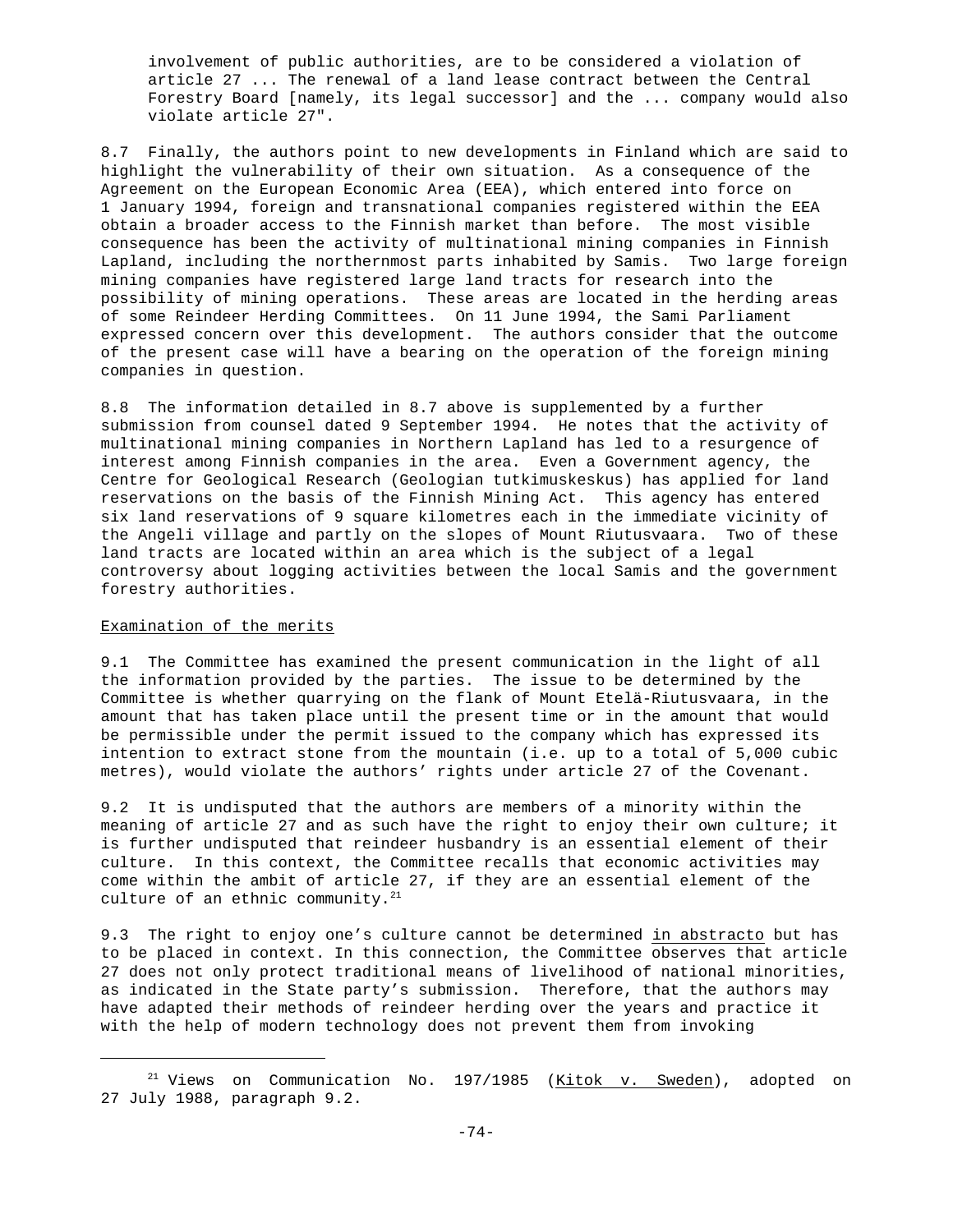article 27 of the Covenant. Furthermore, Mount Riutusvaara continues to have a spiritual significance relevant to their culture. The Committee also notes the concern of the authors that the quality of slaughtered reindeer could be adversely affected by a disturbed environment.

9.4 A State may understandably wish to encourage development or allow economic activity by enterprises. The scope of its freedom to do so is not to be assessed by reference to a margin of appreciation, but by reference to the obligations it has undertaken in article 27. Article 27 requires that a member of a minority shall not be denied his right to enjoy his culture. Thus, measures whose impact amount to a denial of the right will not be compatible with the obligations under article 27. However, measures that have a certain limited impact on the way of life of persons belonging to a minority will not necessarily amount to a denial of the right under article 27.

9.5 The question that therefore arises in this case is whether the impact of the quarrying on Mount Riutusvaara is so substantial that it does effectively deny to the authors the right to enjoy their cultural rights in that region. The Committee recalls paragraph 7 of its General Comments on article 27, according to which minorities or indigenous groups have a right to the protection of traditional activities such as hunting, fishing or, as in the instant case, reindeer husbandry, and that measures must be taken "to ensure the effective participation of members of minority communities in decisions which affect them".

9.6 Against this background, the Committee concludes that quarrying on the slopes of Mount Riutusvaara, in the amount that has already taken place, does not constitute a denial of the authors' right, under article 27, to enjoy their own culture. It notes in particular that the interests of the Muotkatunturi Herdsmens' Committee and of the authors were considered during the proceedings leading to the delivery of the quarrying permit, that the authors were consulted during the proceedings, and that reindeer herding in the area does not appear to have been adversely affected by such quarrying as has occurred.

9.7 As far as future activities which may be approved by the authorities are concerned, the Committee further notes that the information available to it indicates that the State party's authorities have endeavoured to permit only quarrying which would minimize the impact on any reindeer herding activity in Southern Riutusvaara and on the environment; the intention to minimize the effects of extraction of stone from the area on reindeer husbandry is reflected in the conditions laid down in the quarrying permit. Moreover, it has been agreed that such activities should be carried out primarily outside the period used for reindeer pasturing in the area. Nothing indicates that the change in herding methods by the Muotkatunturi Herdsmens' Committee (see para. 8.1 above) could not be accommodated by the local forestry authorities and/or the company.

9.8 With regard to the authors' concerns about future activities, the Committee notes that economic activities must, in order to comply with article 27, be carried out in a way that the authors continue to benefit from reindeer husbandry. Furthermore, if mining activities in the Angeli area were to be approved on a large scale and significantly expanded by those companies to which exploitation permits have been issued, then this may constitute a violation of the authors' rights under article 27, in particular of their right to enjoy their own culture. The State party is under a duty to bear this in mind when either extending existing contracts or granting new ones.

10. The Human Rights Committee, acting under article 5, paragraph 4, of the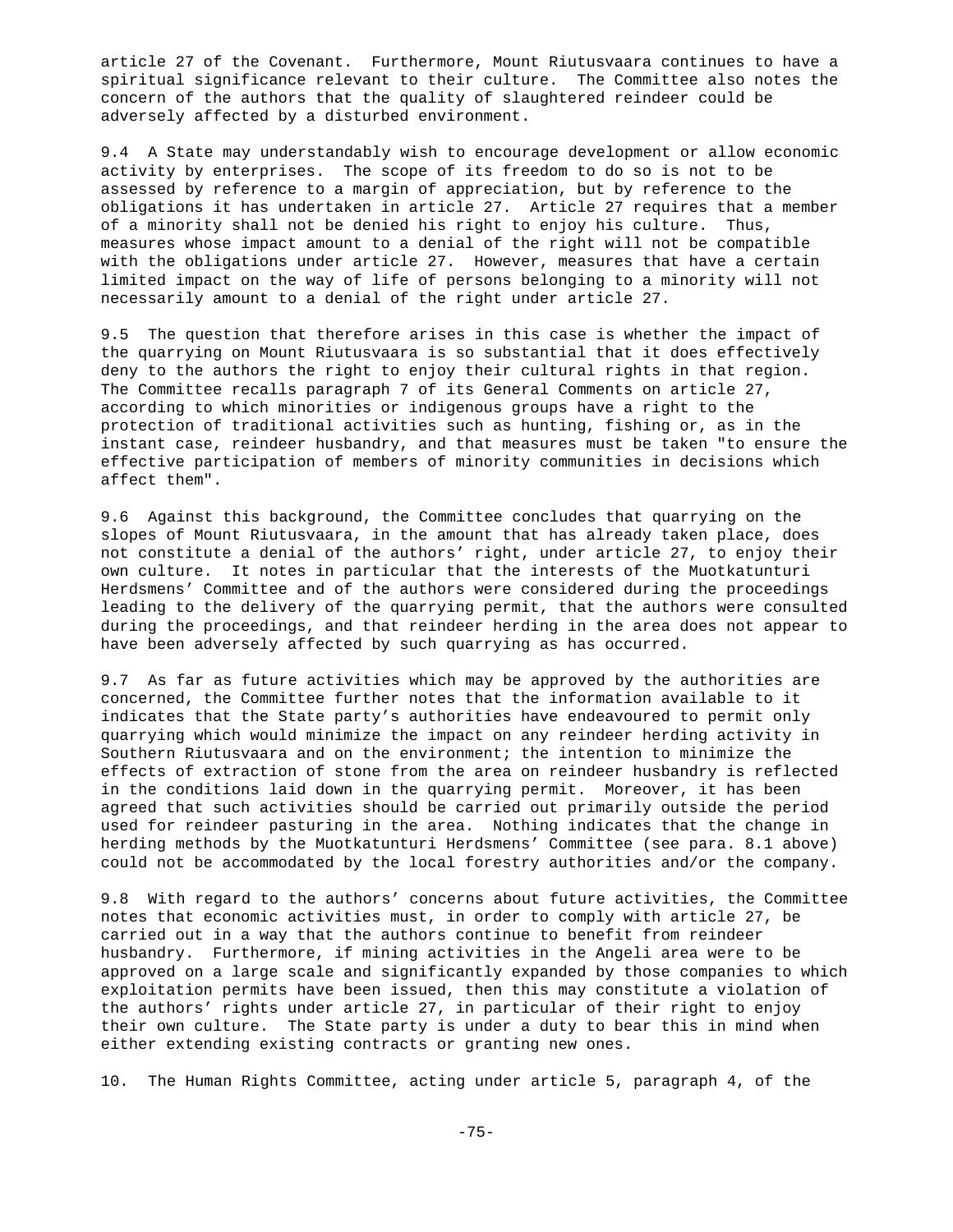Optional Protocol to the International Covenant on Civil and Political Rights, is of the view that the facts as found by the Committee do not reveal a breach of article 27 or any other provision of the Covenant.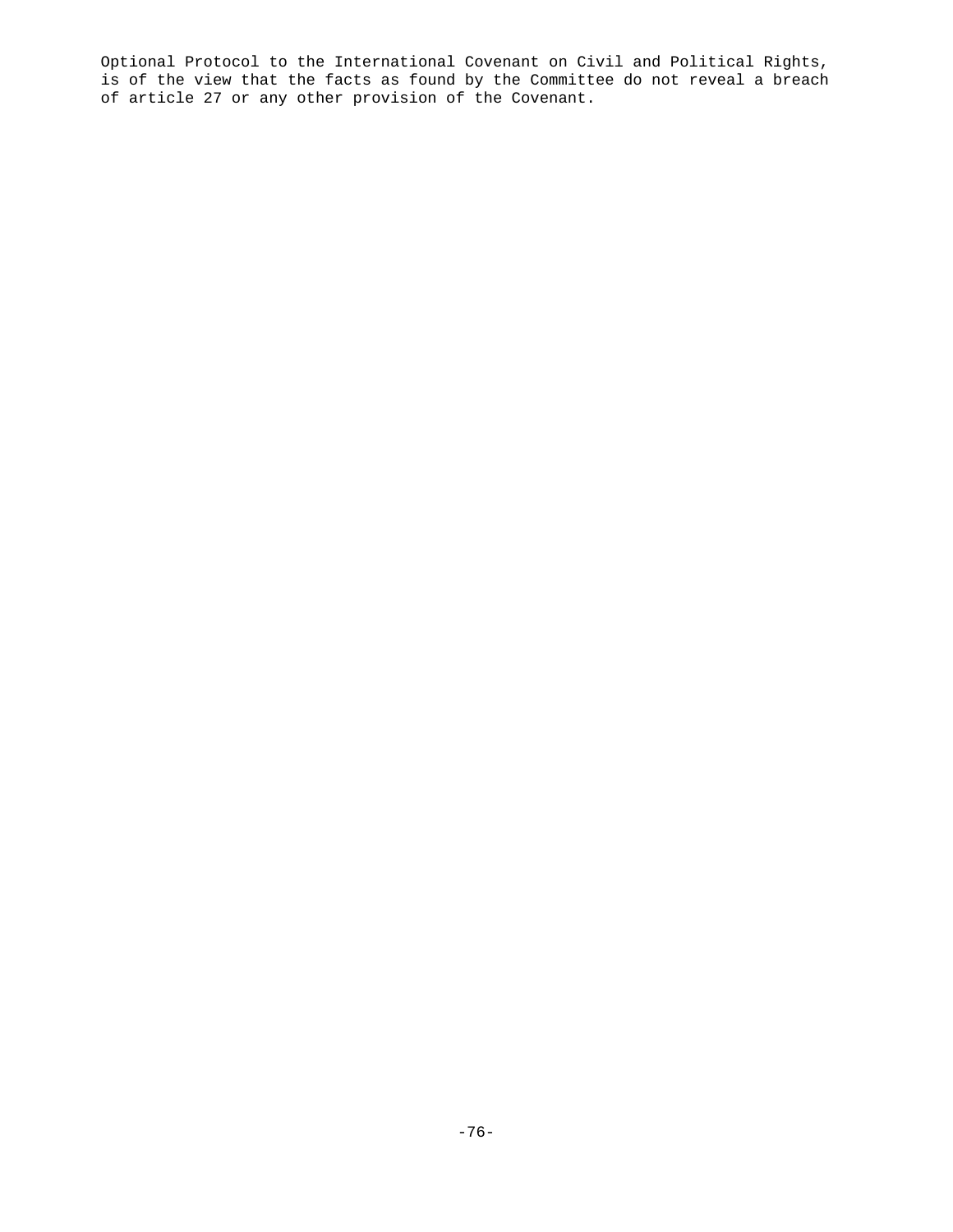# J. Communication No. 514/1992; Sandra Fei v. Colombia (Views adopted on 4 April 1995, fifty-third session)<sup>22</sup>

| Submitted by:          | Mrs. Sandra Fei<br>[represented by counsel] |
|------------------------|---------------------------------------------|
| Victim:                | The author                                  |
| State party:           | Colombia                                    |
| Date of communication: | 22 July 1992 (initial submission)           |

Date of decision on admissibility: 18 March 1994

The Human Rights Committee, established under article 28 of the International Covenant on Civil and Political Rights,

Meeting on 4 April 1995,

Having concluded its consideration of Communication No. 514/1992 submitted to the Human Rights Committee by Mrs. Sandra Fei under the Optional Protocol to the International Covenant on Civil and Political Rights,

Having taken into account all written information made available to it by the author of the communication, her counsel and the State party,

Adopts its Views under article 5, paragraph 4, of the Optional Protocol.

The author of the communication is Sandra Fei, of Italian and Colombian citizenship, born in 1957 in Santa Fé de Bogotá and currently residing in Milan, Italy. She claims to be a victim of violations by Colombia of articles 2, paragraphs 2 and 3; 14, paragraphs 1 and 3 (c); 17; 23, paragraph 4; and 24 of the International Covenant on Civil and Political Rights. She is represented by counsel.

## Facts as submitted by the author

2.1 Mrs. Fei married Jaime Ospina Sardi in 1976; in 1977, rifts between the spouses began to emerge, and in 1981 Mrs. Fei left the home; the two children born from the marriage remained with the husband. The author sought to establish a residence in Bogotá but, as she was unable to obtain more than temporary employment, finally moved to Paris as a correspondent for the daily newspaper 24 Horas.

2.2 A Colombian court order dating from 19 May 1982 established a separation and custody arrangement, but divorce proceedings subsequently were also instituted by the author before a Paris tribunal, with the consent of her ex-husband.

2.3 Under the Colombian court order of May 1982, the custody of the children was granted provisionally to the father, with the proviso that custody would go to the mother if the father remarried or cohabited with another woman. It

 $22$  Pursuant to rule 85 of the Committee's rules of procedure, Mr. Fausto Pocar did not participate in the adoption of the Committee's Views.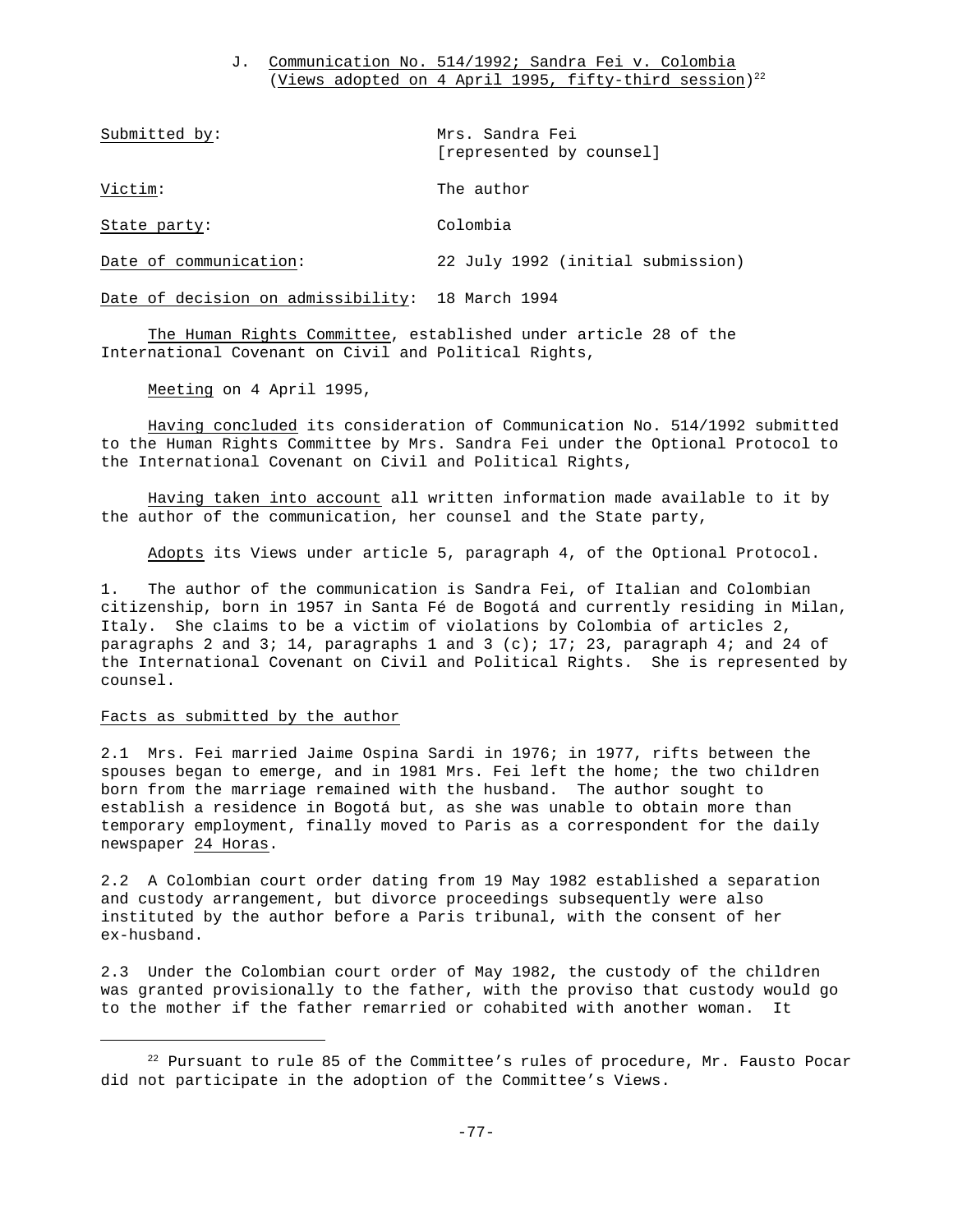further established joint parental custody and provided for generous visiting rights. Mr. Rodolfo Segovia Salas, a senator of the Republic, brother-in-law of Mr. Ospina Sardi and close family friend, was designated as guarantor of the agreement.

2.4 On 26 September 1985, Mrs. Fei's children, during a visit to her mother, were allegedly kidnapped by the father, with the help of three men said to be employees of the Colombian Embassy in Paris, when the author was leaving her Paris apartment. Between September 1985 and September 1988, the author did not have any contact with her children and knew nothing of their whereabouts, as Mr. Segovia Salas allegedly refused to cooperate. The author obtained the good offices of the French authorities and of the wife of President Mitterrand, but these démarches proved unsuccessful. Mrs. Fei then requested the assistance of the Italian Ministry of Foreign Affairs, which in turn asked for information and judicial assistance from the Colombian authorities. The author alleges that the latter either replied in evasive terms or simply denied that the author's rights had been violated. During the summer of 1988, an official of the Italian Foreign Ministry managed to locate the children in Bogotá. In September 1988, accompanied by the Italian Ambassador to Colombia, the author was finally able to see her two children for five minutes, on the third floor of the American School in Bogotá.

2.5 In the meantime, Mr. Ospina Sardi had himself initiated divorce proceedings in Bogotá, in which he requested the suspension of the author's parental authority as well as an order that would prohibit the children from leaving Colombia. On 13 March 1989, the First Circuit Court of Bogotá (Juzgado Primero Civil del Circuito de Bogotá) handed down its judgement; the author contends that in essence, the judgement confirmed the terms of the separation agreement reached several years earlier. Mrs. Fei further argues that the divorce proceedings in Colombia deliberately ignored the proceedings still pending before the Paris tribunal, as well as the children's dual nationality.

2.6 Mrs. Fei contends that, since September 1985, she has received, and continues to receive, threats. As a result, she claims, she cannot travel to Colombia alone or without protection. In March 1989, therefore, the Italian Foreign Ministry organized a trip to Bogotá for her; after negotiations, she was able to see her children for exactly two hours, "as an exceptional favour". The meeting took place in a small room in Mr. Segovia Salas' home, in the presence of a psychologist who allegedly had sought to obstruct the meeting until the very last moment. Thereafter, the author was only allowed to communicate with her children by telephone or mail; she contends that her letters were frequently tampered with and that it was almost impossible to reach the girls by telephone.

2.7 In May 1989, Mr. Ospina Sardi broke off the negotiations with the author without providing an explanation; only in November 1989 were the Italian authorities informed, upon request, of the "final divorce judgement" of 13 March 1989. Mr. Ospina Sardi refused to comply with the terms of the judgement. On 21 June 1991, Mr. Ospina Sardi filed a request for the revision of the divorce judgement and of the visiting rights granted to the author, on the ground that circumstances had changed and that visiting rights as generous as those agreed upon in 1985 were no longer justifiable in the circumstances; the author contends that she was only informed of those proceedings in early 1992. Mr. Ospina Sardi also requested that the author be refused permission to see the children in Colombia and that the children should not be allowed to visit their mother in Italy.

2.8 The Italian Foreign Ministry was in turn informed that the matter had been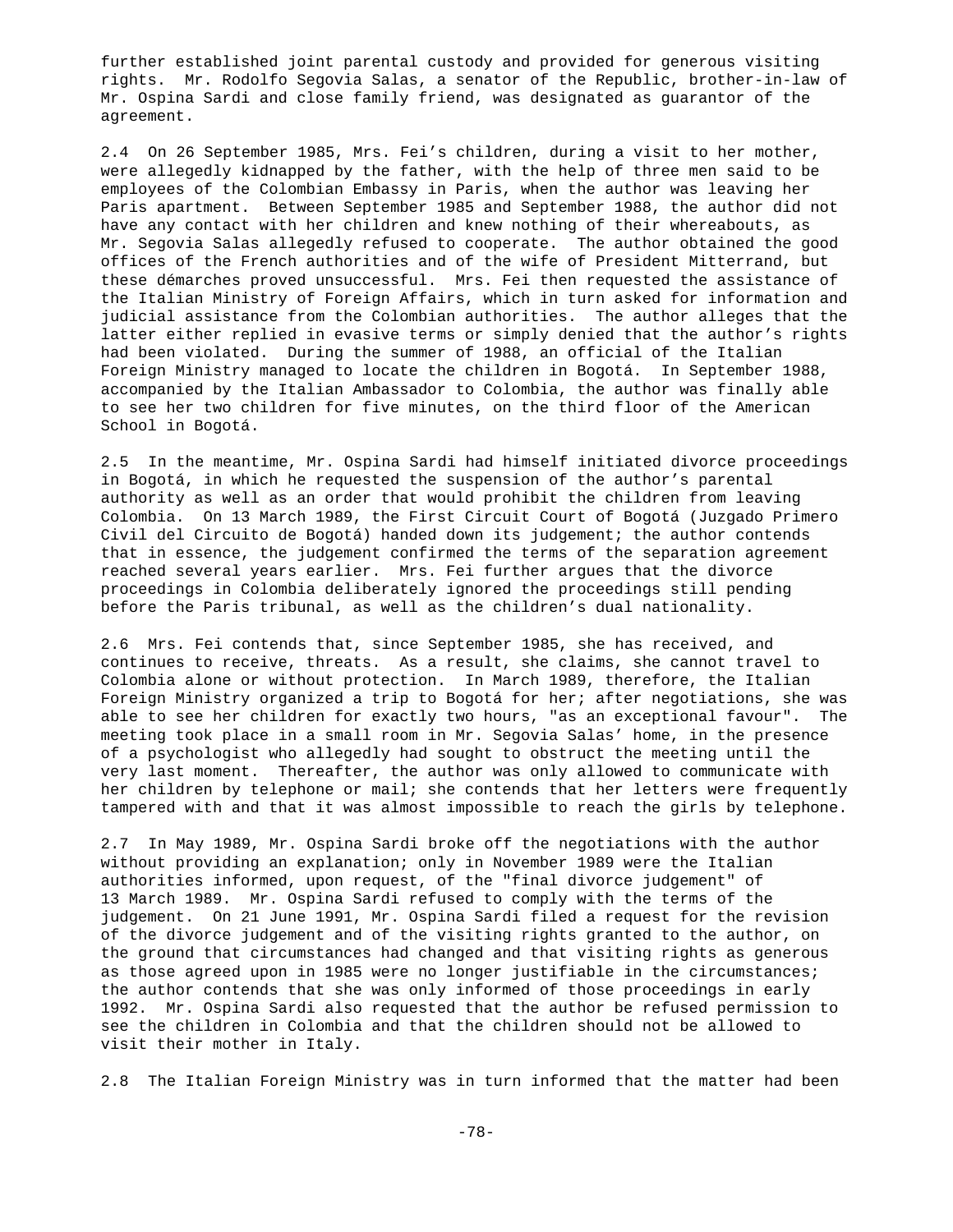passed on to the office of the Prosecutor-General of Colombia, whose task under article 277 of the Constitution it is, inter alia, to review compliance with judgements handed down by Colombian courts. The Prosecutor-General initially ignored the case and did not investigate it; nor did he initiate criminal proceedings against Mr. Ospina Sardi for contempt of court and non-compliance with an executory judgement. Several months later, he asked for his disqualification in the case, on the grounds that he had "strong bonds of friendship" with Mr. Ospina Sardi; the file was transferred to another magistrate. The Italian authorities have since addressed several complaints to the President of Colombia and to the Colombian Ministries of Foreign Affairs and International Trade, the latter having offered, on an unspecified earlier date, to find a way out of the impasse. No satisfactory reply has been provided by the Colombian authorities.

2.9 The author notes that, during her trips to Colombia in May and June 1992, she could only see her children very briefly and under conditions deemed unacceptable, and never for more than one hour at a time. On the occasion of her last visit to Colombia in March 1993, the conditions under which the visits took place allegedly had become worse, and the authorities attempted to prevent Mrs. Fei from leaving Colombia. Mrs. Fei has now herself instituted criminal proceedings against Mr. Ospina Sardi, for non-compliance with the divorce judgement.

2.10 In 1992 and 1993, the Colombian courts took further action in respect of Mr. Ospina Sardi's request for a revision of parental custody and visiting rights, as well as in respect of complaints filed on behalf of the author in the Supreme Court of Colombia. On 24 November 1992, the Family Law Division (Sala de Familia) of the Superior Court of Bogotá (Tribunal Superior del Distrito Judicial) modified the visiting rights regime in the sense that all contacts between the children and the author outside Colombia were suspended; at the same time, the entire visiting rights regime was pending for review before Family Court No. 19 of Bogotá.

2.11 Mrs. Fei's counsel initiated proceedings in the Supreme Court of Colombia, directed against the Family Court No. 19 of Bogotá, against the office of the Procurator-General and against the judgement of 24 November 1992, for non-observance of the author's constitutional rights. On 9 February 1993, the Civil Chamber of the Supreme Court (Sala de Casación Civil) set aside operative paragraph 1 of the judgement of 24 November 1992 concerning the suspension of contacts between the author and her children outside Colombia, while confirming the rest of said judgement. At the same time, the Supreme Court transmitted its judgement to family court No. 19, with the request that its observations be taken into account in the proceedings filed by Mr. Ospina Sardi, and to the Constitutional Court.

2.12 On 14 April 1993, family court No. 19 of Bogotá handed down its judgement concerning the request for modification of visiting rights. This judgement placed certain conditions on the modalities of the author's visits to her children, especially outside Colombia, inasmuch as the Government of Colombia had to take the measures necessary to guarantee the exit and the re-entry of the children.

2.13 On 28 July 1993, finally, the Constitutional Court partially confirmed and partially modified the judgement of the Supreme Court of 9 February 1993. The judgement is critical of the author's attitude vis-à-vis her children between 1985 and 1989, as it assumes that the author deliberately neglected contact with them between those dates. It denies the author any possibility of a transfer of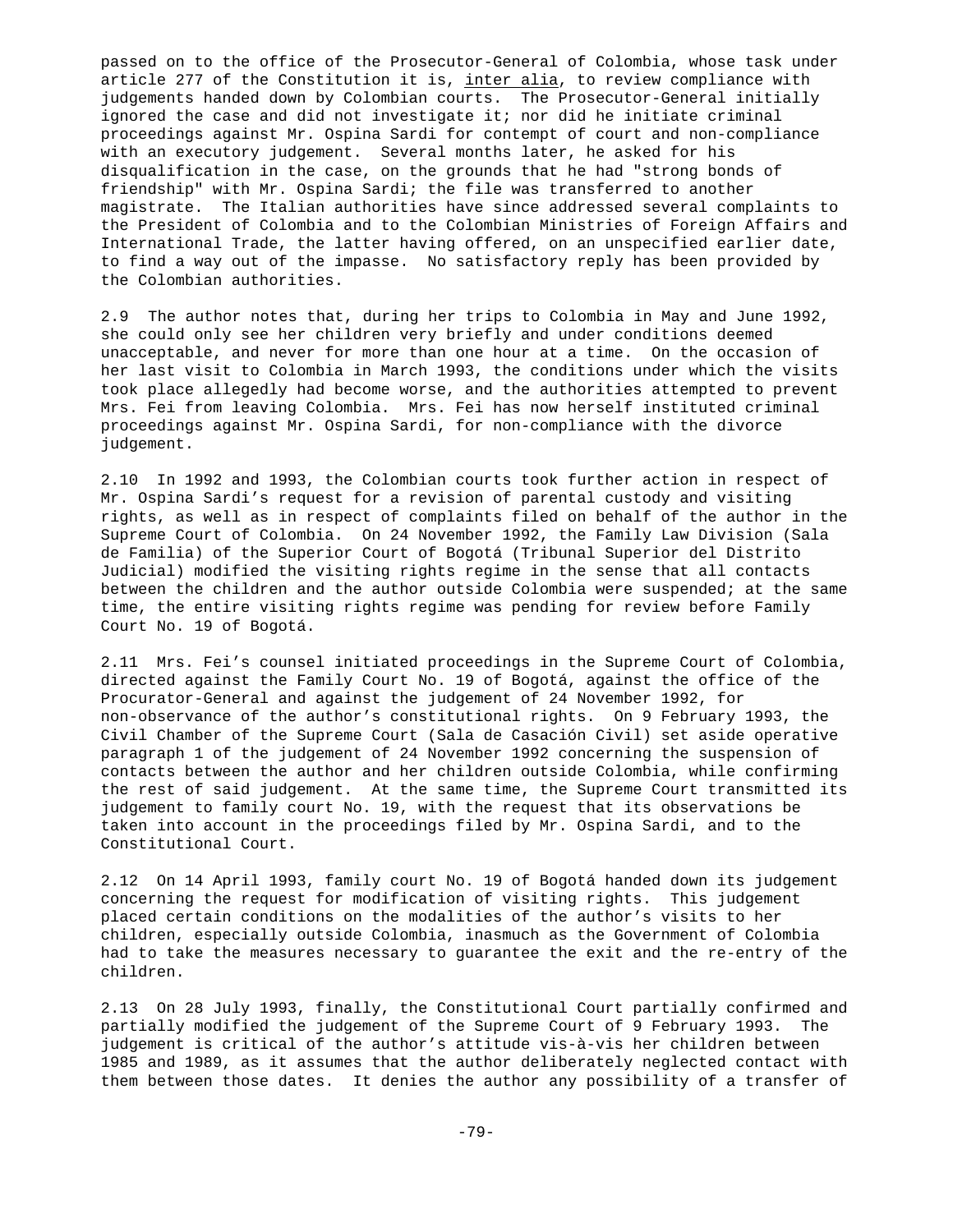custody, and appears to hold that the judgement of family court No. 19 is final ("no vacila ... en oponer como cosa juzgada la sentencia ... dictada el 14 de abril de 1993"). This, according to counsel, means that the author must start all over again if she endeavours to obtain custody of the children. Finally, the judgement admonishes the author to assume her duties with more responsibility in the future ("Previénese a la demandante ... sobre la necesidad de asumir con mayor responsabilidad los deberes que le corresponden como madre de la niñas").

2.14 In December 1993, the author's children, after presumed pressure from their father, filed proceedings pursuant to article 86 of the Colombian Constitution (acción de tutela; see para. 4.5 below) against their mother. The case was placed before the Superior Tribunal in Bogotá (Tribunal Superior del Distrito Judicial de Santa Fé de Bogotá). Mrs. Fei claims that she was never officially notified of this action. It appears that the Court gave her until 10 January 1994 to present her defence, reserving judgement for 14 January. For an unexplained reason, the hearing was then advanced to the morning of 16 December 1993, with the judgement delivered on the afternoon of the same day. The judgement orders Mrs. Fei to stop publishing her book about her and her children's story (Perdute, Perdidas) in Colombia.

2.15 The author submits that her lawyer was prevented from attending the hearing of 16 December 1993 and from presenting his client's defence. Counsel thereupon filed a complaint based on violations of fundamental rights of the defence with the Supreme Court. On 24 February 1994, the Supreme Court (Sala de Casación Penal) declared, on procedural grounds, that it was not competent to hear the complaint.

2.16 Mrs. Fei notes that apart from the divorce and custody proceedings, her ex-husband has filed complaints for defamation and for perjury/deliberately false testimony against her. She observes that she won the defamation complaint in all instances; furthermore, she has won, on first instance, the perjury complaint against her. This action is pending appeal. The author submits that these suits were malicious and designed to provide a pretext enabling the authorities to prevent her from leaving Colombia the next time she visits her children.

# **Complaint**

3.1 The author alleges a violation of article 14, paragraph 1, of the Covenant, in that she was denied equality before the Colombian tribunals. She further contends that the courts have not been impartial in their approach of the case. In this context, it is submitted that just prior to the release of the judgement of the Constitutional Court, press articles carried excerpts of a judgement and statements of a judge on the Court that implied that the Constitutional Court would rule in her favour; inexplicably, the judgement released shortly thereafter went, at least partially, against her.

3.2 The author further alleges that the proceedings have been deliberately delayed by the Colombian authorities and courts, thereby denying her due process. She suspects that the tacitly agreed strategy is simply to prolong proceedings until the date when the children come of age.

3.3 According to the author, the facts as stated above amount to a violation of article 17, on account of the arbitrary and unlawful interferences in her private life or the interference in her correspondence with the children.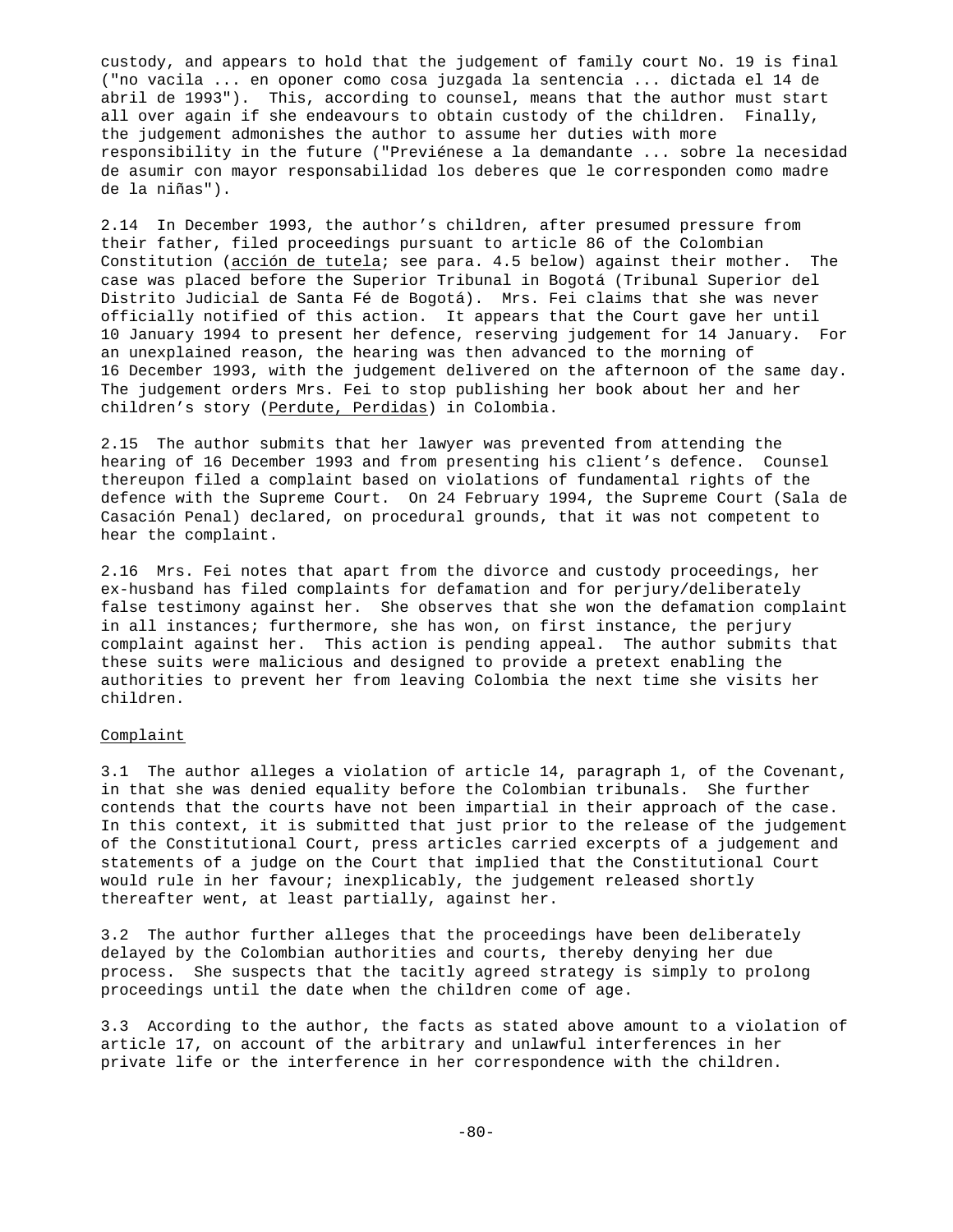3.4 The author complains that Colombia has violated her and her children's rights under article 23, paragraph 4, of the Covenant. In particular, no provision of the protection of the children was made, as required under article 23, paragraph 4, in fine. In this context, the author concedes that her children have suffered through the high exposure that the case has had in the media, both in Colombia and in Italy. As a result, they have become withdrawn. A report and the testimony of a psychologist used during the proceedings before family court No. 19 concluded that the children's relationships deteriorated abruptly because of the "publicity campaign" waged against their father; the author observes that this psychologist was hired by her ex-husband after the children returned to Colombia in 1985, that she received instructions as to which treatment was appropriate for the children and that she literally "brainwashed" them.

3.5 The author alleges a violation of article 24, in relation to the children's presumed right to acquire Italian nationality and their right to equal access to both parents.

3.6 Finally, counsel argues that the Committee should take into account that Colombia also violated articles 9 and 10 of the Convention on the Rights of the Child, which relate to contact between parents and their children. In this context, he notes that the Convention on the Rights of the Child was incorporated into Colombian law by Law No. 12 of 1991, and submits that the courts, in particular Family Court No. 19, failed to apply articles 9 and 10 of the Convention.

3.7 The author submits that whereas some form of domestic remedy may still be available, the pursuit of domestic remedies has already been unduly prolonged within the meaning of article 5, paragraph 2 (b), especially if the very nature of the dispute, custody of and access to minor children, is taken into consideration.

#### State party's submission on admissibility

4.1 The State party argues that the communication is inadmissible on the ground of non-exhaustion of domestic remedies. It explains the proceedings before family court No. 19, which were, at the time of the submission, still pending.

4.2 The State party further observes that if the author had wanted to complain about the non-execution of the separation agreement of 19 May 1982, she could have initiated proceedings under what was then article 335 of the Code of Civil Procedure. It is noted that between 1986 and 13 March 1989, the author did not avail herself of this procedure.

4.3 With regard to the author's attitude between 13 March 1989 and 21 June 1991, the State party appears to endorse the contention of Mr. Ospina Sardi that, during this period, the author did not visit her children in Colombia and only maintained telephone or postal contacts with them. Furthermore, Mrs. Fei did not avail herself of the possibility of an action under article 336 of the Code of Civil Procedure, namely, to request enforcement of the decision of the First Circuit Court of Bogotá. Accordingly, the State party submits, the non-exhaustion of local remedies has two aspects: (a) judicial proceedings remain pending before a family court; and (b) Mrs. Fei did not avail herself of the available procedures under the Code of Civil Procedure.

4.4 Additionally, the State party affirms that it cannot possibly be argued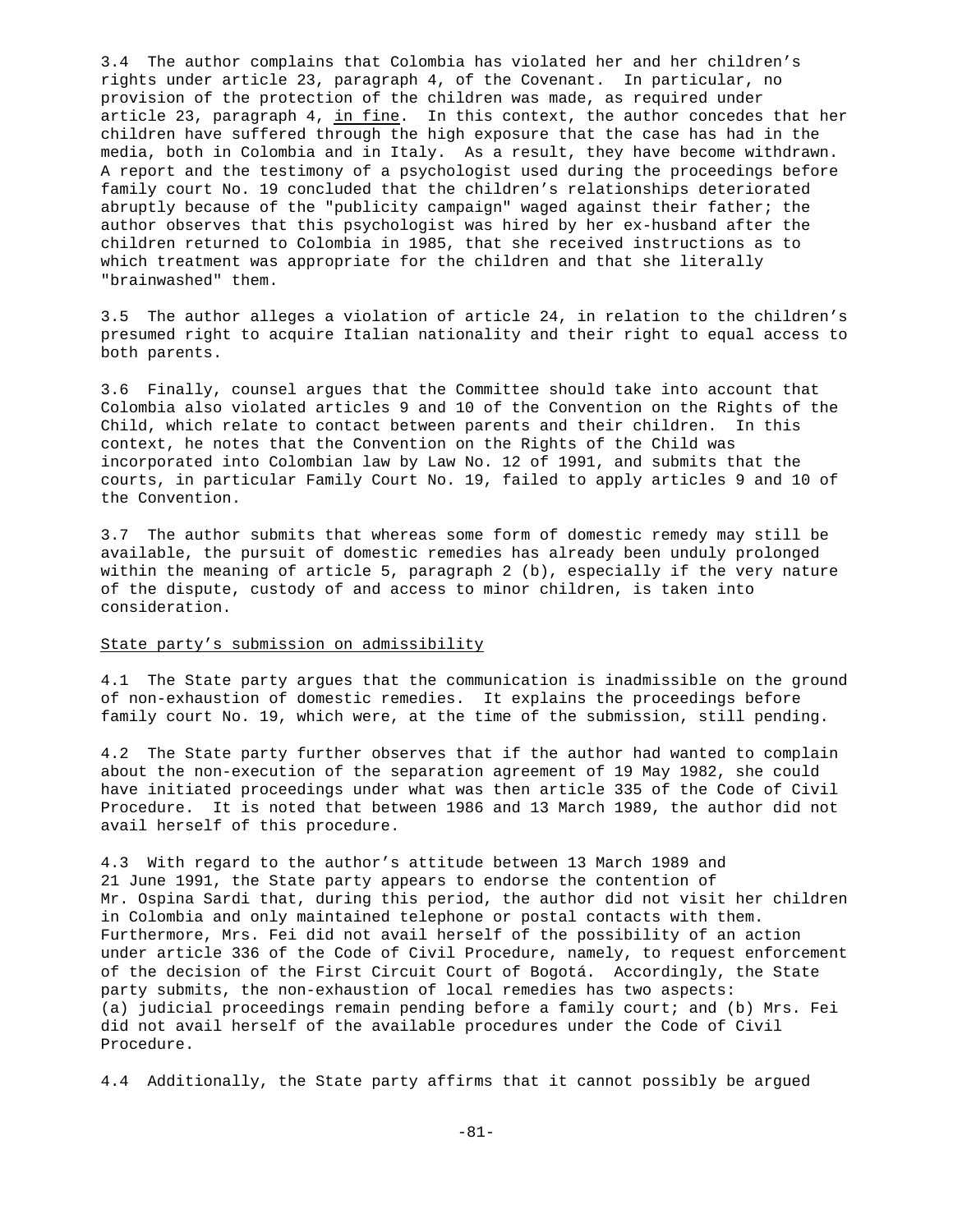that the author was the victim of a denial of justice since:

(a) The judicial authorities acted diligently and impartially, as demonstrated by the separation agreement of 19 May 1982, the divorce judgement of 13 March 1989 and the proceedings before family court No. 19;

(b) The State party's judicial authorities were unaware of the non-compliance with the decisions of May 1982 and March 1989 before 21 June 1991, for the reason that, in civil matters, the courts do not initiate proceedings ex officio, but only upon the request of the party or the parties concerned;

(c) No omission or failure to act in the case can be attributed to the judicial authorities of Colombia, notwithstanding the complaints filed by the author's representative against, for example, the office of the Procurator-General.

4.5 The State party points to the availability of a special procedure (Acción de tutela), which is governed by article 86 of the Colombian Constitution of 1991, under which every individual may request the protection of his or her fundamental rights.<sup>23</sup>

4.6 Finally, the State party reiterates that no impediments exist that prevent Mrs. Fei from entering Colombian territory and from initiating the pertinent judicial proceedings in order to vindicate her rights.

### Committee's decision on admissibility

5.1 In March 1994, the Committee considered the admissibility of the communication. It noted the parties' observations relating to the question of exhaustion of domestic remedies, in particular that proceedings in the case had been initiated in 1982 and that two actions which according to the State party remained available to the author had in the meantime been filed and concluded, without providing the relief sought. The Committee also observed that after more than 11 years of proceedings, judicial disputes about custody of and access to the author's children continued, and concluded that these delays were excessive. It remarked that in custodial disputes and in disputes over access to children upon dissolution of a marriage, judicial remedies should operate swiftly.

5.2 In respect of the claim under article 24, the Committee observed that this violation would have had to be claimed on behalf of the author's children, in whose name the communication had not been submitted. The Committee concluded that this allegation had not been substantiated, for purposes of admissibility.

5.3 As to the claim under article 14, paragraph 3 (c), the Committee recalled that the right to be tried without undue delay relates to the determination of

The proceedings leading to the judgement of 28 July 1993 of the Constitutional Court were instituted under article 86 of the Constitution.

<sup>&</sup>lt;sup>23</sup> Article 86 of the Constitution stipulates:

<sup>&</sup>quot;Toda persona tendrá acción de tutela para reclamar ante los jueces, en todo momento y lugar, mediante un procedimiento preferente y sumario, por sí misma o por quien actue en su nombre, la protección inmediata de sus derechos constitucionales fundamentales ..."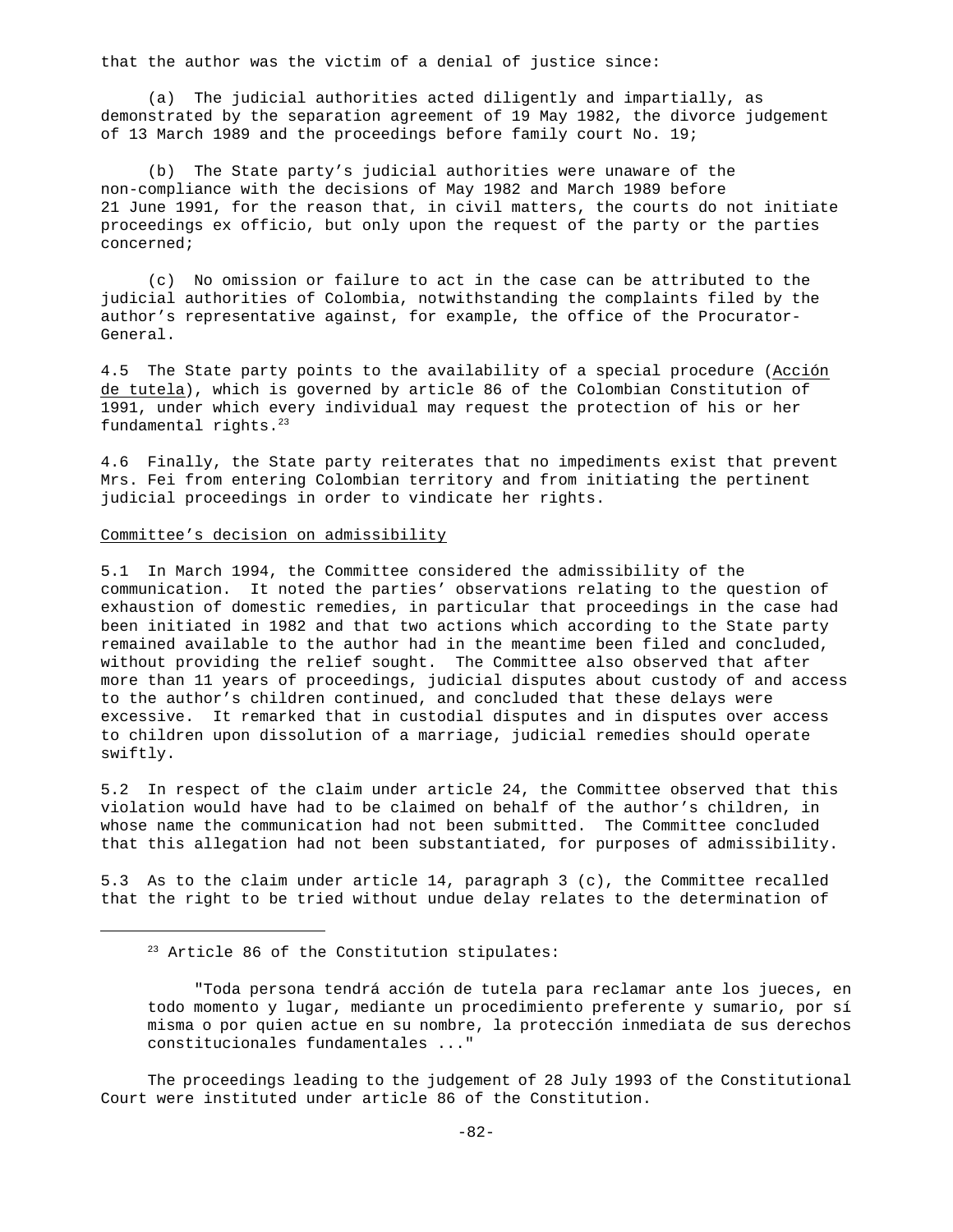criminal charges. As these were not at issue in the author's case, with the exception of those mentioned in paragraph 2.16 above, in respect of which delay had not been claimed, the Committee held this claim to be inadmissible, ratione materiae, as incompatible with the provisions of the Covenant.

5.4 The Committee considered the remaining allegations under article 14, paragraph 1; article 17; and article 23, paragraph 4, to be adequately substantiated, for purposes of admissibility. On 18 March 1994, the Committee declared the communication admissible insofar as it appeared to raise issues under article 14, paragraph 1; article 17; and article 23, paragraph 4, of the Covenant.

# State party's observations on the merits and the author's comments thereon

6.1 In its submission under article 4, paragraph 2, of the Optional Protocol, dated 28 September 1994, the State party denies that the author's rights under the Covenant have been violated. As to the claim under article 14, paragraph 1, it submits that articles 113, 116, 228 and 229 of the Colombian Constitution guarantee the independence of the Colombian judiciary. Article 230 guarantees the impartiality of the judges, by stipulating that they are only bound to respect the laws of the country.

6.2 As to the "excessive delays" of the proceedings referred to by the Committee in its admissibility decision, the State party submits that the sole fact that proceedings have lasted for over 12 years does not in itself justify the conclusion that they have been unduly prolonged. It refers to the judgements of the different courts of Bogotá of 1982, 1989, 1992 and 1993 and proceedings initiated by the author's daughters and her ex-husband in December 1993 and June 1994, and contends that in all these proceedings, the principle of equality of arms has been observed, as both parties were equally entitled to file claims and counterclaims and to submit their defence arguments ("... han tenido las mismas oportunidades para iniciar y contestar las acciones ..."). In short, the author is said to have benefited from all available constitutional guarantees and in particular the guarantee of due process, laid down in article 29 of the Constitution.

6.3 The State party observes that if one of the parties does not comply with a judgement or court order in family disputes, the law lays down the procedure to follow to obtain the judgement's or order's enforcement, as well as the penalties for non-compliance with these obligations. In this context, the procedure governed by article 86 of the Constitution becomes relevant, since it enables anyone to seek immediate judicial protection of his/her fundamental rights. The author initiated proceedings under article 86 before the Supreme Court of Colombia, and by judgement of 9 February 1993, the Court reinstated the author's right of access to her daughters.

6.4 To the State party, the above indicates that the Colombian courts treated the author's case on the basis of equality and with the requisite impartiality, that they did so without unnecessary delays and, accordingly, in compliance with their obligations under article 14, paragraph 1, of the Covenant.

6.5 The State party rejects as unfounded the author's claim that Colombian authorities interfered arbitrarily and unlawfully with the author's right to privacy, by making contacts between herself and her children unnecessarily difficult. This claim, according to the State party, has not been sufficiently substantiated. In this context, the State party contends that it always gave the author the guarantees and assurances requested by the intermediary of the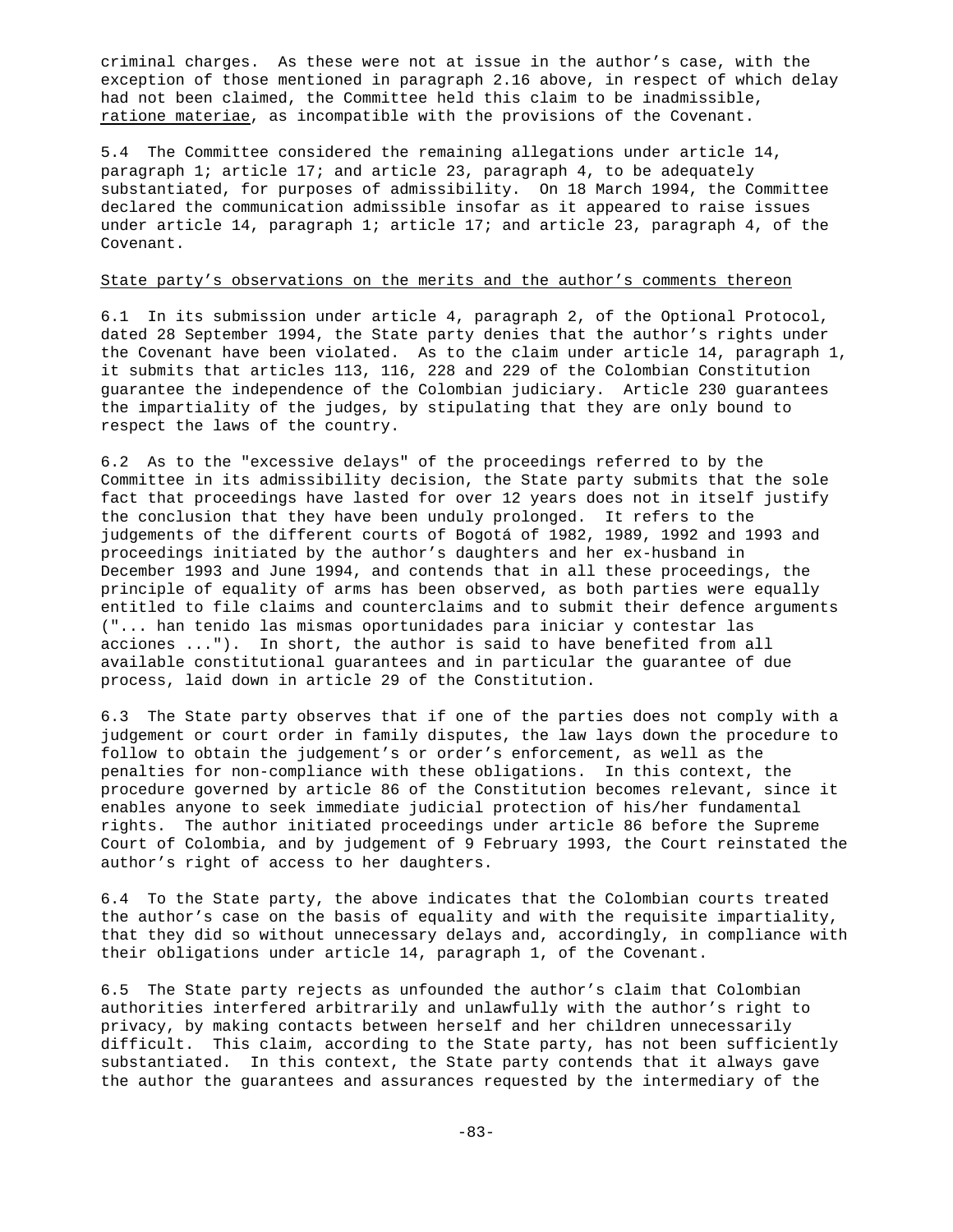Italian Embassy, so as to facilitate her travel to Colombia. This is said to have included protection, if so requested. The State party recalls that no impediments exist, or have ever existed, that would prevent the author from entering Colombian territory to visit her children, or with a view to initiating such judicial proceedings she considers opportune to defend her rights.

6.6 Concerning the allegation under article 23, paragraph 4, the State party submits that the author has failed to substantiate how this provision was violated in her case. It recalls that the parents jointly agreed, in 1982, that custody of and care for the children should remain with Mr. Ospina Sardi; this agreement has been challenged on numerous subsequent occasions before the domestic courts.

6.7 The State party rejects as unfounded the author's claim that it did nothing or not enough to protect the "interests of the children", within the meaning of article 23, paragraph 4. In this context, it refers to articles 30 and 31 of the Minors' Code (Codigo del Minor), which governs the protection of children. Article 31, in particular, stipulates that the State will guarantee the protection of children, on a subsidiary basis, if the parents or legal guardians do not fulfil their role. As no circumstances that would have warranted the application of articles 30 and 31 were ever brought to the attention of the competent Colombian authorities, the State party deduces that the author's daughters never were in a situation in which they would have required the State's intervention.

6.8 Still in the context of article 23, paragraph 4, the State party notes that Colombian legislation stipulates that the rights of children shall prevail over the rights of others. Article 44 of the Constitution lays down a number of fundamental rights that are enjoyed by children. A special jurisdiction for minors is safeguarding those rights.

6.9 The State party recalls that the author's daughters themselves filed proceedings against their mother under article 86 of the Constitution, with a view to enforcing their rights under articles 15, 16, 21, 42 and 44 of the Constitution, inter alia, on the grounds that their mother's highly publicized attempts to re-establish contacts with them, as well as the publication of a book about her tribulations, interfered with their privacy and had caused them serious moral prejudice. By judgement of 16 December 1993, a court in Bogotá (Sala Penal del Tribunal Superior del Distrito Judicial de Santa Fé de Bogotá) ordered the author to refrain from publishing her book (Perdute, Perdidas) in Colombia, as well as from any other activity encroaching upon her daughters' rights. This judgement was confirmed by the Constitutional Court (Corte Constitucional, Sala Quinta de Revisión) on 27 June 1994.

7.1 In her comments, the author reiterates that she did not benefit from equality of arms before the Colombian tribunals. Thus, the procedures initiated by her took exceedingly long to examine and to resolve, whereas the procedures initiated by her ex-husband, either directly or indirectly, were processed immediately and sometimes resolved before the date of the audience initially communicated to the author.

7.2 As an example, the author refers to the proceedings filed by her daughters late in 1993. She insists that she was only notified at the end of January 1994, whereas the delay for the submission of her defence had been set for 10 January 1994, and the audience scheduled for 14 January 1994. Moreover, these dates were wrong, as the audience in fact took place in the morning of 16 December 1993, and judgement was given on the afternoon of the same day.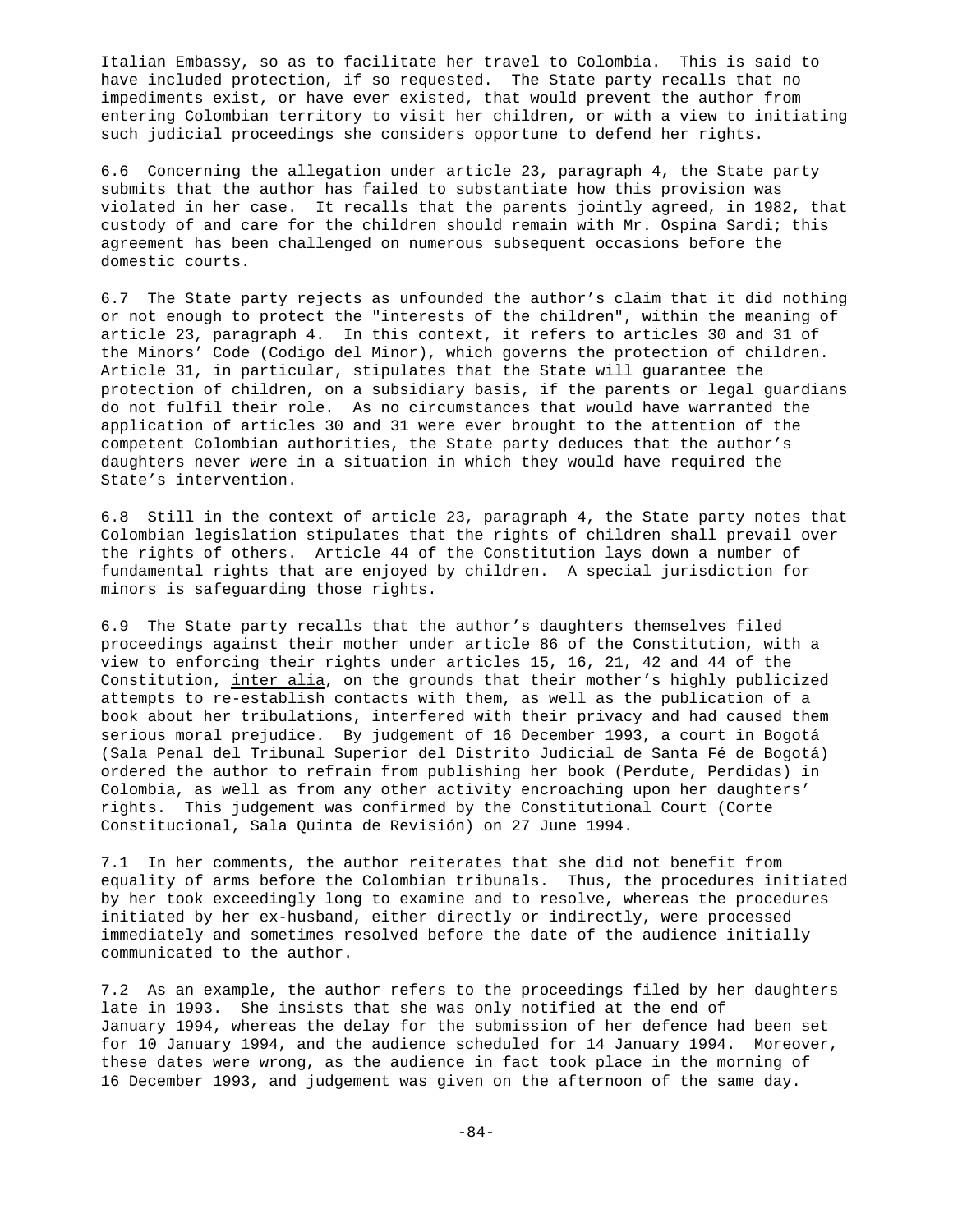7.3 The author also refers to the new custody and visiting rights regime decided by the courts in 1992 and 1993, and detailed in paragraphs 2.10 to 2.13 above. Some of these decisions went against her husband, but the author submits that the judicial authorities did not react to his refusal to execute/accept said decisions. For this reason, the author requested the Colombian authorities to guarantee the enforcement of the decisions of Colombian courts and a magistrate was charged with an investigation into the matter. Months passed before this magistrate asked for his own discharge because of his friendship with Mr. Ospina Sardi and before another judge was entrusted with the inquiry. The author recalls that the issue has been under inquiry since mid-1992, without any sign of a decision having been taken.

7.4 As to the violation of article 17, the author notes that while she was free to travel to Colombia, she had to arrange herself for her personal protection. The Colombian authorities never assisted her in enforcing her visiting rights. Numerous démarches undertaken to this effect by the Italian Embassy in Bogotá either were left without answer or received dilatory replies. The author submits that by so doing, or by remaining inactive, the State party is guilty of passive interference with her right to privacy.

7.5 Still in the context of article 17, the author contends that on two occasions, the State party arbitrarily interfered with her right to privacy. The first occurred in 1992, on the occasion of one of her visits to Colombia. The author submits that she was not personally notified of proceedings instituted by her ex-husband, and that it required the personal intervention of the Italian Ambassador before the magistrate in charge of the case finally accepted to take her deposition, a few hours before her departure for Italy. The second occurred in 1993 when the Colombian police allegedly tried to prevent her from leaving Colombian territory; again, it took the intervention of the Italian Ambassador before the plane carrying the author was allowed to take off.

7.6 Finally, the author contends that the violation of article 23, paragraph 4, in her case is flagrant. She describes the precarious conditions under which the visits of their daughters took place, out of their home, in the presence of a psychologist hired by Mr. Ospina Sardi, and for extremely short periods of time. The testimonies of Ms. Susanna Agnelli, who accompanied the author during these visits, are said to demonstrate clearly the violation of this provision.

7.7 The author further submits that article 23, paragraph 4, was violated because her daughters were forced to testify against her on several occasions in judicial proceedings initiated by Mr. Ospina Sardi, testimonies that allegedly constituted a serious threat to their mental equilibrium. Furthermore, the procedure filed by the children against the author under article 86 of the Constitution is said to have been prompted by pressure from Mr. Ospina Sardi. This, it is submitted, clearly transpires from the text of the initial deposition: according to the author, it could only have been prepared by a lawyer, but not by a child.

7.8 In a letter dated 5 October 1994, the author's former lawyer draws attention to the judgement of the Constitutional Court of 27 June 1994, which prohibits the publication and circulation of the author's book in Colombia. He contends that this judgement is in clear violation of the Colombian Constitution, which prohibits censorship, and argues that the Court had no jurisdiction to examine the contents of a book that had not been either published or circulated in Colombia at the time of the hearing.

## Examination of the merits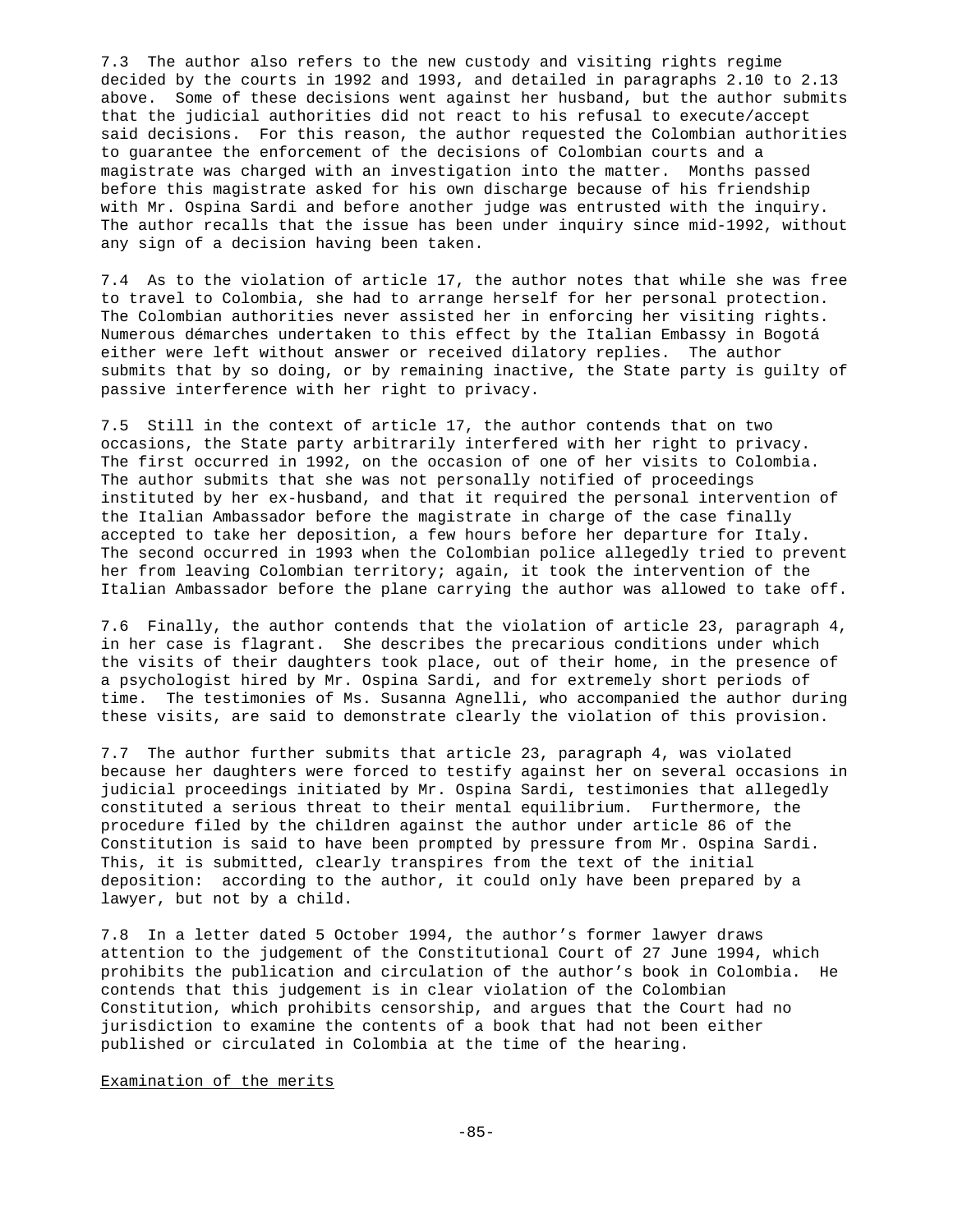8.1 The Human Rights Committee has examined the communication in the light of all the information, material and court documents provided by the parties. It bases its findings on the considerations set out below.

8.2 The Committee has taken note of the State party's argument that the Colombian judicial authorities acted independently and impartially in the author's case, free from external pressure, that the principle of equality of arms was respected, and that there were no undue delays in the proceedings concerning custody of the author's daughters and visiting rights. The author has refuted these contentions.

8.3 On the basis of the material before it, the Committee has no reason to conclude that the Colombian judicial authorities failed to observe their obligation of independence and impartiality. There is no indication of executive pressure on the different tribunals seized of the case, and one of the magistrates charged with an inquiry into the author's claims indeed requested to be discharged, on account of his close acquaintance with the author's ex-husband.

8.4 The concept of a "fair trial" within the meaning of article 14, paragraph 1, however, also includes other elements. Among these, as the Committee has had the opportunity to point out, $24$  are the respect for the principles of equality of arms, of adversary proceedings and of expeditious proceedings. In the present case, the Committee is not satisfied that the requirement of equality of arms and of expeditious procedure have been met. It is noteworthy that every court action instituted by the author took several years to adjudicate - and difficulties in communication with the author, who does not reside in the State party's territory, cannot account for such delays, as she had secured legal representation in Colombia. The State party has failed to explain these delays. On the other hand, actions instituted by the author's ex-husband and by or on behalf of her children were heard and determined considerably more expeditiously. As the Committee has noted in its admissibility decision, the very nature of custody proceedings or proceedings concerning access of a divorced parent to his children requires that the issues complained of be adjudicated expeditiously. In the Committee's opinion, given the delays in the determination of the author's actions, this has not been the case.

8.5 The Committee has further noted that the State party's authorities have failed to secure the author's ex-husband's compliance with court orders granting the author access to her children, such as the court order of May 1982 or the judgement of the First Circuit Court of Bogotá of 13 March 1989. Complaints from the author about the non-enforcement of such orders apparently continue to be investigated, more than 30 months after they were filed, or remain in abeyance; this is another element indicating that the requirement of equality of arms and of expeditious procedure has not been met.

8.6 Finally, it is noteworthy that, in the proceedings under article 86 of the Colombian Constitution instituted on behalf of the author's daughters in December 1993, the hearing took place, and judgement was given, on 16 December 1993, that is, before the expiration of the deadline for the submission of the author's defence statement. The State party has failed to address this point and the author's version is thus uncontested. In the Committee's opinion, the impossibility for Mrs. Fei to present her arguments

 $24$  Views on Communication No. 203/1986 (Muñoz v. Peru), para. 11.3; and Communication No. 207/1986 (Morael v. France), para. 9.3.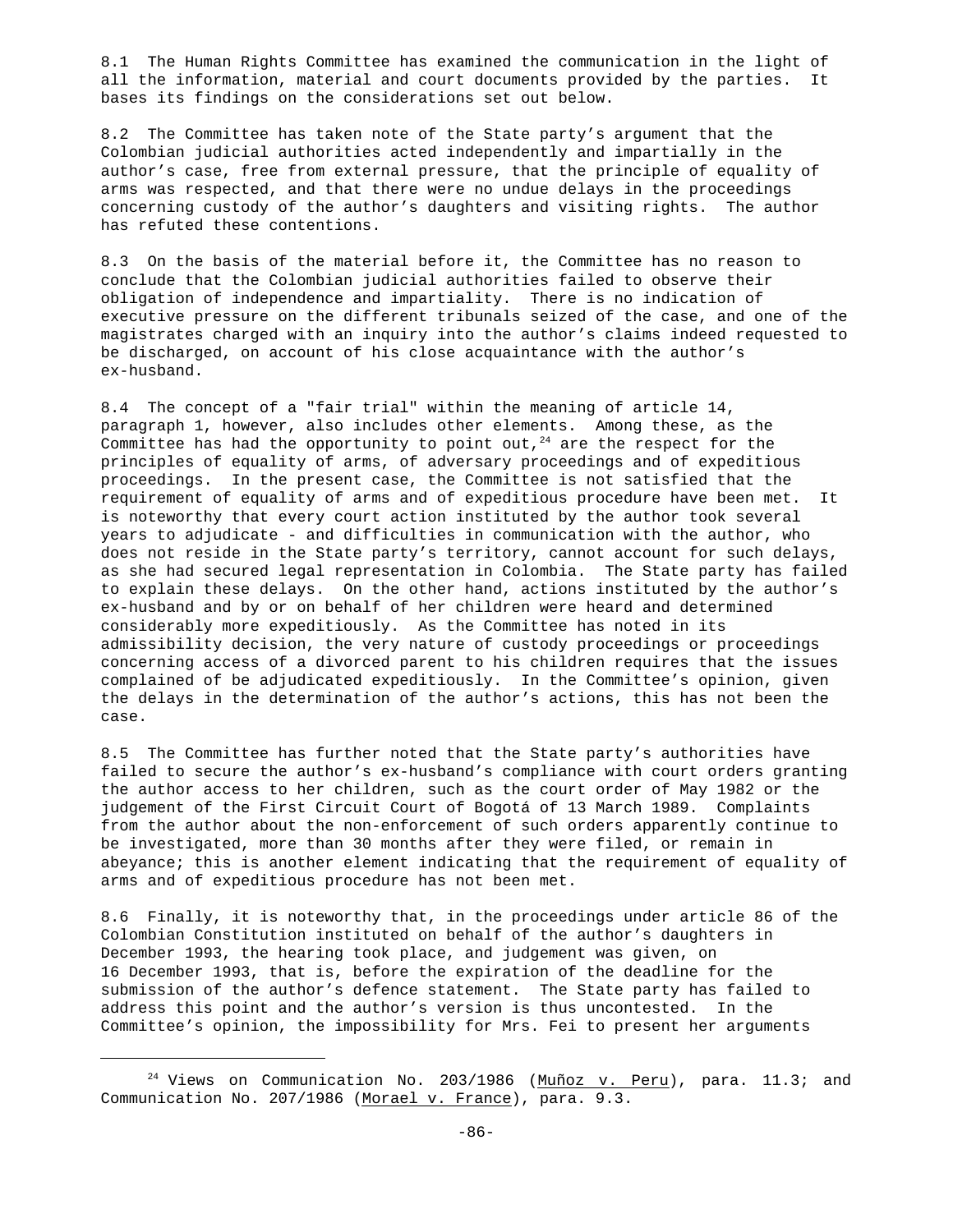before judgement was given was incompatible with the principle of adversary proceedings and thus contrary to article 14, paragraph 1, of the Covenant.

8.7 The Committee has noted and accepts the State party's argument that in proceedings which are initiated by the children of a divorced parent, the interests and the welfare of the children are given priority. The Committee does not wish to assert that it is in a better position than the domestic courts to assess these interests. The Committee recalls, however, that when such matters are before a local court that is assessing these matters, the court must respect all the guarantees of fair trial.

8.8 The author has claimed arbitrary and unlawful interferences with her right to privacy. The Committee notes that the author's claim about harassment and threats on the occasions of her visits to Colombia have remained generalized and the transcript of the court proceedings made available to the Committee do not reveal that this matter was addressed before the courts. Nor has the claim that correspondence with her children was frequently tampered with been further documented. As to the difficulties the author experienced in following the court proceedings before different judicial instances, the Committee notes that even serious inconvenience caused by judicial proceedings to which the author of a communication is a party cannot be qualified as "arbitrary" or "unlawful" interference with that individual's privacy. Finally, there is no indication that the author's honour was unlawfully attacked by virtue of the court proceedings themselves. The Committee concludes that these circumstances do not constitute a violation of article 17.

8.9 As to the alleged violation of article 23, paragraph 4, the Committee recalls that this provision grants, barring exceptional circumstances, a right to regular contact between children and both of their parents upon dissolution of a marriage. The unilateral opposition of one parent generally does not constitute such an exceptional circumstance. $25$ 

8.10 In the present case, it was the author's ex-husband who sought to prevent the author from maintaining regular contact with her daughters, in spite of court decisions granting the author such access. On the basis of the material made available to the Committee, the father's refusal apparently was justified as being "in the best interest" of the children. The Committee cannot share this assessment. No special circumstances have been adduced that would have justified the restrictions on the author's contacts with her children. Rather, it appears that the author's ex-husband sought to stifle, by all means at his disposal, the author's access to the girls, or to alienate them from her. The severe restrictions imposed by Mrs. Fei's ex-husband on Mrs. Fei's rare meetings with her daughters support this conclusion. Her attempts to initiate criminal proceedings against her ex-husband for non-compliance with the court order granting her visiting rights were frustrated by delay and inaction on the part of the prosecutor's office. In the circumstances, it was not reasonable to expect her to pursue any remedy that may have been available under the Code of Civil Procedure. In the Committee's opinion, in the absence of special circumstances, none of which are discernible in the present case, it cannot be deemed to be in the "best interest" of children virtually to eliminate one parent's access to them. That Mrs. Fei has, since 1992-1993, reduced her attempts to vindicate her right of access cannot, in the Committee's opinion, be held against her. In all the circumstances of the case, the Committee concludes that there has been a violation of article 23, paragraph 4. Furthermore, the

 $25$  Views on Communication No. 201/1985 (Hendriks v. the Netherlands), adopted on 27 July 1988, para. 10.4.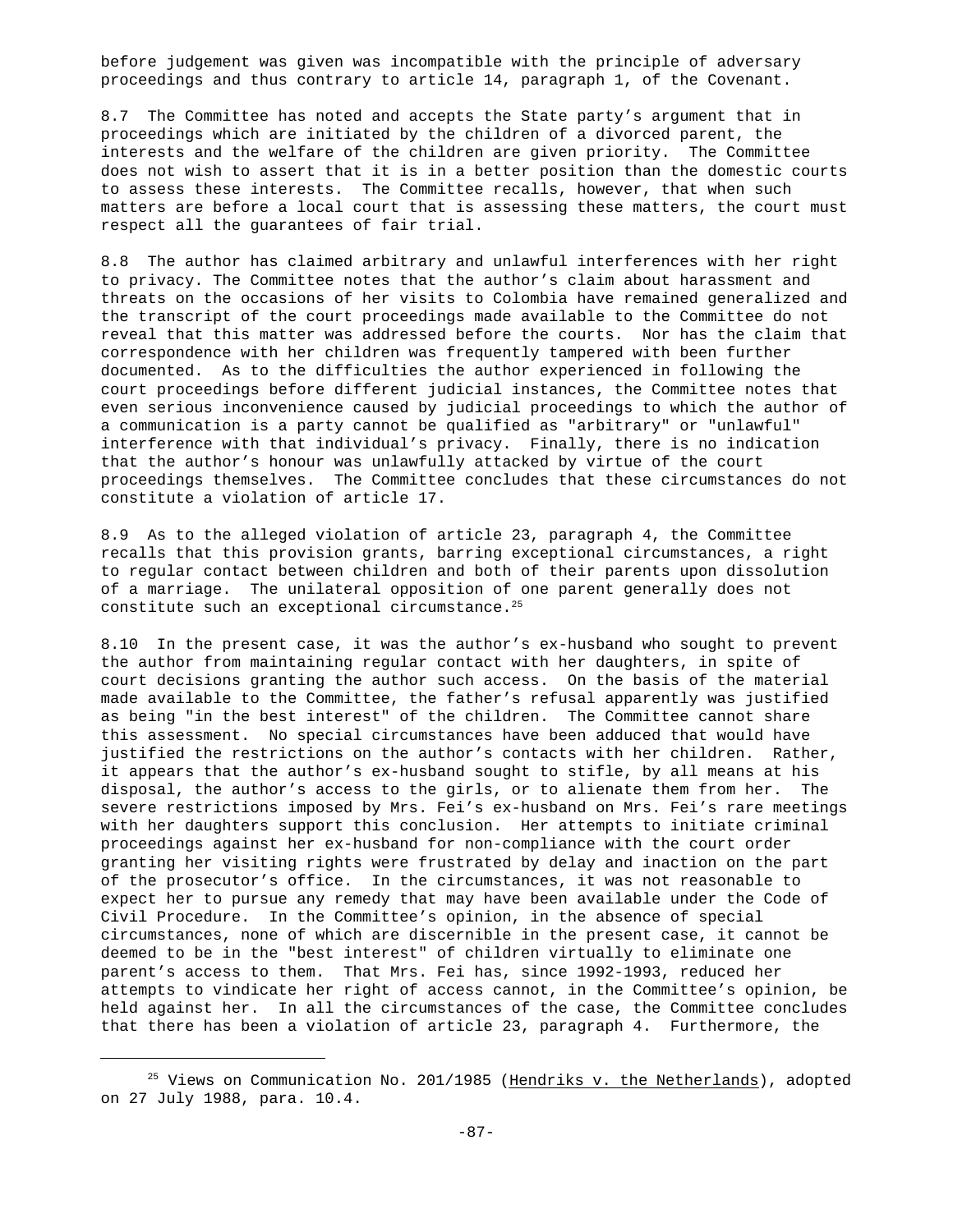failure of the prosecutor's office to ensure the right to permanent contact between the author and her daughters also has entailed a violation of article 17, paragraph 1, of the Covenant.

9. The Human Rights Committee, acting under article 5, paragraph 4, of the Optional Protocol to the International Covenant on Civil and Political Rights, is of the view that the facts before the Committee reveal violations by Colombia of article 14, paragraph 1, and article 23, paragraph 4, in conjunction with article 17, paragraph 1, of the Covenant.

10. In accordance with article 2, paragraph 3 (a), of the Covenant, the State party is under an obligation to provide the author with an effective remedy. In the Committee's opinion, this entails guaranteeing the author's regular access to her daughters, and that the State party ensure that the terms of the judgements in the author's favour are complied with. The State party is under an obligation to ensure that similar violations do not occur in the future.

11. Bearing in mind that, by becoming a party to the Optional Protocol, the State party has recognized the competence of the Committee to determine whether there has been a violation of the Covenant or not and that, pursuant to article 2 of the Covenant, the State party has undertaken to ensure to all individuals within its territory and subject to its jurisdiction the rights recognized in the Covenant and to provide an effective and enforceable remedy in case a violation has been established, the Committee wishes to receive from the State party, within ninety days, information about the measures taken to give effect to the Committee's Views.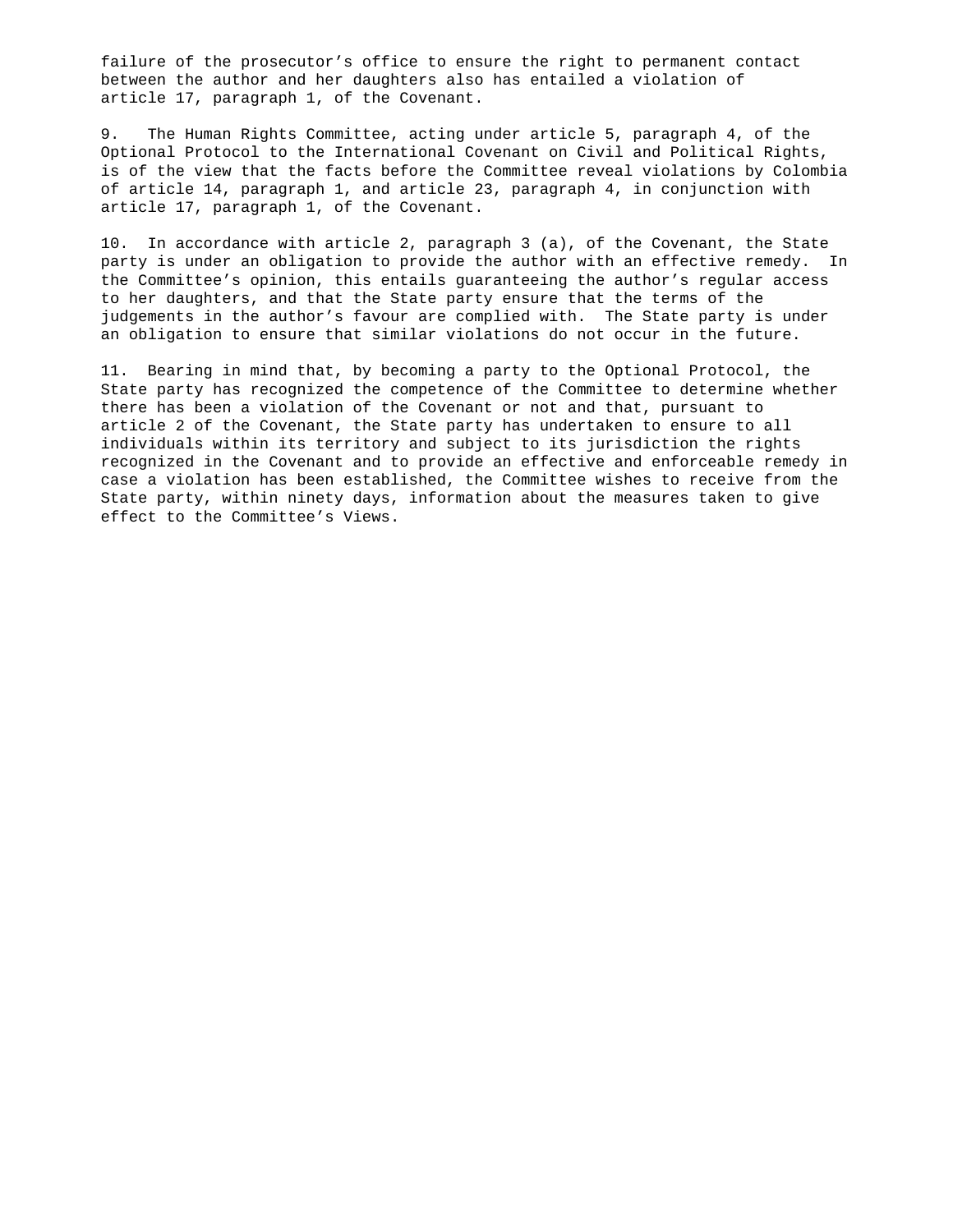K. Communication No. 516/1992; Alina Simunek et al. v. the Czech Republic (Views adopted on 19 July 1995, fifty-fourth session)

Submitted by: Mrs. Alina Simunek, Mrs. Dagmar Hastings, Tuzilova and Mr. Josef Prochazka

Alleged victims: The authors and Jaroslav Simunek (Mrs. Alina Simunek's husband)

State party: The Czech Republic

Date of communication: 17 September 1991 (initial submissions)

The Human Rights Committee, established under article 28 of the International Covenant on Civil and Political Rights,

Meeting on 19 July 1995,

Having concluded its consideration of Communication No. 516/1992 submitted to the Human Rights Committee by Mrs. Alina Simunek, Mrs. Dagmar Hastings Tuzilova and Mr. Josef Prochazka under the Optional Protocol to the International Covenant on Civil and Political Rights,

Having taken into account all written information made available to it by the authors of the communication and the State party,

Adopts its Views under article 5, paragraph 4, of the Optional Protocol.

1. The authors of the communications are Alina Simunek, who acts on her behalf and on behalf of her husband, Jaroslav Simunek, Dagmar Tuzilova Hastings and Josef Prochazka, residents of Canada and Switzerland, respectively. They claim to be victims of violations of their human rights by the Czech Republic. The Covenant was ratified by Czechoslovakia on 23 December 1975. The Optional Protocol entered into force for the Czech Republic on 12 June 1991.<sup>26</sup>

# Facts as submitted by the authors

2.1 Alina Simunek, a Polish citizen born in 1960, and Jaroslav Simunek, a Czech citizen, currently reside in Ontario, Canada. They state that they were forced to leave Czechoslovakia in 1987, under pressure of the security forces of the communist regime. Under the legislation then applicable, their property was confiscated. After the fall of the Communist government on 17 November 1989, the Czech authorities published statements which indicated that expatriate Czech citizens would be rehabilitated in as far as any criminal conviction was concerned and their property restituted.

2.2 In July 1990, Mr. and Mrs. Simunek returned to Czechoslovakia in order to submit a request for the return of their property, which had been confiscated by the District National Committee, a State organ, in Jablonece. It transpired, however, that between September 1989 and February 1990, all their property and

<sup>&</sup>lt;sup>26</sup> The Czech and Slovak Federal Republic ratified the Optional Protocol in March 1991 but, on 31 December 1992, the Czech and Slovak Federal Republic ceased to exist. On 22 February 1993, the Czech Republic notified its succession to the Covenant and the Optional Protocol.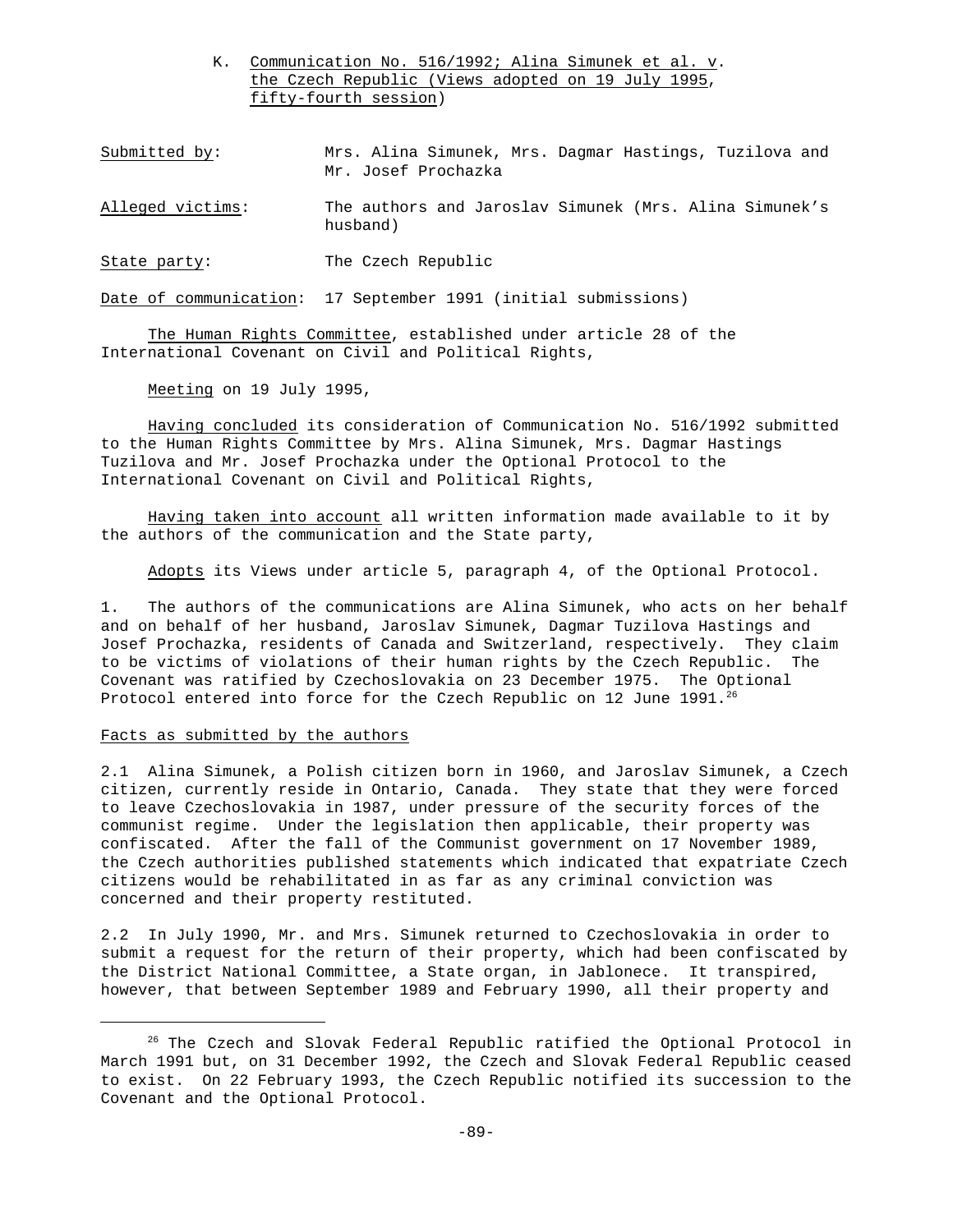personal effects had been evaluated and auctioned off by the District National Committee. Unsaleable items had been destroyed. On 13 February 1990, the authors' real estate was transferred to the Jablonece Sklarny factory, for which Jaroslav Simunek had been working for 20 years.

2.3 Upon lodging a complaint with the District National Committee, an arbitration hearing was convened between the authors, their witnesses and representatives of the factory on 18 July 1990. The latter's representatives denied that the transfer of the authors' property had been illegal. The authors thereupon petitioned the office of the district public prosecutor, requesting an investigation of the matter on the ground that the transfer of their property had been illegal, since it had been transferred in the absence of a court order or court proceedings to which the authors had been parties. On 17 September 1990, the Criminal Investigations Department of the National Police in Jablonece launched an investigation; its report of 29 November 1990 concluded that no violation of (then) applicable regulations could be ascertained, and that the authors' claim should be dismissed, as the Government had not yet amended the former legislation.

2.4 On 2 February 1991, the Czech and Slovak Federal Government adopted Act 87/1991, which entered into force on 1 April 1991. It endorses the rehabilitation of Czech citizens who had left the country under communist pressure and lays down the conditions for restitution or compensation for loss of property. Under section 3, subsection 1, of the act, those who had their property turned into State ownership in the cases specified in section 6 of the act are entitled to restitution, but only if they are citizens of the Czech and Slovak Federal Republic and are permanent residents in its territory.

2.5 Under section 5, subsection 1, of the act, anyone currently in (illegal) possession of the property shall restitute it to the rightful owner, upon a written request from the latter, who must also prove his or her claim to the property and demonstrate how the property was turned over to the State. Under subsection 2, the request for restitution must be submitted to the individual in possession of the property, within six months of the entry into force of the act. If the person in possession of the property does not comply with the request, the rightful owner may submit his or her claim to the competent tribunal, within one year of the date of entry into force of the act (subsection 4).

2.6 With regard to the issue of exhaustion of domestic remedies, it appears that the authors have not submitted their claims for restitution to the local courts, as required under section 5, subsection 4, of the act. It transpires from their submissions that they consider this remedy ineffective, as they do not fulfil the requirements under section 3, subsection 1. Alina Simunek adds that they have lodged complaints with the competent municipal, provincial and federal authorities, to no avail. She also notes that the latest correspondence is a letter from the Czech President's Office, dated 16 June 1992, in which the author is informed that the President's Office cannot intervene in the matter, and that only the tribunals are competent to pronounce on the matter. The author's subsequent letters remained without reply.

2.7 Dagmar Hastings Tuzilova, an American citizen by marriage and currently residing in Switzerland, emigrated from Czechoslovakia in 1968. On 21 May 1974, she was sentenced, in absentia, to a prison term as well as forfeiture of her property on the ground that she had "illegally emigrated" from Czechoslovakia. Her property, 5/18 shares of her family's estate in Pilsen, is currently held by the Administration of Houses in that city.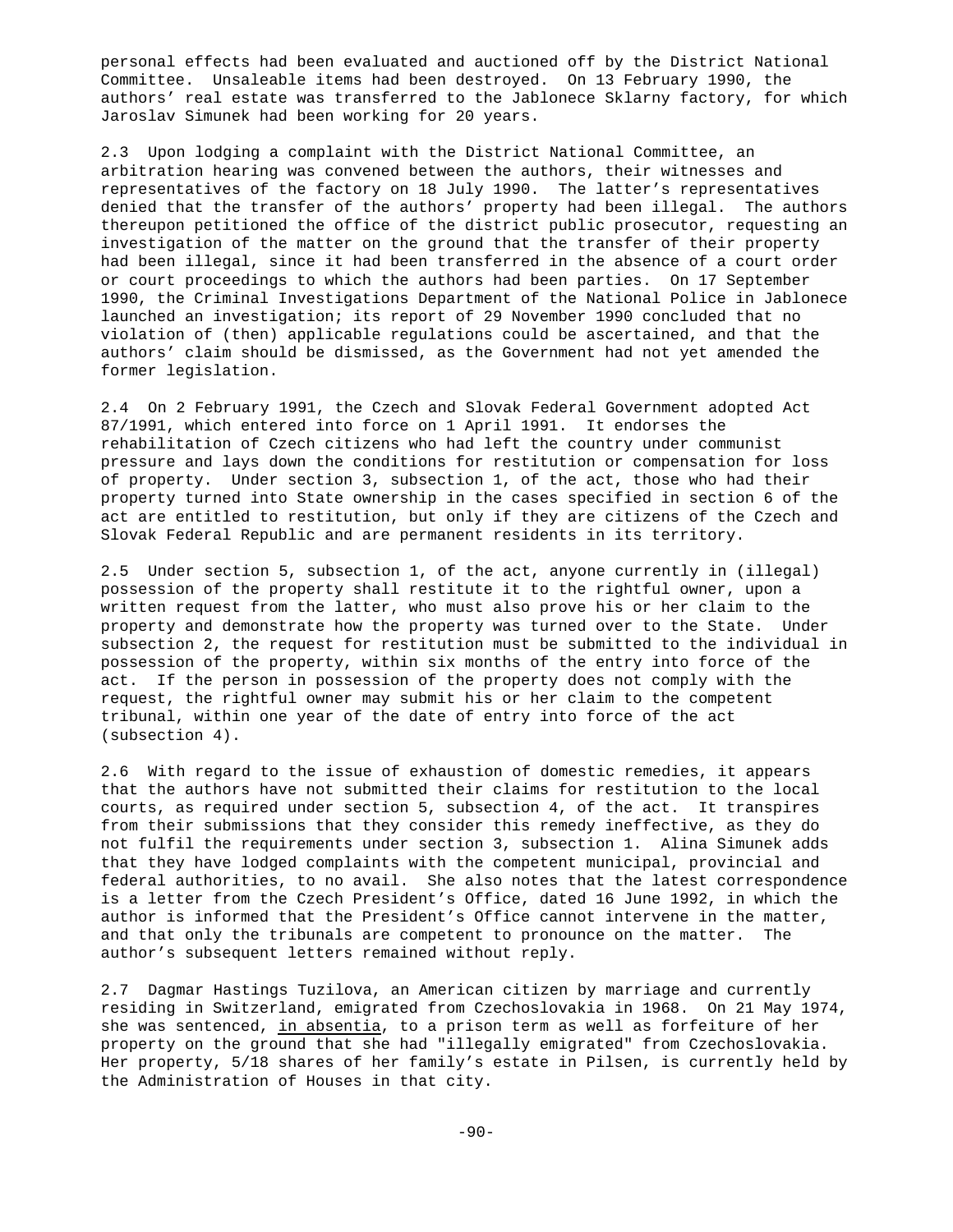2.8 By decision of 4 October 1990 of the District Court of Pilsen, Dagmar Hastings Tuzilova was rehabilitated; the District Court's earlier decision, as well as all other decisions in the case, were declared null and void. All her subsequent applications to the competent authorities and a request to the Administration of Houses in Pilsen to negotiate the restitution of her property have, however, not produced any tangible result.

2.9 Apparently, the Administration of Housing agreed, in the spring of 1992, to transfer the 5/18 of the house back to her, on the condition that the State notary in Pilsen agreed to register this transaction. The State notary, however, has so far refused to register the transfer. At the beginning of 1993, the District Court of Pilsen confirmed the notary's action (Case No. 11, Co. 409/92). The author states that she was informed that she could appeal this decision, via the District Court in Pilsen, to the Supreme Court. She apparently filed an appeal with the Supreme Court on 7 May 1993, but no decision had been taken as of 20 January 1994.

2.10 On 16 March 1992, Dagmar Hastings Tuzilova filed a civil action against the Administration of Houses, pursuant to section 5, subsection 4, of the act. On 25 May 1992, the District Court of Pilsen dismissed the claim, on the ground that, as an American citizen residing in Switzerland, she was not entitled to restitution within the meaning of section 3, subsection 1, of Act 87/1991. The author contends that any appeal against this decision would be ineffective.

2.11 Josef Prochazka is a Czech citizen born in 1920, who currently resides in Switzerland. He fled from Czechoslovakia in August 1968, together with his wife and two sons. In the former Czechoslovakia, he owned a house with two threebedroom apartments and a garden, as well as another plot of land. Towards the beginning of 1969, he donated his property, in the appropriate form and with the consent of the authorities, to his father. By judgments of a district court of July and September 1971, he, his wife and sons were sentenced to prison terms on the grounds of "illegal emigration" from Czechoslovakia. In 1973, Josef Prochazka's father died; in his will, which was recognized as valid by the authorities, the author's sons inherited the house and other real estate.

2.12 In 1974, the court decreed the confiscation of the author's property, because of his and his family's "illegal emigration", in spite of the fact that the authorities had, several years earlier, recognized as lawful the transfer of the property to the author's father. In December 1974, the house and garden were sold, according to the author at a ridiculously low price, to a high party official.

2.13 By decisions of 26 September 1990 and of 31 January 1991, respectively, the District Court of Ustí rehabilitated the author and his sons as far as their criminal conviction was concerned, with retroactive effect. This means that the court decisions of 1971 and 1974 (see paragraphs 2.11 and 2.12 above) were invalidated.

#### Complaint

3.1 Alina and Jaroslav Simunek contend that the requirements of Act 87/1991 constitute unlawful discrimination, as it only applies to "pure Czechs living in the Czech and Slovak Federal Republic". Those who fled the country or were forced into exile by the ex-communist regime must take a permanent residence in Czechoslovakia to be eligible for restitution or compensation. Alina Simunek, who lived and worked in Czechoslovakia for eight years, would not be eligible at all for restitution, on account of her Polish citizenship. The authors claim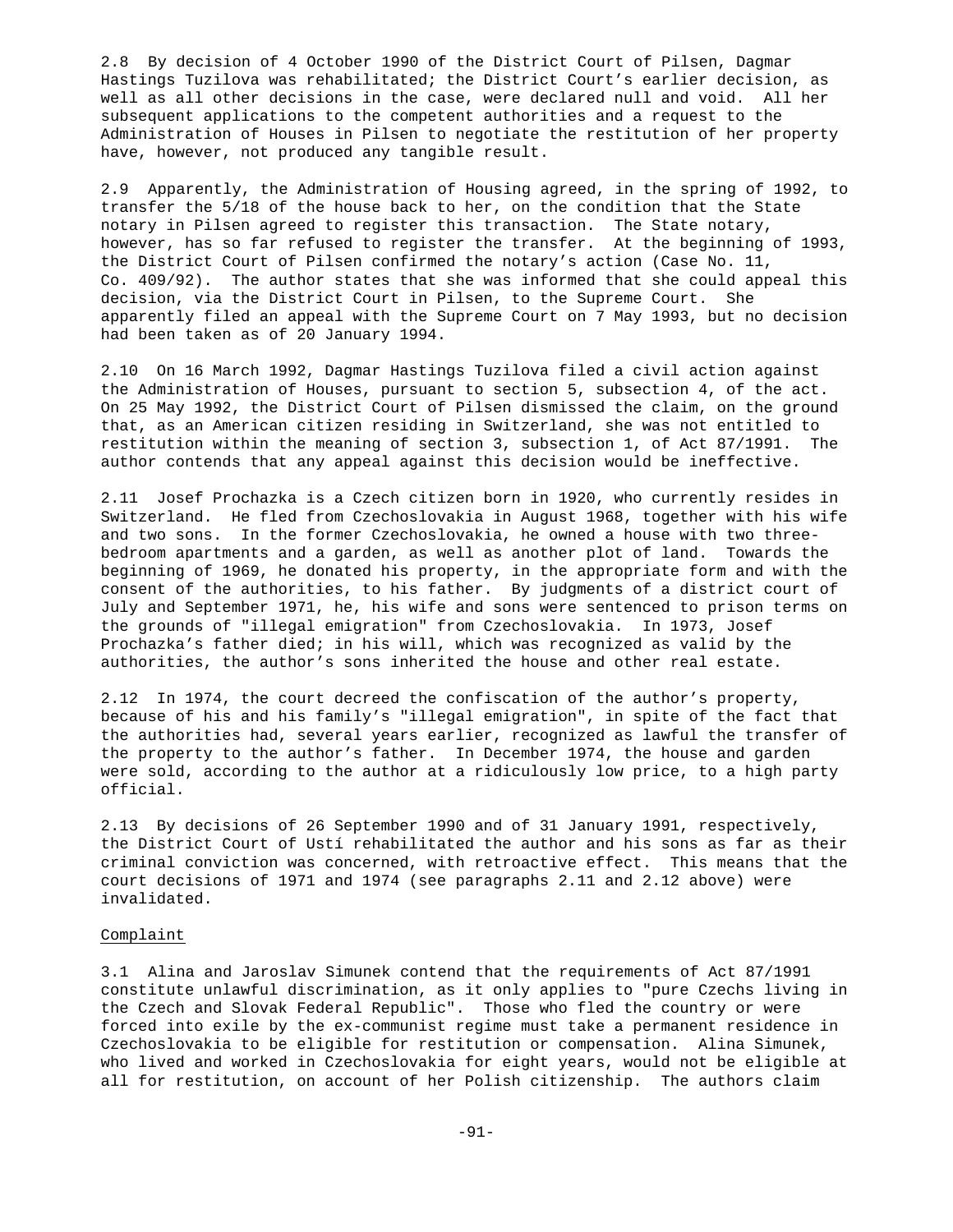that the act in reality legalizes former Communist practices, as more than 80 per cent of the confiscated property belongs to persons who do not meet these strict requirements.

3.2 Alina Simunek alleges that the conditions for restitution imposed by the act constitute discrimination on the basis of political opinion and religion, without however substantiating her claim.

3.3 Dagmar Hastings Tuzilova claims that the requirements of Act 87/1991 constitute unlawful discrimination, contrary to article 26 of the Covenant.

3.4 Josef Prochazka also claims that he is a victim of the discriminatory provisions of Act 87/1991; he adds that as the court decided, with retroactive effect, that the confiscation of his property was null and void, the law should not be applied to him at all, as he never lost his legal title to his property, and because there can be no question of "restitution" of the property.

### Committee's decision on admissibility

4.1 On 26 October 1993, the communications were transmitted to the State party under rule 91 of the rules of procedure of the Human Rights Committee. No submission under rule 91 was received from the State party, despite a reminder addressed to it. The authors were equally requested to provide a number of clarifications; they complied with this request by letters of 25 November 1993 (Alina and Jaroslav Simunek), 3 December 1993 and 11/12 April 1994 (Josef Prochazka) and 19 January 1994 (Dagmar Hastings Tuzilova).

4.2 At its fifty-first session, the Committee considered the admissibility of the communication. It noted with regret the State party's failure to provide information and observations on the question of the admissibility of the communication. Notwithstanding this absence of cooperation on the part of the State party, the Committee proceeded to ascertain whether the conditions of admissibility under the Optional Protocol had been met.

4.3 The Committee noted that the confiscation and sale of the property in question by the authorities of Czechoslovakia occurred in the 1970s and 1980s. Irrespective of the fact that all these events took place prior to the date of entry into force of the Optional Protocol for the Czech Republic, the Committee recalled that the right to property, as such, is not protected by the Covenant.

4.4 The Committee observed, however, that the authors complained about the discriminatory effect of the provisions of Act 87/1991, in the sense that they apply only to persons unlawfully stripped of their property under the former regime who now have a permanent residence in the Czech Republic and are Czech citizens. Thus the question before the Committee was whether the law could be deemed discriminatory within the meaning of article 26 of the Covenant.

4.5 The Committee observed that the State party's obligations under the Covenant applied as of the date of its entry into force. A different issue arose as to when the Committee's competence to consider complaints about alleged violations of the Covenant under the Optional Protocol was engaged. In its jurisprudence under the Optional Protocol, the Committee has consistently held that it cannot consider alleged violations of the Covenant which occurred before the entry into force of the Optional Protocol for the State party, unless the violations complained of continue after the entry into force of the Optional Protocol. A continuing violation is to be interpreted as an affirmation, after the entry into force of the Optional Protocol, by act or by clear implication,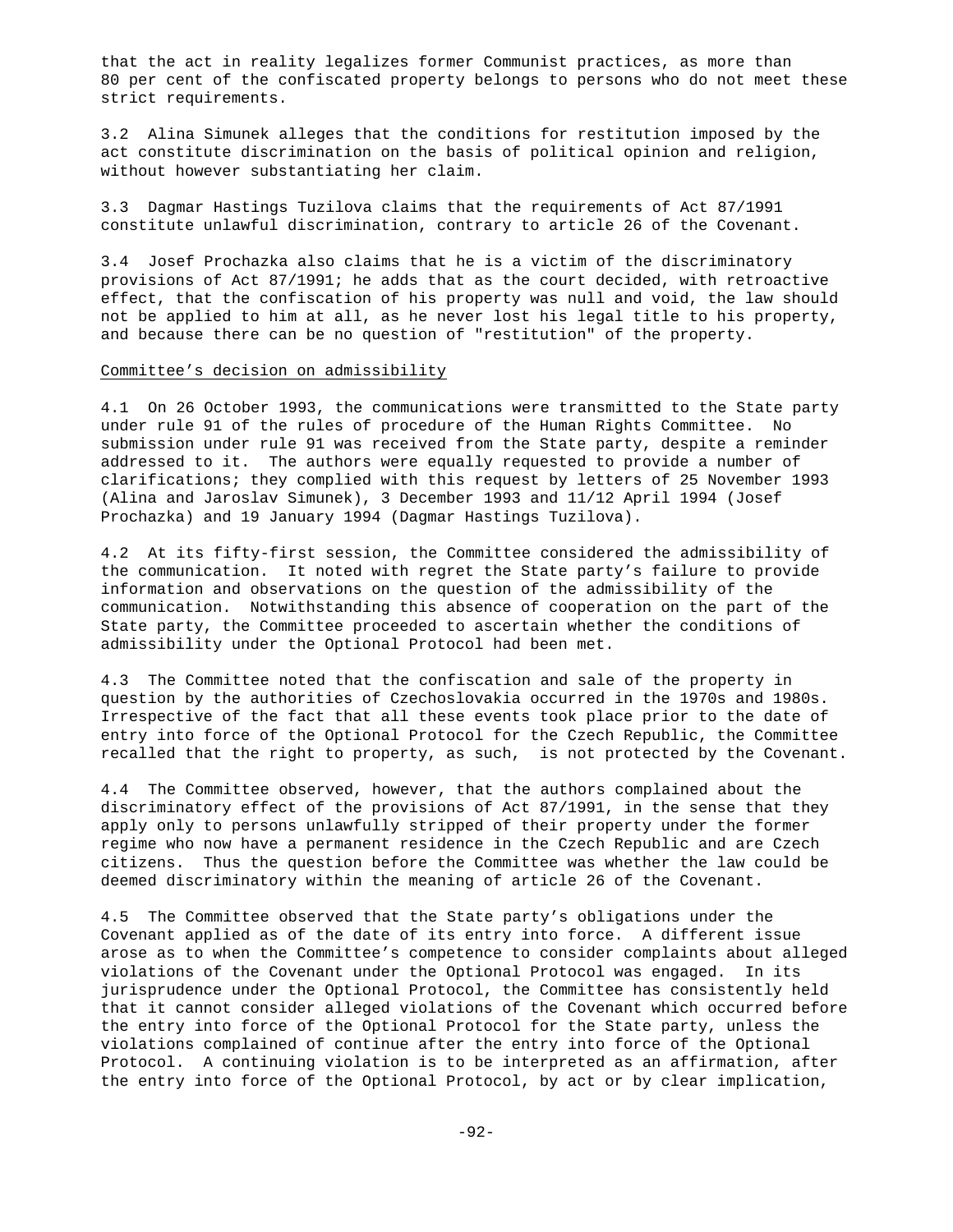of the previous violations of the State party.

4.6 While the authors in the present case have had their criminal convictions quashed by Czech tribunals, they still contend that Act No. 87/1991 discriminates against them, in that in the case of two of the applicants (Mr. and Mrs. Simunek; Mrs. Hastings Tuzilova), they cannot benefit from the law because they are not Czech citizens or have no residence in the Czech Republic, and that in the case of the third applicant (Mr. Prochazka), the law should not have been deemed applicable to his situation at all.

5. On 22 July 1994 the Human Rights Committee therefore decided that the communication was admissible in as much as it may raise issues under article 14, paragraph 6, and article 26 of the Covenant.

# State party's explanations

6.1 In its submission, dated 12 December 1994, the State party argues that the legislation in question is not discriminatory. It draws the Committee's attention to the fact that according to article 11, section 2, of the Charter of Fundamental Rights and Freedoms, which is part of the Constitution of the Czech Republic, "... the law may specify that some things may be owned exclusively by citizens or by legal persons having their seat in the Czech Republic".

6.2 The State party affirms its commitment to the settlement of property claims by restitution of properties to persons injured during the period of 25 February 1948 to 1 January 1990. Although certain criteria had to be stipulated for the restitution of confiscated properties, the purpose of such requirements is not to violate human rights. The Czech Republic cannot and will not dictate to anybody where to live. Restitution of confiscated property is a very complicated and de facto unprecedented measure and therefore it cannot be expected to rectify all damages and to satisfy all the people injured by the Communist regime.

7.1 With respect to the communication submitted by Mrs. Alina Simunek the State party argues that the documents submitted by the author do not define the claims clearly enough. It appears from her submission that Mr. Jaroslav Simunek was probably kept in prison by the State Security Police. Nevertheless, it is not clear whether he was kept in custody or actually sentenced to imprisonment. As concerns the confiscation of the property of Mr. and Mrs. Simunek, the communication does not define the measure on the basis of which they were deprived of their ownership rights. In case Mr. Simunek was sentenced for a criminal offence mentioned in section 2 or section 4 of Law No. 119/1990 on judicial rehabilitation as amended by subsequent provisions, he could claim rehabilitation under the law or in review proceedings and, within three years of the entry into force of the court decision on his rehabilitation, apply to the Compensations Department of the Ministry of Justice of the Czech Republic for compensation pursuant to section 23 of the above-mentioned law. In case Mr. Simunek was unlawfully deprived of his personal liberty and his property was confiscated between 25 February 1948 and 1 January 1990 in connection with a criminal offence mentioned in section 2 and section 4 of the law but the criminal proceedings against him were not initiated, he could apply for compensation on the basis of a court decision issued at the request of the injured party and substantiate his application with the documents which he had at his disposal or which his legal adviser obtained from the archives of the Ministry of the Interior of the Czech Republic.

7.2 As concerns the restitution of the forfeited or confiscated property, the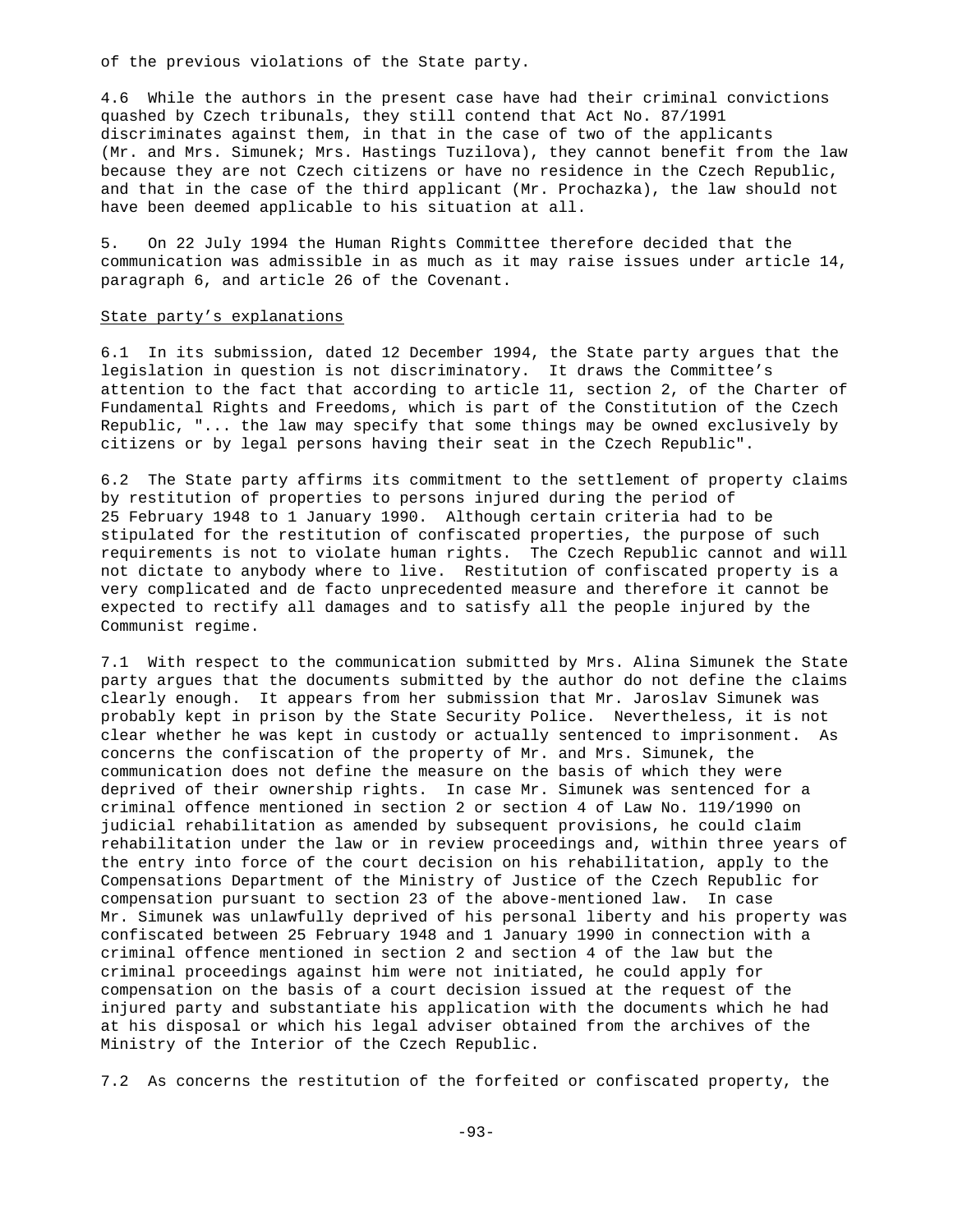State party concludes from the submission that Alina and Jaroslav Simunek do not comply with the requirements of section 3 (1) of Law No. 87/1991 on extrajudicial rehabilitations, namely the requirements of citizenship of the Czech and Slovak Federal Republic and permanent residence on its territory. Consequently, they cannot be recognized as persons entitled to restitution. Remedy would be possible only in case at least one of them complied with both requirements and applied for restitution within 6 months from the entry into force of the law on extrajudicial rehabilitations (i.e. by the end of September 1991).

8.1 With respect to the communication of Mrs. Dagmar Hastings-Tuzilova the State party clarifies that Mrs. Dagmar Hastings-Tuzilova claims the restitution of the 5/18 shares of house No. 2214 at Cechova 61, Pilsen, forfeited on the basis of the ruling of the Pilsen District Court of 21 May 1974, by which she was sentenced for the criminal offence of illegal emigration according to section 109 (2) of the Criminal Law. She was rehabilitated pursuant to Law No. 119/1990 on judicial rehabilitations by the ruling of the Pilsen District Court of 4 October 1990. She applied for restitution of her share of the estate in Pilsen pursuant to Law No. 87/1991 on extrajudicial rehabilitations. Mrs. Hastings-Tuzilova concluded an agreement on the restitution with the Administration of Houses in Pilsen, which the State Notary in Pilsen refused to register due to the fact that she did not comply with the conditions stipulated by section 3 (1) of the law on extrajudicial rehabilitations.

8.2 Mrs. Hastings-Tuzilova, although rehabilitated pursuant to the law on judicial rehabilitations, cannot be considered entitled person as defined by section 19 of the law on extrajudicial rehabilitations, because on the date of application she did not comply with the requirements of section 3 (1) of the above-mentioned law, i.e. requirements of citizenship of the Czech and Slovak Federal Republic and permanent residence on its territory. Moreover, she failed to fulfil the requirements within the preclusive period stipulated by section 5 (2) of the law on extrajudicial rehabilitations. Mrs. Hastings-Tuzilova acquired Czech citizenship and registered her permanent residence on 30 September 1992.

8.3 Section 20 (3) of the law on extrajudicial rehabilitations says that the statutory period for the submission of applications for restitution based on the sentence of forfeiture which was declared null and void after the entry into force of the law on extrajudicial rehabilitations starts on the day of the entry into force of the annulment. Nevertheless, this provision cannot be applied in the case of Mrs. Hastings-Tuzilova due to the fact that her judicial rehabilitation entered into force on 9 October 1990, i.e. before the entry into force of Law No. 87/1991 on extrajudicial rehabilitations (1 April 1991).

9.1 With respect to the communication of Mr. Josef Prochazka, the State party argues that section 3 of Law No. 87/1991 on extrajudicial rehabilitations defines the entitled person, i.e. the person who could within the statutory period claim the restitution of property or compensation. Applicants who did not acquire citizenship of the Czech and Slovak Federal Republic and register their permanent residence on its territory before the end of the statutory period determined for the submission of applications (i.e. before 1 October 1991 for applicants for restitution and before 1 April 1992 for applicants for compensation) are not considered entitled persons.

9.2 From Mr. Prochazka's submission the State party concludes that the property devolved to the State on the basis of the ruling of the Usti nad Labem District Court of 1974, which declared the 1969 deed of gift null and void for the reason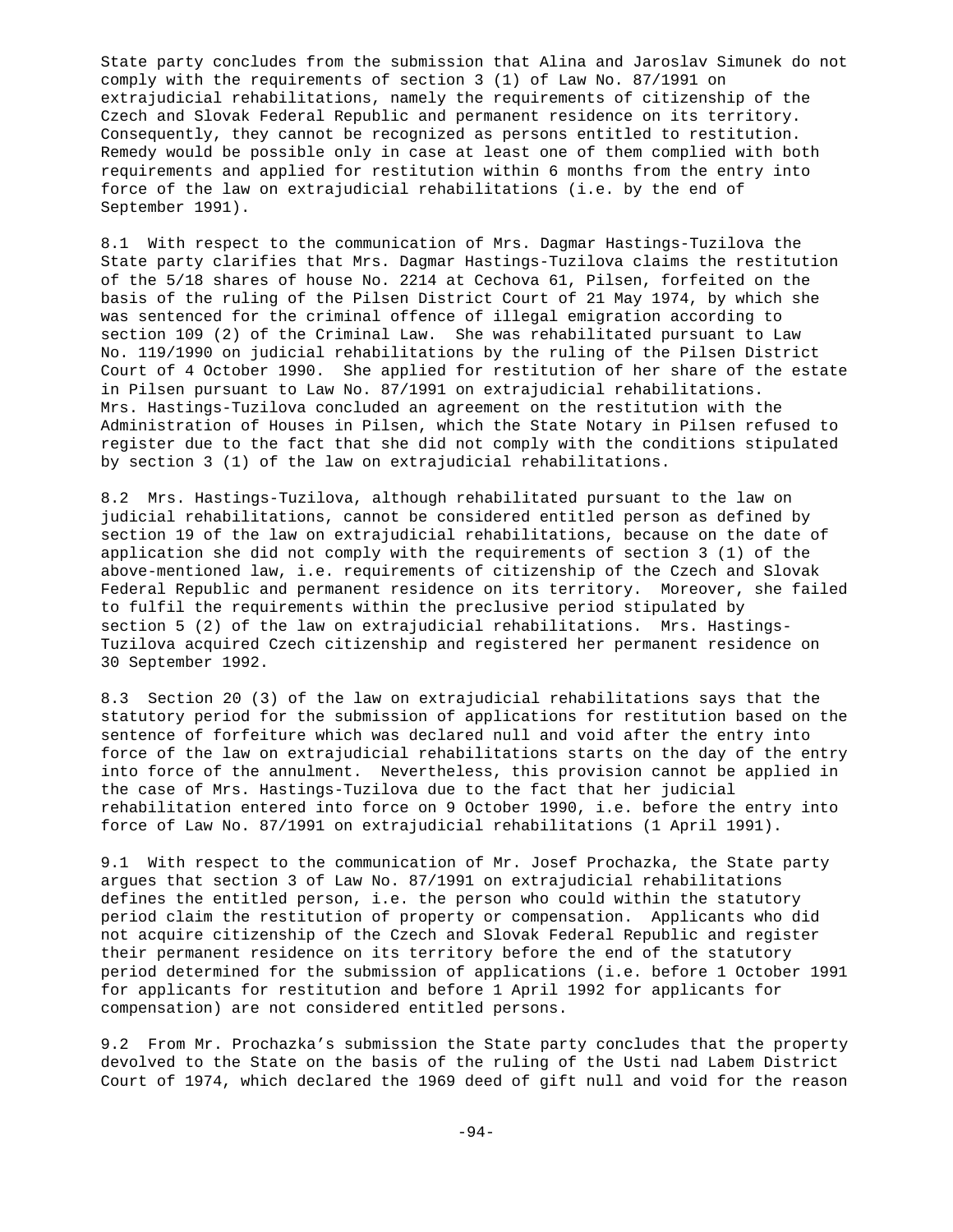that the donor left the territory of the former Czechoslovak Socialist Republic. Such cases are provided for in section 6 (1) (f) of the law on extrajudicial rehabilitations which defined the entitled person as the transferee according to the invalidated deed, i.e. in this case the entitled person is the unnamed father of Mr. Prochazka. Consequently, the persons to whom the sentence of forfeiture invalidated under Law No. 119/1990 on judicial rehabilitations applies, cannot be regarded as entitled persons, as Mr. Prochazka incorrectly assumes.

9.3 With regard to the fact that the above-mentioned father of Mr. Prochazka died before the entry into force of the law on extrajudicial rehabilitations, the entitled persons are the testamentary heirs - Mr. Prochazka's sons Josef Prochazka and Jiri Prochazka, provided that they were citizens of the former Czech and Slovak Federal Republic and had permanent residence on its territory. The fact that they were rehabilitated pursuant to the law on judicial rehabilitations has no significance in this case. From Mr. Prochazka's submission the State party concludes that Josef Prochazka and Jiri Prochazka are Czech citizens but live in Switzerland and did not apply for permanent residence in the Czech Republic.

### Authors' comments on the State party's submissions

10.1 By letter of 21 February 1995, Alina and Jaroslav Simunek contend that the State party has not addressed the issues raised by their communication, namely the compatibility of Act No. 87/1991 with the non-discrimination requirement of article 26 of the Covenant. They claim that Czech hard-liners are still in office and that they have no interest in the restitution of confiscated properties, because they themselves benefited from the confiscations. A proper restitution law should be based on democratic principles and not allow restrictions that would exclude former Czech citizens and Czech citizens living abroad.

10.2 By letter of 12 June 1995, Mr. Prochazka informed the Committee that by order of the District Court of 12 April 1995 the plot of land he inherited from his father will be returned to him (para. 2.11).

10.3 Mrs. Hastings Tuzilova had not submitted comments by the time of the consideration of the merits of this communication by the Committee.

### Examination of the merits

11.1 The Human Rights Committee has considered the present communication in the light of all the information made available to it by the parties, as provided in article 5, paragraph 1, of the Optional Protocol.

11.2 This communication was declared admissible only insofar as it may raise issues under article 14, paragraph 6, and article 26 of the Covenant. With regard to article 14, paragraph 6, the Committee finds that the authors have not sufficiently substantiated their allegations and that the information before it does not sustain a finding of a violation.

11.3 As the Committee has already explained in its decision on admissibility (para. 4.3 above), the right to property, as such, is not protected under the Covenant. However, a confiscation of private property or the failure by a State party to pay compensation for such confiscation could still entail a breach of the Covenant if the relevant act or omission was based on discriminatory grounds in violation of article 26 of the Covenant.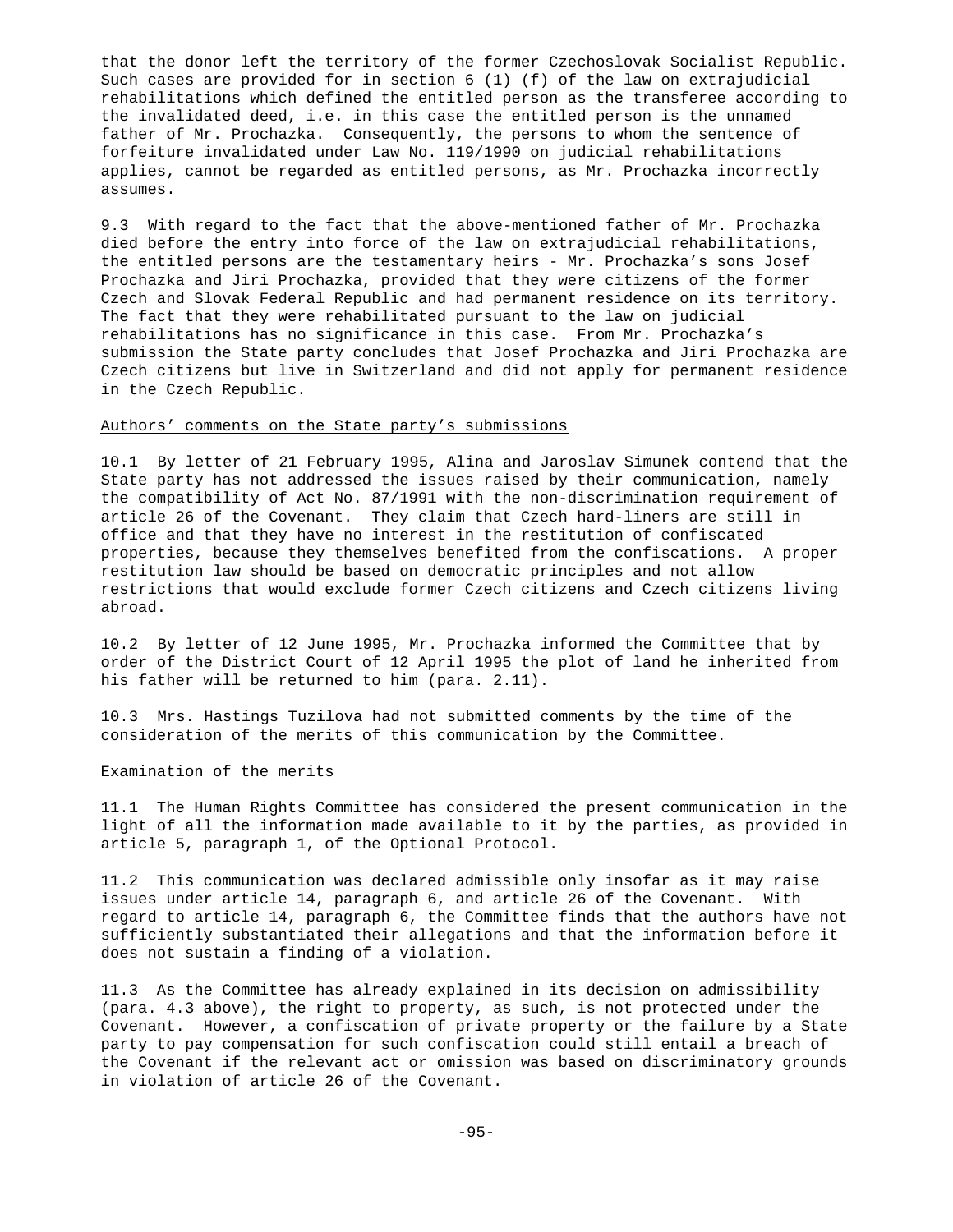11.4 The issue before the Committee is whether the application of Act 87/1991 to the authors entailed a violation of their rights to equality before the law and to the equal protection of the law. The authors claim that this act, in effect, reaffirms the earlier discriminatory confiscations. The Committee observes that the confiscations themselves are not here at issue, but rather the denial of a remedy to the authors, whereas other claimants have recovered their properties or received compensation therefor.

11.5 In the instant cases, the authors have been affected by the exclusionary effect of the requirement in Act 87/1991 that claimants be Czech citizens and residents of the Czech Republic. The question before the Committee, therefore, is whether these preconditions to restitution or compensation are compatible with the non-discrimination requirement of article 26 of the Covenant. In this context the Committee reiterates its jurisprudence that not all differentiation in treatment can be deemed to be discriminatory under article 26 of the Covenant.<sup>27</sup> A differentiation which is compatible with the provisions of the Covenant and is based on reasonable grounds does not amount to prohibited discrimination within the meaning of article 26.

11.6 In examining whether the conditions for restitution or compensation are compatible with the Covenant, the Committee must consider all relevant factors, including the authors' original entitlement to the property in question and the nature of the confiscations. The State party itself acknowledges that the confiscations were discriminatory, and this is the reason why specific legislation was enacted to provide for a form of restitution. The Committee observes that such legislation must not discriminate among the victims of the prior confiscations, since all victims are entitled to redress without arbitrary distinctions. Bearing in mind that the authors' original entitlement to their respective properties was not predicated either on citizenship or residence, the Committee finds that the conditions of citizenship and residence in Act 87/1991 are unreasonable. In this connection the Committee notes that the State party has not advanced any grounds which would justify these restrictions. Moreover, it has been submitted that the authors and many others in their situation left Czechoslovakia because of their political opinions and that their property was confiscated either because of their political opinions or because of their emigration from the country. These victims of political persecution sought residence and citizenship in other countries. Taking into account that the State party itself is responsible for the departure of the authors, it would be incompatible with the Covenant to require them permanently to return to the country as a prerequisite for the restitution of their property or for the payment of appropriate compensation.

11.7 The State party contends that there is no violation of the Covenant because the Czech and Slovak legislators had no discriminatory intent at the time of the adoption of Act 87/1991. The Committee is of the view, however, that the intent of the legislature is not alone dispositive in determining a breach of article 26 of the Covenant. A politically motivated differentiation is unlikely to be compatible with article 26. But an act which is not politically motivated may still contravene article 26 if its effects are discriminatory.

11.8 In the light of the above considerations, the Committee concludes that Act 87/1991 has had effects upon the authors that violate their rights under article 26 of the Covenant.

 $27$  Zwaan de Vries v. the Netherlands, Communication No. 182/1984, Views adopted on 9 April 1987, para. 13.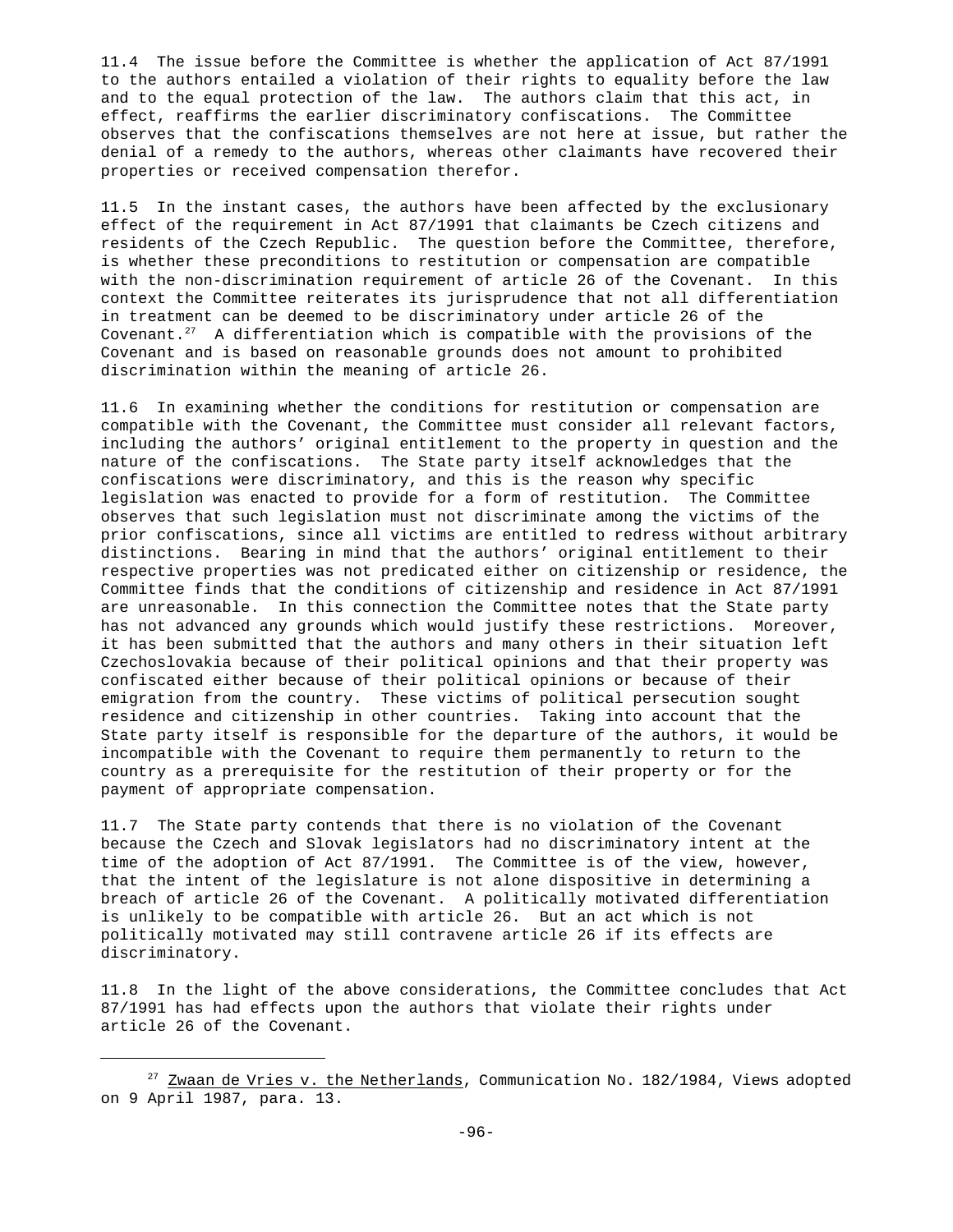12.1 The Human Rights Committee, acting under article 5, paragraph 4, of the Optional Protocol, is of the view that the denial of restitution or compensation to the authors constitutes a violation of article 26 of the International Covenant on Civil and Political Rights.

12.2 In accordance with article 2, paragraph 3 (a), of the Covenant, the State party is under an obligation to provide the authors with an effective remedy, which may be compensation if the properties in question cannot be returned. To the extent that partial restitution of Mr. Prochazka's property appears to have been or may soon be effected (para. 10.2), the Committee welcomes this measure, which it deems to constitute partial compliance with these Views. The Committee further encourages the State party to review its relevant legislation to ensure that neither the law itself nor its application is discriminatory.

12.3 Bearing in mind that, by becoming a party to the Optional Protocol, the State party has recognized the competence of the Committee to determine whether there has been a violation of the Covenant or not and that, pursuant to article 2 of the Covenant, the State party has undertaken to ensure to all individuals within its territory and subject to its jurisdiction the rights recognized in the Covenant and to provide an effective and enforceable remedy in case a violation has been established, the Committee wishes to receive from the State party, within ninety days, information about the measures taken to give effect to the Committee's Views.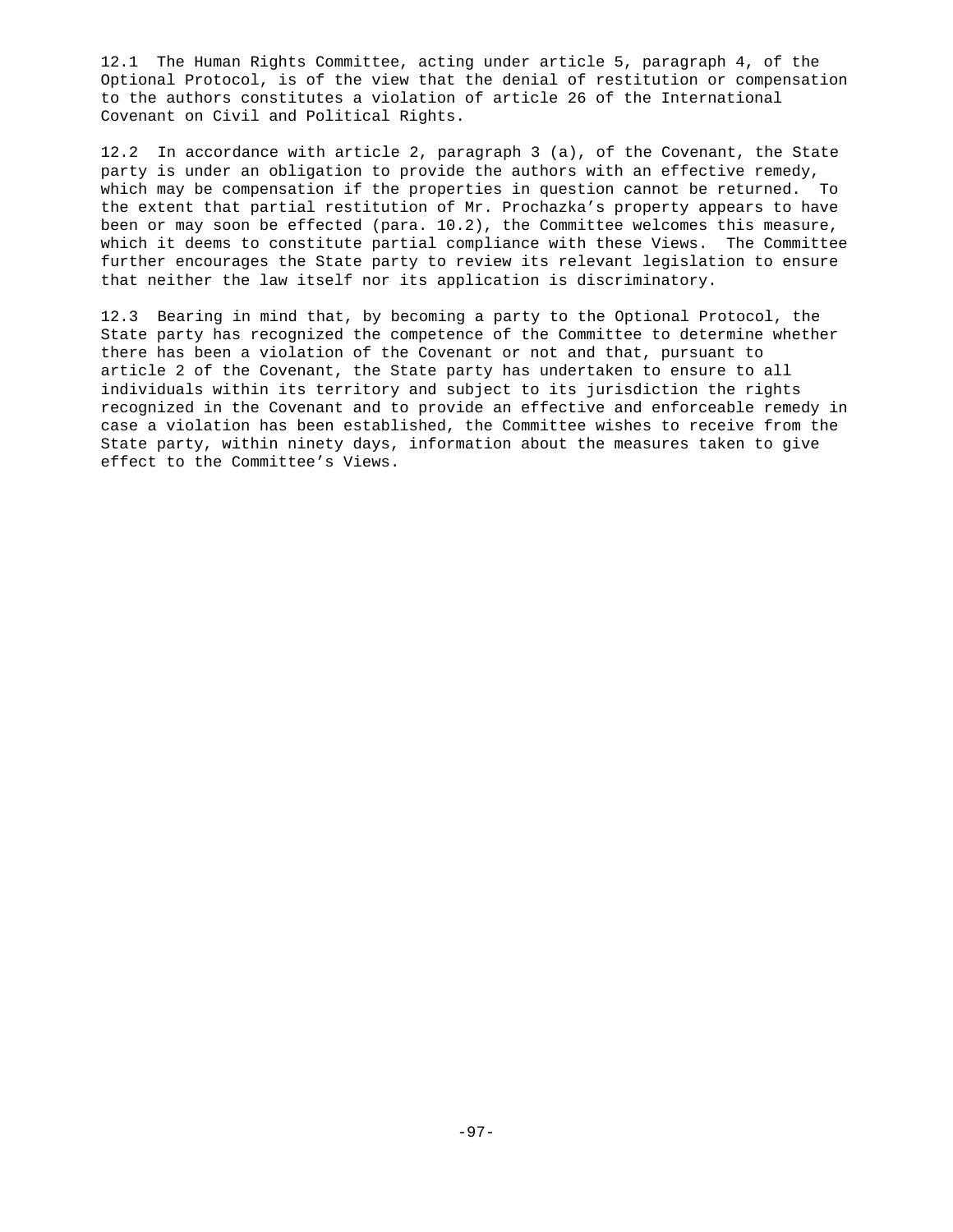# L. Communication No. 518/1992; Jong-Kyu Sohn v. the Republic of Korea (Views adopted on 19 July 1995, fifty-fourth session)

| Submitted by:          | Jong-Kyu Sohn (represented by counsel) |
|------------------------|----------------------------------------|
| Victim:                | The author                             |
| State party:           | Republic of Korea                      |
| Date of communication: | 7 July 1992 (initial submission)       |

Date of decision on admissibility: 18 March 1994

The Human Rights Committee, established under article 28 of the International Covenant on Civil and Political Rights,

Meeting on 19 July 1995,

Having concluded its consideration of Communication No. 518/1992 submitted to the Human Rights Committee on behalf of Mr. Jong-Kyu Sohn under the Optional Protocol to the International Covenant on Civil and Political Rights,

Having taken into account all written information made available to it by the author of the communication, his counsel and the State party,

Adopts its Views under article 5, paragraph 4, of the Optional Protocol.

1. The author of the communication is Mr. Jong-Kyu Sohn, a citizen of the Republic of Korea, residing at Kwangju, Republic of Korea. He claims to be a victim of a violation by the Republic of Korea of article 19, paragraph 2, of the International Covenant on Civil and Political Rights. He is represented by counsel.

#### Facts as submitted by the author

2.1 The author has been president of the Kumho Company Trade Union since 27 September 1990 and is a founding member of the Solidarity Forum of Large Company Trade Unions. On 8 February 1991, a strike was called at the Daewoo Shipyard Company at Guhjae Island in the province of Kyungsang-Nam-Do. The Government announced that it would send in police troops to break the strike. Following that announcement, the author had a meeting, on 9 February 1991, with other members of the Solidarity Forum, in Seoul, 400 kilometres from the place where the strike took place. At the end of the meeting they issued a statement supporting the strike and condemning the Government's threat to send in troops. That statement was transmitted to the workers at the Daewoo Shipyard by facsimile. The Daewoo Shipyard strike ended peacefully on 13 February 1991.

2.2 On 10 February 1991, the author, together with some 60 other members of the Solidarity Forum, was arrested by the police when leaving the premises where the meeting had been held. On 12 February 1991, he and six others were charged with contravening article 13(2) of the Labour Dispute Adjustment Act (Law No. 1327 of 13 April 1963, amended by Law No. 3967 of 28 November 1987), which prohibits others than the concerned employer, employees or trade union, or persons having legitimate authority attributed to them by law, to intervene in a labour dispute for the purpose of manipulating or influencing the parties concerned. He was also charged with contravening the Act on Assembly and Demonstration (Law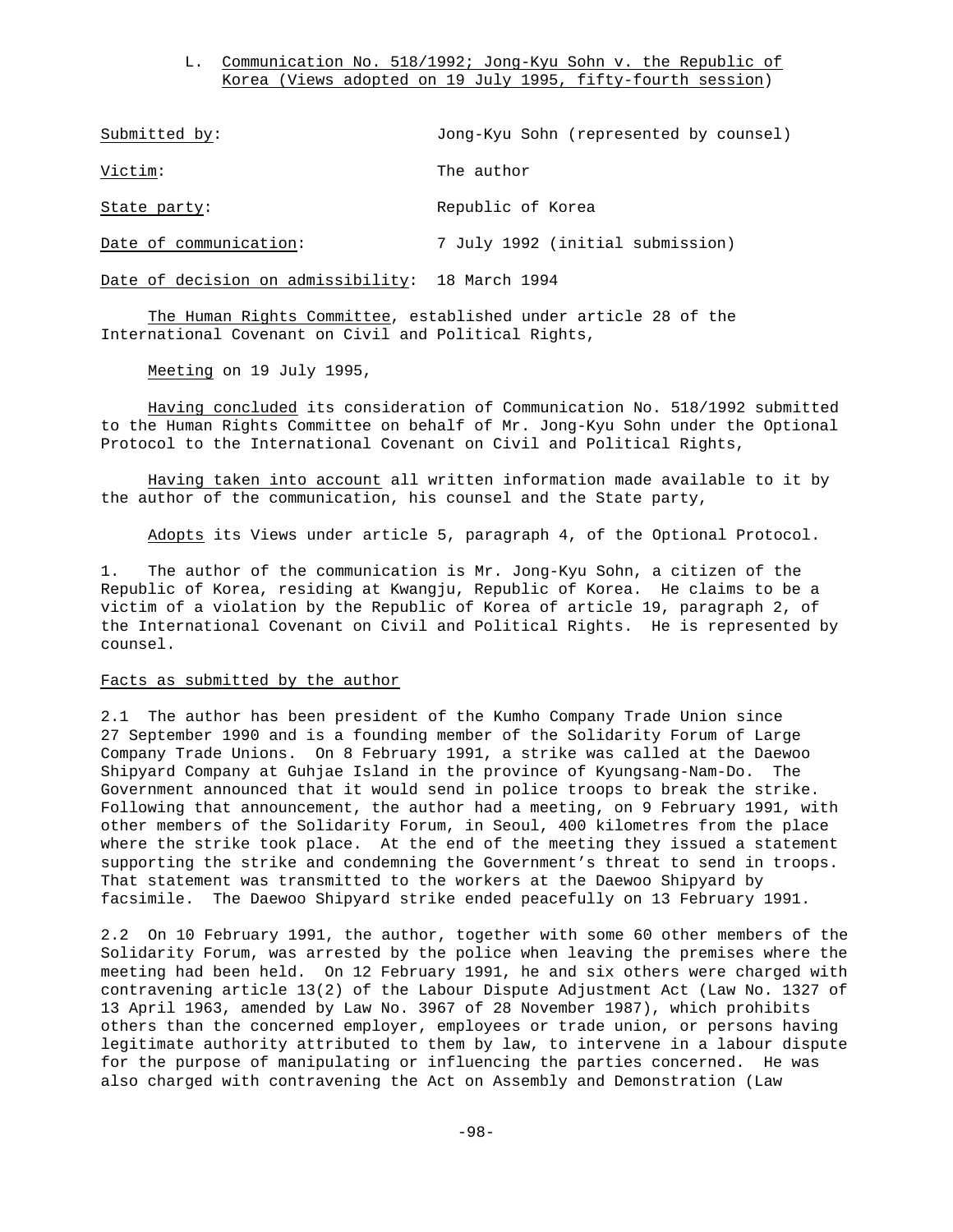No. 4095 of 29 March 1989), but notes that his communication relates only to the Labour Dispute Adjustment Act. One of the author's co-accused later died in detention, according to the author under suspicious circumstances.

2.3 On 9 August 1991, a single judge of the Seoul Criminal District Court found the author guilty as charged and sentenced him to one and a half years' imprisonment and three years' probation. The author's appeal against his conviction was dismissed by the Appeal section of the same court on 20 December 1991. The Supreme Court rejected his further appeal on 14 April 1992. The author submits that, since the Constitutional Court had declared, on 15 January 1990, that article 13 (2) of the Labour Dispute Adjustment Act was compatible with the Constitution, he has exhausted domestic remedies.

2.4 The author states that the same matter has not been submitted for examination under any other procedure of international investigation or settlement.

#### Complaint

3.1 The author argues that article 13 (2) of the Labour Dispute Adjustment Act is used to punish support for the labour movement and to isolate the workers. He argues that the provision has never been used to charge those who take the side of management in a labour dispute. He further claims that the vagueness of the provision, which prohibits any act to influence the parties, violates the principle of legality (nullum crimen, nulla poena sine lege).

3.2 The author further argues that the provision was incorporated into the law to deny the right to freedom of expression to supporters of labourers or trade unions. In this respect, he makes reference to the Labour Union Act, which prohibits third party support for the organization of a trade union. He concludes that any support to labourers or trade unions may thus be punished by the Labour Dispute Adjustment Act at the time of strikes and by the Labour Union Act at other times.

3.3 The author claims that his conviction violates article 19, paragraph 2, of the Covenant. He emphasizes that the way he exercised his freedom of expression did not infringe the rights or reputations of others, nor did it threaten national security, public order, public health or morals.

## State party's observations on admissibility and author's comments thereon

4.1 By submission of 9 June 1993, the State party argues that the communication is inadmissible on the grounds of failure to exhaust domestic remedies. The State party submits that available domestic remedies in a criminal case are exhausted only when the Supreme Court has issued a judgement on appeal and when the Constitutional Court has reached a decision on the constitutionality of the law on which the judgement is based.

4.2 As regards the author's argument that he has exhausted domestic remedies because the Constitutional Court has already declared that article 13 (2) of the Labour Dispute Adjustment Act, on which his conviction was based, is constitutional, the State party contends that the prior decision of the Constitutional Court only examined the compatibility of the provision with the right to work, the right to equality and the principle of legality, as protected by the Constitution. It did not address the question of whether the article was in compliance with the right to freedom of expression.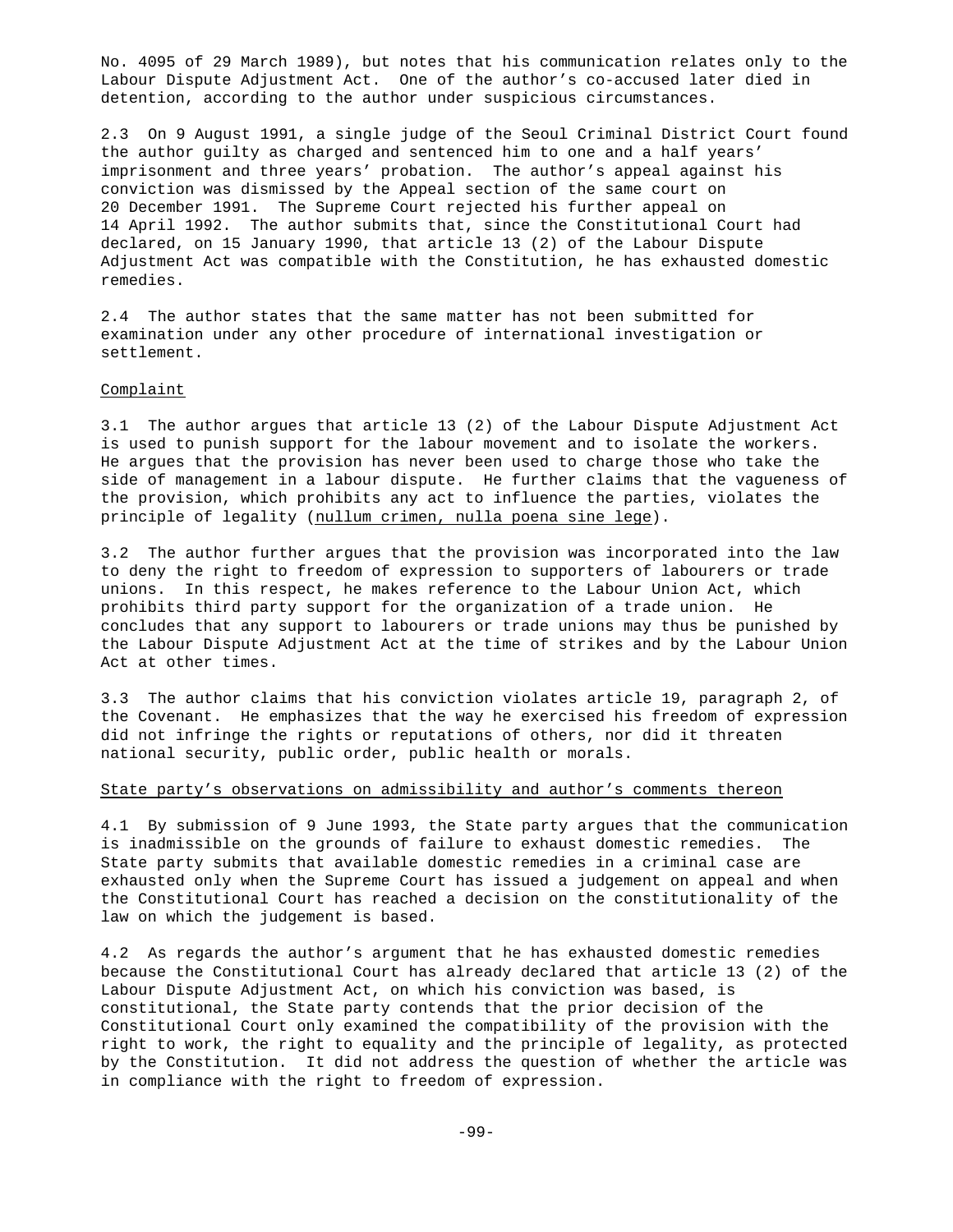4.3 The State party argues, therefore, that the author should have requested a review of the law in the light of the right to freedom of expression, as protected by the Constitution. Since he failed to do so, the State party argues that he has not exhausted domestic remedies.

4.4 The State party submits, in addition, that the author's sentence was revoked on 6 March 1993, under a general amnesty granted by the President of the Republic of Korea.

5.1 In his comments on the State party's submission, the author maintains that he has exhausted all domestic remedies and that it would be futile to request the Constitutional Court to pronounce itself on the constitutionality of the Labour Dispute Adjustment Act when it has done so in the recent past.

5.2 The author submits that if the question of constitutionality of a legal provision is brought before the Constitutional Court, the Court is legally obliged to take into account all possible grounds that may invalidate the law. As a result, the author argues that it is futile to bring the same question to the Court again.

5.3 In this context, the author notes that, although the majority opinion in the judgement of the Constitutional Court of 15 January 1990 did not refer to the right to freedom of expression, two concurring opinions and one dissenting opinion did. He submits that it is clear therefore that the Court did in fact consider all the grounds for possible unconstitutionality of the Labour Dispute Adjustment Act, including a possible violation of the constitutional right to freedom of expression.

## Committee's decision on admissibility

6.1 At its fiftieth session, the Committee considered the admissibility of the communication. After having examined the submissions of both the State party and the author concerning the constitutional remedy, the Committee found that the compatibility of article 13 (2) of the Labour Dispute Adjustment Act with the Constitution, including the constitutional right to freedom of expression, had necessarily been before the Constitutional Court in January 1990, even though the majority judgement chose not to refer to the right to freedom of expression. In the circumstances, the Committee considered that a further request to the Constitutional Court to review article 13 (2) of the Act, by reference to freedom of expression, did not constitute a remedy which the author still needed to exhaust under article 5, paragraph 2, of the Optional Protocol.

6.2 The Committee noted that the author was arrested, charged and convicted not for any physical support for the strike in progress but for participating in a meeting in which verbal expressions of support were given, and considered that the facts as submitted by the author might raise issues under article 19 of the Covenant which should be examined on the merits. Consequently, the Committee declared the communication admissible.

## State party's observations on the merits and author's comments thereon

7.1 By submission of 25 November 1994, the State party takes issue with the Committee's consideration when declaring the communication admissible that "the author was arrested, charged and convicted not for any physical support for the strike in progress but for participating in a meeting in which verbal expressions of support were given". The State party emphasizes that the author not only attended the meeting of the Solidarity Forum on 9 February 1991, but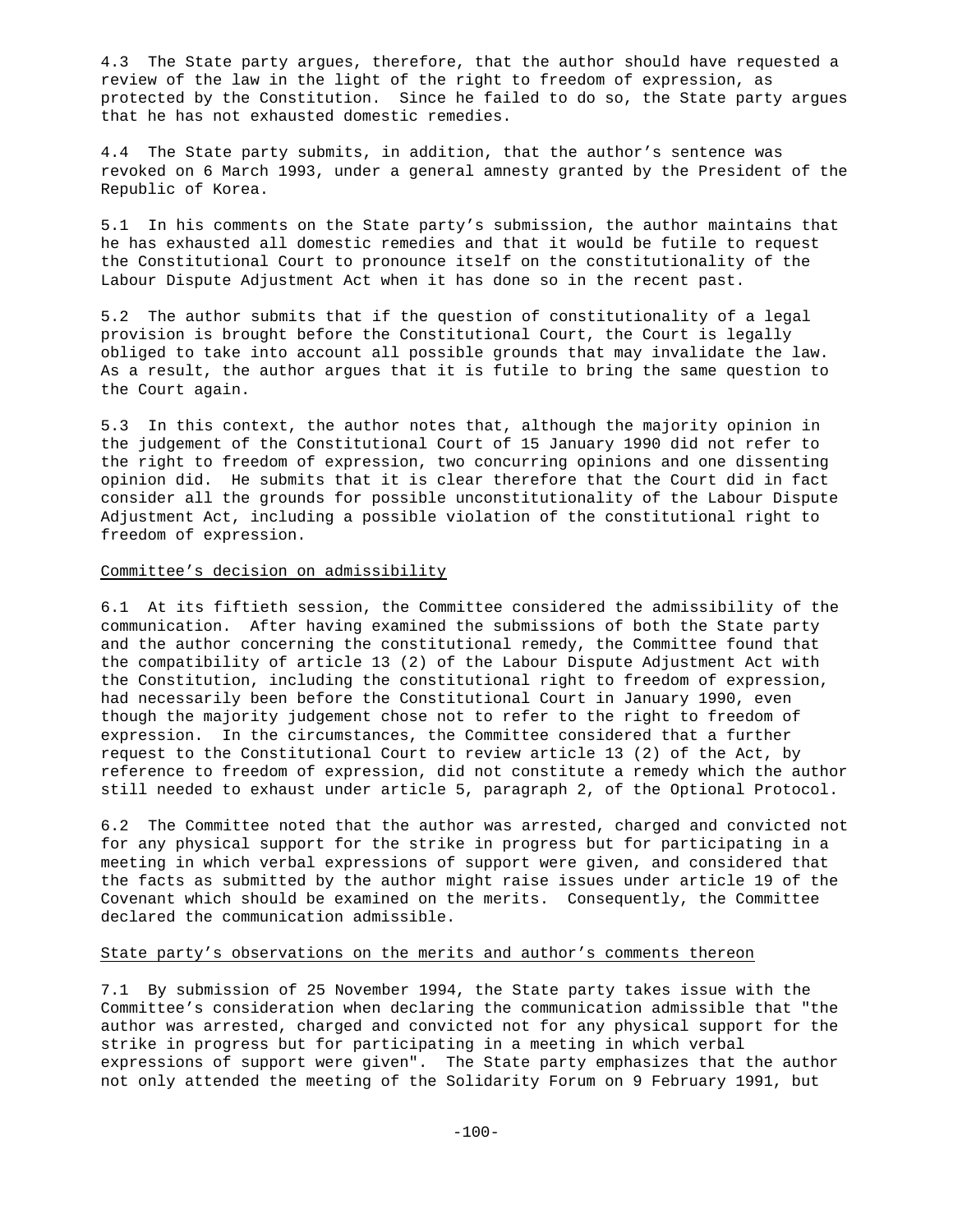also actively participated in distributing propaganda on 10 or 11 February 1991 and, on 11 November 1990, was involved in a violent demonstration, during which Molotov cocktails were thrown.

7.2 The State party submits that because of these offences, the author was charged with and convicted of violating articles 13 (2) of the Labour Dispute Adjustment Act and 45 (2) of the Act on Assembly and Demonstration.

7.3 The State party explains that the articles of the Labour Dispute Adjustment Act, prohibiting intervention by third parties in a labour dispute, are meant to maintain the independent nature of a labour dispute between employees and employer. It points out that the provision does not prohibit counselling or giving advice to the parties involved.

7.4 The State party invokes article 19, paragraph 3, of the Covenant, which provides that the right to freedom of expression may be subject to certain restrictions, inter alia, for the protection of national security or of public order.

7.5 The State party reiterates that the author's sentence was revoked on 6 March 1993, under a general amnesty.

8.1 In his comments, the author states that, although it is true that he was sentenced for his participation in the demonstration of November 1990 under the Act on Assembly and Demonstration, this does not form part of his complaint. He refers to the judgment of the Seoul Criminal District Court of 9 August 1991, which shows that the author's participation in the November demonstration was a crime punished separately, under the Act on Assembly and Demonstration, from his participation in the activities of the Solidarity Forum and his support for the strike of the Daewoo Shipyard Company in February 1991, which were punished under the Labour Dispute Adjustment Act. The author states that the two incidents are unrelated to each other. He reiterates that his complaint only regards the "prohibition of third party intervention", which he claims is in violation of the Covenant.

8.2 The author argues that the Spate party's interpretation of the freedom of expression as guaranteed in the Covenant is too narrow. He refers to paragraph 2 of article 19, which includes the freedom to impart information and ideas of all kinds, regardless of frontiers, either orally, in writing or in print. The author argues, therefore, that the distribution of leaflets containing the Solidarity Forum's statements supporting the strike at the Daewoo Shipyard falls squarely within the right to freedom of expression. He adds that he did not distribute the statements himself, but only transmitted them by telefax to the striking workers at the Daewoo Shipyard.

8.3 As regards the State party's argument that his activity threatened national security and public order, the author notes that the State party has not specified what part of the statements of the Solidarity Forum threatened public security and public order and for what reasons. He contends that a general reference to public security and public order does not justify the restriction of his freedom of expression. In this connection, he recalls that the statements of the Solidarity Forum contained arguments for the legitimacy of the strike concerned, strong support for the strike and criticism of the employer and of the Government for threatening to break the strike by force.

8.4 The author denies that the statements by the Solidarity Forum posed a threat to the national security and public order of South Korea. It is stated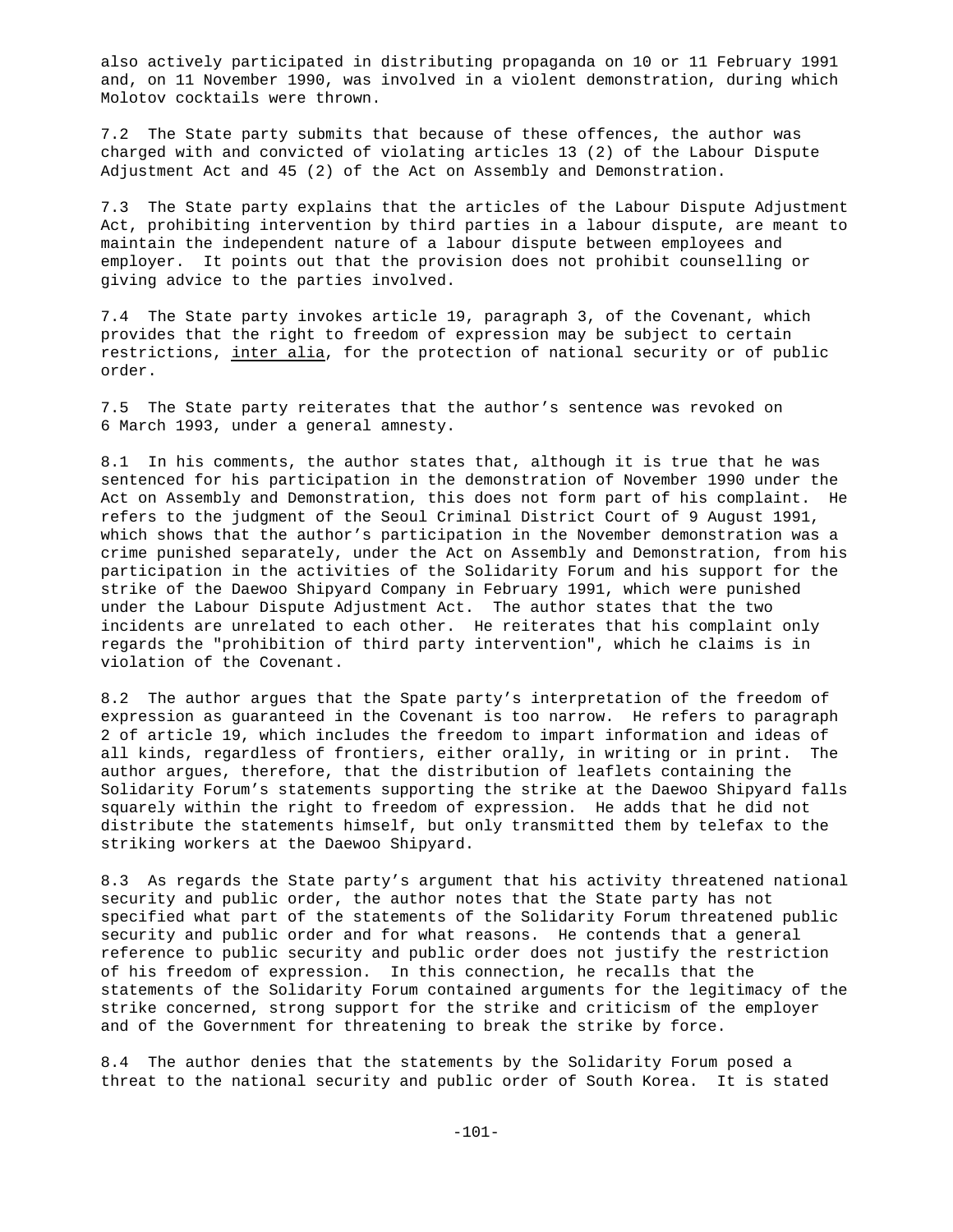that the author and the other members of the Solidarity Forum are fully aware of the sensitive situation in terms of South Korea's confrontation with North Korea. The author cannot see how the expression of support for the strike and criticism of the employer and the government in handling the matter could threaten national security. In this connection, the author notes that none of the participants in the strike was charged with breaching the National Security Law. The author states that in the light of the constitutional right to strike, police intervention by force can be legitimately criticized. Moreover, the author argues that public order was not threatened by the statements given by the Solidarity Forum, but that, on the contrary, the right to express one's opinion freely and peacefully enhances public order in a democratic society.

8.5 The author points out that solidarity among workers is being prohibited and punished in the Republic of Korea, purportedly in order to "maintain the independent nature of a labour dispute", but that intervention in support of the employer to suppress workers' rights is being encouraged and protected. He adds that the Labour Dispute Adjustment Act was enacted by the Legislative Council for National Security, which was instituted in 1980 by the military government to replace the National Assembly. It is argued that the laws enacted and promulgated by this undemocratic body do not constitute laws within the meaning of the Covenant, enacted in a democratic society.

8.6 The author notes that the Committee of Freedom of Association of the International Labour Organization has recommended that the Government repeal the provision prohibiting the intervention by a third party in labour disputes, because of its incompatibility with the ILO constitution, which guarantees workers' freedom of expression as an essential component of the freedom of association.28

8.7 Finally, the author points out that the amnesty has not revoked the guilty judgment against him, nor compensated him for the violations of his Covenant rights, but merely lifted residual restrictions imposed upon him as a result of his sentence, such as the restriction on his right to run for public office.

9.1 By further submission of 20 June 1995, the State party explains that the labour movement in the Republic of Korea can be generally described as being politically oriented and ideologically influenced. In this connection, it is stated that labour activists in Korea do not hesitate in leading workers to extreme actions by using force and violence and engaging in illegal strikes in order to fulfil their political aims or carry out their ideological principles. Furthermore, the State party argues that there have been frequent instances where the idea of a proletarian revolution has been implanted in the minds of workers.

9.2 The State party argues that if a third party interferes in a labour dispute to the extent that the third party actually manipulates, instigates or obstructs the decisions of workers, such a dispute is being distorted towards other objectives and goals. The State party explains, therefore, that in view of the general nature of the labour movement it has felt obliged to maintain the law concerning the prohibition of third party intervention.

9.3 Moreover, the State party submits that in the instant case, the written statement distributed in February 1991 to support the Daewoo Shipyard Trade Union was used as a disguise to incite a nation-wide strike of all workers. The

<sup>&</sup>lt;sup>28</sup> 294th report of the Committee on Freedom of Association, June 1994, paras. 218 to 274. See also the 297th report, March-April 1995, para. 23.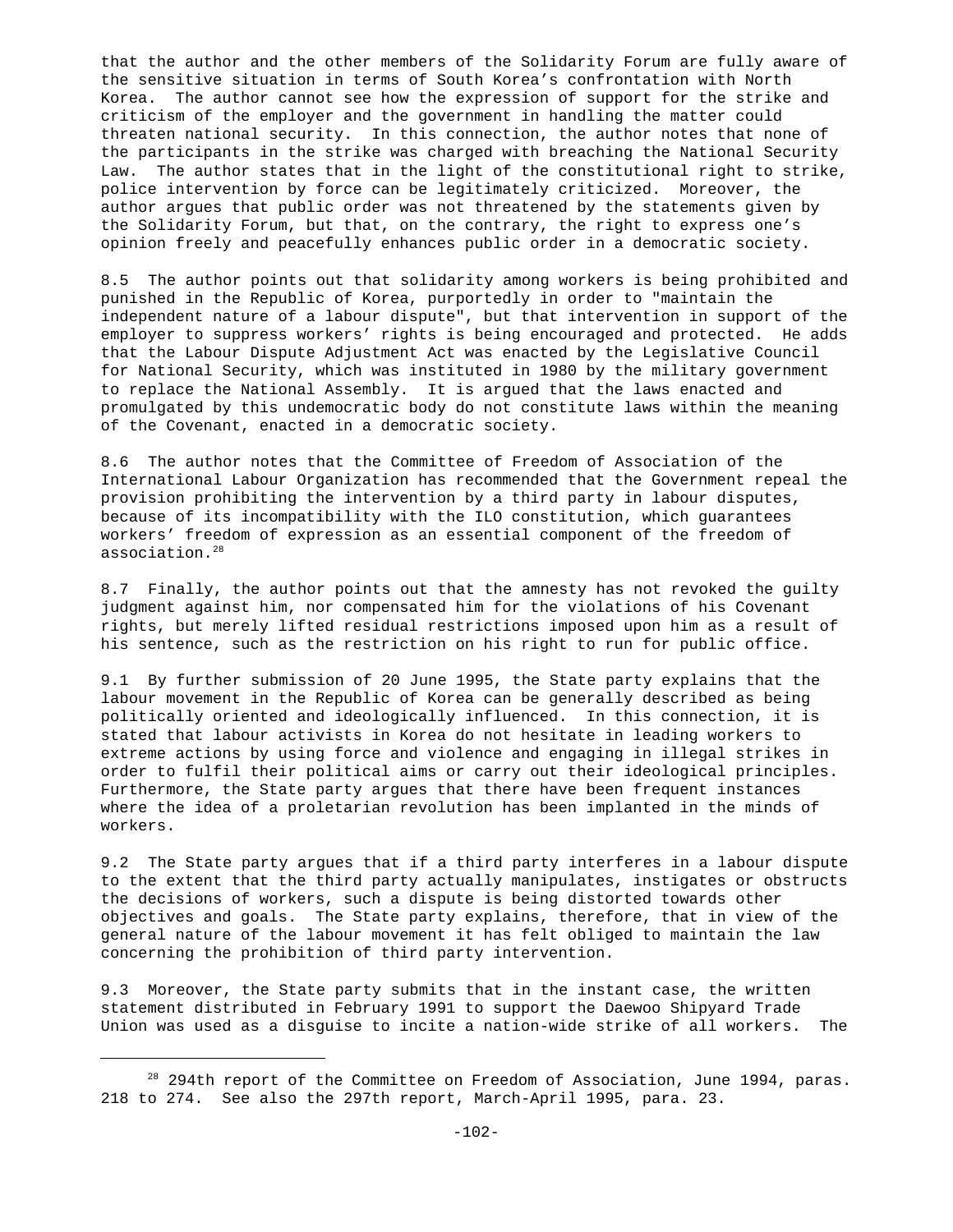State party argues that "in the case where a national strike would take place, in any country, regardless of its security situation, there is considerable reason to believe that the national security and public order of the nation would be threatened".

9.4 As regards the enactment of the Labour Dispute Adjustment Act by the Legislative Council for National Security, the State party argues that, through the revision of the constitution, the effectiveness of the laws enacted by the Council was acknowledged by public consent. The State party moreover argues that the provision concerning the prohibition of the third party intervention is being applied fairly to both the labour and the management side of a dispute. In this connection the State party refers to a case currently before the courts against someone who intervened in a labour dispute on the side of the employer.

## Issues and proceedings before the Committee

10.1 The Human Rights Committee has considered the present communication in the light of all the information made available to it by the parties, as provided in article 5, paragraph 1, of the Optional Protocol.

10.2 The Committee has taken note of the State party's argument that the author participated in a violent demonstration in November 1990, for which he was convicted under the Act on Assembly and Demonstration. The Committee has also noted that the author's complaint does not concern this particular conviction, but only his conviction for having issued the statement of the Solidarity Forum in February 1991. The Committee considers that the two convictions concern two different events, which are not related. The issue before the Committee is therefore only whether the author's conviction under article 13, paragraph 2, of the Labour Dispute Adjustment Act for having joined in issuing a statement supporting the strike at the Daewoo Shipyard Company and condemning the Government's threat to send in troops to break the strike violates article 19, paragraph 2, of the Covenant.

10.3 Article 19, paragraph 2, of the Covenant guarantees the right to freedom of expression and includes "freedom to seek, receive and impart information and ideas of all kinds, regardless of frontiers, either orally, in writing or in print, in the form of art, or through any other media". The Committee considers that the author, by joining others in issuing a statement supporting the strike and criticizing the Government, was exercising his right to impart information and ideas within the meaning of article 19, paragraph 2, of the Covenant.

10.4 The Committee observes that any restriction of the freedom of expression pursuant to paragraph 3 of article 19 must cumulatively meet the following conditions: it must be provided for by law, it must address one of the aims enumerated in subparagraphs 3 (a) and (b) of article 19, and must be necessary to achieve the legitimate purpose. While the State party has stated that the restrictions were justified in order to protect national security and public order and that they were provided for by law, under article 13 (2) of the Labour Dispute Adjustment Act, the Committee must still determine whether the measures taken against the author were necessary for the purpose stated. The Committee notes that the State party has invoked national security and public order by reference to the general nature of the labour movement and by alleging that the statement issued by the author in collaboration with others was a disguise for the incitement to a national strike. The Committee considers that the State party has failed to specify the precise nature of the threat which it contends that the author's exercise of freedom of expression posed and finds that none of the arguments advanced by the State party suffice to render the restriction of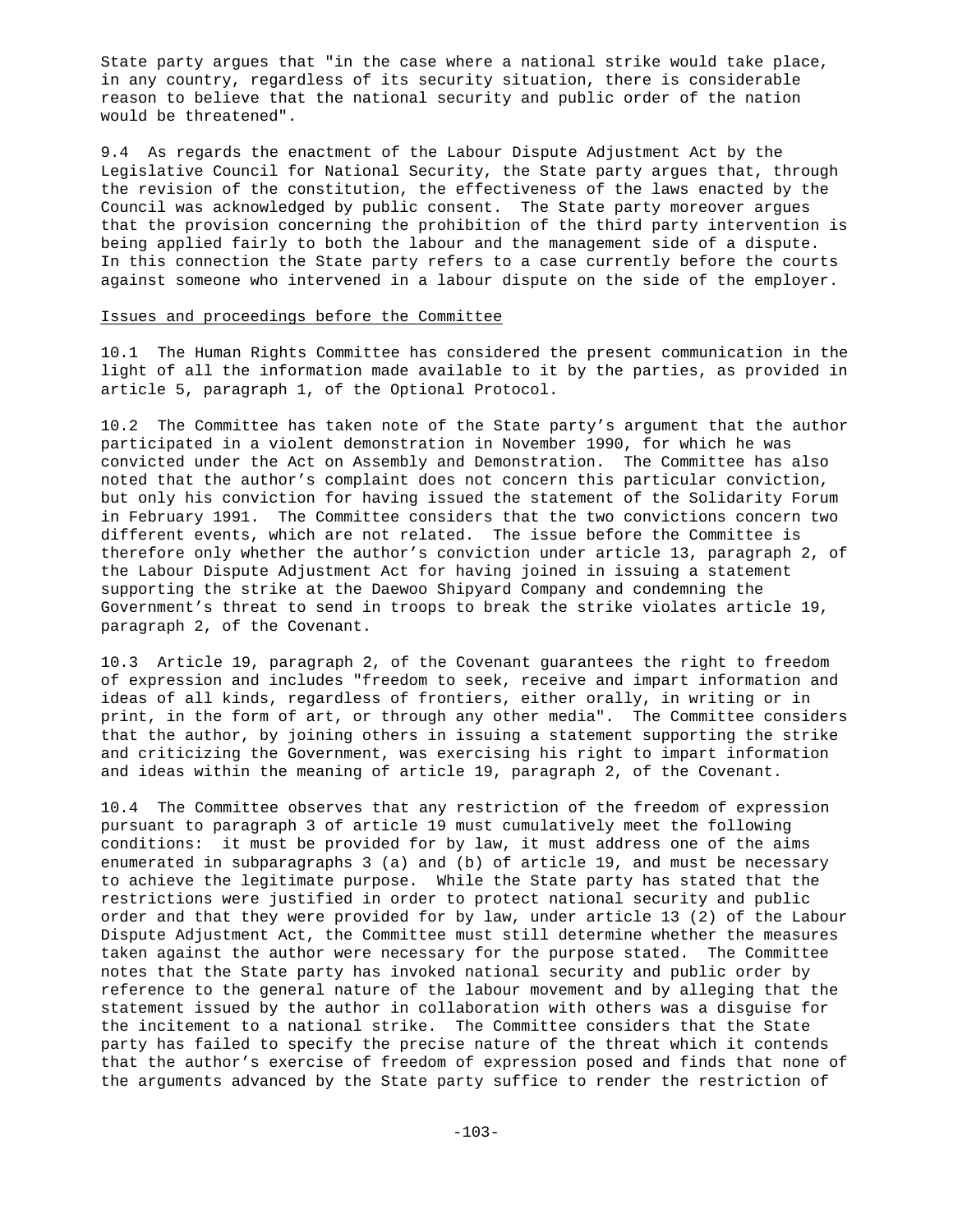the author's right to freedom of expression compatible with paragraph 3 of article 19.

11. The Human Rights Committee, acting under article 5, paragraph 4, of the Optional Protocol to the International Covenant on Civil and Political Rights, finds that the facts before it disclose a violation of article 19, paragraph 2, of the Covenant.

12. The Committee is of the view that Mr. Sohn is entitled, under article 2, paragraph 3 (a), of the Covenant, to an effective remedy, including appropriate compensation, for having been convicted for exercising his right to freedom of expression. The Committee further invites the State party to review article 13 (2) of the Labour Dispute Adjustment Act. The State party is under an obligation to ensure that similar violations do not occur in the future.

13. Bearing in mind that, by becoming a State party to the Optional Protocol, the State party has recognized the competence of the Committee to determine whether there has been a violation of the Covenant or not and that, pursuant to article 2 of the Covenant, the State party has undertaken to ensure to all individuals within its territory and subject to its jurisdiction the rights recognized in the Covenant and to provide an effective and enforceable remedy in case a violation has been established, the Committee wishes to receive from the State party, within 90 days, information about the measures taken to give effect to the Committee's Views.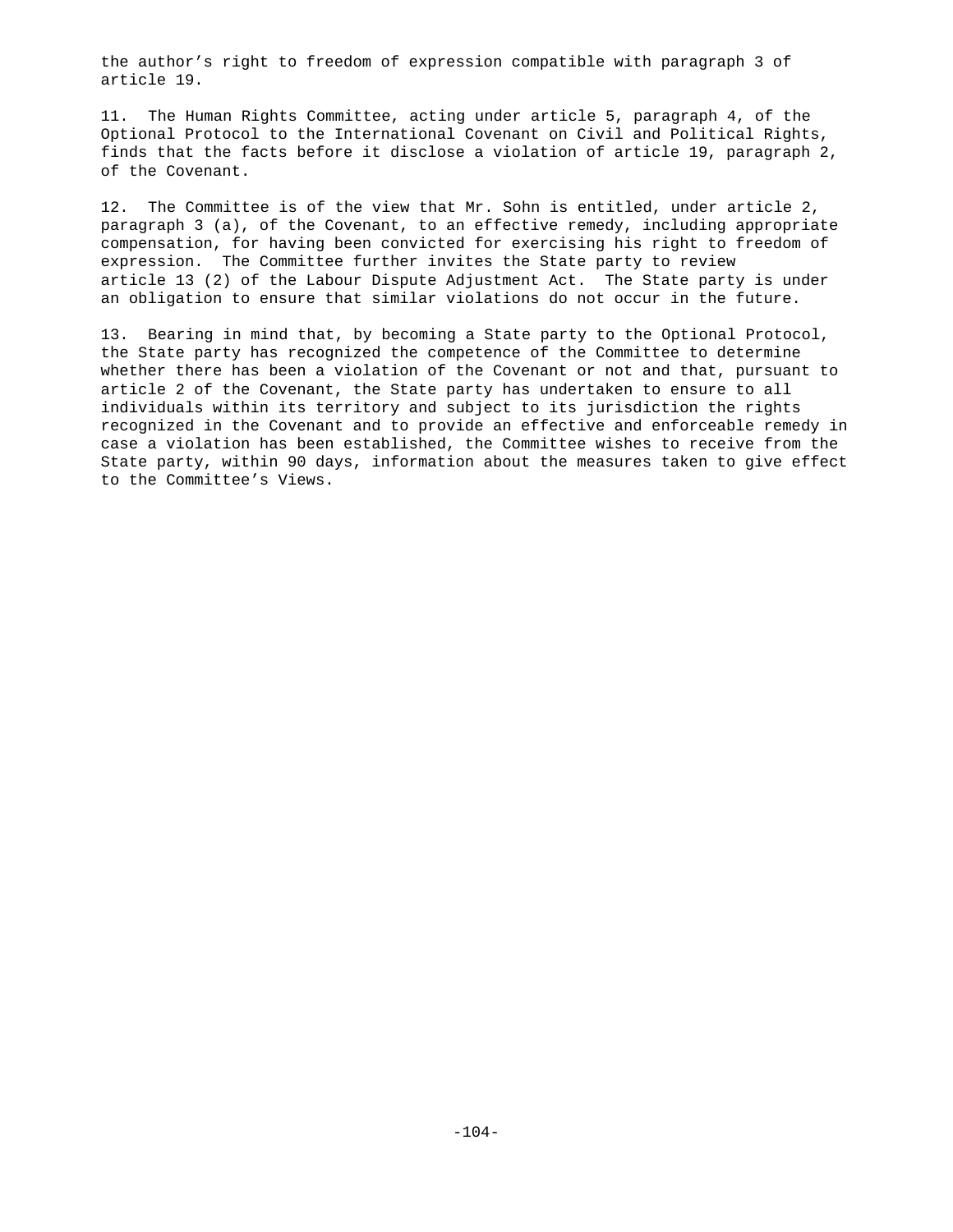M. Communication No. 539/1993; Keith Cox v. Canada (Views adopted on 31 October 1994, fifty-second  $s$ ession)<sup>29</sup>

| Keith Cox<br>(represented by counsel)              |
|----------------------------------------------------|
| The author                                         |
| Canada                                             |
| 4 January 1993 (initial submission)                |
| Date of decision on admissibility: 3 November 1993 |
|                                                    |

The Human Rights Committee, established under article 28 of the International Covenant on Civil and Political Rights,

Meeting on 31 October 1994,

Having concluded its consideration of Communication No. 539/1993 submitted to the Human Rights Committee by Keith Cox under the Optional Protocol to the International Covenant on Civil and Political Rights,

Having taken into account all written information made available to it by the author of the communication, his counsel and the State party,

Adopts its Views under article 5, paragraph 4, of the Optional Protocol.

1. The author of the communication is Keith Cox, a citizen of the United States of America born in 1952, currently detained at a penitentiary in Montreal, Canada, and facing extradition to the United States. He claims to be a victim of violations by Canada of articles 6, 7, 14 and 26 of the International Covenant on Civil and Political Rights. The author had submitted an earlier communication which was declared inadmissible because of non-exhaustion of domestic remedies on 29 July 1992.<sup>30</sup>

## Facts as submitted by the author

2.1 On 27 February 1991, the author was arrested at Laval, Québec, Canada, for theft, a charge to which he pleaded guilty. While in custody, the judicial authorities received from the United States a request for his extradition, pursuant to the 1976 Extradition Treaty between Canada and the United States. The author is wanted in the State of Pennsylvania on two charges of first-degree murder, relating to an incident that took place in Philadelphia in 1988. If convicted, the author could face the death penalty, although the two other accomplices were tried and sentenced to life terms.

2.2 Pursuant to the extradition request of the United States Government and in accordance with the Extradition Treaty, the Superior Court of Québec, on 26 July 1991, ordered the author's extradition to the United States of America.

 $29$  The texts of 8 individual opinions, signed by 13 Committee members, are appended to the present document.

<sup>30</sup> CCPR/C/45/D/486/1993.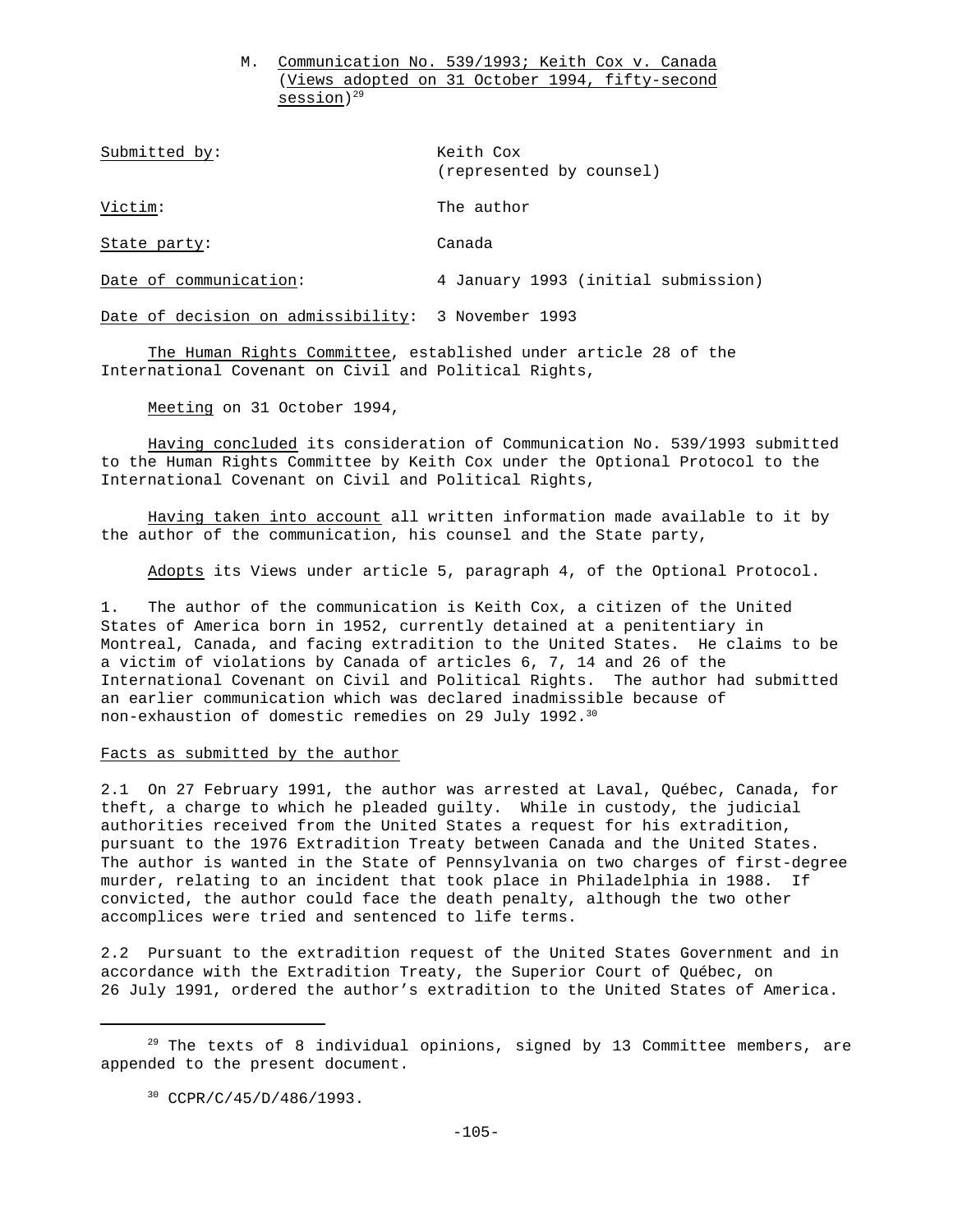Article 6 of the Treaty provides:

"When the offence for which extradition is requested is punishable by death under the laws of the requesting State and the laws of the requested State do not permit such punishment for that offence, extradition may be refused unless the requesting State provides such assurances as the requested State considers sufficient that the death penalty shall not be imposed or, if imposed, shall not be executed".

Canada abolished the death penalty in 1976, except in the case of certain military offences.

2.3 The power to seek assurances that the death penalty will not be imposed is conferred on the Minister of Justice pursuant to section 25 of the 1985 Extradition Act.

2.4 Concerning the course of the proceedings against the author, it is stated that a habeas corpus application was filed on his behalf on 13 September 1991; he was represented by a legal aid representative. The application was dismissed by the Superior Court of Québec. The author's representative appealed to the Court of Appeal of Québec on 17 October 1991. On 25 May 1992, he abandoned his appeal, considering that, in the light of the Court's jurisprudence, it was bound to fail.

2.5 Counsel requests the Committee to adopt interim measures of protection because extradition of the author to the United States would deprive the Committee of its jurisdiction to consider the communication, and the author to properly pursue his communication.

#### **Complaint**

3. The author claims that the order to extradite him violates articles 6, 14 and 26 of the Covenant; he alleges that the way death penalties are pronounced in the United States generally discriminates against black people. He further alleges a violation of article 7 of the Covenant, in that he, if extradited and sentenced to death, would be exposed to "the death row phenomenon", i.e. years of detention under harsh conditions, awaiting execution.

#### Interim measures

4.1 On 12 January 1993 the Special Rapporteur on New Communications requested the State party, pursuant to rule 86 of the Committee's rules of procedure, to defer the author's extradition until the Committee had had an opportunity to consider the admissibility of the issues placed before it.

4.2 At its forty-seventh session the Committee decided to invite both the author and the State party to make further submissions on admissibility.

#### State party's observations

5.1 The State party, in its submission, dated 26 May 1993, submits that the communication should be declared inadmissible on the grounds that extradition is beyond the scope of the Covenant, or alternatively that, even if in exceptional circumstances the Committee could examine questions relating to extradition, the present communication is not substantiated, for purposes of admissibility.

5.2 With regard to domestic remedies, the State party explains that extradition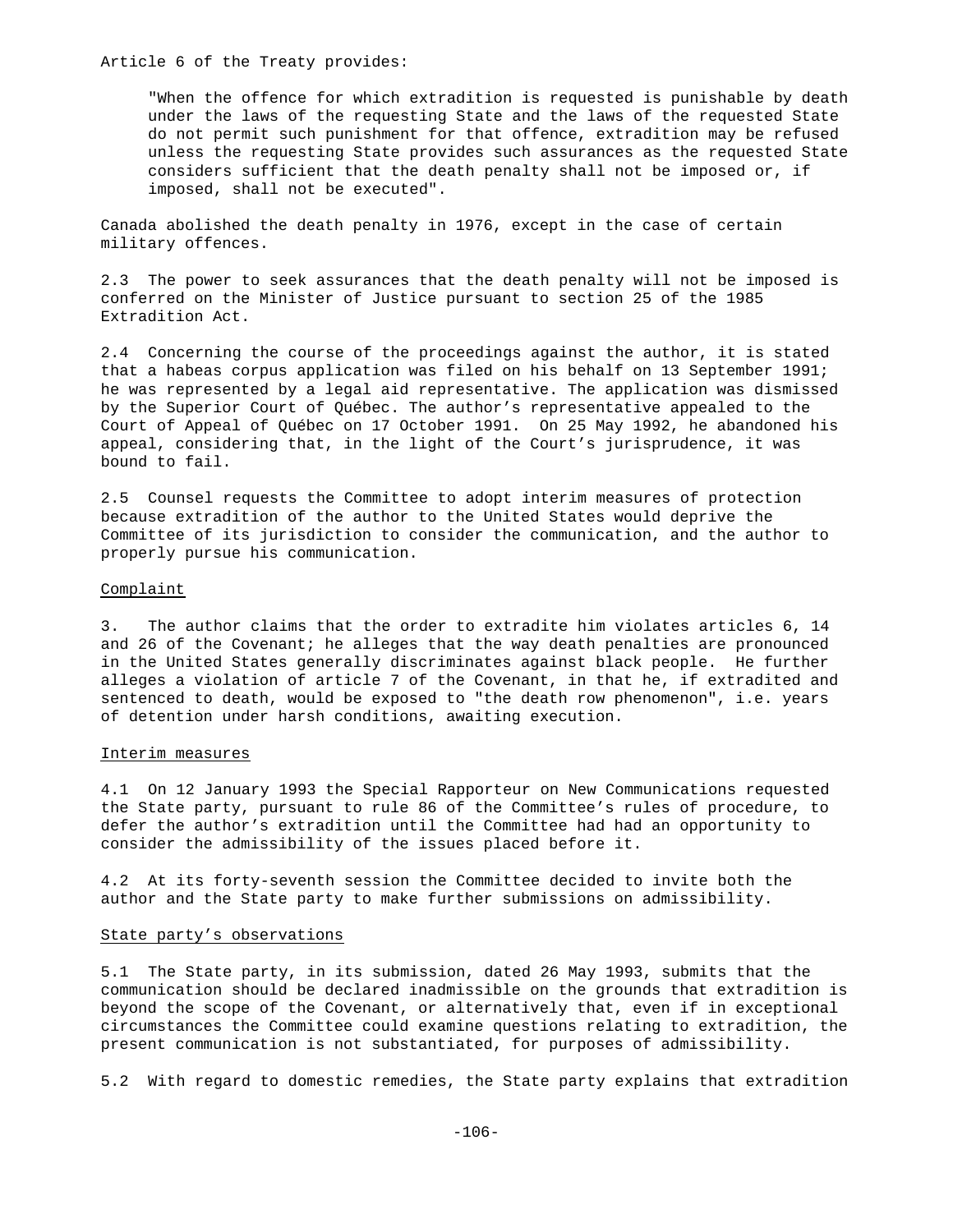is a two step process under Canadian law. The first step involves a hearing at which a judge examines whether a factual and legal basis for extradition exists. The judge considers, inter alia, the proper authentication of materials provided by the requesting State, admissibility and sufficiency of evidence, questions of identity and whether the conduct for which the extradition is sought constitutes a crime in Canada for which extradition can be granted. In the case of fugitives wanted for trial, the judge must be satisfied that the evidence is sufficient to warrant putting the fugitive on trial. The person sought for extradition may submit evidence at the judicial hearing, after which the judge decides whether the fugitive should be committed to await surrender to the requesting State.

5.3 Judicial review of a warrant of committal to await surrender can be sought by means of an application for a writ of habeas corpus in a provincial court. A decision of the judge on the habeas corpus application can be appealed to the provincial court of appeal and then, with leave, to the Supreme Court of Canada.

5.4 The second step of the extradition process begins following the exhaustion of the appeals in the judicial phase. The Minister of Justice is charged with the responsibility of deciding whether to surrender the person sought for extradition. The fugitive may make written submissions to the Minister, and counsel for the fugitive may appear before the Minister to present oral argument. In coming to a decision on surrender, the Minister considers the case record from the judicial phase, together with any written and oral submissions from the fugitive, the relevant treaty terms which pertain to the case to be decided and the law on extradition. While the Minister's decision is discretionary, the discretion is circumscribed by law. The decision is based upon a consideration of many factors, including Canada's obligations under the applicable treaty of extradition, facts particular to the person and the nature of the crime for which extradition is sought. In addition, the Minister must consider the terms of the Canadian Charter of Rights and Freedoms and the various instruments, including the Covenant, which outline Canada's international human rights obligations. A fugitive, subject to an extradition request, cannot be surrendered unless the Minister of Justice orders the fugitive surrendered and, in any case, not until all available avenues for judicial review of the Minister's decision, if pursued, are completed. For extradition requests before 1 December 1992, including the author's request, the Minister's decision is reviewable either by way of an application for a writ of habeas corpus in a provincial court or by way of judicial review in the Federal Court pursuant to section 18 of the Federal Court Act. As with appeals against a warrant of committal, appeals against a review of the warrant of surrender can be pursued, with leave, up to the Supreme Court of Canada.

5.5 The courts can review the Minister's decision on jurisdictional grounds, i.e. whether the Minister acted fairly, in an administrative law sense, and for its consistency with the Canadian constitution, in particular, whether the Minister's decision is consistent with Canada's human rights obligations.

5.6 With regard to the exercise of discretion in seeking assurances before extradition, the State party explains that each extradition request from the United States, in which the possibility exists that the person sought may face the imposition of the death penalty, must be considered by the Minister of Justice and decided on its own particular facts. "Canada does not routinely seek assurances with respect to the non-imposition of the death penalty. The right to seek assurances is held in reserve for use only where exceptional circumstances exist. This policy ... is in application of article 6 of the Extradition Treaty between the United States and Canada. The Treaty was never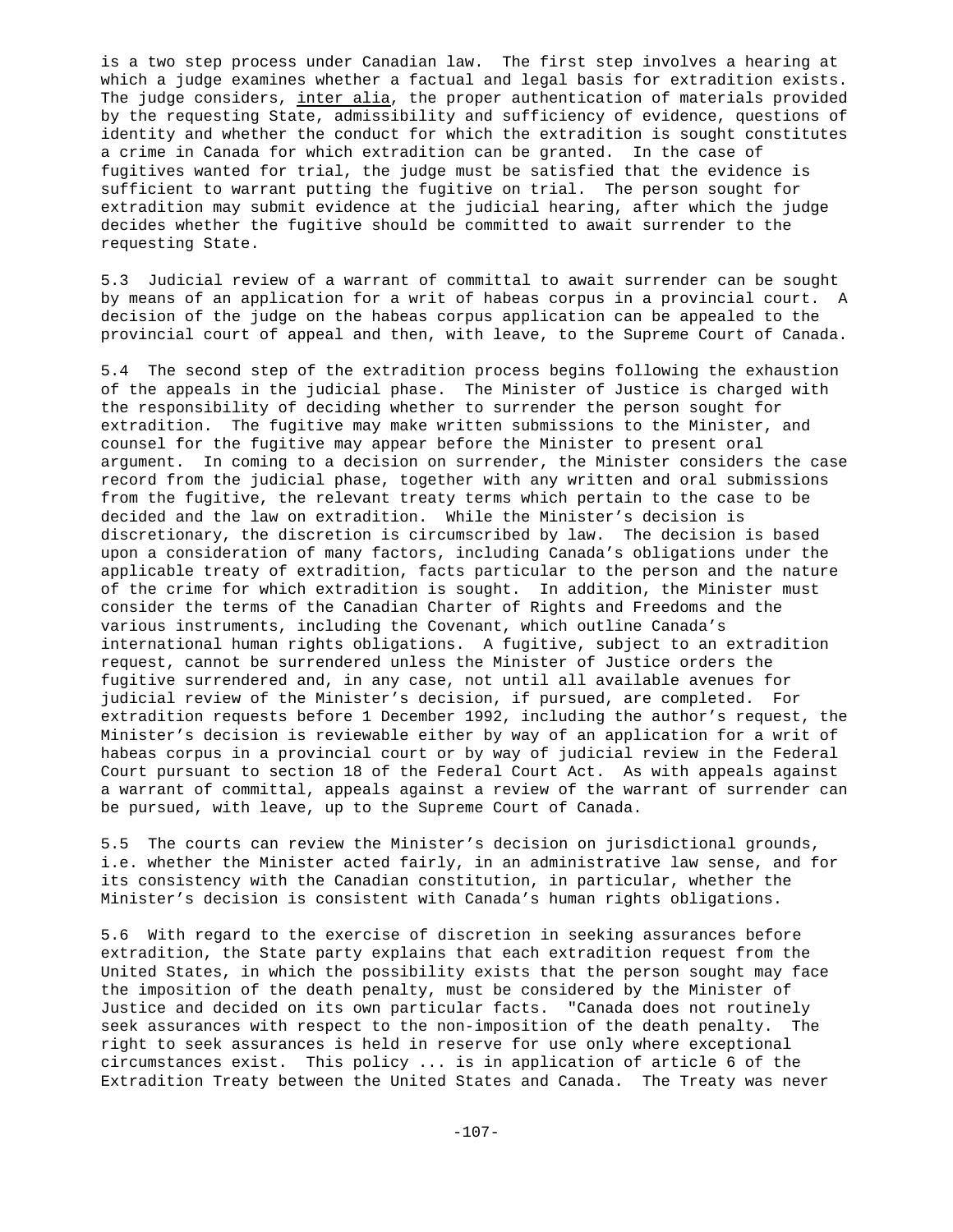intended to make the seeking of assurances a routine occurrence. Rather, it was the intention of the parties to the Treaty that assurances with respect to the death penalty should only be sought in circumstances where the particular facts of the case warrant a special exercise of the discretion. This policy represents a balancing of the rights of the individual sought for extradition with the need for the protection of the people of Canada. This policy reflects ... Canada's understanding of and respect for the criminal justice system of the United States".

5.7 Moreover, the State party refers to a continuing flow of criminal offenders from the United States into Canada and a concern that, unless such illegal flow is discouraged, Canada could become a safe haven for dangerous offenders from the United States, bearing in mind that Canada and the United States share a 4,800 kilometre unguarded border. In the last 12 years there has been an increasing number of extradition requests from the United States. In 1980 there were 29 such requests; by 1992 the number had grown to 88, including requests involving death penalty cases, which were becoming a new and pressing problem. "A policy of routinely seeking assurances under article 6 of the Extradition Treaty would encourage even more criminal offenders, especially those guilty of the most serious crimes, to flee the United States into Canada. Canada does not wish to become a haven for the most wanted and dangerous criminals from the United States. If the Covenant fetters Canada's discretion not to seek assurances, increasing numbers of criminals may come to Canada for the purpose of securing immunity from capital punishment".

6.1 As to the specific facts of the instant communication, the State party indicates that Mr. Cox is a black male, 40 years of age, of sound mind and body, an American citizen with no immigration status in Canada. He is charged in the state of Pennsylvania with two counts of first degree murder, one count of robbery and one count of criminal conspiracy to commit murder and robbery, going back to an incident that occurred in Philadelphia, Pennsylvania, in 1988, where two teenage boys were killed pursuant to a plan to commit robbery in connection with illegal drug trafficking. Three men, one of whom is alleged to be Mr. Cox, participated in the killings. In Pennsylvania, first degree murder is punishable by death or a term of life imprisonment. Lethal injection is the method of execution mandated by law.

6.2 With regard to the exhaustion of domestic remedies, the State party indicates that Mr. Cox was ordered committed to await extradition by a judge of the Quebec Superior Court on 26 July 1991. This order was challenged by the author in an application for habeas corpus before the Quebec Superior Court. The application was dismissed on 13 September 1991. Mr. Cox then appealed to the Quebec Court of Appeal, and, on 18 February 1992, before exhausting domestic remedies in Canada, he submitted a communication to the Committee, which was registered under No. 486/1992. Since the extradition process had not yet progressed to the second stage, the communication was ruled inadmissible by the Committee on 26 July 1992.

6.3 On 25 May 1992, Mr. Cox withdrew his appeal to the Quebec Court of Appeal, thus concluding the judicial phase of the extradition process. The second stage, the ministerial phase, began. He petitioned the Minister of Justice asking that assurances be sought that the death penalty would not be imposed. In addition to written submissions, counsel for the author appeared before the Minister and made oral representations. "It was alleged that the judicial system in the state of Pennsylvania was inadequate and discriminatory. He submitted materials which purported to show that the Pennsylvania system of justice as it related to death penalty cases was characterized by inadequate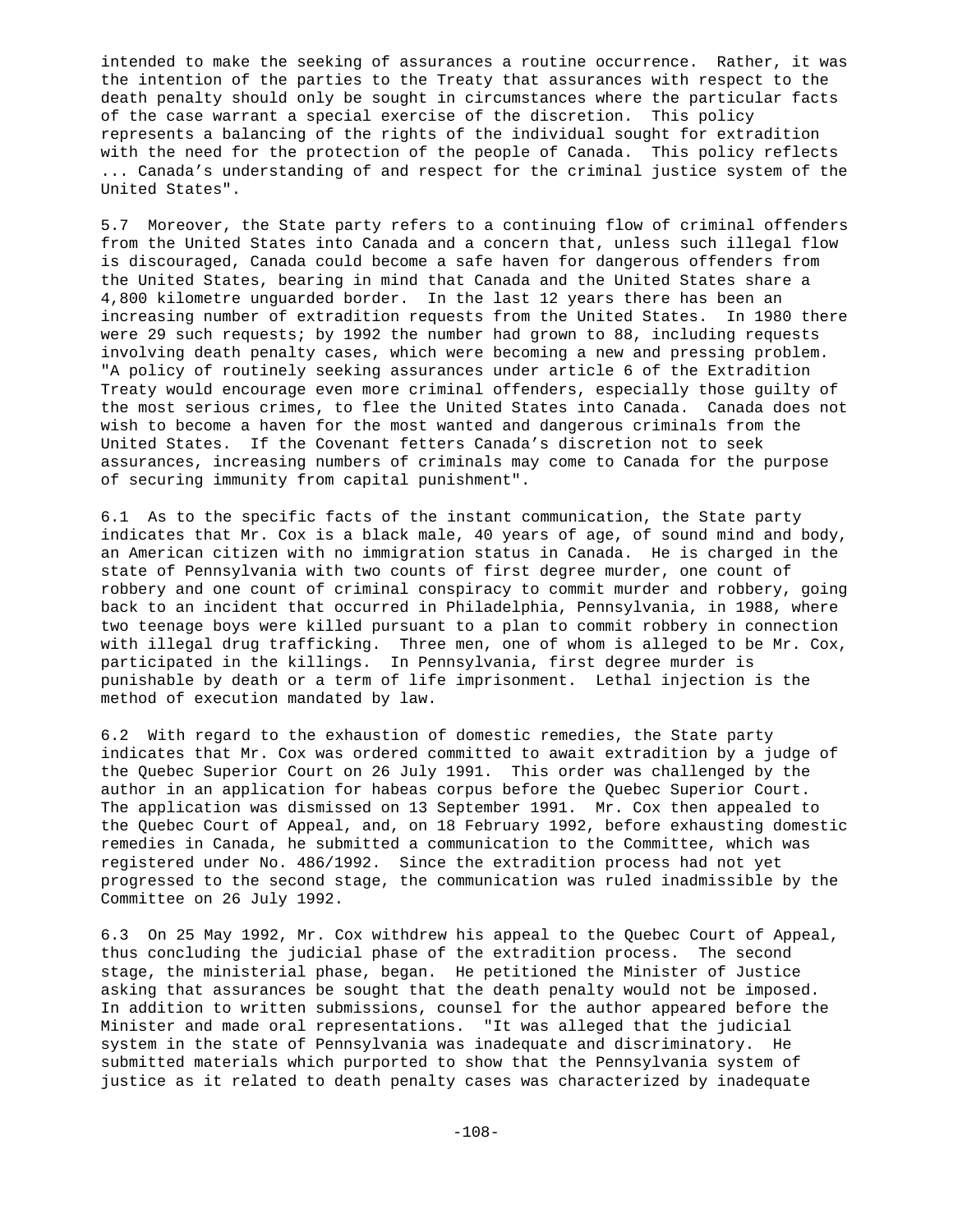legal representation of impoverished accused, a system of assignment of judges which resulted in a 'death penalty court', selection of jury members which resulted in 'death qualified juries' and an overall problem of racial discrimination. The Minister of Justice was of the view that the concerns based on alleged racial discrimination were premised largely on the possible intervention of a specific prosecutor in the state of Pennsylvania who, according to officials in that state, no longer has any connection with his case. It was alleged that, if returned to face possible imposition of the death penalty, Mr. Cox would be exposed to the 'death row phenomenon'. The Minister of Justice was of the view that the submissions indicated that the conditions of incarceration in the state of Pennsylvania met the constitutional standards of the United States and that situations which needed improvement were being addressed ... it was argued that assurances be sought on the basis that there is a growing international movement for the abolition of the death penalty ... The Minister of Justice, in coming to the decision to order surrender without assurances, concluded that Mr. Cox had failed to show that his rights would be violated in the state of Pennsylvania in any way particular to him, which could not be addressed by judicial review in the United States Supreme Court under the Constitution of the United States. That is, the Minister determined that the matters raised by Mr. Cox could be left to the internal working of the United States system of justice, a system which sufficiently corresponds to Canadian concepts of justice and fairness to warrant entering into and maintaining the Extradition Treaty." On 2 January 1993, the Minister, having determined that there existed no exceptional circumstances pertaining to the author which necessitated the seeking of assurances in his case, ordered him surrendered without assurances.

6.4 On 4 January 1993, author's counsel sought to reactivate his earlier communication to the Committee. He has indicated to the Government of Canada that he does not propose to appeal the Minister's decision in the Canadian courts. The State party, however, does not contest the admissibility of the communication on this issue.

7.1 As to the scope of the Covenant, the State party contends that extradition, per se, is beyond its scope and refers to the *travaux préparatoires*, showing that the drafters of the Covenant specifically considered and rejected a proposal to deal with extradition in the Covenant. "It was argued that the inclusion of a provision on extradition in the Covenant would cause difficulties regarding the relationship of the Covenant to existing treaties and bilateral agreements." (A/2929, chap. VI, para. 72). In the light of the history of negotiations during the drafting of the Covenant, the State party submits "that a decision to extend the Covenant to extradition treaties or to individual decisions pursuant thereto would stretch the principles governing the interpretation of the Covenant, and of human rights instruments in general, in unreasonable and unacceptable ways. It would be unreasonable because the principles of interpretation which recognize that human rights instruments are living documents and that human rights evolve over time cannot be employed in the face of express limits to the application of a given document. The absence of extradition from the articles of the Covenant when read with the intention of the drafters must be taken as an express limitation".

7.2 As to the author's standing as a "victim" under article 1 of the Optional Protocol, the State party concedes that he is subject to Canada's jurisdiction during the time he is in Canada in the extradition process. However, the State party submits "that Cox is not a victim of any violation in Canada of rights set forth in the Covenant ... because the Covenant does not set forth any rights with respect to extradition. In the alternative, it contends that even if [the]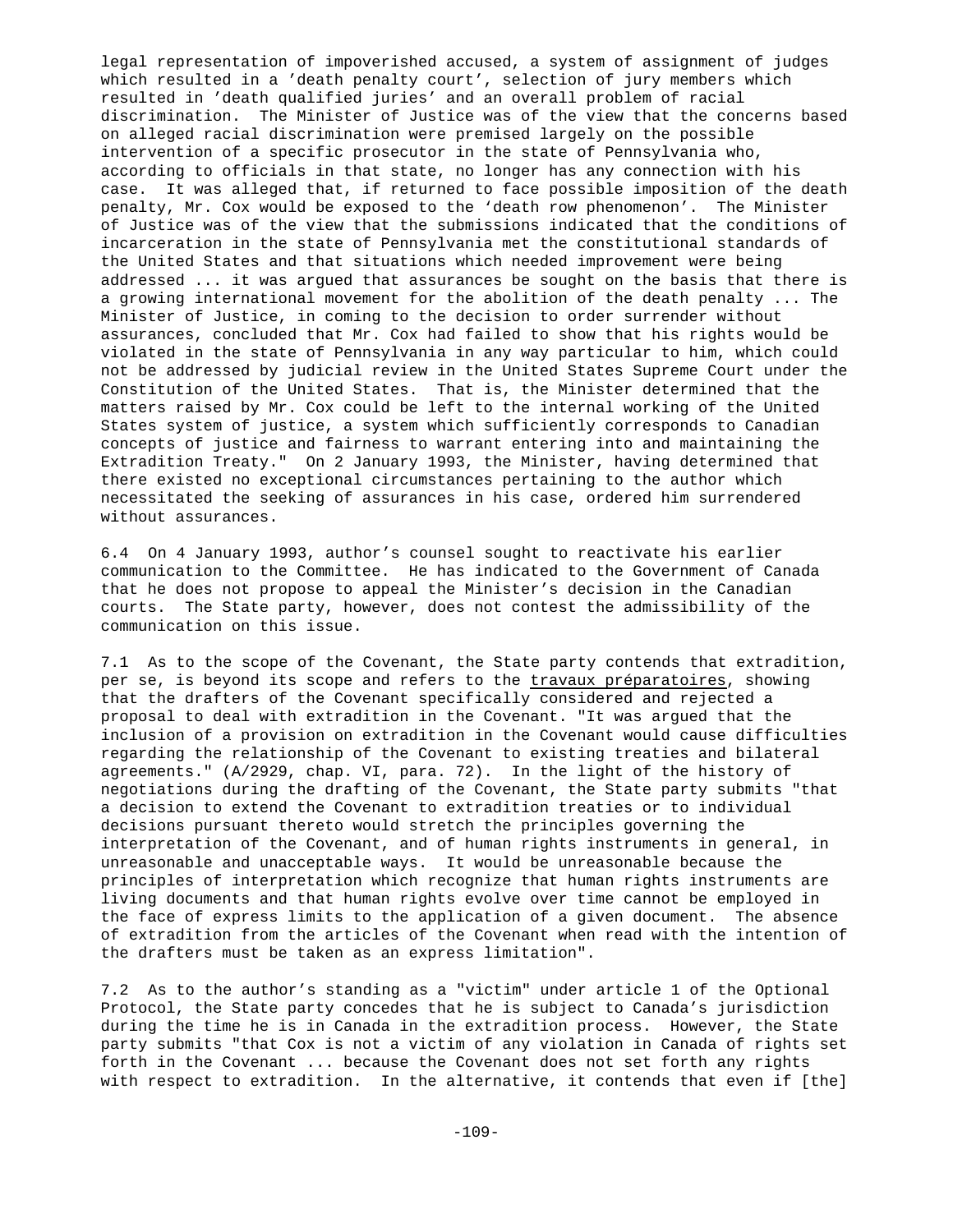Covenant extends to extradition, it can only apply to the treatment of the fugitive sought for extradition with respect to the operation of the extradition process within the State Party to the Protocol. Possible treatment of the fugitive in the requesting State cannot be the subject of a communication with respect to the State Party to the Protocol (extraditing State), except perhaps for instances where there was evidence before that extraditing State such that a violation of the Covenant in the requesting State was reasonably foreseeable".

7.3 The State party contends that the evidence submitted by author's counsel to the Committee and to the Minister of Justice in Canada does not show that it was reasonably foreseeable that the treatment that the author may face in the United States would violate his rights under the Covenant. The Minister of Justice and the Canadian Courts, to the extent that the author availed himself of the opportunities for judicial review, considered all the evidence and argument submitted by counsel and concluded that Mr. Cox's extradition to the United States to face the death penalty would not violate his rights, either under Canadian law or under international instruments, including the Covenant. Thus, the State party concludes that the communication is inadmissible because the author has failed to substantiate, for purposes of admissibility, that the author is a victim of any violation in Canada of rights set forth in the Covenant.

## Counsel's submissions on admissibility

8.1 In his submission of 7 April 1993, author's counsel argues that an attempt to further exhaust domestic remedies in Canada would be futile in the light of the judgment of the Canadian Supreme Court in the cases of Kindler and Ng. "I chose to file the communication and apply for interim measures prior to discontinuing the appeal. This move was taken because I presumed that a discontinuance in the appeal might result in the immediate extradition of Mr. Cox. It was more prudent to seize the Committee first, and then discontinue the appeal, and I think this precaution was a wise one, because Mr. Cox is still in Canada ... Subsequent to discontinuation of the appeal, I filed an application before the Minister of Justice, Ms. Kim Campbell, praying that she exercise her discretionary power under article 6 of the Extradition Act, and refuse to extradite Mr. Cox until an assurance had been provided by the United States Government that if Mr. Cox were to be found guilty, the death penalty would not be applied ... I was granted a hearing before Minister Campbell, on 13 November 1992. In reasons dated 2 January 1993, Minister Campbell refused to exercise her discretion and refused to seek assurances from the United States Government that the death penalty not be employed ... It is possible to apply for judicial review of the decision of Minister Campbell, on the narrow grounds of breach of natural justice or other gross irregularity. However, there is no suggestion of any grounds to justify such recourse, and consequently no such dilatory recourse has been taken ... all useful and effective domestic remedies to contest the extradition of Mr. Cox have been exhausted".

8.2 Counsel contends that the extradition of Mr. Cox would expose him to the real and present danger of:

"(a) Arbitrary execution, in violation of article 6 of the Covenant;

(b) Discriminatory imposition of the death penalty, in violation of articles 6 and 26 of the Covenant;

(c) Imposition of the death penalty in breach of fundamental procedural safeguards, specifically by an impartial jury (the phenomenon of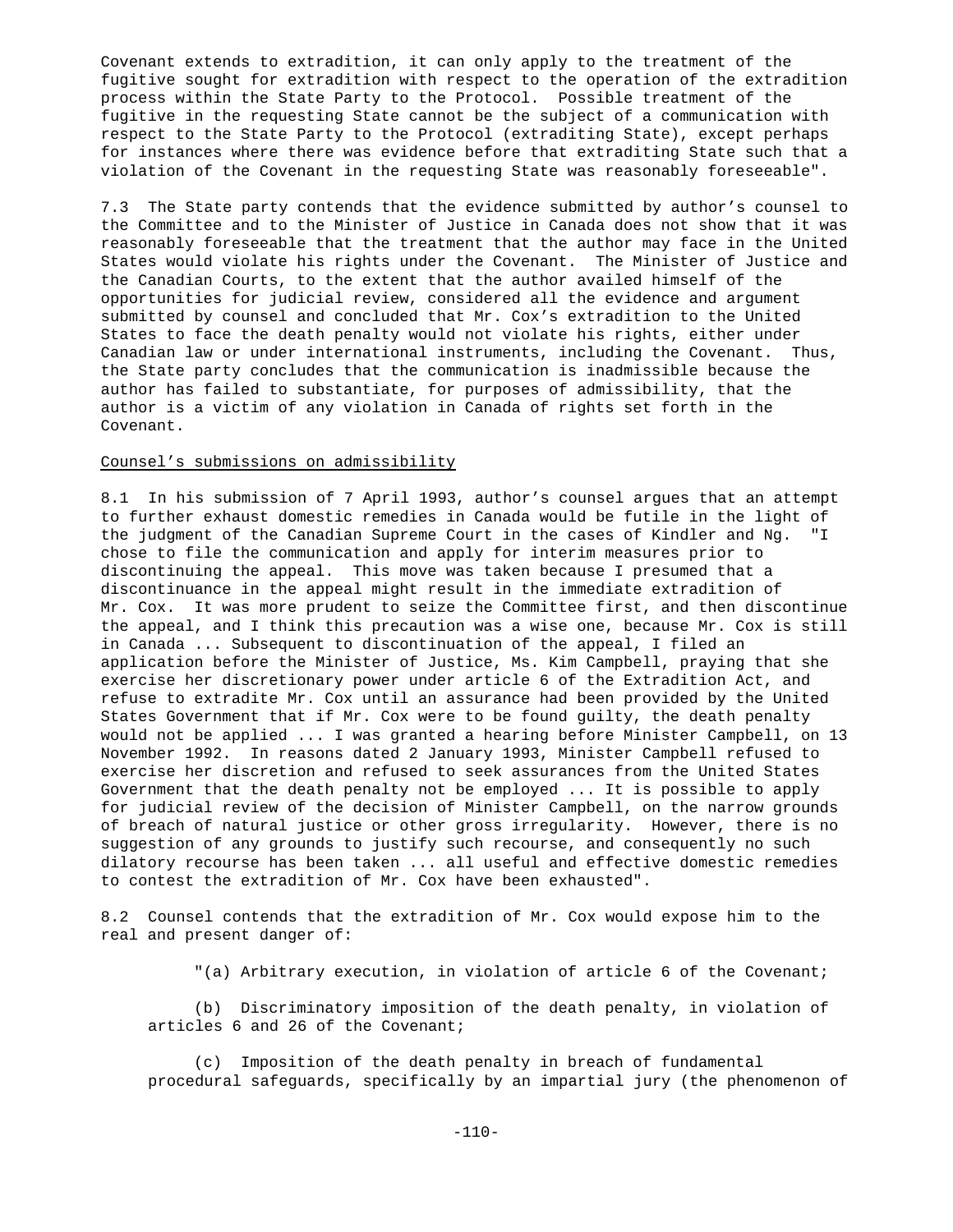'death qualified' juries), in violation of articles 6 and 14 of the Covenant;

(d) Prolonged detention on 'death row', in violation of article 7 of the Covenant".

8.3 With respect to the system of criminal justice in the United States, author's counsel refers to the reservations which the United States formulated upon its ratification of the Covenant, in particular to article 6: "The United States reserves the right, subject to its Constitutional constraints, to impose capital punishment on any person (other than a pregnant woman) duly convicted under existing or future laws permitting the imposition of capital punishment, including such punishment for crimes committed by persons below eighteen years of age." Author's counsel argues that this is "an enormously broad reservation that no doubt is inconsistent with the nature and purpose of the treaty but that furthermore ... creates a presumption that the United States does not intend to respect article 6 of the Covenant".

9.1 In his comments, dated 10 June 1993, on the State party's submission, counsel addresses the refusal of the Minister to seek assurances on the non-imposition of the death penalty, and refers to the book La Forest's Extradition to and from Canada, in which it is stated that Canada in fact routinely seeks such an undertaking. Moreover, the author contests the State party's interpretation that it was not the intention of the drafters of the Extradition Treaty that assurances be routinely sought. "It is known that the provision in the Extradition Treaty with the United States was added at the request of the United States. Does Canada have any evidence admissible in a court of law to support such a questionable claim? I refuse to accept the suggestion in the absence of any serious evidence".

9.2 As to the State party's argument that extradition is intended to protect Canadian society, author's counsel challenges the State party's belief that a policy of routinely seeking guarantees will encourage criminal law offenders to seek refuge in Canada and contends that there is no evidence to support such a belief. Moreover, with regard to Canada's concern that if the United States does not give assurances, Canada would be unable to extradite and have to keep the criminal without trial, author's counsel argues that "a State Government so devoted to the death penalty as a supreme punishment for an offender would surely prefer to obtain extradition and keep the offender in life imprisonment rather than to see the offender freed in Canada. I know of two cases where the guarantee was sought from the United States, one for extradition from the United Kingdom to the state of Virginia (Soering) and one for extradition from Canada to the state of Florida (O'Bomsawin). In both cases the States willingly gave the guarantee. It is pure demagogy for Canada to raise the spectre of 'a haven for many fugitives from the death penalty' in the absence of evidence".

9.3 As to the murders of which Mr. Cox was accused, author's counsel indicates that "two individuals have pleaded guilty to the crime and are now serving life prison terms in Pennsylvania. Each individual has alleged that the other individual actually committed the murder, and that Keith Cox participated".

9.4 With regard to the scope of the Covenant, counsel refers to the travaux préparatoires of the Covenant and argues that consideration of the issue of extradition must be placed within the context of the debate on the right to asylum, and claims that extradition was in fact a minor point in the debates. Moreover, "nowhere in the summary records is there evidence of a suggestion that the Covenant would not apply to extradition requests when torture or cruel,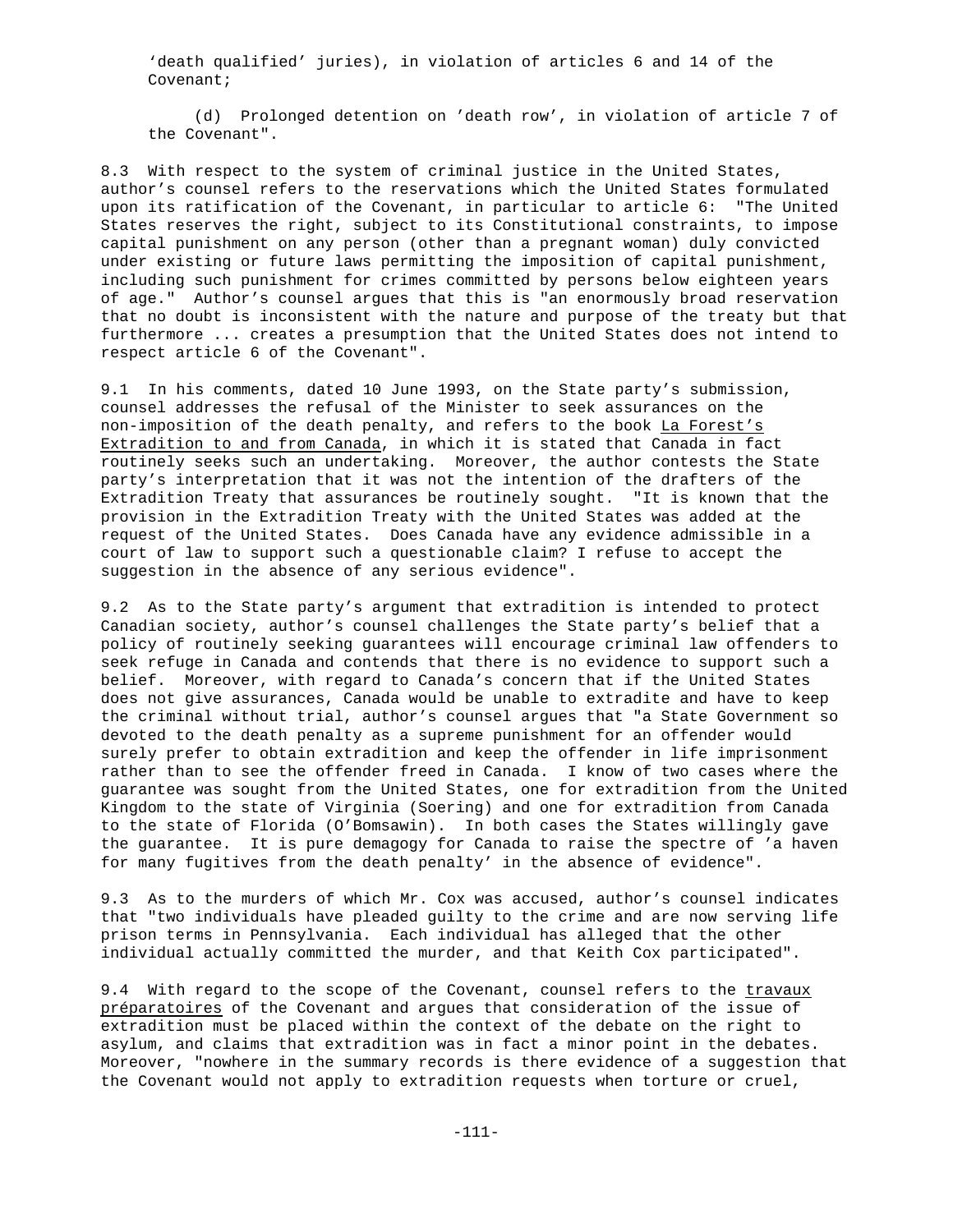inhuman and degrading punishment might be imposed ... Germane to the construction of the Covenant, and to Canada's affirmations about the scope of human rights law, is the more recent Convention against Torture and Other Cruel, Inhuman or Degrading Treatment or Punishment, which provides, in article 3, that States parties shall not extradite a person to another State where there are serious grounds to believe that the person will be subjected to torture ... It is respectfully submitted that it is appropriate to construe articles 7 and 10 of the Covenant in light of the more detailed provisions in the Convention against Torture. Both instruments were drafted by the same organization and are parts of the same international human rights system. The Convention Against Torture was meant to give more detailed and specialized protection; it is an enrichment of the Covenant".

9.5 As to the concept of victim under the Optional Protocol, author's counsel contends that this is not a matter for admissibility but for the examination of the merits.

### Issues and proceedings before the Committee

10.1 Before considering any claims contained in a communication, the Human Rights Committee must, in accordance with rule 87 of its rules of procedure, decide whether or not the communication is admissible under the Optional Protocol to the Covenant.

10.2 With regard to the requirement of the exhaustion of domestic remedies, the Committee noted that the author did not complete the judicial phase of examination, since he withdrew the appeal to the Court of Appeal after being advised that it would have no prospect of success and, therefore, that legal aid would not be provided for that purpose. With regard to the ministerial phase, the author indicated that he did not intend to appeal the Minister's decision to surrender Mr. Cox without seeking assurances, since, as he asserts, further recourse to domestic remedies would have been futile in the light of the 1991 judgment of the Canadian Supreme Court in Kindler and  $Nq$ .<sup>31</sup> The Committee noted that the State party had explicitly stated that it did not wish to express a view as to whether the author had exhausted domestic remedies and did not contest the admissibility of the communication on this ground. In the circumstances, basing itself on the information before it, the Committee concluded that the requirements of article 5, paragraph 2 (b), of the Covenant had been met.

10.3 Extradition as such is outside the scope of application of the Covenant (Communication No. 117/1981 [M. A. v. Italy], paragraph 13.4: "There is no provision of the Covenant making it unlawful for a State party to seek extradition of a person from another country"). Extradition is an important instrument of cooperation in the administration of justice, which requires that safe havens should not be provided for those who seek to evade fair trial for criminal offences, or who escape after such fair trial has occurred. But a State party's obligation in relation to a matter itself outside the scope of the

 $31$  The Supreme Court found that the decision of the Minister to extradite Mr. Kindler and Mr. Ng without seeking assurances that the death penalty would not be imposed or, if imposed, would not be carried out, did not violate their rights under the Canadian Charter of Rights and Freedoms.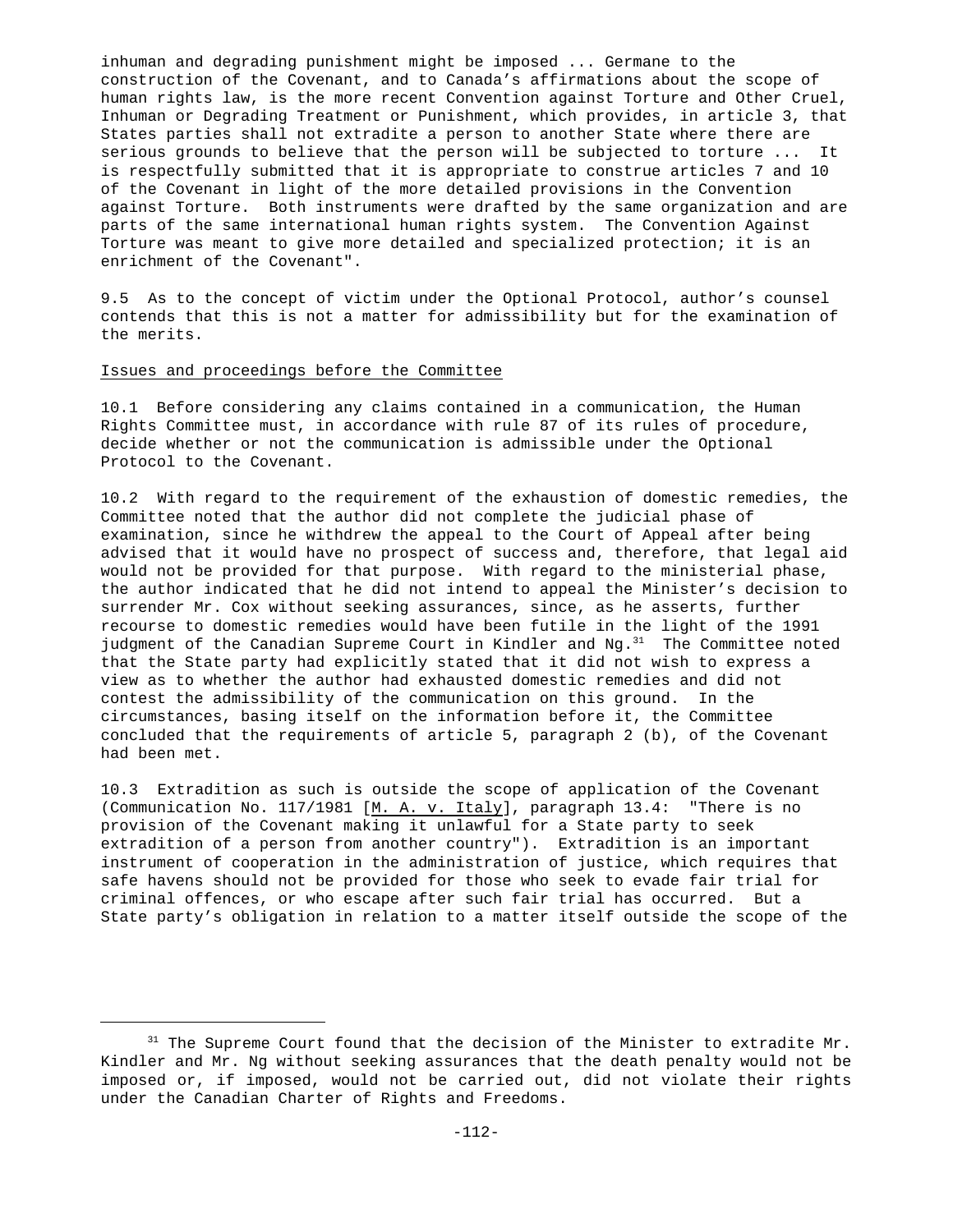Covenant may still be engaged by reference to other provisions of the Covenant. $32$  In the present case the author does not claim that extradition as such violates the Covenant, but rather that the particular circumstances related to the effects of his extradition would raise issues under specific provisions of the Covenant. The Committee finds that the communication is thus not excluded from consideration ratione materiae.

10.4 With regard to the allegations that, if extradited, Mr. Cox would be exposed to a real and present danger of a violation of articles 14 and 26 of the Covenant in the United States, the Committee observed that the evidence submitted did not substantiate, for purposes of admissibility, that such violations would be a foreseeable and necessary consequence of extradition. It does not suffice to assert before the Committee that the criminal justice system in the United States is incompatible with the Covenant. In this connection, the Committee recalled its jurisprudence that, under the Optional Protocol procedure, it cannot examine in abstracto the compatibility with the Covenant of the laws and practice of a State.<sup>33</sup> For purposes of admissibility, the author has to substantiate that in the specific circumstances of his case, the courts in Pennsylvania would be likely to violate his rights under articles 14 and 26, and that he would not have a genuine opportunity to challenge such violations in United States courts. The author has failed to do so. This part of the communication is therefore inadmissible under article 2 of the Optional Protocol.

10.5 The Committee considered that the remaining claim, that Canada violated the Covenant by deciding to extradite Mr. Cox without seeking assurances that the death penalty would not be imposed, or if imposed, would not be carried out, may raise issues under articles 6 and 7 of the Covenant which should be examined on the merits.

11. On 3 November 1993, the Human Rights Committee decided that the communication was admissible in so far as it may raise issues under articles 6 and 7 of the Covenant. The Committee reiterated its request to the State party, under rule 86 of the Committee's rules of procedure, that the author not be extradited while the Committee is examining the merits of the communication.

## State party's request for review of admissibility and submission on the merits

12.1 In its submission under article 4, paragraph 2, of the Optional Protocol, the State party maintains that the communication is inadmissible and requests the Committee to review its decision of 3 November 1993. The State party also submits its response on the merits of the communication.

12.2 With regard to the notion of "victim" within the meaning of article 1 of the Optional Protocol, the State Party indicates that Mr. Keith Cox has not been convicted of any crime in the United States, and that the evidence submitted does not substantiate, for purposes of admissibility, that violations of articles 6 and 7 of the Covenant would be a foreseeable and necessary consequence of his extradition.

<sup>&</sup>lt;sup>32</sup> See the Committee's decisions in Communication Nos. 35/1978 (Aumeeruddy-Cziffra et al. v. Mauritius, Views adopted on 9 April 1981) and Communication No. 291/1988 (Torres v. Finland, Views adopted on 2 April 1990).

<sup>&</sup>lt;sup>33</sup> Views in Communication No. 61/1979, Leo Hertzberg et al. v. Finland, para. 9.3.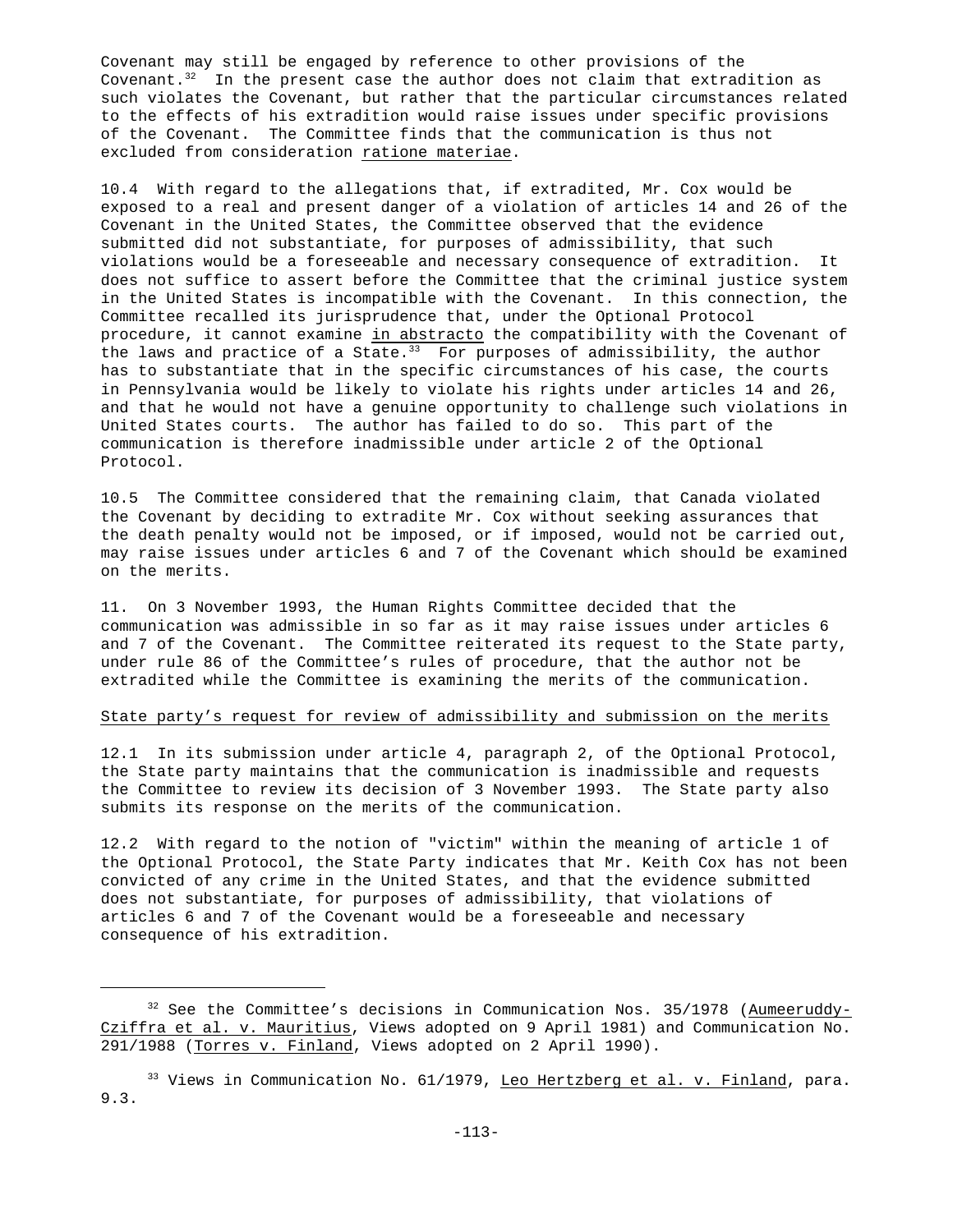12.3 The State party explains the extradition process in Canada, with specific reference to the practice in the context of the Extradition Treaty between Canada and the United States. It elaborates on the judicial phase, which includes a methodical and thorough evaluation of the facts of each case. After the exhaustion of the appeals in the judicial phase, a second phase of review follows, in which the Minister of Justice is charged with the responsibility of deciding whether to surrender the person for extradition, and in capital cases, whether the facts of the particular case justify seeking assurances that the death penalty will not be imposed. Throughout this process the fugitive can present his arguments against extradition, and his counsel may appear before the Minister to present oral argument both on the question of surrender and, where applicable, on the seeking of assurances. The Minister's decision is also subject to judicial review. In numerous cases, the Supreme Court of Canada has had occasion to review the exercise of the ministerial discretion on surrender and has held that the right to life and the right not to be deprived thereof except in accordance with the principles of fundamental justice apply to ministerial decisions on extradition.

12.4 With regard to the facts particular to Mr. Keith Cox, the State party reviews his submissions before the Canadian courts, the Minister of Justice (see paras. 6.2 and 6.3 supra) and before the Committee and concludes that the evidence adduced fails to show how Mr. Cox satisfies the criterion of being a "victim" within the meaning of article 1 of the Optional Protocol. Firstly, it has not been alleged that the author has already suffered any violation of his Covenant rights; secondly, it is not reasonably foreseeable that he would become a victim after extradition to the United States. The State party cites statistics from the Pennsylvania District Attorney's Office and indicates that since 1976, when Pennsylvania's current death penalty law was enacted, no one has been put to death; moreover, the Pennsylvania legal system allows for several appeals. But not only has Mr. Cox not been tried, he has not been convicted, nor sentenced to death. In this connection the State party notes that the two other individuals who were alleged to have committed the crimes together with Mr. Cox were not given death sentences but are serving life sentences. Moreover, the death penalty is not sought in all murder cases. Even if sought, it cannot be imposed in the absence of aggravating factors which must outweigh any mitigating factors. Referring to the Committee's jurisprudence in the Aumeeruddy-Cziffra case that the alleged victim's risk be "more than a theoretical possibility", the State party states that no evidence has been submitted to the Canadian courts or to the Committee which would indicate a real risk of his becoming a victim. The evidence submitted by Mr. Cox is either not relevant to him or does not support the view that his rights would be violated in a way that he could not properly challenge in the courts of Pennsylvania and of the United States. The State party concludes that since Mr. Cox has failed to substantiate, for purposes of admissibility, his allegations, the communication should be declared inadmissible under article 2 of the Optional Protocol.

13.1 As to the merits of the case, the State party refers to the Committee's Views in the Kindler and Ng cases, which settled a number of matters concerning the application of the Covenant to extradition cases.

13.2 As to the application of article 6, the State party relies on the Committee's view that paragraph 1 (right to life) must be read together with paragraph 2 (imposition of the death penalty), and that a State party would violate paragraph 1, if it extradited a person to face possible imposition of the death penalty in a requesting State where there was a real risk of a violation of paragraph 2.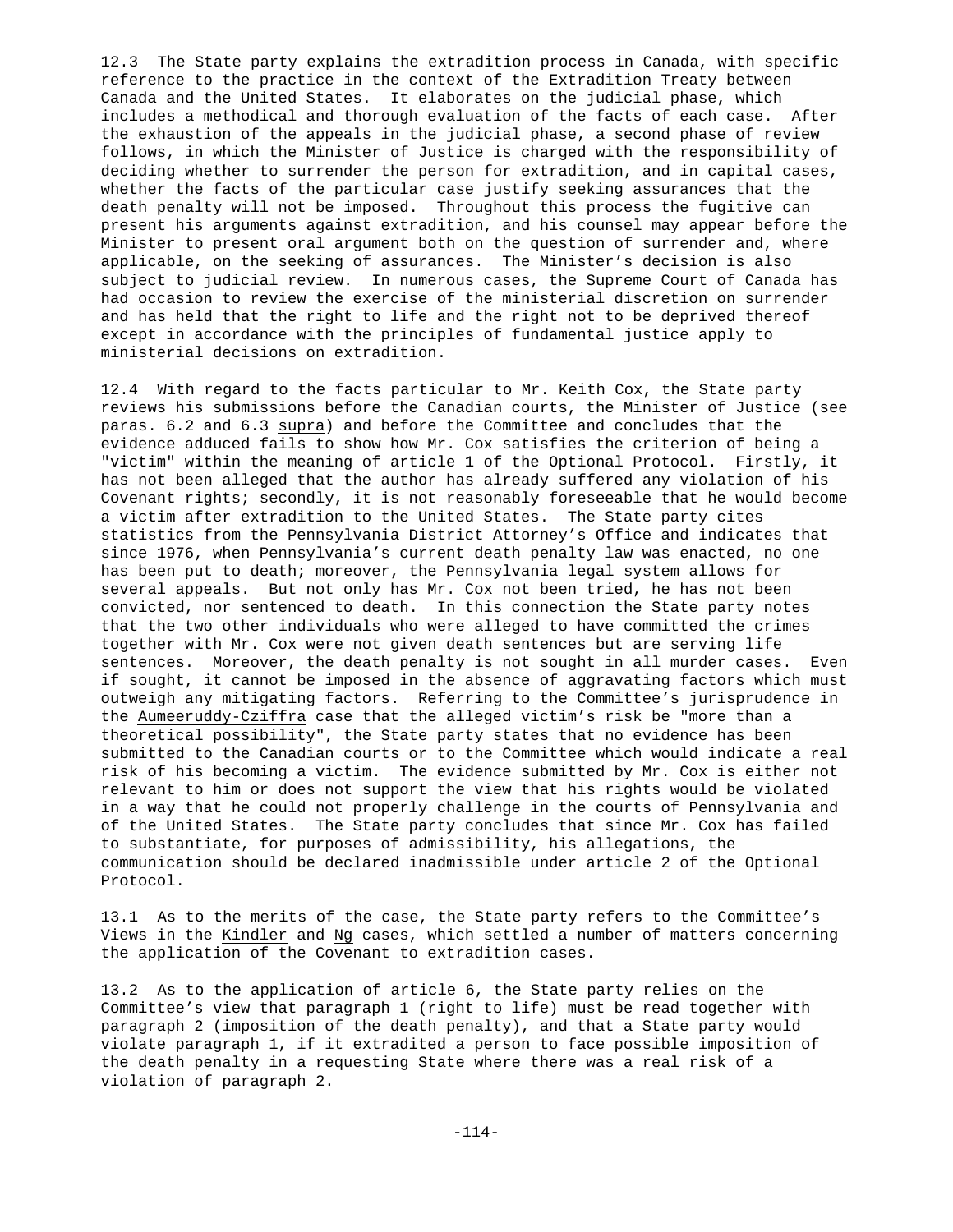13.3 Whereas Mr. Cox alleges that he would face a real risk of a violation of article 6 of the Covenant because the United States "does not respect the prohibition on the execution of minors", the State party indicates that Mr. Cox is over 40 years of age. As to the other requirements of article 6, paragraph 2, of the Covenant, the State party indicates that Mr. Cox is charged with murder, which is a very serious criminal offence, and that if the death sentence were to be imposed on him, there is no evidence suggesting that it would not be pursuant to a final judgment rendered by a court.

13.4 As to hypothetical violations of Mr. Cox's rights to a fair trial, the State party recalls that the Committee declared the communication inadmissible with respect to articles 14 and 26 of the Covenant, since the author had not substantiated his allegations for purposes of admissibility. Moreover, Mr. Cox has not shown that he would not have a genuine opportunity to challenge such violations in the courts of the United States.

13.5 As to article 7 of the Covenant, the State party first addresses the method of judicial execution in Pennsylvania, which is by lethal injection. This method was recently provided for by the Pennsylvania legislature, because it was considered to inflict the least suffering. The State party further indicates that the Committee, in its decision in the Kindler case, which similarly involved the possible judicial execution by lethal injection in Pennsylvania, found no violation of article 7.

13.6 The State party then addresses the submissions of counsel for Mr. Cox with respect to alleged conditions of detention in Pennsylvania. It indicates that the material submitted is out of date and refers to recent substantial improvements in the Pennsylvania prisons, particularly in the conditions of incarceration of inmates under sentence of death. At present these prisoners are housed in new modern units where cells are larger than cells in other divisions, and inmates are permitted to have radios and televisions in their cells, and to have access to institutional programs and activities such as counselling, religious services, education programmes, and access to the library.

13.7 With regard to the so-called "death row phenomenon", the State party distinguishes the facts of the Cox case from those in the Soering v. United Kingdom judgment of the European Court of Justice. The decision in Soering turned not only on the admittedly bad conditions in some prisons in the state of Virginia, but also on the tenuous state of health of Mr. Soering. Mr. Cox has not been shown to be in a fragile mental or physical state. He is neither a youth, nor elderly. In this connection, the State party refers to the Committee's jurisprudence in the Vuolanne v. Finland case, where it held that "the assessment of what constitutes inhuman or degrading treatment falling within the meaning of article 7 depends on all the circumstances of the case, such as the duration and manner of the treatment, its physical or mental effects as well as the sex, age and state of health of the victim".<sup>34</sup>

13.8 As to the effects of prolonged detention, the State party refers to the Committee's jurisprudence that the "death row phenomenon" does not violate article 7, if it consists only of prolonged periods of delay on death row while appellate remedies are pursued. In the case of Mr. Cox, it is not at all clear that he will reach death row or that he will remain there for a lengthy period of time pursuing appeals.

<sup>&</sup>lt;sup>34</sup> Views in Communication No. 265/1987, Vuolanne v. Finland, para. 9.2.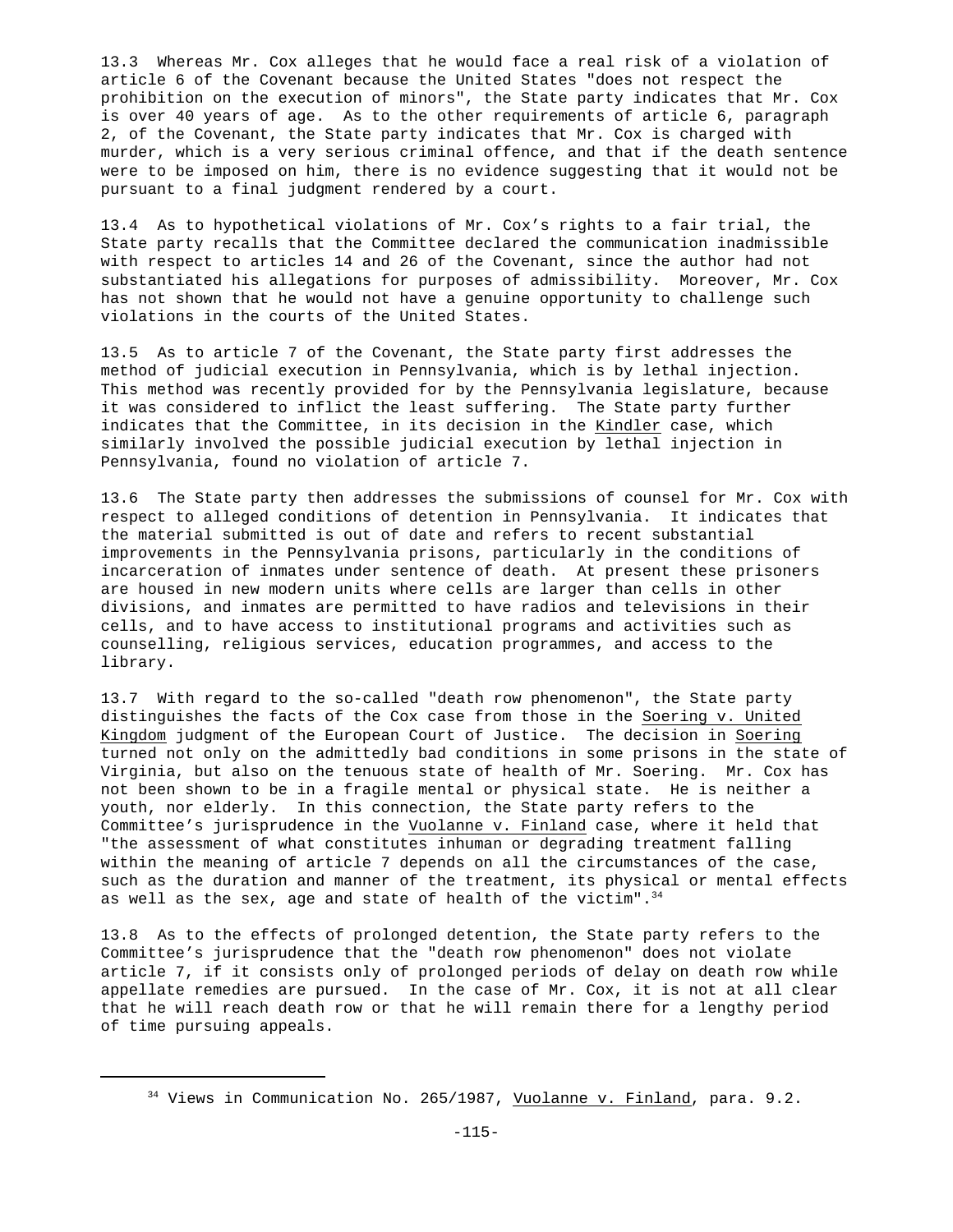#### Author's comments

14.1 In his comments on the State party's submission, counsel for Mr. Cox stresses that the state of Pennsylvania has stated in its extradition application that the death penalty is being sought. Accordingly, the prospect of execution is not so very remote.

14.2 With regard to article 7 of the Covenant, author's counsel contends that the use of plea bargaining in a death penalty case meets the definition of torture. "What Canada is admitting ... is that Mr. Cox will be offered a term of life imprisonment instead of the death penalty if he pleads guilty. In other words, if he admits to the crime he will avoid the physical suffering which is inherent in imposition of the death penalty".

14.3 As to the method of execution, author's counsel admits that no submissions had been made on this subject in the original communication. Nevertheless, he contends that execution by lethal injection would violate article 7 of the Covenant. He argues, on the basis of a deposition by Professor Michael Radelet of the University of Florida, that there are many examples of "botched" executions by lethal injection.

14.4 As to the "death row phenomenon", counsel for Mr. Cox specifically requests that the Committee reconsider its case law and conclude that there is a likely violation of article 7 in Mr. Cox's case, since "nobody has been executed in Pennsylvania for more than twenty years, and there are individuals awaiting execution on death row for as much as fifteen years".

14.5 Although the Committee declared the communication inadmissible as to articles 14 and 26 of the Covenant, author's counsel contends that article 6 of the Covenant would be violated if the death penalty were to be imposed "arbitrarily" on Mr. Cox because he is black. He claims that there is systemic racism in the application of the death penalty in the United States.

#### Examination of the merits

15. The Committee has taken note of the State party's information and arguments on admissibility, submitted after the Committee's decision of 3 November 1993. It observes that no new facts or arguments have been submitted that would justify a reversal of the Committee's decision on admissibility. Therefore, the Committee proceeds to the examination of the merits.

16.1 With regard to a potential violation by Canada of article 6 of the Covenant if it were to extradite Mr. Cox to face the possible imposition of the death penalty in the United States, the Committee refers to the criteria set forth in its Views on Communication No. 470/1991 (Kindler v. Canada) and Communication No. 469/1991 (Chitat Ng v. Canada). That is, for States that have abolished capital punishment and are called to extradite a person to a country where that person may face the imposition of the death penalty, the extraditing State must ensure that the person is not exposed to a real risk of a violation of his rights under article 6 in the receiving State. In other words, if a State party to the Covenant takes a decision relating to a person within its jurisdiction, and the necessary and foreseeable consequence is that that person's rights under the Covenant will be violated in another jurisdiction, the State party itself may be in violation of the Covenant. In this context, the Committee also recalls its General Comment on Article  $6,$ <sup>35</sup> which provides that,

<sup>35</sup> General Comment No. 6/16 of 27 July 1982, para. 6.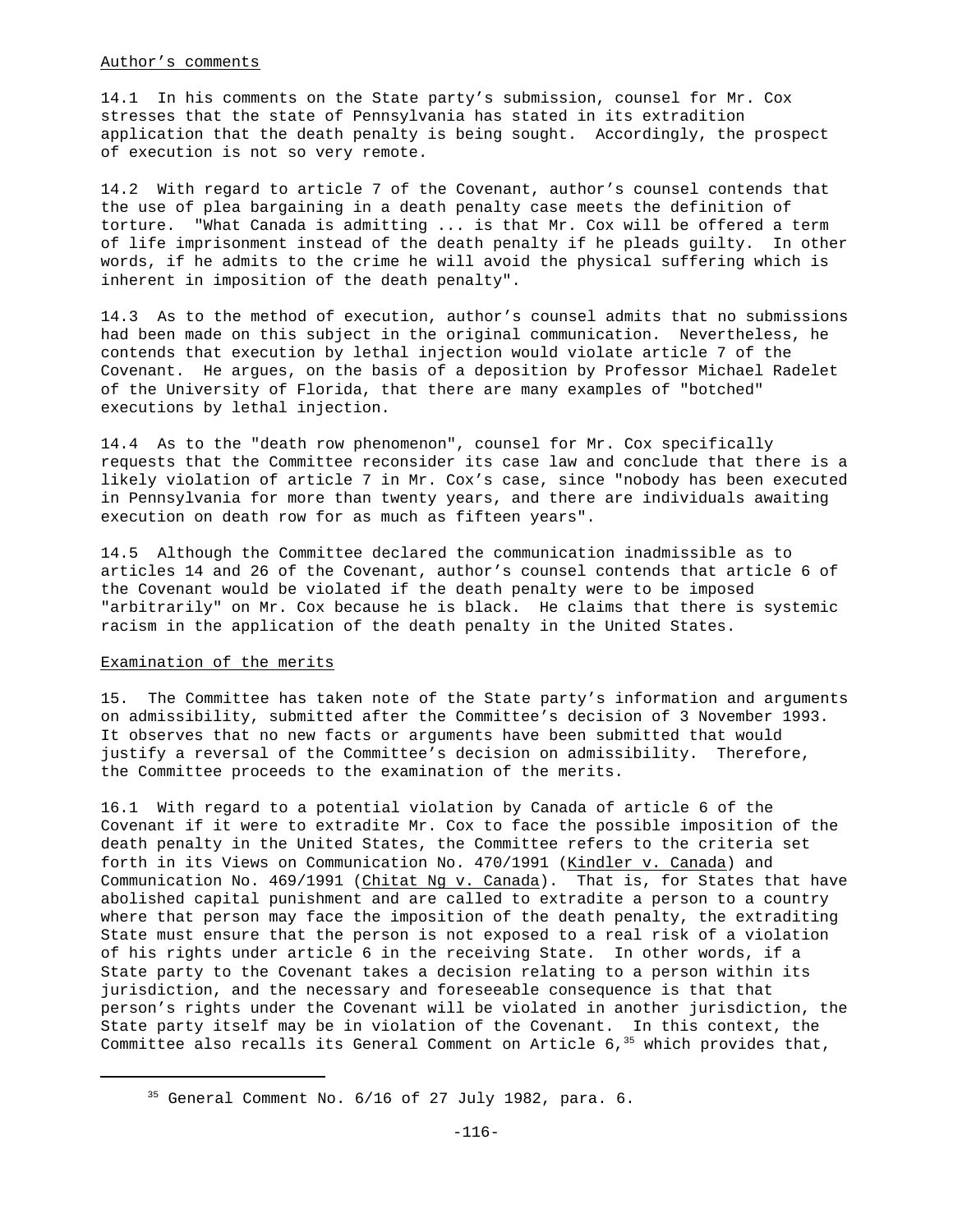while States parties are not obliged to abolish the death penalty, they are obliged to limit its use.

16.2 The Committee notes that article 6, paragraph 1, must be read together with article 6, paragraph 2, which does not prohibit the imposition of the death penalty for the most serious crimes. Canada, while not itself imposing the death penalty on Mr. Cox, is asked to extradite him to the United States, where he may face capital punishment. If Mr. Cox were to be exposed, through extradition from Canada, to a real risk of a violation of article 6, paragraph 2, in the United States, that would entail a violation by Canada of its obligations under article 6, paragraph 1. Among the requirements of article 6, paragraph 2, is that capital punishment be imposed only for the most serious crimes, in circumstances not contrary to the Covenant and other instruments, and that it be carried out pursuant to a final judgment rendered by a competent court. The Committee notes that Mr. Cox is to be tried for complicity in two murders, undoubtedly very serious crimes. He was over 18 years of age when the crimes were committed. The author has not substantiated his claim before the Canadian courts or before the Committee that trial in the Pennsylvania courts with the possibility of appeal would not be in accordance with his right to a fair hearing as required by the Covenant.

16.3 Moreover, the Committee observes that the decision to extradite Mr. Cox to the United States followed proceedings in the Canadian courts at which Mr. Cox's counsel was able to present argument. He was also able to present argument at the ministerial phase of the proceedings, which themselves were subject to appeal. In the circumstances, the Committee finds that the obligations arising under article 6, paragraph 1, did not require Canada to refuse the author's extradition without assurances that the death penalty would not be imposed.

16.4 The Committee notes that Canada itself, save for certain categories of military offences, abolished capital punishment; it is not, however, a party to the Second Optional Protocol to the Covenant. As to whether the fact that Canada has generally abolished capital punishment, taken together with its obligations under the Covenant, required it to refuse extradition or to seek the assurances it was entitled to seek under the extradition treaty, the Committee observes that the domestic abolition of capital punishment does not release Canada of its obligations under extradition treaties. However, it is in principle to be expected that, when exercising a permitted discretion under an extradition treaty (namely, whether or not to seek assurances that capital punishment will not be imposed) a State which has itself abandoned capital punishment would give serious consideration to its own chosen policy in making its decision. The Committee observes, however, that the State party has indicated that the possibility to seek assurances would normally be exercised where exceptional circumstances existed. Careful consideration was given to this possibility. The Committee notes the reasons given by Canada not to seek assurances in Mr. Cox's case, in particular, the absence of exceptional circumstances, the availability of due process in the state of Pennsylvania, and the importance of not providing a safe haven for those accused of or found guilty of murder.

16.5 While States parties must be mindful of the possibilities for the protection of life when exercising their discretion in the application of extradition treaties, the Committee finds that Canada's decision to extradite without assurances was not taken arbitrarily or summarily. The evidence before the Committee reveals that the Minister of Justice reached a decision after hearing argument in favour of seeking assurances.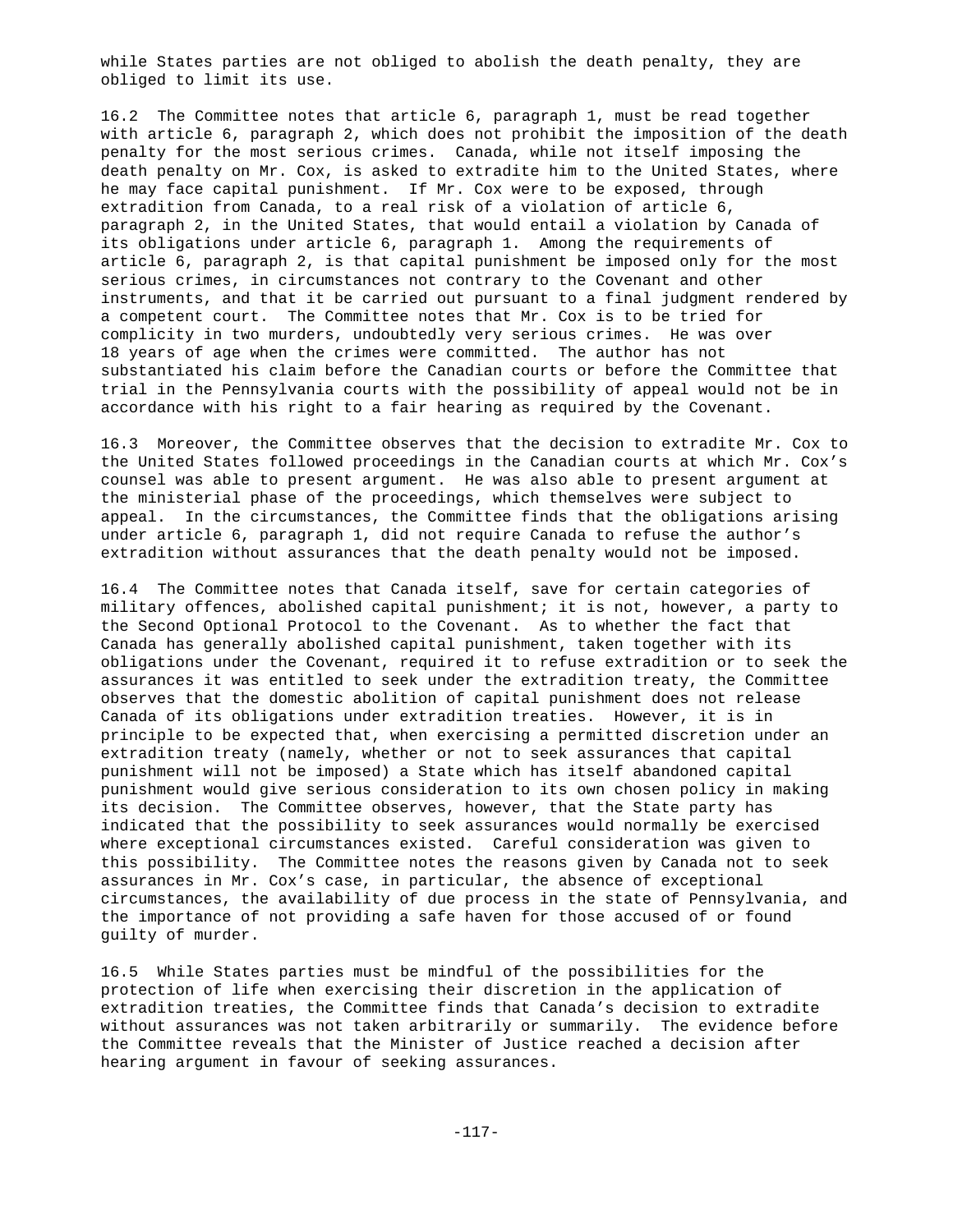16.6 The Committee notes that the author claims that the plea bargaining procedures, by which capital punishment could be avoided if he were to plead guilty, further violates his rights under the Covenant. The Committee finds this not to be so in the context of the criminal justice system in Pennsylvania.

16.7 With regard to the allegations of systemic racial discrimination in the United States criminal justice system, the Committee does not find, on the basis of the submissions before it, that Mr. Cox would be subject to a violation of his rights by virtue of his colour.

17.1 The Committee has further considered whether in the specific circumstances of this case, being held on death row would constitute a violation of Mr. Cox's rights under article 7 of the Covenant. While confinement on death row is necessarily stressful, no specific factors relating to Mr. Cox's mental condition have been brought to the attention of the Committee. The Committee notes also that Canada has submitted specific information about the current state of prisons in Pennsylvania, in particular with regard to the facilities housing inmates under sentence of death, which would not appear to violate article 7 of the Covenant.

17.2 As to the period of detention on death row in reference to article 7, the Committee notes that Mr. Cox has not yet been convicted nor sentenced, and that the trial of the two accomplices in the murders of which Mr. Cox is also charged did not end with sentences of death but rather of life imprisonment. Under the jurisprudence of the Committee,  $36$  on the one hand, every person confined to death row must be afforded the opportunity to pursue all possibilities of appeal, and, on the other hand, the State party must ensure that the possibilities for appeal are made available to the condemned prisoner within a reasonable time. Canada has submitted specific information showing that persons under sentence of death in the state of Pennsylvania are given every opportunity to avail themselves of several appeal instances, as well as opportunities to seek pardon or clemency. The author has not adduced evidence to show that these procedures are not made available within a reasonable time, or that there are unreasonable delays which would be imputable to the State. In these circumstances, the Committee finds that the extradition of Mr. Cox to the United States would not entail a violation of article 7 of the Covenant.

17.3 With regard to the method of execution, the Committee has already had the opportunity of examining the Kindler case, in which the potential judicial execution by lethal injection was not found to be in violation of article 7 of the Covenant.

18. The Committee, acting under article 5, paragraph 4, of the Optional Protocol, finds that the facts before it do not sustain a finding that the extradition of Mr. Cox to face trial for a capital offence in the United States would constitute a violation by Canada of any provision of the International Covenant on Civil and Political Rights.

<sup>&</sup>lt;sup>36</sup> Views in Communication No. 210/1986 and Communication No. 225/1987, Earl Pratt and Ivan Morgan v. Jamaica, para. 13.6; Comunication No. 250/1987, Carlton Reid v. Jamaica, para. 11.6; Communication No. 270/1988 and Communication No. 271/1988, Randolph Barrett and Clyde Sutcliffe v. Jamaica, para. 8.4; Communication No. 274/1988, Loxley Griffith v. Jamaica, para. 7.4; Communication No. 317/1988, Howard Martin v. Jamaica, para. 12.1; and Communication No. 470/1991, Kindler v. Canada, para. 15.2.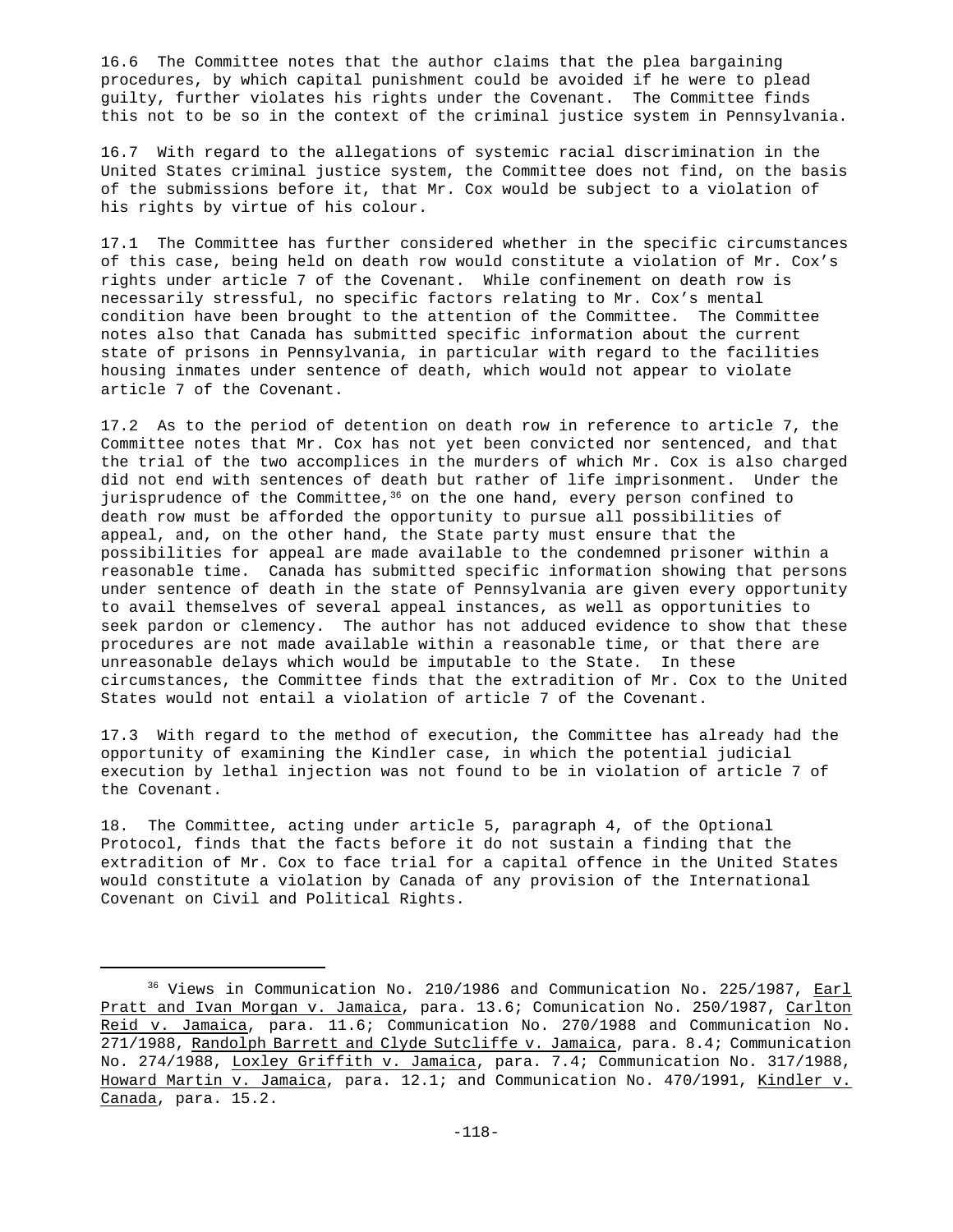## Appendices

A. Individual Opinions appended to the Committee's decision on admissibility of 3 November 1993

# 1. Individual opinion by Mrs. Rosalyn Higgins, co-signed by Messrs. Laurel Francis, Kurt Herndl, Andreas Mavrommatis, Birame Ndiaye and Waleed Sadi (dissenting)

[Original: English]

We believe that this case should have been declared inadmissible. Although extradition as such is outside the scope of the Covenant (see  $M$ . A. v. Italy, Communication No. 117/1981, decision of 10 April 1984, para. 13.4), the Committee has explained, in its decision on Communication No. 470/1991 (Joseph J. Kindler v. Canada, Views adopted on 30 July 1993), that a State party's obligations in relation to a matter itself outside the scope of the Covenant may still be engaged by reference to other provisions of the Covenant.

But here, as elsewhere, the admissibility requirements under the Optional Protocol must be met. In its decision on Kindler, the Committee addressed the issue of whether it had jurisdiction, ratione loci, by reference to article 2 of the Optional Protocol, in an extradition case that brought into play other provisions of the Covenant. It observed that "if a State party takes a decision relating to a person within its jurisdiction, and the necessary and foreseeable consequence is that the person's rights under the Covenant will be violated in another jurisdiction, the State party itself may be in violation of the Covenant" (para. 6.2).

We do not see on what jurisdictional basis the Committee proceeds to its finding that the communication is admissible under articles 6 and 7 of the Covenant. The Committee finds that the communication is inadmissible by reference to article 2 of the Optional Protocol (paragraph 10.4) insofar as claims relating to fair trial (article 14) and discrimination before the law (article 26) are concerned. We agree. But this negative finding cannot form a basis for admissibility in respect of articles 6 and 7. The Committee should have applied the same test ("foreseeable and necessary consequences") to the claims made under articles 6 and 7, before simply declaring them admissible in respect of those articles. It did not do so - and in our opinion could not have found, in the particular circumstances of the case, a proper legal basis for jurisdiction had it done so.

The above test is relevant also to the admissibility requirement, under article 1 of the Optional Protocol, that an author be a "victim" of a violation in respect of which he brings a claim. In other words, it is not always necessary that a violation already have occurred for an action to come within the scope of article 1. But the violation that will affect him personally must be a "necessary and foreseeable consequence" of the action of the defendant State.

It is clear that in the case of Mr. Cox, unlike in the case of Mr. Kindler, this test is not met. Mr. Kindler had, at the time of the Canadian decision to extradite him, been tried in the United States for murder, found guilty as charged and recommended to the death sentence by the jury. Mr. Cox, by contrast, has not yet been tried and a fortiori has not been found guilty or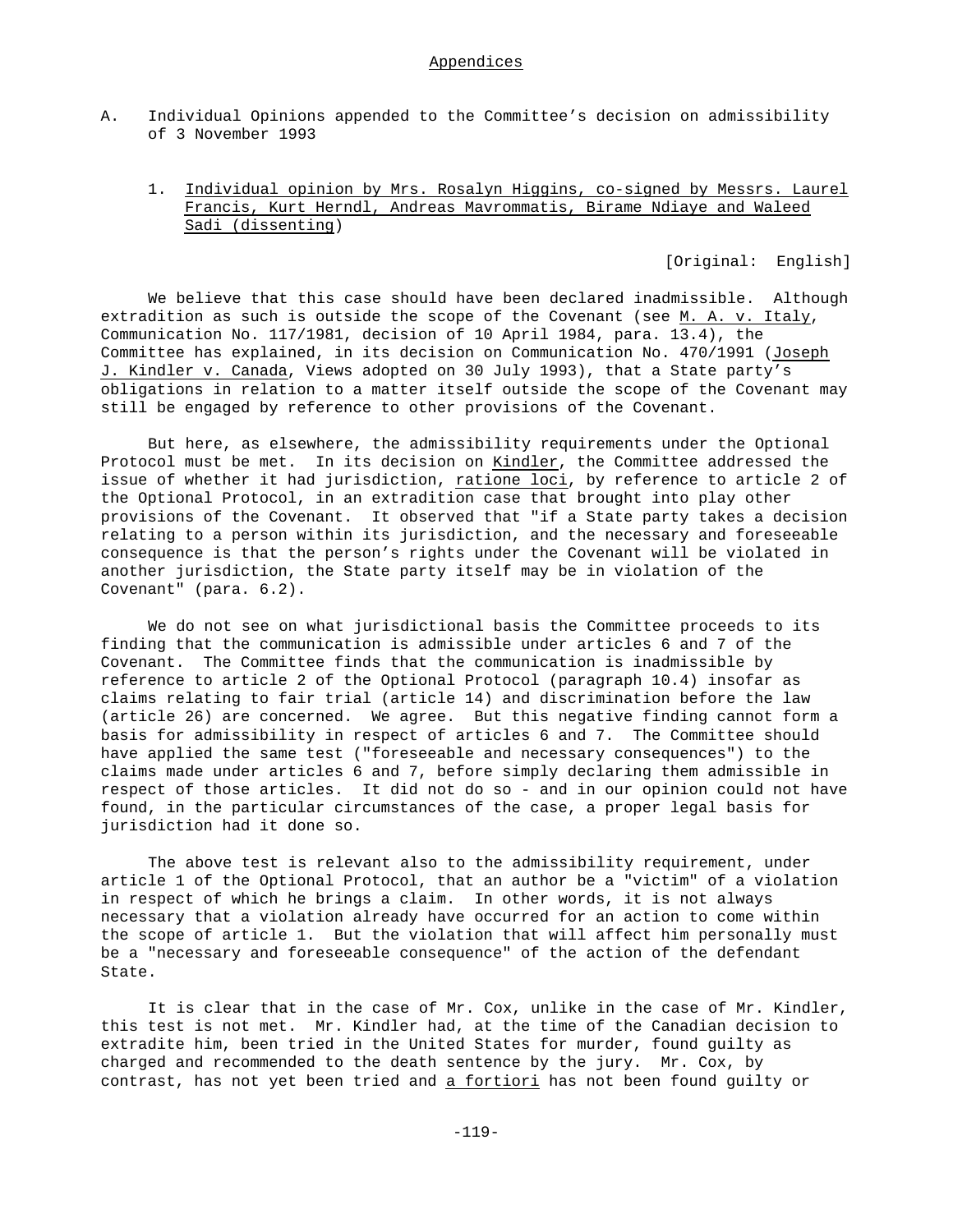recommended to the death penalty. Already it is clear that his extradition would not entail the possibility of a "necessary and foreseeable consequence of a violation of his rights" that would require examination on the merits. This failure to meet the test of "prospective victim" within the meaning of article 1 of the Optional Protocol is emphasized by the fact that Mr. Cox's two codefendants in the case in which he has been charged have already been tried in the State of Pennsylvania and sentenced not to death but to a term of life imprisonment.

The fact that the Committee - and rightly so in our view - found that Kindler raised issues that needed to be considered on their merits, and that the admissibility criteria were there met, does not mean that every extradition case of this nature is necessarily admissible. In every case, the tests relevant to articles 1, 2, 3 and 5, paragraph 2, of the Optional Protocol must be applied to the particular facts of the case.

The Committee has not at all addressed the requirements of article 1 of the Optional Protocol, that is, whether Mr. Cox may be considered a "victim" by reference to his claims under articles 14, 26, 6 or 7 of the Covenant.

We therefore believe that Mr. Cox was not a "victim" within the meaning of article 1 of the Optional Protocol, and that his communication to the Human Rights Committee is inadmissible.

The duty to address carefully the requirements for admissibility under the Optional Protocol is not made the less necessary because capital punishment is somehow involved in a complaint.

For all these reasons, we believe that the Committee should have found the present communication inadmissible.

#### 2. Individual opinion by Mrs. Elizabeth Evatt (dissenting)

[Original: English]

For his claim to be admissible, the author must show that he is a victim. To do this he must submit facts which support the conclusion that his extradition exposed him to a real risk that his rights under articles 6 and 7 of the Covenant would be violated (in the sense that the violation is necessary and foreseeable). The author in the present case has not done so.

As to article 6, the author is, of course, exposed by his extradition to the risk of facing the death penalty for the crime of which he is accused. But he has not submitted facts to show a real risk that the imposition of the death penalty would itself violate article 6, which does not exclude the death penalty in certain limited circumstances. Furthermore, his accomplices in the crime he is charged with were sentenced to life imprisonment, a factor which does not support the contention that the author's extradition would expose him to a "necessary and foreseeable" risk that the death penalty will be imposed.

As to article 7, the claim that the author has been exposed to a real risk of a violation of this provision by his extradition is based on the death row phenomenon (paragraph 8.2); the author has not, however, submitted facts which, in the light of the Committee's jurisprudence, show that there is a real risk of violation of this article if he is extradited to the United States. Furthermore, since, in my opinion, the author's extradition does not expose him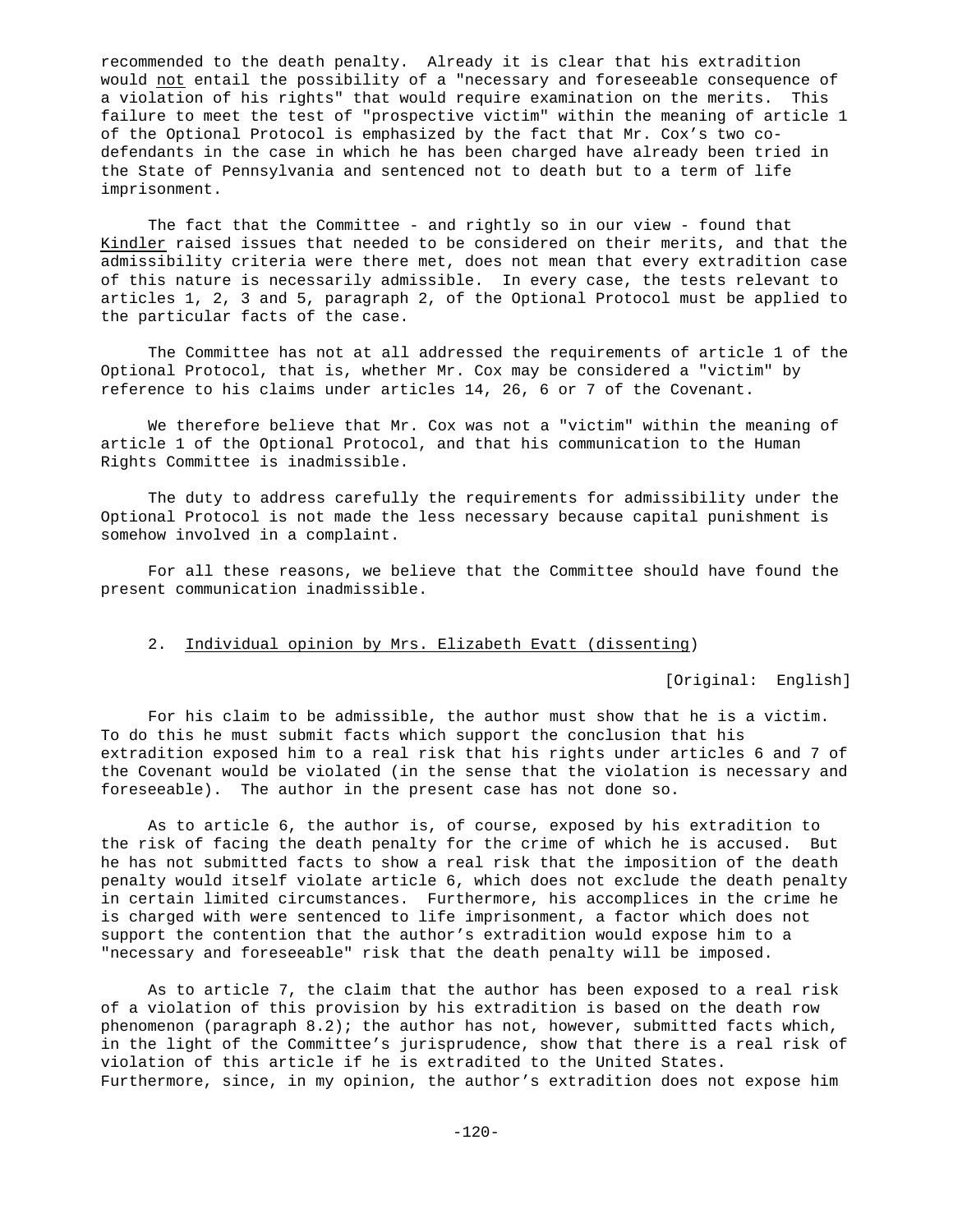to a real risk of being sentenced to death, his extradition entails a fortiori no necessary and foreseeable consequence of a violation of his rights while on death row.

For these reasons I am of the view that the communication is inadmissible under articles 1 and 2 of the Optional Protocol.

B. Individual opinions appended to the Committee's Views

#### 1. Individual opinion by Messrs. Kurt Herndl and Waleed Sadi (concurring)

[Original: English]

We concur with the Committee's finding that the facts of the instant case do not reveal a violation of either article 6 or 7 of the Covenant.

In our opinion, however, it would have been more consistent with the Committee's jurisprudence to set aside the decision on admissibility of 3 November 1993 and to declare the communication inadmissible under articles 1 and 2 of the Optional Protocol, on grounds that the author does not meet the "victim" test established by the Committee. Bearing in mind that Mr. Cox has not been tried, let alone convicted or sentenced to death, the hypothetical violations alleged appear quite remote for the purpose of considering this communication admissible.

However, since the Committee has proceeded to an examination of the merits, we would like to submit the following considerations on the scope of articles 6 and 7 of the Covenant and their application in the case of Mr. Keith Cox.

### Article 6

As a starting point, we would note that article 6 does not expressly prohibit extradition to face capital punishment. Nevertheless, it is appropriate to consider whether a prohibition would follow as a necessary implication of article 6.

In applying article 6, paragraph 1, of the Covenant, the Committee must, pursuant to article 31 of the Vienna Convention on the Law of Treaties, interpret this provision "in good faith" in accordance with the ordinary meaning to be given to the terms in their context. As to the ordinary meaning of the words, a prohibition of extradition is not apparent. As to the context of the provision, we believe that article 6, paragraph 1, must be read in conjunction with article 6, paragraph 2, which does not prohibit the imposition of the death penalty for the most serious crimes; part of the context to be considered is also the fact that a large majority of States - at the time of the drafting of the Covenant and still today - retain the death penalty. One may not like this objective context, it must not be disregarded.

Moreover, the notion "in good faith" entails that the intention of the parties to a treaty should be ascertained and carried out. There is a general principle of international law according to which no State can be bound without its consent. States parties to the Covenant gave consent to certain specific obligations under article 6 of the Covenant. The fact that this provision does not address the link between the protection of the right to life and the established practice of States in the field of extradition is not without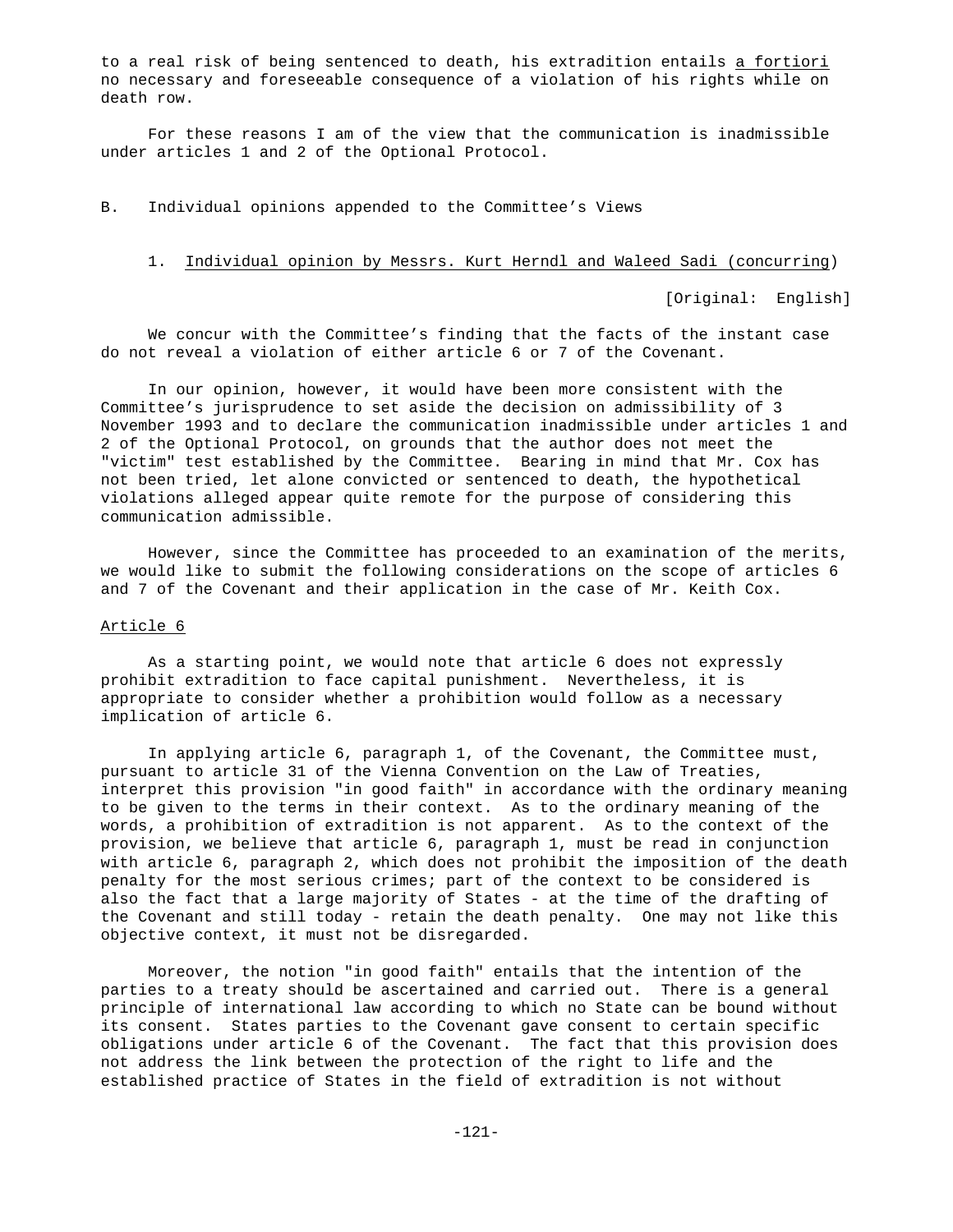significance.

Had the drafters of article 6 intended to preclude all extradition to face the death penalty, they could have done so. Considering that article 6 consists of six paragraphs, it is unlikely that such an important matter would have been left for future interpretation. Nevertheless, an issue under article 6 could still arise if extradition were granted for the imposition of the death penalty in breach of article 6, paragraphs 2 and 5. While this has been recognized by the Committee in its jurisprudence (see the Committee's Views in Communication No. 469/1991 (Ng v. Canada) and Communication No. 470/1990 (Kindler v. Canada)), the yardstick with which a possible breach of article 6, paragraphs 2 and 5, has to be measured, remains a restrictive one. Thus, the extraditing State may be deemed to be in violation of the Covenant only if the necessary and foreseeable consequence of its decision to extradite is that the Covenant rights of the extradited person will be violated in another jurisdiction.

In this context, reference may be made to the Second Optional Protocol, which similarly does not address the issue of extradition. This fact is significant and lends further support to the proposition that under international law extradition to face the death penalty is not prohibited under all circumstances. Otherwise the drafters of this new instrument would surely have included a provision reflecting this understanding.

An obligation not to extradite, as a matter of principle, without seeking assurances is a substantial obligation that entails considerable consequences, both domestically and internationally. Such consequences cannot be presumed without some indication that the parties intended them. If the Covenant does not expressly impose these obligations, States cannot be deemed to have assumed them. Here reference should be made to the jurisprudence of the International Court of Justice according to which interpretation is not a matter of revising treaties or of reading into them what they do not expressly or by necessary implication contain.37

Admittedly, since the primary beneficiaries of human rights treaties are not States or Governments but human beings, the protection of human rights calls for a more liberal approach than that normally applicable in the case of ambiguous provisions of multilateral treaties, where, as a general rule, the "meaning is to be preferred which is less onerous to the party assuming an obligation, or which interferes less with the territorial and personal supremacy of a party, or involves less general restrictions upon the parties". $38$ Nonetheless, when giving a broad interpretation to any human rights treaty, care must be taken not to frustrate or circumvent the ascertainable will of the drafters. Here the rules of interpretation set forth in article 32 of the Vienna Convention on the Law of Treaties help us by allowing the use of the travaux préparatoires. Indeed, a study of the drafting history of the Covenant reveals that when the drafters discussed the issue of extradition, they decided not to include any specific provision in the Covenant, so as to avoid conflict or undue delay in the performance of existing extradition treaties (E/CN.4/SR.154, paras. 26-57).

It has been suggested that extraditing a person to face the possible imposition of the death sentence is tantamount, for a State that has abolished

<sup>38</sup> This corresponds to the principle of interpretation known as in dubio mitius. Ibid., p. 1278.

<sup>37</sup> Oppenheim, International Law, 1992 edition, Vol. 1, p. 1271.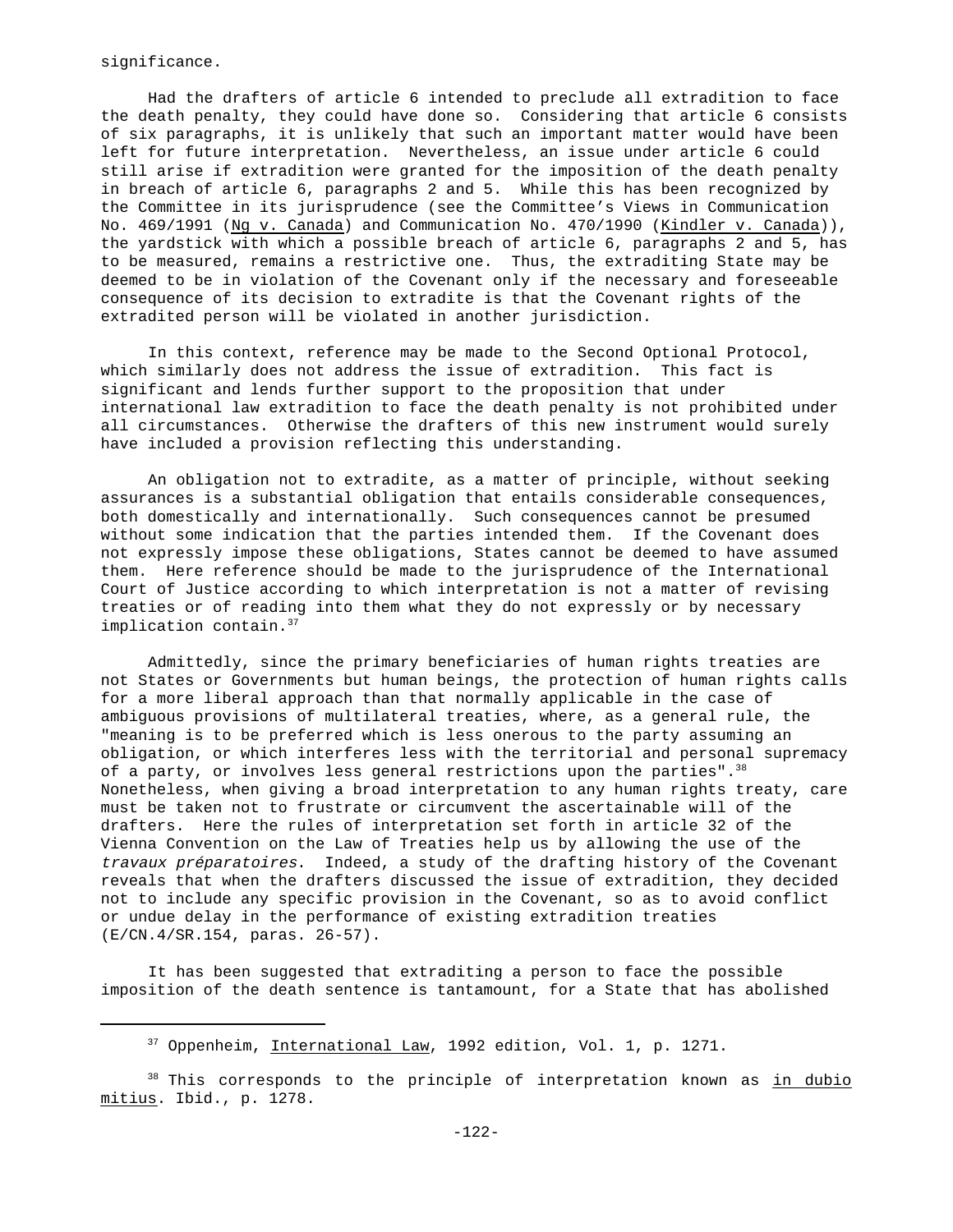capital punishment, to reintroducing it. While article 6 of the Covenant is silent on the issue of reintroduction of capital punishment, it is worth recalling, by way of comparison, that an express prohibition of reintroduction of the death penalty is provided for in article 4 (3) of the American Convention on Human Rights, and that Protocol 6 to the European Convention does not allow for derogation. A commitment not to reintroduce the death penalty is a laudable one, and surely in the spirit of article 6, paragraph 6, of the Covenant. But certainly this is a matter for States parties to consider before they assume a binding obligation. Such obligation may be read into the Second Optional Protocol, which is not subject to derogation. But, as of November 1994, only 22 countries have become parties - Canada has not signed or ratified it. Regardless, granting a request to extradite a foreign national to face capital punishment in another jurisdiction cannot be equated to the reintroduction of the death penalty.

Moreover, we recall that Canada is not itself imposing the death penalty, but merely observing an obligation under international law pursuant to a valid extradition treaty. Failure to fulfil a treaty obligation engages State responsibility for an internationally wrongful act, giving rise to consequences in international law for the State in breach of its obligation. By extraditing Mr. Cox, with or without assurances, Canada is merely complying with its obligation pursuant to the Extradition Treaty between Canada and the United States of 1976, which is, we would note, compatible with the United Nations Model Extradition Treaty.

Finally, it has been suggested that Canada may have restricted or derogated from article 6 in contravention of article 5 (2) of the Covenant (the "savings clause", see Manfred Nowak's CCPR Commentary, 1993, pp. 100 et seq.). This is not so, because the rights of persons under Canadian jurisdiction facing extradition to the United States were not necessarily broader under any norm of Canadian law than in the Covenant and had not been finally determined until the Supreme Court of Canada issued its 1991 judgments in the Kindler and Ng cases. Moreover, this determination was not predicated on the Covenant, but rather on the Canadian Charter of Rights and Freedoms.

## Article 7

The Committee has pronounced itself in numerous cases on the issue of the "death row phenomenon" and has held that "prolonged judicial proceedings do not per se constitute cruel, inhuman and degrading treatment, even if they can be a source of mental strain for the convicted persons".<sup>39</sup> We concur with the Committee's reaffirmation and elaboration of this holding in the instant decision. Furthermore we consider that prolonged imprisonment under sentence of death could raise an issue under article 7 of the Covenant if the prolongation were unreasonable and attributable primarily to the State, as when the State is responsible for delays in the handling of the appeals or fails to issue necessary documents or written judgments. However, in the specific circumstances of the Cox case, we agree that the author has not shown that, if he were sentenced to death, his detention on death row would be unreasonably prolonged for reasons imputable to the State.

 $39$  Views on Communication No. 210/1986 and Communication No. 225/1987 ( $Earl$ </u> Pratt and Ivan Morgan v. Jamaica) adopted on 6 April 1989, para. 13.6. This holding has been reaffirmed in some ten subsequent cases, including Communication No. 270/1988 and Communication No. 271/1988 (Randolph Barrett and Clyde Sutcliffe v. Jamaica), adopted on 30 March 1992, para. 8.4, and Communication No. 470/1991 (Kindler v. Canada), adopted on 30 July 1993, paragraph 15.2.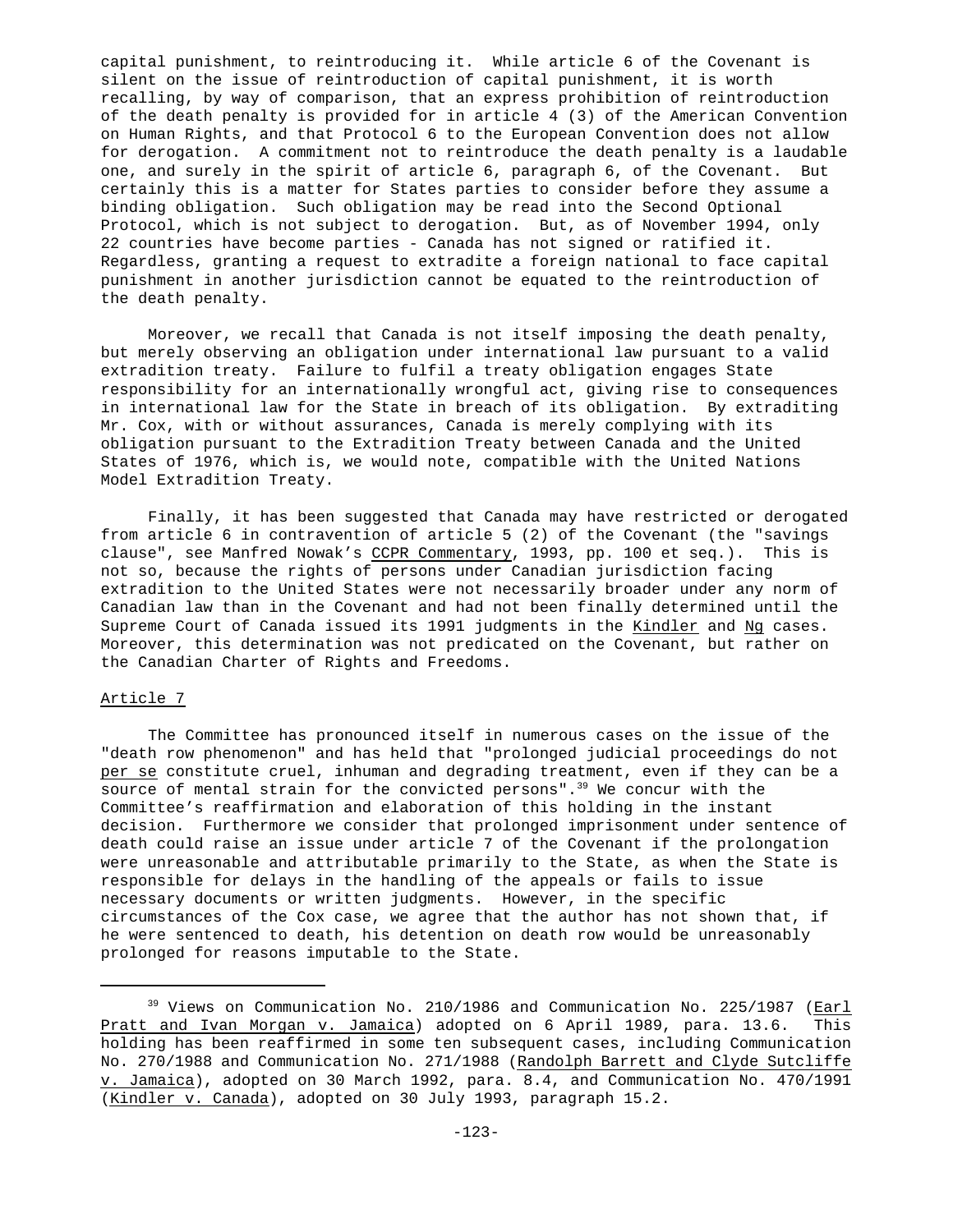We further believe that imposing rigid time limits for the conclusion of all appeals and requests for clemency is dangerous and may actually work against the person on death row by accelerating the execution of the sentence of death. It is generally in the interest of the petitioner to remain alive for as long as possible. Indeed, while avenues of appeal remain open, there is hope, and most petitioners will avail themselves of these possibilities, even if doing so entails continued uncertainty. This is a dilemma inherent in the administration of justice within all those societies that have not yet abolished capital punishment.

### 2. Individual opinion by Mr. Tamar Ban (partly concurring, partly dissenting)

[Original: English]

I share the Committee's conclusion that the extradition of Mr. Cox by Canada to the United States to face the possible imposition of the death penalty, under the specific circumstances of this case, would not constitute a violation of article 6 of the Covenant, and that judicial execution by lethal injection would not per se constitute a violation of article 7.

I cannot accept the Committee's position, however, that the prospects for Mr. Cox being held for a long period of time on death row, if sentenced to death, would not amount to a violation of his rights under article 7 of the Covenant.

The Committee based its finding of non violation of article 7, regarding the "death row phenomenon" on the following arguments: (a) prison conditions in the state of Pennsylvania have been considerably improved in recent times; (b) Mr. Cox has not yet been convicted nor sentenced, the trial of his two accomplices did not end with sentence of death; (c) no evidence has been adduced to show that all possibilities for appeal would not be available within a reasonable time, or that there would be unreasonable delays which would be imputable to the state (supra, paras. 17.1 and 17.2).

Concerning the prison conditions in Pennsylvania, the State party, Canada, has in fact shown that substantial improvements in the condition of incarceration of inmates under death sentence have taken place in that state (para. 13.6). The measures taken are said to consist mainly of the improvement of the physical conditions of the inmates.

Although I accept the notion that physical conditions play an important role when assessing the overall situation of prison inmates on death row, my conviction is that the decisive factor is rather psychological than physical; a long period spent in awaiting execution or the granting of pardon or clemency necessarily entails a permanent stress, an ever increasing fear which gradually fills the mind of the sentenced individual, and which, by the very nature of this situation, amounts - depending on the length of time spent on death row to cruel, inhuman and degrading treatment, in spite of every measure taken to improve the physical conditions of the confinement.

Turning now to the second argument, that Mr. Cox has not yet been convicted nor sentenced, and that he therefore has no claim under article 7 (since only de facto sentenced-to-death convicts are in a situation to assert a violation of their rights not to be exposed to torture, cruel, inhuman or degrading treatment), I believe this argument is irrelevant when looking into the merits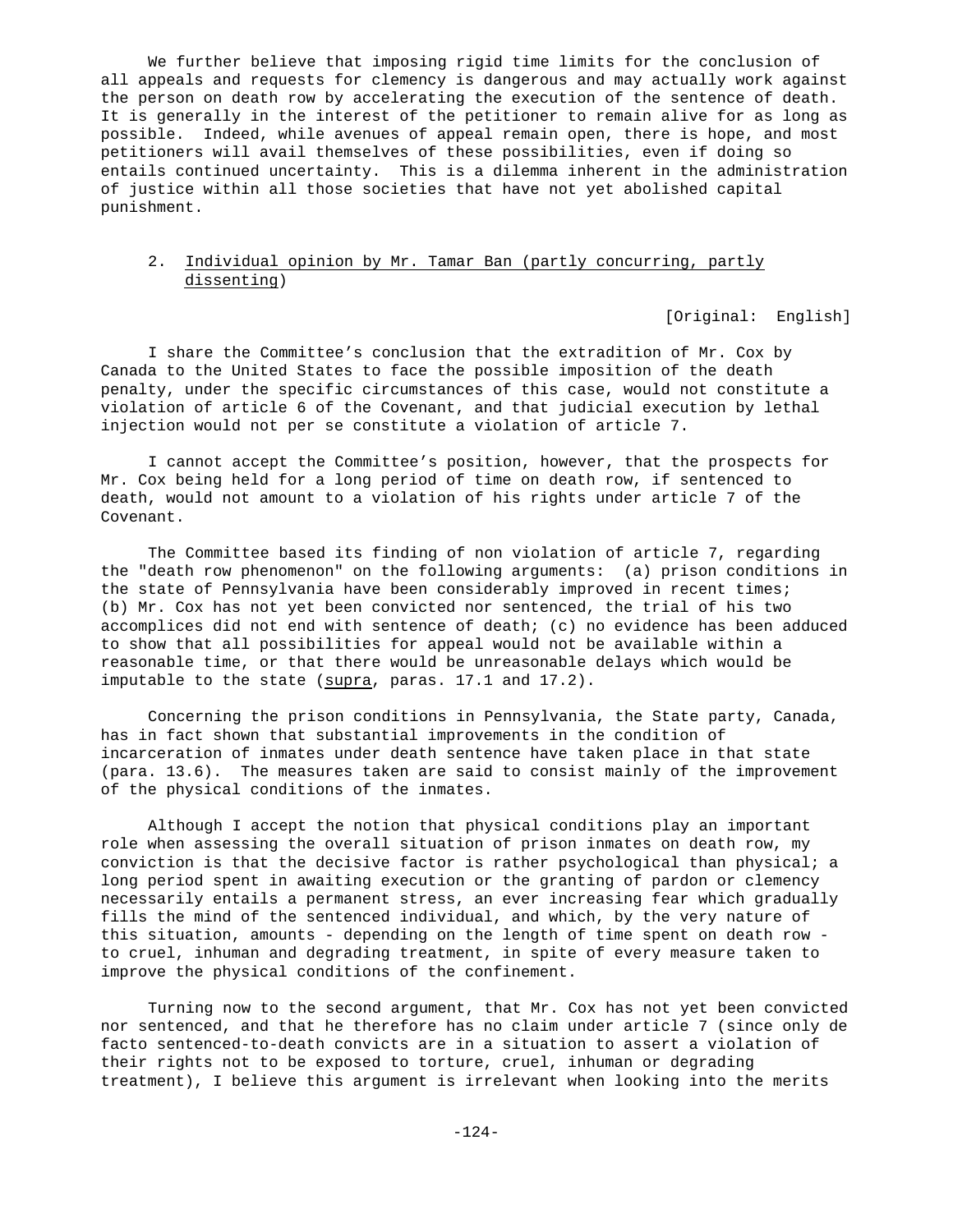of the case. It could have been raised, and indeed, the State party did raise it during the admissibility procedure, but it was not honoured by the Committee. I would like to note that the Committee has taken a clear stand in its earlier jurisprudence on the responsibility of States parties for their otherwise lawful decisions to send an individual within their jurisdiction into another jurisdiction, where that person's rights would be violated as a necessary and foreseeable consequence of the decision (e.g. Committee's Views in the Kindler case, para. 6.2). I will try to show below, discussing the third argument, that in the present case the violation of Mr. Cox's rights following his extradition is necessary and foreseeable.

Concerning the third argument, the Committee held that the author adduced no evidence to show that all possibilities for appeal against the death sentence would not be available in the state of Pennsylvania within a reasonable time, or that there would be unreasonable delays imputable to that state, as a result of which Mr. Cox could be exposed at length to the "death row phenomenon".

I contest this finding of the Committee. In his submission of 18 September 1994, counsel for Mr. Cox contended that "nobody has been executed in Pennsylvania for more than twenty years, and there are individuals awaiting execution on death row for as much as fifteen years".

In its submission of 21 October 1994, the State party - commenting on several statements made by counsel in his above mentioned submission of 18 September - remained silent on this point. In other words, it did not challenge or contest it in any way. In my opinion this lack of response testifies that the author has adduced sufficient evidence to show that appeal procedures in the state of Pennsylvania can last such a long time, which cannot be considered as reasonable.

While fully accepting the Committee's jurisprudence to the effect that every person sentenced to death must be afforded the opportunity to pursue all possibilities of appeal in conformity with article 6, paragraph4-a right the exercise of which, in capital cases, necessarily entails a shorter or longer stay on death row - I believe that in such cases States parties must strike a sound balance between two requirements: on the one hand all existing remedies must be made available, but on the other hand - with due regard to article 14, paragraph  $3$  (c) - effective measures must be taken to the effect that the final decision be made within a reasonable time to avoid the violation of the sentenced person's rights under article 7.

Bearing in mind that in the state of Pennsylvania inmates face the prospect of spending a very long time - sometimes 15 years - on death row, the violation of Mr. Cox's rights can be regarded as a foreseeable and necessary consequence of his extradition. For this reason I am of the opinion that the extradition of Mr. Cox by Canada to the United States without reasonable guarantees would amount to a violation of his rights under article 7 of the Covenant.

I would like to make it clear that my position is strongly motivated by the fact that by Mr. Cox's surrender to the United States, the Committee would lose control over an individual at present within the jurisdiction of a State party to the Optional Protocol.

# 3. Individual opinion by Messrs. Francisco José Aguilar Urbina and Fausto Pocar (dissenting)

[Original: English]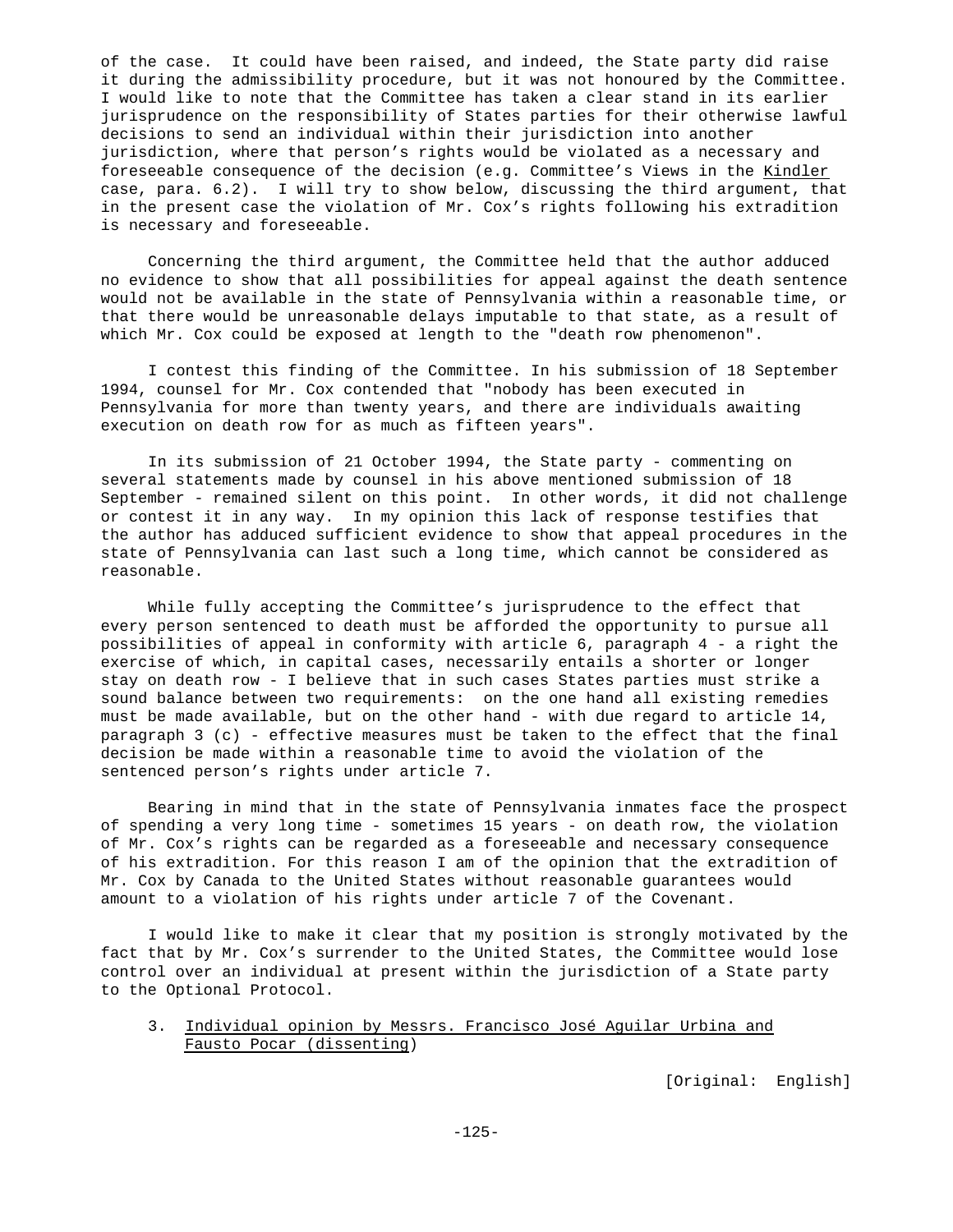We cannot agree with the finding of the Committee that in the present case, there has been no violation of article 6 of the Covenant. The question whether the fact that Canada had abolished capital punishment except for certain military offences required its authorities to request assurances from the United States to the effect that the death penalty would not be imposed on Mr. Keith Cox and to refuse extradition unless clear assurances to this effect are given, must in our view receive an affirmative answer.

Regarding the death penalty, it must be recalled that, although article 6 of the Covenant does not prescribe categorically the abolition of capital punishment, it imposes a set of obligations on States parties that have not yet abolished it. As the Committee pointed out in its General Comment 6 (16), "the article also refers generally to abolition in terms which strongly suggest that abolition is desirable". Furthermore, the wording of paragraphs 2 and 6 clearly indicates that article 6 tolerates - within certain limits and in view of future abolition - the existence of capital punishment in States parties that have not yet abolished it, but may by no means be interpreted as implying for any State party an authorization to delay its abolition or, a fortiori, to enlarge its scope or to introduce or reintroduce it. Accordingly, a State party that has abolished the death penalty is in our view under the legal obligation, under article 6, paragraph 1, of the Covenant, not to reintroduce it. This obligation must refer both to a direct reintroduction within the State party's jurisdiction, as well as to an indirect one, as is the case when the State acts - through extradition, expulsion or compulsory return - in such a way that an individual within is territory and subject to its jurisdiction may be exposed to capital punishment in another State. We therefore conclude that in the present case there has been a violation of article 6 of the Covenant.

Regarding the claim under article 7, we cannot agree with the Committee that there has not been a violation of the Covenant. As the Committee observed in its Views on Communication No. 469/1991 (Charles Chitat Ng v. Canada), "by definition, every execution of a sentence of death may be considered to constitute cruel and inhuman treatment within the meaning of article 7 of the Covenant", unless the execution is permitted under article 6, paragraph 2. Consequently, a violation of the provisions of article 6 that may make such treatment, in certain circumstances, permissible, entails necessarily, and irrespective of the way in which the execution may be carried out, a violation of article 7 of the Covenant. It is for these reasons that we conclude in the present case there has been a violation of article 7 of the Covenant.

#### 4. Individual opinion by Ms. Christine Chanet (dissenting)

[Original: French]

As in the Kindler case, when replying to the questions relating to article 6 of the Covenant, the Committee in order to conclude in favour of a non-violation by Canada of its obligations under that article, was forced to undertake a joint analysis of paragraphs 1 and 2 of article 6 of the Covenant.

There is nothing to show that this is a correct interpretation of article 6. It must be possible to interpret every paragraph of an article of the Covenant separately, unless expressly stated otherwise in the text itself or deducible from its wording.

That is not so in the present case.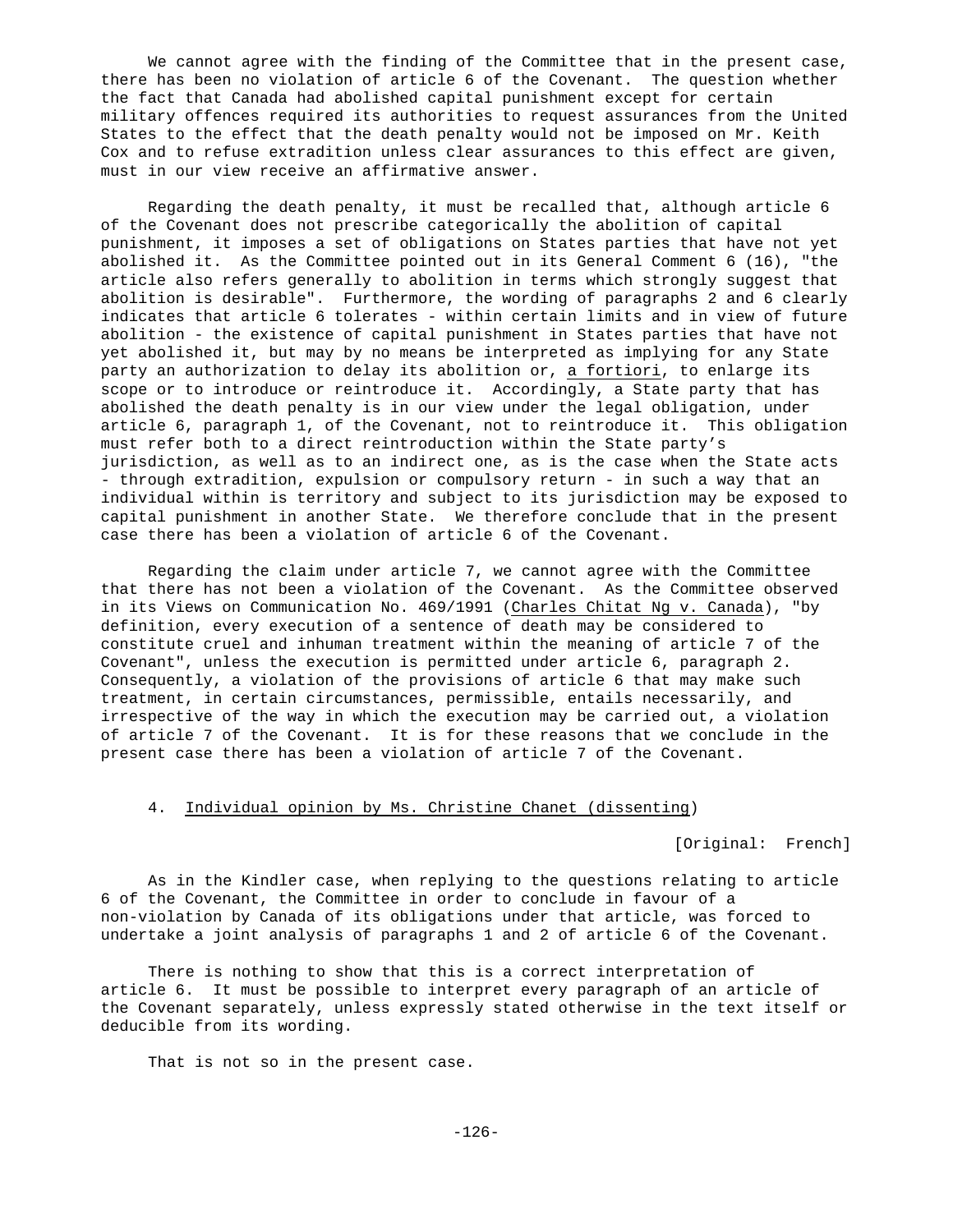The fact that the Committee found it necessary to use both paragraphs in support of its argument clearly shows that each paragraph, taken separately, led to the opposite conclusion, namely, that a violation had occurred.

According to article 6, paragraph 1, no one shall be arbitrarily deprived of his life; this principle is absolute and admits of no exception.

Article 6, paragraph 2, begins with the words: "In countries which have not abolished the death penalty ...". This form of words requires a number of comments:

It is negative and refers not to countries in which the death penalty exists but to those in which it has not been abolished. Abolition is the rule, retention of the death penalty the exception.

Article 6, paragraph 2, refers only to countries in which the death penalty has not been abolished and thus rules out the application of the text to countries which have abolished the death penalty.

Lastly, the text imposes a series of obligations on the States in question.

Consequently, by making a "joint" interpretation of the first two paragraphs of article 6 of the Covenant, the Committee has, in my view, committed three errors of law:

One error, in that it is applying to a country which has abolished the death penalty, Canada, a text exclusively reserved by the Covenant - and that in an express and unambiguous way - for non-abolitionist States.

The second error consists in regarding as an authorization to reestablish the death penalty in a country which has abolished it what is merely an implicit recognition of its existence. This is an extensive interpretation which runs counter to the proviso in paragraph 6 of article 6 of that "nothing in this article shall be invoked ... to prevent the abolition of capital punishment". This extensive interpretation, which is restrictive of rights, also runs counter to the provision in article 5, paragraph 2, of the Covenant that "there shall be no restriction upon or derogation from any of the fundamental human rights recognized or existing in any State party to the present Covenant pursuant to law, conventions, regulations or custom on the pretext that the present Covenant does not recognize such rights or that it recognizes them to a lesser extent". Taken together, these texts prohibit a State from engaging in distributive application of the death penalty. There is nothing in the Covenant to force a State to abolish the death penalty but, if it has chosen to do so, the Covenant forbids it to re-establish it in an arbitrary way, even indirectly.

The third error of the Committee in the decision results from the first two. Assuming that Canada is implicitly authorized by article 6, paragraph 2, of the Covenant, to re-establish the death penalty, on the one hand, and to apply it in certain cases on the other, the Committee subjects Canada, in paragraphs 14.3, 14.4 and 14.5, as if it were a non-abolitionist country, to a scrutiny of the obligations imposed on non-abolitionist States: penalty imposed only for the most serious crimes, judgement rendered by a competent court, etc.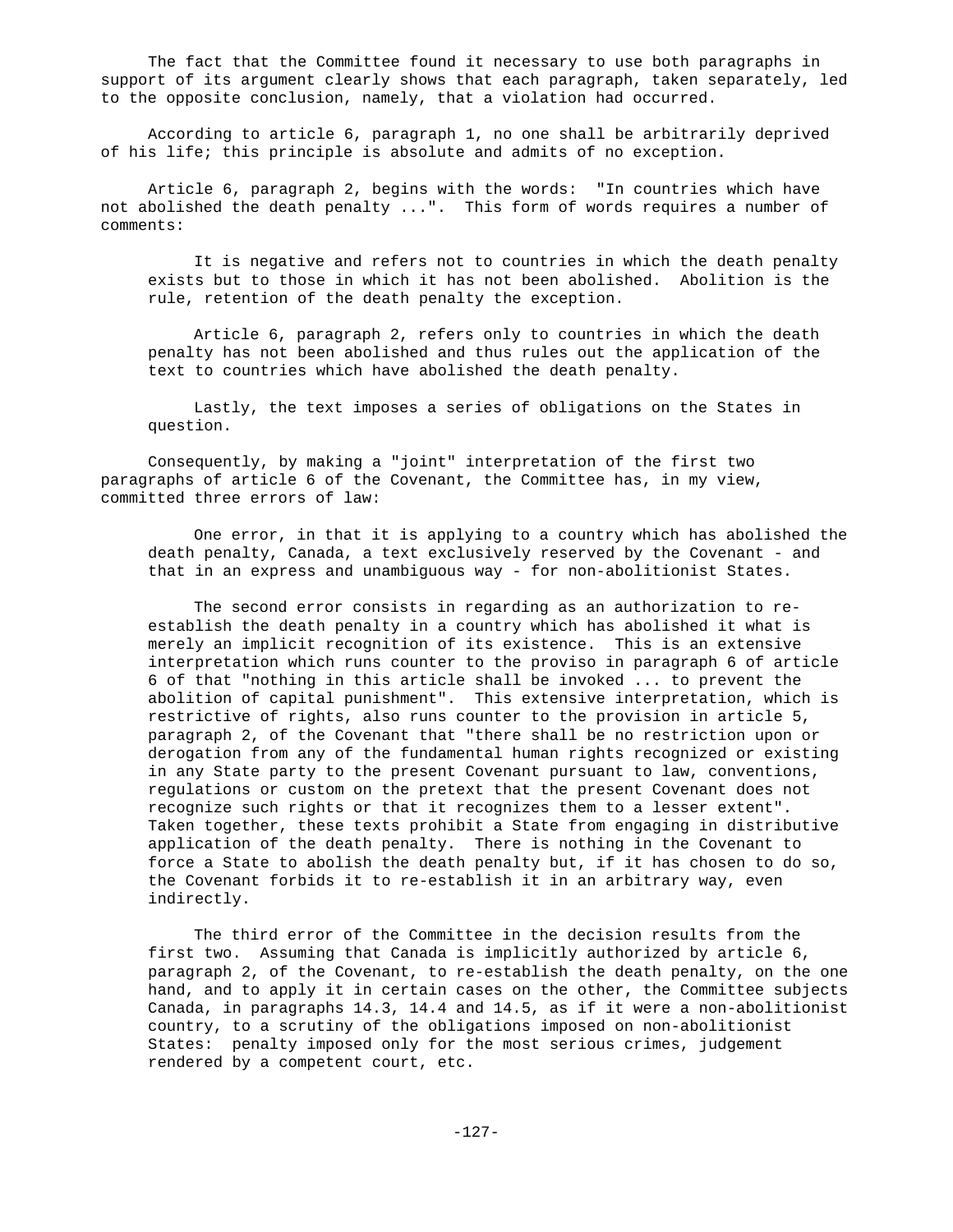This analysis shows that, according to the Committee, Canada, which had abolished the death penalty on its territory, has by extraditing Mr. Cox to the United States re-established it by proxy in respect of a certain category of persons under its jurisdiction.

I agree with this analysis but, unlike the Committee, I do not think that this behaviour is authorized by the Covenant.

Moreover, having thus re-established the death penalty by proxy, Canada is limiting its application to a certain category of persons: those that are extraditable to the United States.

Canada acknowledges its intention of so practising in order that it may not become a haven for criminals from the United States. Its intention is apparent from its decision not to seek assurances that the death penalty would not be applied in the event of extradition to the United States, as it is empowered to do by its bilateral extradition treaty with that country.

Consequently, when extraditing persons in the position of Mr. Cox, Canada is deliberately exposing them to the application of the death penalty in the requesting State.

In so doing, Canada's decision with regard to a person under its jurisdiction according to whether he is extraditable to the United States or not, constitutes an act of discrimination in violation of article 2, paragraph 1, and article 26 of the Covenant.

Such a decision affecting the right to life and placing that right, in the last analysis, in the hands of the Government which, for reasons of penal policy, decides whether or not to seek assurances that the death penalty will not be carried out, constitutes an arbitrary deprivation of the right to life forbidden by article 6, paragraph 1, of the Covenant and, consequently, a misreading by Canada of its obligations under this article of the Covenant.

## 5. Individual opinion by Mr. Rajsoomer Lallah (dissenting)

[Original: English]

By declining to seek assurances that the death penalty would not be imposed on Mr. Cox or, if imposed, would not be carried out, Canada violates, in my opinion, its obligations under article 6, paragraph 1, of the Covenant, read in conjunction with articles 2, 5 and 26. The reasons which lead me to this conclusion were elaborated in my individual opinion on the Views in the case of Joseph Kindler v. Canada (Communication No. 470/1991).

I would add one further observation. The fact that Mr. Cox has not yet been tried and sentenced to death, as Mr. Kindler had been when the Committee adopted its Views on his case, makes no material difference. It suffices that the offence for which Mr. Cox faces trial in the United States carries in principle capital punishment as a sentence he faces under the law of the United States. He therefore faces a charge under which his life is in jeopardy.

# 6. Individual opinion by Mr. Bertil Wennergren (dissenting)

[Original: English]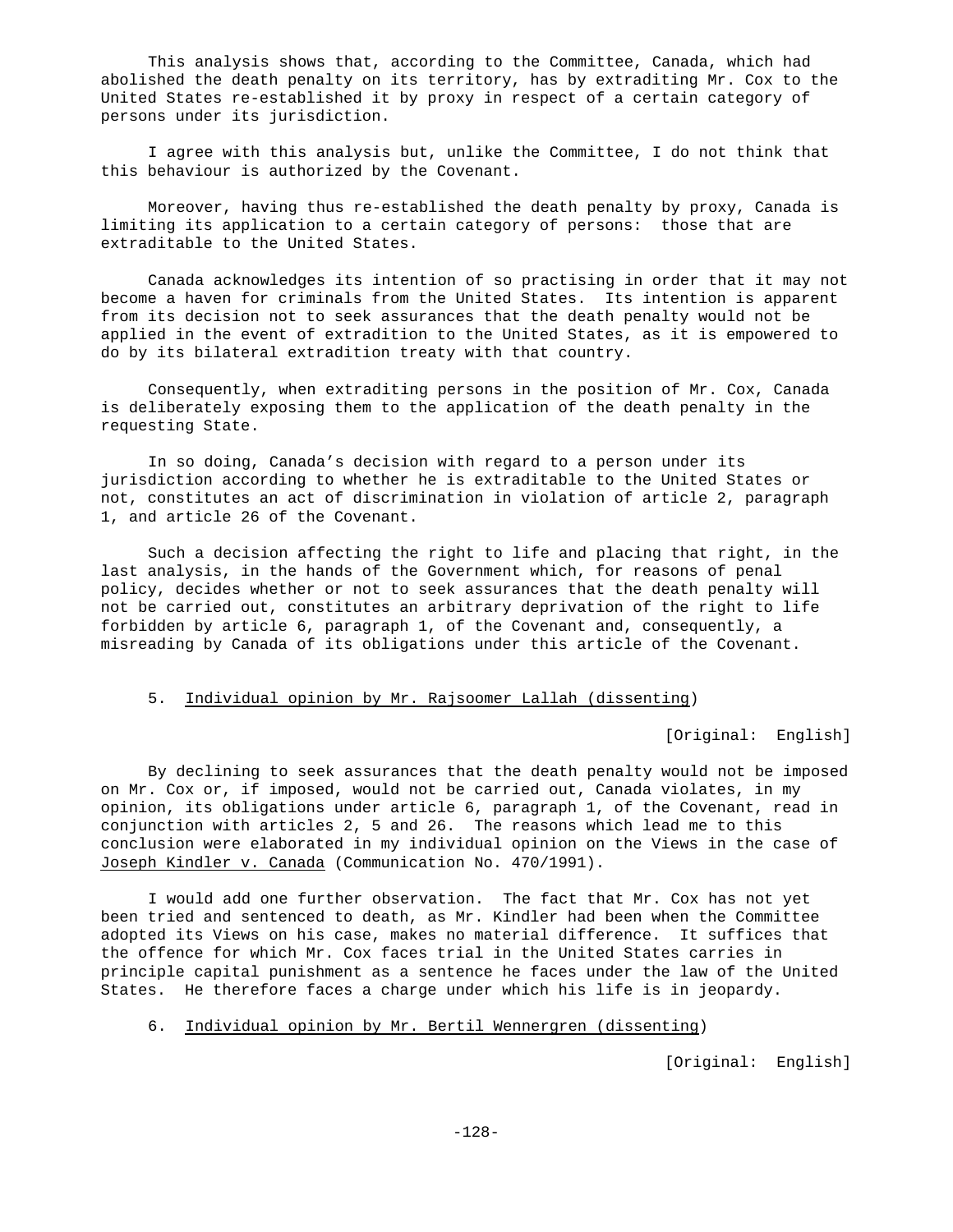I do not share the Committee's Views about a non-violation of article 6 of the Covenant, as set out in paragraph 16.2 and 16.3 of the Views. On grounds which I developed in detail in my individual opinion concerning the Committee's Views on Communication No. 470/1991 (Joseph John Kindler v. Canada), Canada did, in my opinion, violate article 6, paragraph 1, of the Covenant; it did so when, after the decision to extradite Mr. Cox to the United States had been taken, the Minister of Justice ordered him surrendered without assurances that the death penalty would not be imposed or, if imposed, would not be carried out.

As to whether the extradition of Mr. Cox to the United States would entail a violation of article 7 of the Covenant because of the so-called "death row phenomenon" associated with the imposition of a capital sentence in the case, I wish to add the following observations to the Committee's Views in paragraphs 17.1 and 17.2. The Committee has been informed that no individual has been executed in Pennsylvania for over 20 years. According to information available to the Committee, condemned prisoners are held segregated from other prisoners. While they may enjoy some particular facilities, such as bigger cells, access to radio and television sets of their own, they are nonetheless confined to death row awaiting execution for years. And this is not because they avail themselves of all types of judicial appellate remedies, but because the State party does not consider it appropriate, for the time being, to proceed with the execution. If the State party considers it necessary, for policy reasons, to have resort to the death penalty as such but not necessary and not even opportune to carry out capital sentences, a condemned person's confinement to death row should, in my opinion, last for as short a period as possible, with commutation of the death sentence to life imprisonment taking place as early as possible. A stay for a prolonged and indefinite period of time on death row, in conditions of particular isolation and under the threat of execution, which might by unforeseeable changes in policy become real, is not, in my opinion, compatible with the requirements of article 7, because of the unreasonable mental stress that this implies.

Thus, the extradition of Mr.Cox might also be in violation of article 7. However, there is not enough information in this case about the current practice of the Pennsylvania criminal justice and penitentiary system to allow any conclusion along the lines indicated above. What has been developed above remains hypothetical and in the nature of principles.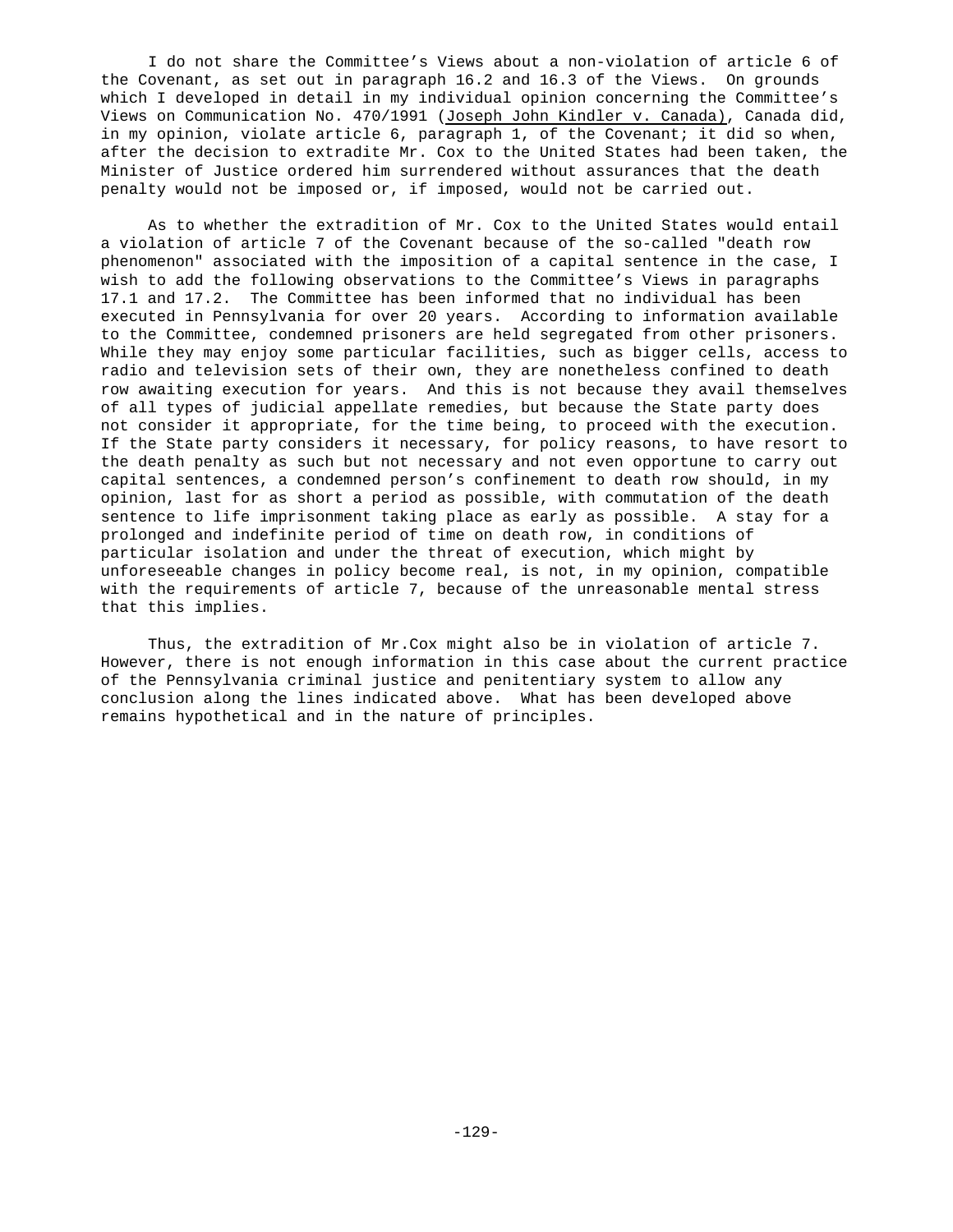## N. Communication No. 606/1994; Clement Francis v. Jamaica (Views adopted on 25 July 1995, fifty-fourth session)

| Submitted by:          | Clement Francis<br>(represented by counsel) |
|------------------------|---------------------------------------------|
| Victim:                | The author                                  |
| State party:           | Jamaica                                     |
| Date of communication: | 12 August 1994 (initial submission)         |

Date of decision on admissibility: 28 July 1992

The Human Rights Committee, established under article 28 of the International Covenant on Civil and Political Rights,

Meeting on 25 July 1995,

Having concluded its consideration of Communication No. 606/1994 submitted to the Human Rights Committee by Mr. Clement Francis under the Optional Protocol to the International Covenant on Civil and Political Rights,

Having taken into account all written information made available to it by the author of the communication, his counsel and the State party,

Adopts its Views under article 5, paragraph 4, of the Optional Protocol.

1. The author of the communication is Clement Francis, a Jamaican citizen currently detained at the General Penitentiary in Kingston, Jamaica. He claims to be the victim of violations by Jamaica of articles 6, 7, 10, paragraph 1, and 14, paragraphs 3 (c), (d) and 5, of the International Covenant on Civil and Political Rights. He is represented by counsel.

2. An earlier communication submitted by the author to the Committee was declared inadmissible because of non-exhaustion of domestic remedies, since it appeared from the information before the Committee that the author had failed to petition the Judicial Committee of the Privy Council for special leave to appeal.<sup>40</sup> The decision provided for the possibility of review of admissibility, pursuant to rule 92, paragraph 2, of the Committee's rules of procedure. On 23 July 1992, the author's petition for special leave to appeal to the Judicial Committee of the Privy Council was dismissed. With this, it is submitted, all domestic remedies have been exhausted.

## Facts as submitted

3.1 The author was arrested and charged on 22 February 1980 for the murder of one A. A. On 26 January 1981, he was found guilty as charged and sentenced to death in the Home Circuit Court of Kingston, Jamaica.

3.2 The Jamaican Court of Appeal dismissed the author's appeal on 18 November 1981; on 17 October 1987, a note of the oral judgment was produced, but no written judgment was issued. It appears from the note delivered by a

 $40$  Communication No. 382/1989, declared inadmissible on 28 July 1992, during the Committee's forty-fifth session.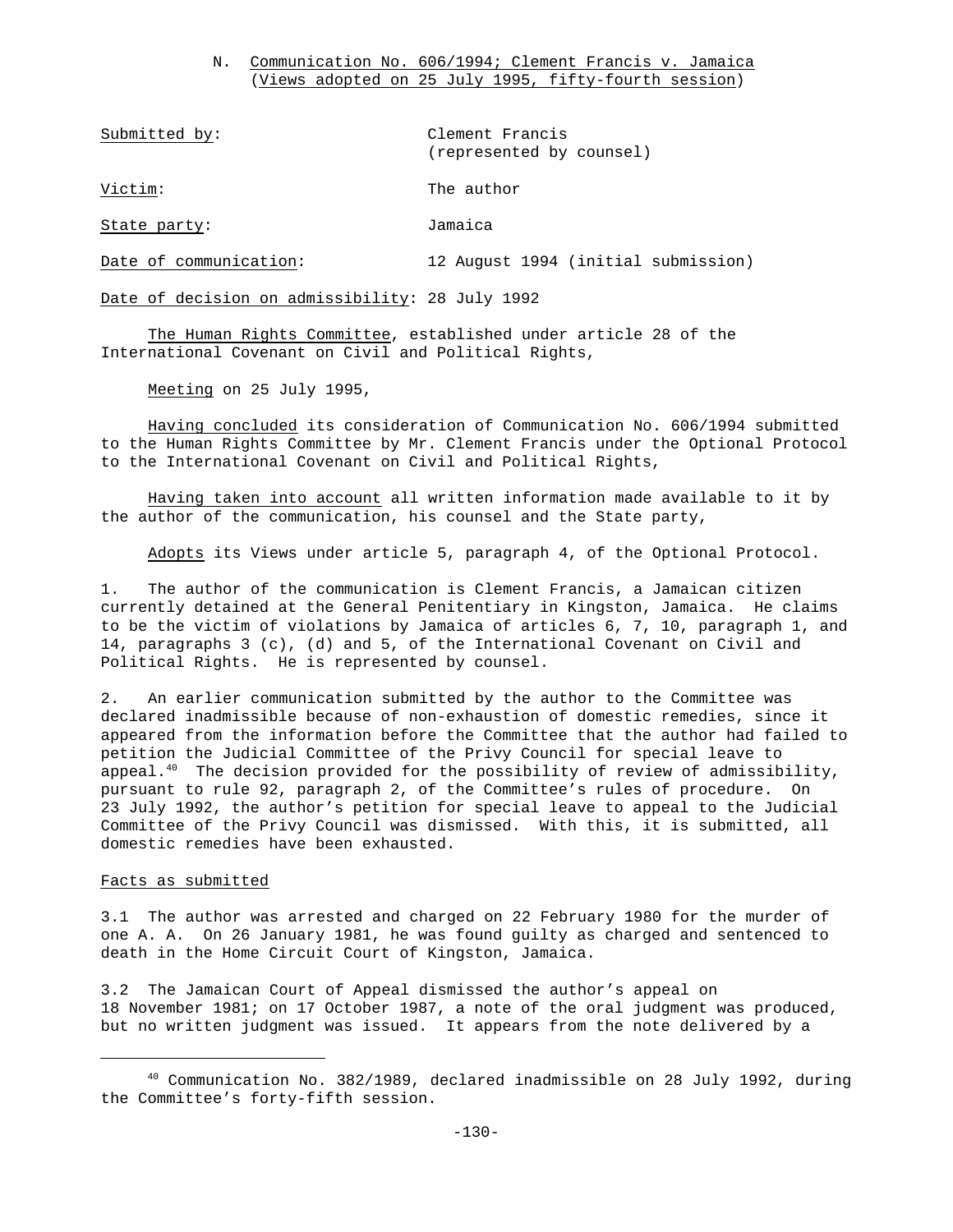judge of the Court of Appeal that Mr. Francis' legal representatives stated before the Court that they could find no grounds to argue on his behalf, to which the Court of Appeal agreed.

3.3 A warrant for the author's execution on 23 February 1988 was signed by the Governor-General, but a stay of execution was granted. It is stated that the Governor-General ordered that Mr. Francis' petition for special leave to appeal to the Judicial Committee of the Privy Council should be lodged with the Registrar of the Privy Council not later than 30 April 1988. On 10 March 1988, the London law firm willing to represent the author for the purpose of a petition for special leave to appeal, wrote to the Jamaica Council for Human Rights requesting copies of the trial transcript and Court of Appeal judgment. On 26 April 1988, the London law firm informed the Governor-General of Jamaica, that despite numerous requests by the Jamaica Council for Human Rights to the Registrar of the Court of Appeal, they had not yet obtained the written judgment of the Court of Appeal. Finally, on 1 February 1989, the Registrar of the Court of Appeal forwarded to the Jamaica Council for Human Rights a note, dated 17 October 1987, of the oral judgment in the case. The Jamaica Council for Human Rights forwarded this note to the London law firm on 8 March 1989.

3.4 Although the Judicial Committee of the Privy Council dismissed the author's petition for special leave to appeal, Lord Templeman observed the following in respect of the issue of delay:

"In this case the petitioner was found guilty of murder and sentenced to death on 26 January 1981. The Court of Appeal of Jamaica dismissed his appeal on 18 November 1981. It is now over 10 years later and there comes before the Board a petition for special leave to appeal. During the whole of that time the petitioner has been under sentence of death. The delay is horrendous and appears solely due to the fact that the machinery for the Court of Appeal's reasons being written down and supplied to the petitioner's representatives is either wholly lacking or wholly broken down.

The Board is well aware [...] that the legal authorities are struggling under great difficulties for lack of resources, [...], lack of machinery, lack of everything, [...]; and that in turn the Government, which must supply these facilities in the interest of justice, is labouring under great economic difficulties.

But nevertheless the Board considers  $-$  [...] - that there must be put in place machinery for disposing of appeals, particularly in murder cases, in the sense that the delay should not be brought about by purely mechanical failure to provide facilities for recording and distributing the reasons for the trial judge or the Court of Appeal."

3.5 In December 1992, the offence for which the author was convicted was classified as a non-capital offence under the Offences Against the Person (Amendment) Act 1992; the author was removed from death row to serve a further 10 years' imprisonment at the General Penitentiary before he becomes eligible for parole.

3.6 Counsel affirms that the author has not applied to the Supreme (Constitutional) Court for redress. He submits that a constitutional motion in the Supreme Court would inevitably fail, in light of the precedent set by the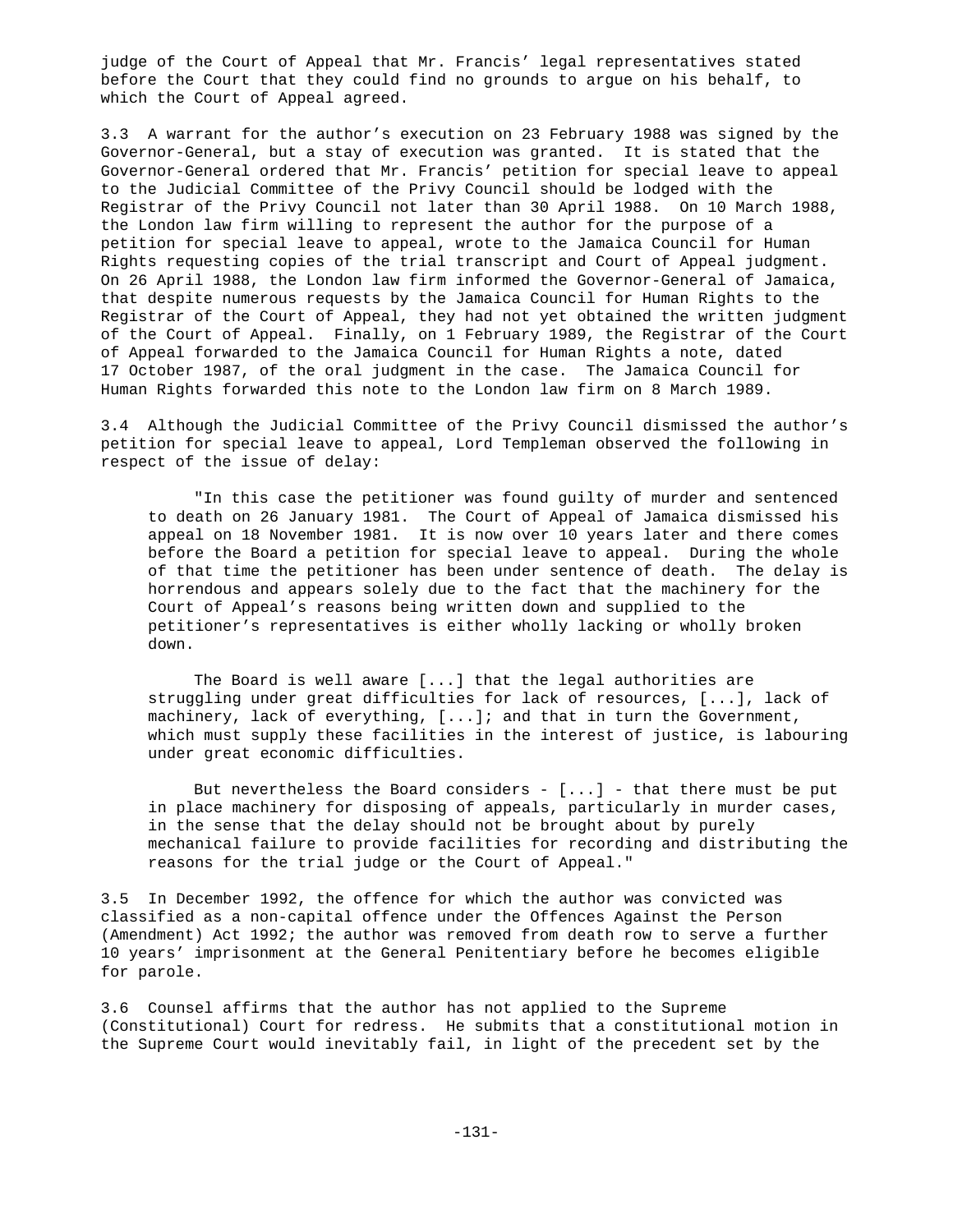Judicial Committee of the Privy Council's decisions in DAP v. Nasralla<sup>41</sup> and Riley et al. v. Attorney General of Jamaica,  $42$  where it was held that the Jamaican Constitution was intended to prevent the enactment of unjust laws and not merely the unjust treatment under the law. Since Mr. Francis alleges unfair treatment under the law, and not that post-constitutional laws are unconstitutional, the constitutional motion is not available to him. Counsel further submits that, if it is nonetheless considered that Mr. Francis has a constitutional remedy in theory, it is not available to him in practice because he has no means to retain counsel and no legal aid is made available for the purpose of a constitutional motion.

3.7 It is submitted that Mr. Francis' mental condition has deteriorated as a direct result of his stay on death row. Counsel refers to the letters Mr. Francis addressed to his London solicitors, and points out that these letters demonstrate not only a high level of cognitive impairment, but also general mental disturbance and paranoia. Furthermore, reference is made to a letter, dated 3 June 1992, from the prison chaplain, Father Massie, who states, inter alia, that: "[...] Having worked with the men on Jamaica's death row for over five years, I have a fairly good sense of how they operate, what keeps them sane, what 'breaks' some. [...] It is my opinion that Clement has over the 11 years lost more and more contact with the 'real world'. While we spoke there were moments of lucidity and calmness which would suddenly be interrupted with bursts of paranoia regarding those he could no longer trust. The conversation went back and forth this way. He remembers some things very clearly, and will be conversing naturally, when, unexplainably, his voice will rise, the eyes begin to look suspiciously around, and he will become agitated over those he feels are persecuting him. [...]. As there is no psychiatric care of any kind at the prison it is not possible to get a professional opinion. I have, however, 30 years of experience as a pastoral counsellor [...] and it is my judgment that Clement Francis is in need of psychiatric help [...]".

3.8 Counsel affirms that there has not been a medical diagnosis of insanity and that all attempts to have Mr. Francis examined by a qualified psychiatrist have failed. He claims that this is owing to the difficulty in securing the services of a psychiatrist, because of the shortage of qualified psychiatrists in Jamaica and the lack of psychiatric care within the Jamaica prison system. In respect of the State party's submission to the Human Rights Committee relating to the author's earlier communication that Mr. Francis was examined on 6 February 1990 and was found to be sane, counsel points out that no details were given as to the nature of that examination or the qualifications of the assessor. According to counsel, the information provided by the State party is insufficient to assess the sanity of the author and should be weighed against the comments of Father Massie and the letters of the author. In support of his arguments, counsel refers to documentation on the psychological impact of death row incarceration.

3.9 Counsel concludes that the nature of the alleged violations is such to require Mr. Francis' release from prison as the only means to remedy the violations.

3.10 It is stated that the matter has not been submitted for examination under any other procedure of international investigation or settlement.

<sup>41</sup> 1967, 2 ALL ER 161.

<sup>42</sup> 1982, 2 ALL ER 469.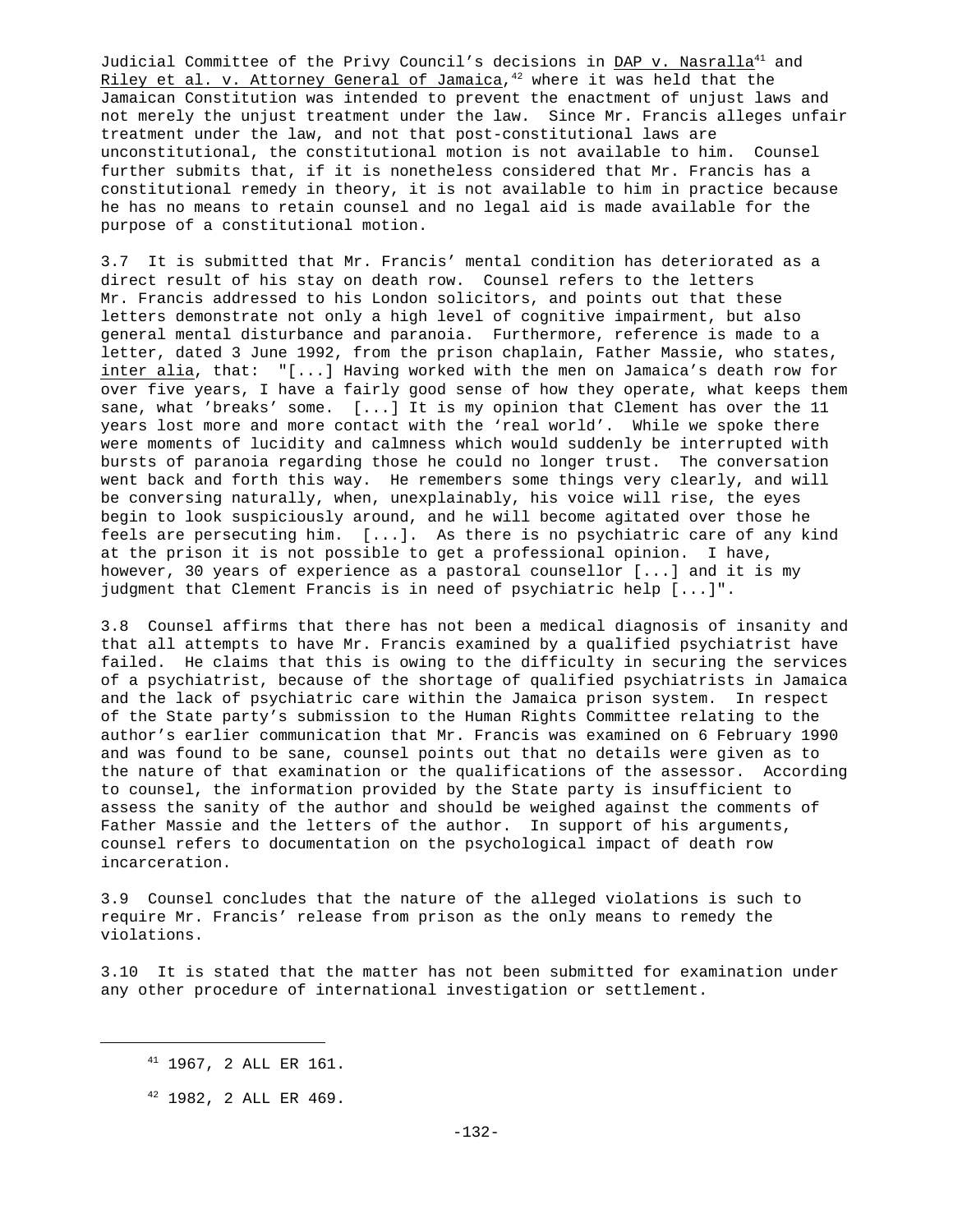## Complaint

4.1 It is submitted that the author has been denied the right to have his conviction and sentence reviewed by a higher tribunal, in violation of article 14, paragraph 5, because of the Court of Appeal's failure to issue a written judgment. Counsel points out that the right of appeal to the Judicial Committee of the Privy Council against a decision of the Court of Appeal is guaranteed by section 110 of the Jamaican Constitution. Mr. Francis, however, was prevented from effectively exercising this right, because, in the absence of the written judgment, he was unable to meet the requirements of the Judicial Committee's rules of procedure, i.e. to explain the grounds on which he was seeking special leave to appeal, and to include copies of the Appeal Court's judgment with his petition. $43$  With reference to the jurisprudence of the Human Rights Committee,<sup>44</sup> and of English,<sup>45</sup> Australian<sup>46</sup> and United States<sup>47</sup> courts, counsel concludes that the Jamaican Court of Appeal is under a duty to provide written reasons for its decisions and that, by failing to do so in the author's case, his right to have conviction and sentence reviewed has been rendered illusory.

4.2 Counsel points out that it has been over 13 years since the Court of Appeal orally dismissed Mr. Francis' appeal and that no written judgment has been issued to date. It is submitted that the failure of the Court of Appeal to issue a written judgment, despite repeated requests on Mr. Francis' behalf, violates his right, under article 14, paragraph 3 (c), of the Covenant, to be tried without undue delay. Reference is made to the Human Rights Committee's

<sup>43</sup> Rules 3 and 4 of the Judicial Committee (General Appellate Jurisdiction) Rules Order (1982 Statutory Instrument No. 1676) provide that:

"3(1) A petition for special leave to appeal shall (a) state succinctly all such facts as it may be necessary to state in order to enable the Judicial Committee to advise Her Majesty whether such leave ought to be granted; (b) deal with the merits of the case only so far as is necessary to explain the grounds upon which special leave to appeal is sought; ....

"4 A petitioner for special leave to appeal shall lodge (a) six copies of the petition and of the judgment from which special leave to appeal is sought".

<sup>44</sup> Communication No. 230/1987 (Raphael Henry v. Jamaica), Views adopted on 1 November 1991, para. 8.4.

45 See Norton Tools Co. Ltd. v. Tewson [1973] 1 WLR 45, p. 49 d.

<sup>46</sup> See Petit v. Dunkley [1971] 1 NSWLR 376.

<sup>47</sup> See Griffin v. Illinois (100 L Ed 891 [1985]), p. 899.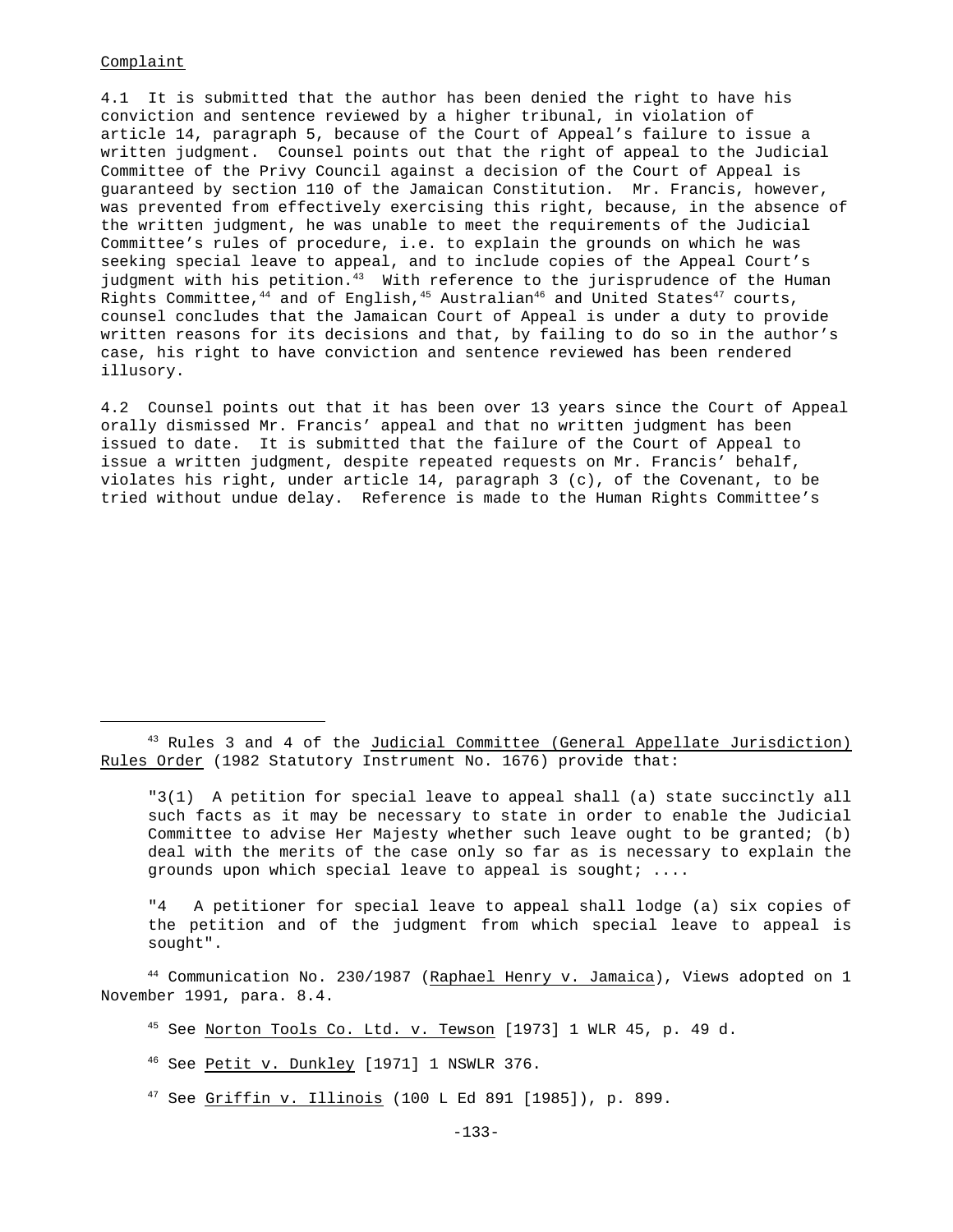General Comment 13,<sup>48</sup> to its jurisprudence,<sup>49</sup> and to Lord Templeman's observations when considering Mr. Francis' petition for special leave to appeal to the Judicial Committee of the Privy Council.

4.3 As to a violation of the author's right under article 14, paragraph 3 (d), it is submitted that the legal aid attorneys assigned to Mr. Francis for the purpose of his appeal, did not consult with him, nor informed him that they intended to argue before the Court of Appeal that the appeal had no merit. Counsel explains that, had Mr. Francis known that his attorneys were not going to put forward any ground of appeal, it is likely that he would have requested a change of legal representation. With reference to the Committee's Views in Communication No. 356/1989, it is submitted that the attorneys assigned for Mr. Francis' appeal did not provide effective representation in the interest of justice.<sup>50</sup>

4.4 In respect of violations of articles 7 and 10, paragraph 1, counsel points out that Mr. Francis has been held on death row from his conviction and sentence on 26 January 1981 until the commutation of his death sentence to life imprisonment in December 1992. It is submitted that the mere fact that the author will no longer be executed does not nullify the mental anguish of the 12 years spent on death row, facing the prospect of being hanged. In this context, it is stated that, after a warrant had been issued for the author's execution on 23 February 1988, he was placed, on 18 February 1988, in the death cell adjacent to the gallows where condemned men are held prior to execution. He was subjected to round the clock surveillance and was weighed in order to calculate the length of "drop" required. The author claims that he was taunted by the executioner about the impending execution and about how long it would take for him to die. Furthermore, he could hear the gallows being tested. He adds that the strain of the five days in the death cell was such that he was unable to eat and it left him in a shaken, disturbed state for a long period of time. It is submitted that an increasing number of jurisdictions now recognize that prolonged periods of detention on death row can constitute inhuman and

 $48$  CCPR/C/21/Rev.1, p. 14, para. 10, where the Committee held that:

"[...] all stages must take place 'without undue delay'. To make this right effective, a procedure must be available in order to ensure that the trial will proceed 'without undue delay', both in first instance and on appeal."

<sup>49</sup> See Communication No. 282/1988 (Leaford Smith v. Jamaica), Views adopted on 31 March 1993, during the Committee's forty-seventh session; para. 10.5.

<sup>50</sup> Communication No. 356/1989 (Trevor Collins v. Jamaica), Views adopted on 25 March 1993, during the Committee's forty-seventh session. In para. 8.2 the Committee held that:

"While article 14, paragraph 3(d), does not entitle the accused to choose counsel provided to him free of charge, measures must be taken to ensure that counsel, once assigned, provides effective representation in the interest of justice. This includes consulting with, and informing, the accused if he intends to withdraw an appeal or to argue, before the appellate instance, that the appeal has no merit".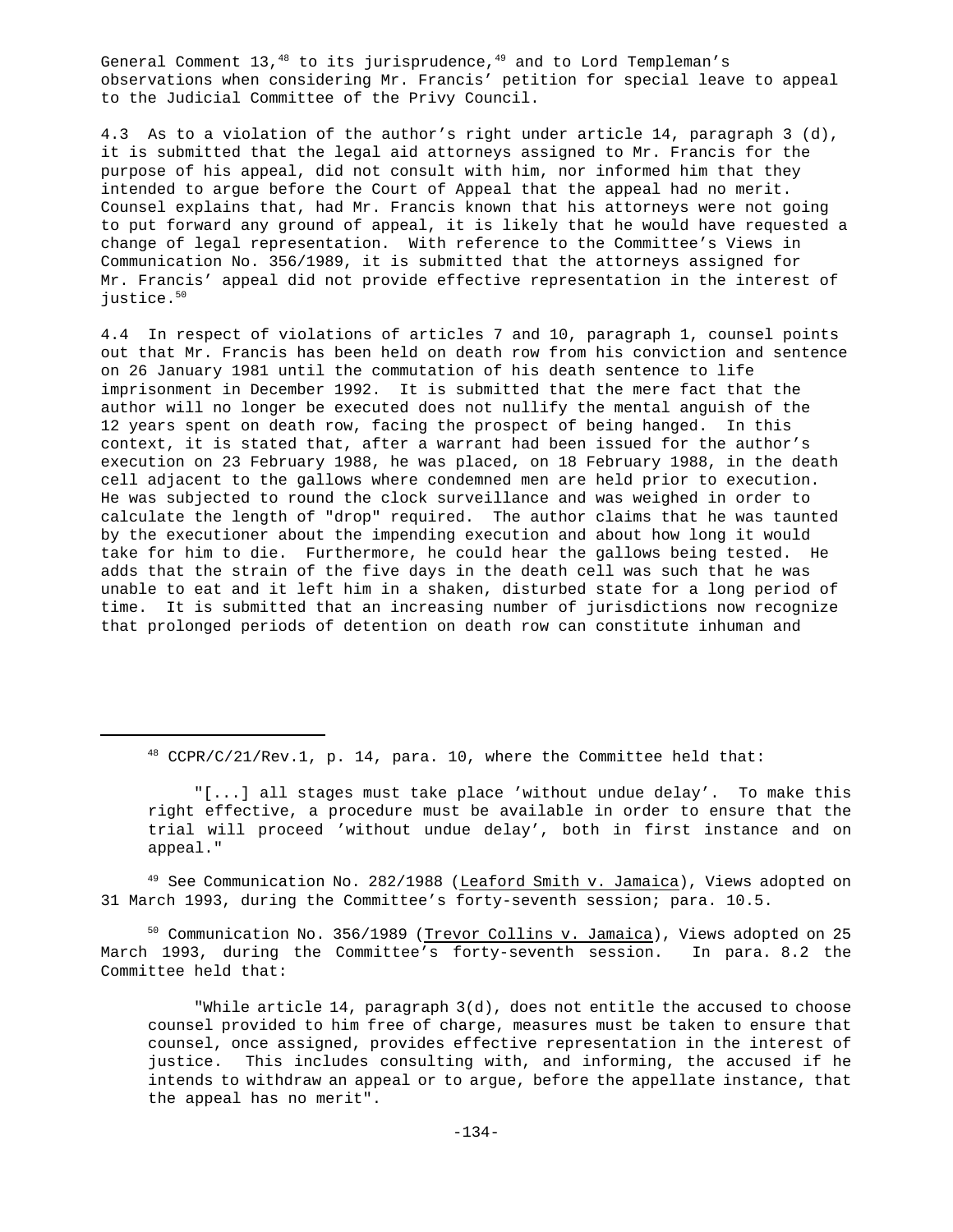degrading treatment.<sup>51</sup>

4.5 In addition to the psychological stress, it is submitted that the physical conditions of Mr. Francis' detention on death row exacerbate the violations of his rights under articles 7 and 10, paragraph 1, of the Covenant. In this context, the author states that, during the 12 years on death row, he was held in a cell measuring 10 x 10 feet, which was dirty and infested with rats and cockroaches. He was only allowed out of his cell for a few minutes each day and sometimes remained locked up for 24 hours. He claims that he was regularly beaten by warders and that he still suffers from headaches as a result of a severe wound to his head sustained by the beatings, for which he was denied medical treatment. He further complains about the excessive noise on death row, caused by the cell doors, which would ring loudly when slammed shut or when rattled by inmates trying to attract the attention of the warders.

4.6 Finally, it is submitted that the issuing of a warrant of execution of a mentally disturbed person, such as the author (see paras. 3.7 and 3.8 supra) is in violation of customary international law; the fact that Mr. Francis was kept on death row facing execution until December 1992, while being mentally disturbed, is said to amount to violations of articles 6, 7 and 10, paragraph 1, of the Covenant, juncto Economic and Social Commission resolutions 1984/50 and 1989/64. The lack of psychiatric care in St. Catherine District Prison is said to be in violation of articles 22, paragraph 1, 24 and 25 of the Standard Minimum Rules for the Treatment of Prisoners.<sup>52</sup>

### State party's observations and counsel's comments

5.1 By submission of 16 February 1995, the State party does not raise any objections to the admissibility of the communication and offers comments on the merits, in order to expedite the examination of the communication.

5.2 The State party concedes that the author was not provided with a written judgement from the Court of Appeal, but emphasizes that, following instructions by the then President of the Court of Appeal, reasons are now being issued in all cases within three months of the hearing.

5.3 The State party argues that the author did not suffer any miscarriage of justice because of the absence of a written judgment and consequently that there has been no violation of article 14, paragraph 5, of the Covenant. Reference is made to the judgment of the Privy Council in Pratt and Morgan v. Attorney General for Jamaica, $53$  where the Privy Council states that the availability of reasons is not a condition precedent for lodging an application for special

 $52$  Adopted by the First United Nations Congress on the Prevention of Crime and the Treatment of Offenders, held at Geneva in 1955, and approved by the Economic and Social Council by its resolutions 663 C (XXIV) of 31 July 1957 and 2076 (LXII) of 13 May 1977.

<sup>53</sup> Judgement of 2 November 1993.

 $51$  Reference is made, inter alia, to the findings of the European Court of Human Rights in the Soering case (judgment of 7 July 1989, Series A, Volume 161); of the Indian Supreme Court in Rajendra Prasad v. State of Uttar Pradesh (1979 3 SCR 329); of the Zimbabwe Supreme Court in Catholic Commissioners for Peace and Justice in Zimbabwe v. Attorney-General (14 HRLJ 1993); and of the Judicial Committee of the Privy Council in Pratt and Morgan v. Attorney-General of Jamaica (1993, 4 ALL ER 769).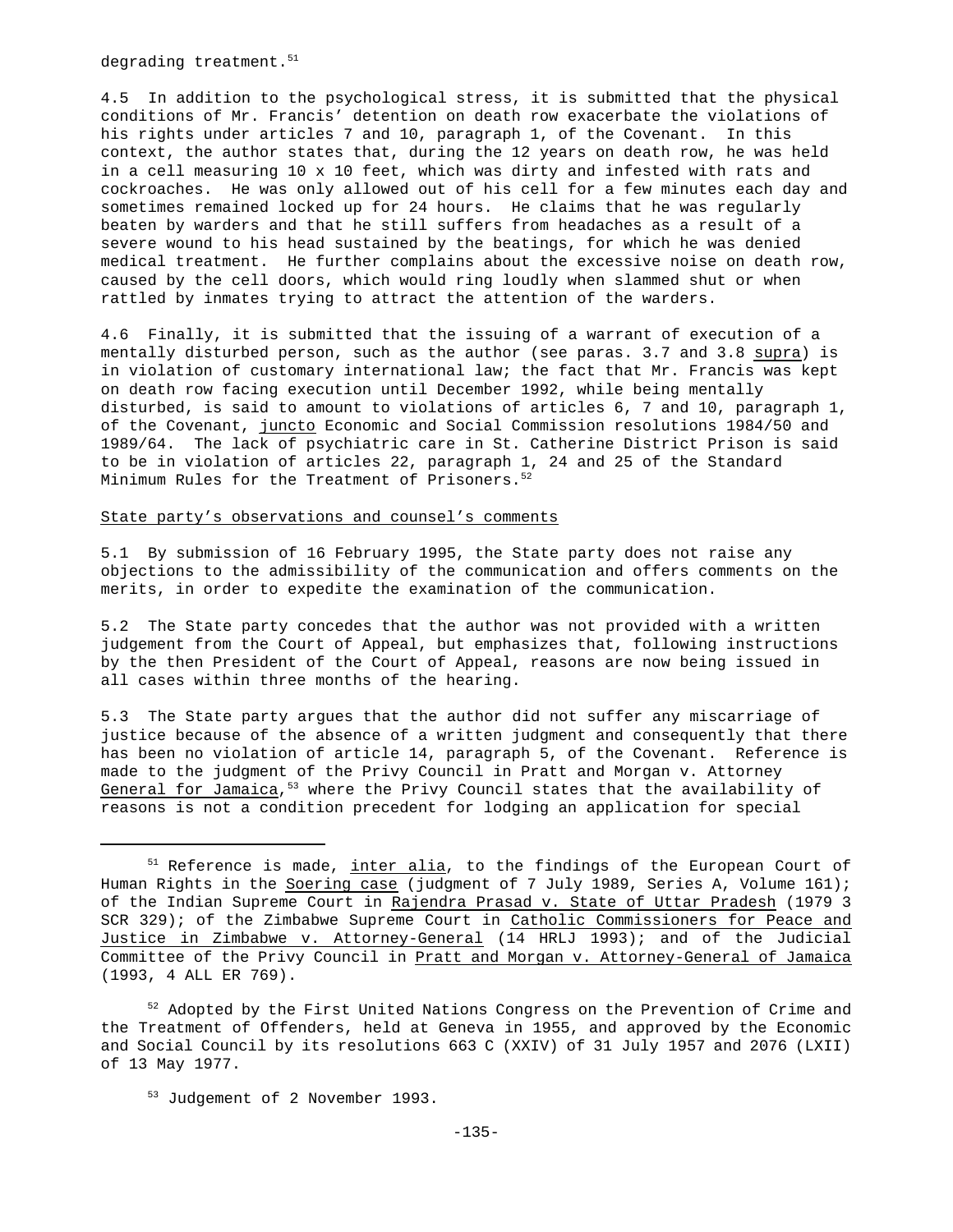leave to appeal. In this connection the State party recalls that the author's case was in fact heard by the Privy Council.

5.4 As regards the author's claim under article 14, paragraph 3 (d), with regard to his appeal, the State party emphasizes that it is its duty to provide competent counsel to assist the author, but that it cannot be held responsible for the manner in which counsel conducts his case, as long as it does not obstruct counsel in the preparation and conduct of the case. To hold otherwise would mean that the State has a greater burden with respect to legal aid counsel than it does for privately retained lawyers.

5.5 The State party denies that the author's detention on death row for over 12 years constitutes a violation of articles 7 and 10. The State party rejects the view that the case of Pratt and Morgan v. the Attorney General is an authority for the proposition that once a person has spent five years on death row there has been automatically a violation of his right not to be subjected to cruel and inhuman treatment. The State party argues that each case must be examined on its own merits. It refers to the Committee's jurisprudence that "in principle, prolonged judicial proceedings do not, per se, constitute cruel, inhuman or degrading treatment even if they can be a source of mental strain for the convicted prisoners".<sup>54</sup>

5.6 As regards the claim that the author is mentally ill and that his continued detention on death row constituted a violation of articles 7 and 10, the State party submits that the author was examined by a psychiatrist on 6 February 1990 and that the psychiatric report states that the author displayed no psychiatric features and no evidence of cognitive impairment. On this basis, the State party rejects the assertions about the author's mental health and notes that an allegation of this kind must be supported by medical evidence.

6.1 In his comments on the State party's submission counsel for the author agrees to the immediate examination by the Committee of the merits of the communication.

6.2 Counsel reiterates that the failure of the Court of Appeal to deliver written reasons for dismissing the appeal constitutes a violation of article 14, paragraph 5, of the Covenant. In support of his view, counsel refers to the Privy Council judgment in Pratt and Morgan v. Jamaica, where it was held that "in practice it is necessary to have the reasons of the Court of Appeal available at the hearing of the application for special leave to appeal, as without them it is not usually possible to identify the point of law or serious miscarriage of justice of which the appellant complains." Counsel concludes that without a written judgement the author could not effectively exercise his right to have his conviction and sentence reviewed by a higher tribunal according to law.

6.3 As regards the claim under article 14, paragraph 3 (d), that the author was not provided with effective representation before the Court of Appeal, counsel refers to the Committee's Views in Communication No.  $356/1989,$ <sup>55</sup> where it was held that effective representation included consulting with, and informing, the accused if counsel intends to withdraw the appeal or intends to argue that the appeal has no merit. Counsel argues that, although a State party cannot be held

<sup>54</sup> See Committee's Views in Communication No. 219/1986 and Communication No. 225/1987 (Pratt and Morgan v. Jamaica), Views adopted on 6 April 1989.

<sup>&</sup>lt;sup>55</sup> Trevor Collins v. Jamaica, Views adopted on 25 March 1993, para. 8.2.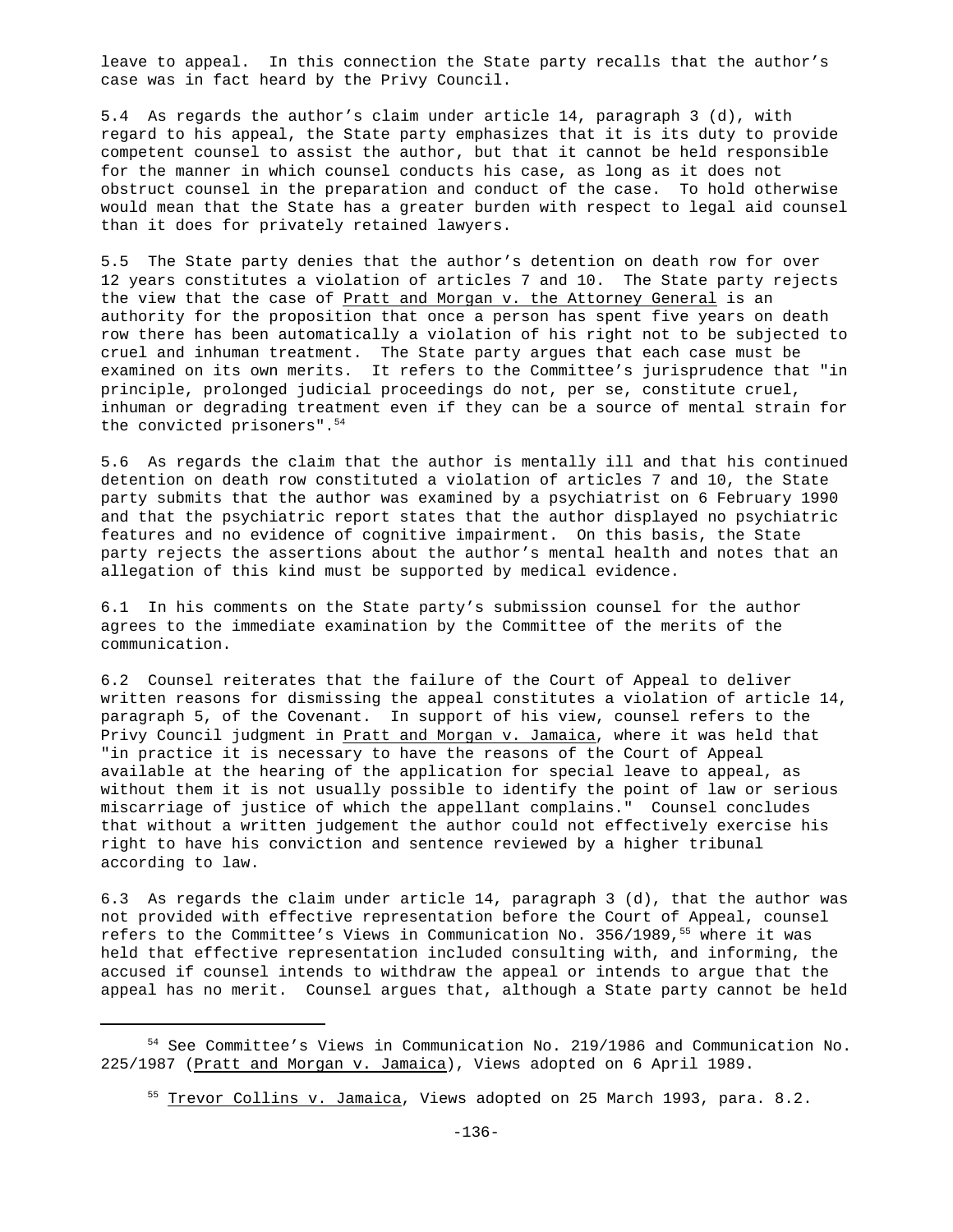responsible for the shortcomings of privately retained counsel, it has the responsibility to guarantee effective representation in legal aid cases.

6.4 Counsel refers, inter alia, to the judgment of the Privy Council in Pratt and Morgan v. Jamaica, and maintains that, as the author was kept on death row for over 12 years, he has been subjected to inhuman and degrading treatment or punishment in violation of articles 7 and 10, paragraph 1, of the Covenant. In this connection, counsel emphasizes the length of the delay in the author's case and the conditions on death row in St. Catherine District Prison.

6.5 As regards the author's mental state, counsel notes that the State party has given no details as to the nature of the psychiatric examination or about the qualifications of the assessor. Counsel argues therefore that the report to which the State party refers has no more evidentiary value than the comments of the prison chaplain and the letters of the author himself. Counsel reiterates that the prison chaplain is convinced that the author is suffering from a mental illness and that the letters of the author demonstrate cognitive impairment, paranoia and general mental confusion. Counsel concludes that one psychiatric evaluation over a 12 year period on death row is insufficient to determine the author's sanity.

6.6 In this connection counsel also recalls the five days spent by the author in the death cell in February 1988, and submits that the State party has not provided medical evidence that the author was sane at the time the warrant for execution was issued. It is argued that articles 7 and 10, paragraph 1, of the Covenant prohibit a State party from executing the insane and that Jamaica's statutory procedure for determining insanity fails to provide adequate protection of this right. In this context, counsel states that an estimated 100 prisoners at St. Catherine District Prison are mentally ill. Counsel concludes that the issuing of a warrant for execution without a prior attempt to establish the author's mental condition constitutes in itself a violation of articles 7 and 10 of the Covenant.

### Decision on admissibility and examination of the merits

7.1 Before considering any claims contained in a communication, the Human Rights Committee must, in accordance with rule 87 of its rules of procedure, decide whether or not it is admissible under the Optional Protocol to the Covenant.

7.2 The Committee has ascertained, as required under article 5, paragraph 2 (a), of the Optional Protocol, that the same matter is not being examined under another procedure of international investigation or settlement.

7.3 The Committee observes that the author had submitted an earlier communication in 1989, which the Committee declared inadmissible in 1992 on account of non-exhaustion of domestic remedies. In its decision the Committee indicated that pursuant to rule 92, paragraph 2, of the rules of procedure the communication could be considered after the author had exhausted domestic remedies.

7.4 Having determined that the author has exhausted domestic remedies for purposes of the Optional Protocol, the Committee finds that it is appropriate in this case to proceed to an examination of the merits. In this context, the Committee notes that the State party does not raise any objections to the admissibility of the communication and has forwarded its comments on the merits in order to expedite the procedure. The Committee recalls that article 4,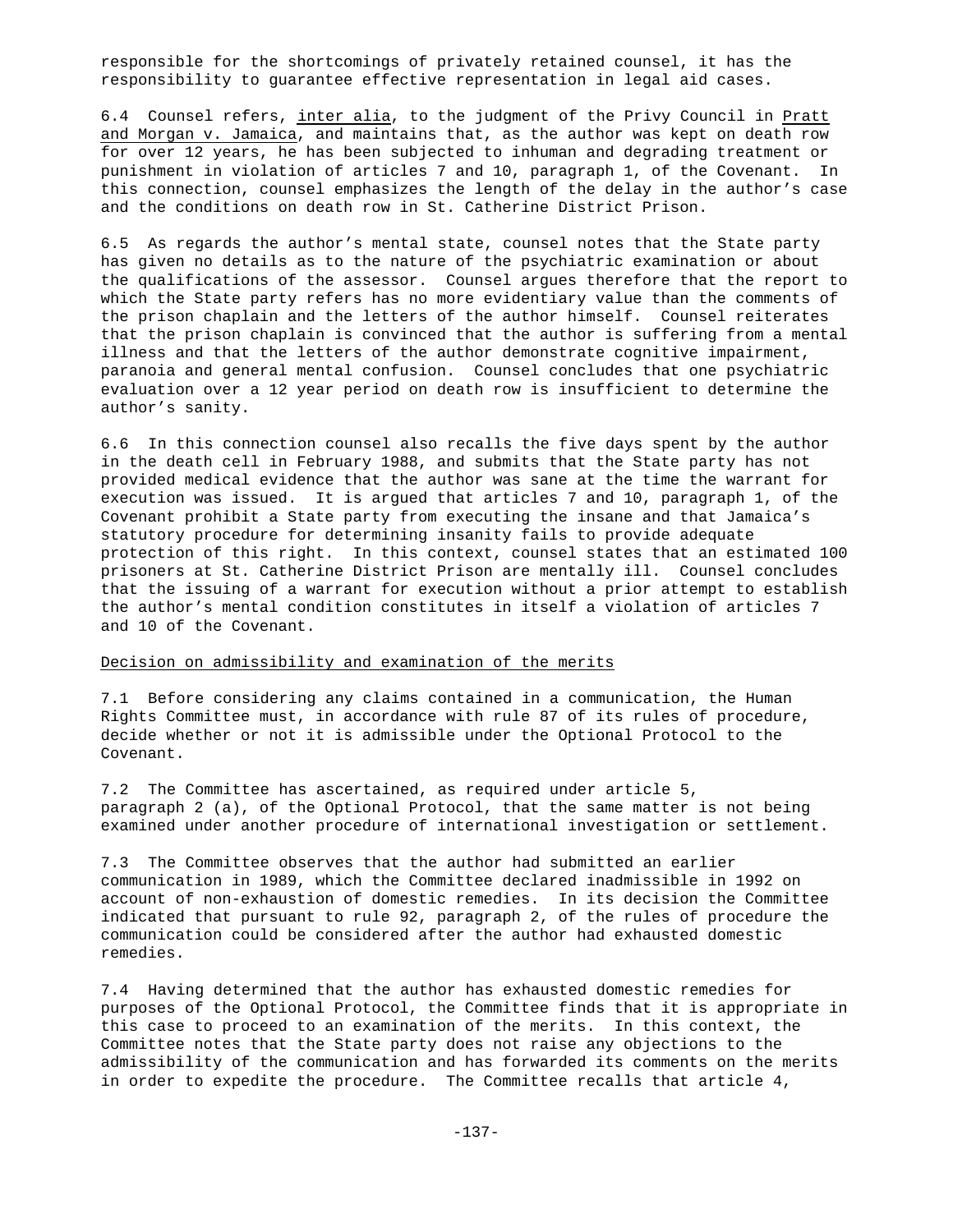paragraph 2, of the Optional Protocol stipulates that the receiving State shall submit its written explanations on the merits of a communication within six months of the transmittal of the communication to it for comments on the merits. The Committee finds that this period may be shortened, in the interests of justice, if the State party so wishes. The Committee further notes that counsel for the author agrees to the examination of the communication at this stage, without the submission of additional comments.

8. Accordingly, the Committee decides that the communication is admissible and proceeds, without further delay, to the examination of the substance of the author's claims, in the light of all the information made available to it by the parties, as required under article 5, paragraph 1, of the Optional Protocol.

9.1 The Committee must determine whether the author's treatment in prison, particularly during the nearly 12 years that he spent on death row following his conviction on 26 January 1981 until the commutation of his death sentence on 29 December 1992 entailed violations of articles 7 and 10 of the Covenant. With regard to the "death row phenomenon", the Committee reaffirms its well established jurisprudence that prolonged delays in the execution of a sentence of death do not per se constitute cruel, inhuman or degrading treatment. On the other hand, each case must be considered on its own merits, bearing in mind the imputability of delays in the administration of justice on the State party, the specific conditions of imprisonment in the particular penitentiary and their psychological impact on the person concerned.

9.2 In the instant case, the Committee finds that the failure of the Jamaican Court of Appeal to issue a written judgment over a period of more than 13 years, despite repeated requests on Mr. Francis' behalf, must be attributed to the State party. Whereas the psychological tension created by prolonged detention on death row may affect persons in different degrees, the evidence before the Committee in this case, including the author's confused and incoherent correspondence with the Committee, indicates that his mental health seriously deteriorated during incarceration on death row. Taking into consideration the author's description of the prison conditions, including his allegations about regular beatings inflicted upon him by warders, as well as the ridicule and strain to which he was subjected during the five days he spent in the death cell awaiting execution in February 1988, which the State party has not effectively contested, the Committee concludes that these circumstances reveal a violation of Jamaica's obligations under articles 7 and 10, paragraph 1, of the Covenant.

9.3 With regard to the author's allegations of violations of article 14 of the Covenant, the Committee finds that the inordinate delay in issuing a note of oral judgment in his case entailed of violation of article 14, paragraphs 3 (c) and 5, of the Covenant, although it appears that the delay did not ultimately prejudice the author's appeal to the Judicial Committee of the Privy Council. In the light of these considerations the Committee does not deem it necessary to make findings in respect of other provisions of article 14 of the Covenant.

10. The Human Rights Committee, acting under article 5, paragraph 4, of the Optional Protocol to the International Covenant on Civil and Political Rights, is of the view that the facts before it disclose a violation of articles 7, 10, paragraph 1, 14, paragraph 3 (c), and 5, of the Covenant.

11. Pursuant to article 2, paragraph 3 (a), of the Covenant, the author is entitled to an effective remedy, including appropriate medical treatment, compensation and consideration for an early release.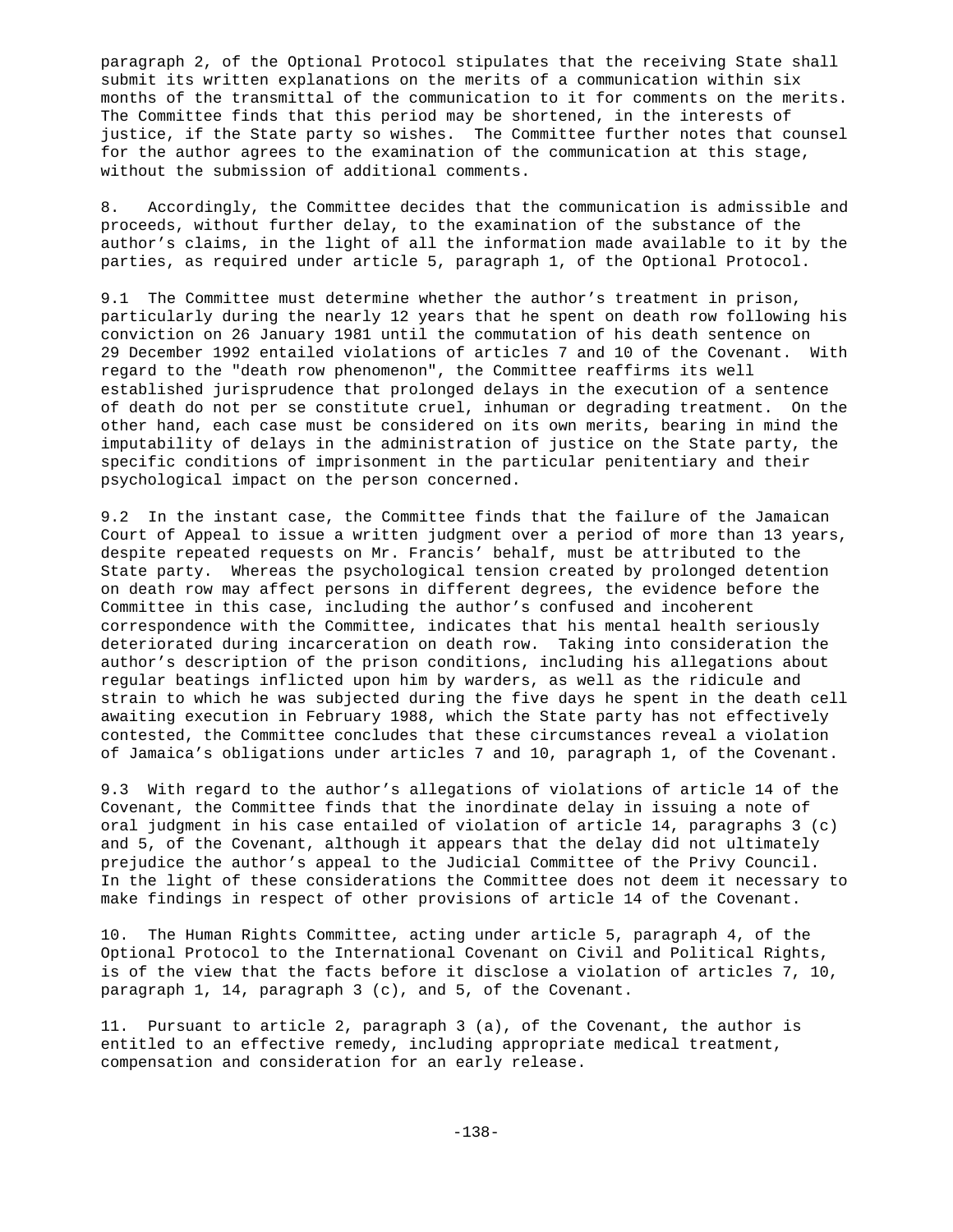12. Bearing in mind that, by becoming a State party to the Optional Protocol, the State party has recognized the competence of the Committee to determine whether there has been a violation of the Covenant or not and that, pursuant to article 2 of the Covenant, the State party has undertaken to ensure to all individuals within its territory and subject to its jurisdiction the rights recognized in the Covenant and to provide an effective and enforceable remedy in case a violation has been established, the Committee wishes to receive from the State party, within 90 days, information about the measures taken to give effect to the Committee's Views.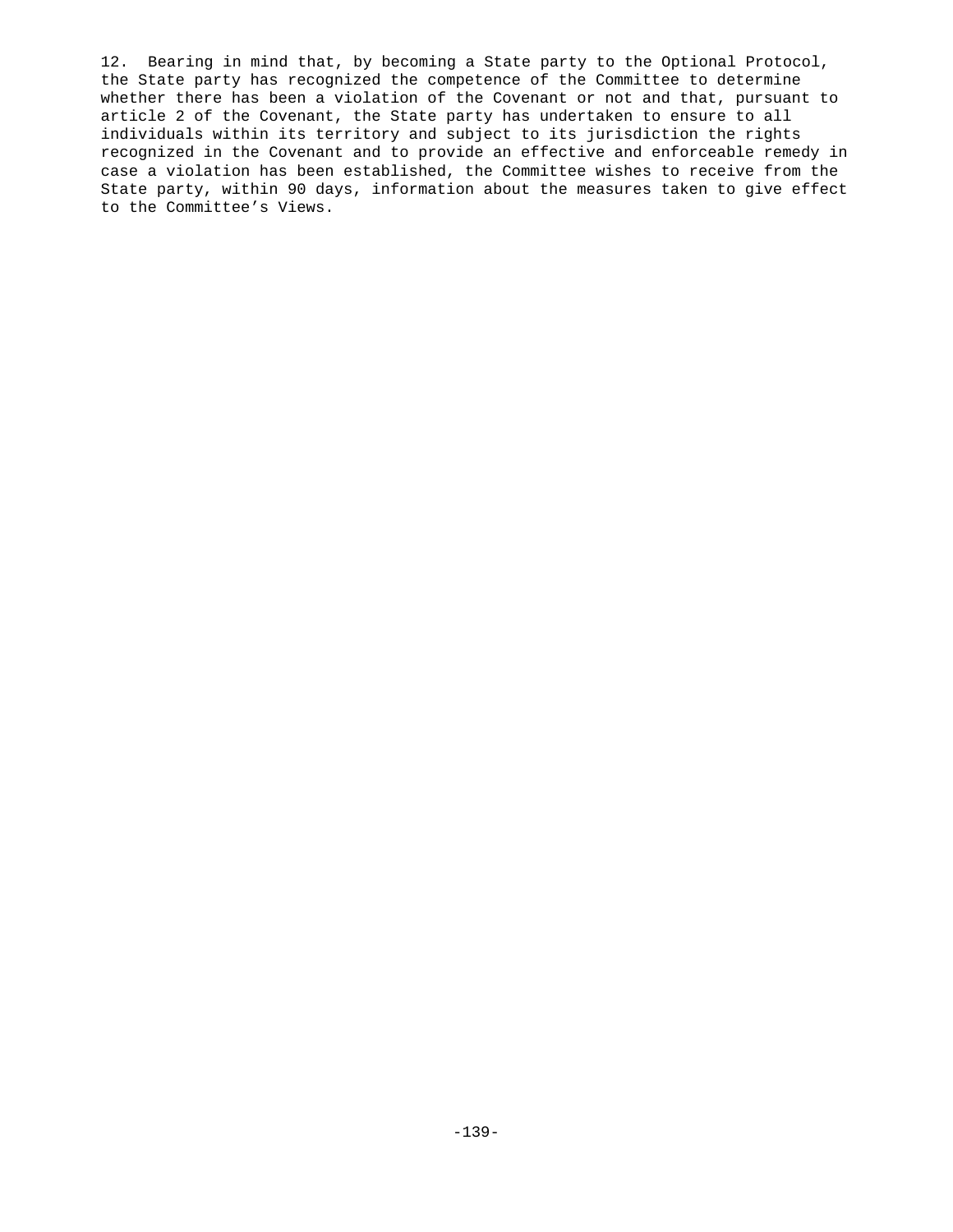# ANNEX XI

# Decisions of the Human Rights Committee declaring communications inadmissible under the Optional Protocol relating to the International Covenant on Civil and Political Rights

A. Communication No. 437/1990; B. Colamarco Patiño v. Panama (decision of 21 October 1994, fifty-second session)

Submitted by: Renato Pereira

Alleged victim: Benjamin Colamarco Patiño

State party: Panama

The Human Rights Committee, established under article 28 of the International Covenant on Civil and Political Rights,

Meeting on 21 October 1994,

Adopts the following:

### Decision on admissibility

1. The author of the communication is Renato Pereira, a Panamanian attorney born in 1936 and a resident of Paris at the time of submission of the communication. He acts on behalf of Mr. Benjamin Colamarco Patiño, a Panamanian citizen born in 1957, detained at the Modelo Prison in Panama City at the time of submission of the communication. It is submitted that Mr. Colamarco is a victim of violations by Panama of articles 9 and 15 of the International Covenant on Civil and Political Rights. Mr. Pereira encloses a power of attorney from Mr. Colamarco Patiño's wife.

#### Facts as submitted by the author

2.1 Benjamin Colamarco Patiño was a commander of the Panamanian "Batallones de la Dignidad", according to Mr. Pereira an elite unit which resisted the intervention of United States forces in Panama in December 1989 ("Operation Just Cause"). His active resistance was corroborated by United States Colonel D. T., who was in charge of United States Air Force operations during the intervention. On 10 January 1990, Mr. Colamarco Patiño was, according to his representative, taken prisoner by the United States forces and interned in the "Nuevo Emperador" camp.

2.2 When, on 31 January 1990, President George Bush declared the end of hostilities with Panama, most prisoners of war were released. Mr. Colamarco Patiño, however, was transferred to the Modelo Prison in Panama, where he continued to be held. He was indicted on charges of having committed certain offences against the (territorial) integrity and internal order of the Republic of Panama.

2.3 Mr. Pereira submits that Mr. Colamarco acted legitimately vis-à-vis the United States intervention. Article 306 of the Panamanian Constitution indeed obliges all Panamanian citizens to defend the integrity of Panamanian territory and the sovereignty of the State.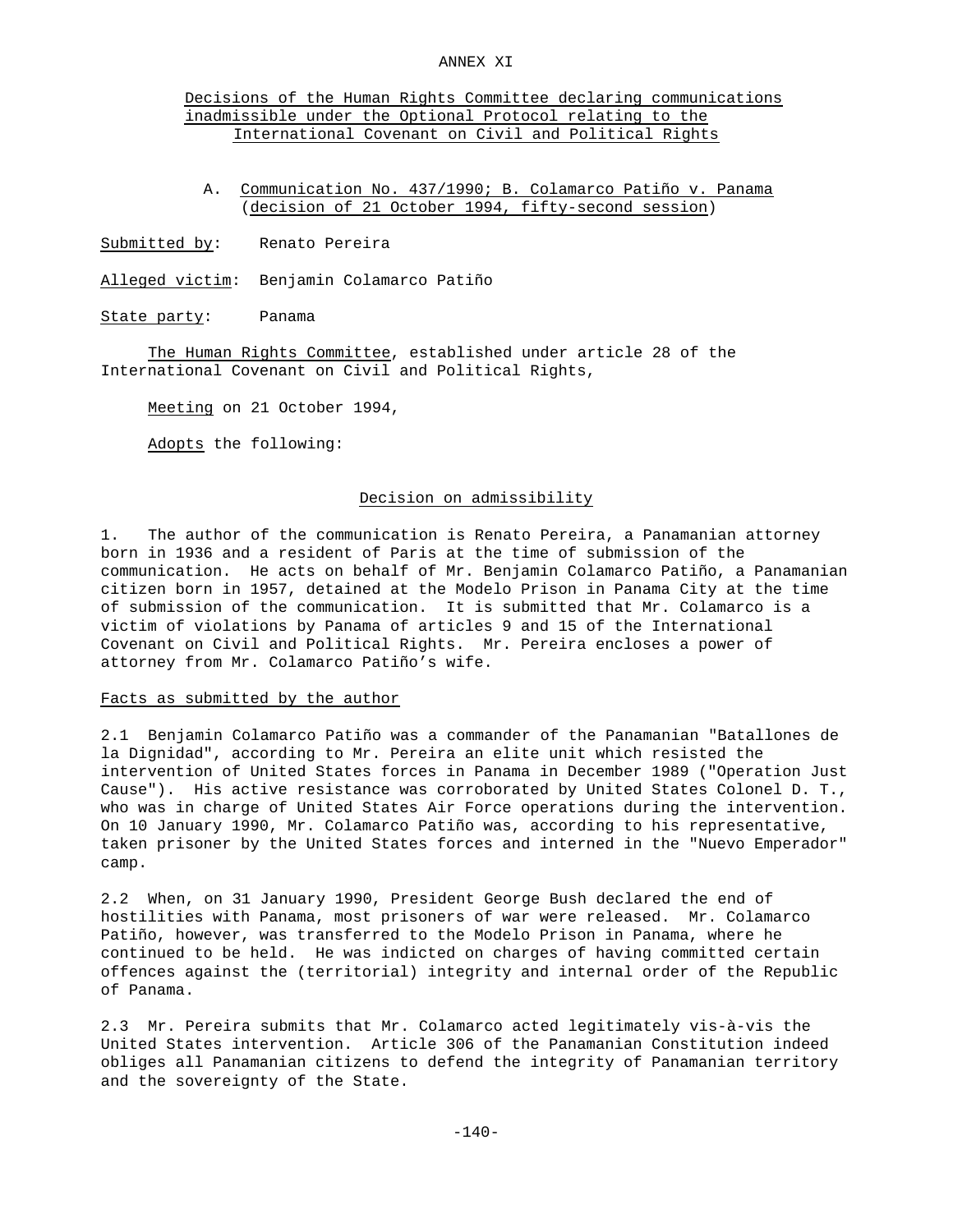2.4 As to the requirement of exhaustion of domestic remedies, Mr. Pereira states, without giving further details, that Mr. Colamarco has exhausted available domestic remedies, including a request for habeas corpus to the Supreme Court of Panama, the country's highest tribunal.

2.5 In further submissions made in the course of 1992 and 1993, Mr. Pereira observed, again without giving any further details, that the Supreme Court of Panama itself had admitted that the acts attributed to Mr. Colamarco and his co-defendants did not constitute criminal offences but that, notwithstanding, his client continued to be detained at Modelo Prison. In early 1993, he indicated that the trial of Mr. Colamarco and his co-defendants was scheduled to start on 19 May 1993 before the Circuit Court Judge No. 4 of Panama City (Juez Cuarto de lo Penal del Primero Circuito Judicial de Panamá), and that the indictment of his client had been changed to include not only offences against the internal order of the State but also crimes against humanity. He objects to the qualification of the offences imputed to Mr. Colamarco Patiño as "political crimes".

#### Complaint

3. The author contends that the facts as submitted reveal violations by Panama of articles 9 and 15 of the Covenant.

# State party's information and observations

4.1 In its submission under rule 91 of the rules of procedure, the State party observes that the trial of Mr. Colamarco and of three co-defendants started as scheduled on 19 May 1993. Mr. Colamarco was represented, both during the preliminary enquiry and during the trial, by a lawyer of his choice. On 4 June 1993, the circuit court judge found Mr. Colamarco and the other co-accused guilty of offences against the internal State order; they were sentenced to 44 months and 10 days of imprisonment and prohibited from running for public office for the same period of time, to run from the day the prison term had been purged. All of the accused were acquitted of the charge of crimes against humanity.

4.2 The Court's decision was notified to Mr. Colamarco. Although his legal representative initially appealed the sentence, he subsequently withdrew the appeal.

4.3 The State party concludes that by February 1994, the case had been filed, because the time spent in preventive detention by Mr. Colamarco had been set off against the prison term imposed on him. He has therefore been released, and no further charges against him remain pending.

# Issues and proceedings before the Committee

5.1 Before considering any claims contained in a communication, the Human Rights Committee must, in accordance with rule 87 of its rules of procedure, decide whether or not it is admissible under the Optional Protocol to the Covenant.

5.2 As to the claim under article 9, paragraph 1, the Committee begins by noting that the author links the alleged arbitrariness of Mr. Colamarco's arrest and detention to his presumed innocence. Nothing in the file, however, reveals that Mr. Colamarco was not detained on specific charges (see paragraph 2.2 above), pending the determination of his innocence or guilt by a court of law,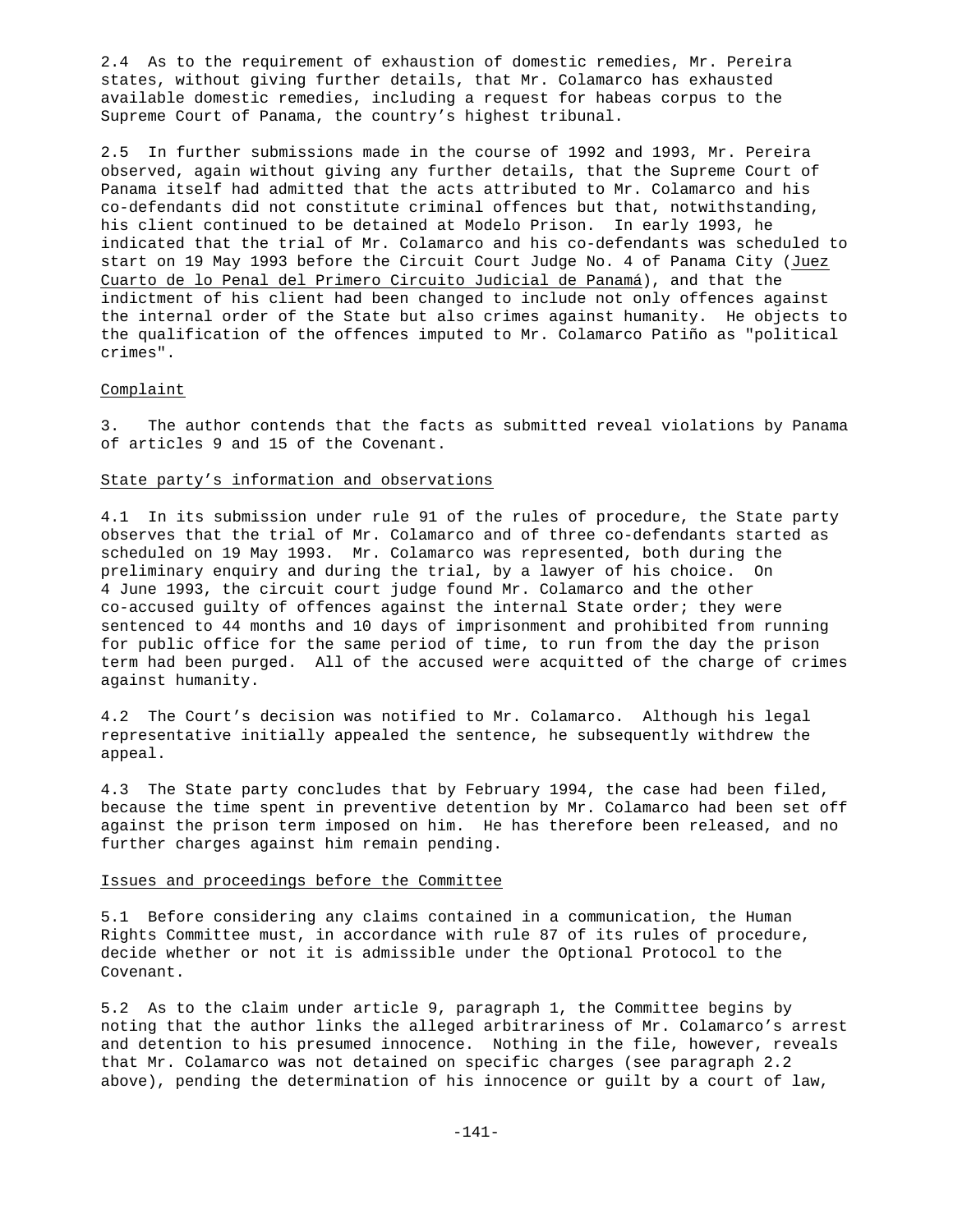and that he was not properly indicted. But, in any event, the Committee notes that Mr. Colamarco's counsel, while initially appealing the judgment of 4 June 1993 against his client, later withdrew the appeal, where these issues could have been dealt with. For the purpose of article 5, paragraph 2 (b), of the Optional Protocol, an applicant must make use of all judicial or administrative avenues that offer him a reasonable prospect of redress. This Mr. Colamarco's counsel has failed to do, and available domestic remedies have accordingly not been exhausted in the case.

6. The Human Rights Committee therefore decides:

(a) the communication is inadmissible under article 5, paragraph 2 (b), of the Optional Protocol;

(b) that this decision shall be communicated to the State party and the author of the communication.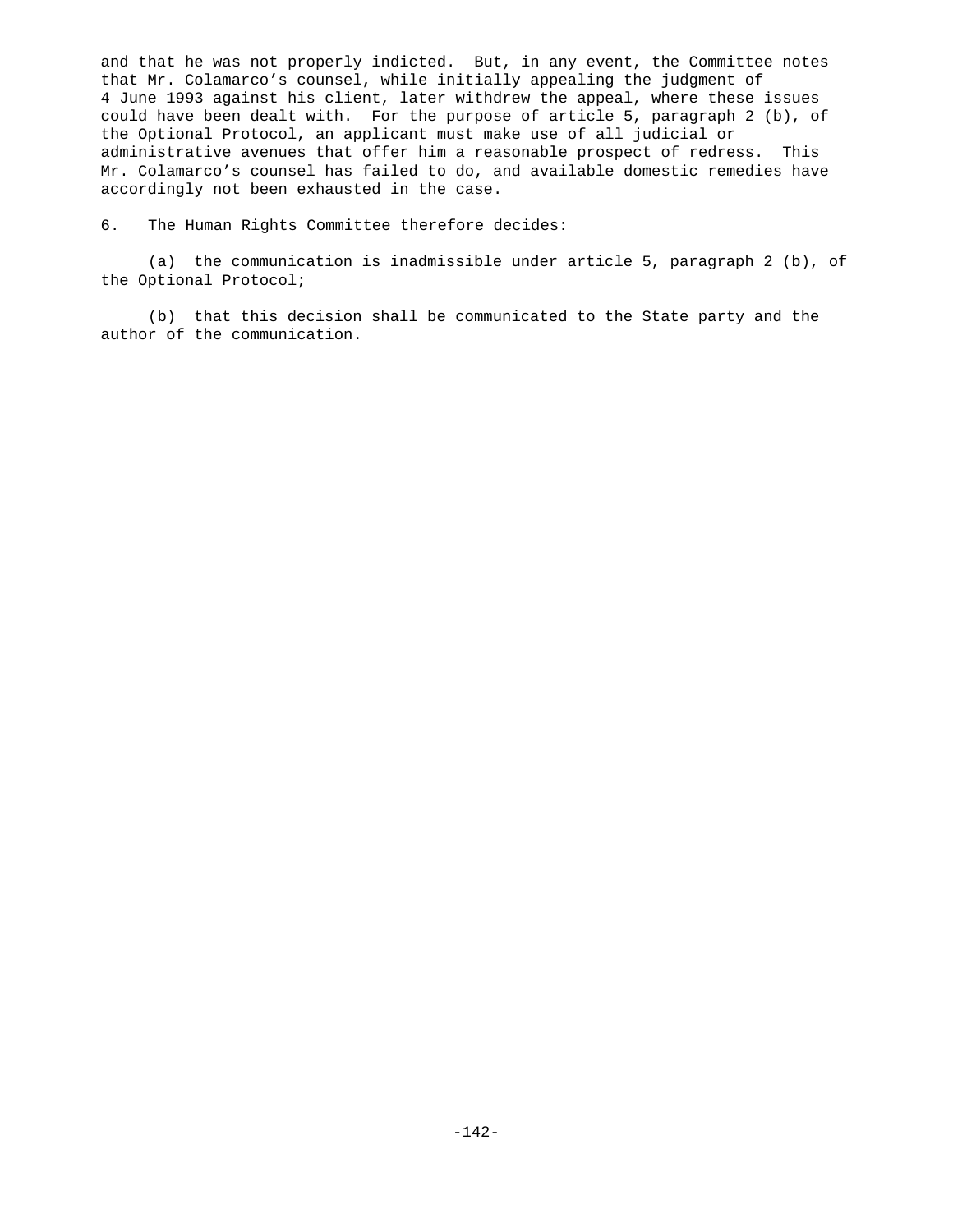- B. Communication No. 438/1990; Enrique Thompson v. Panama (decision adopted on 21 October 1994, fifty-second session)
- Submitted by: Renato Pereira

Alleged victim: Enrique Thompson

State party: Panama

The Human Rights Committee, established under article 28 of the International Covenant on Civil and Political Rights,

Meeting on 21 October 1994,

Adopts the following:

### Decision on admissibility

1. The author of the communication is Renato Pereira, a Panamanian attorney residing in Paris at the time of submission of the communication. He acts on behalf of Mr. Enrique Thompson, a Panamanian citizen and architect by profession, who was detained at the Modelo Prison in Panama City at the time of submission of the communication. It is submitted that Mr. Thompson is a victim of violations by Panama of article 9, paragraphs 1 and 2, and article 15, paragraph 1, of the International Covenant on Civil and Political Rights. Mr. Pereira encloses a power of attorney from Mr. Thompson's wife.

### Facts as submitted by the author

2.1 Mr. Thompson was a leading member of the Panamanian "Batallones de la Dignidad", according to Mr. Pereira an elite unit which resisted the intervention of United States forces in Panama in December 1989 ("Operation Just Cause"). His active resistance was corroborated by United States Colonel D. T., who was in charge of United States Air Force operations during the intervention. On 10 January 1990, Mr. Thompson was, according to his representative, taken prisoner by the United States forces and interned in the "Nuevo Emperador" camp.

2.2 When, on 31 January 1990, President George Bush declared the end of hostilities with Panama, most prisoners of war were released. Mr. Thompson, however, was transferred to the Modelo Prison in Panama, where he continued to be held. He was indicted on charges of having committed certain offences against the (territorial) integrity and the internal order of the Republic of Panama.

2.3 The author contends that Mr. Thompson acted legitimately vis-à-vis the United States intervention. Article 306 of the Panamanian Constitution indeed obliges all Panamanian citizens to defend the integrity of Panamanian territory and the sovereignty of the State.

2.4 The author states, without giving any further details, that all available domestic remedies have been exhausted in the case of Mr. Thompson.

2.5 In further submissions made in the course of 1992 and 1993, Mr. Pereira observed, again without giving any further details, that the Supreme Court of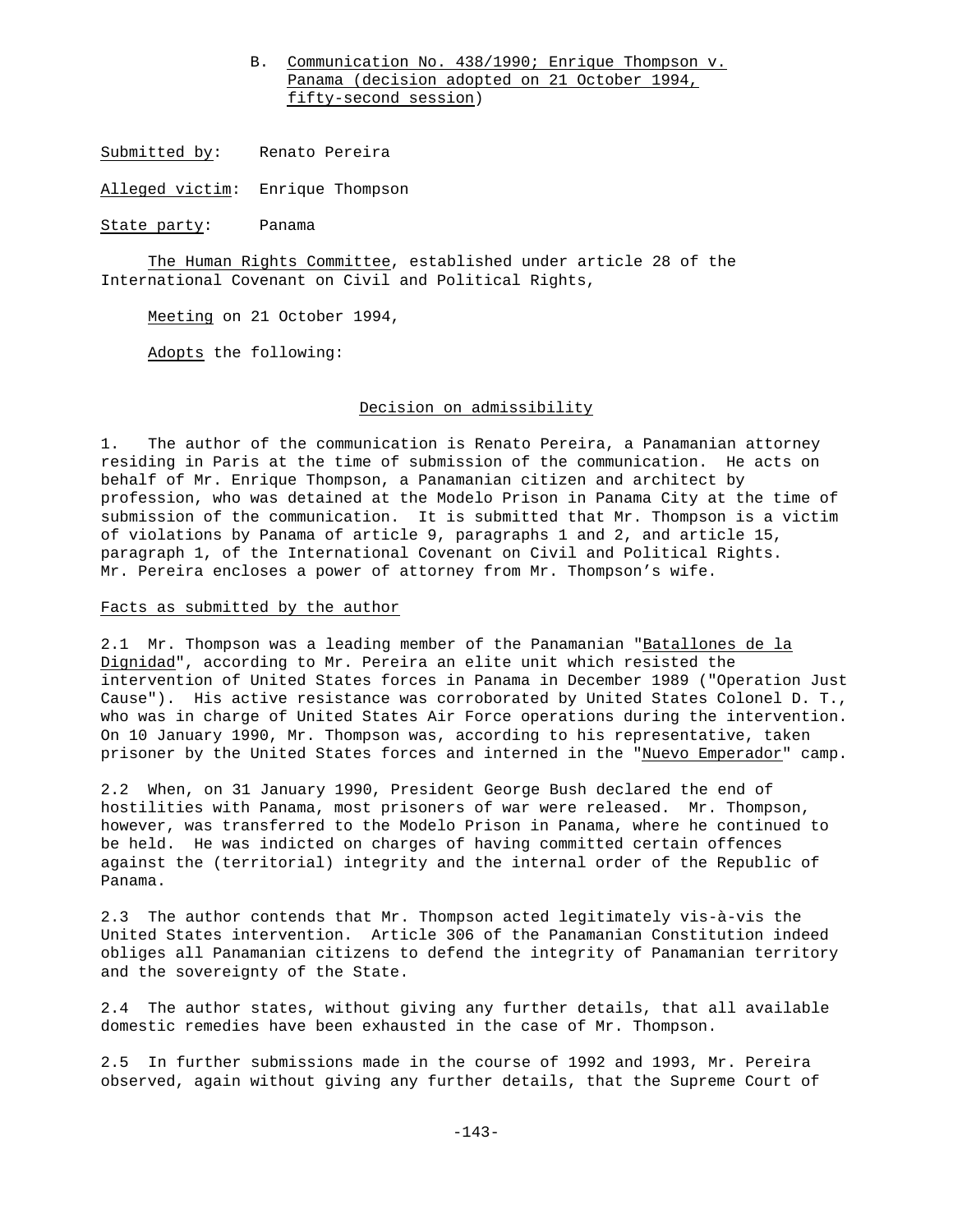Panama itself had admitted that the acts attributed to Mr. Thompson and his co-defendants did not constitute criminal offences but that, notwithstanding this statement, his client continued to be detained at Modelo Prison. In early 1993, he indicated that the trial of Mr. Thompson and his co-defendants was scheduled to start on 19 May 1993 before the Circuit Court Judge No.4 of Panama City (Juez Cuarto de lo Penal del Primero Circuito Judicial de Panamá), and that the indictment of Mr. Thompson had been changed to include not only offences against the internal order of the State, but also crimes against humanity. He objects to the qualification of the offences imputed to Mr. Thompson as "political offences".

### **Complaint**

3.1 The author submits that Mr. Thompson is a victim of violations of articles 9, paragraphs 1 and 2, and 15, paragraph 1, of the Covenant. He contends that Mr. Thompson's detention is arbitrary because he allegedly did not commit any punishable offences, and that he was not informed of the reasons for his detention nor of his indictment. Article 15 is said to have been violated because none of the acts imputed to Mr. Thompson were criminal offences at the time of their commission.

# State party's information and observations

4.1 In its submission under rule 91 of the rules of procedure, the State party observes that the trial of Mr. Thompson and three co-defendants began as scheduled on 19 May 1993. Mr. Thompson was represented throughout the trial by a legal representative of his choice. On 4 June 1993, the Circuit Court Judge found Mr. Thompson and his co-defendants guilty of offences against the internal order of the State and sentenced them to 44 months and 10 days of imprisonment; they were further prohibited from running for public office for the same period of time, to run from the day the prison term had been purged. All of the accused were acquitted of the charge of crimes against humanity.

4.2 The court's decision was notified to Mr. Thompson and to his representative. Although his lawyer initially appealed the sentence, he subsequently withdrew the appeal.

4.3 The State party concludes that as of February 1994, the case had been filed, as the time spent in preventive detention by Mr. Thompson had been set off against the prison term imposed upon him. He has therefore been released, and no further charges against him remain pending.

# Issues and proceedings before the Committee

5.1 Before considering any claims contained in a communication, the Human Rights Committee must, in accordance with rule 87 of its rules of procedure, decide whether or not it is admissible under the Optional Protocol to the Covenant.

5.2 As to the claims under articles 9, paragraphs 1 and 2, the Committee begins by noting that the author links the alleged arbitrariness of Mr. Thompson's arrest and detention to his presumed innocence. Nothing in the file, however, indicates that Mr. Thompson was not held on specific charges (see para. 2.2 above), pending the determination of his innocence or guilt by a court of law, and that he was not properly indicted. But, in any event, the Committee notes that Mr. Thompson's counsel, while initially appealing the sentence of 4 June 1993 against his client, later withdrew the appeal, where these issues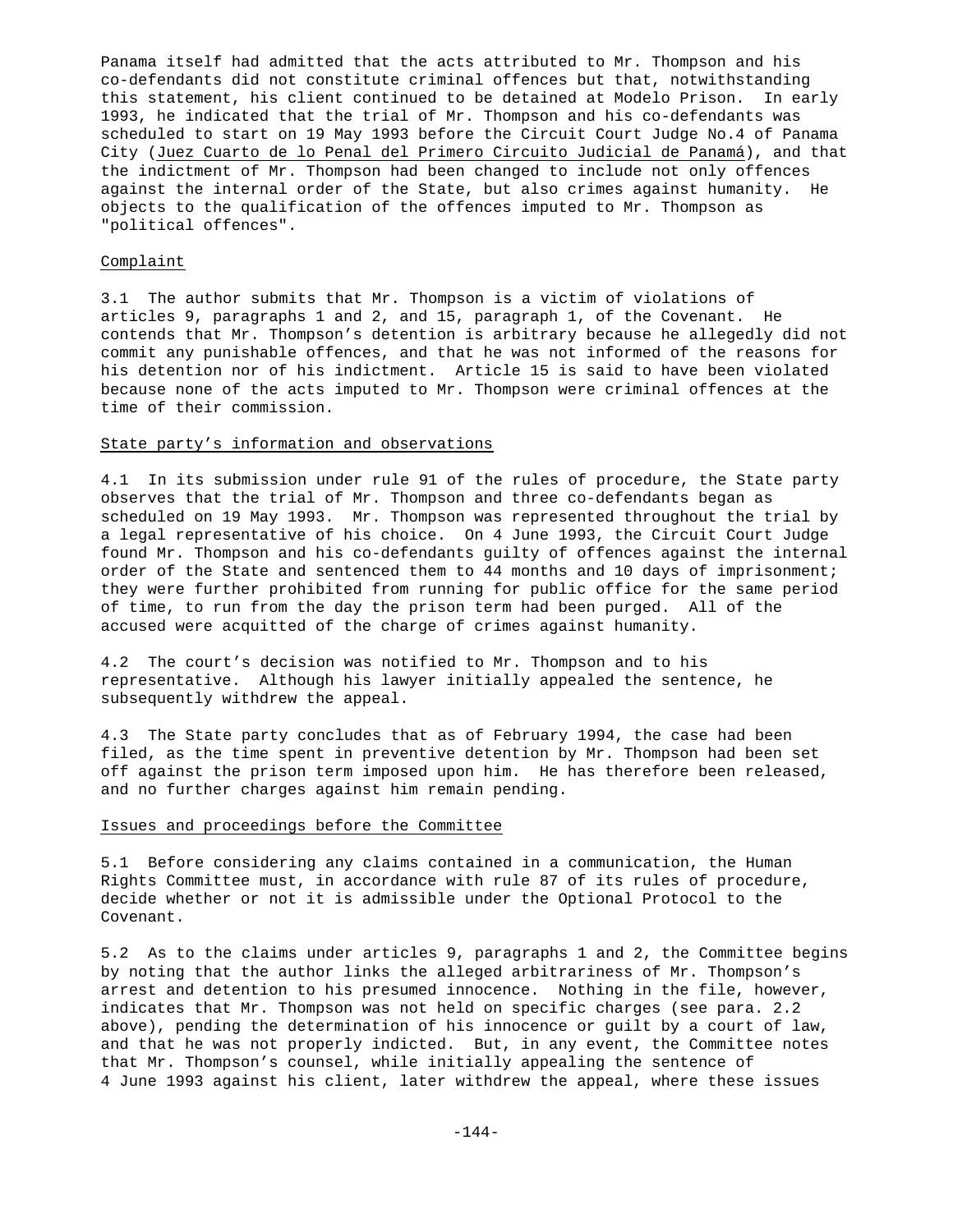could have been dealt with. For the purpose of article 5, paragraph 2 (b), of the Optional Protocol, an applicant must make use of all judicial or administrative avenues that offer him a reasonable prospect of success. This Mr. Thompson's counsel has failed to do, and available domestic remedies accordingly have not been exhausted in the case.

6. The Human Rights Committee therefore decides:

(a) That the communication is inadmissible under article 5, paragraph 2 (b), of the Optional Protocol;

(b) That this decision shall be communicated to the State party and the author of the communication.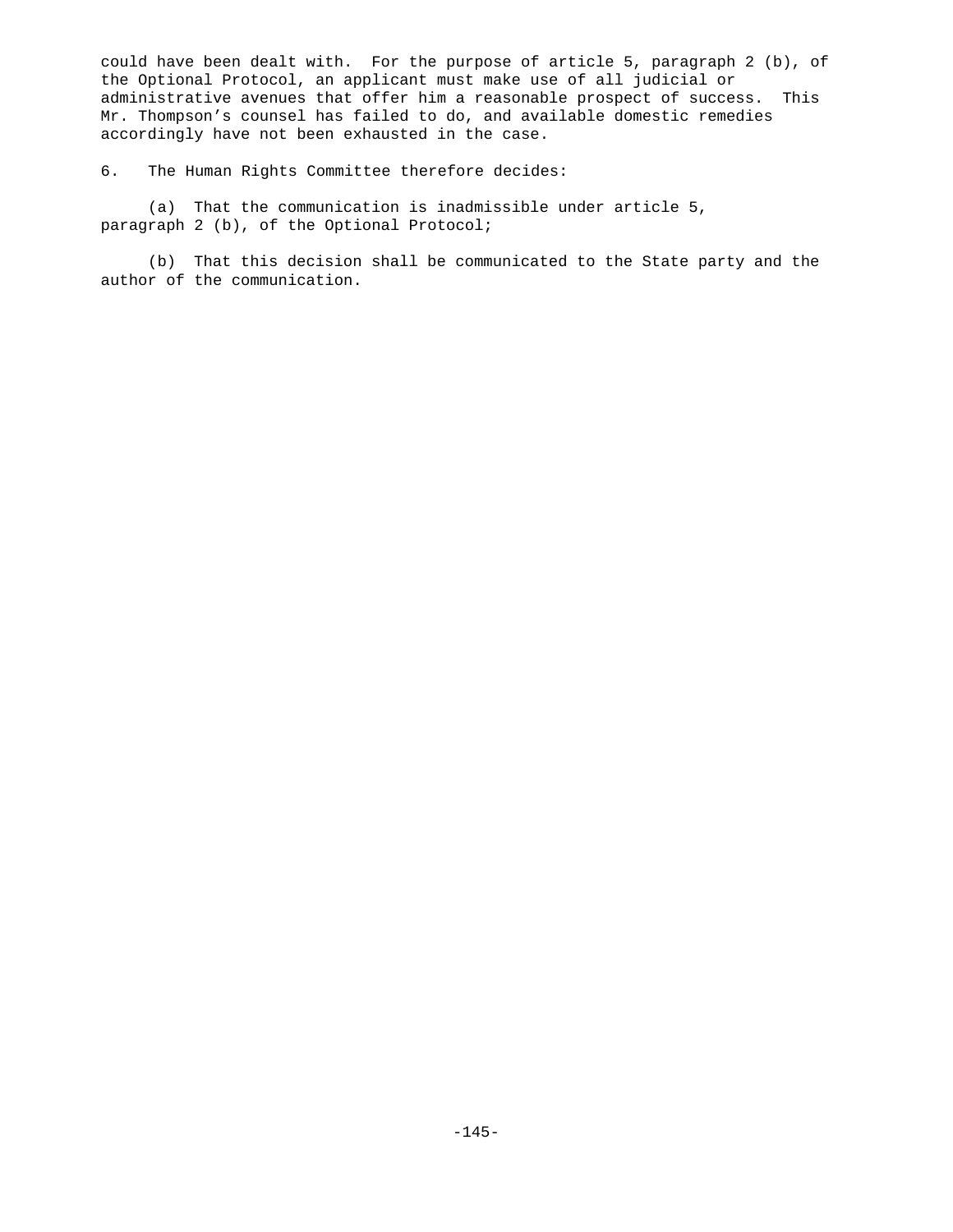C. Communication No. 460/1991; T. Omar Simons v. Panama (decision of 25 October 1994, fifty-second session)

Submitted by: Terani Omar Simons

Alleged victim: The author

State party: Panama

The Human Rights Committee, established under article 28 of the International Covenant on Civil and Political Rights,

Meeting on 25 October 1994,

Adopts the following:

#### Decision on admissibility

1. The author of the communication is Terani Omar Simons, a Panamanian citizen currently residing in El Dorado, Panama. He claims to be a victim of violations by Panama of his human rights without, however, invoking specific provisions of the International Covenant on Civil and Political Rights.

### Facts as presented by the author

2.1 Towards the end of 1981, the author was employed by a private insurance company, the Compania Fiduciaria y de Seguros S.A.. In December 1981, he was appointed Managing Director (Gerente General) of this company and at the same time became a major shareholder. The company managed, at the time, a large percentage of the insurance contracts administered by an official social security organism, the Caja de Seguro Social.

2.2 In October 1982, the author was accused of being an accomplice to illegal financial transactions concerning the Compania Fiduciaria and to have pursued personal interests in connection with the administration of a large public housing project (Programa colectivo de viviendas de la Caja de Seguro Social) run by the Caja de Seguro.

2.3 In a financial audit (vista fiscal) of 24 January 1983, the public prosecutor charged the author with abuse of authority. On 19 May 1983, Mr. Simons was also charged with the offence of bribing officials (delito de peculato culposo), to the detriment of the Caja de Seguro Social.

2.4 On 27 September 1983, the author requested a local tribunal (Segundo Tribunal Superior de Justicia) to strike the indictments from the court agenda. On 31 January 1985, the Criminal Chamber of the Second District Court of Panama (Juzgado Segundo del Circuito, Ramo penal) found him guilty as charged on both counts and sentenced him to fifteen months' imprisonment. The author appealed to the Segundo Tribunal Superior de Justicia on 27 March 1985, but the appeal was dismissed. On an unspecified date in 1987, another court (Juzgado II<sup>a</sup> -Ramo penal) rejected the author's request for the provisional suspension of execution of the sentence (suspención condicional de ejecución de la pena). In November 1990, the Segundo Tribunal de Justicia dismissed the author's (further) appeal and confirmed the decision of 1987. At the same time, it ordered the author's arrest ("... se dictó orden de arresto").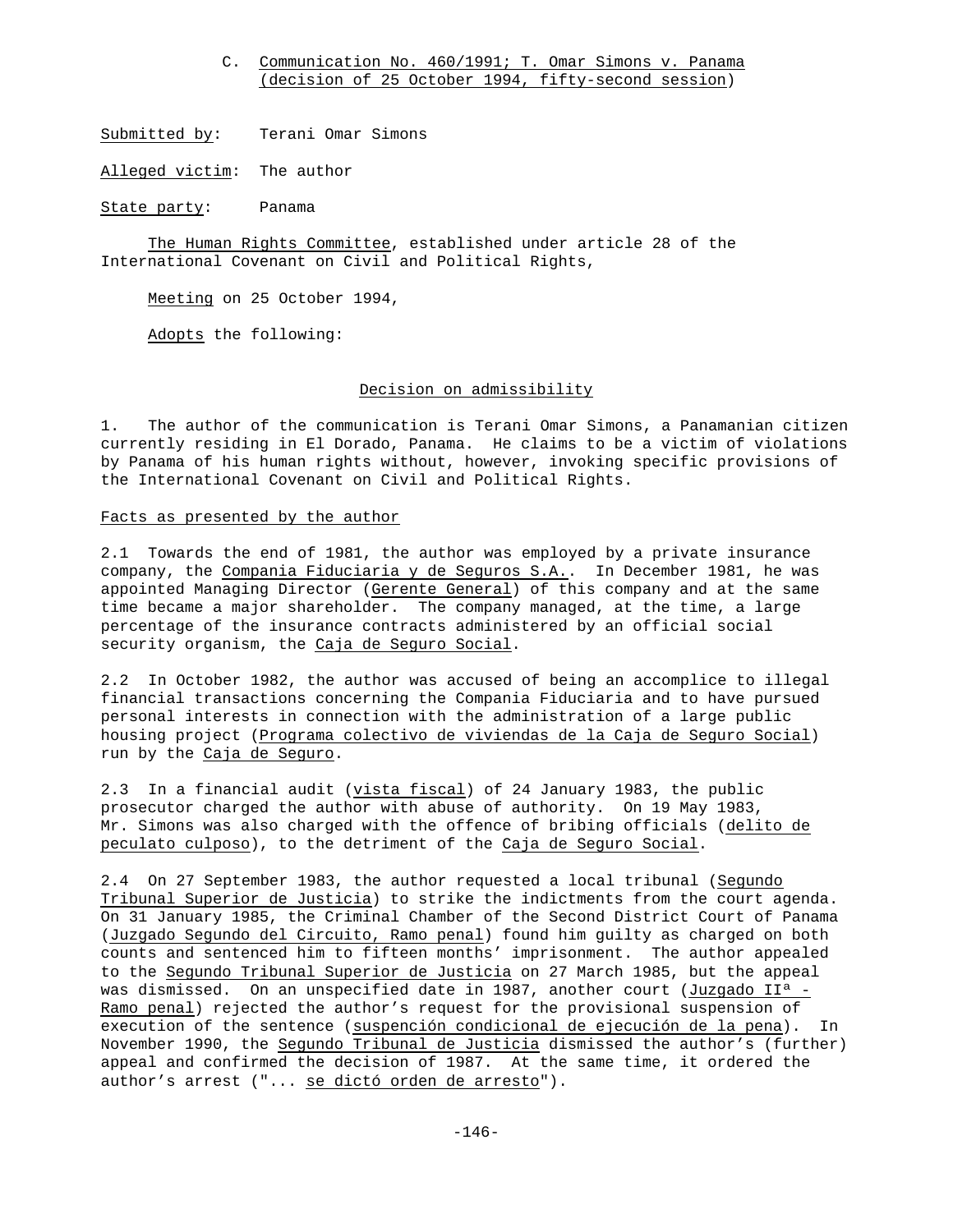2.5 The author claims that the criminal proceedings against him were based on false evidence (pruebas falsas). He explains that, in May 1982, two cheques had been paid to the benefit of two former directors of the Caja de Seguro Social. The prosecution contended that these two cheques were paid by the insurance company managed by the author; the author however maintains that he never signed cheques during the time in question and contends that the cheques were signed by shareholders of two construction companies, Alveyco S.A. and Urbana de Expansión S.A., with whom he maintained no contacts. He therefore claims that he is a victim of a judicial error amounting to a denial of justice. The author further contends, without giving details, that as a result of the criminal proceedings, he suffered unlawful attacks on his honour and professional reputation, as well as substantial financial damages.

### Complaint

3. It transpires from the facts as described above that the author claims to be a victim of a violation of articles 14 and 17 of the Covenant.

#### Issues and proceedings before the Committee

4.1 Before considering any claims contained in a communication, the Human Rights Committee must, in accordance with rule 87 of its rules of procedure, decide whether or not it is admissible under the Optional Protocol to the Covenant.

4.2 On 28 December 1992, the communication was transmitted to the State party under rule 91 of the rules of procedure, requesting it to provide information and observations on the question of admissibility. No information was received from the State party within the imparted deadline. On 29 July 1994, the State party was advised that any information or observations should reach the Committee well in advance of the Committee's fifty-second session; no submission has been received. The Committee expresses its regret at the State party's failure to cooperate and reaffirms that it is implicit in the Optional Protocol that a State party provide the Committee in good faith with all the information at its disposal. In the circumstances, due weight must be given to the author's allegations, to the extent that they have been substantiated, for purposes of admissibility.

4.3 Concerning the author's contention that he was a victim of a denial of justice, the Committee notes that his complaint relates primarily to the evaluation of the evidence in the case by the Panamanian tribunals. It recalls that it is in principle for the domestic courts of States parties to the Covenant to review the evidence in any particular case and for the appellate courts to review the evaluation of the evidence by the lower courts. It is not for the Committee to evaluate the evidence in a case, unless it can be ascertained that the court's decision was arbitrary or amounted to a denial of justice, or that the judge otherwise violated his obligation of independence and impartiality. After reviewing the material before it, the Committee cannot conclude that the proceedings against Mr. Simons suffered from such defects. Therefore, this claim is inadmissible as incompatible with the provisions of the Covenant, pursuant to article 3 of the Optional Protocol.

4.4 As to the claim under article 17, the Committee considers that the author has failed to substantiate, for purposes of admissibility, that the judicial proceedings against him and his conviction constituted an arbitrary or unlawful attack on his honour and reputation. In this respect, accordingly, the author has no claim within the meaning of article 2 of the Optional Protocol.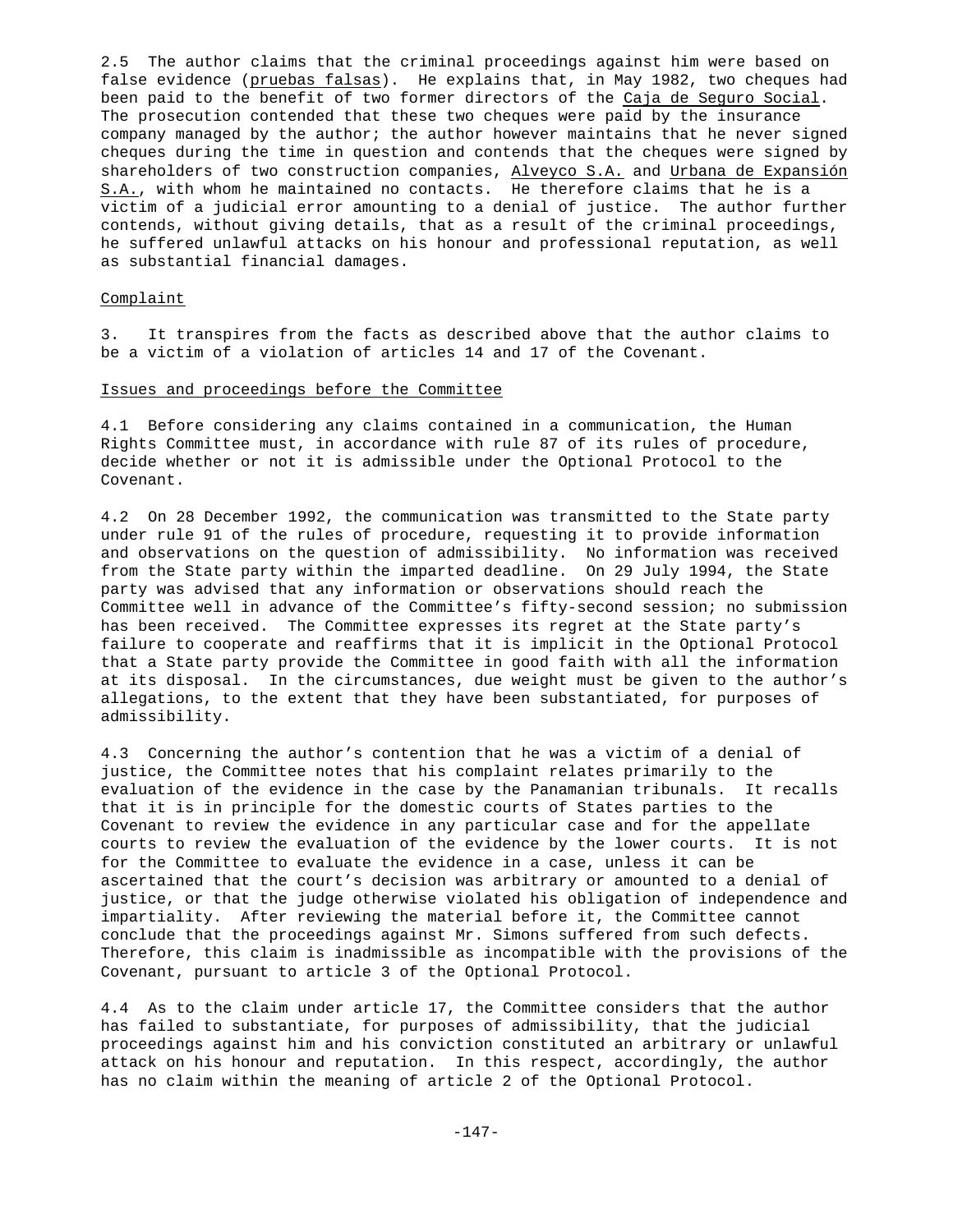5. The Human Rights Committee therefore decides:

(a) That the communication is inadmissible under articles 2 and 3 of the Optional Protocol;

(b) That this decision be communicated to the State party and to the author of the communication.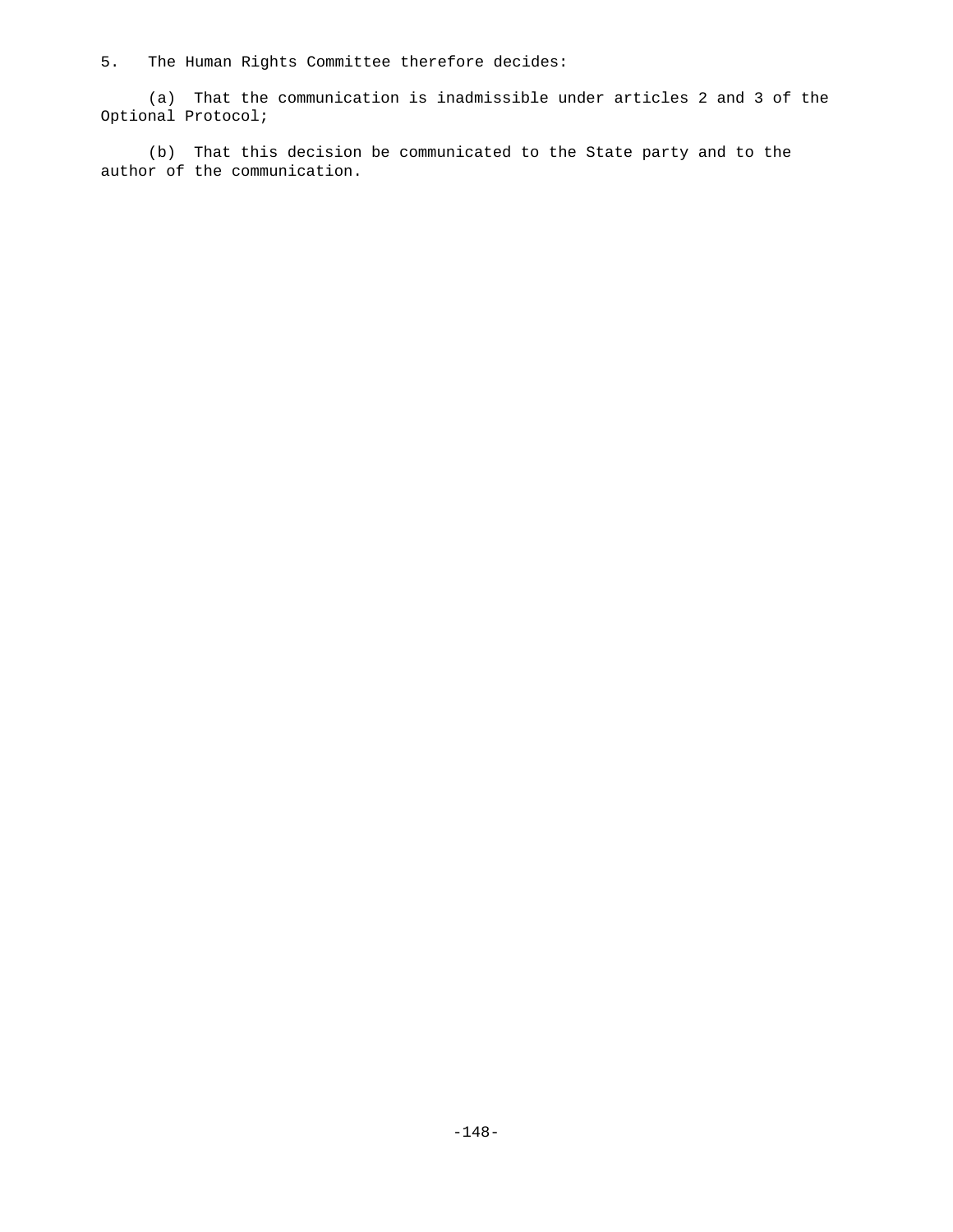D. Communication No. 494/1992; Lloyd Rogers v. Jamaica (decision of 4 April 1995, fifty-third session)

Submitted by: Lloyd Rogers [represented by counsel]

Alleged victim: The author

State party: Jamaica

The Human Rights Committee, established under article 28 of the International Covenant on Civil and Political Rights,

Meeting on 4 April 1995,

Adopts the following:

#### Decision on admissibility

1. The author of the communication is Lloyd Rogers, a Jamaican citizen currently awaiting execution at St. Catherine District Prison, Jamaica. He claims to be a victim of violations by Jamaica of article 6, paragraphs 2, 7 and 10, and article 14, paragraphs 1, 3 and 5, of the International Covenant on Civil and Political Rights. He is represented by counsel.

# Facts as submitted by the author

2.1 On 21 March 1984, the author was tried and convicted in the Home Circuit Court of Kingston for the murder, on 5 July 1980, of one Marjorie Thomas. In July 1983, he had been tried for the same offence, but the jury did not return a unanimous verdict and a retrial was ordered. After his conviction, the author applied for leave to appeal to the Jamaican Court of Appeal, which confirmed the sentence on 18 December 1985.

2.2 The author had been a corporal in the police force and was a friend of the victim. On 5 July 1980, he had gone with Ms. Thomas and two other acquaintances to a beach in Kingston. While bathing, Ms. Thomas drowned. The author reported the matter to the police station. Ms. Thomas' body was recovered the next day. A post-mortem examination revealed that she had died from asphyxia, caused by strangulation. In the pathologist's opinion, a lesion over the right side of the neck could have been caused by any object with a rough surface, like a rope, belt or stick.

2.3 On 9 July 1980, after having read the post-mortem report, Detective Corporal Thomas interviewed the author, who was cautioned and made a deposition. In it, he stated that on the beach, the deceased had gone for a swim; when she suddenly plunged under water, resurfaced and called for help, the author went out to her and tried to drag her out of the water with his hands. Because he could not swim, he let go and called for help himself. A "rastaman" came to his assistance, but by the time he had reached the spot, the victim had disappeared.

2.4 The prosecution's case rested mainly on the author's statement of 9 July 1980. During the trial, the author made a statement from the dock, in which he stated that the victim had been his girlfriend and that he had tried to save her with a stick with a hook at the end; he had placed the stick around her neck but although she had grasped it with both hands, the current made it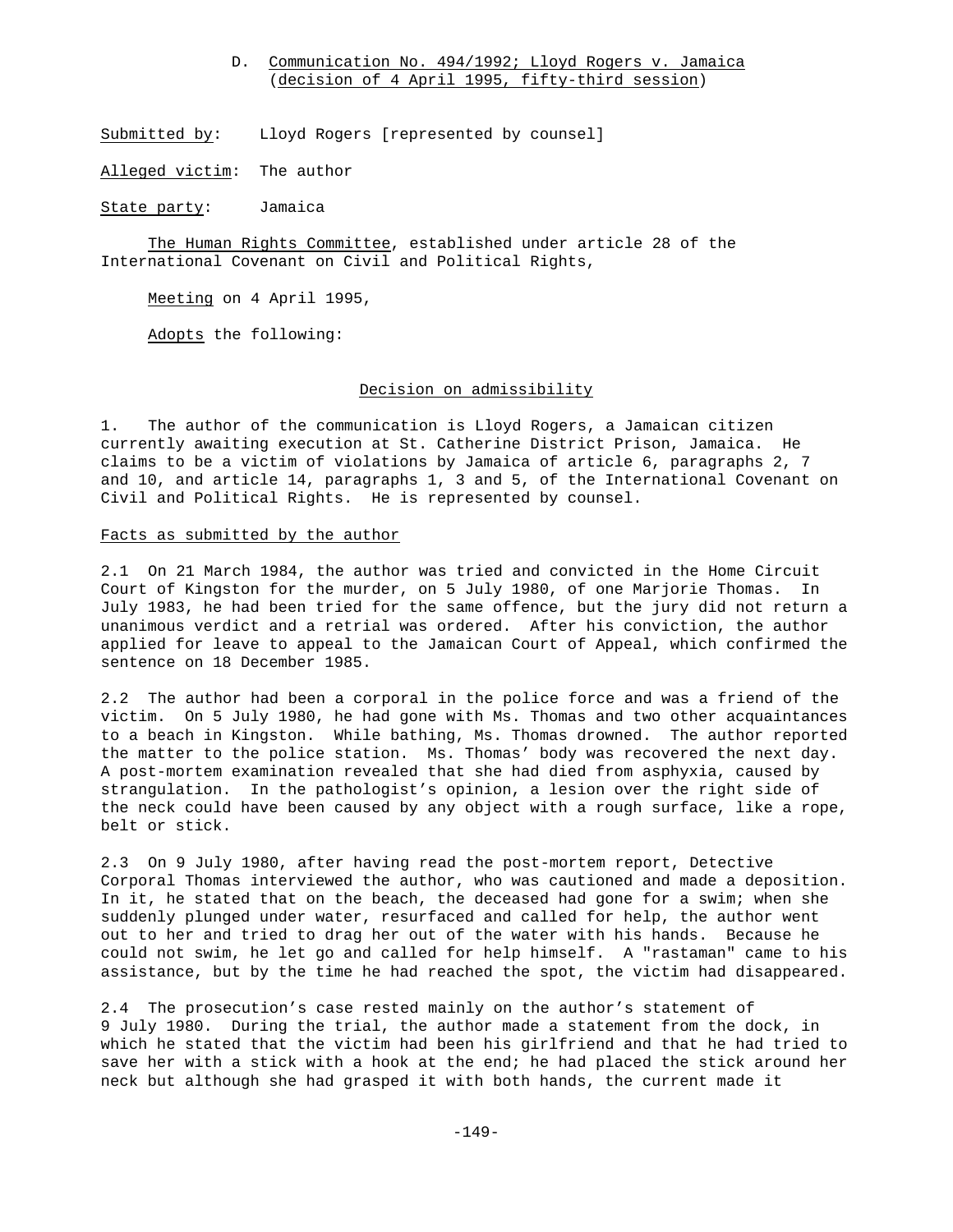difficult to get her out. Thereafter the "rastaman" went to her rescue, in vain. No witnesses were called in the author's defence.

2.5 Before the Court of Appeal, the author's counsel did not challenge the factual basis of the case nor the directions to the jury given by the trial judge. She applied for the introduction of fresh evidence on the basis that one of the jurors had in fact disagreed with the "guilty" verdict but never openly voiced that disagreement in court. The Court of Appeal considered that, if in fact the juror had shaken her head to indicate dissent, then that apparently was not noticed by the prosecution or the defence during the trial, nor by the judge, the court registrar or the court reporter. The Court of Appeal therefore saw no reason to allow the appeal, and considered the directions of the trial judge to have been fair and thorough.

2.6 After the dismissal of his appeal, the author sought to petition the Judicial Committee of the Privy Council for special leave to appeal. On 24 May 1990, leading counsel advised that, on the basis of the Judicial Committee's jurisprudence, such a petition would fail; he referred in particular to the Judicial Committee's decision on the case of R. v. Lalchan Nanan, in which the Privy Council had refused to entertain a request to overturn a capital verdict which, in spite of the appearance of unanimity, had allegedly been split and not unanimous. Counsel considers that, in the light of this precedent, a petition for special leave to appeal would not constitute an effective remedy within the meaning of the Optional Protocol.

### **Complaint**

3.1 Counsel alleges violations of articles 7 and 10, on account of "inhuman and degrading treatment" of the author in custody on death row.

3.2 Counsel further argues that the author's conviction on the basis of a not unanimous verdict by the jury amounts to a violation of article 14, paragraph 1, of the Covenant.

3.3 Counsel also argues that the author's privately retained counsel did not represent him properly. In this connection, it is stated that counsel was absent from the preliminary hearing, did not call any witnesses for the defence, failed to challenge the evidence put forward by the prosecution and did not argue the appeal properly.

3.4 Counsel also contends that potential defence witnesses were intimidated by the police, without however giving any details of this intimidation.

### State party's observations

4. By a submission of 9 September 1992, the State party argues that the communication is inadmissible, because it does not disclose any violation of the Covenant.

5. In reply to the State party's submission, counsel indicates that he has nothing to add to his initial communication.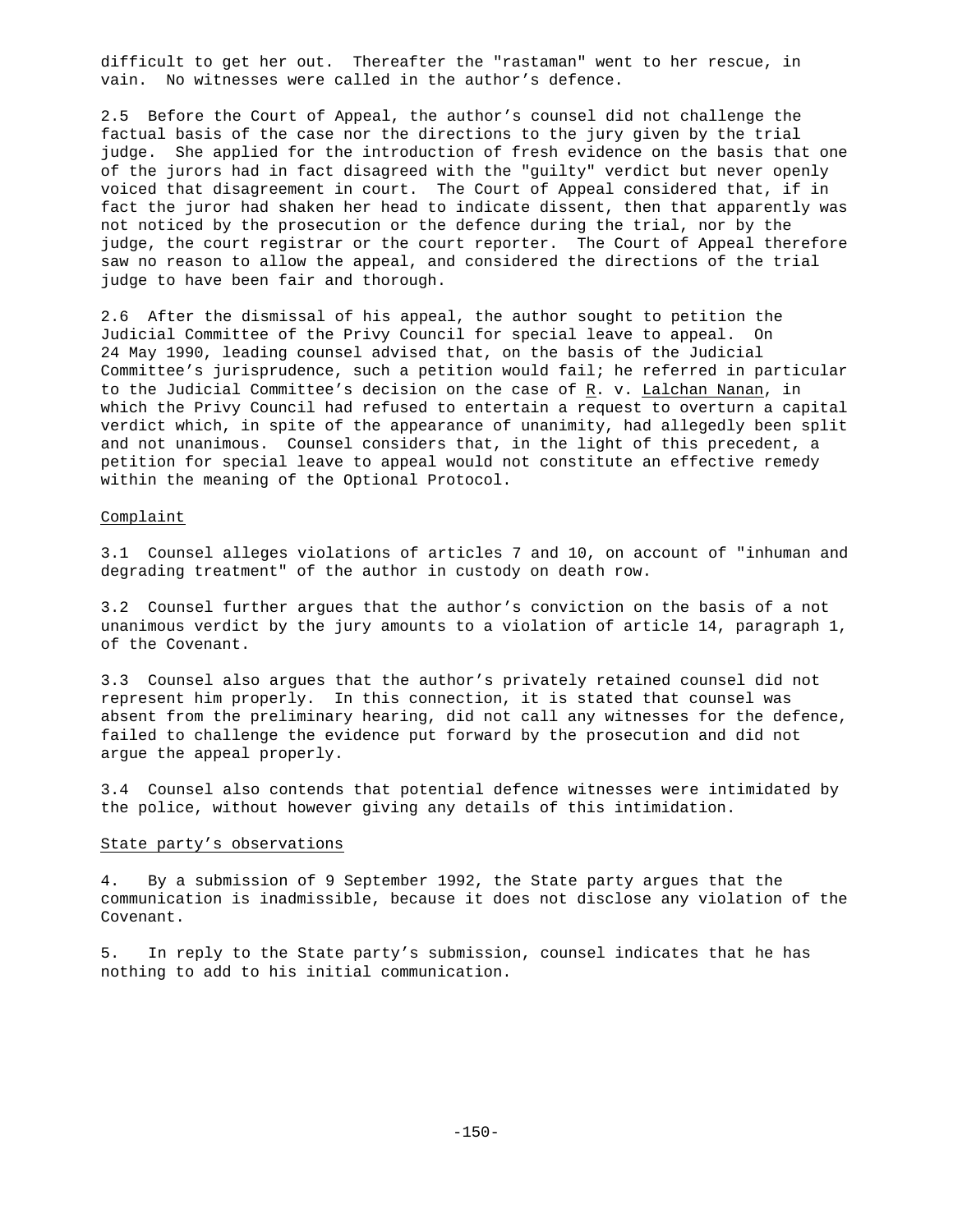### Issues and proceedings before the Committee

6.1 Before considering any claim in a communication, the Human Rights Committee, in accordance with rule 87 of its rules of procedure, must decide whether or not it is admissible under the Optional Protocol to the Covenant.

6.2 With regard to the author's claim that his detention on death row amounts to a violation of articles 7 and 10 of the Covenant, the Committee refers to its prior jurisprudence that detention on death row does not, per se, constitute cruel, inhuman or degrading treatment in violation of article 7 of the Covenant.56 The Committee observes that the author has not shown in what particular ways he was so treated as to raise an issue under articles 7 and 10 of the Covenant. This part of the communication is therefore inadmissible under article 2 of the Optional Protocol.

6.3 The Committee further considers that counsel has failed to substantiate, for purposes of admissibility, his claim that the author's defence lawyer did not properly represent him and that the jury's verdict was not unanimous, amounting to a violation of article 14, paragraph 1, of the Covenant. This part of the communication is therefore inadmissible under article 2 of the Optional Protocol.

7. The Human Rights Committee decides:

(a) The communication is inadmissible;

(b) The present decision shall be communicated to the State party and to the author's counsel.

<sup>56</sup> See the Committee's Views on Communication No. 210/1986 and Communication No. 225/1987 (Earl Pratt and Ivan Morgan v. Jamaica), adopted on 6 April 1989, para. 13.6. See also, inter alia, the Committee's views on Communication No. 270/1988 and Communication No. 271/1988 (Randolph Barret and Clyde Sutcliffe v. Jamaica), adopted on 30 March 1992, and Communication No. 470/1991 (Kindler v. Canada), adopted on 30 July 1993.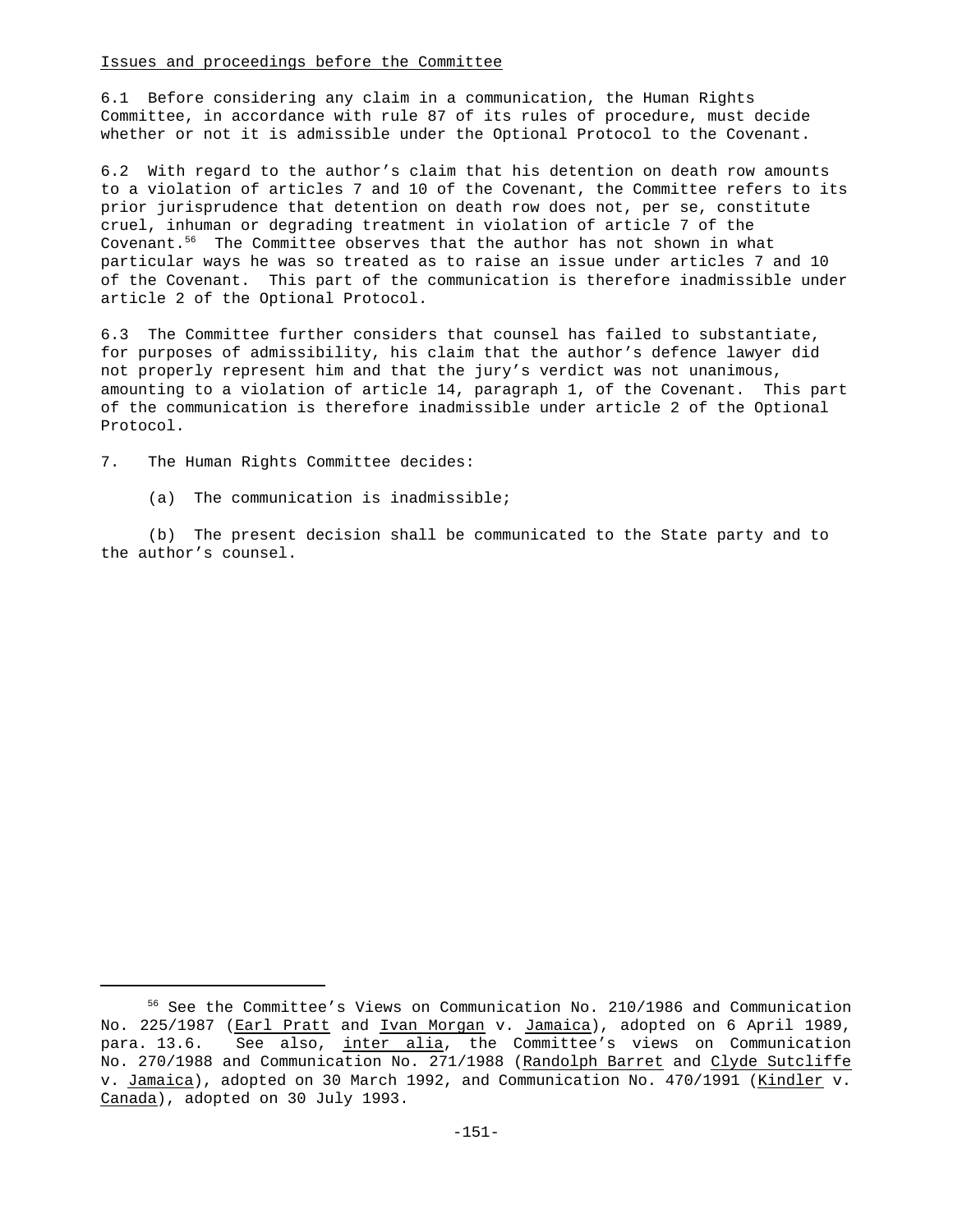E. Communication No. 515/1992; Peter Holder v. Trinidad and Tobago (decision adopted on 19 July 1995, fifty-fourth session)

Submitted by: Peter Holder (represented by counsel)

Alleged victim: The author

State party: Trinidad and Tobago

The Human Rights Committee, established under article 28 of the International Covenant on Civil and Political Rights,

Meeting on 19 July 1995,

Adopts the following:

### Decision on admissibility

1. The author of the communication is Peter Holder,<sup>2</sup> a Trinidadian citizen, at the time of submission awaiting execution at the State Prison of Port-of-Spain, Trinidad and Tobago. He claims to be a victim of violations of his human rights by Trinidad and Tobago. The author's death sentence has been commuted to life imprisonment.

2.1 The author and two men, Irvin Phillip and Errol Janet, were jointly charged with the murder on 29 March 1985, of one Faith Phillip. On 5 May 1988, after a trial which lasted one month, the jury failed to return a unanimous verdict, and a retrial was ordered. On 18 June 1988, the accused were found guilty as charged and sentenced to death by the second Assizes Court of Port-of-Spain. In March 1990, the Court of Appeal of Trinidad and Tobago dismissed the appeal of Messrs. Holder and Phillip, whereas it acquitted Errol Janet; it issued a written judgment two weeks later. On 27 June 1994, Mr. Holder petitioned the Privy Council for special leave to appeal which has been granted, however the case still has not been heard by the Privy Council.

2.2 The case for the prosecution was based on the evidence given by the sole eyewitness to the crime who testified that, on the morning of 29 March 1985, she was at work in the Zodiac Recreation Club in Port-of-Spain. She was inside the bar and Faith Phillip sat in front of the bar, when the three men came in. They sat down at a table and started talking. Accused No. 1, whom she recognized as Mr. Holder, ordered a drink. After a while, he went downstairs and she heard a sound as if the gate to the entrance was being closed. When he came back, she asked the deceased to have a look. Upon her return to the bar, the deceased was grabbed by accused No. 2, whom she recognized as Mr. Phillip. Accused No. 1 then kicked open the door to the bar and entered the bar with accused No. 3, whom she recognized as Mr. Janet. Both were holding knives. Accused No. 1 forced her to open the cash register, which she did, and accused No. 3 took the money from it. She was forced to show them the club owner's room, which was at the back. There, accused No. 1 tied her up, while No. 3 searched the room for valuables. She was told to face the wall, but before doing so she saw accused No. 2 pulling Ms. Phillip to the back. She then heard fighting in the opposite

 $2$  The original Communication was submitted by Peter Holder and Irvin Phillip; the communications were separated at counsel's request and have been respectively registered as Communication No. 515/1992 and Communication No. 594/1992.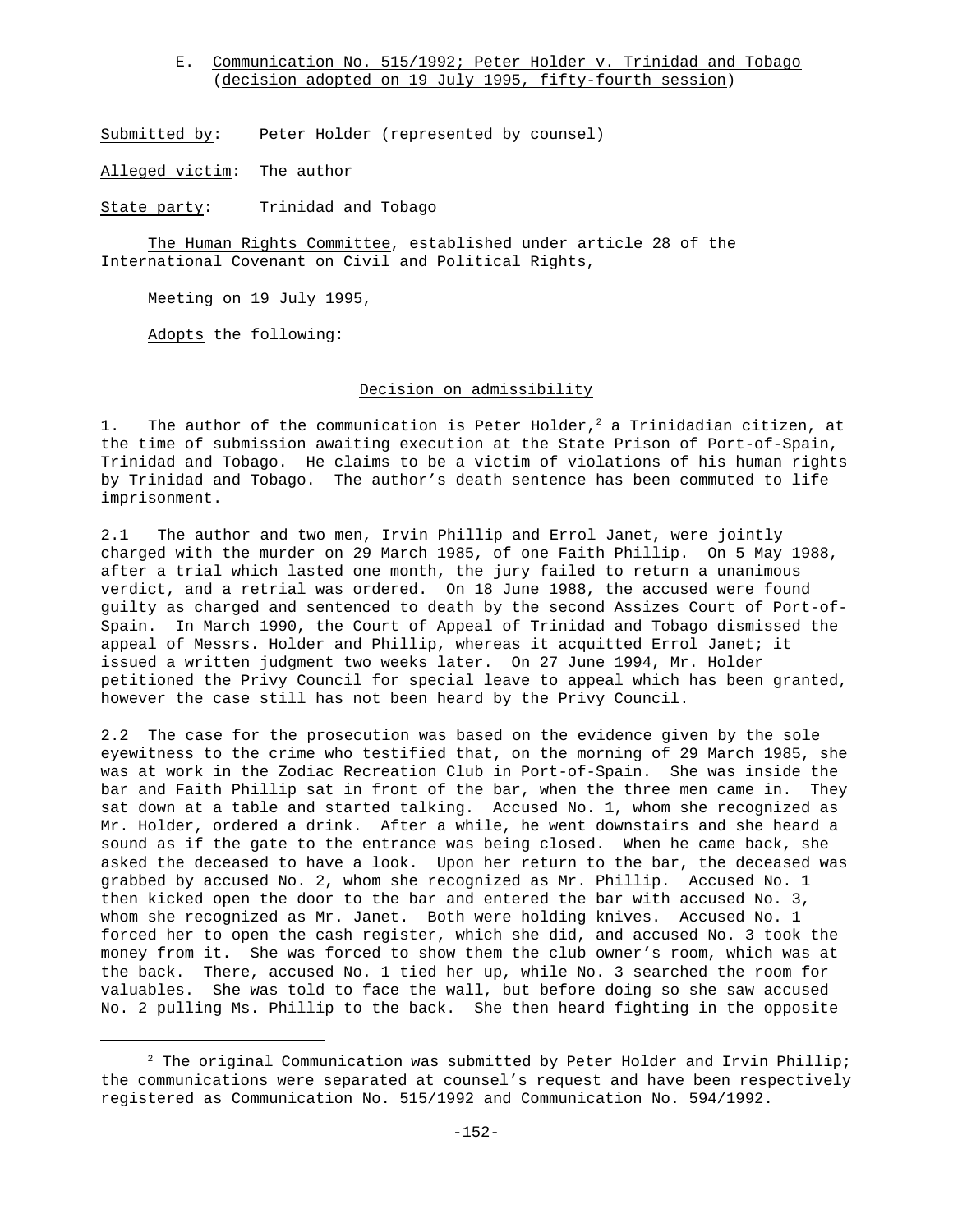room, which continued for about five minutes. After it stopped she heard footsteps, as if the accused were leaving. Finally, she was untied by the club's electrician who passed by and they found the deceased lying on the floor.

2.3 One of the co-accused, Mr. Phillip, gave sworn testimony denying any knowledge of the crime and claiming that he had never left his home on 29 March 1985. His statement to the police was also admitted into evidence after a voire dire.

2.4 The second co-accused, Mr. Janet, affirmed upon oath his previous statement to the police. He stated that the robbery had been planned by accused No. 1 and 2, who had received information that the owner of the club kept all his money at the club. He claims to have taken part in the robbery out of fear of the other two men. He further stated that he had prevented accused No. 1 from further hitting the deceased.

2.5 The case for the defence was based on the sworn statement given by Mr. Holder at the trial, in which he admitted his participation in the robbery. He denied, however, having struck the deceased. He stated that while he and accused No. 3 were emptying the drawers in the club owner's room, he saw accused No. 2 going up the corridor with the deceased. When they left the building, they met accused No. 2 outside. The author further denied that he made selfincriminating statements to the police. Said statements were admitted into evidence after counsel had challenged their voluntariness.

2.6 The author states that, in the morning of 3 April 1985, he went to the police station, because he had heard that the police were looking for him.

### Complaint

3.1 The author claims that his trial was unfair in breach of article 14 of the Covenant. In this context, he submits that:

(a) During the first trial, an article was published in the local newspaper that was highly prejudicial to his case. He states that the judge, as well as the three counsels for the defence, called upon the reporters to rectify the "misleading" publication. However, the effect was such that it would have been impossible to select an unbiased jury for the re-trial;

(b) The initial date for the re-trial was 1 June 1988. On that day, he was informed that his counsel and counsel for Mr. Phillip had withdrawn from the case. In spite of their requests for a counsel of their own choosing, the judge told them that he would appoint counsel and adjourned the trial to 16 June 1988. On 6 June 1988, the author wrote a letter to the Legal Aid Authorities, requesting counsel of his own choice. He states that one day before the trial started, he was visited by another court-appointed lawyer, who only took thirty minutes to discuss his case. The author alleges that the assignment of a lawyer contrary to his choice amounts to a violation of section 4, subparagraphs (b) and (d), and section 5, subparagraph 2 (c), of the Constitution of Trinidad and Tobago. He also claims that he was denied reasonable time for the preparation of his defence;

(c) The trial judge prevented counsel from properly conducting the defence. The author claims that the judge constantly interrupted and embarrassed counsel by telling him questions to ask and refusing to admit others. Before the trial started the judge allegedly set a deadline, thereby putting a lot of pressure on counsel to complete the defence within a specified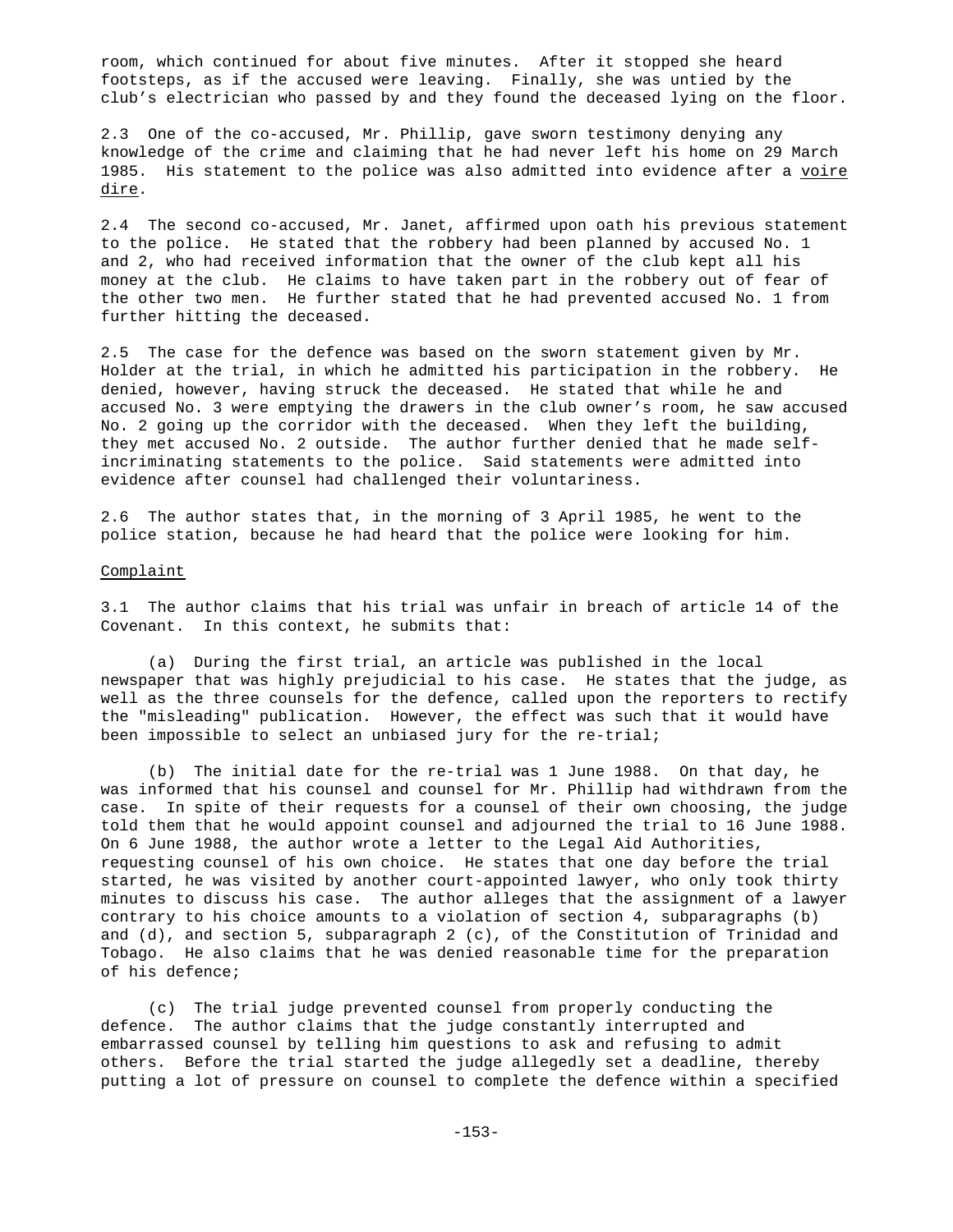time limit. When counsel asked for a break, the judge allegedly prevented counsel from seeking the author's instructions during the trial. The judge also allegedly forced the author to reply to self-incriminating questions in crossexamination by the prosecution, by threatening him that he would be charged with contempt of court if he did not reply;

(d) Counsel failed to adequately represent the author. The author complains that his counsel was inexperienced and that he failed to cross-examine witnesses on relevant issues. This is said to amount to gross negligence;

(e) The police failed to adequately inform the author of the charges against him. The author claims that he was only charged with robbery, whereas he was later convicted of murder.

3.2 The author further claims that, when he was taken into custody, he was placed in a cell which allegedly was so crowded that he had to remain standing up all day and night. He claims that he was denied the use of a toilet, as well as food and water. Furthermore, he claims that the following morning he was taken to an office where he was "physically assaulted" by police officers, in breach of article 10 of the Covenant.

3.3 It is not stated whether the case has been submitted to another procedure of international investigation or settlement.

### State party's information and observations

4. By submission of 12 November 1993, the State party states that the author's case is before the Privy Council. In a further submission of 9 February 1994, the State Party informs the Committee that the author's death sentence has been commuted to life imprisonment.

### Issues and proceedings before the Committee

5.1 Before considering any claim contained in a communication, the Human Rights Committee must, in accordance with rule 87 of its rules of procedure, decide whether or not it is admissible under the Optional Protocol to the Covenant.

5.2 The Committee has ascertained, as required under article 5, subparagraph 2 (a), of the Optional Protocol, that the same matter is not being examined under another procedure of international investigation or settlement.

5.3 As to the requirement in article 5, subparagraph 2(b), of the Optional Protocol that domestic remedies be exhausted, the Committee notes that the State party and the author agree that the author's case is still pending before the Judicial Committee of the Privy Council. Therefore, the Committee concludes that domestic remedies have not been exhausted.

6. The Human Rights Committee therefore decides:

(a) That the communication is inadmissible under article 5, paragraph 2 (b), of the Optional Protocol;

(b) That this decision shall be communicated to the State party, to the author and to his counsel.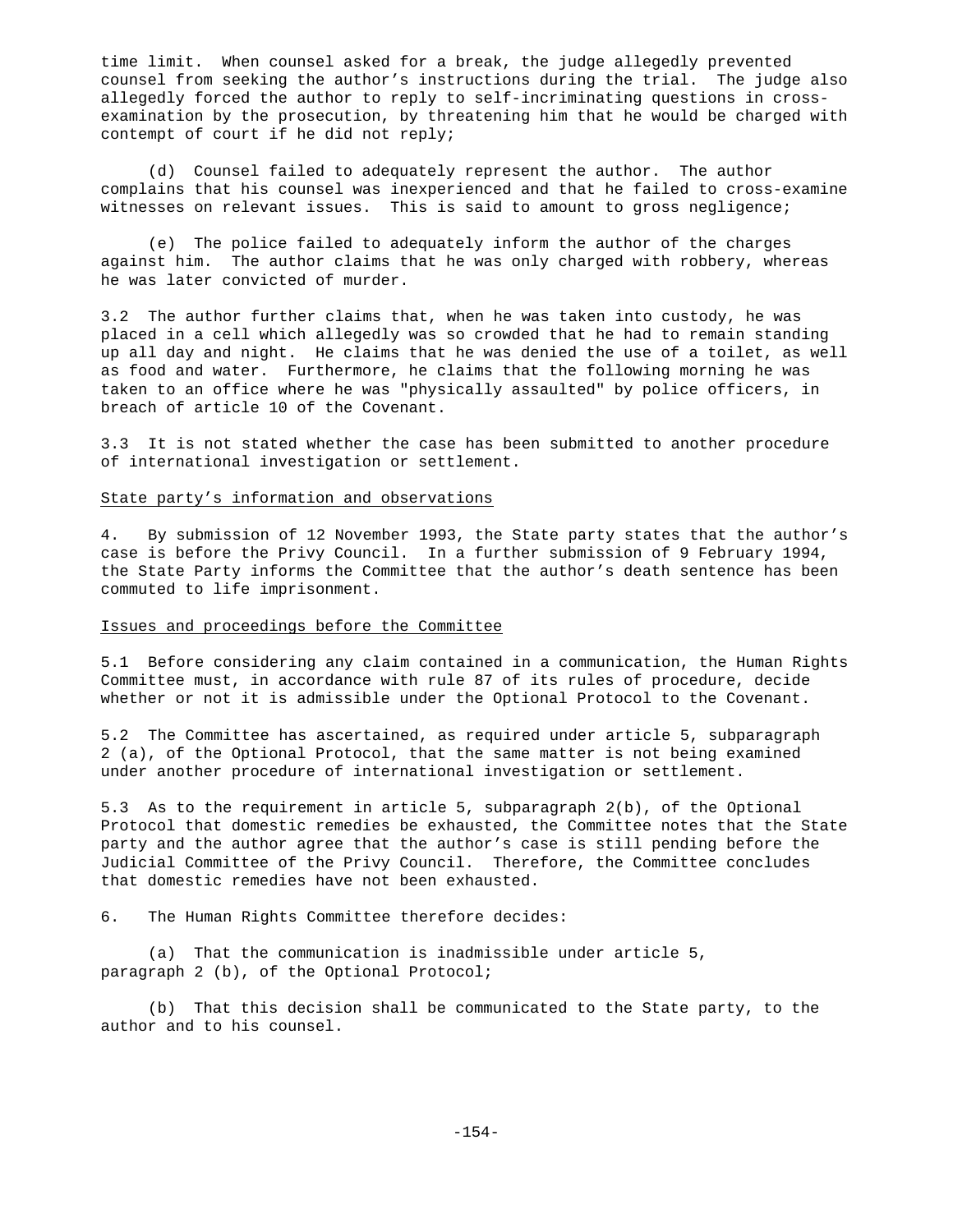F. Communication No. 525/1992; Pierre Gire v. France (decision adopted on 28 March 1995, fifty-third session)

Submitted by: Pierre Gire

Alleged victim: The author

State party: France

The Human Rights Committee, established under article 28 of the International Covenant on Civil and Political Rights,

Meeting on 28 March 1995,

Adopts the following:

### Decision on admissibility

1. The author of the communication is Pierre Gire, a French citizen, at the time of submission of the communication detained in the Maison d'arrêt at Nantes, France. He claims to be a victim of a violation of his human rights by France, without invoking specific articles of the Covenant.

### Facts as submitted by the author

2.1 The author was the director of the Festival Atlantique, a music festival at Nantes. On 9 March 1991, he was arrested and, on 11 March 1991, charged with fraud and forgery. The charges relate to an unaccounted amount of 14 million French francs from the Festival. The author claims that he is innocent and that the money was paid out to artists upon instructions from the board of the Association Festival Atlantique. He further claims that the responsible politicians in Nantes were well aware of the financial problems of the Festival, but continued to encourage its funding.

2.2 The author states that he was kept in pre-trial detention for 22 months and 22 days, from 9 March 1991 to 28 January 1993, and that he filed numerous unsuccessful requests for his release.

### Complaint

3.1 The author contends that the preliminary investigations were unduly prolonged and that his right to trial within a reasonable time has been violated. In this connection, he claims that some of the witnesses, all members of the Association, were heard only 16 months after his arrest.

3.2 The author further claims that the investigation has not been impartial and that he is being used as a scapegoat to avoid disclosures about the involvement of politicians in the matter. In this connection, he submits that a press conference was organized by the Prosecutor's Office on 11 March 1991, which depicted him as being solely responsible; he alleges that this press conference prejudiced witnesses against him.

3.3 Finally, the author alleges that he was not able to prepare his defence properly under the circumstances of his detention.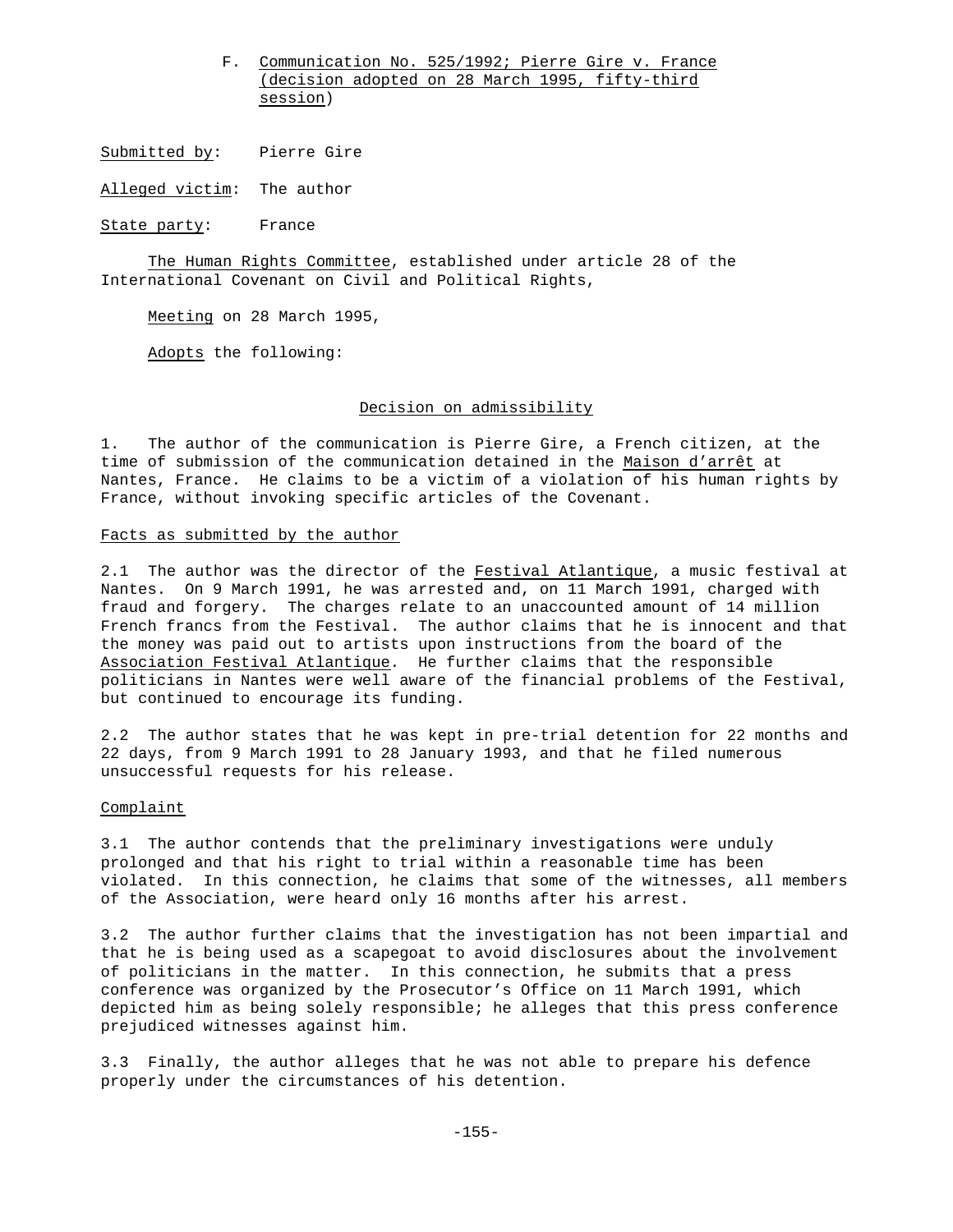### State party's observations

4.1 The State party, by submission of 6 June 1994, explains that the author was arrested after the president of the Conseil Général de Loire-Atlantique and the director general of the departmental administrative authority had brought to the attention of the prosecutor a number of documents with their falsified signatures. The State party submits that in the course of the investigations evidence was found of at least 70 instances of fraud and forgery.

4.2 The State party argues that the communication is inadmissible. It submits that the author submitted a complaint under the European Convention for the Protection of Human Rights and Fundamental Freedoms to the European Commission of Human Rights, which, on 14 October 1993, declared the case inadmissible for failure to exhaust domestic remedies. The State party recalls that it entered a reservation, upon ratifying the Optional Protocol, with regard to article 5, subparagraph 2 (a), to the effect that the Human Rights Committee is not competent to examine a communication if the same matter has already been considered by another procedure of international investigation or settlement.

4.3 Moreover, the State party argues that the communication is inadmissible for failure to exhaust domestic remedies. In this connection, it submits that it was open to the author to appeal the decisions of the Court of Appeal not to order his release, to the Court of Cassation, pursuant to articles 567 and 567-2 of the Code of Penal Procedure, but that he failed to make use of this remedy. The State party argues that the cassation appeal constitutes an effective remedy, since the Court of Cassation, when seized of a matter of pre-trial detention, reviews the question whether the Court of Appeal has correctly applied the requirements to justify the continuation of the pre-trial detention and whether the rules of fair procedure have been respected. The State party submits therefore that the communication does not fulfil the requirements of article 5, subparagraph 2 (b), of the Optional Protocol.

4.4 As regards the author's remaining complaints about the partiality of the investigations against him, the State party emphasizes that the criminal procedures against the author are still pending and that his guilt has not yet been determined by a tribunal. The State party argues that this complaint is therefore inadmissible for failure to exhaust domestic remedies.

5. No comments on the State party's submission were received from the author of the communication, despite a reminder sent on 22 December 1994.

### Issues and proceedings before the Committee

6.1 Before considering any claim contained in a communication, the Human Rights Committee must, in accordance with rule 87 of its rules of procedure, decide whether or not it is admissible under the Optional Protocol to the Covenant.

6.2 The State party has further argued that the communication is inadmissible for failure to exhaust domestic remedies. The Committee notes that the author has not contested that he could have appealed the decisions of the Court of Appeal, refusing his release from pre-trial detention, to the Court of Cassation and has not explained why he failed to make use of this remedy. Furthermore, as regards the author's complaints that the proceedings against him are biased and that he was not able to prepare his defence properly, the Committee notes that the author's trial is currently in process and that domestic remedies are thus not yet exhausted. The communication, therefore, does not fulfil the requirements of article 5, paragraph 2 (b), of the Optional Protocol.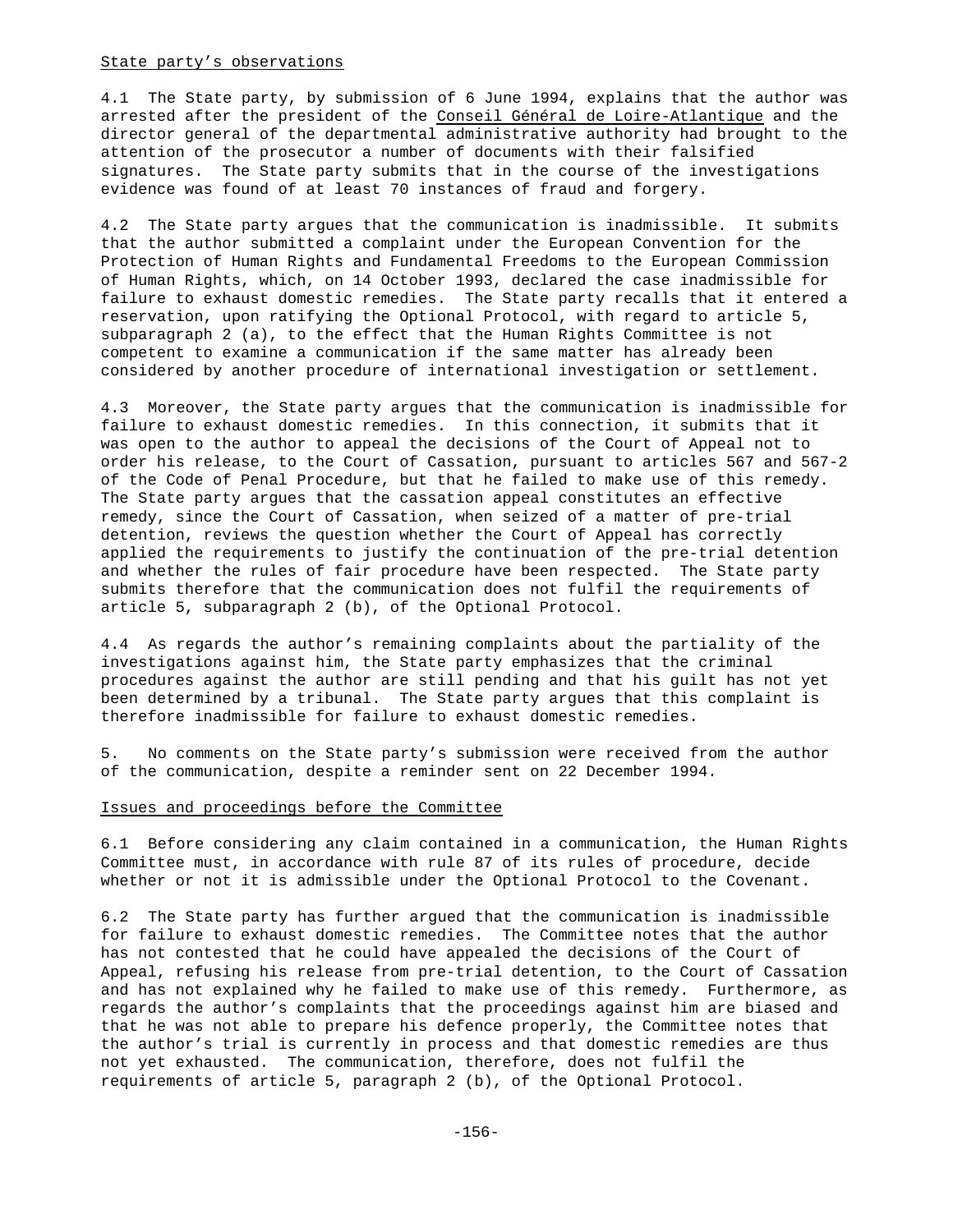7. The Human Rights Committee therefore decides that:

(a) The communication is inadmissible under article 5, paragraph 2 (b), of the Optional Protocol;

(b) This decision shall be communicated to the State party and to the author.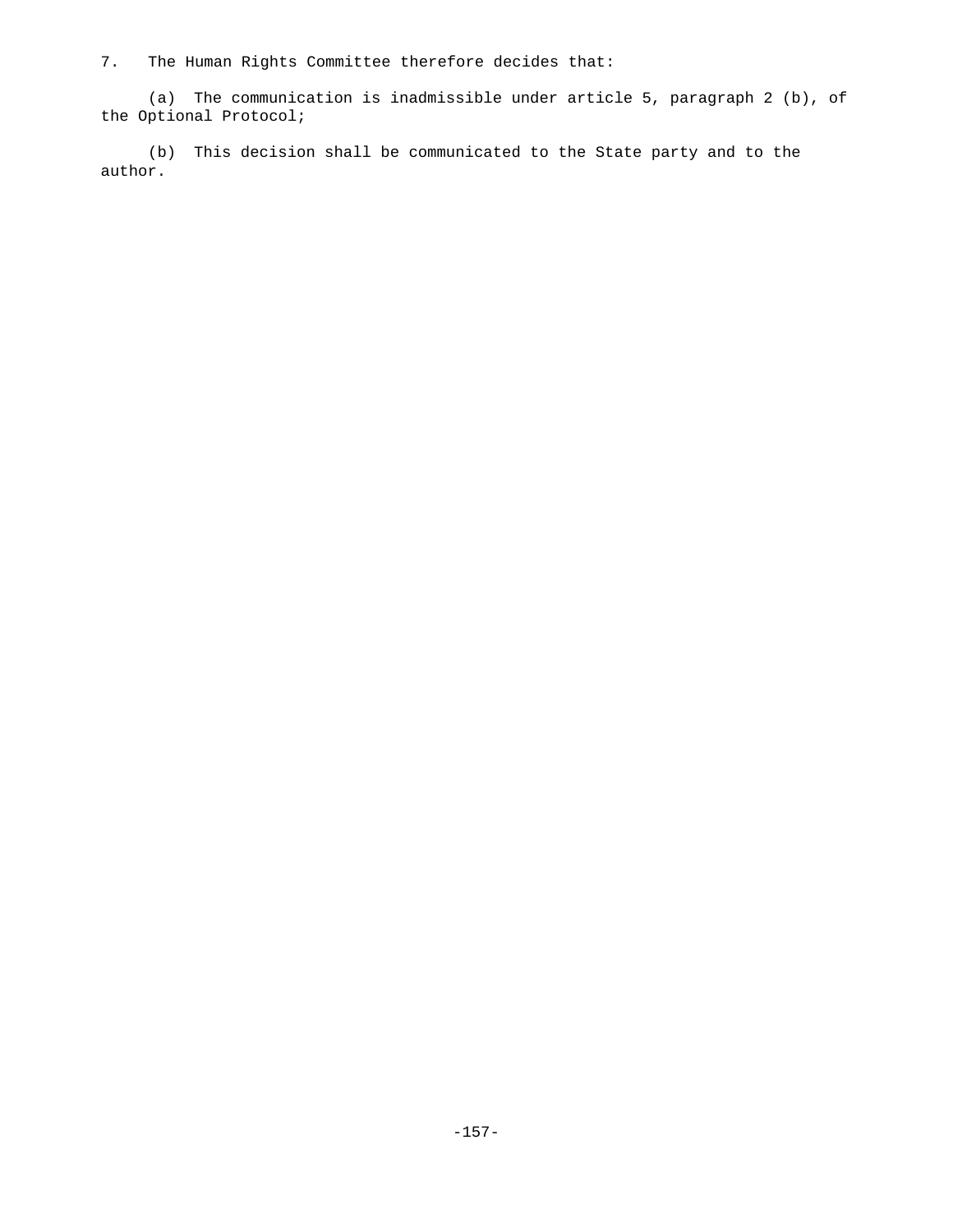G. Communication No. 536/1993; Francis P. Perera v. Australia (decision adopted on 28 March 1995, fifty-third session)

Submitted by: Francis Peter Perera

Alleged victim: The author

State party: Australia

The Human Rights Committee, established under article 28 of the International Covenant on Civil and Political Rights,

Meeting on 28 March 1995,

Adopts the following:

### Decision on admissibility

1. The author of the communication is Mr. Francis Peter Perera, a merchant seaman and Australian citizen by naturalization, born in Sri Lanka and currently living at Kangaroo Point, Queensland, Australia. He claims to be the victim of a violation by Australia of paragraphs 1, 3 (e) and 5 of article 14 and article 26 of the International Covenant on Civil and Political Rights.

# Facts as submitted by the author

2.1 The author was arrested on 11 July 1984, together with one Fred Jensen. He was charged with drug-related offences and later released on bail. On 17 May 1985, he was found guilty on two charges of supplying heroin and one charge of possession of a sum of money obtained by way of commission of a drug offence. He was sentenced to nine years' imprisonment by the Supreme Court of Queensland. On 21 August 1985, the Court of Criminal Appeal quashed the judgement and ordered a retrial. Upon conclusion of the retrial, the author, on 3 March 1986, was found guilty of having possessed and having sold more than 9 grams of heroin to Jensen on 11 July 1984; he was sentenced to eight years' imprisonment. He appealed the judgement on the grounds of misdirection by the judge to the jury, and bias by the judge in the summing-up. The Court of Criminal Appeal dismissed his appeal on 17 June 1986. On 8 May 1987, the High Court of Australia refused the author leave to appeal. On 18 November 1989, the author was released from prison to "home detention" for health reasons; since 17 March 1990 he has been on parole. His parole ended on 18 March 1994.

2.2 At the trial, the prosecution submitted that, early in the morning of 11 July 1984, the author had driven with Jensen in the latter's car; the car had parked next to another car; the author stayed in the car while Jensen went to the other car to sell \$11,000 worth of heroin to an undercover police officer. While the sale was proceeding, police arrived and arrested both the author and Jensen. According to the prosecution, the author, when arrested by the police, immediately voluntarily admitted having handed over heroin to Jensen to sell. The author's house was searched by the police and an amount of money was seized; no drugs were found. The prosecution claimed that \$3,000 found in the house was marked money used for the buying of heroin from Jensen on 1 July 1984.

2.3 On 15 October 1985, in a separate trial, Jensen was found guilty of four charges of supplying a dangerous drug, two charges of selling a dangerous drug,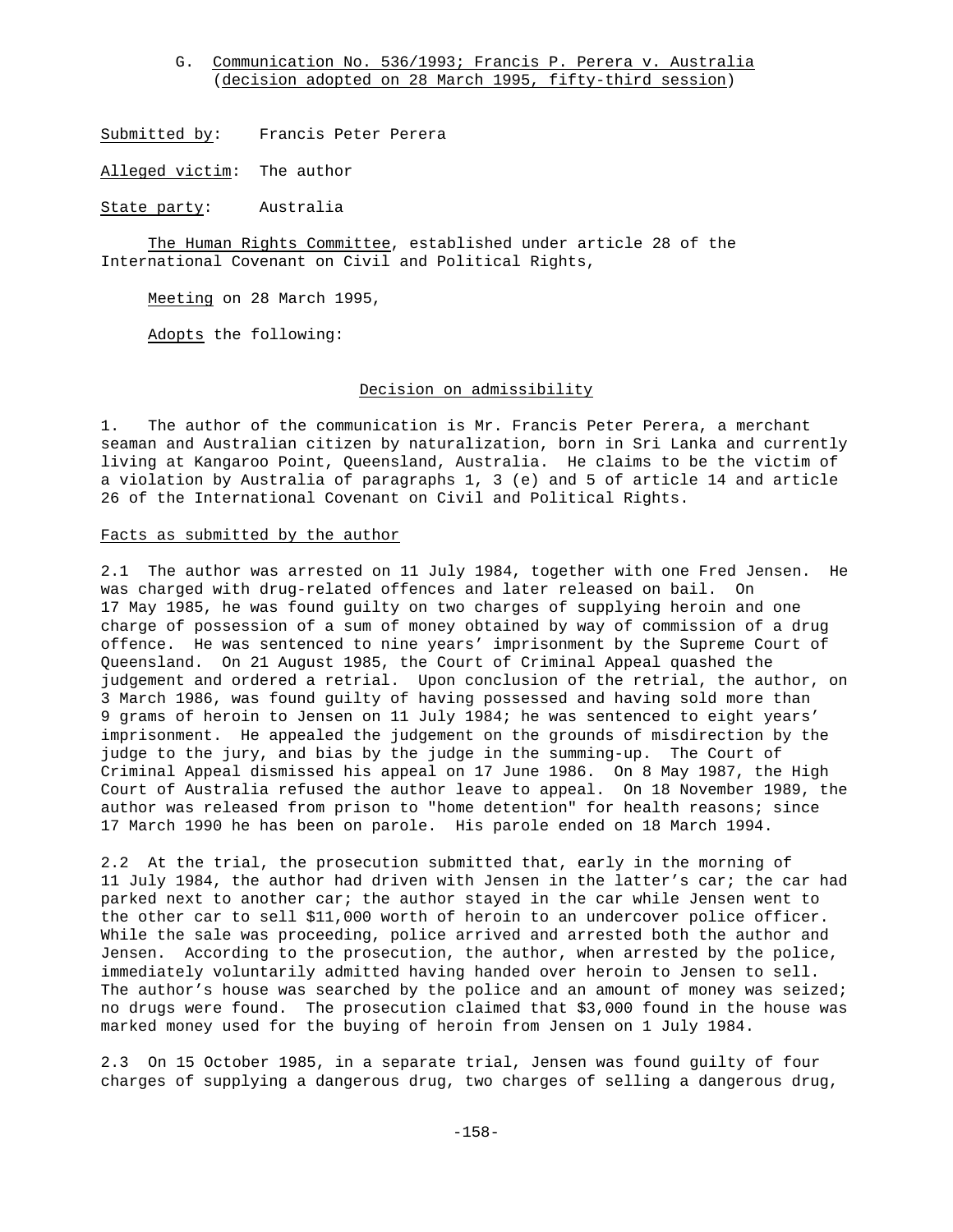and one charge of being in possession of money from the sale of a dangerous drug. On each charge, he was sentenced to six years' imprisonment, to run concurrently.

2.4 The author claims to know nothing of the offence he was charged with and stresses that no drugs were found in his possession. He submits that he did not know about Jensen's involvement with drugs. During the trial, he gave sworn evidence to the effect that Jensen used to work as a handyman around his house, and that, on the morning of 11 July 1984, they were travelling in Jensen's car to a piece of land to build a shack for the author. He further stated that he and his wife, at the end of 1983, had given Jensen \$4,000 to fix things in the house. They then left for Sri Lanka in November 1983 and returned in February 1984, only to discover that Jensen had not done the work for which he was commissioned. In July 1984, Jensen then paid them back \$3,000.

2.5 The author states that the only non-circumstantial evidence against him, on the basis of which he was sentenced, was the evidence given by two policemen that he made admissions regarding his involvement in the sale of heroin on 11 July 1984, first at the roadside, immediately upon his arrest, and, later the same morning, in the police station. One of the policemen made notes, reflecting the admissions, in his notebook; these notes were not signed by the author.

### Complaint

3.1 The author alleges that he did not have a fair trial. He claims that he never made a statement to the police and that the notes which were admitted as evidence during the trial were a fraud. He also claims that the police threatened and hit him and that he was in considerable distress during the interrogations. The author submits that these issues were raised at the trial, but that the judge, after a voir dire, admitted the policemen's evidence regarding the statement given by the author.

3.2 The author further claims that, during the trial, he had repeatedly asked his lawyer to call Jensen as a witness, but that he was advised that there was no need for the defence to call him; nor did the prosecution call Jensen as a witness. The author submits that his lawyer did not raise as a ground of appeal the failure to call Jensen as a witness, although the fact that he was not heard allegedly gave rise to a miscarriage of justice. The author claims that the failure to call Jensen as a witness, despite his numerous requests, constitutes a violation of article 14, subparagraph 3 (e), of the Covenant. In this context, the author also claims that he later discovered that his privately retained lawyer had been in possession of a statement, made by Jensen on 1 March 1986, which exculpated the author. However, this statement was not brought to the attention of the Court. In the statement Jensen admits having difficulty remembering the events of two years previously, as a result of his drug addiction; at that time, he states, however, that during that time he was doing some work for the author around the house and that the author was not aware that he was selling heroin.

3.3 The author further claims that his right to have his conviction and sentence reviewed by a higher tribunal according to law has been violated, since an appeal under Queensland law can be argued only on points of law and allows no rehearing of facts. This is said to constitute a violation of paragraph 5 of article 14.

3.4 The author further claims that he was discriminated against by the police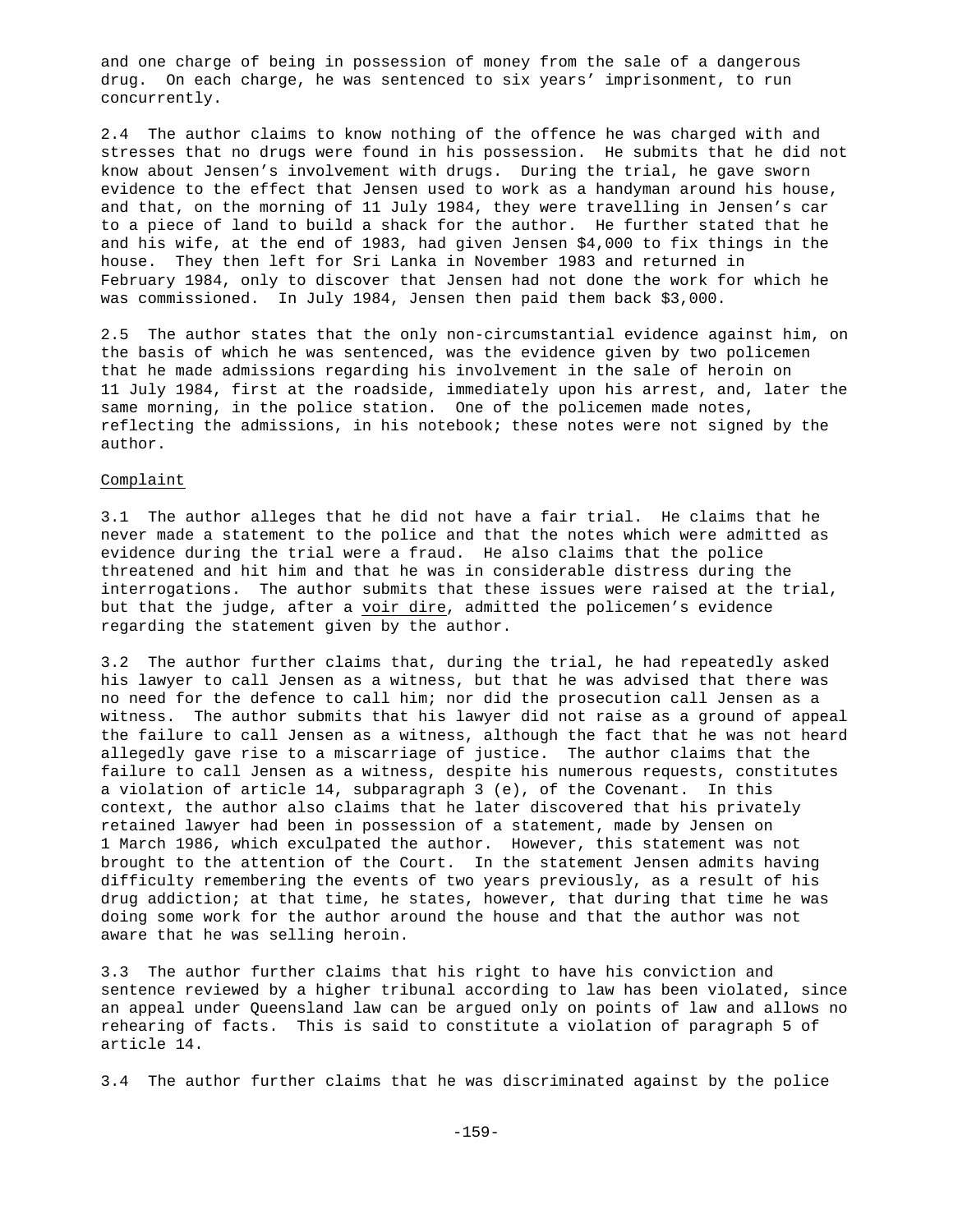because of his racial and national origin. He claims that he was called racist names by the police officers who arrested him and that their decision to fabricate evidence against him was motivated by reasons of racial discrimination.

# State party's observations and the author's comments thereon

4.1 The State party, by submission of December 1993, argues that the communication is inadmissible.

4.2 As regards the author's general claim that he did not have a fair trial, the State party argues that this claim has not been sufficiently substantiated. In this connection, the State party contends that the claim lacks precision. The State party points out that the independence of the judiciary and the conditions for a fair trial are guaranteed by the constitution of Queensland and satisfy the criteria set out in article 14 of the Covenant. The State party recalls that the author's first conviction was quashed by the Court of Criminal Appeal, because the Court considered that the judge's instructions to the jury had been unbalanced. The State party argues that the author's retrial was fair and that it is not the Human Rights Committee's function to provide a judicial appeal from or review of decisions of national authorities.

4.3 As regards the author's claim that his right under article 14, subparagraph 3 (e), was violated because his lawyer failed to call Jensen as a witness, the State party argues that the author was at no stage hindered by the State party in obtaining the attendance of the witness, but that it was his counsel's decision not to do so. In this context, the State party submits that the police had a signed interview with Mr. Jensen in which he stated that he paid the author in exchange for drugs. Furthermore, the State party submits that the matter was never raised on appeal and that, therefore, domestic remedies have not been exhausted. The State party adds that it is not the Government's responsibility to organize the defence of a person accused of having committed a crime.

4.4 As regards the author's claim that his right to review of conviction and sentence was violated, the State party argues that he has failed to substantiate this claim and that, moreover, his claim is incompatible with the provision of article 14, paragraph 5. The State party explains that the primary ground upon which a conviction may be set aside under the Queensland Criminal Code is "miscarriage of justice". It is stated that arbitrary or unfair instructions to the jury and partiality on the part of the trial judge would give rise to a miscarriage of justice. In this context, reference is made to the author's appeal against his first conviction, which was quashed by the Court. The author's appeal against his second conviction, after the retrial, was dismissed. The State party argues that the appellate courts in the author's case did evaluate the facts and evidence placed before the trial courts and reviewed the interpretation of domestic law by those courts, in compliance with article 14, paragraph 5. Finally, the State party refers to the Committee's jurisprudence that "it is generally for the appellate courts of States parties to the Covenant and not for the Committee to evaluate the facts and evidence placed before the courts and to review the interpretation of domestic law by those courts. Similarly, it is for appellate courts and not for the Committee to review specific instructions to the jury by the trial judge, unless it is apparent from the author's submission that the instructions to the jury were clearly arbitrary or tantamount to a denial of justice, or that the judge manifestly violated his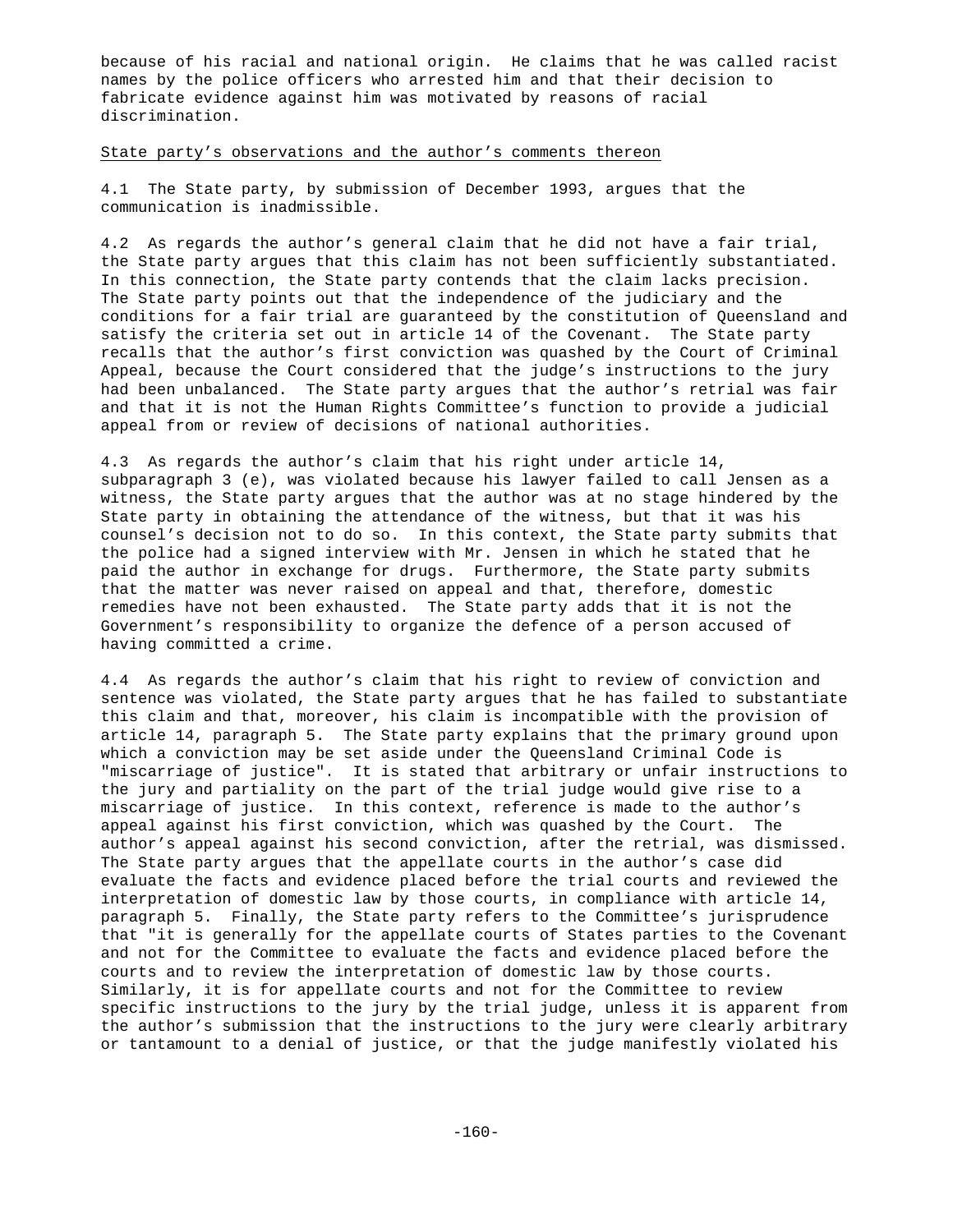obligation of impartiality."<sup>3</sup> The State party submits that the Australian appeal processes comply with the interpretation of article 14, paragraph 5, as expressed by the Committee.

4.5 The State party argues that the author's claim that he was subjected to racial discrimination and beatings by members of the Queensland Police Force is inadmissible. In this context, the State party also notes that the incidents complained of occurred in July 1984. The State party submits that there is no evidence that the police actually engaged in racist behaviour. At the trial, the police denied all allegations to that effect. As regards the author's claim that the police fabricated the evidence against him, the State party notes that this allegation was brought before the courts and that it was rejected; there is no suggestion that this rejection was based on racial discrimination. The State party concludes therefore that the claim that the evidence against the author was fabricated for reasons of racial discrimination is unsubstantiated. The author's complaints about police violence and racist abuse were brought to the attention of the Criminal Justice Commission in 1989, which, on 15 March 1991, decided not to conduct any further investigation. The State party argues, however, that another remedy was available to the author under the federal Racial Discrimination Act 1975. Under the Act, complaints can be made to the Human Rights and Equal Opportunity Commission within 12 months of the alleged unlawful conduct. Since the author failed to avail himself of this remedy, the State party argues that his claim under article 26 is inadmissible for failure to exhaust domestic remedies.

5.1 In his comments on the State party's submission, the author reiterates that he had made explicit requests to his solicitors to have Jensen called as a witness, but that they failed to call him, informing him that Jensen's evidence was not relevant to the defence and that it was up to the prosecution to call him. The author states that, being an immigrant and lacking knowledge of the law, he depended on his lawyer's advice, which proved to be detrimental to his defence. In this context, he submits that, under Australian law, he can enforce his right to call witnesses only through his solicitor, not independently. According to the author, his solicitor was accredited to the Supreme Court of Queensland. He argues that the State party should take responsibility for the supervision of solicitors accredited to the courts, to see whether they comply with their obligations under the law. The author further contends that the signed interview with Jensen, referred to by the State party, was obtained under the influence of drugs, and that this would have been revealed if he would have been called as a witness, especially because the evidence that the author was not involved in any drug deal was corroborated by other witnesses.

5.2 The author reiterates that the racist attitude of the police, resulting in violence and in fabrication of the evidence against him, led to his conviction for an offence of which he had no knowledge. He submits that the evidence against him was wholly circumstantial, except for the alleged admissions to the police, which were fabricated. He claims that the failure of the judge to rule the admissions inadmissible as evidence constitutes a denial of justice, in violation of article 14, paragraph 1; in this context, he submits that the judge did not admit evidence on behalf of the defence from a solicitor who had visited the author at the police station and who had seen that the author was upset and crying, allegedly as a result of the treatment he received from the policemen. The author also contends that there were inconsistencies in the evidence against him, that some of the prosecution witnesses were not reliable and that the

 $3$  Communication No. 331/1988, para. 5.2 (G. J. v. Trinidad and Tobago, declared inadmissible on 5 November 1991).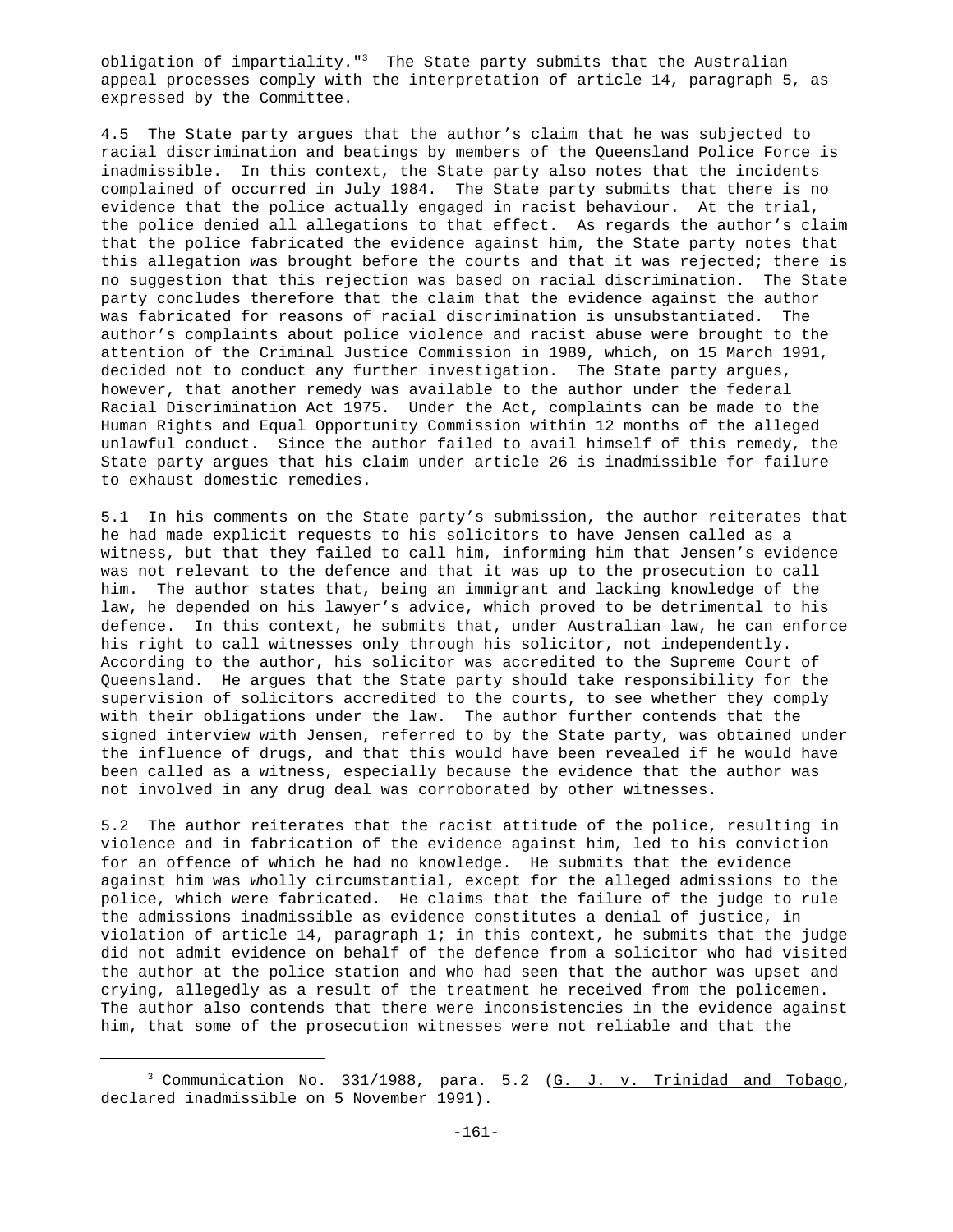evidence was insufficient to warrant a conviction. In this context, the author points out that he was acquitted on two other charges, where the evidence was purely circumstantial, and that his conviction on the one charge apparently was based on the evidence that he had admitted his involvement to the policemen upon arrest.

5.3 The author further submits that it is apparent from the trial transcript that he had difficulties understanding the English that was used in court. He claims that, as a result, he misunderstood some of the questions put to him. He claims that his solicitor never informed him that he had the right to have an interpreter and that, moreover, it was the trial judge's duty to ensure that the trial was conducted fairly and, consequently, to call an interpreter as soon as he noticed that the author's English was insufficient.

5.4 The author further notes that one of the appeal judges who heard his appeal after the first trial also participated in the consideration of his appeal after the retrial. He claims that this shows that the Court of Criminal Appeal was not impartial, in violation of article 14, paragraph 1.

5.5 The author maintains that article 14, paragraph 5, was violated in his case, because the Court of Criminal Appeal reviews the conviction and sentence only on the basis of the legal arguments presented by the defendant's counsel and does not undertake a full rehearing of the facts. According to the author, article 14, paragraph 5, requires a full rehearing of the facts. In this context, the author also states that no possibility of direct appeal to the High Court exists, but that one has to request leave to appeal, which was refused by the Court in his case.

5.6 As regards the State party's claim that he has not exhausted domestic remedies with regard to his complaint about police treatment, the author submits that, in fact, he has addressed complaints to the Police Complaints Tribunal, the Human Rights and Equal Opportunity Commission and the Parliamentary Ombudsman, all to no avail.

#### Issues and proceedings before the Committee

6.1 Before considering any claim contained in a communication, the Human Rights Committee must, in accordance with rule 87 of its rules of procedure, decide whether or not it is admissible under the Optional Protocol to the Covenant.

6.2 The Committee observes that the author's allegations relate partly to the evaluation of evidence by the court. It recalls that it is generally for the appellate courts of States parties to the Covenant, and not for the Committee, to evaluate the facts and evidence in a particular case, unless it is clear that a denial of justice has occurred or that the court violated its obligation of impartiality. The author's allegations and submissions do not show that the trial against him suffered from such defects. In this respect, therefore, the author's claims do not come within the competence of the Committee. Accordingly, this part of the communication is inadmissible as incompatible with the provisions of the Covenant, under article 3 of the Optional Protocol.

6.3 As regards the author's complaint that Jensen was not called as a witness during the trial, the Committee notes that the author's defence lawyer, who was privately retained, was free to call him but, in the exercise of his professional judgement, chose not to do so. The Committee considers that the State party cannot be held accountable for alleged errors made by a defence lawyer, unless it was or should have been manifest to the judge that the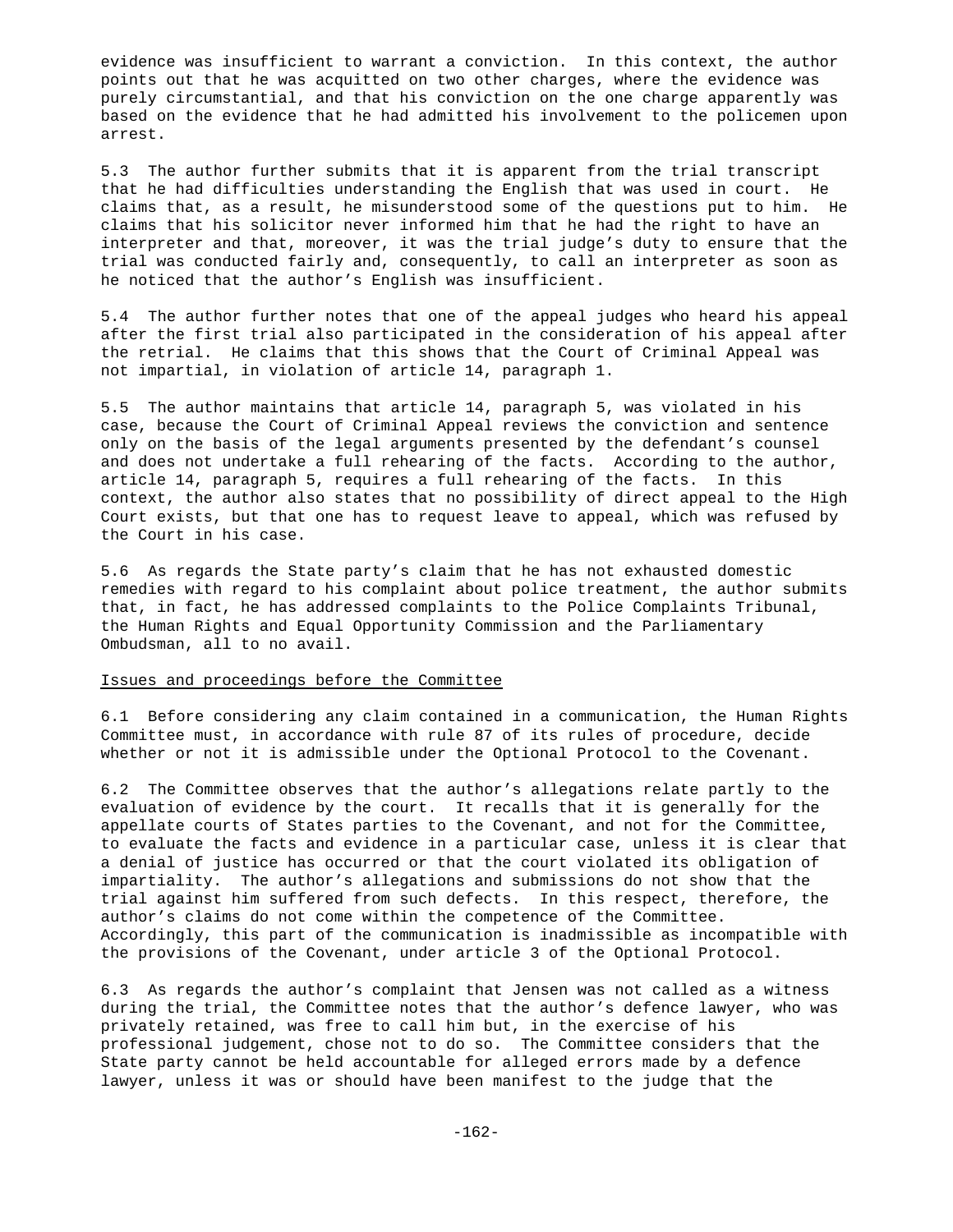lawyer's behaviour was incompatible with the interests of justice. In the instant case, there is no reason to believe that counsel was not using his best judgement, and this part of the communication is therefore inadmissible under article 2 of the Optional Protocol.

6.4 With regard to the author's complaint about the review of his conviction, the Committee notes from the judgement of the Court of Criminal Appeal, dated 4 July 1986, that the Court did evaluate the evidence against the author and the judge's instructions to the jury with regard to the evidence. The Committee observes that article 14, paragraph 5, does not require that a Court of Appeal proceed to a factual retrial, but that a Court conduct an evaluation of the evidence presented at the trial and of the conduct of the trial. This part of the communication is therefore inadmissible as incompatible with the provisions of the Covenant, under article 3 of the Optional Protocol.

6.5 With regard to the author's claim that the appeal against his retrial was unfair, because one of the judges had participated in his prior appeal against the first conviction, the Committee notes that the judge's participation on appeal was not challenged by the defence and that domestic remedies with respect to this matter have thus not been exhausted. This part of the communication is therefore inadmissible.

6.6 As regards the author's claim about the failure to provide him with the services of an interpreter, the Committee notes that this issue was never brought to the attention of the courts, neither during the trial, nor at appeal. This part of the communication is therefore inadmissible for failure to exhaust domestic remedies, under article 5, paragraph 2 (b), of the Optional Protocol.

6.7 In so far as the author complains that the police used violence against him and discriminated against him on the basis of his race, the Committee notes that, to the extent that these allegations do not form part of the author's claim of unfair trial, they cannot be examined because the purported events occurred in July 1986, that is, before the entry into force of the Optional Protocol for Australia on 25 December 1991, and do not have continuing effects which in themselves constitute a violation of the Covenant. This part of the communication is therefore inadmissible ratione temporis.

7. The Human Rights Committee therefore decides:

(a) The communication is inadmissible;

(b) The present decision shall be communicated to the State party and to the author.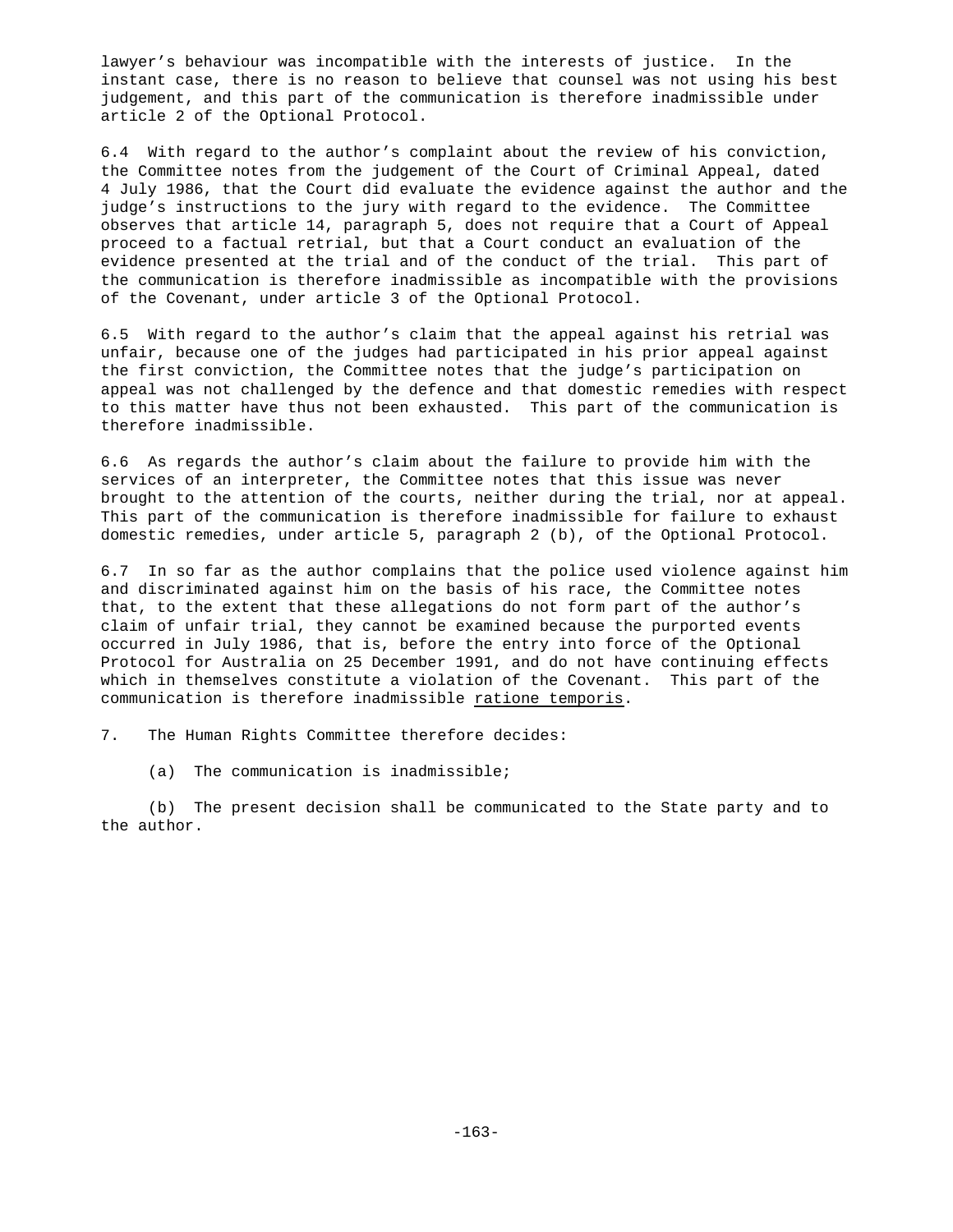H. Communication No. 541/1993; Errol Simms v. Jamaica (decision adopted on 3 April 1995, fifty-third session)

Submitted by: Errol Simms [represented by counsel]

Alleged victim: The author

State party: Jamaica

The Human Rights Committee, established under article 28 of the International Covenant on Civil and Political Rights,

Meeting on 3 April 1995,

Adopts the following:

#### Decision on admissibility

1. The author of the communication is Errol Simms, a Jamaican citizen, currently awaiting execution at the St. Catherine District Prison, Jamaica. He claims to be the victim of violations by Jamaica of article 6, paragraph 2; article 7; and article 14, paragraphs 1 and 3 (b), of the International Covenant on Civil and Political Rights. He is represented by counsel.

# Facts as submitted by the author

2.1 On 17 May 1987, the author was charged with the murder, on 12 April 1987, of one Michael Demercado. He was convicted and sentenced to death in the Kingston Home Circuit Court on 16 November 1988. On 24 September 1990, the Court of Appeal of Jamaica dismissed his appeal. The Judicial Committee of the Privy Council dismissed his petition for special leave to appeal on 6 June 1991. With this, it is submitted, domestic remedies have been exhausted. The murder for which the author stands convicted has been classified as capital murder under the Offences against the Person (Amendment) Act, 1992.

2.2 The case for the prosecution was that, on 12 April 1987, at approximately 3 a.m., the author, together with two other men, followed one Carmen Hanson, who returned from a party, into her house. They demanded money, threatened her and hit her. In the course of the robbery, Carmen Hanson's son, Owen Wiggan, together with Michael Demercado and another man, arrived at the house and called her. The author and his companions left the house and were confronted by the three men; Michael Demercado was then shot dead by the author.

2.3 The prosecution's case rested on the identification evidence of Carmen Hanson's common law husband, Tyrone Wiggan, and their son, Owen. Carmen Hanson testified that the assailants had been masked; she could not identify the author.

2.4 Tyrone Wiggan testified that, during the robbery, he was in his bedroom, opposite to the room where his wife was assaulted; the light in the latter room was turned on. He stated that he could observe the author, who was masked, through a one foot space at the bottom of the bedroom door; although the author had his back turned towards him for most of the time, he recognized the author, whom he had known for two or three years, from the slight hunch in his back and from certain other features. He further testified that, when the author left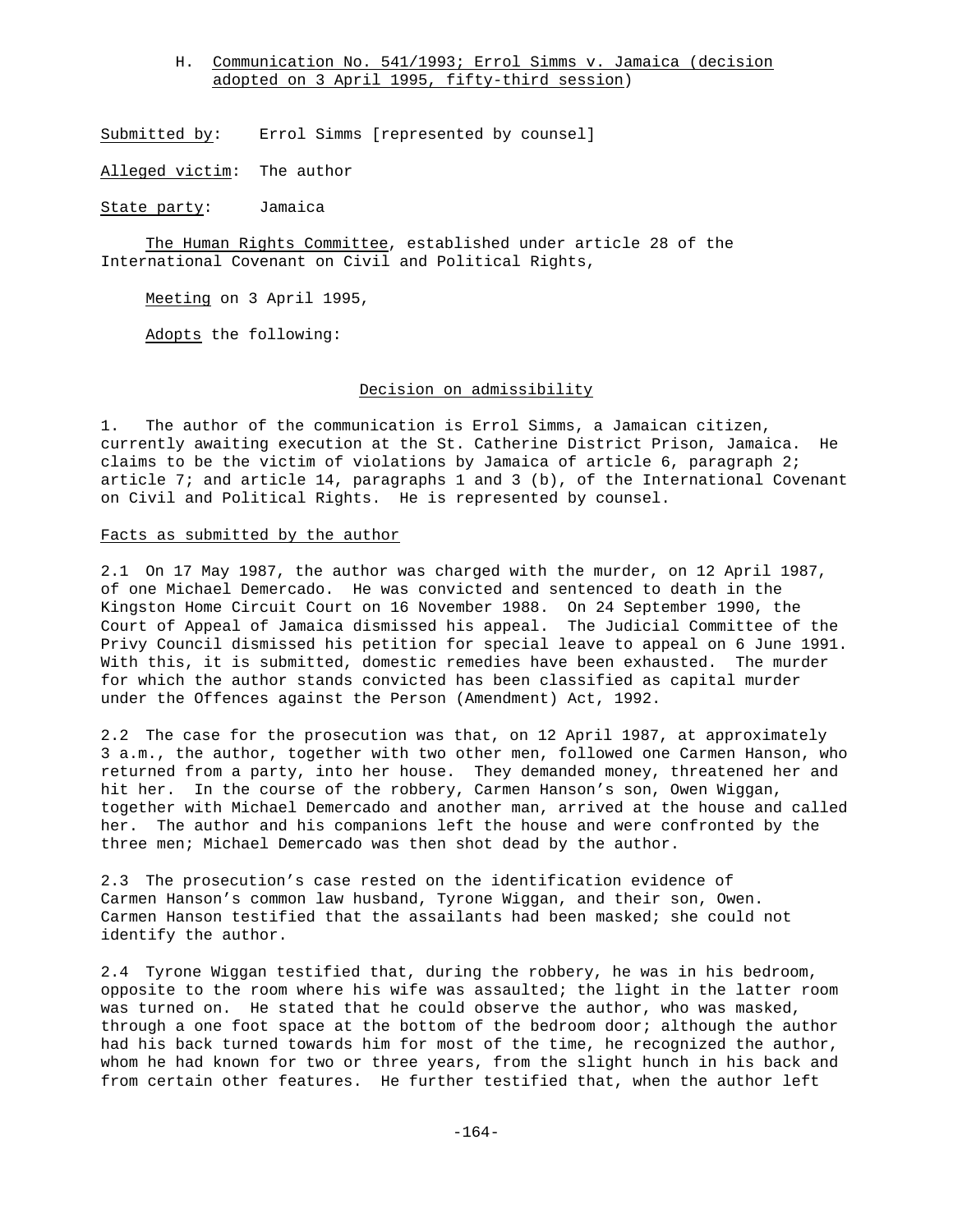the room, he was able to see him from the front for two seconds.

2.5 Owen Wiggan testified that he faced the author, whom he knew since childhood, from a distance of 10 feet, for about three minutes. He stated that he was able to recognize the author as the street light in front of the house illuminated the entrance where the three men were standing, and that he saw the author firing at Michael Demercado. He further stated that he had seen the author earlier that evening at the party, where he had been involved in an argument with the deceased.

2.6 The defence was based on alibi. The author gave sworn evidence in which he denied having been at the party and testified that he had been at home with his girlfriend, going to bed at 8 p.m. and awaking at 6 a.m. the following morning. This evidence was corroborated by his girlfriend.

### Complaint

3.1 Counsel submits that there were serious weaknesses in the identification evidence, namely, that identification occurred at night, that Tyrone Wiggan had a limited opportunity to obtain a front view of the assailant and that he partly identified the author because of his nose and mouth despite the fact that the assailant was masked. Counsel further submits that it appears from Owen Wiggan's statement to the police that he did not identify the author, whereas at the trial he stated to the police that the author was the assailant.

3.2 Counsel notes that the author was not placed on an identification parade; he submits that in a case in which the prosecution relies solely on identification evidence, an identification parade must be held.

3.3 As to the trial, counsel submits that the trial judge failed to direct the jury properly about the dangers of convicting the accused on identification evidence alone. Counsel submits that the judge's misdirections on the issue of identification constituted the main ground of appeal and that the Court of Appeal, having found no fault with them, dismissed the appeal. Similarly, the petition for special leave to appeal to the Judicial Committee of the Privy Council was based on the issue of identification. As to the refusal to give leave to appeal, counsel argues that, in view of the fact that the Privy Council limits the hearing of appeals in criminal cases to cases where, in its opinion, some matter of constitutional importance has arisen or where a "substantial injustice" has occurred, its jurisdiction is far more restricted than that of the Human Rights Committee.

3.4 It is submitted that during the preliminary inquiry the author was represented by a privately retained lawyer, who only took a short statement from him. The lawyer resigned, because he was not satisfied with the fees he was paid, while the proceedings in court were still pending. The author was then assigned a legal aid lawyer. The author alleges that he first met with his lawyer just before the trial started, and complains that the lawyer did not adequately represent him, which, according to the author, is due to the fact that legal aid lawyers are paid "little or no money". As to the appeal, it is submitted that the author probably had no choice as to his lawyer, nor the opportunity to communicate with him prior to the hearing. In this context, it is submitted that counsel for the appeal informed counsel in London that he could not recall when he had visited the author and for how long he had spoken to him, and that he was paid the "princely sum of about 3 pounds to argue the appeal".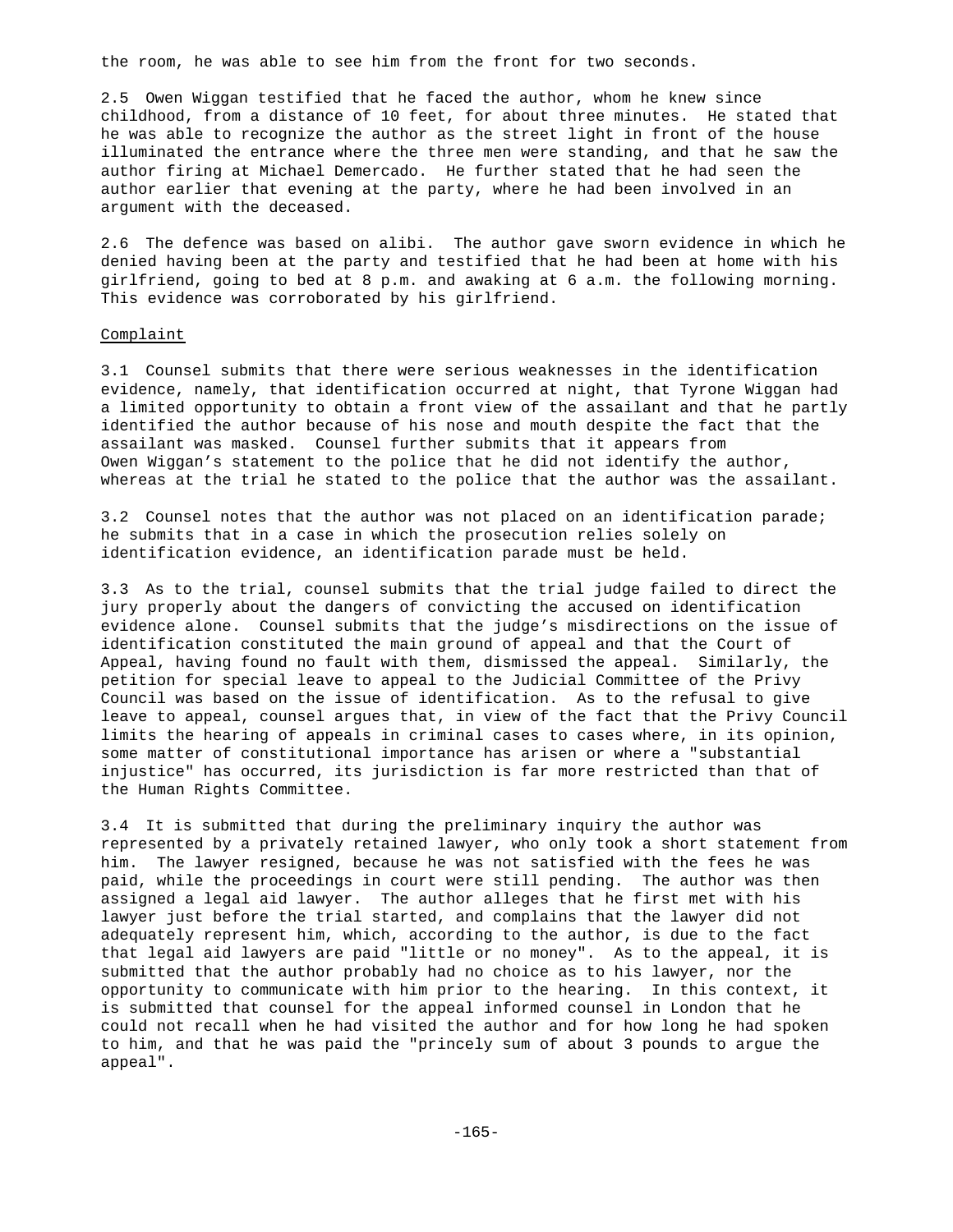3.5 It is argued that the facts mentioned above constitute a violation of article 14, paragraphs 1 and 3 (b), of the Covenant. In view of the above, it is also submitted that the imposition of a sentence of death upon the conclusion of a trial in which the provisions of the Covenant have been violated constitutes a violation of article 6, paragraph 2, of the Covenant.

3.6 The author claims that he was beaten by the police upon his arrest, in violation of articles 7 and 10, paragraph 1, of the Covenant.

3.7 Counsel argues that in view of the fact that the author was sentenced to death on 16 November 1988, the execution of the sentence at this point in time would amount to cruel, inhuman and degrading treatment, in violation of article 7 of the Covenant. Counsel asserts that the time spent on death row already constitutes such cruel, inhuman and degrading treatment. To support this claim, counsel refers to a report on the conditions in St. Catherine District Prison prepared by a non-governmental organization in May 1990.

3.8 It is stated that the matter has not been submitted to any other instance of international investigation or settlement.

## State party's observations and counsel's comments thereon

4. The State party, by submission of 5 August 1993, argues that the communication is inadmissible for failure to exhaust domestic remedies. In this context, the State party argues that it is open to the author to seek redress for the alleged violations of his rights by way of constitutional motion.

5. In his comments, counsel submits that, although a constitutional remedy exists in theory, it is unavailable to the author in practice, because of his lack of funds and the State party's failure to provide legal aid for constitutional motions.

#### Issues and proceedings before the Committee

6.1 Before considering any claim contained in a communication, the Human Rights Committee must, in accordance with rule 87 of its rules of procedure, decide whether or not it is admissible under the Optional Protocol to the Covenant.

6.2 The Committee notes that part of the author's allegations relate to the evaluation of evidence and to the instructions given by the judge to the jury. The Committee refers to its prior jurisprudence and reiterates that it is generally for the appellate courts of States parties to the Covenant to evaluate facts and evidence in a particular case. Similarly, it is not for the Committee to review specific instructions to the jury by the trial judge, unless it can be ascertained that the instructions to the jury were clearly arbitrary or amounted to a denial of justice. The material before the Committee does not show that the trial judge's instructions or the conduct of the trial suffered from such defects. Accordingly, this part of the communication is inadmissible as incompatible with the provisions of the Covenant, pursuant to article 3 of the Optional Protocol.

6.3 The author has further claimed that he had not sufficient time to prepare his defence, in violation of article 14, paragraph 3 (b), of the Covenant. The Committee notes that the lawyer who represented the author at his trial has stated that, in fact, he did have sufficient time to prepare the defence and to call witnesses. With regard to the appeal, the Committee notes that the appeal judgement shows that the author was represented by counsel who argued the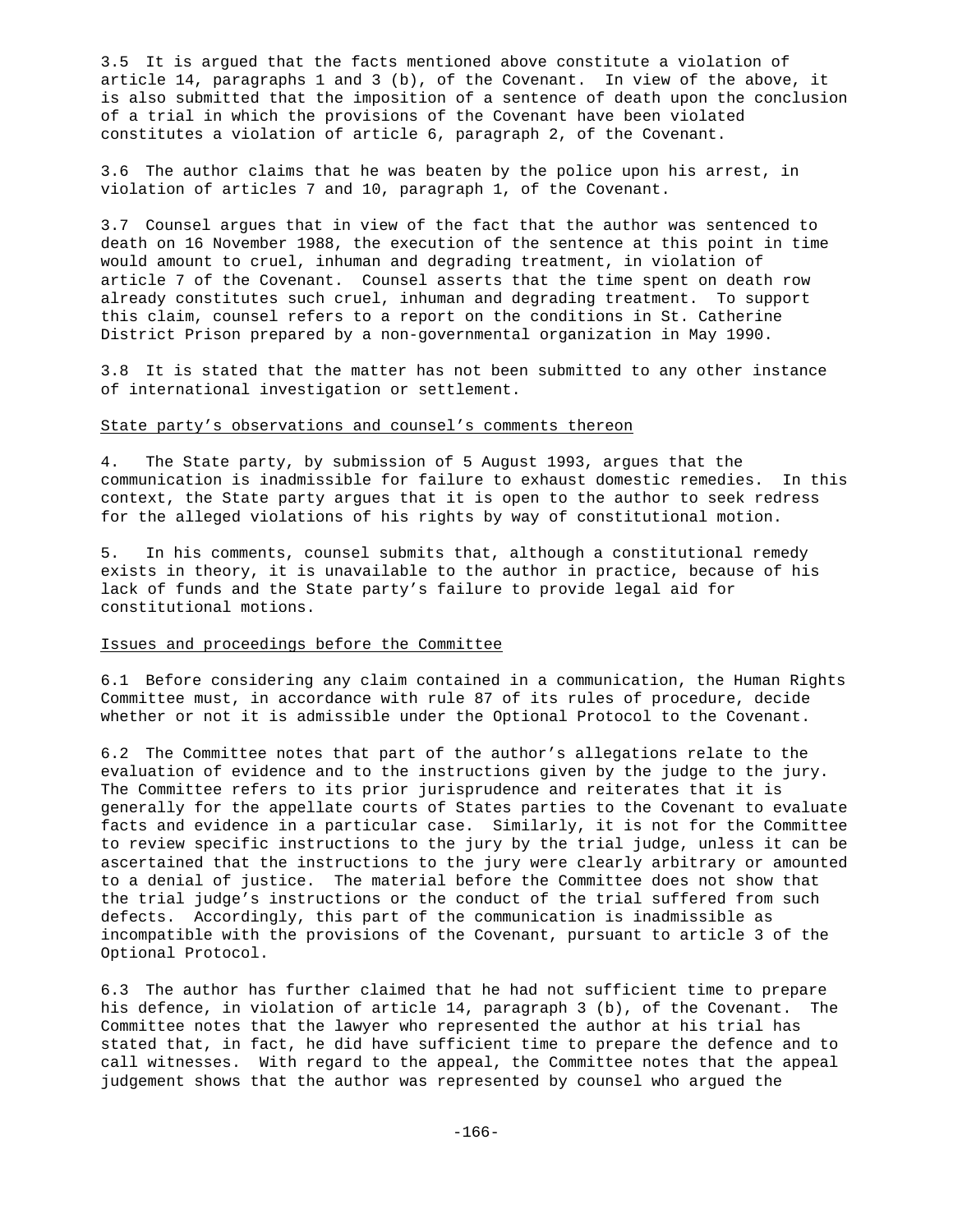grounds for the appeal and that the author and his present counsel have not specified their complaint. In these circumstances the Committee considers that the allegation has not been substantiated, for purposes of admissibility. This part of the communication is therefore inadmissible under article 2 of the Optional Protocol.

6.4 As regards the author's claim that he was beaten by the police upon arrest, the Committee notes that this claim was never brought to the attention of the Jamaican authorities, neither in the author's sworn evidence at the trial, nor on appeal, or in any other way. The Committee refers to its standard jurisprudence that an author should show reasonable diligence in the pursuit of available domestic remedies. This part of the communication is therefore inadmissible for failure to exhaust domestic remedies.

6.5 The Committee next turns to the author's claim that his prolonged detention on death row amounts to a violation of article 7 of the Covenant. Although some national courts of last resort have held that prolonged detention on death row for a period of five years or more violates their constitutions or laws, $<sup>4</sup>$  the</sup> jurisprudence of this Committee remains that detention for any specific period would not be a violation of article 7 of the Covenant in the absence of some further compelling circumstances.5 The Committee observes that the author has not substantiated, for purposes of admissibility, any specific circumstances of his case that would raise an issue under article 7 of the Covenant. This part of the communication is therefore inadmissible under article 2 of the Optional Protocol.

7. The Human Rights Committee therefore decides:

(a) That the communication is inadmissible;

(b) That this decision shall be communicated to the State party, to the author and to his counsel.

<sup>4</sup> See, inter alia, the judgement of the Judicial Committee of the Privy Council, dated 2 November 1993 (Pratt and Morgan v. Jamaica).

<sup>5</sup> See the Committee's Views on Communication No. 210/1986 and Communication No. 225/1987 (Earl Pratt and Ivan Morgan v. Jamaica), adopted on 6 April 1989, para. 12.6. See also, inter alia, the Committee's views on Communication No. 270/1988 and Communication No. 171/1988 (Randolph Barrett and Clyde Sutcliffe v. Jamaica), adopted on 30 March 1992, and Communication No. 470/1991 (Kindler v. Canada), adopted on 30 July 1993.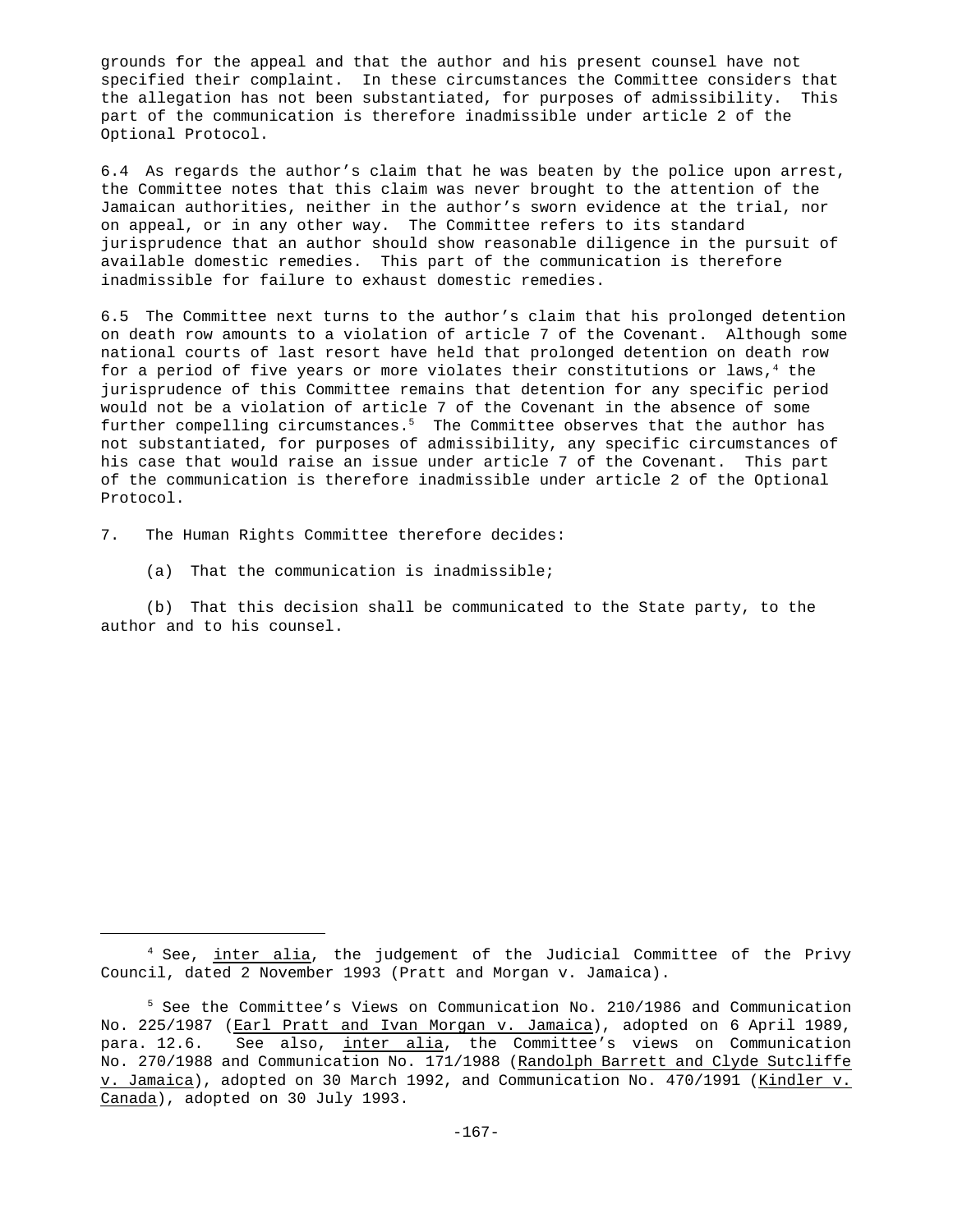I. Communication No. 553/1993; Michael Bullock v. Trinidad and Tobago (decision adopted on 19 July 1995, fiftyfourth session)

Submitted by: Michael Bullock

Alleged victim: The author

State party: Trinidad and Tobago

The Human Rights Committee, established under article 28 of the International Covenant on Civil and Political Rights,

Meeting on 19 July 1995,

Adopts the following:

### Decision on admissibility

1. The author of the communication is Michael Bullock, a Trinidadian citizen, at the time of submission of the communication awaiting execution at the State Prison in Port-of-Spain, Trinidad and Tobago. He claims to be the victim of violations by Trinidad and Tobago of article 14, paragraphs 1, 2 and 3 (e), of the International Covenant on Civil and Political Rights. He is represented by counsel.

### Facts as submitted by the author

2.1 On 25 April 1981, the author, together with one P.S., was charged with the murder of one H.McG. On 27 May 1983, he was found guilty as charged and sentenced to death; his co-accused was acquitted. The Court of Appeal dismissed the author's appeal on 21 April 1988. His petition for special leave to appeal to the Judicial Committee of the Privy Council was dismissed on 9 November 1990. On 19 August 1993, a warrant was issued for the execution of the author on 24 August 1993; on 23 August 1993, the High Court granted a stay of execution, following the filing of a constitutional motion on the author's behalf.

2.2 Following the judgement of the Judicial Committee of the Privy Council in Pratt and Morgan v. Jamaica, the author's death sentence was commuted to one of life imprisonment.

2.3 At the trial, the prosecution's case rested mainly on the testimony of one Movin Brown, who lived at the same address as the author. This witness testified that, in the morning of 25 April 1981, he saw the author pull the victim out of her car and beat her to death. During the trial, the author made an unsworn statement from the dock. He testified that he was present at the time of the incident, but that it was Movin Brown who beat and killed the deceased, and later threatened him. The prosecution also relied on oral statements made by the author testifying to his involvement in the robbery, as well as on circumstantial evidence.

2.4 During the trial, the defence sought to challenge the credibility of Movin Brown on the basis of a statement made by him to the police in 1976, concerning another murder case for which he had been tried, but had been acquitted (reportedly on the ground that the cause of death was not established). The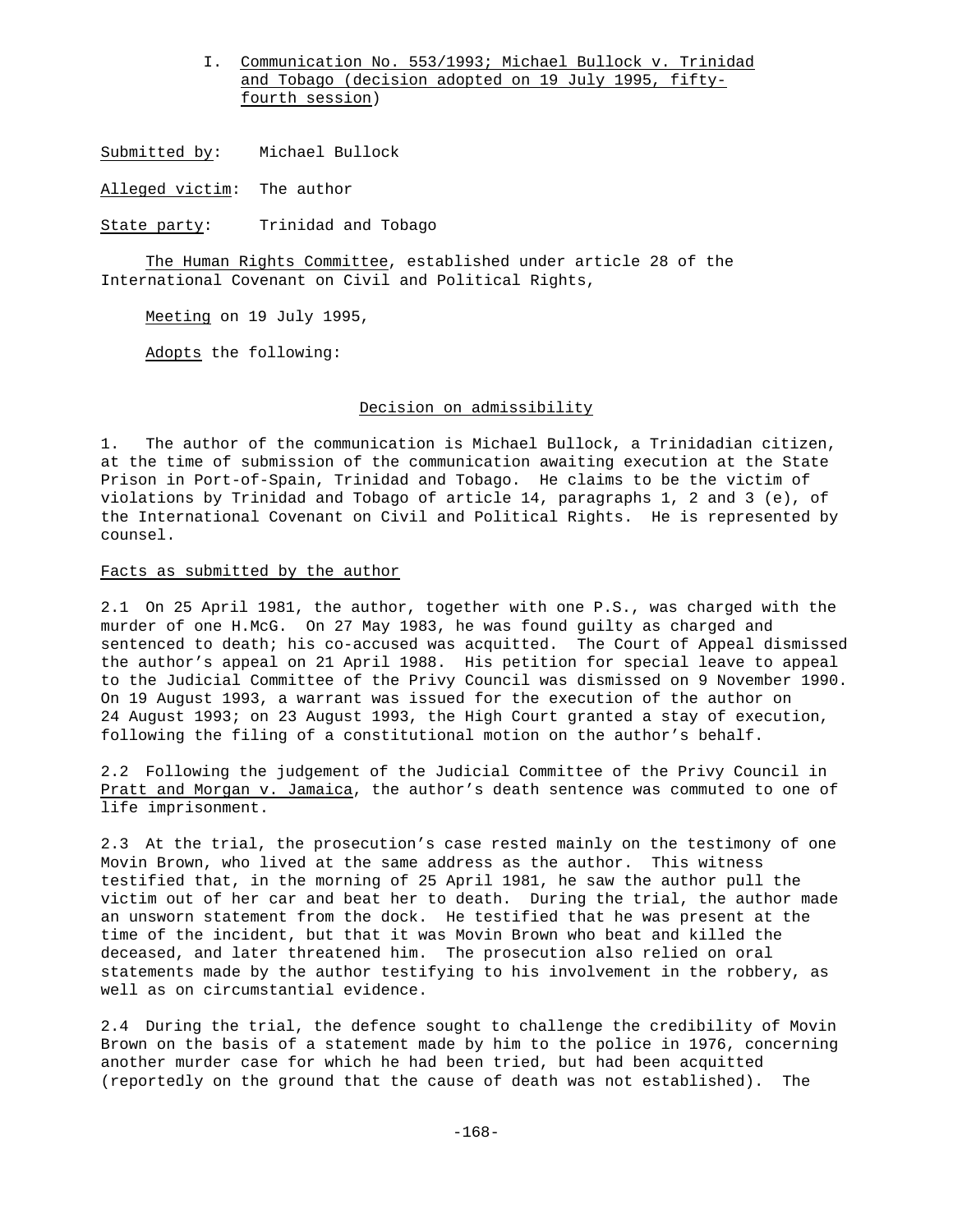judge, however, did not allow counsel to cross-examine Movin Brown on the basis of this statement, and refused counsel's request to admit the statement in evidence.

### **Complaint**

3.1 It is submitted that Movin Brown's prior statement was highly relevant to the issue of his credibility, and that the judge, by refusing counsel to crossexamine him on this point, and by refusing to admit the statement in evidence, violated the author's rights under article 14, paragraphs 1 and 3 (e).

3.2 Counsel further points out that the trial judge, when instructing the jury, said: "[...] what Bullock has said in his defence by his statement in the dock is an exercise of his right to speak as an accused person and his right to speak from where he is. But as you have heard from time to time, wherever there are rights, there are responsibilities and I will come to that". The judge later said: "I said earlier, wherever there are rights, there are responsibilities. These responsibilities are not limited to the accused alone. They spread to his legal representative as well. This is the law of this country". And he further said: "As I said, the accused exercised his right, but rights carry responsibilities".

3.3 It is submitted that the judge's instructions were unfair, since he did not give any guidance to the jury as to what he meant by the word "responsibilities" in this connection. Counsel argues that the judge, by using such language, left the jury under the impression that the author had failed to discharge some responsibility which he was obliged to perform, and that, since the exact nature of that responsibility was not made clear, the jury could have interpreted it to mean that the author had a responsibility to give a sworn statement. Counsel further argues that the judge's comments could also have been interpreted by the jury to mean that the author had in some way been irresponsible in levelling, as the judge himself put it, "serious and grave allegations" against Movin Brown. The judge's instructions to the jury are said to amount to a further violation of article 14, paragraph 1, and in addition, to a violation of article 14, paragraph 2, of the Covenant.

### State party's observations on admissibility and the author's comments

4.1 By submission of 4 November 1993, the State party argues that the communication is inadmissible.

4.2 The State party points out that on 23 August 1993, after a warrant for the author's execution had been issued, the author filed a constitutional motion before the High Court, seeking a declaration that the execution of the sentence of death against him would be unconstitutional, as well as an order to vacate the sentence of death and to stay the execution. On 23 August 1993, the Court granted a conservatory order, staying the author's execution. The State party concludes that domestic remedies have not been exhausted and that the communication is thus inadmissible.

4.3 As regards the Committee's request, under rule 86 of its rules of procedure, that the State party not carry out the death penalty against the author while his communication is being considered by the Committee, the State party states that, in view of the inadmissibility of the communication, it is not prepared to give such an undertaking. It refers, however, to the stay of execution ordered by the High Court, and states that it will abide by it.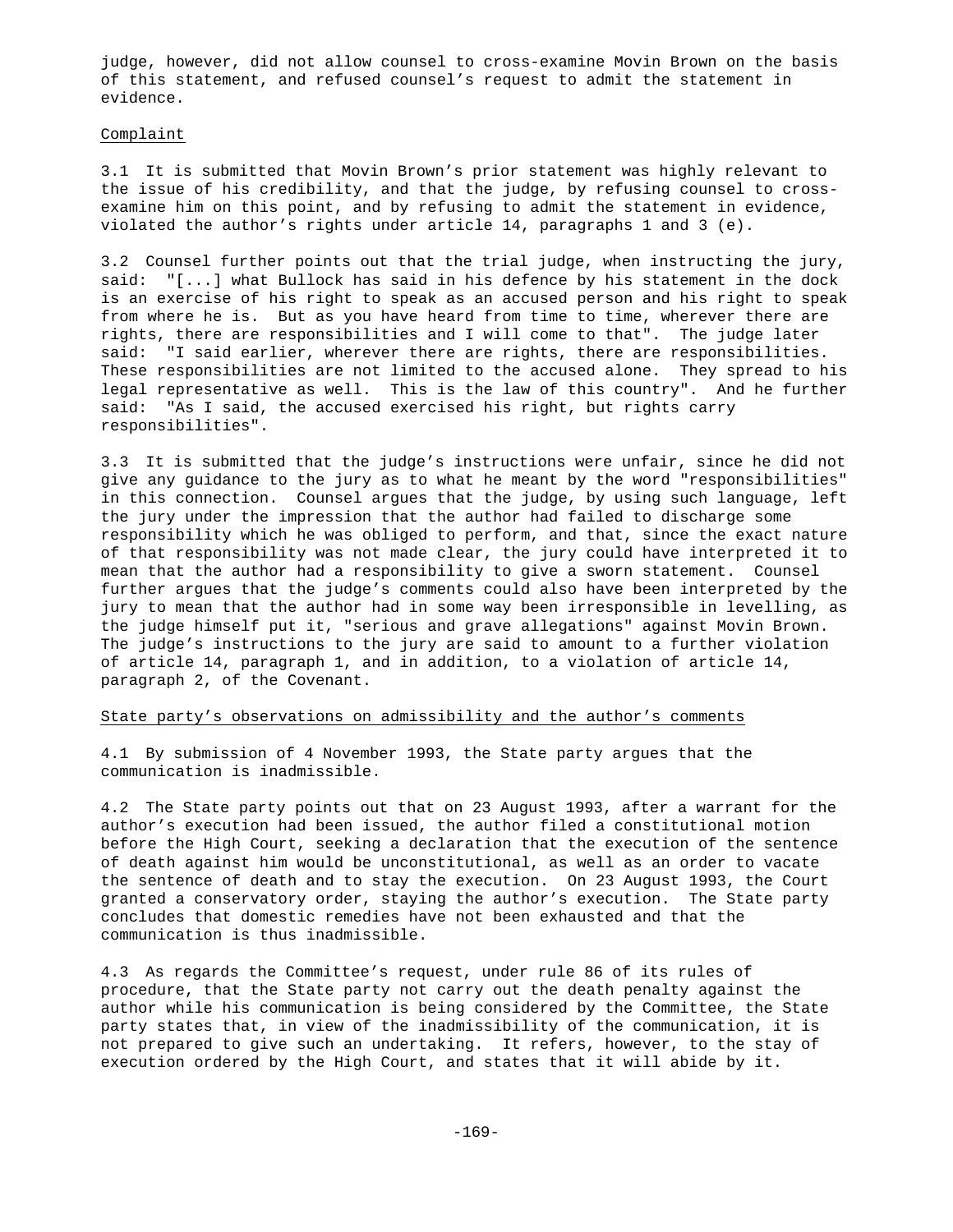4.4 The State party encloses a copy of the judgement of the Court of Appeal in the author's case. It submits that the Court of Appeal dealt extensively with the refusal of the trial judge to admit the statement made by Movin Brown, as well as with the judge's directions regarding the author's statement from the dock. The Court of Appeal concluded that the trial judge had acted properly in both the conduct of the trial and in his summing up to the jury, and dismissed the appeal.

4.5 The State party claims that the author is seeking to use the Human Rights Committee as a final court of appeal. It argues that this is contrary to the Committee's jurisprudence and incompatible with the provisions of the Covenant.

5.1 In his comments on the State party's submission, the author argues that his constitutional law motion does not render his communication to the Committee inadmissible under article 5, paragraph 2 (b), of the Optional Protocol. He submits that the constitutional motion only concerns the constitutionality of the execution of his death sentence and does not concern his claim of unfair trial.

5.2 The author further argues that, while it is true that it is not in principle for the Committee to evaluate facts and evidence in a particular case or to review the judge's instructions to the jury, the Committee does have competence to do so where it can be ascertained that the proceedings have been arbitrary or manifestly unjust, amounting to a denial of justice. The author argues that the judge's refusal to have him thoroughly cross-examine the prosecution's main witness, as well as the judge's instructions to the jury, improperly shifting the burden of proof onto him, amounted to a denial of justice, and that the Committee therefore is competent to examine his communication.

6. In a further submission, dated 18 July 1994, the State party informs the Committee that the author's death sentence has been commuted to one of life imprisonment for the rest of his natural life, following the decision of the Judicial Committee of the Privy Council in the case of Pratt and Morgan v. the Attorney General of Jamaica, in which it was held that in any case in which execution is to take place more than five years after sentence, there will be strong grounds for believing that the delay is such as to constitute "inhuman or degrading punishment or treatment".

## Issues and proceedings before the Committee

7.1 Before considering any claim contained in a communication, the Human Rights Committee must, in accordance with rule 87 of its rules of procedure, decide whether or not it is admissible under the Optional Protocol to the Covenant.

7.2 The Committee regrets that the State party was not prepared to give the undertaking requested by the Committee under rule 86 of its rules of procedure, not to execute the death sentence against the author while his case was under examination under the Optional Protocol, since the State party considered the communication inadmissible. The Committee observes that it is not for the State party, but for the Committee, to decide whether or not a communication is admissible. The Committee requests the State party to cooperate fully with the Committee's examination of communications in the future.

7.3 The Committee notes that part of the author's allegations relate to the instructions given by the judge to the jury. The Committee refers to its prior jurisprudence and reiterates that it is generally not for the Committee, but for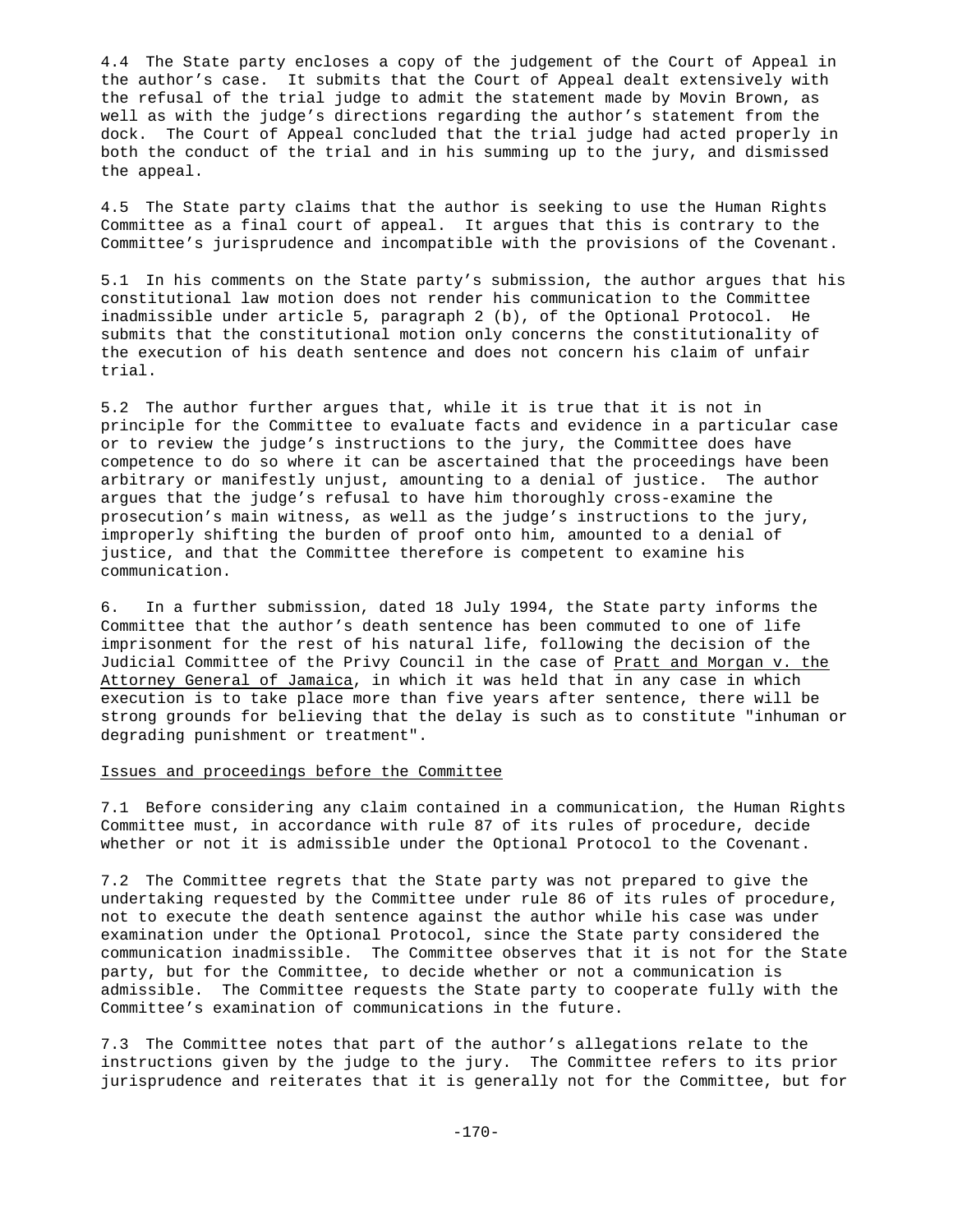the appellate Courts of States parties, to review specific instructions to the jury by the trial judge, unless it can be ascertained that the instructions to the jury were clearly arbitrary or amounted to a denial of justice. The Committee has taken note of the author's claim that the instructions in the instant case were manifestly unjust. The Committee has also noted the Court of Appeal's consideration of this claim, and concludes that in the instant case the trial judge's instructions did not show such defects as to render them manifestly arbitrary or a denial of justice. Accordingly, this part of the communication is inadmissible as incompatible with the provisions of the Covenant, pursuant to article 3 of the Optional Protocol.

7.4 As regards the author's claim that the judge's refusal to admit the 1976 statement by the main prosecution witness in evidence or to allow crossexamination of this witness on the statement violated his rights under article 14, paragraphs 1 and 3 (e), of the Covenant, the Committee considers that it is generally for the appellate courts of States parties, and not for the Committee, to review the judge's discretion in relation to the admission of evidence unless it can be ascertained that the exercise of the discretion was manifestly arbitrary or amounted to a denial of justice. Since no such defects have been shown in the instant case, this part of the communication is therefore inadmissible under article 3 of the Optional Protocol, as being incompatible with the provisions of the Covenant.

8. The Human Rights Committee therefore decides:

(a) That the communication is inadmissible;

(b) That this decision shall be communicated to the State party, to the author and to the author's counsel.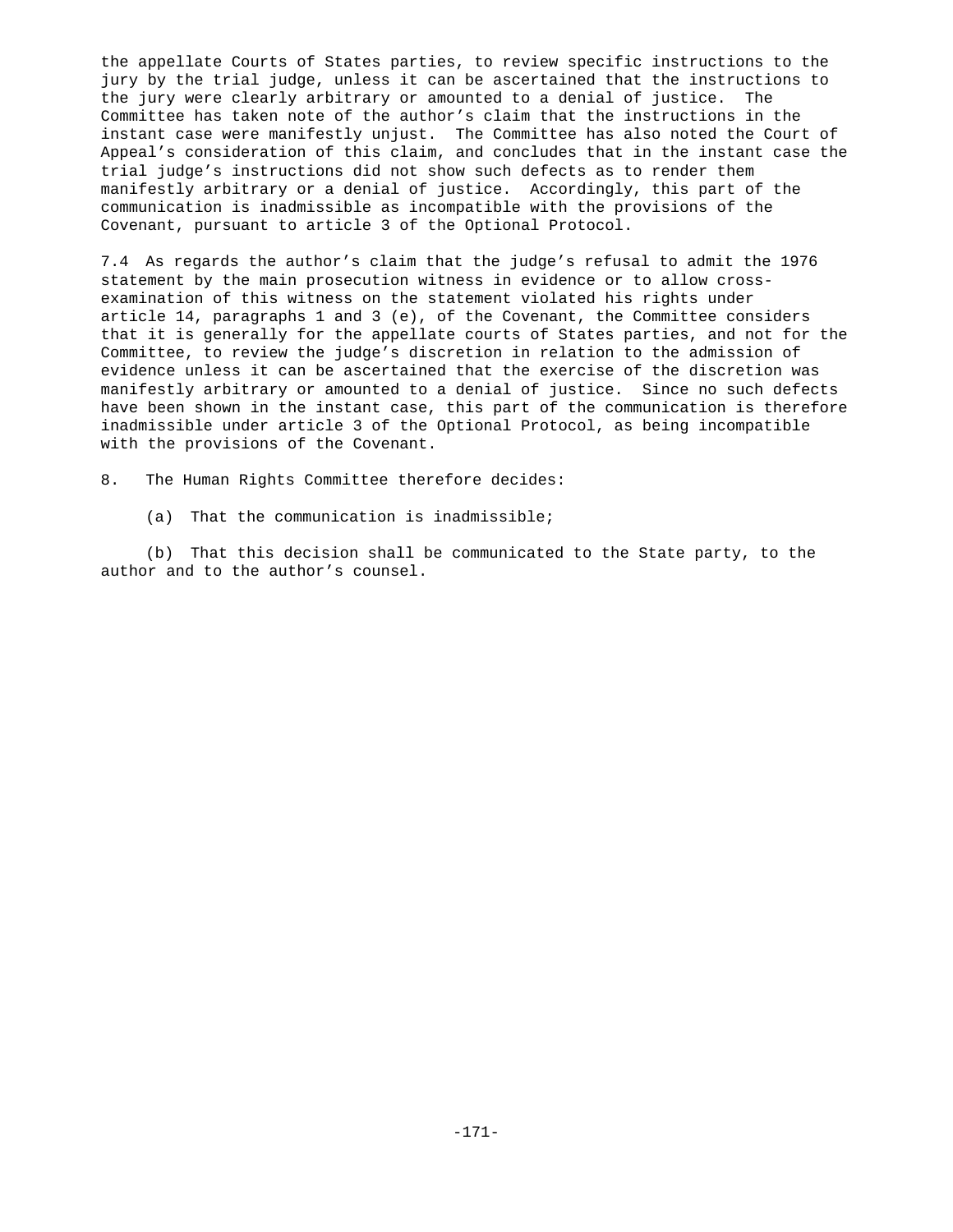J. Communication No. 575/1994 and Communication No. 576/1994; Lincoln Guerra and Brian Wallen v. Trinidad and Tobago; (decision adopted on 4 April 1995, fifty-third session)

Submitted by: Lincoln Guerra and Brian Wallen [deceased] [represented by counsel]

Alleged victims: The authors

State party: Trinidad and Tobago

The Human Rights Committee, established under article 28 of the International Covenant on Civil and Political Rights,

Meeting on 4 April 1995,

Adopts the following:

### Decision on admissibility

1. The authors of the communications are Lincoln Guerra and Brian Wallen, two Trinidadian citizens who, at the time of submission of their communications, were awaiting execution at the State Prison at Port-of-Spain, Trinidad and Tobago. Mr. Wallen died of AIDS in the State Prison on 29 July 1994. It is submitted that they are victims of violations by Trinidad and Tobago of articles 6, 7 and 14 of the International Covenant on Civil and Political Rights. They are represented by counsel.

# Facts as submitted by the authors

2.1 The authors were arrested in January 1987 and charged with two counts of murder. They were found guilty as charged and sentenced to death in the Portof-Spain Assizes Court on 18 May 1989. Their appeal against conviction and sentence was dismissed on 2 November 1993. On 21 March 1994, the Judicial Committee of the Privy Council dismissed their petition for special leave to appeal.

2.2 On 24 March 1994, at 2 p.m., warrants were read to the authors for their execution at 7 a.m. the following morning, 25 March. Lawyers in Trinidad, acting pro bono, immediately filed constitutional motions on the authors' behalf, claiming that the carrying out of the executions would violate their constitutional rights. In the context, reference was made to the judgement of the Judicial Committee of the Privy Council in the case of Pratt and Morgan v. Attorney-General,<sup>6</sup> where it was held that execution after a long delay could constitute inhuman punishment and thus would be unlawful under the Constitution of Jamaica, a similar provision being contained in the Constitution of Trinidad and Tobago.

2.3 An application for a stay of execution was filed on the authors' behalf, pending determination of the constitutional motions. On 24 March 1994, at 10 p.m., the application was heard by a single High Court judge, who refused to grant a stay. Notice of appeal to the Court of Appeal was filed immediately. The appeal against dismissal of the request for a stay was heard by a single

<sup>6</sup> Decision of 2 November 1993, Privy Council Appeal No. 10 of 1993.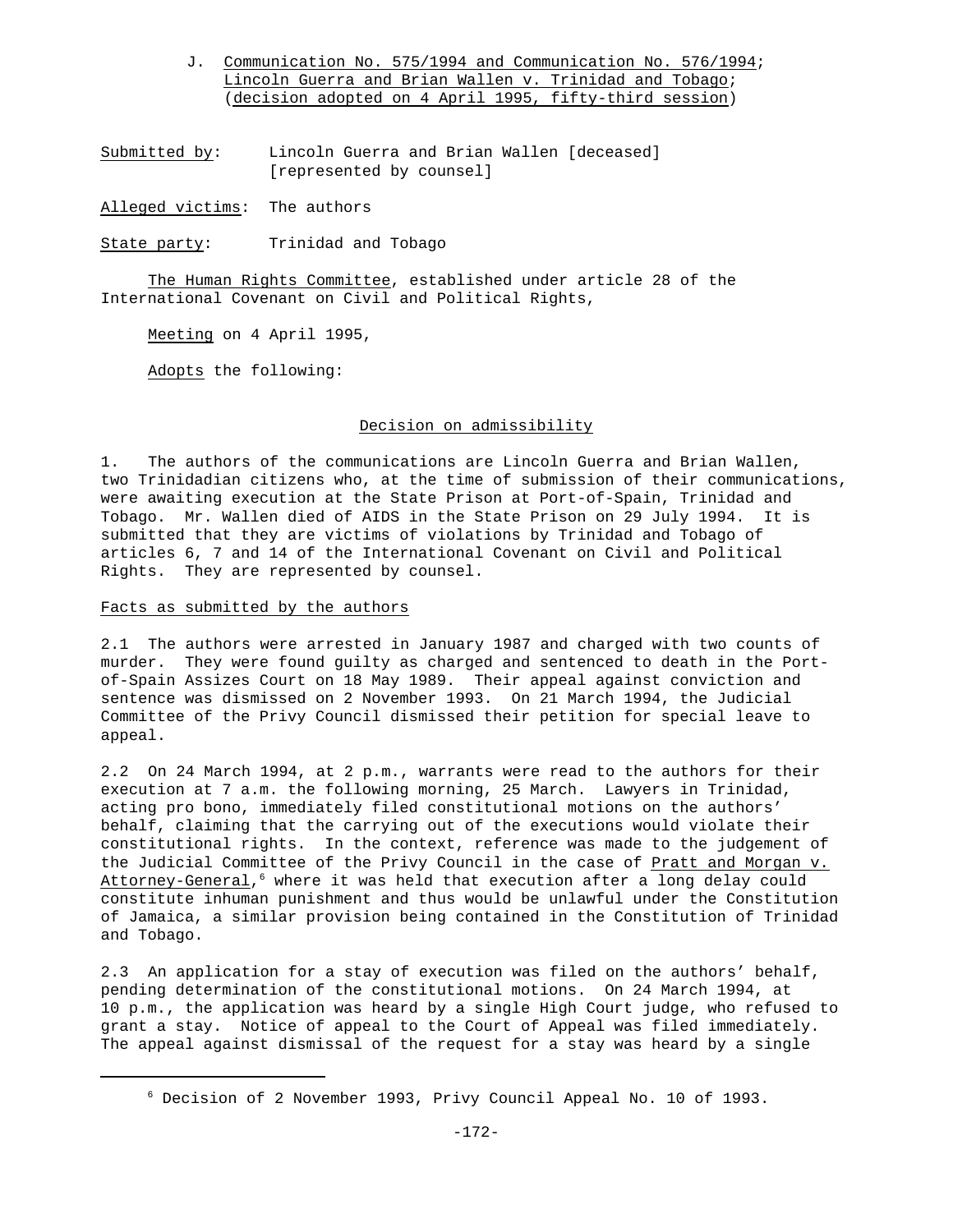judge of the Court of Appeal at 1 a.m. on 25 March. At 3.25 a.m., this judge dismissed the appeal but granted leave to appeal to the Judicial Committee of the Privy Council, together with a stay of execution for 48 hours, pending determination of such an appeal. At 5.25 a.m., the Judicial Committee granted a conservatory order, staying execution for four days, pending the filing of a proper appeal to the Judicial Committee. At 6 a.m., the Attorney-General of Trinidad and Tobago applied to the full Court of Appeal to set aside the 48-hour stay granted by the single judge. On reading a faxed copy of the order of the Judicial Committee, the Court of Appeal adjourned the hearing of the Attorney-General's motion until 28 March 1994. On 28 March, the Judicial Committee adjourned the hearing of the petition for leave to appeal from the single judge's decision until 25 April 1994, and extended the order for a stay of execution until after the determination of the petition on 25 April 1994.

2.4 On 31 March 1994, the Court of Appeal heard the application of the Attorney-General. It concluded that the single judge had erred in granting the authors leave to appeal to the Judicial Committee, without recourse to the full Court of Appeal, but decided not to set aside the judge's order, since the Judicial Committee was already seized of the matter.

2.5 On 18 April 1994, the High Court rejected the authors' constitutional motions and refused to grant a stay of execution, pending the exercise by the authors of their right to appeal to the Court of Appeal. On 25 April 1994, the Judicial Committee's stay lapsed, but the Attorney-General gave an undertaking that no execution would take place until the hearing of an application for a stay to the Court of Appeal. On 29 April 1994, the Court of Appeal granted a conservatory order, directing that the death sentences not be carried out until after it had decided on the constitutional motions. The authors unsuccessfully tried to obtain an undertaking from the Attorney-General that no execution would take place pending any further appeal to the Judicial Committee.

2.6 The Court of Appeal reserved judgement on the authors' constitutional motions on 9 June 1994. Following the execution of Glen Ashby on 14 July 1994, the authors again sought an undertaking from the Attorney-General that no executions would be carried out pending the determination of appellate proceedings in respect of their constitutional motions. The Attorney-General, however, refused to give such an undertaking.

2.7 On 25 July 1994, the Judicial Committee heard the authors' petition for leave to appeal against the dismissal of their application for a stay of execution; on 26 July 1994, the Judicial Committee granted a conservatory order, directing that the death sentences not be carried out on the authors until it had decided on their appeal in respect of their constitutional motions. On 27 July 1994, the Court of Appeal of Trinidad and Tobago rejected the constitutional motions and refused to order a stay of execution. An appeal against the latter judgement remains currently (at the end of February 1995) pending before the Judicial Committee.

### Complaint

3.1 For the claims under articles 6, 7, and 14, reference is made to the authors' sworn affidavits, and to the grounds argued on their behalf in the constitutional motions and in their petitions for a stay of execution.

3.2 Before the High Court of Trinidad, it was argued that no executions had been carried out in Trinidad and Tobago since 1979, that the authors had been confined to death row under appalling conditions since 1989, and that they had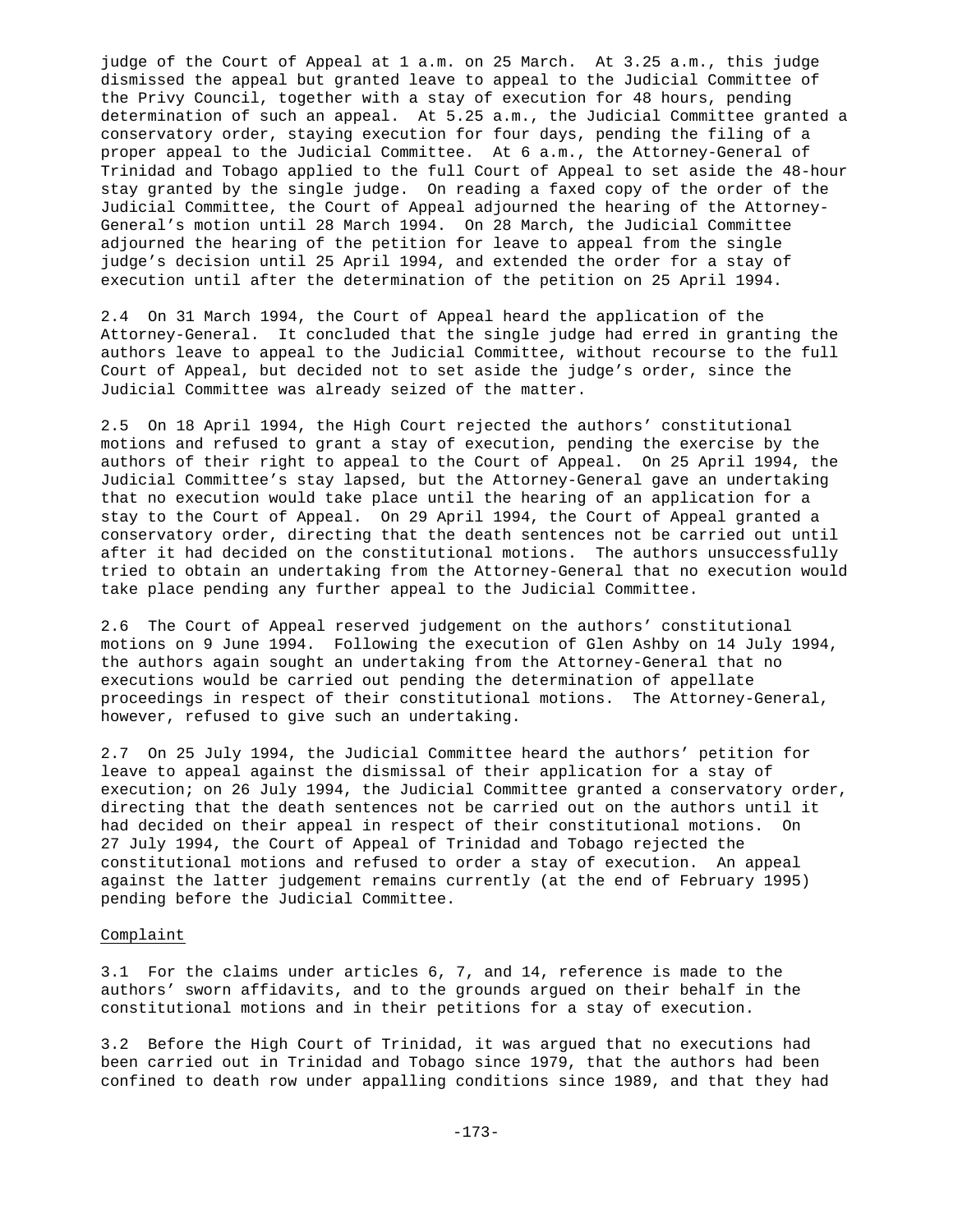the legitimate expectation that the death sentences would not be carried out against them, pending the determination of the Advisory Committee on the Power of Pardon. It was noted in this context that the authors had not been given the opportunity to be heard by the Advisory Committee on the Power of Pardon or by the Minister of National Security prior to the making of the decision not to recommend the granting of a pardon. It was also submitted that the authors had been denied such procedural provisions as would ensure the execution of the death sentence against them within a reasonable time. In the circumstances, it is argued that the execution of the death sentence after a long delay would amount to cruel and inhuman treatment and punishment and would violate the authors' right to life, liberty and security of the person, their right not to be deprived thereof, except by due process of law, and their right to equality before the law guaranteed to them under the Constitution of Trinidad and Tobago.

3.3 It is submitted further (as had been argued before the Judicial Committee) that giving a mere 17 hours of notice of the date of the intended execution was improper in that it was wholly contrary to recognized practice and that it denied the authors the right to have recourse to the courts, to make representations to the Human Rights Committee or the Inter-American Commission on Human Rights or to prepare themselves spiritually to meet their death. Counsel notes that under the terms of the "practice" which existed in Trinidad in respect of death penalty cases, a condemned prisoner is informed on a Thursday that a warrant has been issued for his execution not earlier than the following Tuesday.

3.4 The authors contend that, in the light of the Judicial Committee's judgement in Pratt and Morgan, as well as the subsequent commutation of over 50 death sentences, and because of the delay of 4 years and 10 months in the hearing of all the appeals in their criminal case, they were justified in believing that their sentence of death would also be commuted to life imprisonment.

3.5 As to the conditions of detention on death row, both authors submit that they are confined to a small cell measuring approximately 9 feet by 6 feet; there is no window, only a small ventilation hole. The entire cell block is illuminated by means of fluorescent lights which are kept on all night and affect [their] ability to sleep. The authors are kept in the cell 23 hours a day, except on weekends, public holidays and days of staff shortage, when they are locked in for the entire 24-hour period. Apart from the one hour of exercise in the yard, they are permitted to leave the cell only to meet with visitors and to have a bath once a day, during which time they can clean out the slop pail. Exercise is conducted with handcuffs on in a very small yard. The authors note that, since they have been on death row, they have witnessed the reading of death warrants to several inmates and that all scheduled executions were prevented by last minute stays of execution. As a result, they have lived in constant fear every day of their confinement to death row. Their incarceration in these circumstances has had serious adverse impacts on their mental health - they suffer from constant depression, have difficulties in concentrating and are extremely nervous.

### State party's information and observations

4.1 In its submission under rule 91 of the rules of procedure, dated 23 June 1994, the State party submits that the communications are inadmissible under article 5, paragraph 2 (a), of the Optional Protocol, as the authors submitted their case to the Inter-American Commission on Human Rights, where it was registered as Communication No. 11279. This complaint alleges that they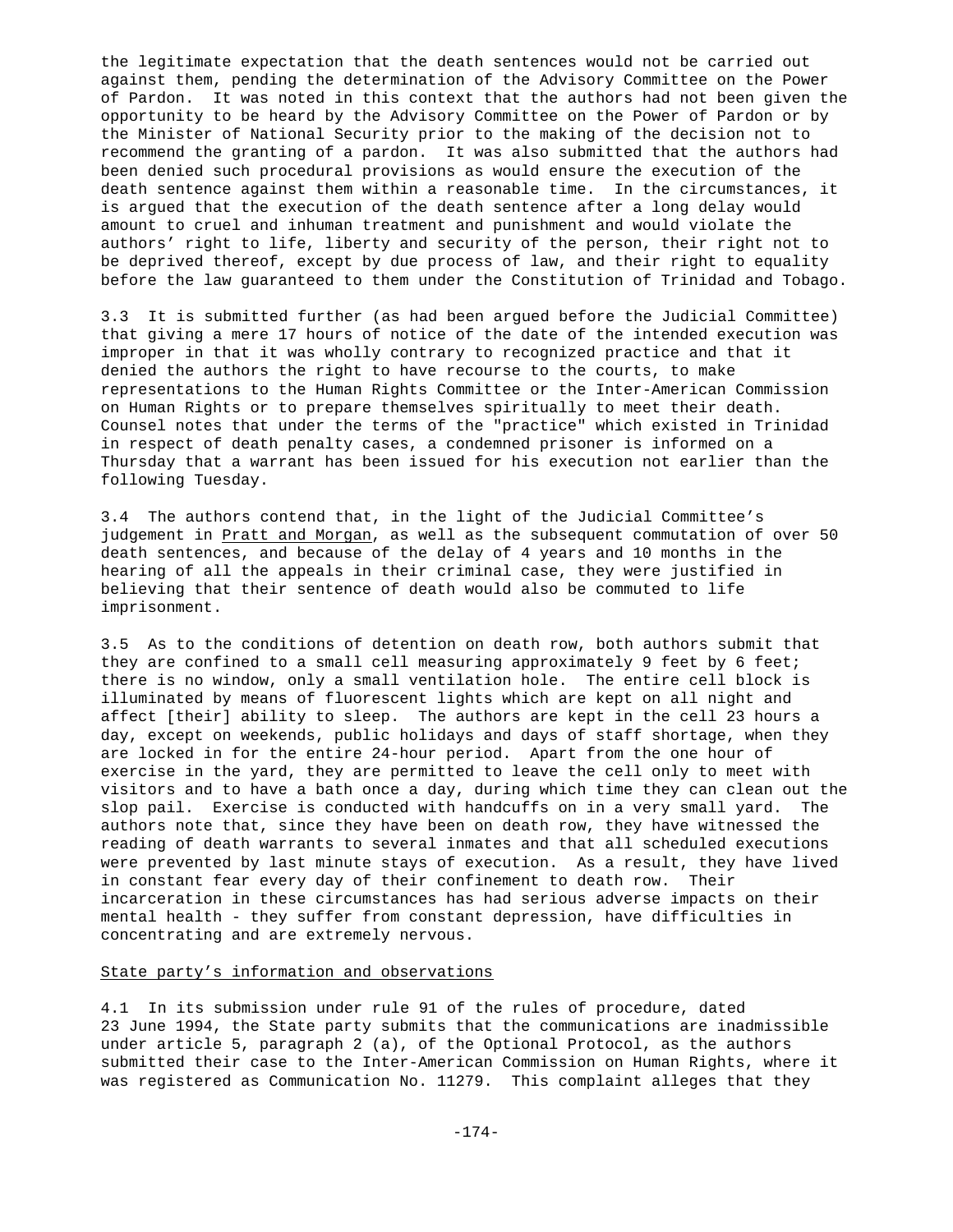were victims of violations of articles 5 and 8, sections 1 and 2H of the Inter-American Convention on Human Rights, namely, the right to freedom from cruel or inhuman treatment or punishment, the right to a fair trial within a reasonable time and the right to appeal in a criminal case. Therefore, this complaint raises substantially the same questions as have been raised before the Human Rights Committee (violations of articles 7 and 14 of the Covenant).

4.2 For the State party, the authors have failed to specify the manner in which their rights under articles 7 and 14 of the Covenant were allegedly violated. It notes that, given the authors' reliance on the judgement of the Judicial Committee in Pratt and Morgan, it appears that they are arguing that the delays in determining their criminal appeals were so inordinate that the execution of the death sentence at this juncture would be in violation of articles 7 and 14. The State party denies that there has been an "inordinate delay" within the meaning of the Judicial Committee's judgement in the authors' case. It adds, "nevertheless, a constitutional motion may be brought for relief on these grounds, as was the case in Pratt and Morgan".

4.3 The State party argues that an effective domestic remedy remains available to the authors: "In Pratt and Morgan, relief was granted to [the] appellants, namely, the commutation of the sentence of death. ... Such relief would be available to the authors if the Court were to hold that there had been a violation of the authors' constitutional rights".

4.4 The State party notes that the authors did file constitutional motions (High Court Actions Nos. 1043 and 1044 of 1994), which were dismissed on 18 April 1994. The authors' appeal to the Court of Appeal was dismissed at the end of July 1994. A right to appeal to the Judicial Committee remains open to them. In the circumstances, the State party contends that the case is inadmissible under article 5, paragraph 2 (b), of the Optional Protocol.

4.5 As to the request for interim protection under rule 86 issued by the Committee's Special Rapporteur for New Communications on 21 April 1994, the State party notes that it continues to be bound by the conservatory order issued by the Court of Appeal on 29 April 1994. In the circumstances, the State party "is not prepared ... to give the undertaking requested by the Committee".

4.6 In another submission dated 7 September 1994, the State party recalls the terms of the Judicial Committee of the Privy Council's conservatory order of 25 July 1994:

"(a) ... in the event of the Court of Appeal dismissing the (authors') appeal and not granting immediately thereupon the authors' application dated 25 July 1994 for a conservatory order staying their execution;

"(b) on the (authors') undertaking by Counsel in such an event to appeal to the Judicial Committee of the Privy Council against the order dismissing their appeal and to file all relevant documents in accordance with the time limits set out in the relevant rules:

"A conservatory order be granted directing that the sentence of death be not carried out on the (authors) until after the determination of such appeal by the Judicial Committee of the Privy Council".

In the light of the above, the State party reiterates that the communications are inadmissible on the ground of non-exhaustion of domestic remedies.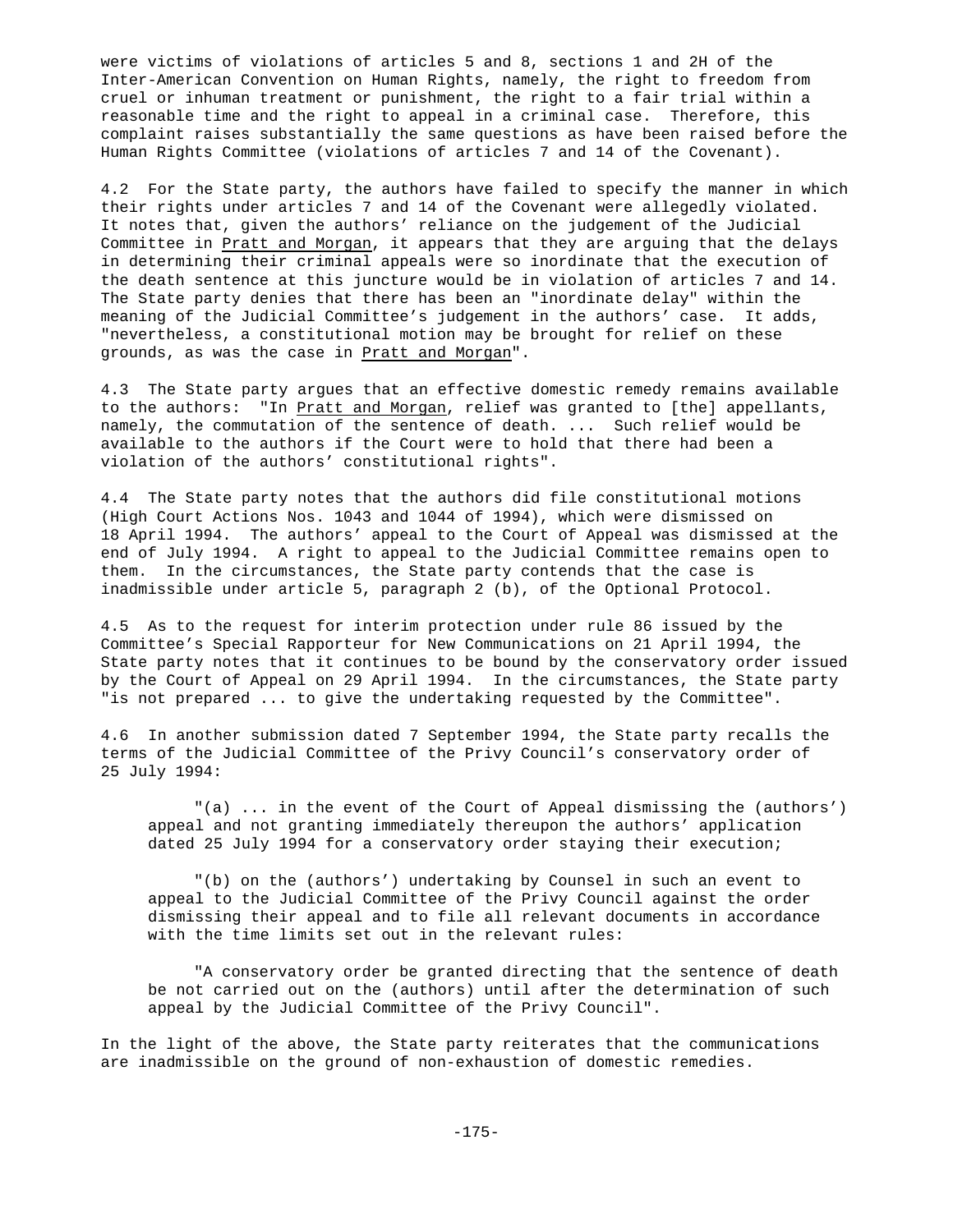4.7 The State party further confirms that Mr. Wallen died in hospital on 29 July 1994, and notes that the post-mortem examination showed that death resulted from meningitis caused by AIDS.

5.1 In her comments, counsel observes that the plea of non-exhaustion of domestic remedies advanced by the State party is inconsistent with the clearly manifested intention of Trinidad and Tobago to execute the authors on merely 17 hours' notice, within three days after the confirmation of their conviction, irrespective of their desire to make representations to the Mercy Committee for commutation of their death sentences, to apply to the courts of Trinidad for relief staying their execution and to apply to the Human Rights Committee.

5.2 Counsel contends that the determination of the State party to execute Mr. Guerra, irrespective of undetermined violations of the author's constitutional rights or rights under the Covenant, is demonstrated by the events surrounding the execution of Glen Ashby in July 1994; Mr. Ashby was executed after his case had been submitted to the Human Rights Committee.

5.3 It is submitted that domestic remedies within the meaning of the Optional Protocol must be effective in the sense of being reasonably available, rather than a theoretical possibility. Measures designed to secure the availability of a remedy are said to include: (a) giving the condemned person the possibility, after confirmation of conviction, to make representations to the Mercy Committee and to bring a constitutional motion to review judicially the refusal of commutation; (b) ensuring that executions are not carried out pending the hearing of such motions; and (c) providing for a reasonable opportunity to submit a communication to the Human Rights Committee.

5.4 Counsel further argues, by reference to an affidavit from a Trinidadian lawyer, that legal aid is not granted with respect to constitutional motions staying the execution of a death sentence.<sup>7</sup> The fact that Mr. Guerra obtained the pro bono services of lawyers both in Trinidad and Tobago and in London does not, in counsel's opinion, make the remedy of a constitutional motion "available" within the meaning of the Optional Protocol.

5.5 Counsel notes that the stay granted by the Judicial Committee of the Privy Council in July 1994 may make it possible to clarify the law and whether in future the State party would be obliged to stay an execution while judicial proceedings are instituted, but submits that in the light of the judgement of the Court of Appeal of 27 July 1994, rejecting both constitutional motion and a stay of execution, it is difficult to argue that the State party's law and practice provides an effective remedy in respect of alleged violations of article 6 of the Covenant.

5.6 By a letter dated 19 October 1994, counsel informs the Committee that with regard to the communication of Mr. Wallen, she has been "unable to obtain any further instructions" and proposes that no further action should be taken in relation to his communication.

5.7 By a further submission dated 10 November 1994, counsel forwards a formal

<sup>7</sup> The affidavit referred to, sworn by Ms. Alice L. Yorke-Soo Hon on 28 April 1994, states "... with respect to constitutional motions involving staying the execution of the sentence of death for prisoners on death row, so far as I am aware, during the period 1985 to [the] present, legal aid was granted in only two such matters, namely ... [in the cases of] Theophilus Barry and ... Andy Thomas/Kirkland Paul".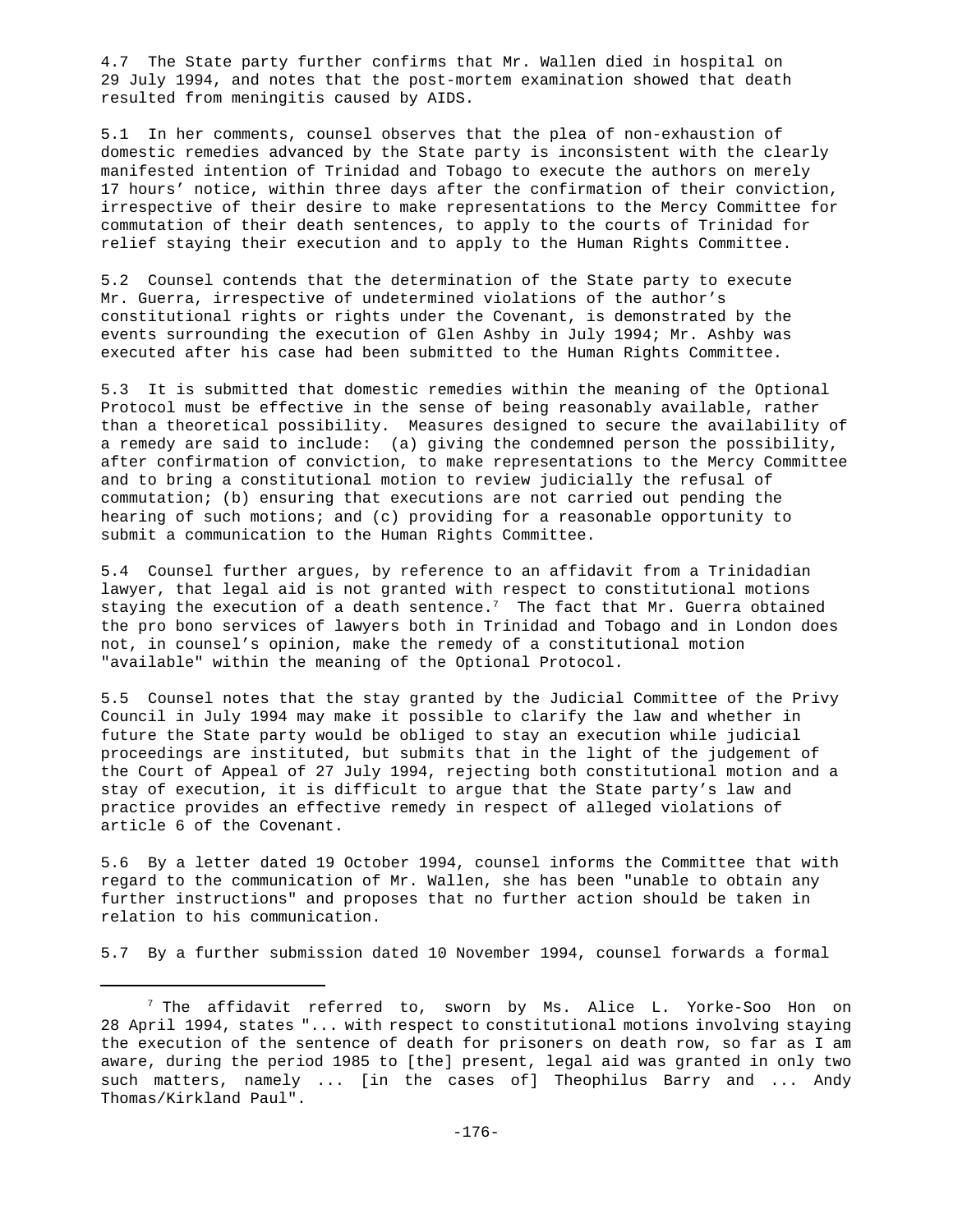note by Mr. Guerra's representative in Trinidad, dated 8 November 1994, addressed to the Inter-American Commission on Human Rights, informing the latter instance that Mr. Guerra does not wish to pursue his case before it since his communication is under consideration by the Human Rights Committee.

# Issues and proceedings before the Committee

6.1 Before considering any claims contained in a communication, the Human Rights Committee must, in accordance with rule 91 of the rules of procedure, decide whether or not it is admissible under the Optional Protocol to the Covenant.

6.2 The Committee has noted that Mr. Wallen died on 29 July 1994 and that his death is attributable to natural causes. It further notes that counsel has been unable to obtain further instructions in respect of Mr. Wallen's complaint. In the circumstances, the Committee concludes that it would serve little purpose to continue consideration of the case inasmuch as it relates to Mr. Wallen.

6.3 The Committee has noted counsel's statement that the case of Mr. Guerra has been withdrawn from consideration by the Inter-American Commission on Human Rights. While taking note of the State party's information of 23 June 1994 in this respect, it concludes that it is not precluded from considering the case of Mr. Guerra on the basis of article 5, paragraph 2 (a), of the Optional Protocol.

6.4 The Committee has noted the State party's claim that available and effective remedies remain open to Mr. Guerra, as well as counsel's counterarguments in this respect. While it is true that domestic remedies within the meaning of the Optional Protocol must be both available and effective, that is, have a reasonable prospect of success, the Committee does not consider that the securing of legal assistance for the purpose of constitutional motions on a pro bono basis necessarily implies that the remedy so initiated is not "available and effective" within the meaning of the Optional Protocol. In this context, the Committee notes that counsel herself concedes that the petition for leave to appeal currently pending before the Judicial Committee may make it possible to clarify the law; it further notes that counsel confirmed, by a call of 21 February 1995, that the hearing of the petition could not be expected for another three to four months, and that the arguments on Mr. Guerra's behalf were being prepared. In the circumstances, the Committee considers that the pursuit of a petition for leave to appeal before the Judicial Committee of the Privy Council cannot be considered ineffective and concludes that, in the circumstances, the requirements of article 5, paragraph 2 (b), of the Optional Protocol have not been met.

6.5 The Committee deeply regrets that the State party is not prepared to give the undertaking requested by the Committee on 21 April 1994, apparently because it considers itself bound by the conservatory order issued by the Court of Appeal on 29 April 1994. In the Committee's opinion, this situation should have made it easier for the State party to confirm that there would be no obstacles to acceding to the Committee's request; to do so would, in any event, have been compatible with the State party's international obligations.

7. The Human Rights Committee therefore decides:

(a) The communication is inadmissible under article 5, paragraph 2 (b), of the Optional Protocol;

(b) The present decision may be reviewed pursuant to rule 92, paragraph 2,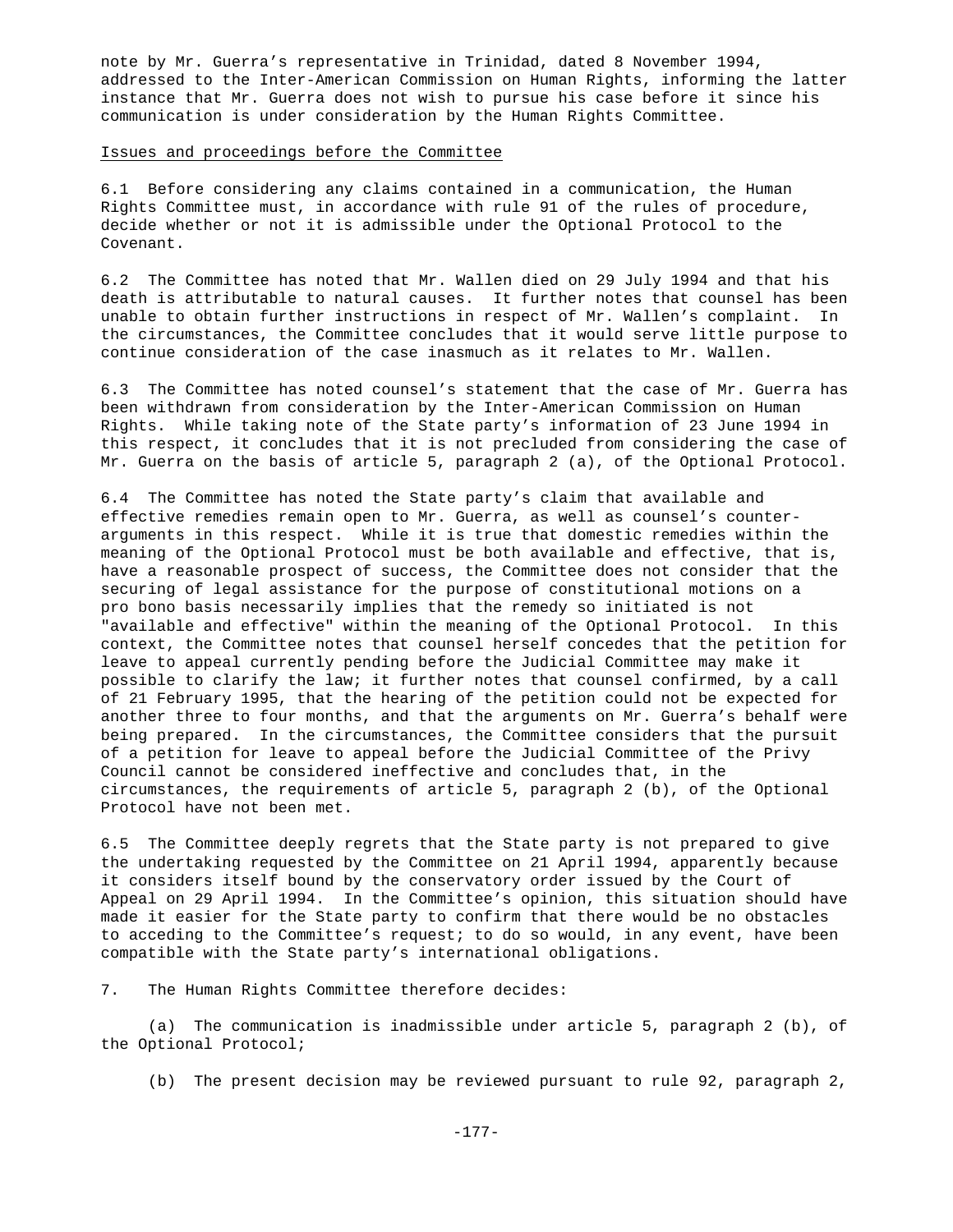of the Committee's rules of procedure, upon receipt of information from Mr. Guerra or from his representative to the effect that the reasons for declaring the complaint inadmissible no longer apply;

(c) The present decision shall be communicated to the State party, to the author and to his counsel.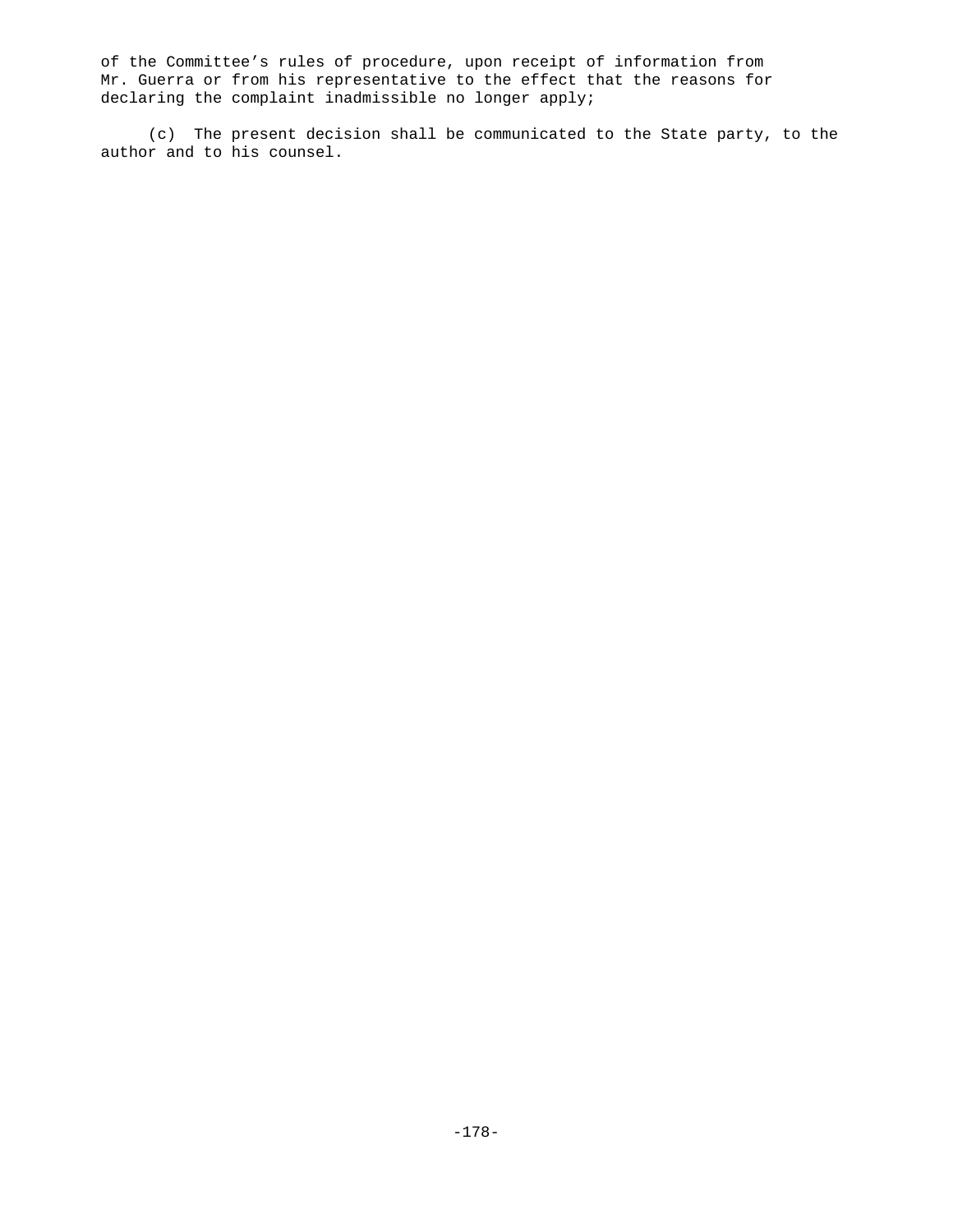- K. Communication No. 578/1994; Leonardus J. de Groot v. the Netherlands (decision adopted on 14 July 1995, fifty-fourth session)
- Submitted by: Leonardus Johannes Maria de Groot [represented by counsel]

Alleged victim: The author

State party: The Netherlands

The Human Rights Committee, established under article 28 of the International Covenant on Civil and Political Rights,

Meeting on 14 July 1995,

Adopts the following:

## Decision on admissibility

1. The author of the communication is Leonardus Johannes Maria de Groot, a Dutch citizen, residing in Heerlen, the Netherlands. The author claims to be a victim of a violation by the Netherlands of articles 4, 6, 7, 14, 15, 17, 18 and 26 of the International Covenant on Civil and Political Rights. He is represented by counsel.

# Facts as submitted by the author

2.1 The author is a peace activist and, in November 1988, attended a camp in Vierhouten, the Netherlands, close to a military base, to participate in civil disobedience actions against militarism. He distributed flyers explaining the purpose of the camp and, on one occasion, painted a peace symbol on a military vehicle. He was arrested on 6 November 1988 and charged with public violence and participation in a criminal organization. On 18 November 1988, the Zwolle Magistrate's Court found him guilty of the charge of public violence and sentenced him to a fine of 100 Netherlands guilders. He was acquitted on the charge of participation in a criminal organization.

2.2 On 22 November 1988, the public prosecutor filed an appeal against the judgement. The Arnhem Court of Appeal, on 26 May 1989, declared void the charge of public violence on the ground that it lacked precision, but found the author guilty on the charge of participation in a criminal organization. He was sentenced to one month's imprisonment (suspended for two years) and a fine of 1,000 guilders. The author subsequently appealed the Court of Appeal's judgement in cassation. On 19 January 1991, the Supreme Court (Hoge Raad) of the Netherlands rejected his appeal. With this, it is submitted that all domestic remedies have been exhausted.

2.3 The prosecution argued that the peace camp had as its object and purpose to engage in criminal activities and that the author, by participating, was part of a criminal organization, that is, an organization with the aim and purpose of using violence against persons and/or goods, and/or of illegally destroying or damaging property, and/or of stealing and/or of inciting others to commit the above offences. The prosecution based itself on public announcements made by the campers, before and during the camp, including a public letter to the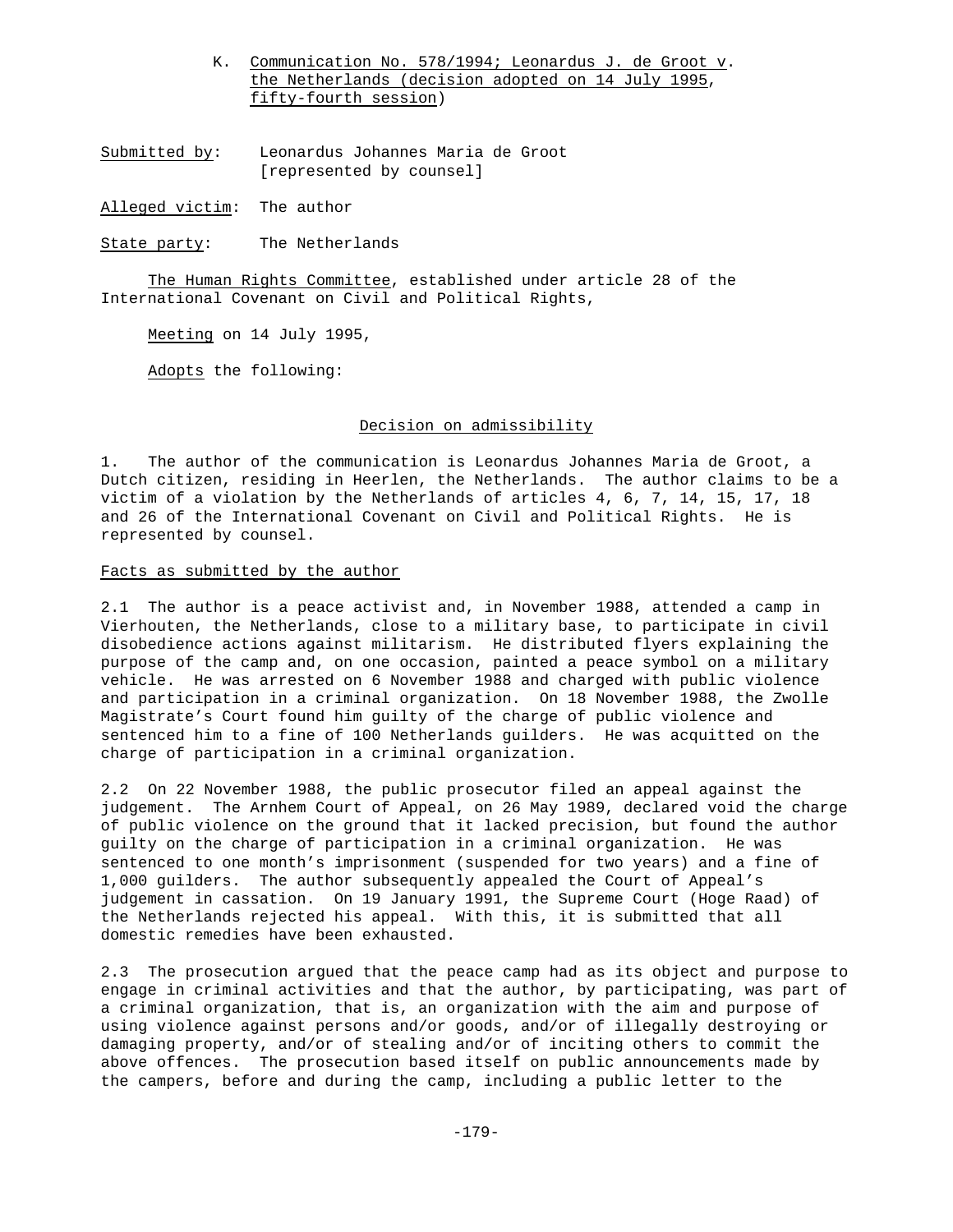population, in which it was clearly stated that the actions undertaken by the campers would involve illegal activities, such as damaging the fence surrounding the military base, blocking the entrance gate and painting symbols and/or slogans on military objects.

2.4 The Appeal Court considered that it was proven that the author, from 1 to 6 November, had participated in the peace camp, an organization with the aim of using violence against property and/or wilfully and illegally destroying or damaging property or rendering it useless and/or inciting others to commit those crimes and/or to be an accessory to those crimes. It concluded that the author had therefore violated article 140 of the Criminal Code by participating in an organization with a criminal intent. Article 140 of the Dutch Criminal Code penalizes participation in an organization which has as its purpose the commission of crimes.

2.5 The author's defence counsel argued that article 140 of the Criminal Code was void because of its vagueness; in this connection, he referred to article 15 of the Covenant. It was further argued that the peace camp was not an organization within the meaning of article 140, since there were no decisionmaking mechanisms and each person decided for himself or herself whether or not to engage in a certain activity in association with others. According to the defence, the only form of organization was that someone had reserved the campsite and that transport had been arranged for those who needed it.

2.6 The Court of Appeal rejected the argument of the defence, stating that the fact that article 140 required further interpretation by the judiciary did not make it void. In this context, the Court considered that the organization of different camps under similar names, the announcement of those camps, the provision of addresses for further information, the sharing of the costs of the camps and the fact that the local population had been informed about the purpose of the camps, all indicated that an organization within the meaning of article 140 existed. Although no formal membership existed, the Court considered that participation in the organization was proved by the active participation in the activities organized by the campers.

2.7 In a further submission the author states that, on 16 July 1989, he, together with others, was carrying out some peace activities at the Valkenburg air base with the intention of hindering the ongoing militarization and that he was subsequently charged under article 140 of the Criminal Code for participating in a criminal organization. On 25 January 1991, the District Court in The Hague sentenced him to a fine of 750 guilders and two weeks' suspended imprisonment. On 9 June 1992, the Court of Appeal sentenced the author to two weeks' imprisonment. The author's appeal in cassation was rejected by the Supreme Court on 11 May 1993.

### **Complaint**

3.1 The author claims that his convictions are in violation of articles 14 and 15 of the Covenant. In this context, he states that his convictions were in violation of article 14 of the Covenant, since he was not informed in detail about the nature of the charges against him. He also submits that the charges against him, based on article 140 of the Criminal Code, were so vague as to amount to a violation of his right to be informed in detail of the nature and cause of the charge against him. He further submits that the application of article 140 of the Criminal Code in his case violates the principle of legality, since the text of the article is so vague that it could not have been foreseen that it was applicable to the author's participation in civil disobedience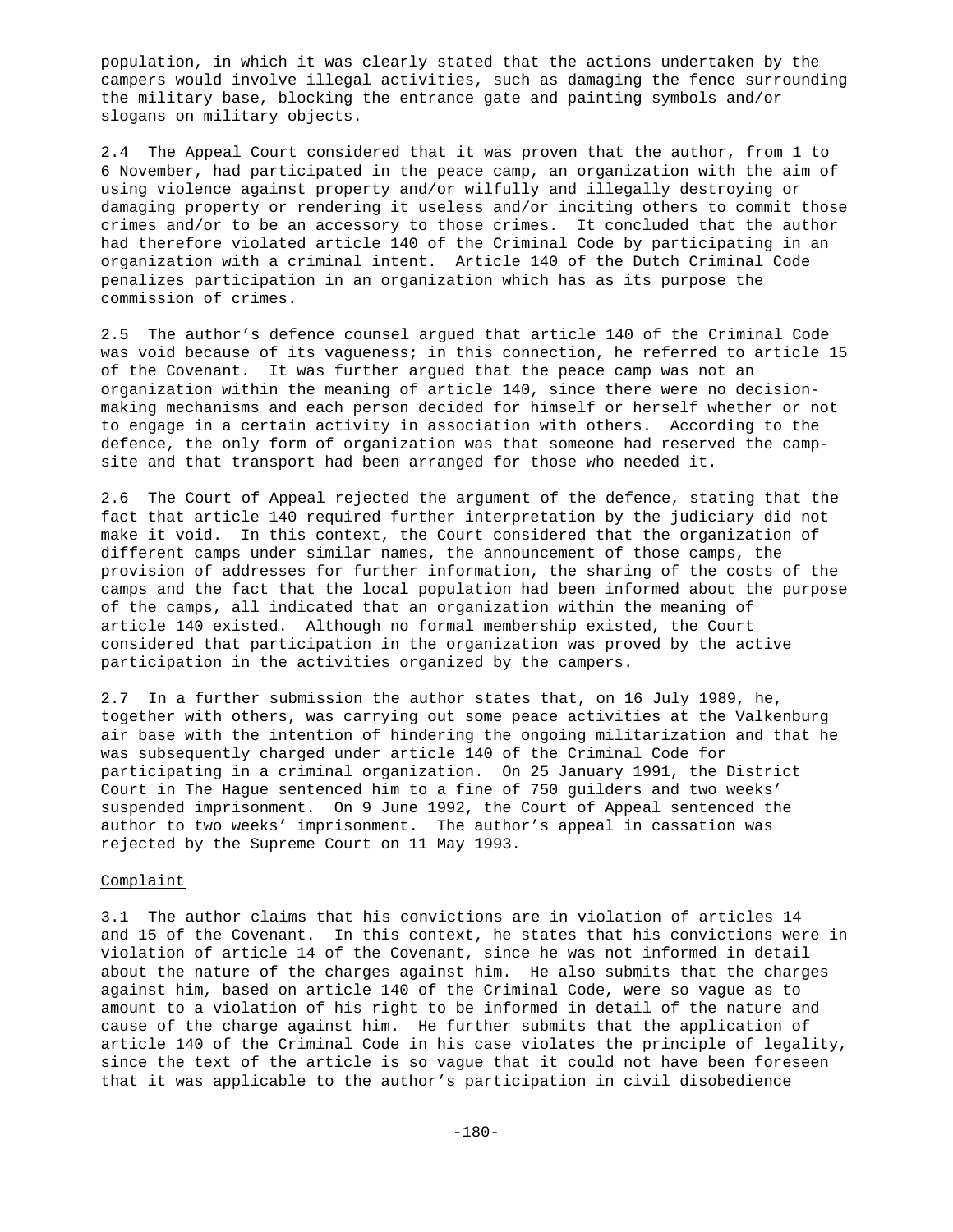activities.

3.2 The author also claims that his convictions are unjust because he acted under a higher legal obligation. In this context, the author argues that the possession of nuclear weapons and the preparation for the use of nuclear weapons violate public international law and amount to a crime against peace and a conspiracy to commit genocide. He submits that the Netherlands military strategy violates not only international norms of humanitarian law, but also articles 4, 6 and 7 of the International Covenant on Civil and Political Rights.

3.3 In respect to his second conviction, the author states that he is a victim of a violation of article 26 of the Covenant, because another participant in the so-called "criminal organization" was not prosecuted, according to the author, because he was a spy of the secret service.

3.4 The author does not explain why he considers himself to be a victim of a violation of articles 17 and 18 of the Covenant.

3.5 The author states that he has earlier submitted the same matter to the European Commission of Human Rights, which declared his application inadmissible.

# Facts and proceedings before the Committee

4.1 Before considering any claim in a communication, the Human Rights Committee must, in accordance with rule 87 of its rules of procedure, decide whether or not it is admissible under the Optional Protocol to the Covenant.

4.2 With regard to the author's allegation that he was the victim of a violation of article 14 of the Covenant, the Committee, after examining the court documents, notes that the question raised by the author was considered by the Netherlands courts, including the Court of Cassation, which found that the charge and the facts on which it was based were sufficiently precise, namely that, in conjunction with other accomplices, he placed anti-militarist slogans on military vehicles and participated in other activities, after illegally having gained access to the military base. The Committee notes that the Human Rights Committee does not constitute a final appeal body and is not in a position to challenge the national courts' assessment of the facts and evidence. Consequently, this part of the communication is inadmissible under article 3 of the Optional Protocol.

4.3 The author has further claimed to be a victim of a violation of article 15 of the Covenant, because he could not have foreseen that article 140 of the Criminal Code, on the basis of which he was convicted, was applicable to his case by virtue of its imprecision. The Committee refers to its established jurisprudence<sup>8</sup> that interpretation of domestic legislation is essentially a matter for the courts and authorities of the State party concerned. Since it does not appear from the information before the Committee that the law in the present case was interpreted and applied arbitrarily or that its application amounted to a denial of justice, the Committee considers that this part of the communication is inadmissible under article 3 of the Optional Protocol.

4.4 As regards the author's claims under articles 4, 6 and 7 of the Covenant, the Committee considers that the author has failed to show, by mere reference to

<sup>8</sup> See, inter alia, the Committee's decision in Communication No. 58/1979 (Anna Maroufidou v. Sweden), para. 10.1 (Views adopted on 9 April 1981).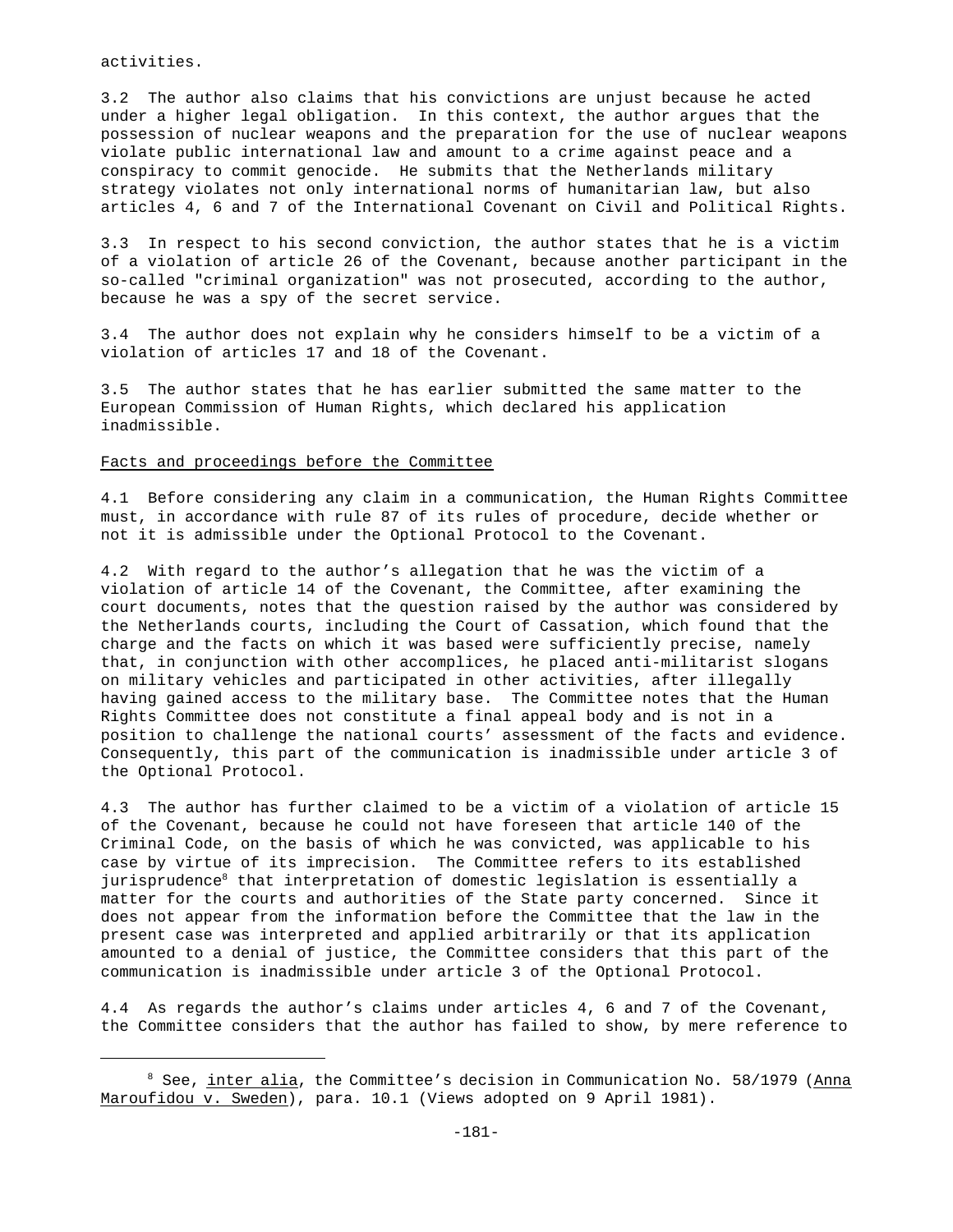the State party's military strategy, that he is himself a victim of a violation of these articles by the State party. This part of the communication is therefore inadmissible under article 1 of the Optional Protocol.

4.5 As regards the author's claim under articles 17 and 18 of the Covenant, the Committee considers that the author has failed to substantiate, for purposes of admissibility, that his rights under these articles were violated. This part of the communication is therefore inadmissible under article 2 of the Optional Protocol.

4.6 With regard to the author's claim under article 26, the Committee recalls that the Covenant does not provide a right to see another person prosecuted,  $9$ nor does the absence of prosecution against one person render the prosecution of another person involved in the same offence necessarily discriminatory, in the absence of specific circumstances revealing a deliberate policy of unequal treatment before the law. Since no such circumstances have been shown in the instant case, this part of the communication is therefore inadmissible, as incompatible with the provisions of the Covenant, under article 3 of the Optional Protocol.

5. The Committee therefore decides:

(a) That the communication is inadmissible;

(b) That this decision should be communicated to the author of the communication, to his counsel and, for information, to the State party.

<sup>9</sup> See, inter alia, the Committee's inadmissibility decisions with respect to Communication No. 213/1986 (H.C.M.A. v. the Netherlands) and Communication No. 396/1990 (M.S. v. the Netherlands).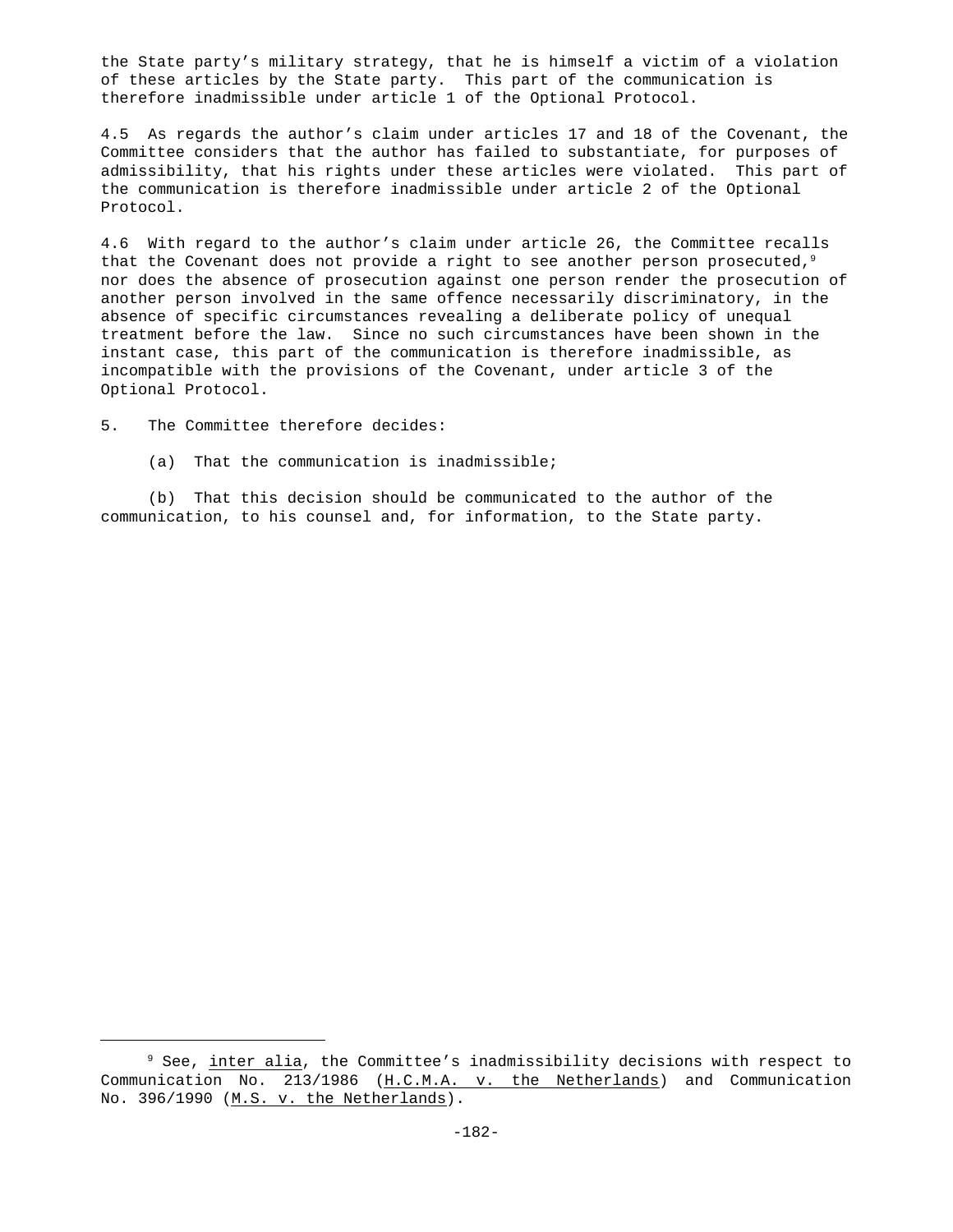- L. Communication No. 583/1994; Ronald H. van der Houwen v. the Netherlands (decision adopted on 14 July 1995, fifty-fourth session)
- Submitted by: Ronald Herman van der Houwen [represented by counsel]

Alleged victim: The author

State party: The Netherlands

The Human Rights Committee, established under article 28 of the International Covenant on Civil and Political Rights,

Meeting on 14 July 1995,

Adopts the following:

### Decision on admissibility

1. The author of the communication, dated 27 July 1993, is Ronald Herman van der Houwen, citizen of the Netherlands, at the time of submission of the communication detained in a penitentiary in Utrecht. He claims to be a victim of a violation by the Netherlands of article 9, paragraph 3, of the Covenant. He is represented by counsel.

## Facts as submitted by the author

2.1 The author was arrested on 12 February 1993, at 11.45 p.m., after police officers had entered his apartment where he was selling cocaine to visitors. On 13 February 1993, at 12.30 p.m., he was charged with the possession and selling of cocaine, and placed in detention. On 16 February 1993, the author was brought before the examining magistrate (rechter commissaris).

2.2 At the hearing, counsel argued that since his client was brought before the magistrate more than three days after he was detained, his detention was unlawful and he should be released. The examining magistrate rejected this argument and ordered the author's further detention for 10 days.

#### 2.3 The author then requested the Utrecht Regional Court

(Arrondissementsrechtbank) to quash the detention order. On 24 February 1993, the Court rejected the author's request and ordered his continuing detention for another 30 days. It considered that the detention of three days and one hour was not unlawful, since the Prosecutor had filed the request for further detention within the three-day period prescribed by law. It further considered that grounds existed to order the author's continuing detention. The author appealed the order of the Court to the Court of Appeal in Amsterdam, which dismissed the appeal on 31 March 1993, while setting aside the Regional Court's first consideration. No further appeal against this decision is possible.

2.4 On 25 May 1993, the author was found guilty of the charges against him and sentenced to 25 months' imprisonment, of which 5 months suspended, and confiscation of the money found in his possession at the time of his arrest.